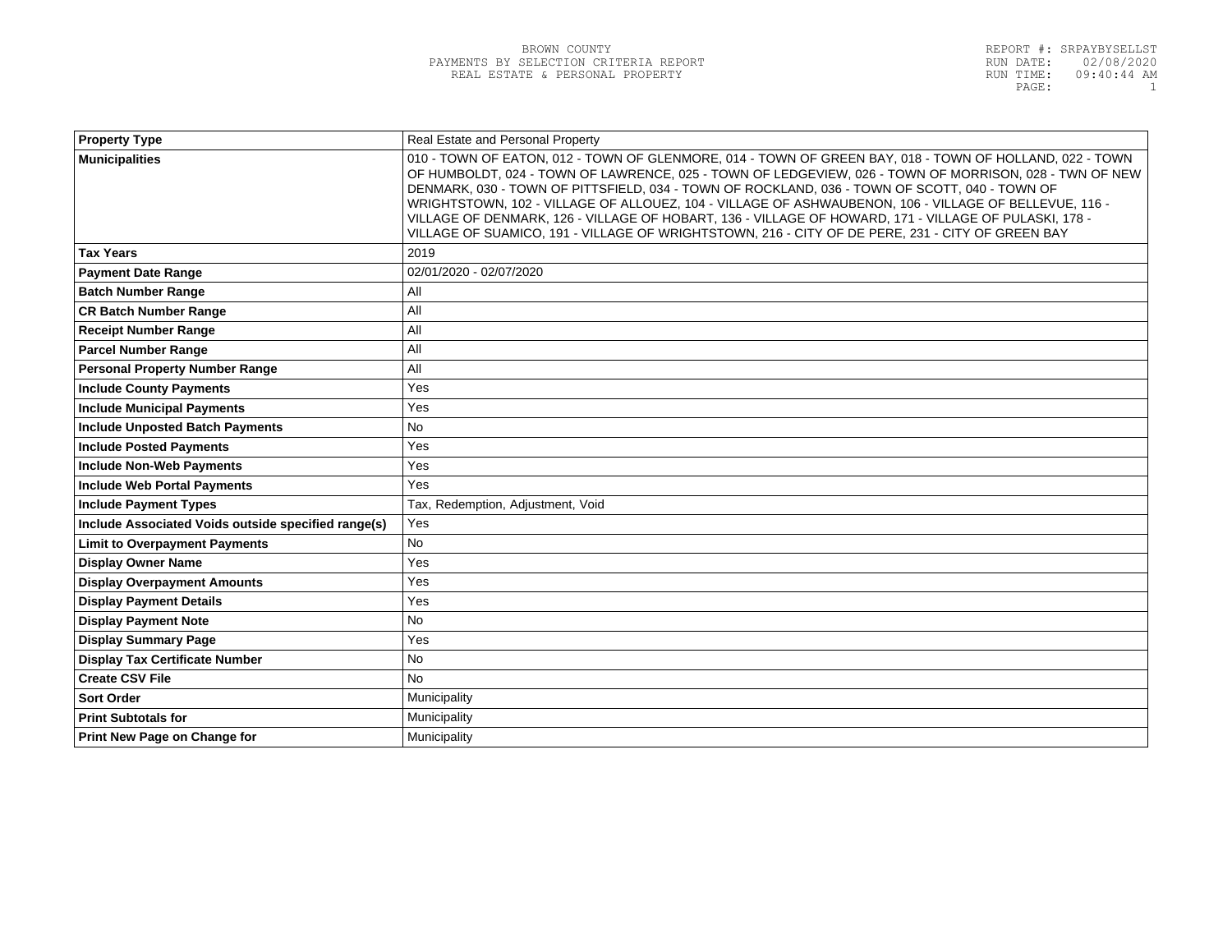|           | REPORT #: SRPAYBYSELLST |
|-----------|-------------------------|
|           | RUN DATE: 02/08/2020    |
| RUN TIME: | $09:40:44$ AM           |
| PAGE:     |                         |

|                                                      |      |            |         |                                       | $\mathbb T$ |          |                        |                                             |                     |                     |                                    |  |
|------------------------------------------------------|------|------------|---------|---------------------------------------|-------------|----------|------------------------|---------------------------------------------|---------------------|---------------------|------------------------------------|--|
| PROPERTY NUMBER<br>OWNER NAME                        |      | YEAR BATCH | RECEIPT | DATE SY<br>CR BATCH R P<br>TRANS# C E |             | GENERAL  | SP CHRG<br>DEL CHG     | SPEC ASMT FOREST/OCC<br>WOODLAND<br>MANAGED | INT GEN<br>INT SPEC | PEN GEN<br>PEN SPEC | OTHER CHRG<br>TOTAL<br>OVERPAYMENT |  |
| $E - 99 - 1$<br>DEGRAVE, SCOTT C                     | 2019 |            | 71839   | 02/03/2020 CT<br>570<br>35508         |             | 2,315.18 | 0.00<br>20.00<br>0.00  | 0.00<br>0.00<br>0.00                        | 0.00<br>0.00        | 0.00<br>0.00        | 0.00<br>2,335.18<br>0.00           |  |
| $E-122$<br>LERCH, JOHN L                             | 2019 |            | 71876   | 02/03/2020 CT<br>571<br>35550         |             | 86.66    | 0.00<br>5.45<br>0.00   | 0.00<br>0.00<br>0.00                        | 0.00<br>0.00        | 0.00<br>0.00        | 0.00<br>92.11<br>1,886.81          |  |
| $E-126$<br>LERCH, JOHN L                             | 2019 |            | 71877   | 02/03/2020 C T<br>571<br>35550        |             | 346.06   | 0.00<br>0.00<br>0.00   | 0.00<br>0.00<br>0.00                        | 0.00<br>0.00        | 0.00<br>0.00        | 0.00<br>346.06<br>0.00             |  |
| $E-33$<br>D & E JENSEN LLC                           | 2019 |            | 72093   | 02/03/2020 CT<br>571<br>35681         |             | 89.39    | 0.00<br>17.01<br>0.00  | 0.00<br>0.00<br>0.00                        | 0.00<br>0.00        | 0.00<br>0.00        | 0.00<br>106.40<br>0.00             |  |
| $E - 33 - 1$<br>D & E JENSEN LLC                     | 2019 |            | 72094   | 02/03/2020 C T<br>571<br>35681        |             | 781.21   | 0.00<br>153.00<br>0.00 | 0.00<br>0.00<br>0.00                        | 0.00<br>0.00        | 0.00<br>0.00        | 0.00<br>934.21<br>0.00             |  |
| 27669<br>GRAY HAWK LEASING LLC                       | 2019 |            | 72135   | 02/03/2020 C T<br>569<br>35710        |             | 273.79   | 0.00<br>0.00<br>0.00   | 0.00                                        | 0.00<br>0.00        | 0.00<br>0.00        | 0.00<br>273.79<br>0.00             |  |
| $E - 469 - 1$<br>BENDER, BRIAN W                     | 2019 |            | 72166   | 02/03/2020 CT<br>570<br>35728         |             | 9.66     | 0.00<br>0.00<br>0.00   | 0.00<br>0.00<br>0.00                        | 0.00<br>0.00        | 0.00<br>0.00        | 0.00<br>9.66<br>0.00               |  |
| $E - 434 - 2$<br>DEQUAINE REVOCABLE LIVING TRUST THE | 2019 |            | 72186   | 02/03/2020 C T<br>569<br>35743        |             | 2,374.20 | 0.00<br>169.00<br>0.00 | 0.00<br>0.00<br>0.00                        | 0.00<br>0.00        | 0.00<br>0.00        | 0.00<br>2,543.20<br>0.00           |  |
| 27668<br>AMERIGAS PROPANE LP                         | 2019 |            | 72436   | 02/03/2020 CT<br>570<br>35883         |             | 4.82     | 0.00<br>0.00<br>0.00   | 0.00                                        | 0.00<br>0.00        | 0.00<br>0.00        | 0.00<br>4.82<br>0.00               |  |
| $E - 278 - 4$<br>THOMAS, NICHOLAS                    | 2019 |            | 72565   | 02/03/2020 C T<br>569<br>35970        |             | 207.77   | 0.00<br>0.00<br>0.00   | 0.00<br>0.00<br>0.00                        | 0.00<br>0.00        | 0.00<br>0.00        | 0.00<br>207.77<br>0.00             |  |
| $E-101$<br>NOOYEN, LARRY J                           | 2019 |            | 72589   | 02/03/2020 CT<br>569<br>35989         |             | 1,322.06 | 0.00<br>171.21<br>0.00 | 0.00<br>0.00<br>0.00                        | 0.00<br>0.00        | 0.00<br>0.00        | 0.00<br>1,493.27<br>0.00           |  |
| $E - 459$<br>PIONTEK, DAVID P                        | 2019 |            | 72672   | 02/03/2020 CT<br>570<br>36043         |             | 1,236.34 | 0.00<br>169.00<br>0.00 | 0.00<br>0.00<br>0.00                        | 0.00<br>0.00        | 0.00<br>0.00        | 0.00<br>1,405.34<br>0.00           |  |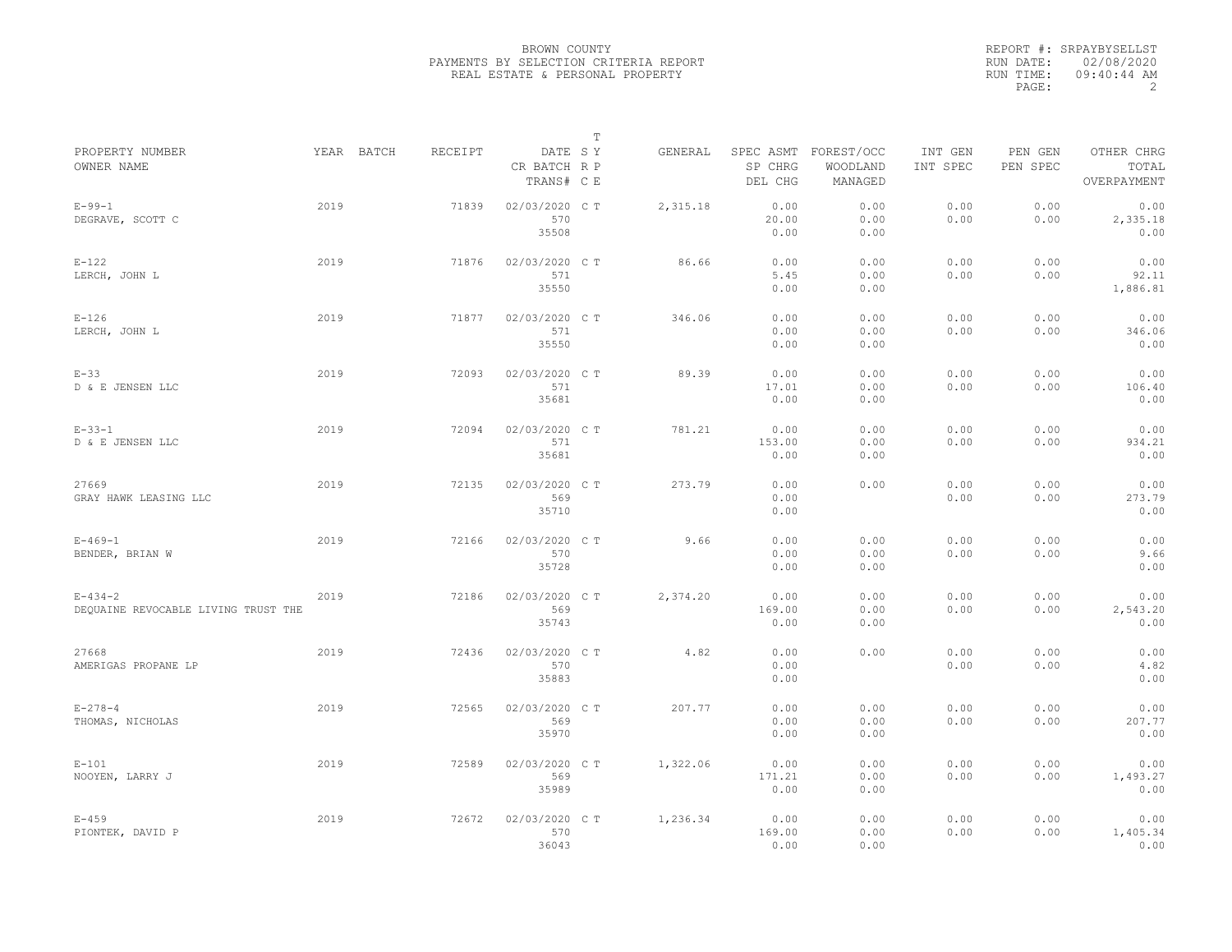|                                                         |      |            |         |                                       | $\mathbb T$ |          |                        |                                             |                     |                     |                                    |
|---------------------------------------------------------|------|------------|---------|---------------------------------------|-------------|----------|------------------------|---------------------------------------------|---------------------|---------------------|------------------------------------|
| PROPERTY NUMBER<br>OWNER NAME                           |      | YEAR BATCH | RECEIPT | DATE SY<br>CR BATCH R P<br>TRANS# C E |             | GENERAL  | SP CHRG<br>DEL CHG     | SPEC ASMT FOREST/OCC<br>WOODLAND<br>MANAGED | INT GEN<br>INT SPEC | PEN GEN<br>PEN SPEC | OTHER CHRG<br>TOTAL<br>OVERPAYMENT |
| 6498<br>LITTLE GENERALS GAS PLUS                        | 2019 |            | 72675   | 02/03/2020 CT<br>570<br>36047         |             | 14.49    | 0.00<br>0.00<br>0.00   | 0.00                                        | 0.00<br>0.00        | 0.00<br>0.00        | 0.00<br>14.49<br>0.00              |
| $E-197$<br>LITTLE GENERALS GAS PLUS INC                 | 2019 |            | 72676   | 02/03/2020 C T<br>570<br>36048        |             | 1,948.87 | 0.00<br>16.00<br>0.00  | 0.00<br>0.00<br>0.00                        | 0.00<br>0.00        | 0.00<br>0.00        | 0.00<br>1,964.87<br>0.00           |
| $E - 470$<br>SKALESKI, RICHARD J                        | 2019 |            | 72682   | 02/03/2020 C T<br>570<br>36052        |             | 309.32   | 0.00<br>35.00<br>0.00  | 0.00<br>0.00<br>0.00                        | 0.00<br>0.00        | 0.00<br>0.00        | 0.00<br>344.32<br>0.00             |
| $E - 474$<br>SKALESKI, RICHARD                          | 2019 |            | 72683   | 02/03/2020 C T<br>570<br>36052        |             | 657.34   | 0.00<br>186.00<br>0.00 | 0.00<br>0.00<br>0.00                        | 0.00<br>0.00        | 0.00<br>0.00        | 0.00<br>843.34<br>0.00             |
| $E - 87 - 2$<br>HORKMAN, DAVID L                        | 2019 |            | 72699   | 02/03/2020 CT<br>570<br>36065         |             | 1,324.61 | 0.00<br>169.00<br>0.00 | 0.00<br>0.00<br>0.00                        | 0.00<br>0.00        | 0.00<br>0.00        | 0.00<br>1,493.61<br>0.00           |
| $E-86$<br>HORKMAN, DAVID L                              | 2019 |            | 72700   | 02/03/2020 C T<br>570<br>36065        |             | 302.44   | 0.00<br>0.00<br>0.00   | 0.00<br>0.00<br>0.00                        | 0.00<br>0.00        | 0.00<br>0.00        | 0.00<br>302.44<br>0.00             |
| $E - 87 - 1$<br>HORKMAN, DAVID L                        | 2019 |            | 72701   | 02/03/2020 C T<br>570<br>36065        |             | 69.67    | 0.00<br>0.00<br>0.00   | 0.00<br>0.00<br>0.00                        | 0.00<br>0.00        | 0.00<br>0.00        | 0.00<br>69.67<br>0.00              |
| $E - 87 - 3$<br>HORKMAN, DAVID L                        | 2019 |            | 72702   | 02/03/2020 C T<br>570<br>36065        |             | 61.18    | 0.00<br>0.00<br>0.00   | 0.00<br>0.00<br>0.00                        | 0.00<br>0.00        | 0.00<br>0.00        | 0.00<br>61.18<br>0.00              |
| $E-289$<br>WAVRUNEK JOSEPH N & JEAN M REVOCABLE TRUST   | 2019 |            | 72738   | 02/03/2020 C T<br>568<br>36095        |             | 573.54   | 0.00<br>9.00<br>0.00   | 0.00<br>0.00<br>0.00                        | 0.00<br>0.00        | 0.00<br>0.00        | 0.00<br>582.54<br>0.00             |
| $E-272$<br>WAVRUNEK JOSEPH N & JEAN M REVOCABLE TRUST   | 2019 |            | 72748   | 02/03/2020 C T<br>568<br>36099        |             | 124.02   | 0.00<br>18.58<br>0.00  | 0.00<br>0.00<br>0.00                        | 0.00<br>0.00        | 0.00<br>0.00        | 0.00<br>142.60<br>0.00             |
| $E - 285$<br>WAVRUNEK JOSEPH N & JEAN M REVOCABLE TRUST | 2019 |            | 72750   | 02/03/2020 C T<br>568<br>36101        |             | 111.13   | 0.00<br>9.00<br>0.00   | 0.00<br>0.00<br>0.00                        | 0.00<br>0.00        | 0.00<br>0.00        | 0.00<br>120.13<br>0.00             |
| $E - 32 - 1$<br>HUVEN, SCOTT J                          | 2019 |            | 72879   | 02/03/2020 C T<br>570<br>36193        |             | 1,465.04 | 0.00<br>169.00<br>0.00 | 0.00<br>0.00<br>0.00                        | 0.00<br>0.00        | 0.00<br>0.00        | 0.00<br>1,634.04<br>0.00           |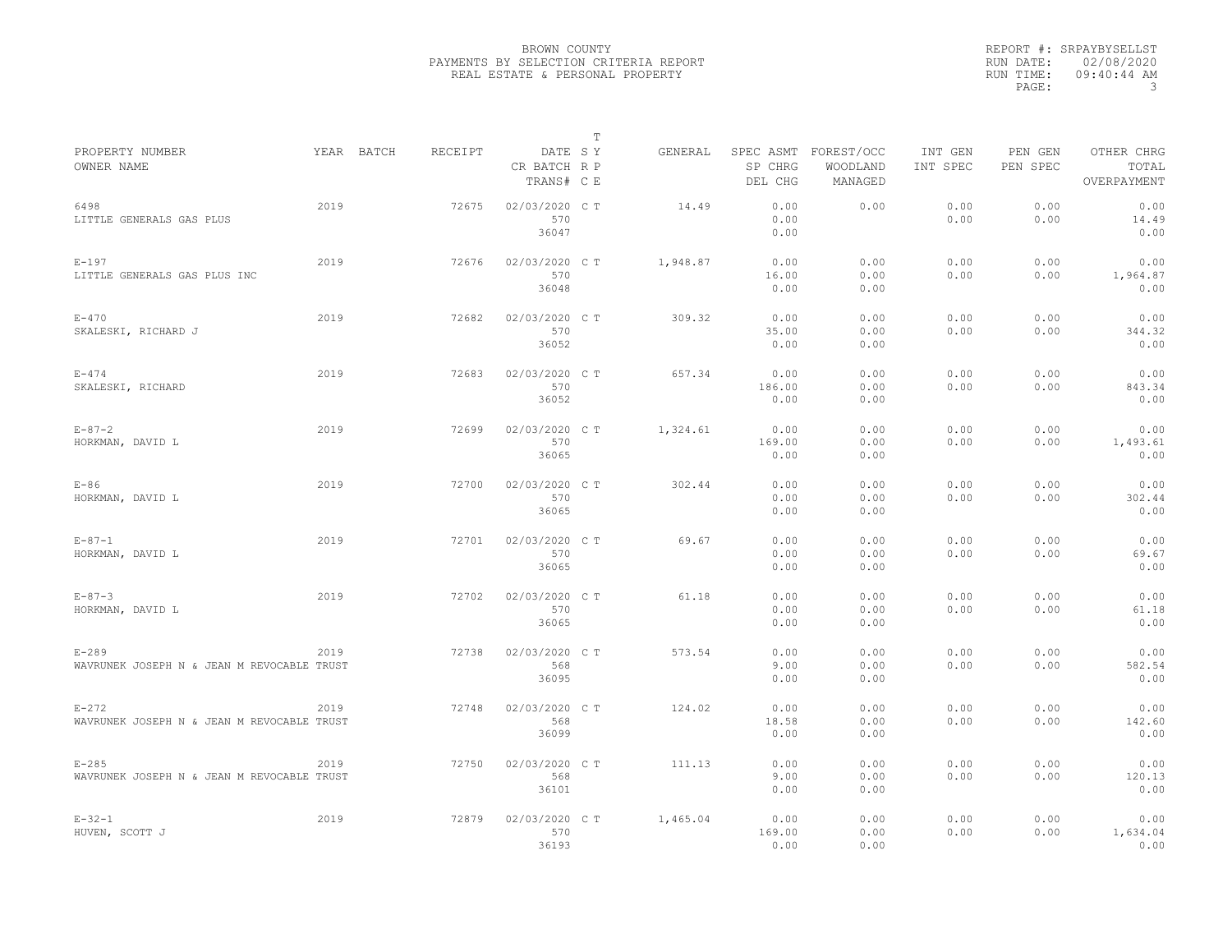|                                                 |            |         |                                       | T |          |                        |                                             |                     |                     |                                    |
|-------------------------------------------------|------------|---------|---------------------------------------|---|----------|------------------------|---------------------------------------------|---------------------|---------------------|------------------------------------|
| PROPERTY NUMBER<br>OWNER NAME                   | YEAR BATCH | RECEIPT | DATE SY<br>CR BATCH R P<br>TRANS# C E |   | GENERAL  | SP CHRG<br>DEL CHG     | SPEC ASMT FOREST/OCC<br>WOODLAND<br>MANAGED | INT GEN<br>INT SPEC | PEN GEN<br>PEN SPEC | OTHER CHRG<br>TOTAL<br>OVERPAYMENT |
| 24495<br>PITNEY BOWES GLOBAL FINANCIAL SVEC LLC | 2019       | 72914   | 02/03/2020 C T<br>567<br>36210        |   | 13.60    | 0.00<br>0.00<br>0.00   | 0.00                                        | 0.00<br>0.00        | 0.00<br>0.00        | 0.00<br>13.60<br>0.00              |
| $E - 71 - 1$<br>TAICHER, KEVIN R                | 2019       | 72965   | 02/03/2020 C T<br>569<br>36255        |   | 1,168.29 | 0.00<br>169.00<br>0.00 | 0.00<br>0.00<br>0.00                        | 0.00<br>0.00        | 0.00<br>0.00        | 0.00<br>1,337.29<br>0.00           |
| $E - 348 - 2$<br>PIONTEK, BRIAN J               | 2019       | 73055   | 02/04/2020 C T<br>573<br>36334        |   | 1,729.17 | 0.00<br>169.00<br>0.00 | 0.00<br>0.00<br>0.00                        | 0.00<br>0.00        | 0.00<br>0.00        | 0.00<br>1,898.17<br>0.00           |
| $E - 151 - 1$<br>JLM LAND PARTNERSHIP LLC       | 2019       | 73100   | 02/04/2020 C T<br>573<br>36370        |   | 197.10   | 0.00<br>16.45<br>0.00  | 0.00<br>0.00<br>0.00                        | 0.00<br>0.00        | 0.00<br>0.00        | 0.00<br>213.55<br>0.00             |
| $E-152$<br>JLM LAND PARTNERSHIP LLC             | 2019       | 73101   | 02/04/2020 C T<br>573<br>36370        |   | 149.51   | 0.00<br>17.57<br>0.00  | 0.00<br>0.00<br>0.00                        | 0.00<br>0.00        | 0.00<br>0.00        | 0.00<br>167.08<br>0.00             |
| $E - 469 - 3$<br>BENDER, BRIAN W                | 2019       | 73313   | 02/04/2020 C T<br>574<br>36518        |   | 9.66     | 0.00<br>0.00<br>0.00   | 0.00<br>0.00<br>0.00                        | 0.00<br>0.00        | 0.00<br>0.00        | 0.00<br>9.66<br>0.00               |
| $E - 469 - 2$<br>BENDER, BRIAN W                | 2019       | 73316   | 02/04/2020 C T<br>574<br>36521        |   | 3,277.72 | 0.00<br>182.00<br>0.00 | 0.00<br>0.00<br>0.00                        | 0.00<br>0.00        | 0.00<br>0.00        | 0.00<br>3,459.72<br>0.00           |
| $E - 202 - 1$<br>BLOHOWIAK, ETAL, GARY J        | 2019       | 73395   | 02/05/2020 C T<br>579<br>36565        |   | 1,277.48 | 0.00<br>169.00<br>0.00 | 0.00<br>0.00<br>0.00                        | 0.00<br>0.00        | 0.00<br>0.00        | 0.00<br>1,446.48<br>0.00           |
| $E - 284 - 1$<br>HOLDA, DOUGLAS J               | 2019       | 73418   | 02/05/2020 C T<br>579<br>36585        |   | 3,438.86 | 0.00<br>169.00<br>0.00 | 0.00<br>0.00<br>0.00                        | 0.00<br>0.00        | 0.00<br>0.00        | 0.00<br>3,607.86<br>0.00           |
| $E - 198 - 4$<br>JURCZYKOWSKI, TOM              | 2019       | 73427   | 02/05/2020 C T<br>578<br>36594        |   | 569.42   | 0.00<br>169.00<br>0.00 | 0.00<br>0.00<br>0.00                        | 0.00<br>0.00        | 0.00<br>0.00        | 0.00<br>738.42<br>0.00             |
| $E - 450 - 2$<br>CZARNESKI, RICHARD J           | 2019       | 73441   | 02/05/2020 C T<br>578<br>36608        |   | 1,762.19 | 0.00<br>169.00<br>0.00 | 0.00<br>0.00<br>0.00                        | 0.00<br>0.00        | 0.00<br>0.00        | 0.00<br>1,931.19<br>0.00           |
| $E - 169 - 1$<br>HERMANS, DONNA M               | 2019       | 73444   | 02/05/2020 C T<br>578<br>36611        |   | 1,832.93 | 0.00<br>169.00<br>0.00 | 0.00<br>0.00<br>0.00                        | 0.00<br>0.00        | 0.00<br>0.00        | 0.00<br>2,001.93<br>0.00           |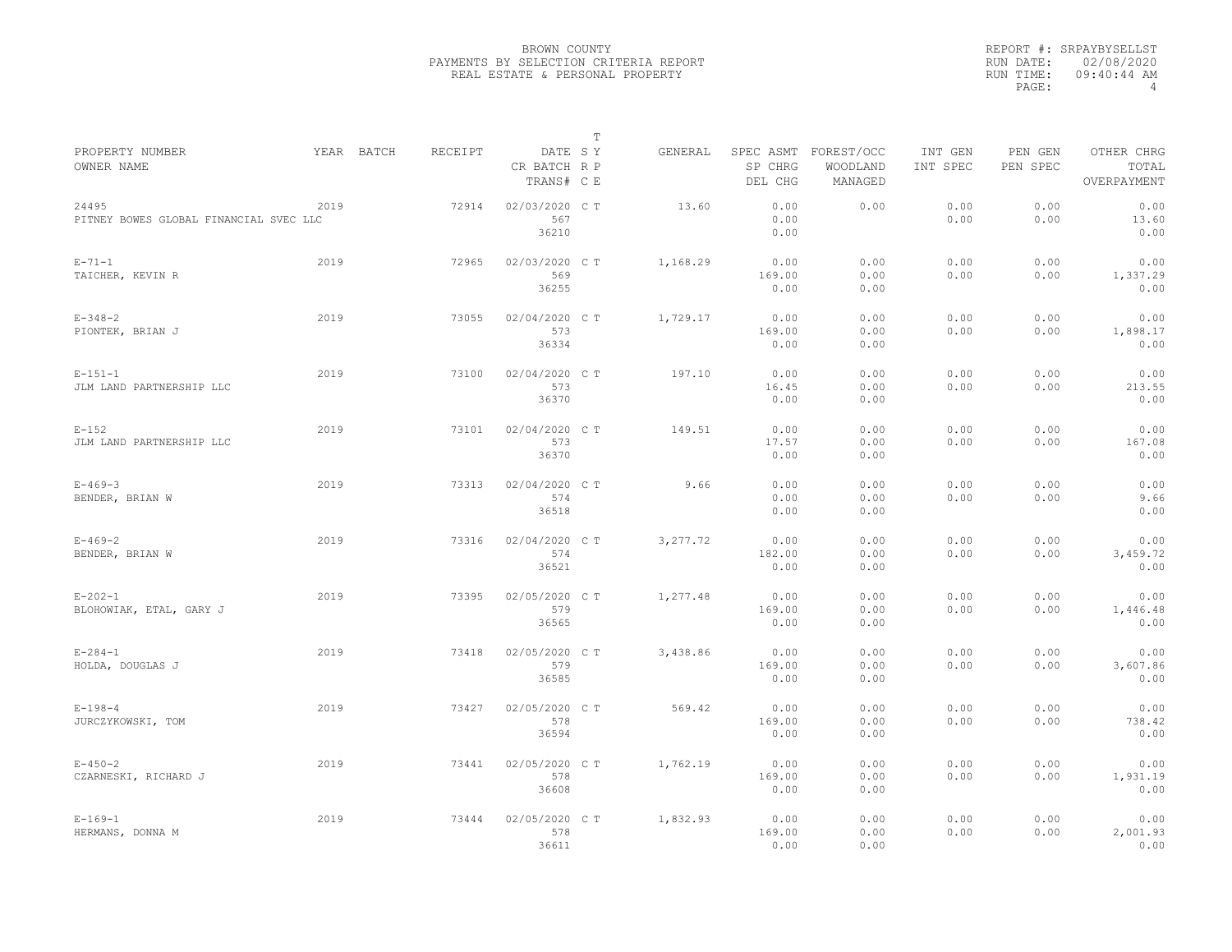|            | REPORT #: SRPAYBYSELLST |
|------------|-------------------------|
|            | RUN DATE: 02/08/2020    |
| RIIN TIME: | $09:40:45$ AM           |
| PAGE:      | 5                       |
|            |                         |

| PROPERTY NUMBER  | BATCH<br>YEAR | RECEIPT | DATE SY             | GENERAL     | SPEC ASMT | FOREST/OCC | INT GEN  | PEN GEN  | OTHER CHRG  |  |
|------------------|---------------|---------|---------------------|-------------|-----------|------------|----------|----------|-------------|--|
| OWNER NAME       |               |         | CR BATCH R P        |             | SP CHRG   | WOODLAND   | INT SPEC | PEN SPEC | TOTAL       |  |
|                  |               |         | TRANS# C E          |             | DEL CHG   | MANAGED    |          |          | OVERPAYMENT |  |
| $E-515$          | 2019          | 73487   | 02/06/2020 C T      | 1,806.48    | 0.00      | 0.00       | 0.00     | 0.00     | 0.00        |  |
| PAIDER, STEVEN J |               |         | 581                 |             | 169.00    | 0.00       | 0.00     | 0.00     | 1,975.48    |  |
|                  |               |         | 36652               |             | 0.00      | 0.00       |          |          | 0.00        |  |
|                  |               |         | TOWN OF EATON TOTAL | 33, 241, 20 | 0.00      | 0.00       | 0.00     | 0.00     | 0.00        |  |
|                  |               |         |                     |             | 2,884.27  | 0.00       | 0.00     | 0.00     | 36, 125.47  |  |
|                  |               |         |                     |             | 0.00      | 0.00       |          |          | 1,886.81    |  |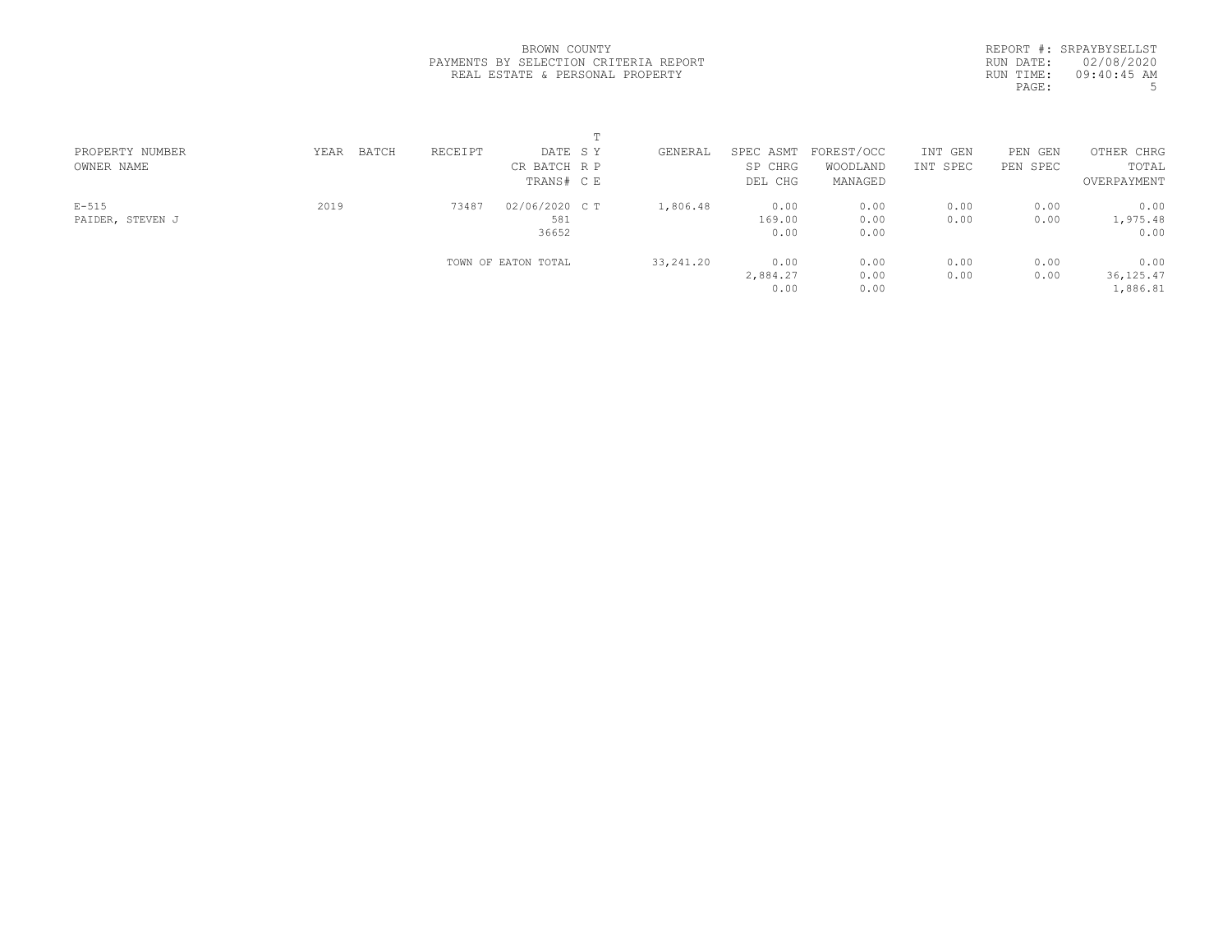|                                     |            |         |                                       | $\mathbb T$ |          |                                 |                                   |                     |                     |                                    |
|-------------------------------------|------------|---------|---------------------------------------|-------------|----------|---------------------------------|-----------------------------------|---------------------|---------------------|------------------------------------|
| PROPERTY NUMBER<br>OWNER NAME       | YEAR BATCH | RECEIPT | DATE SY<br>CR BATCH R P<br>TRANS# C E |             | GENERAL  | SPEC ASMT<br>SP CHRG<br>DEL CHG | FOREST/OCC<br>WOODLAND<br>MANAGED | INT GEN<br>INT SPEC | PEN GEN<br>PEN SPEC | OTHER CHRG<br>TOTAL<br>OVERPAYMENT |
| $GL-472$<br>OSSMANN, SCOTT R        | 2019       | 72120   | 02/03/2020 C T<br>568<br>35704        |             | 948.36   | 0.00<br>16.00<br>0.00           | 0.00<br>0.00<br>0.00              | 0.00<br>0.00        | 0.00<br>0.00        | 0.00<br>964.36<br>0.00             |
| $GL-456-1$<br>VANDENBUSCH, STEVEN M | 2019       | 72266   | 02/03/2020 CT<br>569<br>35786         |             | 2,095.77 | 0.00<br>16.00<br>0.00           | 0.00<br>0.00<br>0.00              | 0.00<br>0.00        | 0.00<br>0.00        | 0.00<br>2, 111.77<br>0.00          |
| 15864<br>BAYCOM                     | 2019       | 72405   | 02/03/2020 C T<br>570<br>35873        |             | 39.82    | 0.00<br>0.00<br>0.00            | 0.00                              | 0.00<br>0.00        | 0.00<br>0.00        | 0.00<br>39.82<br>0.00              |
| 20143<br>HARRIS CORP-GCSD           | 2019       | 72443   | 02/03/2020 C T<br>570<br>35889        |             | 40.08    | 0.00<br>0.00<br>0.00            | 0.00                              | 0.00<br>0.00        | 0.00<br>0.00        | 0.00<br>40.08<br>0.00              |
| $GL-611$<br>KRAHN, BRIAN D          | 2019       | 72668   | 02/03/2020 C T<br>570<br>36041        |             | 166.63   | 0.00<br>0.00<br>0.00            | 0.00<br>0.00<br>0.00              | 0.00<br>0.00        | 0.00<br>0.00        | 0.00<br>166.63<br>0.00             |
| $GL-612$<br>KRAHN, BRIAN D          | 2019       | 72669   | 02/03/2020 CT<br>570<br>36041         |             | 1,990.70 | 0.00<br>16.00<br>0.00           | 0.00<br>0.00<br>0.00              | 0.00<br>0.00        | 0.00<br>0.00        | 0.00<br>2,006.70<br>0.00           |
| $GL-624$<br>KRAHN, BRIAN D          | 2019       | 72670   | 02/03/2020 CT<br>570<br>36041         |             | 1,014.83 | 0.00<br>16.00<br>0.00           | 0.00<br>0.00<br>0.00              | 0.00<br>0.00        | 0.00<br>0.00        | 0.00<br>1,030.83<br>0.00           |
| $GL-422$<br>JOHNSON, BRIAN A        | 2019       | 72713   | 02/03/2020 C T<br>568<br>36076        |             | 743.99   | 0.00<br>16.00<br>0.00           | 0.00<br>0.00<br>0.00              | 0.00<br>0.00        | 0.00<br>0.00        | 0.00<br>759.99<br>0.00             |
| $GL-541-1$<br>LOPPNOW, RICK E       | 2019       | 72773   | 02/03/2020 CT<br>568<br>36115         |             | 725.34   | 0.00<br>20.00<br>0.00           | 0.00<br>0.00<br>0.00              | 0.00<br>0.00        | 0.00<br>0.00        | 0.00<br>745.34<br>0.00             |
| $GL-446$<br>PELISHEK JR, JOSEPH F   | 2019       | 72775   | 02/03/2020 CT<br>568<br>36117         |             | 208.08   | 0.00<br>0.00<br>0.00            | 0.00<br>0.00<br>0.00              | 0.00<br>0.00        | 0.00<br>0.00        | 0.00<br>208.08<br>0.00             |
| $GL-562$<br>KVITEK, PATRICK A       | 2019       | 72776   | 02/03/2020 C T<br>568<br>36118        |             | 1,486.84 | 0.00<br>0.00<br>0.00            | 0.00<br>0.00<br>0.00              | 0.00<br>0.00        | 0.00<br>0.00        | 0.00<br>1,486.84<br>0.00           |
| $GL-596$<br>KOLARIK, MARK A         | 2019       | 72951   | 02/03/2020 CT<br>568<br>36244         |             | 2,363.41 | 0.00<br>34.88<br>0.00           | 0.00<br>0.00<br>0.00              | 0.00<br>0.00        | 0.00<br>0.00        | 0.00<br>2,398.29<br>0.00           |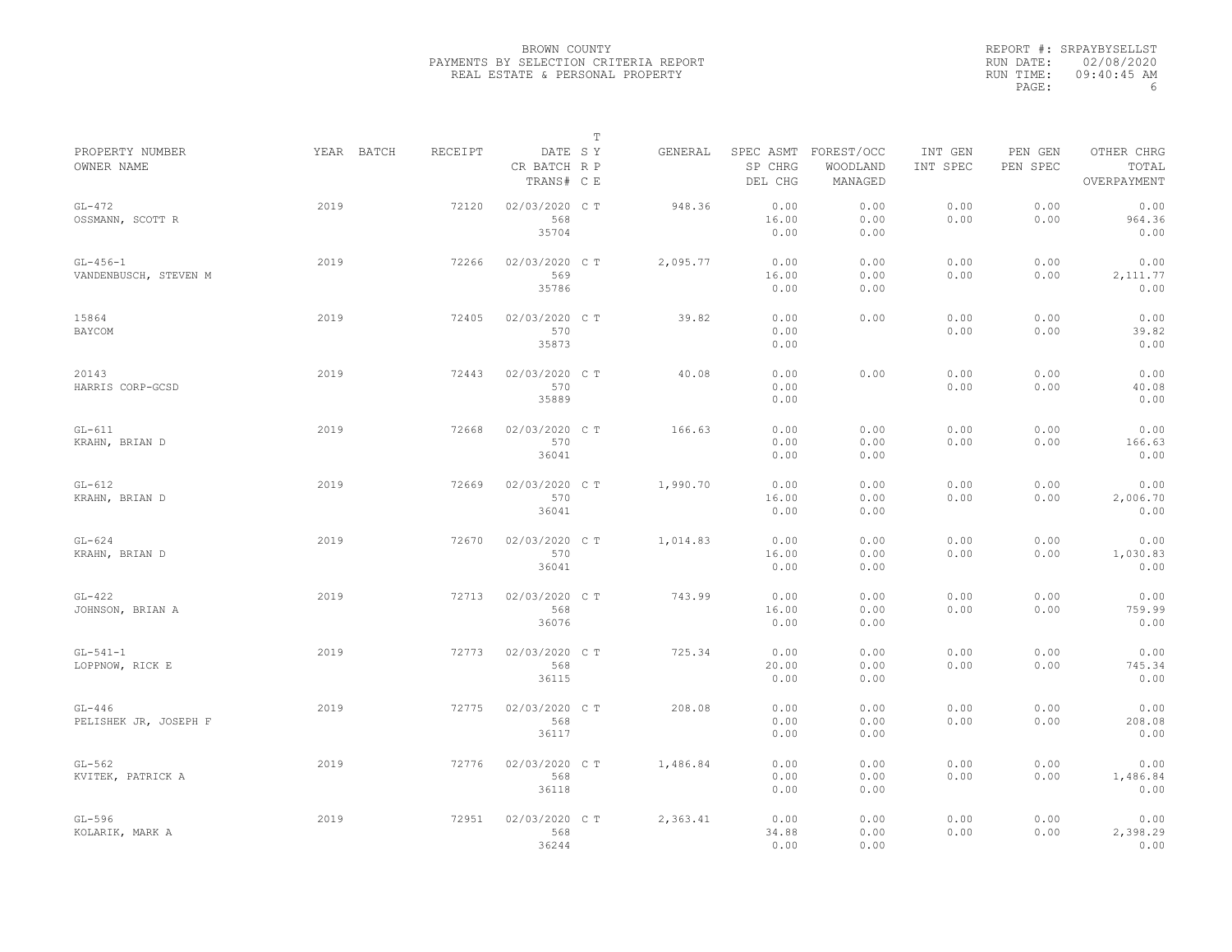| PROPERTY NUMBER<br>OWNER NAME          | YEAR BATCH | RECEIPT | DATE SY<br>CR BATCH R P        | $\mathbb T$ | GENERAL    | SPEC ASMT<br>SP CHRG   | FOREST/OCC<br>WOODLAND | INT GEN<br>INT SPEC | PEN GEN<br>PEN SPEC | OTHER CHRG<br>TOTAL        |
|----------------------------------------|------------|---------|--------------------------------|-------------|------------|------------------------|------------------------|---------------------|---------------------|----------------------------|
|                                        |            |         | TRANS# C E                     |             |            | DEL CHG                | MANAGED                |                     |                     | OVERPAYMENT                |
| $GL-326-2$<br>CONNELL, MATTHEW C       | 2019       | 73051   | 02/04/2020 C T<br>574<br>36330 |             | 1,507.41   | 0.00<br>16.00<br>0.00  | 0.00<br>0.00<br>0.00   | 0.00<br>0.00        | 0.00<br>0.00        | 0.00<br>1,523.41<br>0.00   |
| $GL-107-2$<br>NEXSTAR BROADCASTING INC | 2019       | 73173   | 02/04/2020 C T<br>574<br>36427 |             | 11,326.76  | 0.00<br>0.00<br>0.00   | 0.00<br>0.00<br>0.00   | 0.00<br>0.00        | 0.00<br>0.00        | 0.00<br>11,326.76<br>0.00  |
| $GL-89$<br>EDINGER, RANDALL L          | 2019       | 73188   | 02/04/2020 CT<br>574<br>36440  |             | 54.37      | 0.00<br>19.87<br>0.00  | 0.00<br>0.00<br>0.00   | 0.00<br>0.00        | 0.00<br>0.00        | 0.00<br>74.24<br>0.00      |
| $GL-92$<br>EDINGER, RANDALL L          | 2019       | 73189   | 02/04/2020 C T<br>574<br>36440 |             | 95.35      | 0.00<br>17.53<br>0.00  | 0.00<br>0.00<br>0.00   | 0.00<br>0.00        | 0.00<br>0.00        | 0.00<br>112.88<br>0.00     |
| $GL-95$<br>EDINGER, RANDALL L          | 2019       | 73190   | 02/04/2020 CT<br>574<br>36440  |             | 55.20      | 0.00<br>10.05<br>0.00  | 0.00<br>0.00<br>0.00   | 0.00<br>0.00        | 0.00<br>0.00        | 0.00<br>65.25<br>0.00      |
| $GL-97$<br>EDINGER, RANDALL L          | 2019       | 73191   | 02/04/2020 CT<br>574<br>36440  |             | 31.79      | 0.00<br>5.92<br>0.00   | 0.00<br>0.00<br>0.00   | 0.00<br>0.00        | 0.00<br>0.00        | 0.00<br>37.71<br>0.00      |
| $GL-138-1$<br>HUTJENS, ERIC L          | 2019       | 73480   | 02/06/2020 CT<br>581<br>36645  |             | 2,513.66   | 0.00<br>16.00<br>0.00  | 0.00<br>0.00<br>0.00   | 0.00<br>0.00        | 0.00<br>0.00        | 0.00<br>2,529.66<br>0.00   |
| $GL-322$<br>TREML, DANIEL S            | 2019       | 73555   | 02/07/2020 CT<br>583<br>36701  |             | 747.58     | 0.00<br>0.00<br>0.00   | 0.00<br>0.00<br>0.00   | 0.00<br>0.00        | 0.00<br>0.00        | 0.00<br>747.58<br>0.00     |
|                                        |            |         | TOWN OF GLENMORE TOTAL         |             | 28, 155.97 | 0.00<br>220.25<br>0.00 | 0.00<br>0.00<br>0.00   | 0.00<br>0.00        | 0.00<br>0.00        | 0.00<br>28, 376.22<br>0.00 |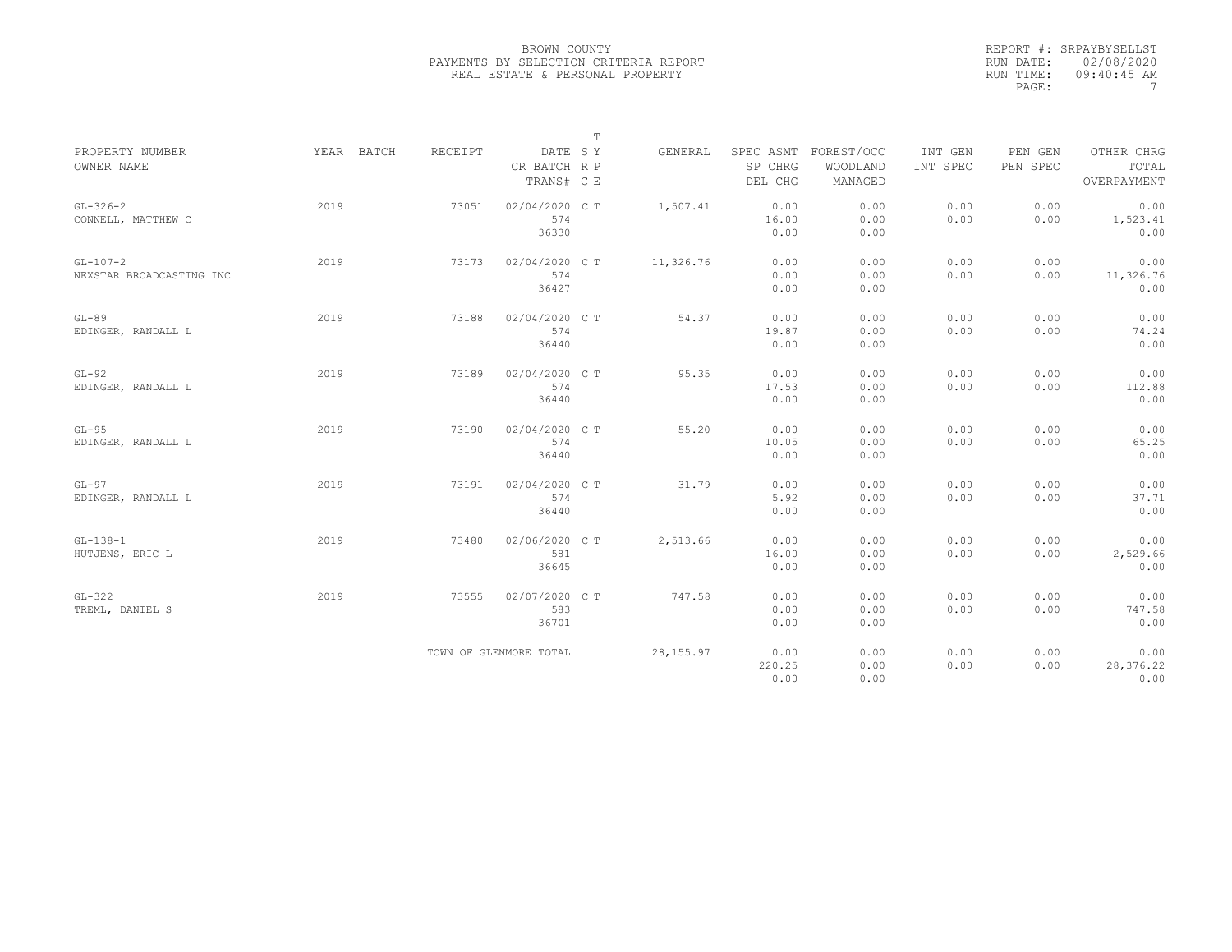|                                                     |      |             |                |                                       | $\mathbb T$ |             |                                 |                                   |                     |                     |                                    |
|-----------------------------------------------------|------|-------------|----------------|---------------------------------------|-------------|-------------|---------------------------------|-----------------------------------|---------------------|---------------------|------------------------------------|
| PROPERTY NUMBER<br>OWNER NAME                       |      | YEAR BATCH  | <b>RECEIPT</b> | DATE SY<br>CR BATCH R P<br>TRANS# C E |             | GENERAL     | SPEC ASMT<br>SP CHRG<br>DEL CHG | FOREST/OCC<br>WOODLAND<br>MANAGED | INT GEN<br>INT SPEC | PEN GEN<br>PEN SPEC | OTHER CHRG<br>TOTAL<br>OVERPAYMENT |
| $GB-533$<br>DEPEAU, DAVID J                         |      | 2019 200201 | 4056           | 02/01/2020 C T                        |             | 844.33      | 0.00<br>156.00<br>0.00          | 0.00<br>0.00<br>0.00              | 0.00<br>0.00        | 0.00<br>0.00        | 0.00<br>1,000.33<br>0.00           |
| $GB-795$<br>SCHULTZ, FRED B                         | 2019 |             | 71955          | 02/03/2020 C T<br>570<br>35575        |             | 18, 177. 21 | 0.00<br>140.00<br>0.00          | 0.00<br>0.00<br>0.00              | 0.00<br>0.00        | 0.00<br>0.00        | 0.00<br>18, 317. 21<br>0.00        |
| $GB - 317 - 2$<br>SCHULTZ, FREDERICK B              | 2019 |             | 71961          | 02/03/2020 CT<br>570<br>35577         |             | 251.46      | 0.00<br>0.00<br>0.00            | 0.00<br>0.00<br>0.00              | 0.00<br>0.00        | 0.00<br>0.00        | 0.00<br>251.46<br>0.00             |
| $GB-285$<br>SERVI, CHARLES L                        | 2019 |             | 71967          | 02/03/2020 CT<br>570<br>35583         |             | 19.58       | 0.00<br>0.00<br>0.00            | 0.00<br>0.00<br>0.00              | 0.00<br>0.00        | 0.00<br>0.00        | 0.00<br>19.58<br>0.00              |
| $GB - 323 - 7$<br>ENGLEBERT DAVID D REVOCABLE TRUST | 2019 |             | 72020          | 02/03/2020 C T<br>570<br>35628        |             | 1,171.84    | 0.00<br>0.00<br>0.00            | 0.00<br>0.00<br>0.00              | 0.00<br>0.00        | 0.00<br>0.00        | 0.00<br>1,171.84<br>0.00           |
| $GB - 323 - 9$<br>GRATHEN, PAUL G                   | 2019 |             | 72107          | 02/03/2020 CT<br>571<br>35693         |             | 1,795.53    | 0.00<br>140.00<br>0.00          | 0.00<br>0.00<br>0.00              | 0.00<br>0.00        | 0.00<br>0.00        | 0.00<br>1,935.53<br>0.00           |
| 7256<br>SWEET SEASONS                               | 2019 |             | 72119          | 02/03/2020 C T<br>571<br>35703        |             | 121.95      | 0.00<br>0.00<br>0.00            | 0.00                              | 0.00<br>0.00        | 0.00<br>0.00        | 0.00<br>121.95<br>0.00             |
| $GB - 583 - G - 6$<br>KINNARD, ERIC J               | 2019 |             | 72168          | 02/03/2020 CT<br>570<br>35730         |             | 2,601.49    | 0.00<br>140.00<br>0.00          | 0.00<br>0.00<br>0.00              | 0.00<br>0.00        | 0.00<br>0.00        | 0.00<br>2,741.49<br>0.00           |
| $GB-1$<br>DUFEK JR, FRANCIS G                       | 2019 |             | 72247          | 02/03/2020 CT<br>568<br>35776         |             | 1,261.59    | 0.00<br>156.00<br>0.00          | 0.00<br>0.00<br>0.00              | 0.00<br>0.00        | 0.00<br>0.00        | 0.00<br>1,417.59<br>0.00           |
| $GB - 543 - 2$<br>DEGROOT, ETAL, BRIAN L            | 2019 |             | 72257          | 02/03/2020 CT<br>569<br>35780         |             | 1,306.12    | 0.00<br>0.00<br>0.00            | 0.00<br>0.00<br>0.00              | 0.00<br>0.00        | 0.00<br>0.00        | 0.00<br>1,306.12<br>0.00           |
| $GB-321$<br>BOUCHONVILLE, DANIEL L                  | 2019 |             | 72489          | 02/03/2020 C T<br>568<br>35908        |             | 10.54       | 0.00<br>2.29<br>0.00            | 0.00<br>0.00<br>0.00              | 0.00<br>0.00        | 0.00<br>0.00        | 0.00<br>12.83<br>0.00              |
| $GB - 321 - 1$<br>BOUCHONVILLE, DANIEL L            | 2019 |             | 72490          | 02/03/2020 C T<br>568<br>35908        |             | 1,138.06    | 0.00<br>156.00<br>0.00          | 0.00<br>0.00<br>0.00              | 0.00<br>0.00        | 0.00<br>0.00        | 0.00<br>1,294.06<br>0.00           |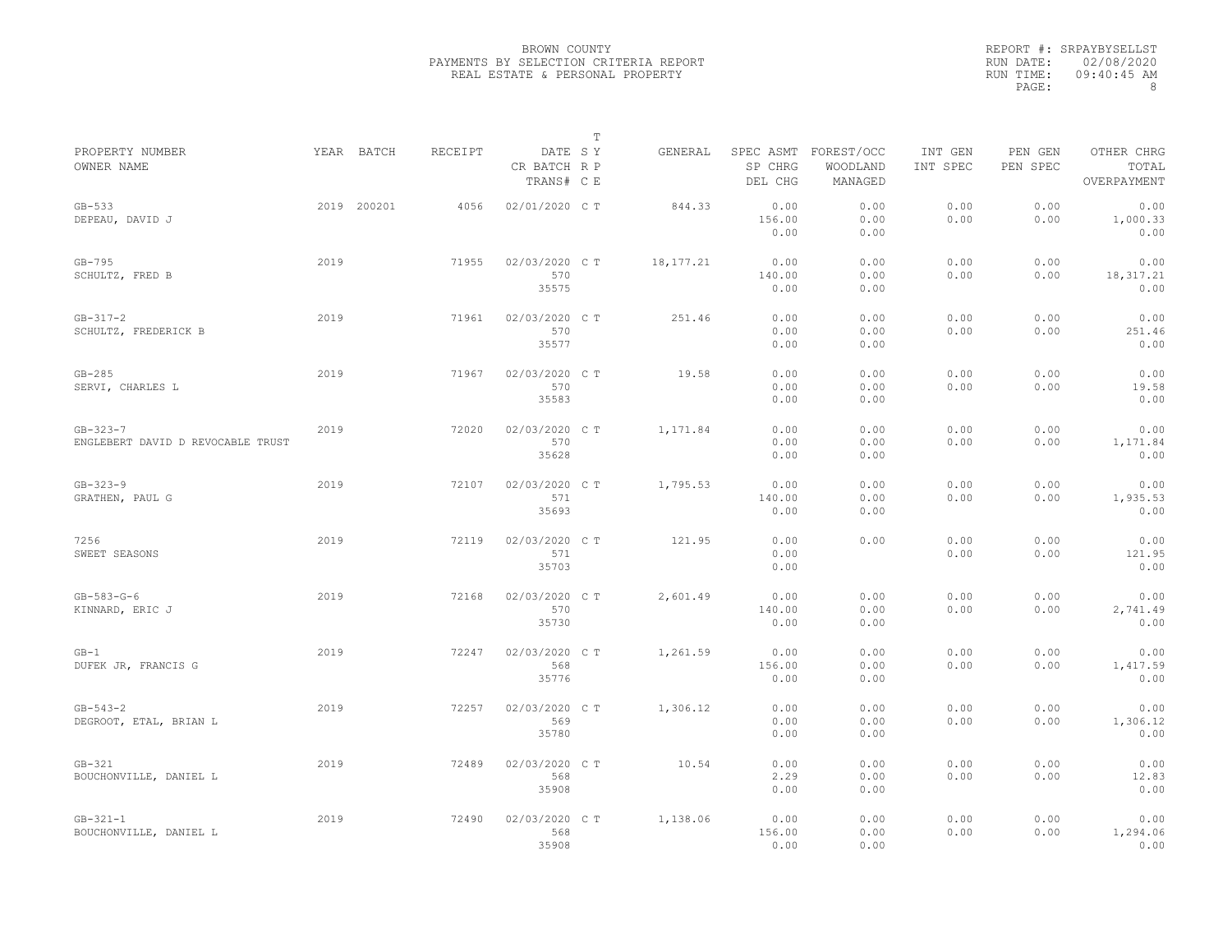|           | REPORT #: SRPAYBYSELLST |
|-----------|-------------------------|
|           | RUN DATE: 02/08/2020    |
| RUN TIME: | $09:40:46$ AM           |
| PAGE:     | q                       |

|                                                 |            |         |                                       | $\mathbb T$ |          |                          |                                             |                     |                     |                                    |
|-------------------------------------------------|------------|---------|---------------------------------------|-------------|----------|--------------------------|---------------------------------------------|---------------------|---------------------|------------------------------------|
| PROPERTY NUMBER<br>OWNER NAME                   | YEAR BATCH | RECEIPT | DATE SY<br>CR BATCH R P<br>TRANS# C E |             | GENERAL  | SP CHRG<br>DEL CHG       | SPEC ASMT FOREST/OCC<br>WOODLAND<br>MANAGED | INT GEN<br>INT SPEC | PEN GEN<br>PEN SPEC | OTHER CHRG<br>TOTAL<br>OVERPAYMENT |
| $GB-359$<br>VANLAANEN, DAVID J                  | 2019       | 72511   | 02/03/2020 CT<br>570<br>35923         |             | 1,029.60 | 0.00<br>140.00<br>0.00   | 0.00<br>0.00<br>0.00                        | 0.00<br>0.00        | 0.00<br>0.00        | 0.00<br>1,169.60<br>0.00           |
| $GB-1111$<br>SCHUMACHER, THOMAS J               | 2019       | 72573   | 02/03/2020 C T<br>570<br>35977        |             | 1,512.40 | 0.00<br>156.00<br>0.00   | 0.00<br>0.00<br>0.00                        | 0.00<br>0.00        | 0.00<br>0.00        | 0.00<br>1,668.40<br>0.00           |
| $GB-498$<br>JOHANSEN, CRAIG S                   | 2019       | 72585   | 02/03/2020 C T<br>568<br>35987        |             | 1,601.22 | 0.00<br>156.00<br>0.00   | 0.00<br>0.00<br>0.00                        | 0.00<br>0.00        | 0.00<br>0.00        | 0.00<br>1,757.22<br>0.00           |
| $GB - 498 - 5$<br>JOHANSEN, DOREEN L            | 2019       | 72586   | 02/03/2020 C T<br>568<br>35987        |             | 230.48   | 0.00<br>0.00<br>0.00     | 0.00<br>0.00<br>0.00                        | 0.00<br>0.00        | 0.00<br>0.00        | 0.00<br>230.48<br>0.00             |
| $GB - 498 - 8$<br>JOHANSEN, DOREEN L            | 2019       | 72587   | 02/03/2020 C T<br>568<br>35987        |             | 231.23   | 0.00<br>0.00<br>0.00     | 0.00<br>0.00<br>0.00                        | 0.00<br>0.00        | 0.00<br>0.00        | 0.00<br>231.23<br>0.00             |
| $GB-597$<br>MORGAN, MICHAEL J                   | 2019       | 72645   | 02/03/2020 C T<br>568<br>36022        |             | 2,850.80 | 0.00<br>140.00<br>0.00   | 0.00<br>0.00<br>0.00                        | 0.00<br>0.00        | 0.00<br>0.00        | 0.00<br>2,990.80<br>0.00           |
| $GB-627$<br>NOELDNER, MAX                       | 2019       | 72801   | 02/03/2020 C T<br>567<br>36141        |             | 5,891.29 | 0.00<br>140.00<br>241.24 | 0.00<br>0.00<br>0.00                        | 0.00<br>0.00        | 0.00<br>0.00        | 0.00<br>6,272.53<br>0.00           |
| $GB - 627 - 1$<br>NOELDNER, MAX                 | 2019       | 72802   | 02/03/2020 C T<br>567<br>36141        |             | 97.92    | 0.00<br>0.00<br>0.00     | 0.00<br>0.00<br>0.00                        | 0.00<br>0.00        | 0.00<br>0.00        | 0.00<br>97.92<br>0.00              |
| $GB-630$<br>NOELDNER, JEFFREY P                 | 2019       | 72814   | 02/03/2020 CT<br>567<br>36153         |             | 2,818.36 | 0.00<br>140.00<br>0.00   | 0.00<br>0.00<br>0.00                        | 0.00<br>0.00        | 0.00<br>0.00        | 0.00<br>2,958.36<br>0.00           |
| $GB - 630 - 1$<br>NOELDNER, JEFFREY P           | 2019       | 72816   | 02/03/2020 CT<br>567<br>36153         |             | 825.43   | 0.00<br>140.00<br>0.00   | 0.00<br>0.00<br>0.00                        | 0.00<br>0.00        | 0.00<br>0.00        | 0.00<br>965.43<br>0.00             |
| $GB-561$<br>SHEFCHIK II, ANTHONY J              | 2019       | 72819   | 02/03/2020 C T<br>570<br>36156        |             | 1,028.10 | 0.00<br>156.00<br>0.00   | 0.00<br>0.00<br>0.00                        | 0.00<br>0.00        | 0.00<br>0.00        | 0.00<br>1,184.10<br>0.00           |
| 19361<br>PITNEY BOWES GLOBAL FINANCIAL SVCS LLC | 2019       | 72909   | 02/03/2020 CT<br>567<br>36210         |             | 5.54     | 0.00<br>0.00<br>0.00     | 0.00                                        | 0.00<br>0.00        | 0.00<br>0.00        | 0.00<br>5.54<br>0.00               |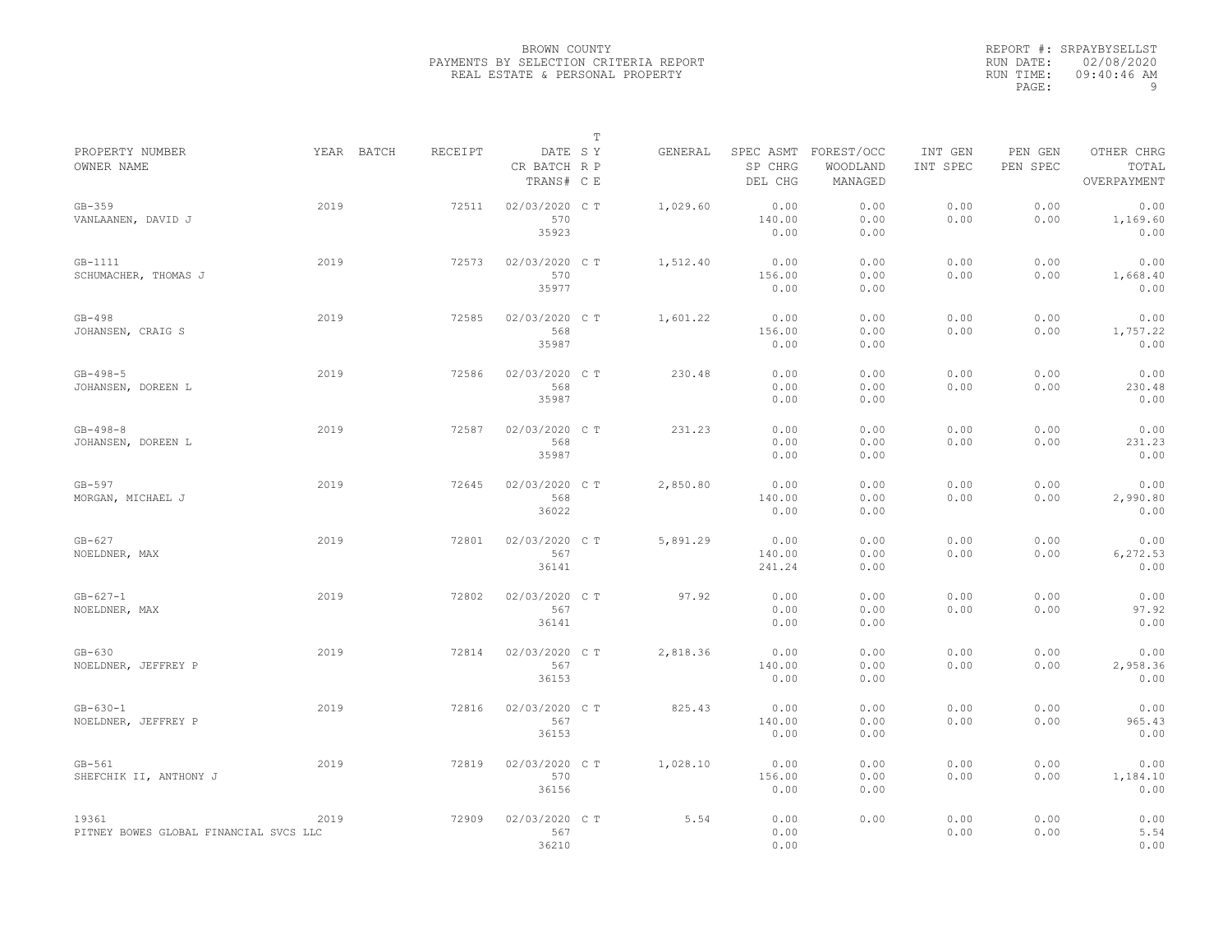|                                                             |            |         |                                       | $\mathbb T$ |           |                        |                                             |                     |                     |                                    |
|-------------------------------------------------------------|------------|---------|---------------------------------------|-------------|-----------|------------------------|---------------------------------------------|---------------------|---------------------|------------------------------------|
| PROPERTY NUMBER<br>OWNER NAME                               | YEAR BATCH | RECEIPT | DATE SY<br>CR BATCH R P<br>TRANS# C E |             | GENERAL   | SP CHRG<br>DEL CHG     | SPEC ASMT FOREST/OCC<br>WOODLAND<br>MANAGED | INT GEN<br>INT SPEC | PEN GEN<br>PEN SPEC | OTHER CHRG<br>TOTAL<br>OVERPAYMENT |
| $GB - 81 - 3$<br>NEW FRANKEN PARTNERS LLC                   | 2019       | 72919   | 02/03/2020 CT<br>568<br>36213         |             | 14,531.11 | 0.00<br>16.00<br>0.00  | 0.00<br>0.00<br>0.00                        | 0.00<br>0.00        | 0.00<br>0.00        | 0.00<br>14,547.11<br>0.00          |
| $GB - 683 - 207$<br>THIRY, LARRY L                          | 2019       | 72935   | 02/03/2020 C T<br>569<br>36228        |             | 1,538.76  | 0.00<br>156.00<br>0.00 | 0.00<br>0.00<br>0.00                        | 0.00<br>0.00        | 0.00<br>0.00        | 0.00<br>1,694.76<br>0.00           |
| $GB-11$<br>LABREC, EDWARD L                                 | 2019       | 72943   | 02/03/2020 C T<br>569<br>36236        |             | 490.33    | 0.00<br>158.31<br>0.00 | 0.00<br>0.00<br>0.00                        | 0.00<br>0.00        | 0.00<br>0.00        | 0.00<br>648.64<br>0.00             |
| $GB-1048$<br>REINECK, TIMOTHY W                             | 2019       | 72956   | 02/03/2020 C T<br>568<br>36249        |             | 2,640.66  | 0.00<br>140.00<br>0.00 | 0.00<br>0.00<br>0.00                        | 0.00<br>0.00        | 0.00<br>0.00        | 0.00<br>2,780.66<br>0.00           |
| $GB-692$<br>BOURGUIGNON PETER J LIVING TRUST                | 2019       | 72961   | 02/03/2020 C T<br>569<br>36253        |             | 2,236.90  | 0.00<br>140.00<br>0.00 | 0.00<br>0.00<br>0.00                        | 0.00<br>0.00        | 0.00<br>0.00        | 0.00<br>2,376.90<br>0.00           |
| $GB-371$<br>KOSS JOSEPH D JR & CONSTANCE A REVOC TRUST ETAL | 2019       | 73061   | 02/04/2020 C T<br>573<br>36340        |             | 118.62    | 0.00<br>0.00<br>0.00   | 0.00<br>0.00<br>0.00                        | 0.00<br>0.00        | 0.00<br>0.00        | 0.00<br>118.62<br>0.00             |
| $GB-371$<br>KOSS JOSEPH D JR & CONSTANCE A REVOC TRUST ETAL | 2019       | 73062   | 02/04/2020 C T<br>573<br>36341        |             | 118.62    | 0.00<br>0.00<br>0.00   | 0.00<br>0.00<br>0.00                        | 0.00<br>0.00        | 0.00<br>0.00        | 0.00<br>118.62<br>0.00             |
| $GB-371$<br>KOSS JOSEPH D JR & CONSTANCE A REVOC TRUST ETAL | 2019       | 73065   | 02/04/2020 C T<br>573<br>36344        |             | 118.63    | 0.00<br>0.00<br>0.00   | 0.00<br>0.00<br>0.00                        | 0.00<br>0.00        | 0.00<br>0.00        | 0.00<br>118.63<br>0.00             |
| $GB-371$<br>KOSS JOSEPH D JR & CONSTANCE A REVOC TRUST ETAL | 2019       | 73066   | 02/04/2020 C T<br>573<br>36345        |             | 118.62    | 0.00<br>0.00<br>0.00   | 0.00<br>0.00<br>0.00                        | 0.00<br>0.00        | 0.00<br>0.00        | 0.00<br>118.62<br>0.00             |
| $GB - 363 - 5 - 1$<br>COLLINS, DENISE A                     | 2019       | 73205   | 02/04/2020 C T<br>573<br>36448        |             | 156.61    | 0.00<br>0.00<br>0.00   | 0.00<br>0.00<br>0.00                        | 0.00<br>0.00        | 0.00<br>0.00        | 0.00<br>156.61<br>0.00             |
| $GB-481$<br>BRYAN, DENNIS L                                 | 2019       | 73256   | 02/04/2020 C T<br>573<br>36483        |             | 222.20    | 0.00<br>140.00<br>0.00 | 0.00<br>0.00<br>0.00                        | 0.00<br>0.00        | 0.00<br>0.00        | 0.00<br>362.20<br>0.00             |
| $GB - 480 - 2$<br>BRYAN, DENNIS L                           | 2019       | 73257   | 02/04/2020 C T<br>573<br>36483        |             | 1,665.29  | 0.00<br>16.00<br>0.00  | 0.00<br>0.00<br>0.00                        | 0.00<br>0.00        | 0.00<br>0.00        | 0.00<br>1,681.29<br>0.00           |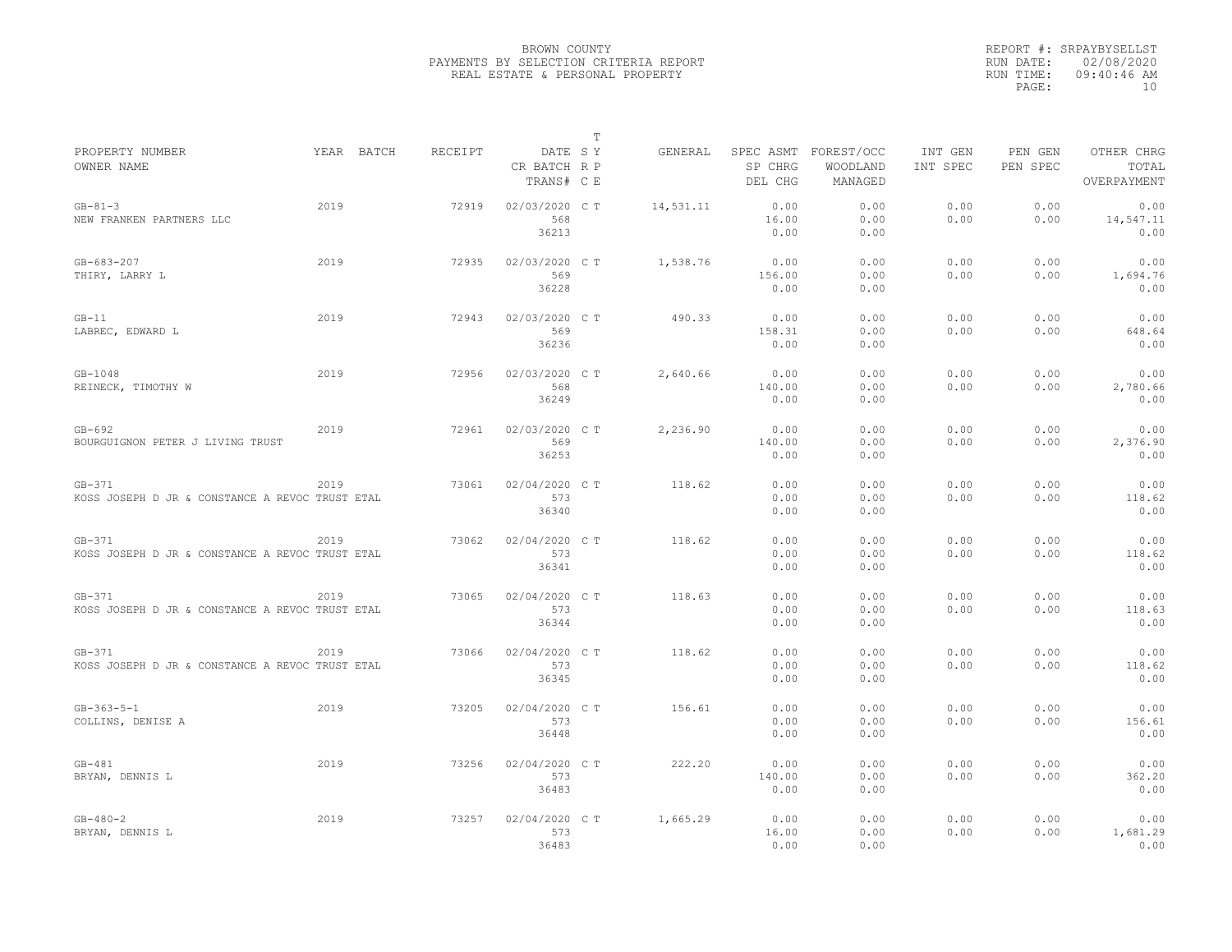|                                              |            |         |                                       | T |           |                                 |                                   |                     |                     |                                    |
|----------------------------------------------|------------|---------|---------------------------------------|---|-----------|---------------------------------|-----------------------------------|---------------------|---------------------|------------------------------------|
| PROPERTY NUMBER<br>OWNER NAME                | YEAR BATCH | RECEIPT | DATE SY<br>CR BATCH R P<br>TRANS# C E |   | GENERAL   | SPEC ASMT<br>SP CHRG<br>DEL CHG | FOREST/OCC<br>WOODLAND<br>MANAGED | INT GEN<br>INT SPEC | PEN GEN<br>PEN SPEC | OTHER CHRG<br>TOTAL<br>OVERPAYMENT |
| $GB - 545 - 1$<br>BRYAN, DENNIS L            | 2019       | 73258   | 02/04/2020 C T<br>573<br>36483        |   | 97.16     | 0.00<br>0.00<br>0.00            | 0.00<br>0.00<br>0.00              | 0.00<br>0.00        | 0.00<br>0.00        | 0.00<br>97.16<br>0.00              |
| $GB - 544 - 1$<br>BRYAN, DENNIS L            | 2019       | 73259   | 02/04/2020 C T<br>573<br>36483        |   | 109.97    | 0.00<br>0.00<br>0.00            | 0.00<br>0.00<br>0.00              | 0.00<br>0.00        | 0.00<br>0.00        | 0.00<br>109.97<br>0.00             |
| $GB - 175 - 1$<br>VANDERMAUSE, TIMOTHY J     | 2019       | 73420   | 02/05/2020 C T<br>579<br>36587        |   | 1,029.55  | 0.00<br>156.00<br>0.00          | 0.00<br>0.00<br>0.00              | 0.00<br>0.00        | 0.00<br>0.00        | 0.00<br>1,185.55<br>0.00           |
| $GB - 498 - 4$<br>BECKER, ROBERT J           | 2019       | 73455   | 02/05/2020 C T<br>579<br>36623        |   | 476.01    | 0.00<br>0.00<br>0.00            | 0.00<br>0.00<br>0.00              | 0.00<br>0.00        | 0.00<br>0.00        | 0.00<br>476.01<br>0.00             |
| $GB - 314 - 2$<br>DEBAKER PARTNERSHIP        | 2019       | 73494   | 02/06/2020 C T<br>581<br>36659        |   | 891.71    | 0.00<br>140.00<br>0.00          | 0.00<br>0.00<br>0.00              | 0.00<br>0.00        | 0.00<br>0.00        | 0.00<br>1,031.71<br>0.00           |
| $GB - 314 - 3$<br>DEBAKER FAMILY PARTNERSHIP | 2019       | 73495   | 02/06/2020 C T<br>581<br>36659        |   | 1,589.17  | 0.00<br>140.00<br>0.00          | 0.00<br>0.00<br>0.00              | 0.00<br>0.00        | 0.00<br>0.00        | 0.00<br>1,729.17<br>0.00           |
| $GB - 314 - 5$<br>DEBAKER FAMILY PARTNERSHIP | 2019       | 73496   | 02/06/2020 C T<br>581<br>36659        |   | 1,495.02  | 0.00<br>140.00<br>0.00          | 0.00<br>0.00<br>0.00              | 0.00<br>0.00        | 0.00<br>0.00        | 0.00<br>1,635.02<br>0.00           |
| $GB-469$<br>DESJARDINS, GLENN                | 2019       | 73501   | 02/06/2020 C T<br>580<br>36660        |   | 349.48    | 0.00<br>0.00<br>0.00            | 0.00<br>0.00<br>0.00              | 0.00<br>0.00        | 0.00<br>0.00        | 0.00<br>349.48<br>0.00             |
| $GB-24$<br>CORNETTE, RYAN                    | 2019       | 73552   | 02/07/2020 C T<br>583<br>36698        |   | 13.56     | 0.00<br>2.38<br>0.00            | 0.00<br>0.00<br>0.00              | 0.00<br>0.00        | 0.00<br>0.00        | 0.00<br>15.94<br>0.00              |
| $GB-20$<br>CORNETTE, RYAN                    | 2019       | 73553   | 02/07/2020 CT<br>583<br>36699         |   | 54.24     | 0.00<br>9.55<br>0.00            | 0.00<br>0.00<br>0.00              | 0.00<br>0.00        | 0.00<br>0.00        | 0.00<br>63.79<br>0.00              |
| $GB - 860 - 16$<br>BRUNETTE, LARRY N         | 2019       | 73569   | 02/07/2020 C T<br>583<br>36712        |   | 4,369.91  | 0.00<br>0.00<br>0.00            | 0.00<br>0.00<br>0.00              | 0.00<br>0.00        | 0.00<br>0.00        | 0.00<br>4,369.91<br>0.00           |
|                                              |            |         | TOWN OF GREEN BAY TOTAL               |   | 81,254.20 | 0.00<br>3,412.53<br>241.24      | 0.00<br>0.00<br>0.00              | 0.00<br>0.00        | 0.00<br>0.00        | 0.00<br>84,907.97<br>0.00          |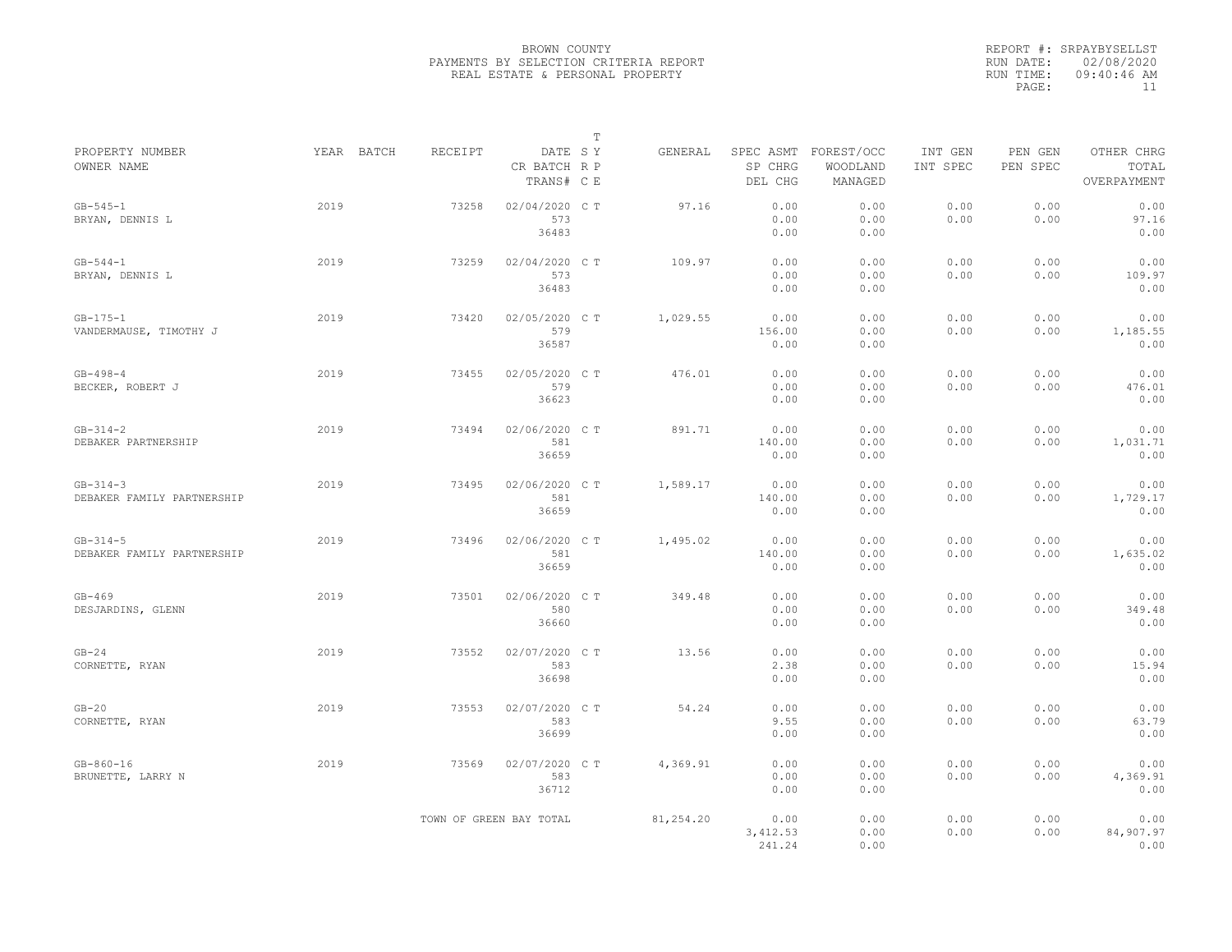|                                                         |      |             |         |                                       | $\mathbb T$ |          |                                 |                                   |                     |                     |                                    |
|---------------------------------------------------------|------|-------------|---------|---------------------------------------|-------------|----------|---------------------------------|-----------------------------------|---------------------|---------------------|------------------------------------|
| PROPERTY NUMBER<br>OWNER NAME                           |      | YEAR BATCH  | RECEIPT | DATE SY<br>CR BATCH R P<br>TRANS# C E |             | GENERAL  | SPEC ASMT<br>SP CHRG<br>DEL CHG | FOREST/OCC<br>WOODLAND<br>MANAGED | INT GEN<br>INT SPEC | PEN GEN<br>PEN SPEC | OTHER CHRG<br>TOTAL<br>OVERPAYMENT |
| $HL-416-4$<br>ROSKOPF, JEREMY S                         |      | 2019 200202 | 4064    | 02/02/2020 C T                        |             | 1,167.86 | 0.00<br>16.00<br>0.00           | 0.00<br>0.00<br>0.00              | 0.00<br>0.00        | 0.00<br>0.00        | 0.00<br>1,183.86<br>0.00           |
| $HL-947$<br>KIHL, KEVIN F                               | 2019 |             | 71849   | 02/03/2020 C T<br>569<br>35519        |             | 3,721.93 | 0.00<br>0.00<br>0.00            | 0.00<br>0.00<br>0.00              | 0.00<br>0.00        | 0.00<br>0.00        | 0.00<br>3,721.93<br>0.00           |
| $HL-115$<br>MARX, ETAL, JANE A                          | 2019 |             | 71864   | 02/03/2020 C T<br>569<br>35535        |             | 308.64   | 0.00<br>9.63<br>0.00            | 0.00<br>0.00<br>0.00              | 0.00<br>0.00        | 0.00<br>0.00        | 0.00<br>318.27<br>0.00             |
| $HL-241-1$<br>GEHRT GERALD R & MELODY J REVOCABLE TRUST | 2019 |             | 72004   | 02/03/2020 C T<br>569<br>35615        |             | 344.27   | 0.00<br>0.00<br>0.00            | 0.00<br>0.00<br>0.00              | 0.00<br>0.00        | 0.00<br>0.00        | 0.00<br>344.27<br>0.00             |
| $HL-603$<br>GEHRT GERALD R & MELODY J REVOCABLE TRUST   | 2019 |             | 72005   | 02/03/2020 C T<br>569<br>35615        |             | 355.23   | 0.00<br>0.25<br>0.00            | 0.00<br>0.00<br>0.00              | 0.00<br>0.00        | 0.00<br>0.00        | 0.00<br>355.48<br>0.00             |
| $HL-603-2$<br>GEHRT GERALD R & MELODY J REVOCABLE TRUST | 2019 |             | 72006   | 02/03/2020 CT<br>569<br>35615         |             | 160.10   | 0.00<br>3.97<br>0.00            | 0.00<br>0.00<br>0.00              | 0.00<br>0.00        | 0.00<br>0.00        | 0.00<br>164.07<br>0.00             |
| $HL-603-3$<br>GEHRT GERALD R & MELODY J REVOCABLE TRUST | 2019 |             | 72007   | 02/03/2020 C T<br>569<br>35615        |             | 1,406.35 | 0.00<br>16.00<br>0.00           | 0.00<br>0.00<br>0.00              | 0.00<br>0.00        | 0.00<br>0.00        | 0.00<br>1,422.35<br>0.00           |
| $HL-169-5$<br>GLENN, BRIAN J                            | 2019 |             | 72320   | 02/03/2020 C T<br>569<br>35814        |             | 2,008.36 | 0.00<br>0.00<br>0.00            | 0.00<br>0.00<br>0.00              | 0.00<br>0.00        | 0.00<br>0.00        | 0.00<br>2,008.36<br>0.00           |
| $HL-258-1-1$<br>JTJJ INVESTMENTS LLC                    | 2019 |             | 72326   | 02/03/2020 CT<br>570<br>35820         |             | 68.38    | 0.00<br>7.09<br>0.00            | 0.00<br>0.00<br>0.00              | 0.00<br>0.00        | 0.00<br>0.00        | 0.00<br>75.47<br>0.00              |
| $HL-258-2$<br>JTJJ INVESTMENTS LLC                      | 2019 |             | 72327   | 02/03/2020 C T<br>570<br>35820        |             | 66.70    | 0.00<br>10.15<br>0.00           | 0.00<br>0.00<br>0.00              | 0.00<br>0.00        | 0.00<br>0.00        | 0.00<br>76.85<br>0.00              |
| $HL-266$<br>JTJJ INVESTMENTS LLC                        | 2019 |             | 72328   | 02/03/2020 C T<br>570<br>35820        |             | 578.53   | 0.00<br>13.35<br>0.00           | 0.00<br>0.00<br>0.00              | 0.00<br>0.00        | 0.00<br>0.00        | 0.00<br>591.88<br>0.00             |
| $HL-147$<br>SCHMITT, AARON P                            | 2019 |             | 72706   | 02/03/2020 CT<br>570<br>36069         |             | 5,100.46 | 0.00<br>0.00<br>0.00            | 0.00<br>0.00<br>0.00              | 0.00<br>0.00        | 0.00<br>0.00        | 0.00<br>5,100.46<br>0.00           |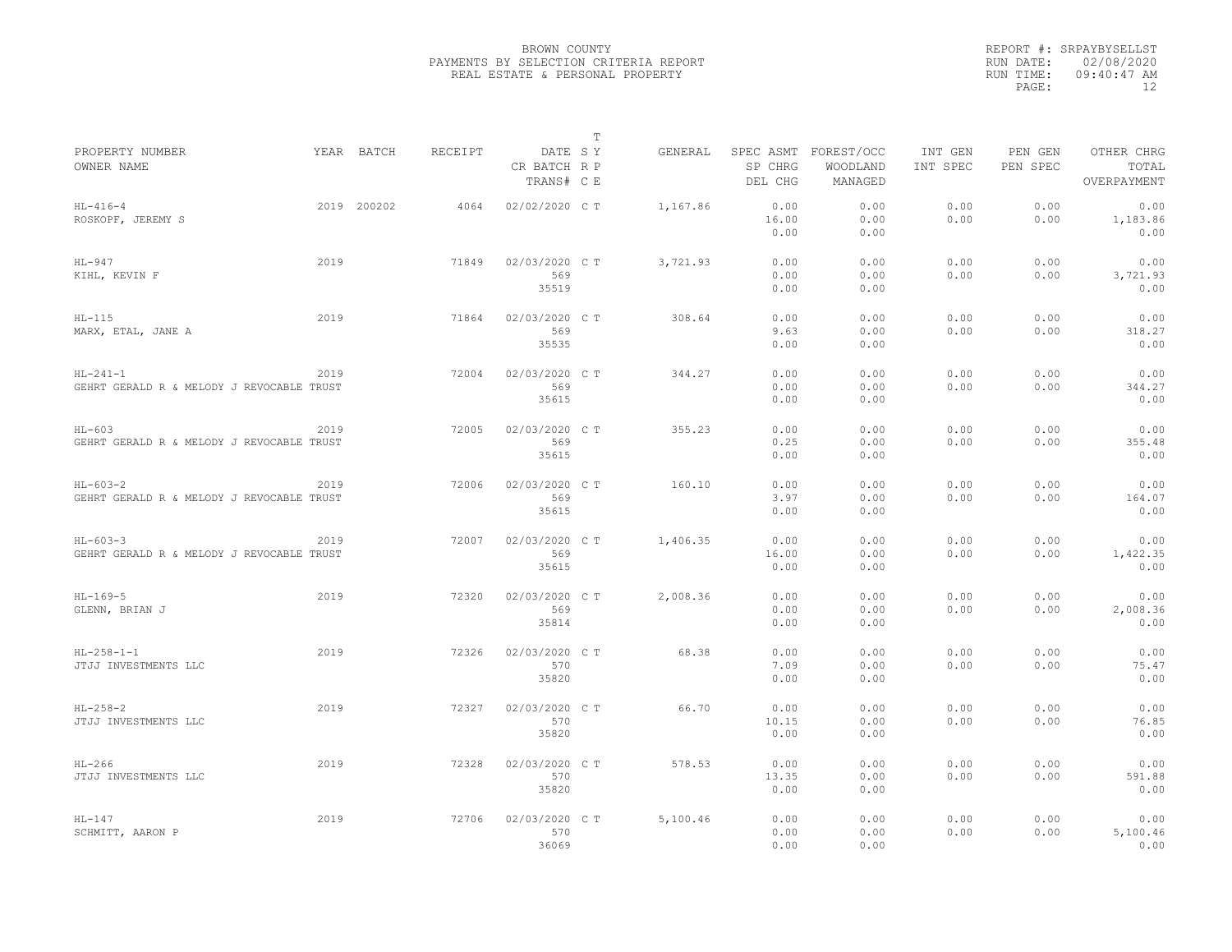|                                             |            |         |                                       | $\mathbb T$ |          |                       |                                             |                     |                     |                                    |
|---------------------------------------------|------------|---------|---------------------------------------|-------------|----------|-----------------------|---------------------------------------------|---------------------|---------------------|------------------------------------|
| PROPERTY NUMBER<br>OWNER NAME               | YEAR BATCH | RECEIPT | DATE SY<br>CR BATCH R P<br>TRANS# C E |             | GENERAL  | SP CHRG<br>DEL CHG    | SPEC ASMT FOREST/OCC<br>WOODLAND<br>MANAGED | INT GEN<br>INT SPEC | PEN GEN<br>PEN SPEC | OTHER CHRG<br>TOTAL<br>OVERPAYMENT |
| $HL-190-4$<br>HUBER JACOB E & JANET D TRUST | 2019       | 72782   | 02/03/2020 CT<br>570<br>36122         |             | 70.45    | 0.00<br>0.00<br>0.00  | 0.00<br>0.00<br>0.00                        | 0.00<br>0.00        | 0.00<br>0.00        | 0.00<br>70.45<br>0.00              |
| $HL-190-5$<br>HUBER, JANET D                | 2019       | 72783   | 02/03/2020 C T<br>570<br>36122        |             | 1.69     | 0.00<br>0.00<br>0.00  | 0.00<br>0.00<br>0.00                        | 0.00<br>0.00        | 0.00<br>0.00        | 0.00<br>1.69<br>0.00               |
| $HL-151-5$<br>RUEDEN, JEFFREY               | 2019       | 72824   | 02/03/2020 C T<br>567<br>36161        |             | 8.43     | 0.00<br>1.15<br>0.00  | 0.00<br>0.00<br>0.00                        | 0.00<br>0.00        | 0.00<br>0.00        | 0.00<br>9.58<br>0.00               |
| $HL-151-7$<br>RUEDEN, JEFFREY               | 2019       | 72825   | 02/03/2020 C T<br>567<br>36161        |             | 6.75     | 0.00<br>1.02<br>0.00  | 0.00<br>0.00<br>0.00                        | 0.00<br>0.00        | 0.00<br>0.00        | 0.00<br>7.77<br>0.00               |
| $HL-151-8$<br>RUEDEN, JEFFREY               | 2019       | 72826   | 02/03/2020 C T<br>567<br>36161        |             | 15.18    | 0.00<br>2.44<br>0.00  | 0.00<br>0.00<br>0.00                        | 0.00<br>0.00        | 0.00<br>0.00        | 0.00<br>17.62<br>0.00              |
| $HL-151$<br>RUEDEN, JEFFREY                 | 2019       | 72827   | 02/03/2020 C T<br>567<br>36161        |             | 40.48    | 0.00<br>7.40<br>0.00  | 0.00<br>0.00<br>0.00                        | 0.00<br>0.00        | 0.00<br>0.00        | 0.00<br>47.88<br>0.00              |
| $HL-638$<br>FARRELL, ETAL, MARK C           | 2019       | 73130   | 02/04/2020 CT<br>573<br>36393         |             | 380.25   | 0.00<br>0.00<br>0.00  | 0.00<br>0.00<br>0.00                        | 0.00<br>0.00        | 0.00<br>0.00        | 0.00<br>380.25<br>0.00             |
| $HL - 470 - 1$<br>EICHHORST, RONALD A       | 2019       | 73164   | 02/04/2020 C T<br>574<br>36419        |             | 1,183.71 | 0.00<br>16.00<br>0.00 | 0.00<br>0.00<br>0.00                        | 0.00<br>0.00        | 0.00<br>0.00        | 0.00<br>1,199.71<br>0.00           |
| $HL-177-1$<br>HAEN, DOUGLAS G               | 2019       | 73170   | 02/04/2020 C T<br>577<br>36424        |             | 758.25   | 0.00<br>7.72<br>0.00  | 0.00<br>0.00<br>0.00                        | 0.00<br>0.00        | 0.00<br>0.00        | 0.00<br>765.97<br>0.00             |
| $HL-209$<br>TOEPEL, FRANCIS H               | 2019       | 73201   | 02/04/2020 C T<br>573<br>36445        |             | 2,322.35 | 0.00<br>16.00<br>0.00 | 0.00<br>0.00<br>0.00                        | 0.00<br>0.00        | 0.00<br>0.00        | 0.00<br>2,338.35<br>0.00           |
| $HL-200$<br>TOEPEL, FRANCIS H               | 2019       | 73202   | 02/04/2020 CT<br>573<br>36445         |             | 102.87   | 0.00<br>0.00<br>0.00  | 0.00<br>0.00<br>0.00                        | 0.00<br>0.00        | 0.00<br>0.00        | 0.00<br>102.87<br>0.00             |
| $HL-608$<br>ROBERTSON, ROLAND J             | 2019       | 73251   | 02/04/2020 C T<br>574<br>36477        |             | 2,056.23 | 0.00<br>16.00<br>0.00 | 0.00<br>0.00<br>0.00                        | 0.00<br>0.00        | 0.00<br>0.00        | 0.00<br>2,072.23<br>0.00           |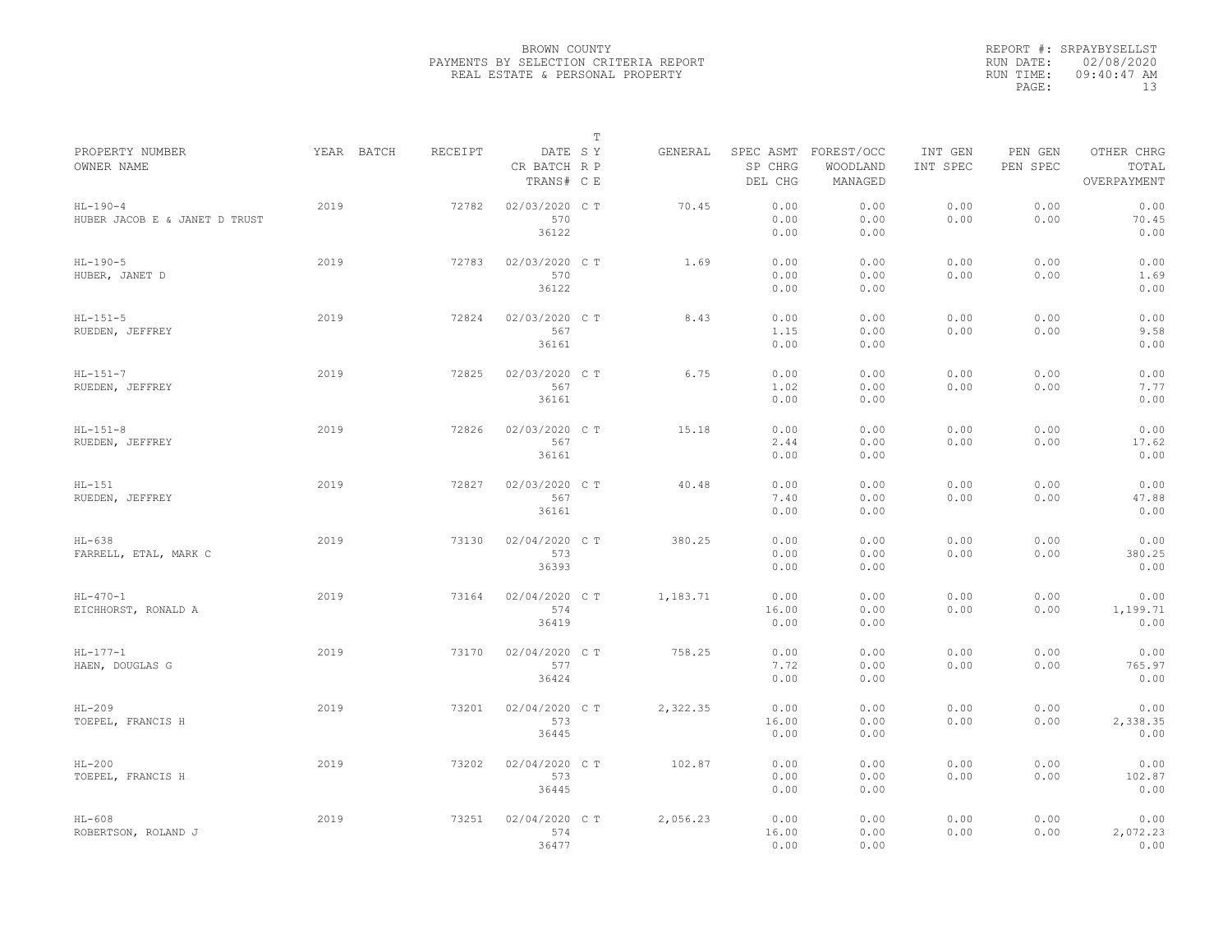REPORT #: SRPAYBYSELLST RUN DATE: 02/08/2020 RUN TIME: 09:40:47 AM PAGE:  $14$ 

| PROPERTY NUMBER                 | BATCH<br>YEAR | RECEIPT | DATE SY                        | GENERAL   | SPEC ASMT              | FOREST/OCC           | INT GEN      | PEN GEN      | OTHER CHRG                 |  |
|---------------------------------|---------------|---------|--------------------------------|-----------|------------------------|----------------------|--------------|--------------|----------------------------|--|
| OWNER NAME                      |               |         | CR BATCH R P<br>TRANS# C E     |           | SP CHRG<br>DEL CHG     | WOODLAND<br>MANAGED  | INT SPEC     | PEN SPEC     | TOTAL<br>OVERPAYMENT       |  |
| $HL-510$<br>HEINRICH JR, PAUL R | 2019          | 73339   | 02/04/2020 C T<br>575<br>36544 | 897.24    | 0.00<br>0.00<br>0.00   | 0.00<br>0.00<br>0.00 | 0.00<br>0.00 | 0.00<br>0.00 | 0.00<br>897.24<br>0.00     |  |
|                                 |               |         | TOWN OF HOLLAND TOTAL          | 23,130.69 | 0.00<br>144.17<br>0.00 | 0.00<br>0.00<br>0.00 | 0.00<br>0.00 | 0.00<br>0.00 | 0.00<br>23, 274.86<br>0.00 |  |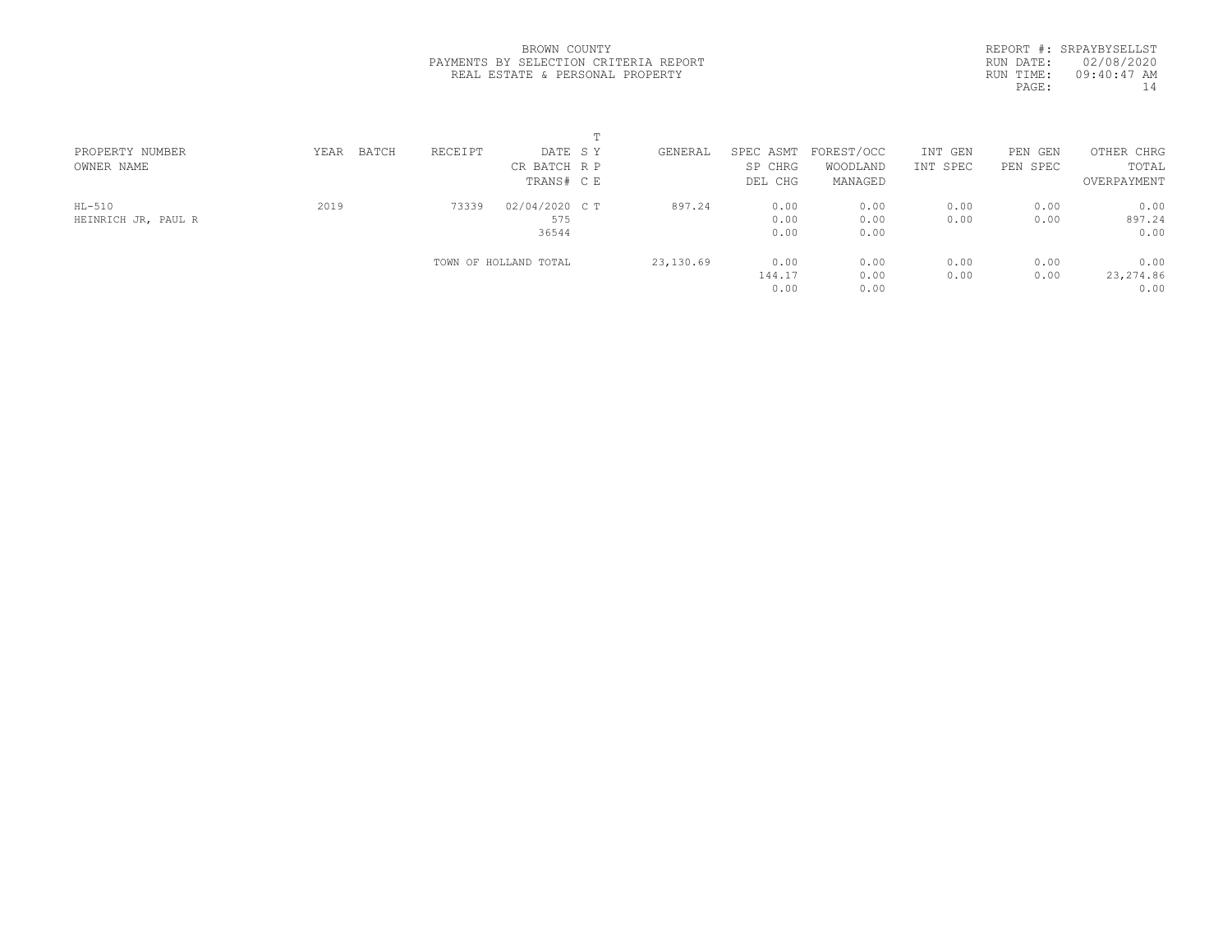|                                     |            |         |                                       | $\mathbb T$ |          |                                 |                                   |                     |                     |                                    |
|-------------------------------------|------------|---------|---------------------------------------|-------------|----------|---------------------------------|-----------------------------------|---------------------|---------------------|------------------------------------|
| PROPERTY NUMBER<br>OWNER NAME       | YEAR BATCH | RECEIPT | DATE SY<br>CR BATCH R P<br>TRANS# C E |             | GENERAL  | SPEC ASMT<br>SP CHRG<br>DEL CHG | FOREST/OCC<br>WOODLAND<br>MANAGED | INT GEN<br>INT SPEC | PEN GEN<br>PEN SPEC | OTHER CHRG<br>TOTAL<br>OVERPAYMENT |
| $HM-318$<br>GILLING DR, CHRISTOPHER | 2019       | 71866   | 02/03/2020 C T<br>569<br>35537        |             | 795.67   | 100.00<br>105.00<br>0.00        | 0.00<br>0.00<br>0.00              | 0.00<br>0.00        | 0.00<br>0.00        | 0.00<br>1,000.67<br>0.00           |
| $HM-355$<br>SERVI, CHARLES L        | 2019       | 71968   | 02/03/2020 C T<br>570<br>35584        |             | 62.00    | 136.88<br>0.00<br>0.00          | 0.00<br>0.00<br>0.00              | 0.00<br>0.00        | 0.00<br>0.00        | 0.00<br>198.88<br>0.00             |
| $HM-369$<br>SERVI, CHARLES L        | 2019       | 71969   | 02/03/2020 C T<br>570<br>35585        |             | 1,715.24 | 119.09<br>0.00<br>0.00          | 0.00<br>0.00<br>0.00              | 0.00<br>0.00        | 0.00<br>0.00        | 0.00<br>1,834.33<br>0.00           |
| $HM-355-1$<br>SERVI, CHARLES L      | 2019       | 71970   | 02/03/2020 CT<br>570<br>35586         |             | 935.93   | 156.97<br>0.00<br>0.00          | 0.00<br>0.00<br>0.00              | 0.00<br>0.00        | 0.00<br>0.00        | 0.00<br>1,092.90<br>0.00           |
| $HM - 86 - 1$<br>BAETEN, JOHN W     | 2019       | 71975   | 02/03/2020 C T<br>570<br>35591        |             | 1,614.93 | 100.00<br>66.00<br>0.00         | 0.00<br>0.00<br>0.00              | 0.00<br>0.00        | 0.00<br>0.00        | 0.00<br>1,780.93<br>0.00           |
| $HM-192-1$<br>VANBEEK, THOMAS O     | 2019       | 71998   | 02/03/2020 C T<br>570<br>35609        |             | 668.65   | 100.00<br>66.00<br>0.00         | 0.00<br>0.00<br>0.00              | 0.00<br>0.00        | 0.00<br>0.00        | 0.00<br>834.65<br>0.00             |
| $HM-432$<br>BEE SAFE STORAGE LLC    | 2019       | 72065   | 02/03/2020 CT<br>569<br>35657         |             | 3,786.26 | 100.00<br>3.52<br>0.00          | 0.00<br>0.00<br>0.00              | 0.00<br>0.00        | 0.00<br>0.00        | 0.00<br>3,889.78<br>0.00           |
| $HM-468-1$<br>RONSMAN, TERRY J      | 2019       | 72241   | 02/03/2020 CT<br>569<br>35770         |             | 1,156.50 | 397.00<br>66.00<br>0.00         | 0.00<br>0.00<br>0.00              | 0.00<br>0.00        | 0.00<br>0.00        | 0.00<br>1,619.50<br>0.00           |
| $HM-345-4$<br>BAENEN, JOHN J        | 2019       | 72278   | 02/03/2020 C T<br>568<br>35798        |             | 1,539.58 | 100.00<br>105.00<br>0.00        | 0.00<br>0.00<br>0.00              | 0.00<br>0.00        | 0.00<br>0.00        | 0.00<br>1,744.58<br>0.00           |
| $HM-401$<br>RONSMAN, JEFFREY        | 2019       | 72408   | 02/03/2020 CT<br>568<br>35876         |             | 53.88    | 28.08<br>0.00<br>0.00           | 0.00<br>0.00<br>0.00              | 0.00<br>0.00        | 0.00<br>0.00        | 0.00<br>81.96<br>0.00              |
| $HM-402$<br>RONSMAN, JEFFREY        | 2019       | 72409   | 02/03/2020 C T<br>568<br>35876        |             | 53.88    | 28.08<br>0.00<br>0.00           | 0.00<br>0.00<br>0.00              | 0.00<br>0.00        | 0.00<br>0.00        | 0.00<br>81.96<br>0.00              |
| $HM-470$<br>RONSMAN, JEFFREY        | 2019       | 72410   | 02/03/2020 CT<br>568<br>35876         |             | 59.06    | 149.17<br>9.66<br>0.00          | 0.00<br>0.00<br>0.00              | 0.00<br>0.00        | 0.00<br>0.00        | 0.00<br>217.89<br>0.00             |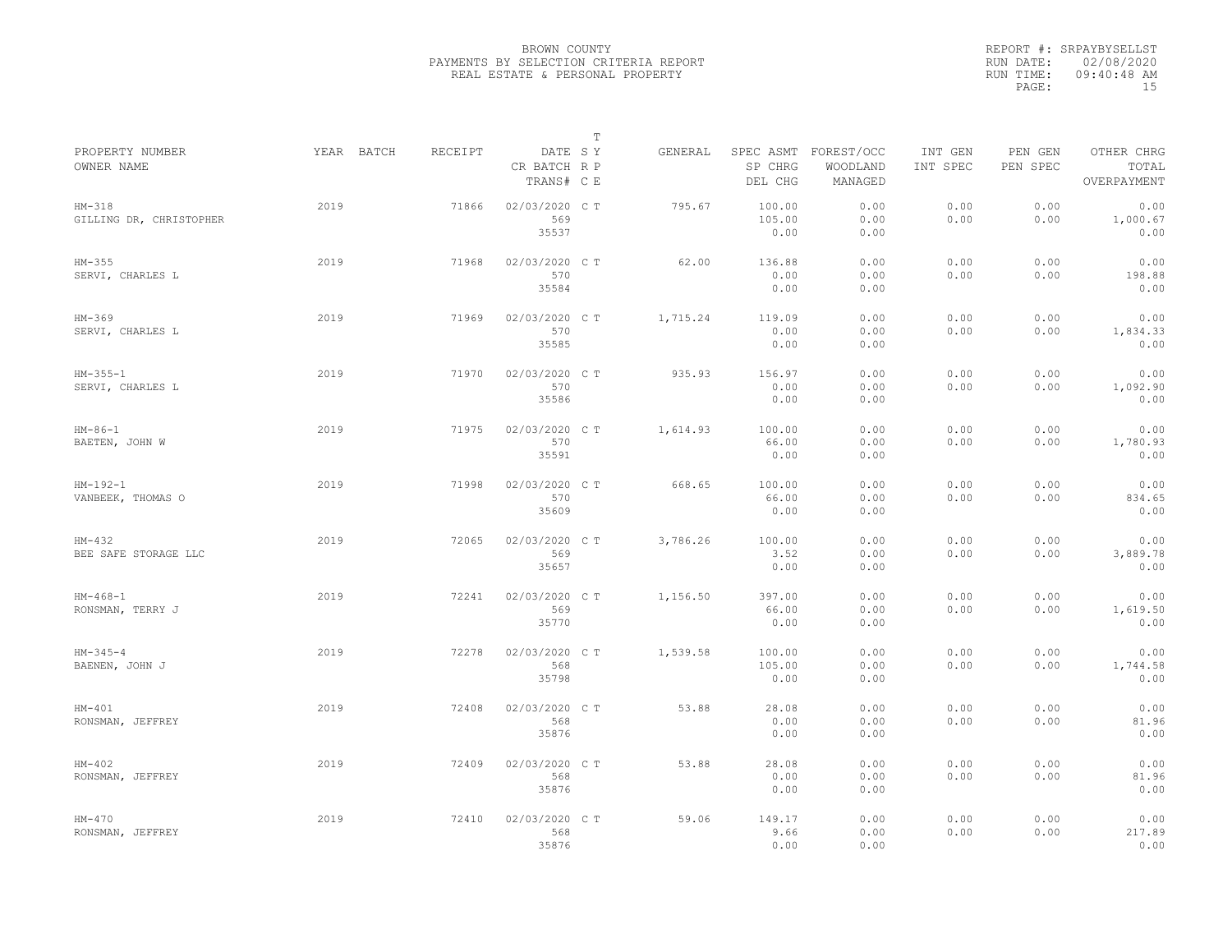|                                          |            |         |                                       | $\mathbb T$ |          |                                 |                                   |                     |                     |                                    |
|------------------------------------------|------------|---------|---------------------------------------|-------------|----------|---------------------------------|-----------------------------------|---------------------|---------------------|------------------------------------|
| PROPERTY NUMBER<br>OWNER NAME            | YEAR BATCH | RECEIPT | DATE SY<br>CR BATCH R P<br>TRANS# C E |             | GENERAL  | SPEC ASMT<br>SP CHRG<br>DEL CHG | FOREST/OCC<br>WOODLAND<br>MANAGED | INT GEN<br>INT SPEC | PEN GEN<br>PEN SPEC | OTHER CHRG<br>TOTAL<br>OVERPAYMENT |
| $HM-496$<br>RONSMAN, JEFFREY             | 2019       | 72411   | 02/03/2020 C T<br>568<br>35876        |             | 209.88   | 231.68<br>13.62<br>0.00         | 0.00<br>0.00<br>0.00              | 0.00<br>0.00        | 0.00<br>0.00        | 0.00<br>455.18<br>0.00             |
| HM-497<br>RONSMAN, JEFFREY               | 2019       | 72412   | 02/03/2020 C T<br>568<br>35876        |             | 1,556.35 | 140.70<br>16.65<br>0.00         | 0.00<br>0.00<br>0.00              | 0.00<br>0.00        | 0.00<br>0.00        | 0.00<br>1,713.70<br>0.00           |
| $HM-497-2$<br>RONSMAN, JEFFREY           | 2019       | 72413   | 02/03/2020 C T<br>568<br>35876        |             | 803.63   | 114.03<br>66.00<br>0.00         | 0.00<br>0.00<br>0.00              | 0.00<br>0.00        | 0.00<br>0.00        | 0.00<br>983.66<br>0.00             |
| $HM-467$<br>RONSMAN, JEFFREY G           | 2019       | 72414   | 02/03/2020 C T<br>568<br>35876        |             | 59.04    | 286.04<br>19.20<br>0.00         | 0.00<br>0.00<br>0.00              | 0.00<br>0.00        | 0.00<br>0.00        | 0.00<br>364.28<br>0.00             |
| $HM-468-2$<br>RONSMAN, JEFFREY G         | 2019       | 72415   | 02/03/2020 C T<br>568<br>35876        |             | 44.29    | 0.00<br>7.15<br>0.00            | 0.00<br>0.00<br>0.00              | 0.00<br>0.00        | 0.00<br>0.00        | 0.00<br>51.44<br>0.00              |
| $HM-469$<br>RONSMAN, JEFFREY G           | 2019       | 72416   | 02/03/2020 CT<br>568<br>35876         |             | 62.00    | 155.57<br>10.11<br>0.00         | 0.00<br>0.00<br>0.00              | 0.00<br>0.00        | 0.00<br>0.00        | 0.00<br>227.68<br>0.00             |
| $HM-471$<br>RONSMAN, JEFFREY G           | 2019       | 72417   | 02/03/2020 C T<br>568<br>35876        |             | 62.00    | 148.93<br>10.15<br>0.00         | 0.00<br>0.00<br>0.00              | 0.00<br>0.00        | 0.00<br>0.00        | 0.00<br>221.08<br>0.00             |
| $HM-497-1$<br>RONSMAN, JEFFREY G         | 2019       | 72418   | 02/03/2020 C T<br>568<br>35876        |             | 770.56   | 116.34<br>66.00<br>0.00         | 0.00<br>0.00<br>0.00              | 0.00<br>0.00        | 0.00<br>0.00        | 0.00<br>952.90<br>0.00             |
| $HM-109-4$<br>DEPREY, KENNETH R          | 2019       | 72510   | 02/03/2020 CT<br>568<br>35922         |             | 1,064.98 | 100.00<br>66.00<br>0.00         | 0.00<br>0.00<br>0.00              | 0.00<br>0.00        | 0.00<br>0.00        | 0.00<br>1,230.98<br>0.00           |
| $HM-300-2$<br>BRICE JR, DONALD R         | 2019       | 72643   | 02/03/2020 CT<br>569<br>36021         |             | 859.64   | 100.00<br>66.00<br>0.00         | 0.00<br>0.00<br>0.00              | 0.00<br>0.00        | 0.00<br>0.00        | 0.00<br>1,025.64<br>0.00           |
| $HM-61-1$<br>PURPLE LION INVESTMENTS LLC | 2019       | 72660   | 02/03/2020 C T<br>568<br>36035        |             | 975.04   | 100.00<br>66.00<br>0.00         | 0.00<br>0.00<br>0.00              | 0.00<br>0.00        | 0.00<br>0.00        | 0.00<br>1,141.04<br>0.00           |
| $HM-108$<br>VANDENAVOND FAMILY TRUST     | 2019       | 72756   | 02/03/2020 CT<br>569<br>36107         |             | 42.81    | 0.00<br>0.00<br>0.00            | 0.00<br>0.00<br>0.00              | 0.00<br>0.00        | 0.00<br>0.00        | 0.00<br>42.81<br>0.00              |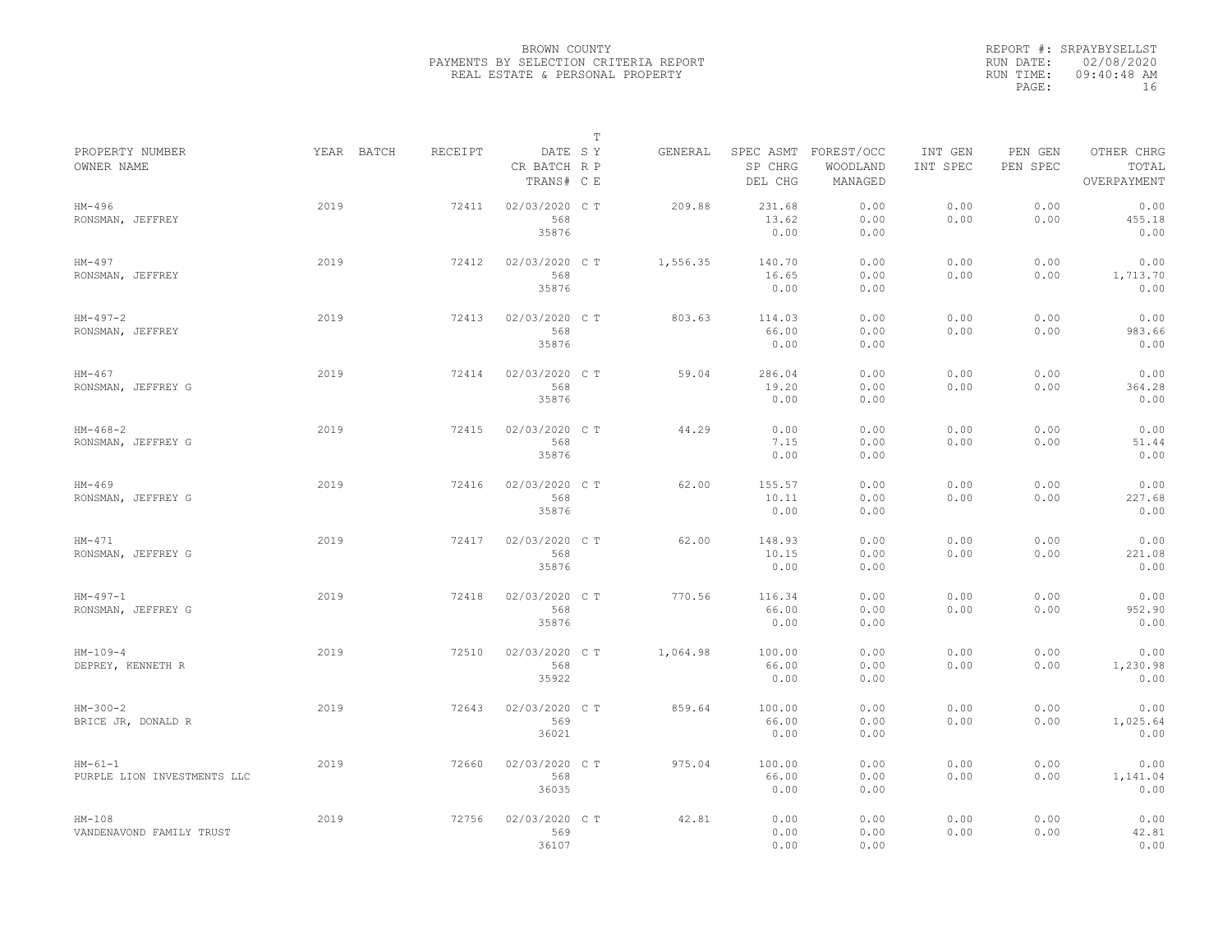|                                        |            |         |                                       | $\mathbb T$ |          |                                 |                                   |                     |                     |                                    |
|----------------------------------------|------------|---------|---------------------------------------|-------------|----------|---------------------------------|-----------------------------------|---------------------|---------------------|------------------------------------|
| PROPERTY NUMBER<br>OWNER NAME          | YEAR BATCH | RECEIPT | DATE SY<br>CR BATCH R P<br>TRANS# C E |             | GENERAL  | SPEC ASMT<br>SP CHRG<br>DEL CHG | FOREST/OCC<br>WOODLAND<br>MANAGED | INT GEN<br>INT SPEC | PEN GEN<br>PEN SPEC | OTHER CHRG<br>TOTAL<br>OVERPAYMENT |
| $HM-112-4$<br>VANDENAVOND FAMILY TRUST | 2019       | 72757   | 02/03/2020 CT<br>569<br>36107         |             | 93.00    | 0.00<br>0.00<br>0.00            | 0.00<br>0.00<br>0.00              | 0.00<br>0.00        | 0.00<br>0.00        | 0.00<br>93.00<br>0.00              |
| $HM-90$<br>VANDENAVOND FAMILY TRUST    | 2019       | 72758   | 02/03/2020 C T<br>569<br>36107        |             | 13.29    | 0.00<br>0.00<br>0.00            | 0.00<br>0.00<br>0.00              | 0.00<br>0.00        | 0.00<br>0.00        | 0.00<br>13.29<br>0.00              |
| $HM-93$<br>VANDENAVOND FAMILY TRUST    | 2019       | 72759   | 02/03/2020 C T<br>569<br>36107        |             | 126.95   | 0.00<br>0.00<br>0.00            | 0.00<br>0.00<br>0.00              | 0.00<br>0.00        | 0.00<br>0.00        | 0.00<br>126.95<br>0.00             |
| $HM-94$<br>VANDENAVOND FAMILY TRUST    | 2019       | 72760   | 02/03/2020 C T<br>569<br>36107        |             | 126.95   | 0.00<br>0.00<br>0.00            | 0.00<br>0.00<br>0.00              | 0.00<br>0.00        | 0.00<br>0.00        | 0.00<br>126.95<br>0.00             |
| $HM-97$<br>VANDENAVOND FAMILY TRUST    | 2019       | 72761   | 02/03/2020 CT<br>569<br>36107         |             | 422.17   | 0.00<br>0.00<br>0.00            | 0.00<br>0.00<br>0.00              | 0.00<br>0.00        | 0.00<br>0.00        | 0.00<br>422.17<br>0.00             |
| $HM-98$<br>VANDENAVOND FAMILY TRUST    | 2019       | 72762   | 02/03/2020 C T<br>569<br>36107        |             | 123.99   | 0.00<br>0.00<br>0.00            | 0.00<br>0.00<br>0.00              | 0.00<br>0.00        | 0.00<br>0.00        | 0.00<br>123.99<br>0.00             |
| $HM-334$<br>BAETEN DAIRY LLC           | 2019       | 72841   | 02/03/2020 CT<br>569<br>36172         |             | 3,952.55 | 100.00<br>66.00<br>0.00         | 0.00<br>0.00<br>0.00              | 0.00<br>0.00        | 0.00<br>0.00        | 0.00<br>4,118.55<br>0.00           |
| HM-539<br>BAETEN, PERRY                | 2019       | 72842   | 02/03/2020 C T<br>569<br>36172        |             | 55.34    | 0.00<br>0.00<br>0.00            | 0.00<br>0.00<br>0.00              | 0.00<br>0.00        | 0.00<br>0.00        | 0.00<br>55.34<br>0.00              |
| $HM-535$<br>BAETEN, PERRY              | 2019       | 72843   | 02/03/2020 C T<br>569<br>36172        |             | 36.44    | 0.00<br>0.00<br>0.00            | 0.00<br>0.00<br>0.00              | 0.00<br>0.00        | 0.00<br>0.00        | 0.00<br>36.44<br>0.00              |
| HM-538<br>BAETEN, PERRY                | 2019       | 72844   | 02/03/2020 CT<br>569<br>36172         |             | 107.97   | 0.00<br>0.00<br>0.00            | 0.00<br>0.00<br>0.00              | 0.00<br>0.00        | 0.00<br>0.00        | 0.00<br>107.97<br>0.00             |
| HM-536<br>BAETEN, PERRY                | 2019       | 72845   | 02/03/2020 C T<br>569<br>36172        |             | 71.54    | 0.00<br>0.00<br>0.00            | 0.00<br>0.00<br>0.00              | 0.00<br>0.00        | 0.00<br>0.00        | 0.00<br>71.54<br>0.00              |
| $HM-335$<br>BAETEN DAIRY LLC           | 2019       | 72846   | 02/03/2020 C T<br>569<br>36172        |             | 106.63   | 0.00<br>0.00<br>0.00            | 0.00<br>0.00<br>0.00              | 0.00<br>0.00        | 0.00<br>0.00        | 0.00<br>106.63<br>0.00             |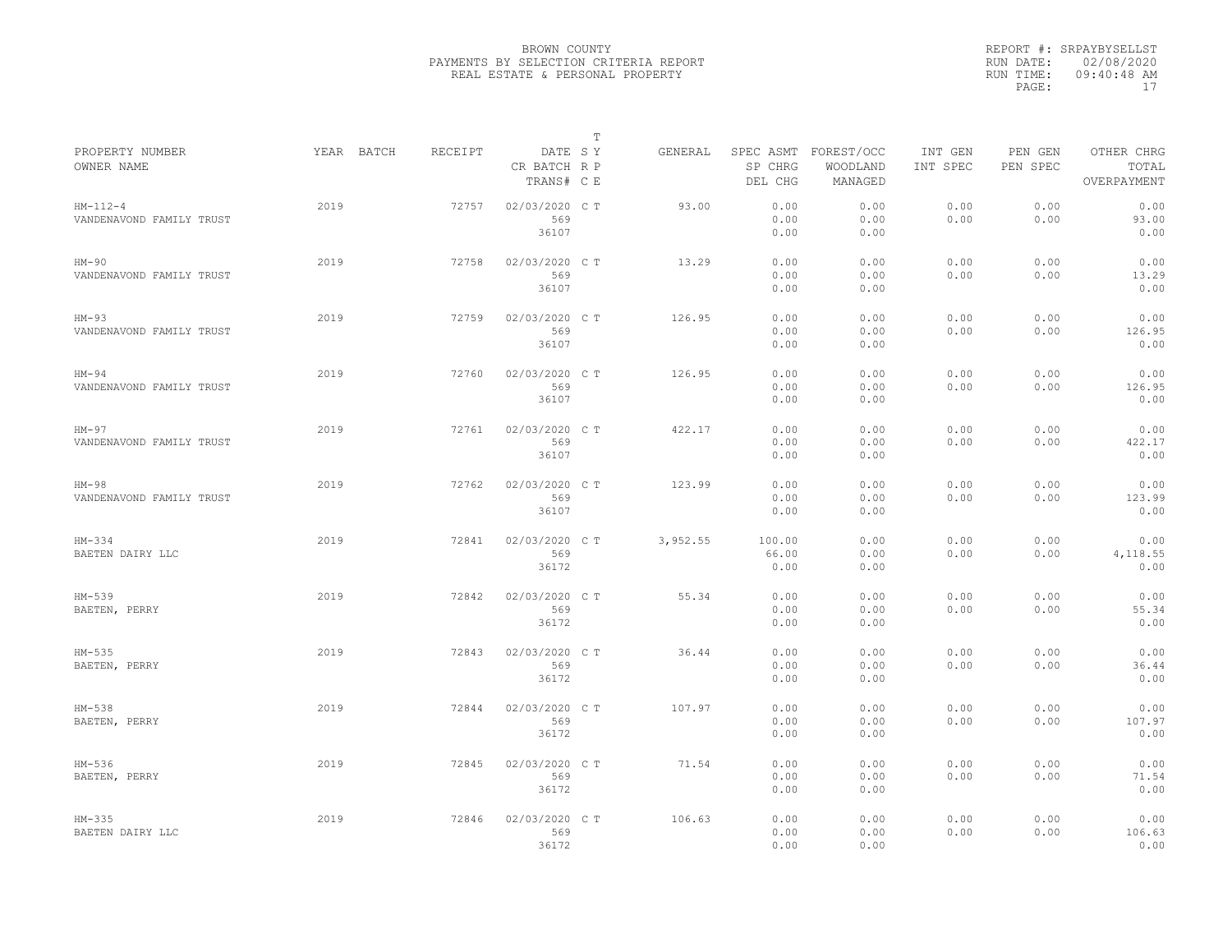|                                                 |            |         |                                       | $\mathbb T$ |          |                                 |                                   |                     |                     |                                    |
|-------------------------------------------------|------------|---------|---------------------------------------|-------------|----------|---------------------------------|-----------------------------------|---------------------|---------------------|------------------------------------|
| PROPERTY NUMBER<br>OWNER NAME                   | YEAR BATCH | RECEIPT | DATE SY<br>CR BATCH R P<br>TRANS# C E |             | GENERAL  | SPEC ASMT<br>SP CHRG<br>DEL CHG | FOREST/OCC<br>WOODLAND<br>MANAGED | INT GEN<br>INT SPEC | PEN GEN<br>PEN SPEC | OTHER CHRG<br>TOTAL<br>OVERPAYMENT |
| 24957<br>PITNEY BOWES GLOBAL FINANCIAL SVCS LLC | 2019       | 72911   | 02/03/2020 C T<br>567<br>36210        |             | 36.90    | 0.00<br>0.00<br>0.00            | 0.00                              | 0.00<br>0.00        | 0.00<br>0.00        | 0.00<br>36.90<br>0.00              |
| $HM-461-1$<br>MOORE JR, THOMAS E                | 2019       | 73057   | 02/04/2020 C T<br>573<br>36336        |             | 997.08   | 100.00<br>66.00<br>0.00         | 0.00<br>0.00<br>0.00              | 0.00<br>0.00        | 0.00<br>0.00        | 0.00<br>1,163.08<br>0.00           |
| 27677<br>R & R DRAPERIES INC                    | 2019       | 73068   | 02/04/2020 C T<br>573<br>36347        |             | 8.86     | 0.00<br>0.00<br>0.00            | 0.00                              | 0.00<br>0.00        | 0.00<br>0.00        | 0.00<br>8.86<br>0.00               |
| $HM-71$<br>ALLEN, MARK A                        | 2019       | 73080   | 02/04/2020 C T<br>573<br>36359        |             | 54.67    | 0.00<br>0.00<br>0.00            | 0.00<br>0.00<br>0.00              | 0.00<br>0.00        | 0.00<br>0.00        | 0.00<br>54.67<br>0.00              |
| $HM-73$<br>ALLEN, MARK A                        | 2019       | 73081   | 02/04/2020 C T<br>573<br>36359        |             | 54.00    | 0.00<br>0.00<br>0.00            | 0.00<br>0.00<br>0.00              | 0.00<br>0.00        | 0.00<br>0.00        | 0.00<br>54.00<br>0.00              |
| $HM-74$<br>ALLEN, MARK A                        | 2019       | 73082   | 02/04/2020 C T<br>573<br>36359        |             | 1,029.71 | 100.00<br>66.00<br>0.00         | 0.00<br>0.00<br>0.00              | 0.00<br>0.00        | 0.00<br>0.00        | 0.00<br>1,195.71<br>0.00           |
| $HM-75$<br>ALLEN, MARK A                        | 2019       | 73083   | 02/04/2020 CT<br>573<br>36359         |             | 56.69    | 0.00<br>0.00<br>0.00            | 0.00<br>0.00<br>0.00              | 0.00<br>0.00        | 0.00<br>0.00        | 0.00<br>56.69<br>0.00              |
| $HM-82$<br>ALLEN, MARK A                        | 2019       | 73084   | 02/04/2020 C T<br>573<br>36359        |             | 103.93   | 0.00<br>0.00<br>0.00            | 0.00<br>0.00<br>0.00              | 0.00<br>0.00        | 0.00<br>0.00        | 0.00<br>103.93<br>0.00             |
| $HM-107$<br>KROLL, MARTY J                      | 2019       | 73099   | 02/04/2020 C T<br>573<br>36370        |             | 2,088.77 | 100.00<br>83.09<br>0.00         | 0.00<br>0.00<br>0.00              | 0.00<br>0.00        | 0.00<br>0.00        | 0.00<br>2,271.86<br>0.00           |
| $HM-448-3$<br>JLM LAND PARTNERSHIP LLC          | 2019       | 73102   | 02/04/2020 CT<br>573<br>36370         |             | 63.47    | 0.00<br>10.17<br>0.00           | 0.00<br>0.00<br>0.00              | 0.00<br>0.00        | 0.00<br>0.00        | 0.00<br>73.64<br>0.00              |
| $HM-169$<br>JLM LAND PARTNERSHIP LLC            | 2019       | 73103   | 02/04/2020 C T<br>573<br>36370        |             | 304.07   | 0.00<br>14.70<br>0.00           | 0.00<br>0.00<br>0.00              | 0.00<br>0.00        | 0.00<br>0.00        | 0.00<br>318.77<br>0.00             |
| $HM-183-1$<br>JLM LAND PARTNERSHIP LLC          | 2019       | 73104   | 02/04/2020 CT<br>573<br>36370         |             | 99.88    | 0.00<br>17.62<br>0.00           | 0.00<br>0.00<br>0.00              | 0.00<br>0.00        | 0.00<br>0.00        | 0.00<br>117.50<br>0.00             |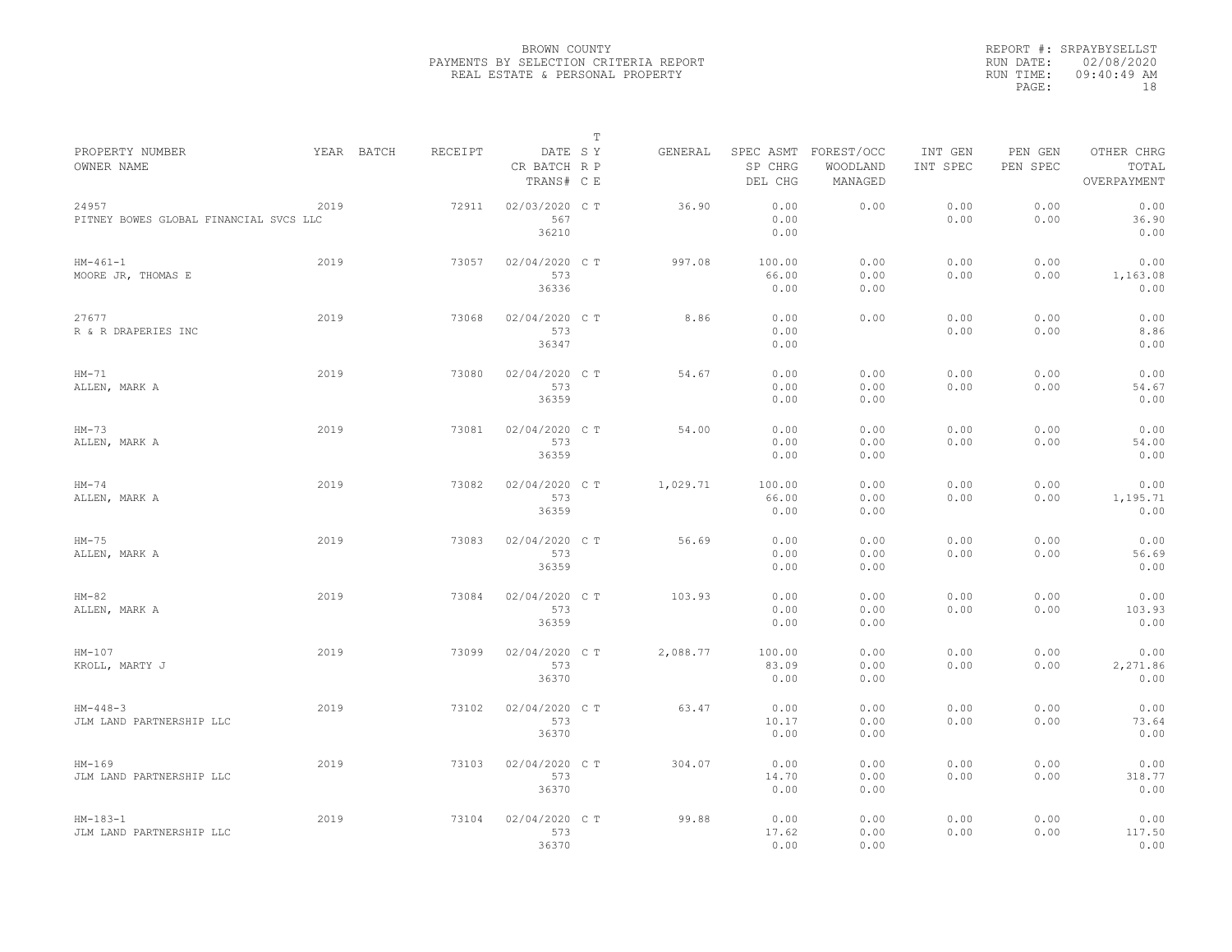|                                      |            |                |                                       | $\mathbb T$ |           |                                 |                                   |                     |                     |                                    |
|--------------------------------------|------------|----------------|---------------------------------------|-------------|-----------|---------------------------------|-----------------------------------|---------------------|---------------------|------------------------------------|
| PROPERTY NUMBER<br>OWNER NAME        | YEAR BATCH | <b>RECEIPT</b> | DATE SY<br>CR BATCH R P<br>TRANS# C E |             | GENERAL   | SPEC ASMT<br>SP CHRG<br>DEL CHG | FOREST/OCC<br>WOODLAND<br>MANAGED | INT GEN<br>INT SPEC | PEN GEN<br>PEN SPEC | OTHER CHRG<br>TOTAL<br>OVERPAYMENT |
| $HM-166$<br>JLM LAND PARTNERSHIP LLC | 2019       | 73105          | 02/04/2020 C T<br>573<br>36370        |             | 188.96    | 0.00<br>5.50<br>0.00            | 0.00<br>0.00<br>0.00              | 0.00<br>0.00        | 0.00<br>0.00        | 0.00<br>194.46<br>0.00             |
| $HM-281$<br>PEOT, ETAL, LEE          | 2019       | 73232          | 02/04/2020 C T<br>574<br>36463        |             | 519.50    | 100.00<br>66.00<br>0.00         | 0.00<br>0.00<br>0.00              | 0.00<br>0.00        | 0.00<br>0.00        | 0.00<br>685.50<br>0.00             |
| $HM-349$<br>TAUSCHEK, MARK J         | 2019       | 73273          | 02/04/2020 C T<br>573<br>36495        |             | 1,420.09  | 133.09<br>50.00<br>0.00         | 0.00<br>0.00<br>0.00              | 0.00<br>0.00        | 0.00<br>0.00        | 0.00<br>1,603.18<br>0.00           |
| $HM-347-1$<br>TAUSCHEK, MARK J       | 2019       | 73275          | 02/04/2020 C T<br>573<br>36497        |             | 298.18    | 47.38<br>0.00<br>0.00           | 0.00<br>0.00<br>0.00              | 0.00<br>0.00        | 0.00<br>0.00        | 0.00<br>345.56<br>0.00             |
| $HM-468-3$<br>VANROY, CHARLES J      | 2019       | 73445          | 02/05/2020 C T<br>578<br>36612        |             | 1.47      | 0.00<br>0.00<br>0.00            | 0.00<br>0.00<br>0.00              | 0.00<br>0.00        | 0.00<br>0.00        | 0.00<br>1.47<br>0.00               |
| $HM-344$<br>LARDO, JOAN M            | 2019       | 73557          | 02/07/2020 C T<br>583<br>36703        |             | 960.95    | 100.00<br>50.00<br>0.00         | 0.00<br>0.00<br>0.00              | 0.00<br>0.00        | 0.00<br>0.00        | 0.00<br>1,110.95<br>0.00           |
| $HM-510-1-3$<br>VERHEYEN, TIM        | 2019       | 73577          | 02/07/2020 C T<br>583<br>36723        |             | 116.08    | 20.41<br>0.00<br>0.00           | 0.00<br>0.00<br>0.00              | 0.00<br>0.00        | 0.00<br>0.00        | 0.00<br>136.49<br>0.00             |
| $HM - 510 - 1$<br>VERHEYEN, TIM      | 2019       | 73578          | 02/07/2020 CT<br>583<br>36723         |             | 1,818.88  | 182.16<br>82.00<br>0.00         | 0.00<br>0.00<br>0.00              | 0.00<br>0.00        | 0.00<br>0.00        | 0.00<br>2,083.04<br>0.00           |
| $HM-510-1-1$<br>VERHEYEN, TIM        | 2019       | 73579          | 02/07/2020 C T<br>583<br>36723        |             | 1,381.56  | 125.41<br>50.00<br>0.00         | 0.00<br>0.00<br>0.00              | 0.00<br>0.00        | 0.00<br>0.00        | 0.00<br>1,556.97<br>0.00           |
|                                      |            |                | TOWN OF HUMBOLDT TOTAL                |             | 35,792.32 | 4,117.01<br>1,455.14<br>0.00    | 0.00<br>0.00<br>0.00              | 0.00<br>0.00        | 0.00<br>0.00        | 0.00<br>41,364.47<br>0.00          |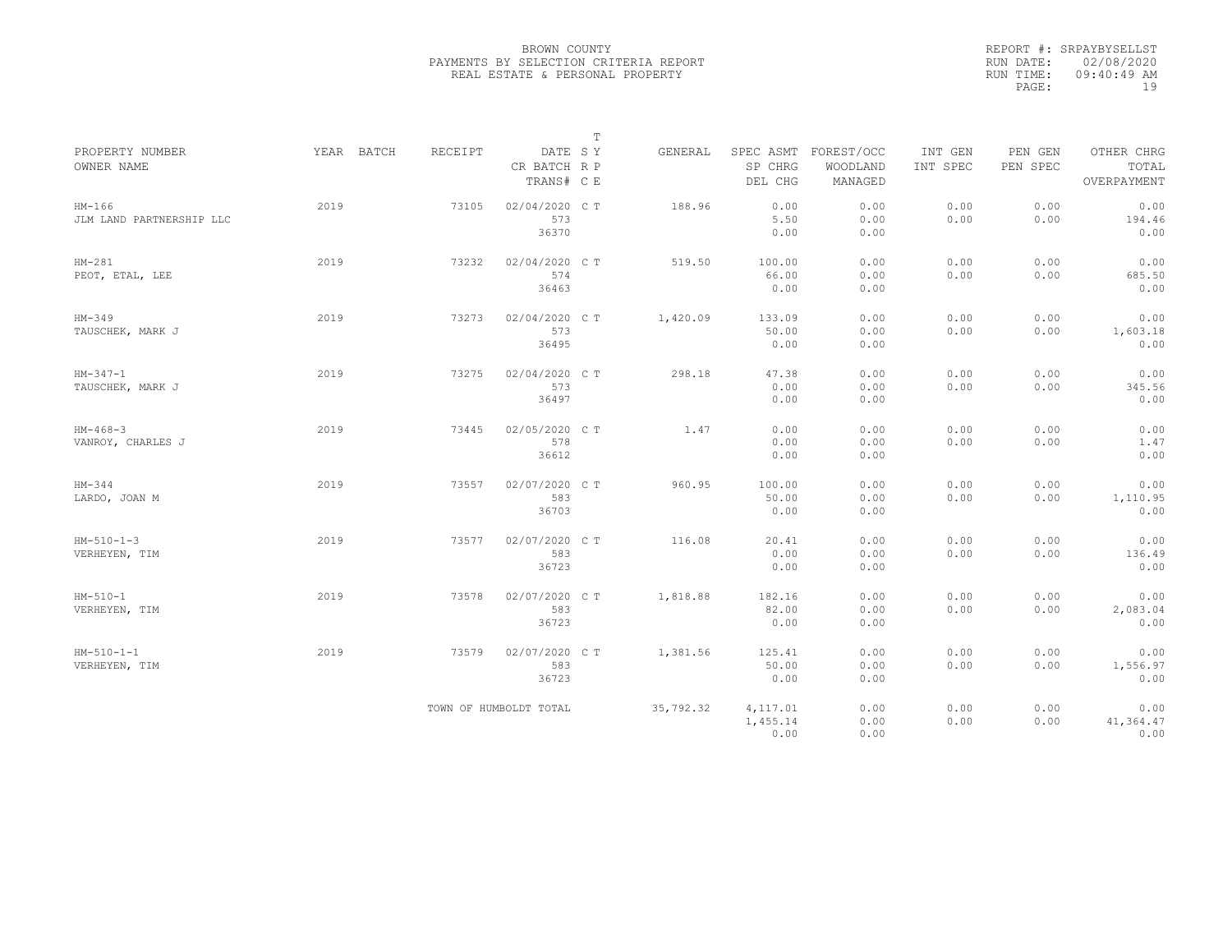|                                           |      |             |                |                                       | $\mathbb T$ |           |                                 |                                   |                     |                     |                                    |
|-------------------------------------------|------|-------------|----------------|---------------------------------------|-------------|-----------|---------------------------------|-----------------------------------|---------------------|---------------------|------------------------------------|
| PROPERTY NUMBER<br>OWNER NAME             |      | YEAR BATCH  | <b>RECEIPT</b> | DATE SY<br>CR BATCH R P<br>TRANS# C E |             | GENERAL   | SPEC ASMT<br>SP CHRG<br>DEL CHG | FOREST/OCC<br>WOODLAND<br>MANAGED | INT GEN<br>INT SPEC | PEN GEN<br>PEN SPEC | OTHER CHRG<br>TOTAL<br>OVERPAYMENT |
| $L-752$<br>MCKEEFRY, MATTHEW              |      | 2019 200202 | 4066           | 02/02/2020 CT                         |             | 2,108.29  | 0.00<br>198.95<br>0.00          | 0.00<br>0.00<br>0.00              | 0.00<br>0.00        | 0.00<br>0.00        | 0.00<br>2,307.24<br>0.00           |
| $L-751$<br>MCKEEFRY, MATTHEW              |      | 2019 200202 | 4067           | 02/02/2020 C T                        |             | 318.00    | 0.00<br>0.00<br>0.00            | 0.00<br>0.00<br>0.00              | 0.00<br>0.00        | 0.00<br>0.00        | 0.00<br>318.00<br>0.00             |
| $L - 346 - 3$<br>WHITE, JULIAN L          | 2019 |             | 71862          | 02/03/2020 CT<br>569<br>35532         |             | 2,756.01  | 0.00<br>229.20<br>0.00          | 0.00<br>0.00<br>0.00              | 0.00<br>0.00        | 0.00<br>0.00        | 0.00<br>2,985.21<br>0.00           |
| $L - 53 - 1$<br>GUARDIAN PIPELINE LLC     | 2019 |             | 71919          | 02/03/2020 C T<br>567<br>35561        |             | 0.00      | 0.00<br>11.34<br>0.00           | 0.00<br>0.00<br>0.00              | 0.00<br>0.00        | 0.00<br>0.00        | 0.00<br>11.34<br>0.00              |
| $L - 373 - 51$<br>VANDEDREEKE, DANIEL J   | 2019 |             | 71947          | 02/03/2020 CT<br>570<br>35568         |             | 1,682.77  | 0.00<br>183.87<br>0.00          | 0.00<br>0.00<br>0.00              | 0.00<br>0.00        | 0.00<br>0.00        | 0.00<br>1,866.64<br>0.00           |
| 13580<br>HEARTLAND FINANCIAL USA INC      | 2019 |             | 72054          | 02/03/2020 C T<br>567<br>35647        |             | 628.43    | 0.00<br>0.00<br>0.00            | 0.00                              | 0.00<br>0.00        | 0.00<br>0.00        | 0.00<br>628.43<br>0.00             |
| $L - 225 - 2$<br>WISCONSIN COMMUNITY BANK | 2019 |             | 72055          | 02/03/2020 C T<br>567<br>35647        |             | 7,559.72  | 0.00<br>156.06<br>0.00          | 0.00<br>0.00<br>0.00              | 0.00<br>0.00        | 0.00<br>0.00        | 0.00<br>7,715.78<br>0.00           |
| $L-38$<br>STLFEST HOLDINGS LLC            | 2019 |             | 72071          | 02/03/2020 C T<br>570<br>35663        |             | 9,903.26  | 0.00<br>1,411.27<br>0.00        | 0.00<br>0.00<br>0.00              | 0.00<br>0.00        | 0.00<br>0.00        | 0.00<br>11, 314.53<br>0.00         |
| $L - 1008$<br>HENDRICKS, CHAD A           | 2019 |             | 72080          | 02/03/2020 CT<br>569<br>35668         |             | 1,615.34  | 0.00<br>174.66<br>0.00          | 0.00<br>0.00<br>0.00              | 0.00<br>0.00        | 0.00<br>0.00        | 0.00<br>1,790.00<br>0.00           |
| $L-1008$<br>HENDRICKS, CHAD A             | 2019 |             | 72081          | 02/03/2020 C T<br>569<br>35669        |             | 114.75    | 0.00<br>0.00<br>0.00            | 0.00<br>0.00<br>0.00              | 0.00<br>0.00        | 0.00<br>0.00        | 0.00<br>114.75<br>0.00             |
| 2<br>FESTIVAL FOODS SUPPORT CENTER        | 2019 |             | 72085          | 02/03/2020 CT<br>570<br>35673         |             | 560.30    | 0.00<br>0.00<br>0.00            | 0.00                              | 0.00<br>0.00        | 0.00<br>0.00        | 0.00<br>560.30<br>0.00             |
| $L - 43 - 1$<br>MIDAN LLC                 | 2019 |             | 72115          | 02/03/2020 C T<br>567<br>35700        |             | 12,228.62 | 0.00<br>1,265.11<br>0.00        | 0.00<br>0.00<br>0.00              | 0.00<br>0.00        | 0.00<br>0.00        | 0.00<br>13,493.73<br>0.00          |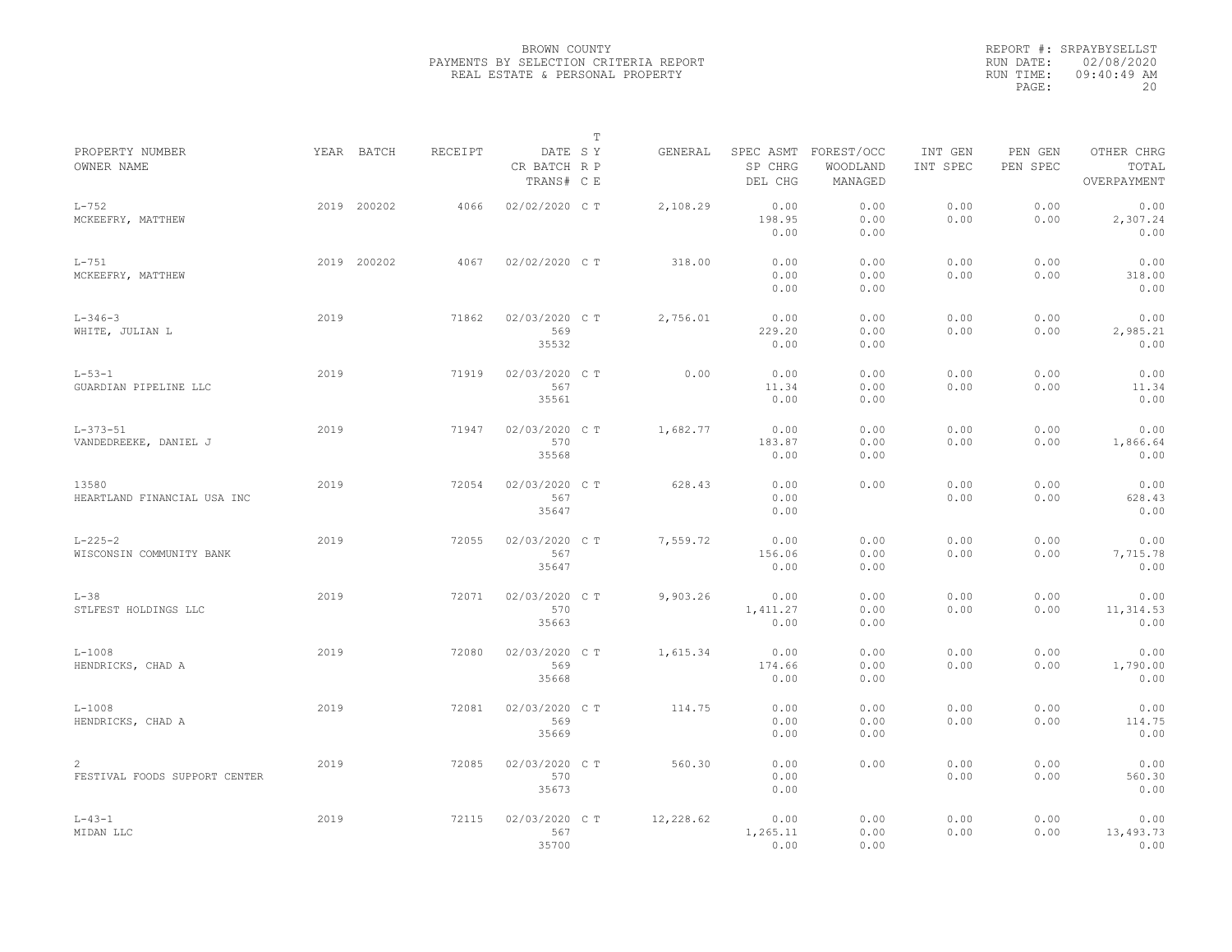|                                                              |      |            |         |                                       | $\mathbb T$ |           |                        |                                             |                     |                     |                                    |
|--------------------------------------------------------------|------|------------|---------|---------------------------------------|-------------|-----------|------------------------|---------------------------------------------|---------------------|---------------------|------------------------------------|
| PROPERTY NUMBER<br>OWNER NAME                                |      | YEAR BATCH | RECEIPT | DATE SY<br>CR BATCH R P<br>TRANS# C E |             | GENERAL   | SP CHRG<br>DEL CHG     | SPEC ASMT FOREST/OCC<br>WOODLAND<br>MANAGED | INT GEN<br>INT SPEC | PEN GEN<br>PEN SPEC | OTHER CHRG<br>TOTAL<br>OVERPAYMENT |
| 15611<br>MILLER BRADFORD-RISBERG                             | 2019 |            | 72116   | 02/03/2020 CT<br>567<br>35700         |             | 560.40    | 0.00<br>0.00<br>0.00   | 0.00                                        | 0.00<br>0.00        | 0.00<br>0.00        | 0.00<br>560.40<br>0.00             |
| $L - 45 - 3 - 1 - 1$<br>FRENCH ROAD FEST HOLDINGS LLC        | 2019 |            | 72142   | 02/03/2020 C T<br>570<br>35717        |             | 8,033.51  | 0.00<br>201.78<br>0.00 | 0.00<br>0.00<br>0.00                        | 0.00<br>0.00        | 0.00<br>0.00        | 0.00<br>8,235.29<br>0.00           |
| 23000<br>THE MARQ 2                                          | 2019 |            | 72143   | 02/03/2020 C T<br>570<br>35718        |             | 201.40    | 0.00<br>0.00<br>0.00   | 0.00                                        | 0.00<br>0.00        | 0.00<br>0.00        | 0.00<br>201.40<br>0.00             |
| $L - 1264$<br>ROFFERS, KATHLEEN                              | 2019 |            | 72189   | 02/03/2020 C T<br>569<br>35746        |             | 1,086.52  | 0.00<br>152.34<br>0.00 | 0.00<br>0.00<br>0.00                        | 0.00<br>0.00        | 0.00<br>0.00        | 0.00<br>1,238.86<br>0.00           |
| $L - 373 - 14$<br>COUNIHAN TIMOTHY P & KIM M REVOCABLE TRUST | 2019 |            | 72260   | 02/03/2020 C T<br>569<br>35783        |             | 1,536.08  | 0.00<br>201.69<br>0.00 | 0.00<br>0.00<br>0.00                        | 0.00<br>0.00        | 0.00<br>0.00        | 0.00<br>1,737.77<br>0.00           |
| 27076<br>KWIK TRIP INC                                       | 2019 |            | 72360   | 02/03/2020 C T<br>570<br>35839        |             | 2,623.49  | 0.00<br>0.00<br>0.00   | 0.00                                        | 0.00<br>0.00        | 0.00<br>0.00        | 0.00<br>2,623.49<br>0.00           |
| $L - 22 - 2$<br>KWIK TRIP INC                                | 2019 |            | 72380   | 02/03/2020 C T<br>570<br>35855        |             | 11,253.81 | 0.00<br>815.59<br>0.00 | 0.00<br>0.00<br>0.00                        | 0.00<br>0.00        | 0.00<br>0.00        | 0.00<br>12,069.40<br>0.00          |
| 23790<br>AMERIGAS PROPANE LP                                 | 2019 |            | 72431   | 02/03/2020 C T<br>570<br>35883        |             | 7.57      | 0.00<br>0.00<br>0.00   | 0.00                                        | 0.00<br>0.00        | 0.00<br>0.00        | 0.00<br>7.57<br>0.00               |
| $L - 434 - 1$<br>GERARDEN, ERIC A                            | 2019 |            | 72445   | 02/03/2020 C T<br>568<br>35891        |             | 1,532.29  | 0.00<br>213.84<br>0.00 | 0.00<br>0.00<br>0.00                        | 0.00<br>0.00        | 0.00<br>0.00        | 0.00<br>1,746.13<br>0.00           |
| $L - 434 - 2$<br>GERARDEN, ERIC A                            | 2019 |            | 72446   | 02/03/2020 C T<br>568<br>35891        |             | 264.06    | 0.00<br>0.00<br>0.00   | 0.00<br>0.00<br>0.00                        | 0.00<br>0.00        | 0.00<br>0.00        | 0.00<br>264.06<br>0.00             |
| $L - 32 - 1$<br>ABSOLUT FIDUCIARY LLC                        | 2019 |            | 72520   | 02/03/2020 C T<br>570<br>35928        |             | 292.35    | 0.00<br>69.05<br>0.00  | 0.00<br>0.00<br>0.00                        | 0.00<br>0.00        | 0.00<br>0.00        | 0.00<br>361.40<br>0.00             |
| $L - 554 - 1$<br>SCHULSTAD, ROBERT A                         | 2019 |            | 72562   | 02/03/2020 C T<br>568<br>35967        |             | 124.06    | 0.00<br>325.94<br>0.00 | 0.00<br>0.00<br>0.00                        | 0.00<br>0.00        | 0.00<br>0.00        | 0.00<br>450.00<br>0.00             |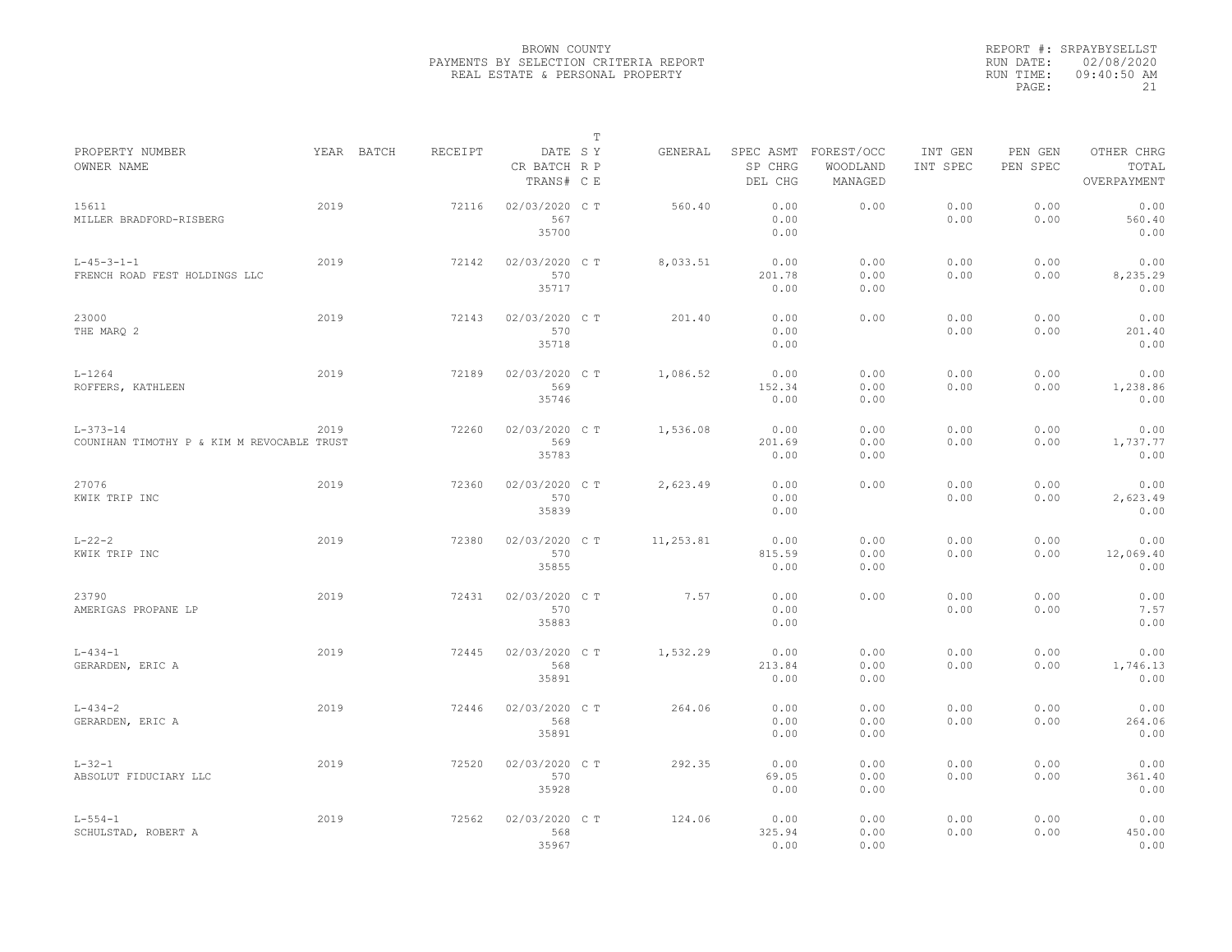|                                                 |      |            |                |                                       | $\mathbb T$ |           |                                 |                                   |                     |                     |                                    |
|-------------------------------------------------|------|------------|----------------|---------------------------------------|-------------|-----------|---------------------------------|-----------------------------------|---------------------|---------------------|------------------------------------|
| PROPERTY NUMBER<br>OWNER NAME                   |      | YEAR BATCH | <b>RECEIPT</b> | DATE SY<br>CR BATCH R P<br>TRANS# C E |             | GENERAL   | SPEC ASMT<br>SP CHRG<br>DEL CHG | FOREST/OCC<br>WOODLAND<br>MANAGED | INT GEN<br>INT SPEC | PEN GEN<br>PEN SPEC | OTHER CHRG<br>TOTAL<br>OVERPAYMENT |
| $L - 1887$<br>RIETH, RYAN P                     | 2019 |            | 72575          | 02/03/2020 C T<br>569<br>35979        |             | 520.54    | 0.00<br>0.00<br>0.00            | 0.00<br>0.00<br>0.00              | 0.00<br>0.00        | 0.00<br>0.00        | 0.00<br>520.54<br>0.00             |
| $L - 78 - 1$<br>SANTA BARBARA FUELS INC         | 2019 |            | 72625          | 02/03/2020 C T<br>567<br>36012        |             | 14,577.92 | 0.00<br>1,938.80<br>0.00        | 0.00<br>0.00<br>0.00              | 0.00<br>0.00        | 0.00<br>0.00        | 0.00<br>16,516.72<br>0.00          |
| $L - 496 - 5$<br>GARRITY, DENNIS G              | 2019 |            | 72661          | 02/03/2020 C T<br>570<br>36036        |             | 1,749.01  | 0.00<br>43.85<br>0.00           | 0.00<br>0.00<br>0.00              | 0.00<br>0.00        | 0.00<br>0.00        | 0.00<br>1,792.86<br>0.00           |
| $L - 496 - 7$<br>GARRITY, DENNIS G              | 2019 |            | 72662          | 02/03/2020 C T<br>570<br>36036        |             | 1,261.59  | 0.00<br>0.00<br>0.00            | 0.00<br>0.00<br>0.00              | 0.00<br>0.00        | 0.00<br>0.00        | 0.00<br>1,261.59<br>0.00           |
| $L - 496 - 6$<br>GARRITY, DENNIS G              | 2019 |            | 72663          | 02/03/2020 CT<br>570<br>36036         |             | 1,254.97  | 0.00<br>82.01<br>0.00           | 0.00<br>0.00<br>0.00              | 0.00<br>0.00        | 0.00<br>0.00        | 0.00<br>1,336.98<br>0.00           |
| $L - 496 - 9$<br>GARRITY, DENNIS G              | 2019 |            | 72666          | 02/03/2020 C T<br>570<br>36039        |             | 16,385.33 | 0.00<br>419.36<br>0.00          | 0.00<br>0.00<br>0.00              | 0.00<br>0.00        | 0.00<br>0.00        | 0.00<br>16,804.69<br>0.00          |
| $L - 264 - 6 - 1 - 1$<br>VR DEVELOPMENT LLC     | 2019 |            | 72893          | 02/03/2020 C T<br>568<br>36200        |             | 3,766.61  | 0.00<br>0.00<br>0.00            | 0.00<br>0.00<br>0.00              | 0.00<br>0.00        | 0.00<br>0.00        | 0.00<br>3,766.61<br>0.00           |
| $L - 264 - 6 - 1 - 2$<br>VR DEVELOPMENT LLC     | 2019 |            | 72894          | 02/03/2020 CT<br>568<br>36200         |             | 1,727.24  | 0.00<br>0.00<br>0.00            | 0.00<br>0.00<br>0.00              | 0.00<br>0.00        | 0.00<br>0.00        | 0.00<br>1,727.24<br>0.00           |
| $L-661$<br>V R DEVELOPMENT LLC                  | 2019 |            | 72897          | 02/03/2020 C T<br>568<br>36203        |             | 7,577.88  | 0.00<br>834.15<br>0.00          | 0.00<br>0.00<br>0.00              | 0.00<br>0.00        | 0.00<br>0.00        | 0.00<br>8,412.03<br>0.00           |
| 26400<br>PITNEY BOWES GLOBAL FINANCIAL SVCS LLC | 2019 |            | 72913          | 02/03/2020 C T<br>567<br>36210        |             | 107.89    | 0.00<br>0.00<br>0.00            | 0.00                              | 0.00<br>0.00        | 0.00<br>0.00        | 0.00<br>107.89<br>0.00             |
| $L-1261$<br>MACGREGOR, TERRI L                  | 2019 |            | 72920          | 02/03/2020 C T<br>568<br>36214        |             | 2,060.21  | 0.00<br>149.42<br>303.90        | 0.00<br>0.00<br>0.00              | 0.00<br>0.00        | 0.00<br>0.00        | 0.00<br>2,513.53<br>0.00           |
| $L - 1873$<br>AMERICAN REALTY & DEVELOPMENT LLC | 2019 |            | 72987          | 02/03/2020 CT<br>568<br>36270         |             | 520.54    | 0.00<br>0.00<br>0.00            | 0.00<br>0.00<br>0.00              | 0.00<br>0.00        | 0.00<br>0.00        | 0.00<br>520.54<br>0.00             |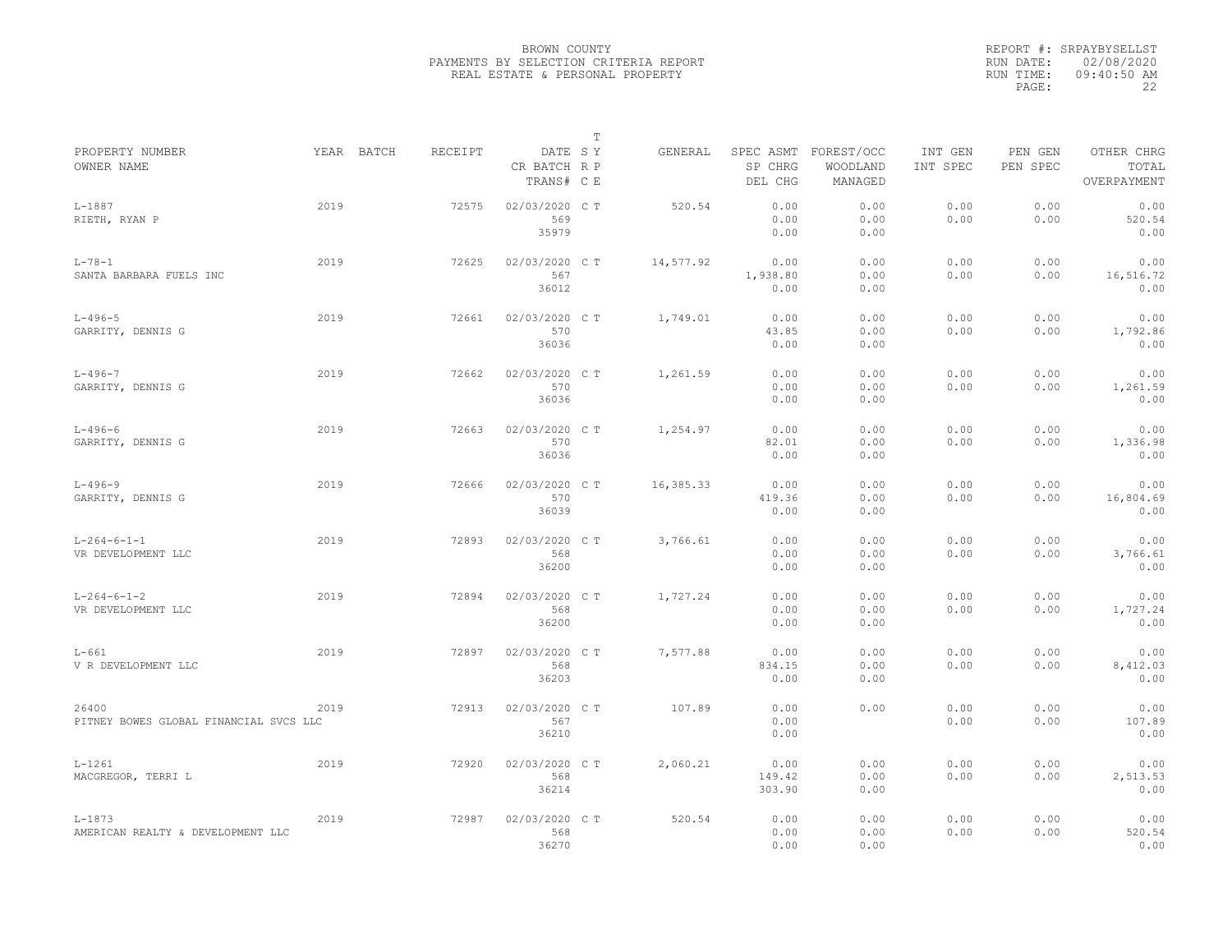|                                           |             |         |                                       | T |           |                        |                                             |                     |                     |                                    |
|-------------------------------------------|-------------|---------|---------------------------------------|---|-----------|------------------------|---------------------------------------------|---------------------|---------------------|------------------------------------|
| PROPERTY NUMBER<br>OWNER NAME             | YEAR BATCH  | RECEIPT | DATE SY<br>CR BATCH R P<br>TRANS# C E |   | GENERAL   | SP CHRG<br>DEL CHG     | SPEC ASMT FOREST/OCC<br>WOODLAND<br>MANAGED | INT GEN<br>INT SPEC | PEN GEN<br>PEN SPEC | OTHER CHRG<br>TOTAL<br>OVERPAYMENT |
| $L - 26 - 6$<br>BENNETT, FREDERICK        | 2019        | 72997   | 02/03/2020 C T<br>568<br>36280        |   | 1,377.36  | 0.00<br>0.00<br>0.00   | 0.00<br>0.00<br>0.00                        | 0.00<br>0.00        | 0.00<br>0.00        | 0.00<br>1,377.36<br>0.00           |
| $L - 356 - 8$<br>TILLMAN, STEVEN E        | 2019 200204 | 4087    | 02/04/2020 C T                        |   | 1,561.22  | 0.00<br>200.33<br>0.00 | 0.00<br>0.00<br>0.00                        | 0.00<br>0.00        | 0.00<br>0.00        | 0.00<br>1,761.55<br>0.00           |
| $L - 26 - 5$<br>BENNETT, FREDERICK W      | 2019        | 73009   | 02/04/2020 CT<br>573<br>36294         |   | 3,666.95  | 0.00<br>263.53<br>0.00 | 0.00<br>0.00<br>0.00                        | 0.00<br>0.00        | 0.00<br>0.00        | 0.00<br>3,930.48<br>0.00           |
| $L - 1927$<br>GREEN ADAM CONSTRUCTION LLC | 2019        | 73012   | 02/04/2020 C T<br>574<br>36297        |   | 1,041.07  | 0.00<br>43.11<br>0.00  | 0.00<br>0.00<br>0.00                        | 0.00<br>0.00        | 0.00<br>0.00        | 0.00<br>1,084.18<br>0.00           |
| 27066<br>SBA STRUCTURES INC               | 2019        | 73090   | 02/04/2020 C T<br>573<br>36363        |   | 622.75    | 0.00<br>0.00<br>0.00   | 0.00                                        | 0.00<br>0.00        | 0.00<br>0.00        | 0.00<br>622.75<br>0.00             |
| 27067<br>CST 2018 ACOUISITION LLC         | 2019        | 73093   | 02/04/2020 C T<br>573<br>36365        |   | 380.47    | 0.00<br>0.00<br>0.00   | 0.00                                        | 0.00<br>0.00        | 0.00<br>0.00        | 0.00<br>380.47<br>0.00             |
| $L - 374 - D - 4$<br>FIALA, GENE R        | 2019        | 73159   | 02/04/2020 CT<br>577<br>36416         |   | 2,546.86  | 0.00<br>208.58<br>0.00 | 0.00<br>0.00<br>0.00                        | 0.00<br>0.00        | 0.00<br>0.00        | 0.00<br>2,755.44<br>0.00           |
| $L - 42 - 5$<br>GILDERNICK, MICHAEL R     | 2019        | 73206   | 02/04/2020 C T<br>573<br>36449        |   | 5.69      | 0.00<br>0.66<br>0.00   | 0.00<br>0.00<br>0.00                        | 0.00<br>0.00        | 0.00<br>0.00        | 0.00<br>6.35<br>0.00               |
| $L-42$<br>GILDERNICK, MICHAEL R           | 2019        | 73208   | 02/04/2020 C T<br>573<br>36451        |   | 1,639.99  | 0.00<br>309.58<br>0.00 | 0.00<br>0.00<br>0.00                        | 0.00<br>0.00        | 0.00<br>0.00        | 0.00<br>1,949.57<br>0.00           |
| $L - 1242$<br>MATHEWS, COLLEEN J          | 2019        | 73253   | 02/04/2020 C T<br>573<br>36480        |   | 1,099.77  | 0.00<br>153.98<br>0.00 | 0.00<br>0.00<br>0.00                        | 0.00<br>0.00        | 0.00<br>0.00        | 0.00<br>1,253.75<br>0.00           |
| $L - 350 - 56$<br>WEIGEL, ETAL, KEN       | 2019        | 73285   | 02/04/2020 CT<br>574<br>36504         |   | 2,835.98  | 0.00<br>282.69<br>0.00 | 0.00<br>0.00<br>0.00                        | 0.00<br>0.00        | 0.00<br>0.00        | 0.00<br>3,118.67<br>0.00           |
| $L-651$<br>LAWRENCE DEV CO LLC            | 2019        | 73315   | 02/04/2020 C T<br>573<br>36520        |   | 3, 312.49 | 0.00<br>0.00<br>0.00   | 0.00<br>0.00<br>0.00                        | 0.00<br>0.00        | 0.00<br>0.00        | 0.00<br>3,312.49<br>0.00           |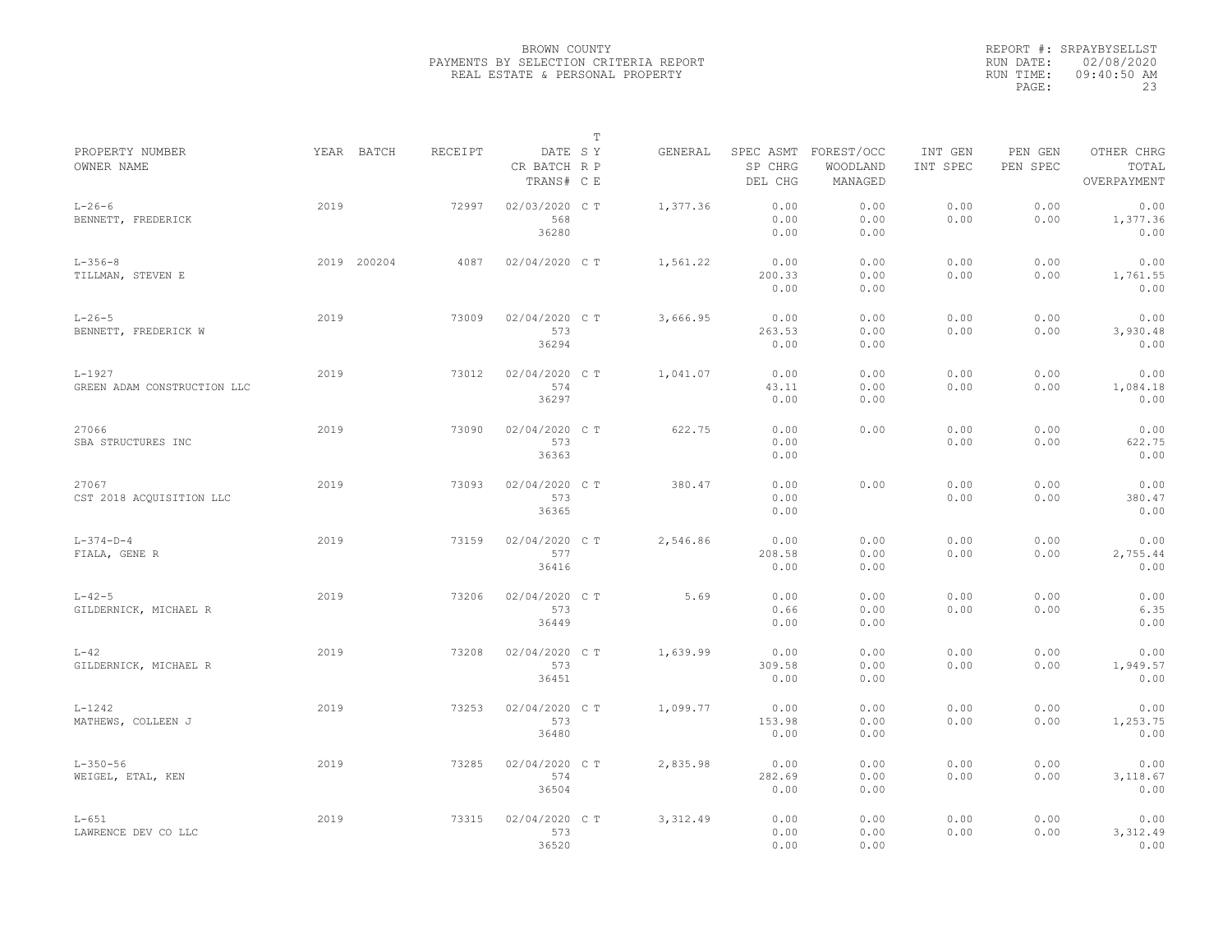|                                               |            |                |                                       | $\mathbb T$ |          |                            |                                             |                     |                     |                                    |
|-----------------------------------------------|------------|----------------|---------------------------------------|-------------|----------|----------------------------|---------------------------------------------|---------------------|---------------------|------------------------------------|
| PROPERTY NUMBER<br>OWNER NAME                 | YEAR BATCH | <b>RECEIPT</b> | DATE SY<br>CR BATCH R P<br>TRANS# C E |             | GENERAL  | SP CHRG<br>DEL CHG         | SPEC ASMT FOREST/OCC<br>WOODLAND<br>MANAGED | INT GEN<br>INT SPEC | PEN GEN<br>PEN SPEC | OTHER CHRG<br>TOTAL<br>OVERPAYMENT |
| $L - 453 - 2$<br>HOGAN, JOHN F                | 2019       | 73330          | 02/04/2020 C T<br>577<br>36535        |             | 2,913.89 | 0.00<br>195.15<br>1,025.65 | 0.00<br>0.00<br>0.00                        | 0.00<br>0.00        | 0.00<br>0.00        | 0.00<br>4,134.69<br>0.00           |
| $L - 1724$<br>TREANKLER, LANCE M              | 2019       | 73335          | 02/04/2020 C T<br>577<br>36539        |             | 2,899.69 | 0.00<br>66.07<br>0.00      | 0.00<br>0.00<br>0.00                        | 0.00<br>0.00        | 0.00<br>0.00        | 0.00<br>2,965.76<br>0.00           |
| $L-275-C-3$<br>INNOVATIVE COMPANIES INC       | 2019       | 73340          | 02/04/2020 C T<br>575<br>36545        |             | 1,549.90 | 0.00<br>59.40<br>0.00      | 0.00<br>0.00<br>0.00                        | 0.00<br>0.00        | 0.00<br>0.00        | 0.00<br>1,609.30<br>0.00           |
| $L - 275 - C - 2$<br>INNOVATIVE COMPANIES INC | 2019       | 73341          | 02/04/2020 C T<br>575<br>36545        |             | 724.97   | 0.00<br>0.00<br>0.00       | 0.00<br>0.00<br>0.00                        | 0.00<br>0.00        | 0.00<br>0.00        | 0.00<br>724.97<br>0.00             |
| $L - 260 - 1$<br>INNOVATIVE COMPANIES INC     | 2019       | 73342          | 02/04/2020 C T<br>575<br>36545        |             | 567.86   | 0.00<br>0.00<br>0.00       | 0.00<br>0.00<br>0.00                        | 0.00<br>0.00        | 0.00<br>0.00        | 0.00<br>567.86<br>0.00             |
| $L - 264 - 2 - 1$<br>SCHMOOCK, WILLIAM C      | 2019       | 73343          | 02/04/2020 C T<br>575<br>36545        |             | 5,073.65 | 0.00<br>190.74<br>0.00     | 0.00<br>0.00<br>0.00                        | 0.00<br>0.00        | 0.00<br>0.00        | 0.00<br>5,264.39<br>0.00           |
| $L - 264 - 3 - 1$<br>SCHMOOCK, WILLIAM C      | 2019       | 73345          | 02/04/2020 C T<br>575<br>36545        |             | 1,325.00 | 0.00<br>141.87<br>0.00     | 0.00<br>0.00<br>0.00                        | 0.00<br>0.00        | 0.00<br>0.00        | 0.00<br>1,466.87<br>0.00           |
| $L - 351 - 9$<br>SURING, CRAIG A              | 2019       | 73350          | 02/04/2020 C T<br>575<br>36551        |             | 1,850.63 | 0.00<br>220.60<br>0.00     | 0.00<br>0.00<br>0.00                        | 0.00<br>0.00        | 0.00<br>0.00        | 0.00<br>2,071.23<br>0.00           |
| $L - 148 - 5$<br>MOSKI CORP                   | 2019       | 73367          | 02/04/2020 C T<br>575<br>36562        |             | 3,264.32 | 0.00<br>0.00<br>0.00       | 0.00<br>0.00<br>0.00                        | 0.00<br>0.00        | 0.00<br>0.00        | 0.00<br>3,264.32<br>0.00           |
| $L-275-D$<br>KWIK TRIP INC                    | 2019       | 73425          | 02/05/2020 C T<br>579<br>36592        |             | 3,199.87 | 0.00<br>28.79<br>0.00      | 0.00<br>0.00<br>0.00                        | 0.00<br>0.00        | 0.00<br>0.00        | 0.00<br>3,228.66<br>0.00           |
| $L-817$<br>VANNULAND, ETAL, MATTHEW M         | 2019       | 73453          | 02/05/2020 C T<br>578<br>36621        |             | 3,373.90 | 0.00<br>169.69<br>0.00     | 0.00<br>0.00<br>0.00                        | 0.00<br>0.00        | 0.00<br>0.00        | 0.00<br>3,543.59<br>0.00           |
| $L - 817$<br>VANNULAND, ETAL, MATTHEW M       | 2019       | 73454          | 02/05/2020 CT<br>578<br>36622         |             | 162.74   | 0.00<br>0.00<br>0.00       | 0.00<br>0.00<br>0.00                        | 0.00<br>0.00        | 0.00<br>0.00        | 0.00<br>162.74<br>0.00             |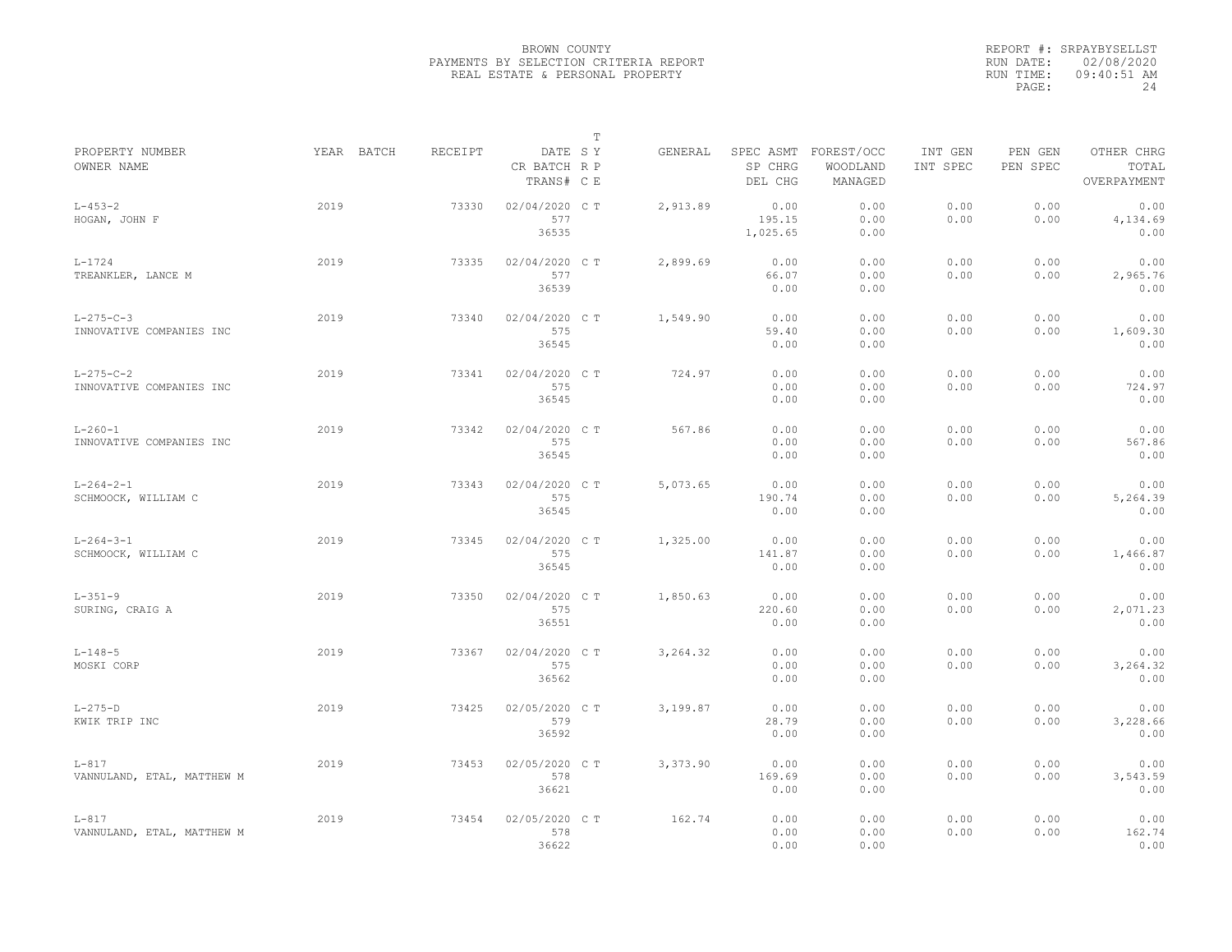|            | REPORT #: SRPAYBYSELLST |
|------------|-------------------------|
|            | RUN DATE: 02/08/2020    |
| RIIN TIME: | $09:40:51$ AM           |
| PAGE:      | 25                      |
|            |                         |

| PROPERTY NUMBER<br>OWNER NAME         | BATCH<br>YEAR | RECEIPT | DATE SY<br>CR BATCH R P<br>TRANS# C E | GENERAL    | SPEC ASMT<br>SP CHRG<br>DEL CHG | FOREST/OCC<br>WOODLAND<br>MANAGED | INT GEN<br>INT SPEC | PEN GEN<br>PEN SPEC | OTHER CHRG<br>TOTAL<br>OVERPAYMENT |  |
|---------------------------------------|---------------|---------|---------------------------------------|------------|---------------------------------|-----------------------------------|---------------------|---------------------|------------------------------------|--|
| $L - 32 - 1$<br>ABSOLUT FIDUCIARY LLC | 2019          | 73533   | 02/06/2020 C T<br>581<br>36680        | 149.51     | 0.00<br>0.00<br>0.00            | 0.00<br>0.00<br>0.00              | 0.00<br>0.00        | 0.00<br>0.00        | 0.00<br>149.51<br>0.00             |  |
|                                       |               |         | TOWN OF LAWRENCE TOTAL                | 165,647.29 | 0.00<br>11,613.05<br>1,329.55   | 0.00<br>0.00<br>0.00              | 0.00<br>0.00        | 0.00<br>0.00        | 0.00<br>178,589.89<br>0.00         |  |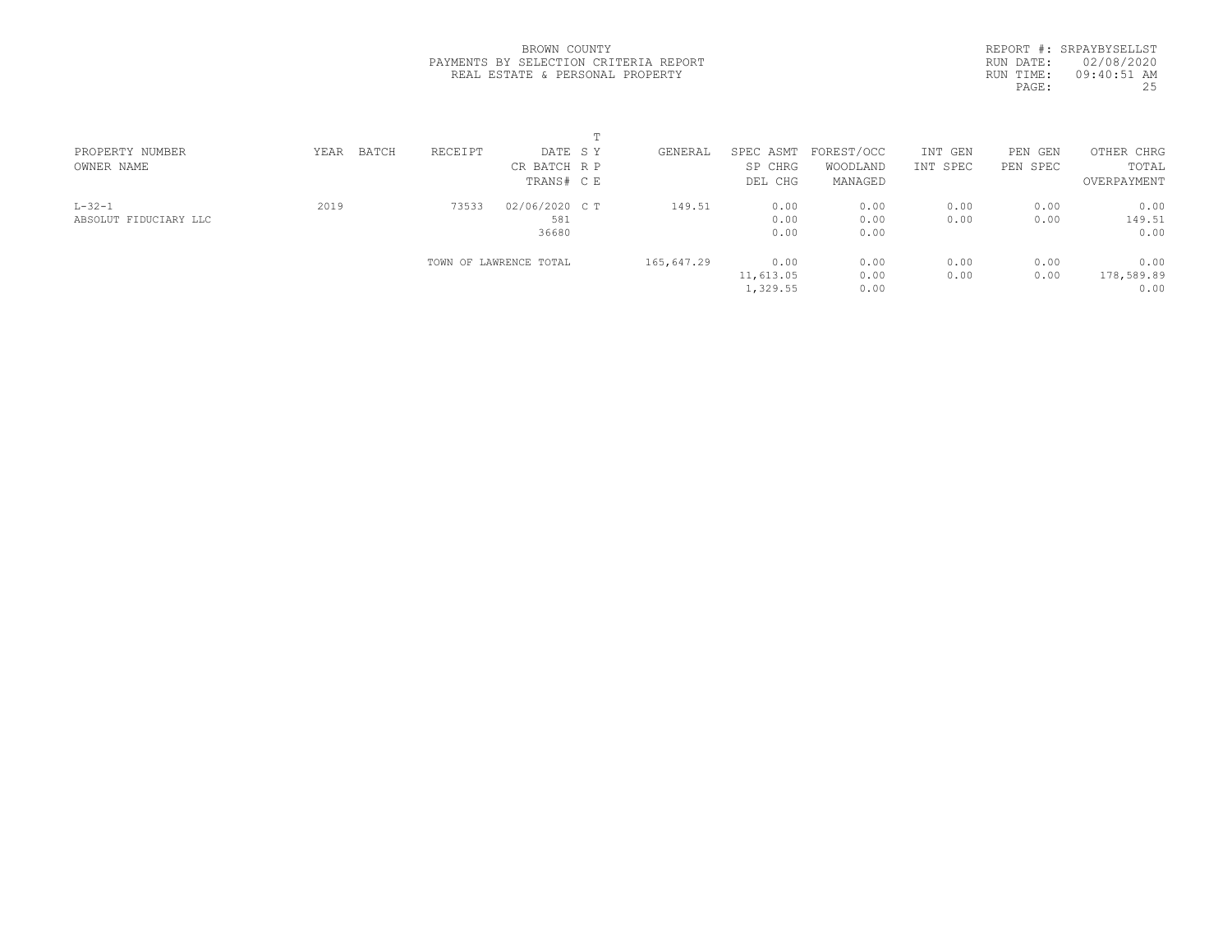|                                                        |      |             |                |                                       | $\mathbb T$ |            |                        |                                             |                     |                     |                                    |  |
|--------------------------------------------------------|------|-------------|----------------|---------------------------------------|-------------|------------|------------------------|---------------------------------------------|---------------------|---------------------|------------------------------------|--|
| PROPERTY NUMBER<br>OWNER NAME                          |      | YEAR BATCH  | <b>RECEIPT</b> | DATE SY<br>CR BATCH R P<br>TRANS# C E |             | GENERAL    | SP CHRG<br>DEL CHG     | SPEC ASMT FOREST/OCC<br>WOODLAND<br>MANAGED | INT GEN<br>INT SPEC | PEN GEN<br>PEN SPEC | OTHER CHRG<br>TOTAL<br>OVERPAYMENT |  |
| $D-155-9$<br>SHAW, JEFFREY L                           |      | 2019 200201 | 4055           | 02/01/2020 C T                        |             | 3,032.56   | 0.00<br>246.00<br>0.00 | 0.00<br>0.00<br>0.00                        | 0.00<br>0.00        | 0.00<br>0.00        | 0.00<br>3,278.56<br>0.00           |  |
| $D-857$<br>LEARY, RUSSELL J                            | 2019 |             | 71843          | 02/03/2020 CT<br>570<br>35513         |             | 350.00     | 0.00<br>0.00<br>0.00   | 0.00<br>0.00<br>0.00                        | 0.00<br>0.00        | 0.00<br>0.00        | 0.00<br>350.00<br>0.00             |  |
| $D-136$<br>D 122 6 LLC                                 | 2019 |             | 71851          | 02/03/2020 C T<br>568<br>35521        |             | 499.67     | 0.00<br>0.00<br>0.00   | 0.00<br>0.00<br>0.00                        | 0.00<br>0.00        | 0.00<br>0.00        | 0.00<br>499.67<br>0.00             |  |
| $D - 845$<br>NOVOSELATZ, ROBERT R                      | 2019 |             | 71852          | 02/03/2020 C T<br>570<br>35522        |             | 4,285.51   | 0.00<br>230.00<br>0.00 | 0.00<br>0.00<br>0.00                        | 0.00<br>0.00        | 0.00<br>0.00        | 0.00<br>4,515.51<br>0.00           |  |
| $D-122-6$<br>D 122 6 LLC                               | 2019 |             | 71855          | 02/03/2020 C T<br>568<br>35525        |             | 4,469.52   | 0.00<br>398.00<br>0.00 | 0.00<br>0.00<br>0.00                        | 0.00<br>0.00        | 0.00<br>0.00        | 0.00<br>4,867.52<br>0.00           |  |
| $D-766$<br>THOMAS, LYNNETTE S                          | 2019 |             | 71856          | 02/03/2020 C T<br>570<br>35526        |             | 2,825.37   | 0.00<br>230.00<br>0.00 | 0.00<br>0.00<br>0.00                        | 0.00<br>0.00        | 0.00<br>0.00        | 0.00<br>3,055.37<br>0.00           |  |
| $D-1393$<br>LUTSEY SHARON L LIVING TRUST               | 2019 |             | 71857          | 02/03/2020 CT<br>570<br>35527         |             | 2,391.18   | 0.00<br>220.75<br>0.00 | 0.00<br>0.00<br>0.00                        | 0.00<br>0.00        | 0.00<br>0.00        | 0.00<br>2,611.93<br>0.00           |  |
| $D-120-4$<br>D 122 6 LLC                               | 2019 |             | 71880          | 02/03/2020 C T<br>568<br>35552        |             | 11, 478.24 | 0.00<br>453.50<br>0.00 | 0.00<br>0.00<br>0.00                        | 0.00<br>0.00        | 0.00<br>0.00        | 0.00<br>11,931.74<br>0.00          |  |
| 25538<br>MC DONALD LUMBER CO, INC                      | 2019 |             | 71915          | 02/03/2020 C T<br>568<br>35557        |             | 28.47      | 0.00<br>0.00<br>0.00   | 0.00                                        | 0.00<br>0.00        | 0.00<br>0.00        | 0.00<br>28.47<br>0.00              |  |
| $D-1130$<br>STITELEY KATHLEEN E REVOCABLE LIVING TRUST | 2019 |             | 71974          | 02/03/2020 C T<br>570<br>35590        |             | 3,190.43   | 0.00<br>312.50<br>0.00 | 0.00<br>0.00<br>0.00                        | 0.00<br>0.00        | 0.00<br>0.00        | 0.00<br>3,502.93<br>0.00           |  |
| $D-631$<br>DORSCH, MICHAEL T                           | 2019 |             | 71983          | 02/03/2020 C T<br>570<br>35595        |             | 10,709.90  | 0.00<br>230.00<br>0.00 | 0.00<br>0.00<br>0.00                        | 0.00<br>0.00        | 0.00<br>0.00        | 0.00<br>10,939.90<br>0.00          |  |
| $D - 632$<br>DORSCH, MICHAEL T                         | 2019 |             | 71984          | 02/03/2020 CT<br>570<br>35596         |             | 841.18     | 0.00<br>46.50<br>0.00  | 0.00<br>0.00<br>0.00                        | 0.00<br>0.00        | 0.00<br>0.00        | 0.00<br>887.68<br>0.00             |  |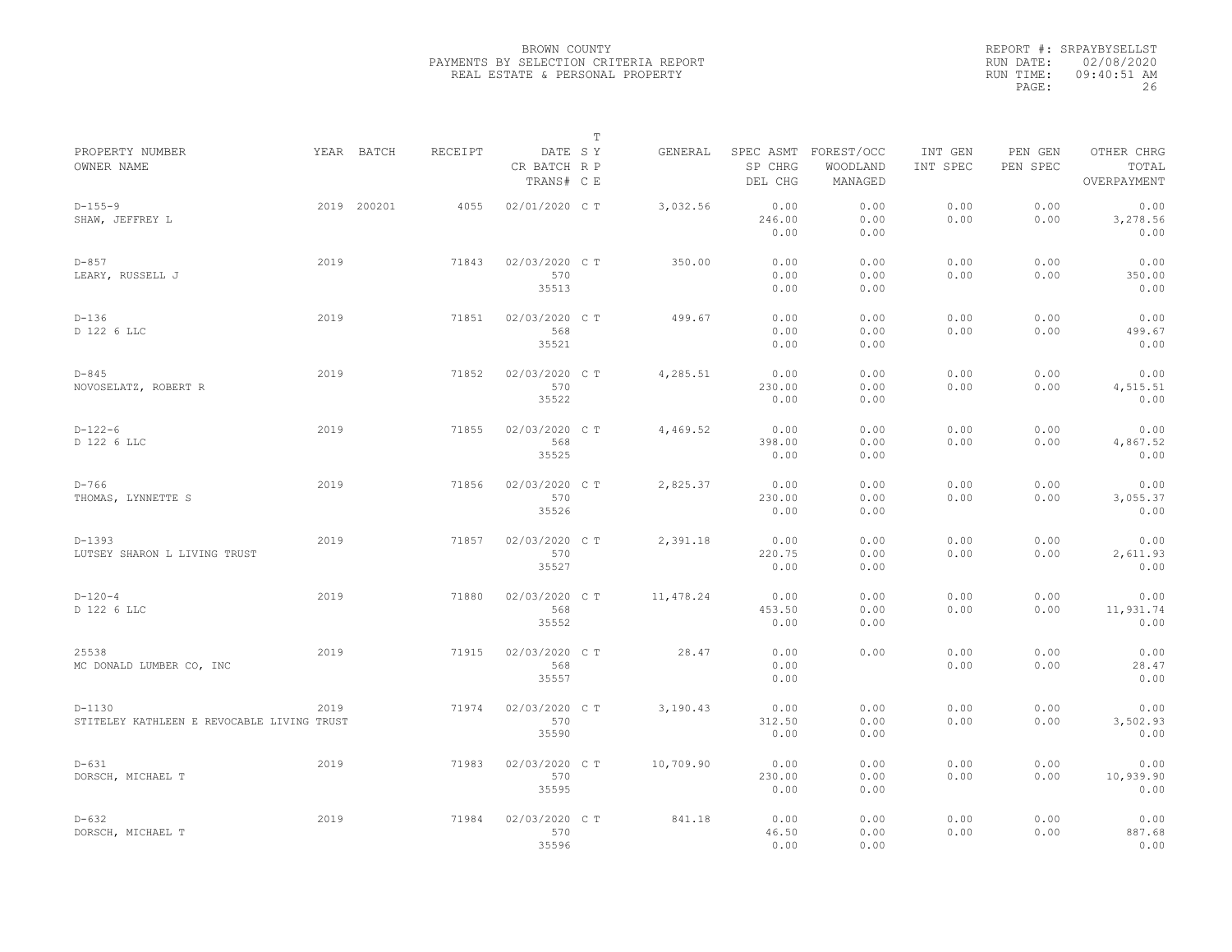|                                                                      |            |         |                                       | T |           |                            |                                             |                     |                     |                                    |
|----------------------------------------------------------------------|------------|---------|---------------------------------------|---|-----------|----------------------------|---------------------------------------------|---------------------|---------------------|------------------------------------|
| PROPERTY NUMBER<br>OWNER NAME                                        | YEAR BATCH | RECEIPT | DATE SY<br>CR BATCH R P<br>TRANS# C E |   | GENERAL   | SP CHRG<br>DEL CHG         | SPEC ASMT FOREST/OCC<br>WOODLAND<br>MANAGED | INT GEN<br>INT SPEC | PEN GEN<br>PEN SPEC | OTHER CHRG<br>TOTAL<br>OVERPAYMENT |
| $D-427-97-1$<br>HENNIGAN REVOCABLE TRUST OF 2004, SHAWN P & JO ANN S | 2019       | 71985   | 02/03/2020 C T<br>570<br>35597        |   | 11,088.64 | 0.00<br>395.00<br>0.00     | 0.00<br>0.00<br>0.00                        | 0.00<br>0.00        | 0.00<br>0.00        | 0.00<br>11,483.64<br>0.00          |
| $D-399-10$<br>LEMKE, JAMES F                                         | 2019       | 71986   | 02/03/2020 C T<br>571<br>35598        |   | 1,214.87  | 0.00<br>230.00<br>0.00     | 0.00<br>0.00<br>0.00                        | 0.00<br>0.00        | 0.00<br>0.00        | 0.00<br>1,444.87<br>0.00           |
| 19500<br>CHICAGO STREET PUB & GRILL                                  | 2019       | 71990   | 02/03/2020 C T<br>571<br>35602        |   | 829.75    | 0.00<br>0.00<br>0.00       | 0.00                                        | 0.00<br>0.00        | 0.00<br>0.00        | 0.00<br>829.75<br>0.00             |
| $D - 205 - 3$<br>JONAS, ETAL, CHARLES S                              | 2019       | 72002   | 02/03/2020 C T<br>570<br>35613        |   | 2,233.27  | 0.00<br>312.50<br>0.00     | 0.00<br>0.00<br>0.00                        | 0.00<br>0.00        | 0.00<br>0.00        | 0.00<br>2,545.77<br>0.00           |
| $D-1960$<br>VANS REALTY & CONSTRUCTION OF APPLETON INC               | 2019       | 72023   | 02/03/2020 C T<br>569<br>35631        |   | 545.55    | 0.00<br>46.50<br>0.00      | 0.00<br>0.00<br>0.00                        | 0.00<br>0.00        | 0.00<br>0.00        | 0.00<br>592.05<br>0.00             |
| $D-1971$<br>VANS REALTY & CONSTRUCTION OF APPLETON INC               | 2019       | 72024   | 02/03/2020 CT<br>569<br>35631         |   | 538.20    | 0.00<br>65.00<br>0.00      | 0.00<br>0.00<br>0.00                        | 0.00<br>0.00        | 0.00<br>0.00        | 0.00<br>603.20<br>0.00             |
| $D - 2001$<br>VANS REALTY & CONSTRUCTION OF APPLETON INC             | 2019       | 72025   | 02/03/2020 C T<br>569<br>35631        |   | 487.56    | 0.00<br>46.50<br>0.00      | 0.00<br>0.00<br>0.00                        | 0.00<br>0.00        | 0.00<br>0.00        | 0.00<br>534.06<br>0.00             |
| $D-32-1$<br>COWLES, DAVID F                                          | 2019       | 72072   | 02/03/2020 C T<br>568<br>35664        |   | 4,769.07  | 0.00<br>230.00<br>0.00     | 0.00<br>0.00<br>0.00                        | 0.00<br>0.00        | 0.00<br>0.00        | 0.00<br>4,999.07<br>0.00           |
| $D-127-1$<br>DEDICATED REAL ESTATE FAMILY LLC                        | 2019       | 72151   | 02/03/2020 C T<br>571<br>35723        |   | 5,565.72  | 0.00<br>1,931.00<br>0.00   | 0.00<br>0.00<br>0.00                        | 0.00<br>0.00        | 0.00<br>0.00        | 0.00<br>7,496.72<br>0.00           |
| $D-991$<br>THOMPSONS GOLD DUST DAIRY LLC                             | 2019       | 72165   | 02/03/2020 C T<br>567<br>35727        |   | 1,929.75  | 0.00<br>413.50<br>229.07   | 0.00<br>0.00<br>0.00                        | 0.00<br>0.00        | 0.00<br>0.00        | 0.00<br>2,572.32<br>0.00           |
| 23749<br>SIEMENS HEALTHCARE DIAGNOSTIC INC                           | 2019       | 72195   | 02/03/2020 C T<br>567<br>35752        |   | 1,525.56  | 0.00<br>0.00<br>0.00       | 0.00                                        | 0.00<br>0.00        | 0.00<br>0.00        | 0.00<br>1,525.56<br>0.00           |
| $D-361-6$<br>PAMPERIN RENTALS III LLC                                | 2019       | 72199   | 02/03/2020 C T<br>571<br>35754        |   | 7,474.20  | 2,506.30<br>546.00<br>0.00 | 0.00<br>0.00<br>0.00                        | 0.00<br>0.00        | 0.00<br>0.00        | 0.00<br>10,526.50<br>0.00          |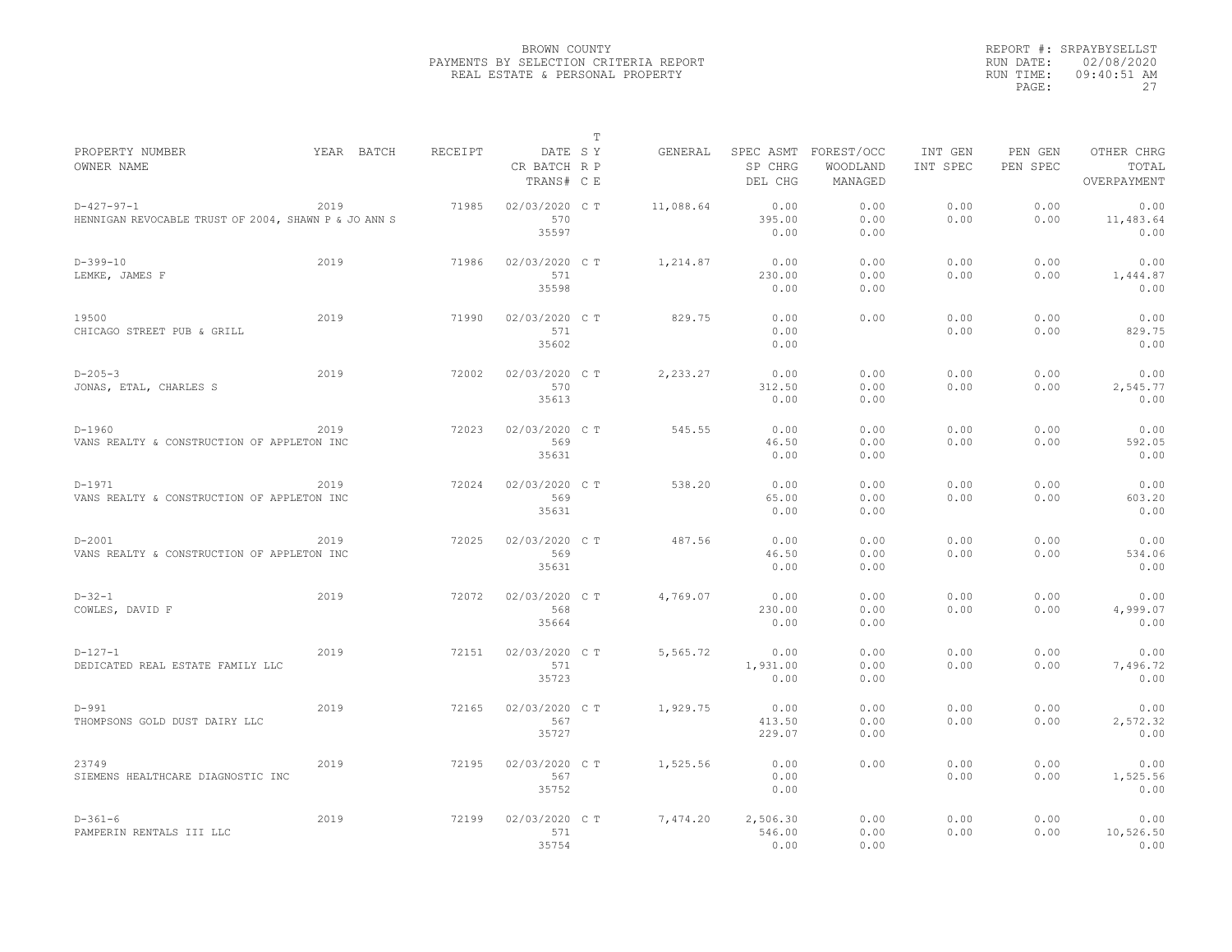|                                                |      |            |                  |                                       | $\mathbb T$ |              |                          |                                             |                     |                     |                                    |
|------------------------------------------------|------|------------|------------------|---------------------------------------|-------------|--------------|--------------------------|---------------------------------------------|---------------------|---------------------|------------------------------------|
| PROPERTY NUMBER<br>OWNER NAME                  |      | YEAR BATCH | RECEIPT          | DATE SY<br>CR BATCH R P<br>TRANS# C E |             | GENERAL      | SP CHRG<br>DEL CHG       | SPEC ASMT FOREST/OCC<br>WOODLAND<br>MANAGED | INT GEN<br>INT SPEC | PEN GEN<br>PEN SPEC | OTHER CHRG<br>TOTAL<br>OVERPAYMENT |
| 11901<br>LEDGEVIEW SHELL INC                   | 2019 |            | 72206            | 02/03/2020 C T<br>571<br>35754        |             | 628.84       | 0.00<br>0.00<br>0.00     | 0.00                                        | 0.00<br>0.00        | 0.00<br>0.00        | 0.00<br>628.84<br>0.00             |
| 13599<br>ARBY'S #6888                          | 2019 |            | 72221            | 02/03/2020 C T<br>567<br>35752        |             | 941.38       | 0.00<br>0.00<br>0.00     | 0.00                                        | 0.00<br>0.00        | 0.00<br>0.00        | 0.00<br>941.38<br>0.00             |
| 23749<br>SIEMENS HEALTHCARE DIAGNOSTIC INC     | 2019 |            | Voids #<br>72195 | 02/03/2020 CV<br>567<br>35765         |             | $-1, 525.56$ | 0.00<br>0.00<br>0.00     | 0.00                                        | 0.00<br>0.00        | 0.00<br>0.00        | 0.00<br>$-1, 525.56$<br>0.00       |
| 13599<br>ARBY'S #6888                          | 2019 |            | Voids #<br>72221 | 02/03/2020 CV<br>567<br>35765         |             | $-941.38$    | 0.00<br>0.00<br>0.00     | 0.00                                        | 0.00<br>0.00        | 0.00<br>0.00        | 0.00<br>$-941.38$<br>0.00          |
| 13599<br>ARBY'S #6888                          | 2019 |            | 72250            | 02/03/2020 CT<br>567<br>35777         |             | 941.38       | 0.00<br>0.00<br>0.00     | 0.00                                        | 0.00<br>0.00        | 0.00<br>0.00        | 0.00<br>941.38<br>0.00             |
| $D - 78 - 3$<br>MAYER, PATRICIA A              | 2019 |            | 72262            | 02/03/2020 C T<br>568<br>35785        |             | 682.67       | 0.00<br>83.50<br>0.00    | 0.00<br>0.00<br>0.00                        | 0.00<br>0.00        | 0.00<br>0.00        | 0.00<br>766.17<br>0.00             |
| $D - 443 - 3$<br>QUIRK, MARILYNN R             | 2019 |            | 72277            | 02/03/2020 C T<br>569<br>35797        |             | 1,441.91     | 0.00<br>230.00<br>0.00   | 0.00<br>0.00<br>0.00                        | 0.00<br>0.00        | 0.00<br>0.00        | 0.00<br>1,671.91<br>0.00           |
| $D-1008$<br>GREENE, JAMES P                    | 2019 |            | 72290            | 02/03/2020 C T<br>569<br>35809        |             | 9,587.42     | 0.00<br>395.00<br>0.00   | 0.00<br>0.00<br>0.00                        | 0.00<br>0.00        | 0.00<br>0.00        | 0.00<br>9,982.42<br>0.00           |
| $D-365-16-1$<br>HILGENBERG & ASSOCIATES C      | 2019 |            | 72339            | 02/03/2020 C T<br>570<br>35825        |             | 6, 311.25    | 0.00<br>250.00<br>228.62 | 0.00<br>0.00<br>0.00                        | 0.00<br>0.00        | 0.00<br>0.00        | 0.00<br>6,789.87<br>0.00           |
| 26693<br>KWIK TRIP INC                         | 2019 |            | 72365            | 02/03/2020 CT<br>570<br>35841         |             | 3,733.88     | 0.00<br>0.00<br>0.00     | 0.00                                        | 0.00<br>0.00        | 0.00<br>0.00        | 0.00<br>3,733.88<br>0.00           |
| $D-3$<br>KWIK TRIP INC                         | 2019 |            | 72381            | 02/03/2020 C T<br>570<br>35856        |             | 16,705.97    | 0.00<br>342.50<br>0.00   | 0.00<br>0.00<br>0.00                        | 0.00<br>0.00        | 0.00<br>0.00        | 0.00<br>17,048.47<br>0.00          |
| $D - 48 - 7$<br>LAUTENSCHLAGER, ETAL, DENNIS G | 2019 |            | 72437            | 02/03/2020 C T<br>570<br>35885        |             | 6,974.12     | 0.00<br>230.00<br>0.00   | 0.00<br>0.00<br>0.00                        | 0.00<br>0.00        | 0.00<br>0.00        | 0.00<br>7,204.12<br>0.00           |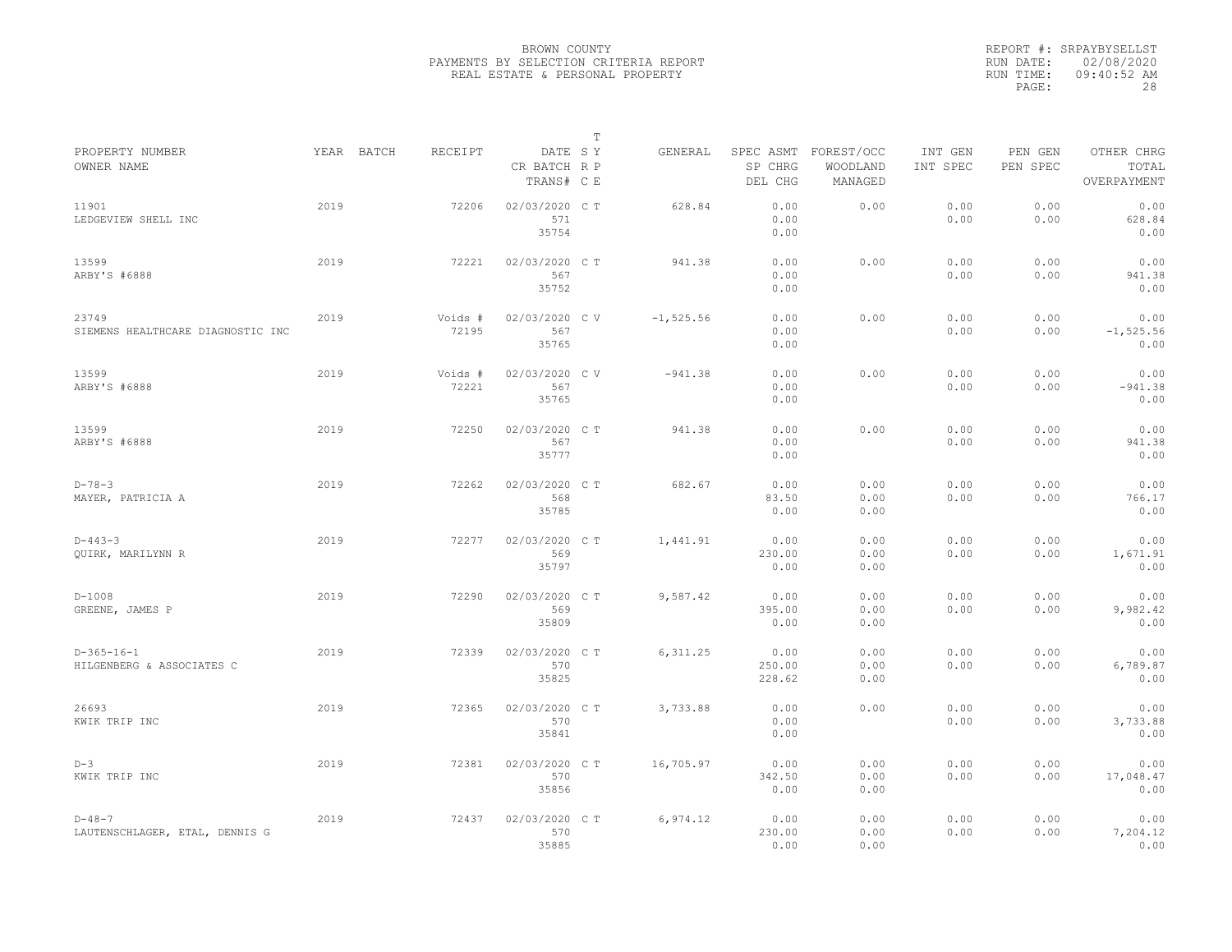|                                                     |      |            |         |                                       | $\mathbb T$ |           |                          |                                             |                     |                     |                                    |
|-----------------------------------------------------|------|------------|---------|---------------------------------------|-------------|-----------|--------------------------|---------------------------------------------|---------------------|---------------------|------------------------------------|
| PROPERTY NUMBER<br>OWNER NAME                       |      | YEAR BATCH | RECEIPT | DATE SY<br>CR BATCH R P<br>TRANS# C E |             | GENERAL   | SP CHRG<br>DEL CHG       | SPEC ASMT FOREST/OCC<br>WOODLAND<br>MANAGED | INT GEN<br>INT SPEC | PEN GEN<br>PEN SPEC | OTHER CHRG<br>TOTAL<br>OVERPAYMENT |
| $D - 218 - 3$<br>GOEBEL, ANTHONY                    | 2019 |            | 72496   | 02/03/2020 CT<br>570<br>35913         |             | 1,580.20  | 0.00<br>230.00<br>0.00   | 0.00<br>0.00<br>0.00                        | 0.00<br>0.00        | 0.00<br>0.00        | 0.00<br>1,810.20<br>0.00           |
| $D-108$<br>SKALETSKI, MARK A                        | 2019 |            | 72506   | 02/03/2020 C T<br>568<br>35918        |             | 2,152.25  | 0.00<br>246.00<br>0.00   | 0.00<br>0.00<br>0.00                        | 0.00<br>0.00        | 0.00<br>0.00        | 0.00<br>2,398.25<br>0.00           |
| $D-590$<br>OLSON, MATTHEW R                         | 2019 |            | 72528   | 02/03/2020 C T<br>570<br>35934        |             | 3,958.35  | 0.00<br>230.00<br>0.00   | 0.00<br>0.00<br>0.00                        | 0.00<br>0.00        | 0.00<br>0.00        | 0.00<br>4,188.35<br>0.00           |
| $D-1783$<br>KASPER MARK A & JULIE A REVOCABLE TRUST | 2019 |            | 72549   | 02/03/2020 C T<br>569<br>35955        |             | 5, 214.16 | 0.00<br>230.00<br>0.00   | 0.00<br>0.00<br>0.00                        | 0.00<br>0.00        | 0.00<br>0.00        | 0.00<br>5,444.16<br>0.00           |
| $D - 77 - 2$<br>J & S ENTERPRISES LLP               | 2019 |            | 72560   | 02/03/2020 C T<br>570<br>35965        |             | 5,760.80  | 459.90<br>416.50<br>0.00 | 0.00<br>0.00<br>0.00                        | 0.00<br>0.00        | 0.00<br>0.00        | 0.00<br>6,637.20<br>0.00           |
| $D - 484 - 7$<br>DAUL, JEANNE A                     | 2019 |            | 72594   | 02/03/2020 C T<br>570<br>35993        |             | 2,409.68  | 0.00<br>230.00<br>0.00   | 0.00<br>0.00<br>0.00                        | 0.00<br>0.00        | 0.00<br>0.00        | 0.00<br>2,639.68<br>0.00           |
| $D-1936$<br>RADUE, RYAN P                           | 2019 |            | 72626   | 02/03/2020 C T<br>568<br>36013        |             | 7,070.48  | 0.00<br>230.00<br>0.00   | 0.00<br>0.00<br>0.00                        | 0.00<br>0.00        | 0.00<br>0.00        | 0.00<br>7,300.48<br>0.00           |
| $D-1552$<br>KELLER, DENISE M                        | 2019 |            | 72704   | 02/03/2020 C T<br>570<br>36067        |             | 2,838.46  | 0.00<br>230.00<br>0.00   | 0.00<br>0.00<br>0.00                        | 0.00<br>0.00        | 0.00<br>0.00        | 0.00<br>3,068.46<br>0.00           |
| $D-31-2-1$<br>BASTEN, JACOB C                       | 2019 |            | 72708   | 02/03/2020 C T<br>570<br>36071        |             | 1,228.76  | 0.00<br>230.00<br>0.00   | 0.00<br>0.00<br>0.00                        | 0.00<br>0.00        | 0.00<br>0.00        | 0.00<br>1,458.76<br>0.00           |
| $D-11$<br>BURGESS, THOMAS D                         | 2019 |            | 72764   | 02/03/2020 C T<br>567<br>36109        |             | 12,600.52 | 0.00<br>230.00<br>0.00   | 0.00<br>0.00<br>0.00                        | 0.00<br>0.00        | 0.00<br>0.00        | 0.00<br>12,830.52<br>0.00          |
| 23749<br>SIEMENS HEALTHCARE DIAGNOSTIC INC          | 2019 |            | 72860   | 02/03/2020 C T<br>570<br>36182        |             | 1,525.56  | 0.00<br>0.00<br>0.00     | 0.00                                        | 0.00<br>0.00        | 0.00<br>0.00        | 0.00<br>1,525.56<br>0.00           |
| $D-1306$<br>FALISH, PAUL D                          | 2019 |            | 72900   | 02/03/2020 C T<br>570<br>36206        |             | 2,528.92  | 0.00<br>312.50<br>0.00   | 0.00<br>0.00<br>0.00                        | 0.00<br>0.00        | 0.00<br>0.00        | 0.00<br>2,841.42<br>0.00           |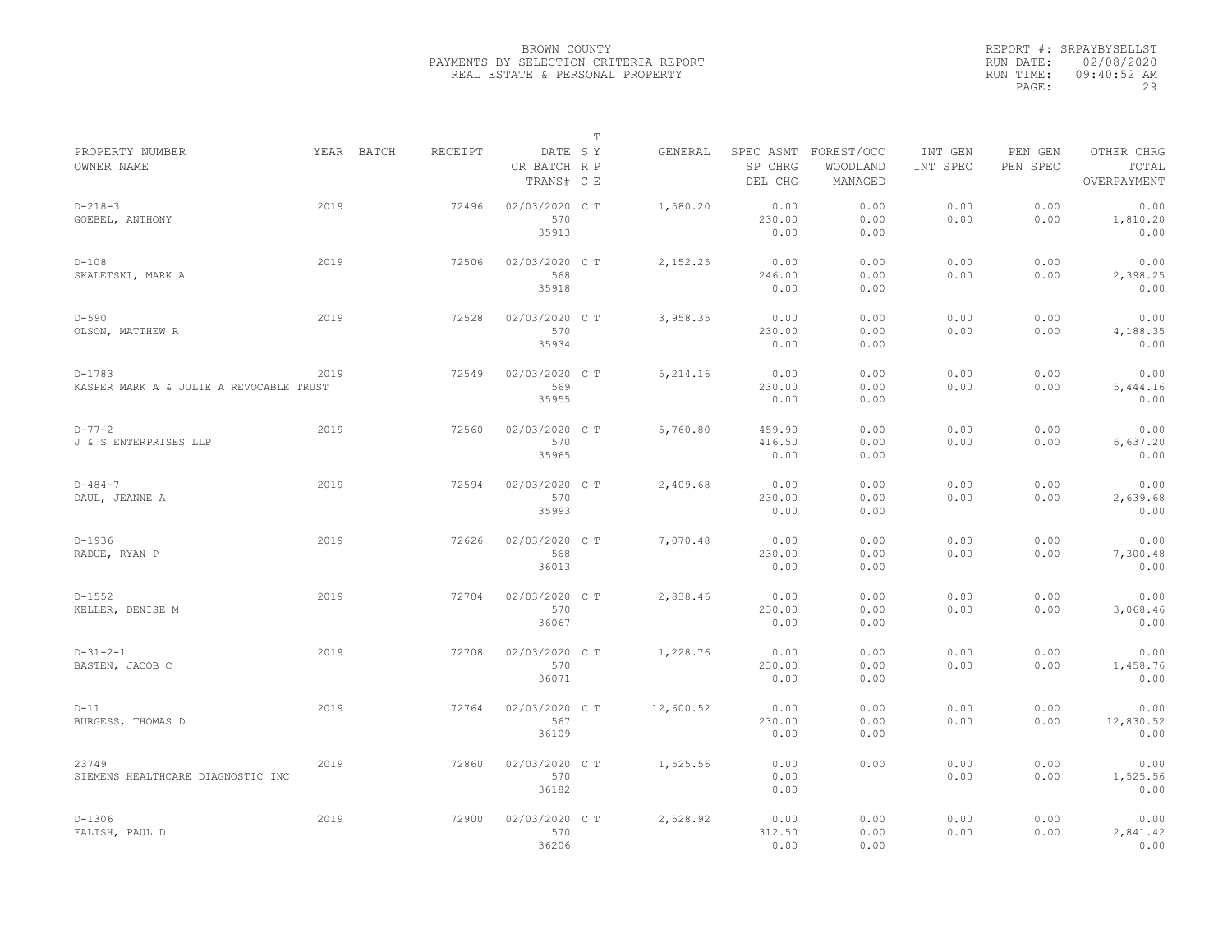|                                                               |            |         |                                       | $\mathbb T$ |            |                                 |                                   |                     |                     |                                    |
|---------------------------------------------------------------|------------|---------|---------------------------------------|-------------|------------|---------------------------------|-----------------------------------|---------------------|---------------------|------------------------------------|
| PROPERTY NUMBER<br>OWNER NAME                                 | YEAR BATCH | RECEIPT | DATE SY<br>CR BATCH R P<br>TRANS# C E |             | GENERAL    | SPEC ASMT<br>SP CHRG<br>DEL CHG | FOREST/OCC<br>WOODLAND<br>MANAGED | INT GEN<br>INT SPEC | PEN GEN<br>PEN SPEC | OTHER CHRG<br>TOTAL<br>OVERPAYMENT |
| 19531<br>PITNEY BOWES GLOBAL FINANCIAL                        | 2019       | 72904   | 02/03/2020 C T<br>567<br>36210        |             | 71.87      | 0.00<br>0.00<br>0.00            | 0.00                              | 0.00<br>0.00        | 0.00<br>0.00        | 0.00<br>71.87<br>0.00              |
| $D-427-89$<br>DENOBLE, KATHLEEN J                             | 2019       | 72926   | 02/03/2020 C T<br>568<br>36220        |             | 4,883.33   | 0.00<br>246.00<br>0.00          | 0.00<br>0.00<br>0.00              | 0.00<br>0.00        | 0.00<br>0.00        | 0.00<br>5,129.33<br>0.00           |
| 9757<br>GEMINI PLASTICS INC                                   | 2019       | 72938   | 02/03/2020 C T<br>568<br>36231        |             | 810.15     | 0.00<br>0.00<br>0.00            | 0.00                              | 0.00<br>0.00        | 0.00<br>0.00        | 0.00<br>810.15<br>0.00             |
| $D-1285$<br>SUTTER, ADAM D                                    | 2019       | 72940   | 02/03/2020 C T<br>568<br>36233        |             | 3, 191. 15 | 0.00<br>230.00<br>0.00          | 0.00<br>0.00<br>0.00              | 0.00<br>0.00        | 0.00<br>0.00        | 0.00<br>3,421.15<br>0.00           |
| $D - 484 - 4$<br>BERKOVITZ, SCOTT E                           | 2019       | 72964   | 02/03/2020 C T<br>568<br>36254        |             | 3, 417.74  | 0.00<br>230.00<br>0.00          | 0.00<br>0.00<br>0.00              | 0.00<br>0.00        | 0.00<br>0.00        | 0.00<br>3,647.74<br>0.00           |
| $D-956$<br>FOELLER, ROBERT A                                  | 2019       | 72974   | 02/03/2020 C T<br>567<br>36263        |             | 2,207.41   | 0.00<br>413.50<br>0.00          | 0.00<br>0.00<br>0.00              | 0.00<br>0.00        | 0.00<br>0.00        | 0.00<br>2,620.91<br>0.00           |
| $D-971$<br>FOELLER, ROBERT A                                  | 2019       | 72983   | 02/03/2020 C T<br>567<br>36267        |             | 2,488.35   | 0.00<br>413.50<br>0.00          | 0.00<br>0.00<br>0.00              | 0.00<br>0.00        | 0.00<br>0.00        | 0.00<br>2,901.85<br>0.00           |
| $D-970$<br>FOELLER, ROBERT A                                  | 2019       | 72984   | 02/03/2020 C T<br>567<br>36267        |             | 2,498.97   | 0.00<br>413.50<br>0.00          | 0.00<br>0.00<br>0.00              | 0.00<br>0.00        | 0.00<br>0.00        | 0.00<br>2,912.47<br>0.00           |
| $D-469-85$<br>MARVIL, SCOTT N                                 | 2019       | 73022   | 02/04/2020 C T<br>573<br>36303        |             | 4,368.82   | 0.00<br>312.50<br>189.33        | 0.00<br>0.00<br>0.00              | 0.00<br>0.00        | 0.00<br>0.00        | 0.00<br>4,870.65<br>259.64         |
| $D-205-15$<br>PATEL, PRADIP A                                 | 2019       | 73050   | 02/04/2020 C T<br>573<br>36329        |             | 2,730.63   | 0.00<br>230.00<br>0.00          | 0.00<br>0.00<br>0.00              | 0.00<br>0.00        | 0.00<br>0.00        | 0.00<br>2,960.63<br>0.00           |
| $D-484-5$<br>THIEM CARL W & CYNTHIA M REVOCABLE TRUST OF 2018 | 2019       | 73072   | 02/04/2020 C T<br>574<br>36351        |             | 2,817.21   | 0.00<br>230.00<br>0.00          | 0.00<br>0.00<br>0.00              | 0.00<br>0.00        | 0.00<br>0.00        | 0.00<br>3,047.21<br>0.00           |
| $D-470-3-33$<br>SCHILAWSKI, GREGG S                           | 2019       | 73086   | 02/04/2020 C T<br>573<br>36361        |             | 1,716.32   | 0.00<br>230.00<br>0.00          | 0.00<br>0.00<br>0.00              | 0.00<br>0.00        | 0.00<br>0.00        | 0.00<br>1,946.32<br>0.00           |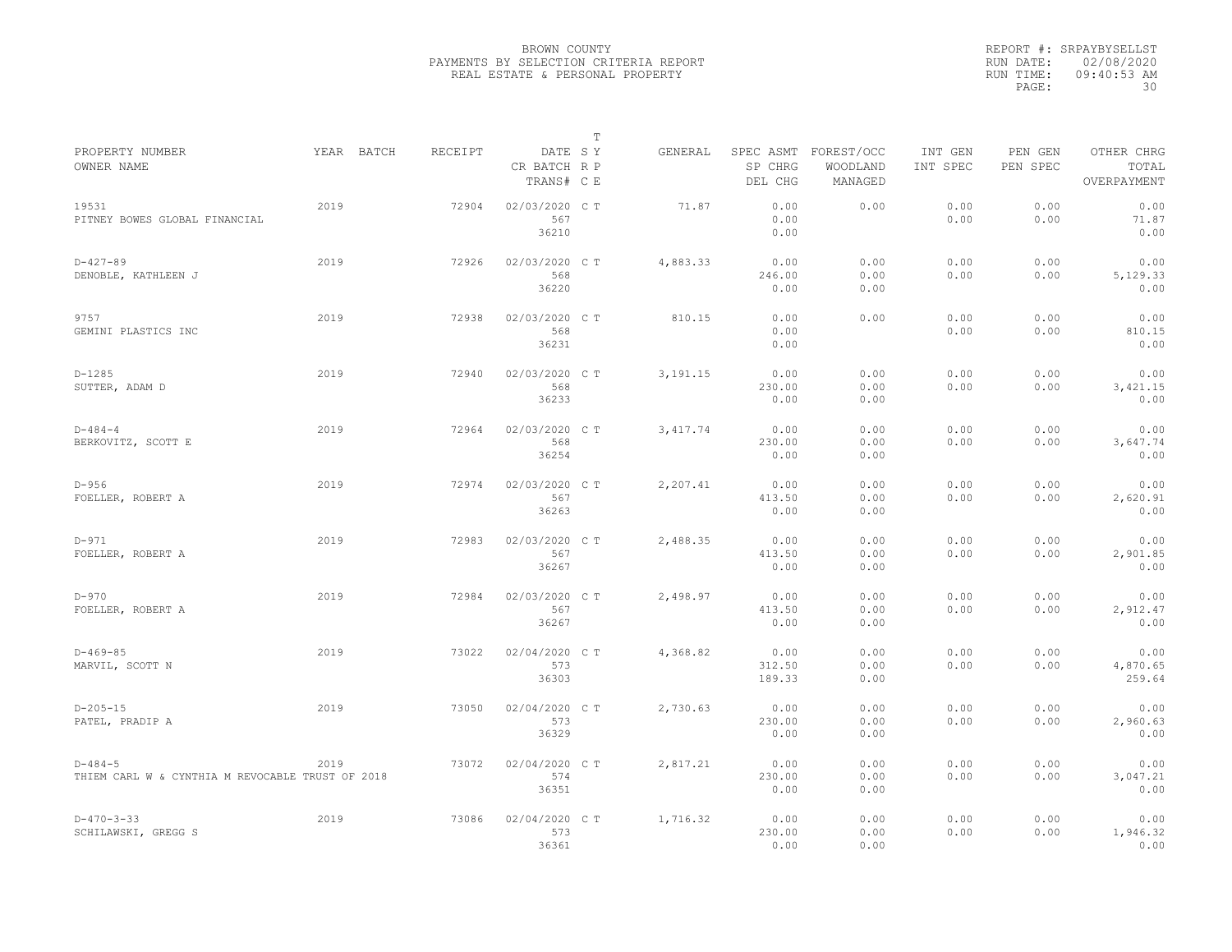|                                                           |             |         |                                       | T |           |                                 |                                   |                     |                     |                                    |
|-----------------------------------------------------------|-------------|---------|---------------------------------------|---|-----------|---------------------------------|-----------------------------------|---------------------|---------------------|------------------------------------|
| PROPERTY NUMBER<br>OWNER NAME                             | YEAR BATCH  | RECEIPT | DATE SY<br>CR BATCH R P<br>TRANS# C E |   | GENERAL   | SPEC ASMT<br>SP CHRG<br>DEL CHG | FOREST/OCC<br>WOODLAND<br>MANAGED | INT GEN<br>INT SPEC | PEN GEN<br>PEN SPEC | OTHER CHRG<br>TOTAL<br>OVERPAYMENT |
| 26934<br>SBA INFRASTRUCTURE, LLC                          | 2019        | 73087   | 02/04/2020 C T<br>573<br>36362        |   | 737.67    | 0.00<br>0.00<br>0.00            | 0.00                              | 0.00<br>0.00        | 0.00<br>0.00        | 0.00<br>737.67<br>0.00             |
| $D-130-3$<br>DEDICATED REAL ESTATE FAMILY LLC             | 2019        | 73134   | 02/04/2020 C T<br>573<br>36398        |   | 2,467.84  | 0.00<br>1,050.40<br>0.00        | 0.00<br>0.00<br>0.00              | 0.00<br>0.00        | 0.00<br>0.00        | 0.00<br>3,518.24<br>0.00           |
| 4212<br>DEDICATED REPAIR INC                              | 2019        | 73135   | 02/04/2020 C T<br>573<br>36398        |   | 87.20     | 0.00<br>0.00<br>0.00            | 0.00                              | 0.00<br>0.00        | 0.00<br>0.00        | 0.00<br>87.20<br>0.00              |
| $D-466-5$<br>PETERSEN WILLIAM D & DEBRA A REVOCABLE TRUST | 2019        | 73182   | $02/04/2020$ C T<br>577<br>36436      |   | 3, 341.51 | 0.00<br>230.00<br>0.00          | 0.00<br>0.00<br>0.00              | 0.00<br>0.00        | 0.00<br>0.00        | 0.00<br>3,571.51<br>0.00           |
| $D-461$<br>EDINGER, RANDALL L                             | 2019        | 73186   | 02/04/2020 C T<br>574<br>36440        |   | 3,061.39  | 0.00<br>296.42<br>0.00          | 0.00<br>0.00<br>0.00              | 0.00<br>0.00        | 0.00<br>0.00        | 0.00<br>3,357.81<br>0.00           |
| $D - 462$<br>EDINGER, RANDALL L                           | 2019        | 73187   | 02/04/2020 C T<br>574<br>36440        |   | 89.84     | 0.00<br>50.06<br>0.00           | 0.00<br>0.00<br>0.00              | 0.00<br>0.00        | 0.00<br>0.00        | 0.00<br>139.90<br>0.00             |
| $D-580$<br>ZENZ, MARK T                                   | 2019        | 73197   | 02/04/2020 C T<br>573<br>36442        |   | 2,516.93  | 0.00<br>413.50<br>0.00          | 0.00<br>0.00<br>0.00              | 0.00<br>0.00        | 0.00<br>0.00        | 0.00<br>2,930.43<br>0.00           |
| $D-1255$<br>COVARRUBIAS, ETAL, ADRIANA                    | 2019        | 73216   | 02/04/2020 C T<br>577<br>36457        |   | 1,405.98  | 0.00<br>230.00<br>0.00          | 0.00<br>0.00<br>0.00              | 0.00<br>0.00        | 0.00<br>0.00        | 0.00<br>1,635.98<br>0.00           |
| $D-522$<br>JACOBS, ALLAN L                                | 2019        | 73236   | 02/04/2020 C T<br>573<br>36467        |   | 1,597.08  | 0.00<br>230.00<br>0.00          | 0.00<br>0.00<br>0.00              | 0.00<br>0.00        | 0.00<br>0.00        | 0.00<br>1,827.08<br>0.00           |
| $D-2151$<br>JOACHIM, ETAL, FREDERICK G                    | 2019 200205 | 4099    | 02/05/2020 C T                        |   | 816.70    | 0.00<br>46.50<br>0.00           | 0.00<br>0.00<br>0.00              | 0.00<br>0.00        | 0.00<br>0.00        | 0.00<br>863.20<br>0.00             |
| 13603<br>IVY TRAILS                                       | 2019        | 73401   | 02/05/2020 C T<br>579<br>36571        |   | 284.72    | 0.00<br>0.00<br>0.00            | 0.00                              | 0.00<br>0.00        | 0.00<br>0.00        | 0.00<br>284.72<br>0.00             |
| $D-308-3$<br>CAVIL, ETAL, DENNIS R                        | 2019        | 73457   | 02/05/2020 C T<br>578<br>36626        |   | 3,966.10  | 0.00<br>246.00<br>0.00          | 0.00<br>0.00<br>0.00              | 0.00<br>0.00        | 0.00<br>0.00        | 0.00<br>4,212.10<br>0.00           |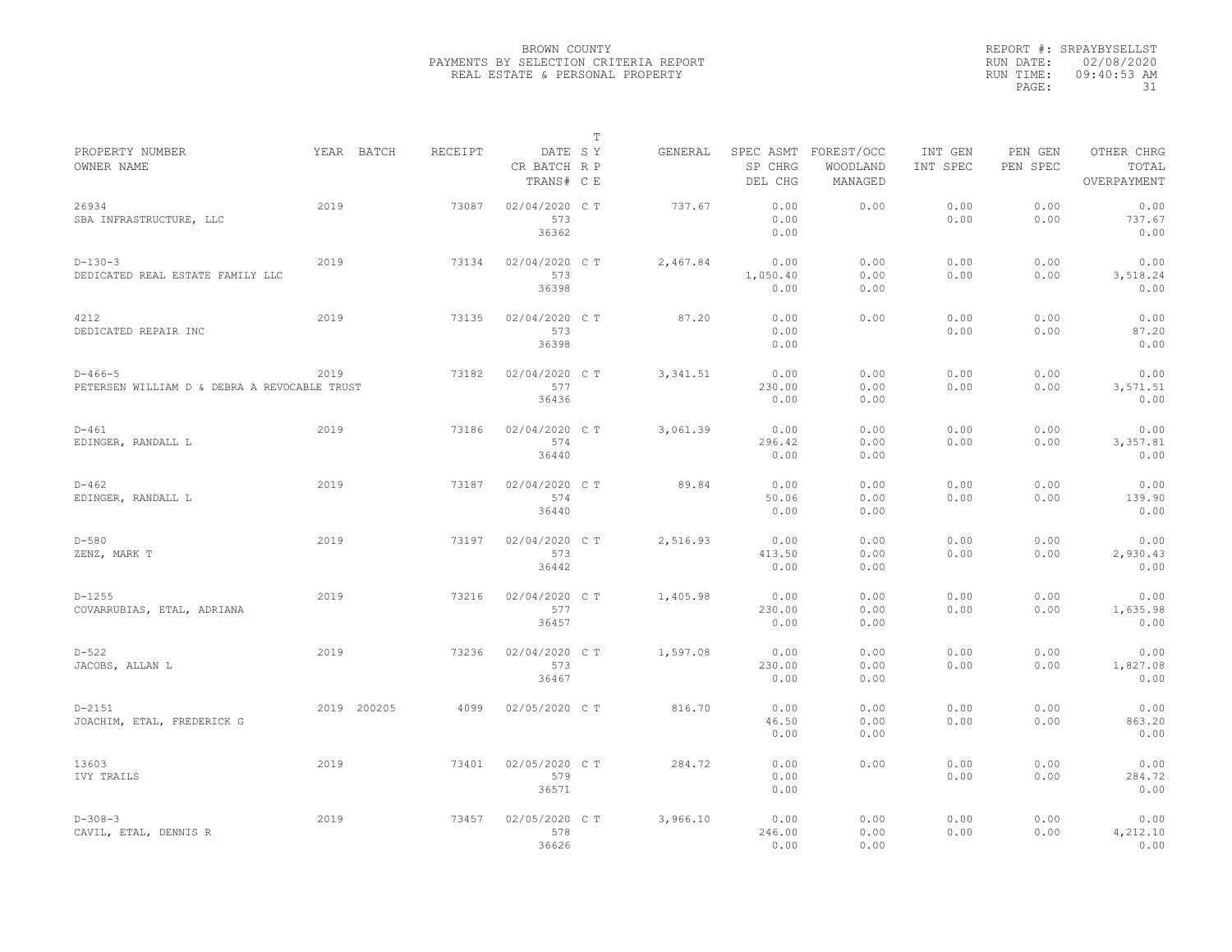|                                       |  | BROWN COUNTY |  |  |
|---------------------------------------|--|--------------|--|--|
| PAYMENTS BY SELECTION CRITERIA REPORT |  |              |  |  |
| REAL ESTATE & PERSONAL PROPERTY       |  |              |  |  |

|            | REPORT #: SRPAYBYSELLST |
|------------|-------------------------|
| RUN DATE:  | 02/08/2020              |
| RIIN TIME: | 09:40:53 AM             |
| PAGE:      | 32                      |
|            |                         |

| PROPERTY NUMBER       | YEAR | BATCH | RECEIPT | DATE SY                 | GENERAL      | SPEC ASMT | FOREST/OCC | INT GEN  | PEN GEN  | OTHER CHRG  |  |
|-----------------------|------|-------|---------|-------------------------|--------------|-----------|------------|----------|----------|-------------|--|
| OWNER NAME            |      |       |         | CR BATCH R P            |              | SP CHRG   | WOODLAND   | INT SPEC | PEN SPEC | TOTAL       |  |
|                       |      |       |         | TRANS# CE               |              | DEL CHG   | MANAGED    |          |          | OVERPAYMENT |  |
| $D-308-3$             | 2019 |       | 73458   | 02/05/2020 C T          | 255.61       | 0.00      | 0.00       | 0.00     | 0.00     | 0.00        |  |
| CAVIL, ETAL, DENNIS R |      |       |         | 578                     |              | 0.00      | 0.00       | 0.00     | 0.00     | 255.61      |  |
|                       |      |       |         | 36627                   |              | 0.00      | 0.00       |          |          | 0.00        |  |
|                       |      |       |         | TOWN OF LEDGEVIEW TOTAL | 228, 484. 71 | 2,966.20  | 0.00       | 0.00     | 0.00     | 0.00        |  |
|                       |      |       |         |                         |              | 16,671.13 | 0.00       | 0.00     | 0.00     | 248,769.06  |  |
|                       |      |       |         |                         |              | 647.02    | 0.00       |          |          | 259.64      |  |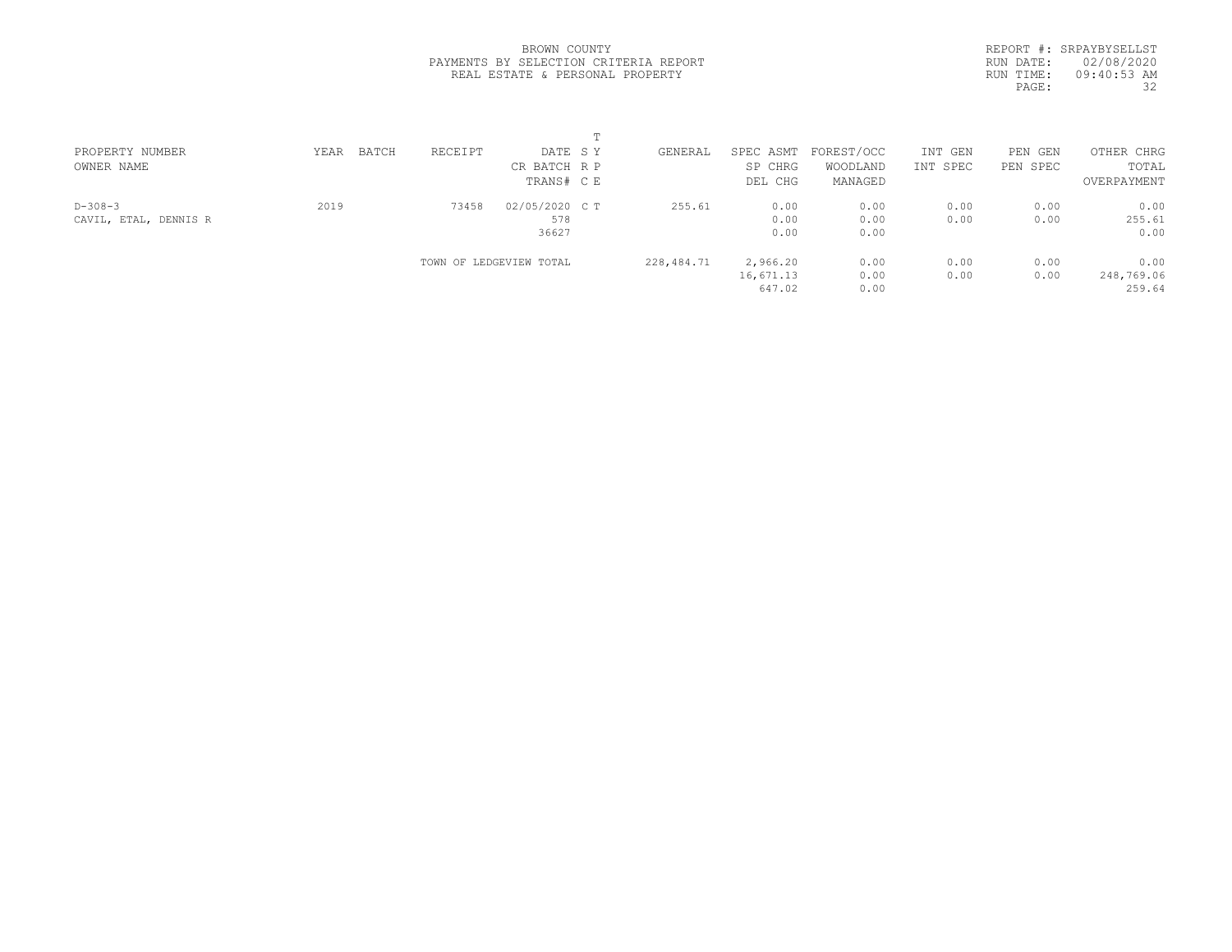| PROPERTY NUMBER<br>YEAR BATCH<br>RECEIPT<br>DATE SY<br>FOREST/OCC<br>GENERAL<br>SPEC ASMT<br>INT GEN<br>PEN GEN<br>SP CHRG<br>PEN SPEC<br>OWNER NAME<br>CR BATCH R P<br>WOODLAND<br>INT SPEC<br>MANAGED<br>TRANS# C E<br>DEL CHG<br>2019<br>02/03/2020 C T<br>0.00<br>0.00<br>0.00<br>$M - 574$<br>72057<br>500.62<br>0.00<br>SIEBERT, DANIEL P<br>569<br>32.63<br>0.00<br>0.00<br>0.00<br>35649<br>0.00<br>0.00 | OTHER CHRG<br>TOTAL<br>OVERPAYMENT<br>0.00<br>533.25<br>0.00<br>0.00<br>$-533.25$ |
|------------------------------------------------------------------------------------------------------------------------------------------------------------------------------------------------------------------------------------------------------------------------------------------------------------------------------------------------------------------------------------------------------------------|-----------------------------------------------------------------------------------|
|                                                                                                                                                                                                                                                                                                                                                                                                                  |                                                                                   |
|                                                                                                                                                                                                                                                                                                                                                                                                                  |                                                                                   |
|                                                                                                                                                                                                                                                                                                                                                                                                                  |                                                                                   |
|                                                                                                                                                                                                                                                                                                                                                                                                                  |                                                                                   |
|                                                                                                                                                                                                                                                                                                                                                                                                                  |                                                                                   |
| $M - 574$<br>2019<br>02/03/2020 CV<br>$-500.62$<br>0.00<br>0.00<br>0.00<br>0.00<br>Voids #                                                                                                                                                                                                                                                                                                                       |                                                                                   |
| 569<br>SIEBERT, DANIEL P<br>72057<br>$-32.63$<br>0.00<br>0.00<br>0.00                                                                                                                                                                                                                                                                                                                                            |                                                                                   |
| 35651<br>0.00<br>0.00                                                                                                                                                                                                                                                                                                                                                                                            | 0.00                                                                              |
| 2019<br>533.28<br>0.00<br>0.00<br>0.00<br>0.00<br>$M - 574$<br>72060<br>02/03/2020 C T                                                                                                                                                                                                                                                                                                                           | 0.00                                                                              |
| 569<br>0.00<br>0.00<br>0.00<br>SIEBERT, DANIEL P<br>0.00                                                                                                                                                                                                                                                                                                                                                         | 533.28                                                                            |
| 35653<br>0.00<br>0.00                                                                                                                                                                                                                                                                                                                                                                                            | 0.00                                                                              |
| 2019<br>02/03/2020 C T<br>0.00<br>0.00<br>0.00<br>0.00<br>$M - 575$<br>72061<br>220.14                                                                                                                                                                                                                                                                                                                           | 0.00                                                                              |
| SIEBERT, DANIEL P<br>569<br>12.68<br>0.00<br>0.00<br>0.00                                                                                                                                                                                                                                                                                                                                                        | 232.82                                                                            |
| 35654<br>0.00<br>0.00                                                                                                                                                                                                                                                                                                                                                                                            | 0.00                                                                              |
| 2019<br>0.00<br>02/03/2020 CT<br>3,207.10<br>0.00<br>0.00<br>0.00<br>$M - 307$<br>72279                                                                                                                                                                                                                                                                                                                          | 0.00                                                                              |
| CHRISTENSEN, TODD D<br>569<br>16.00<br>0.00<br>0.00<br>0.00                                                                                                                                                                                                                                                                                                                                                      | 3,223.10                                                                          |
| 35799<br>0.00<br>0.00                                                                                                                                                                                                                                                                                                                                                                                            | 0.00                                                                              |
| 2019<br>0.00<br>$M - 686 - 1$<br>72341<br>02/03/2020 C T<br>1,356.24<br>0.00<br>0.00<br>0.00                                                                                                                                                                                                                                                                                                                     | 0.00                                                                              |
| BORCHARDT, ETAL, CONSTANCE K<br>569<br>0.00<br>16.00<br>0.00<br>0.00                                                                                                                                                                                                                                                                                                                                             | 1,372.24                                                                          |
| 35826<br>0.00<br>0.00                                                                                                                                                                                                                                                                                                                                                                                            | 0.00                                                                              |
| 2019<br>0.00<br>0.00<br>02/03/2020 CT<br>1,333.18<br>0.00<br>0.00<br>$M-160-1$<br>72346                                                                                                                                                                                                                                                                                                                          | 0.00                                                                              |
| 571<br>KUPSKY, KENNETH J<br>16.00<br>0.00<br>0.00<br>0.00                                                                                                                                                                                                                                                                                                                                                        | 1,349.18                                                                          |
| 35831<br>0.00<br>0.00                                                                                                                                                                                                                                                                                                                                                                                            | 0.00                                                                              |
| 2019<br>0.00<br>$M-160-1$<br>Voids #<br>02/03/2020 CV<br>$-1, 333.18$<br>0.00<br>0.00<br>0.00                                                                                                                                                                                                                                                                                                                    | 0.00                                                                              |
| 72346<br>571<br>0.00<br>0.00<br>KUPSKY, KENNETH J<br>$-16.00$<br>0.00                                                                                                                                                                                                                                                                                                                                            | $-1, 349.18$                                                                      |
| 35872<br>0.00<br>0.00                                                                                                                                                                                                                                                                                                                                                                                            | 0.00                                                                              |
| 2019<br>02/03/2020 C T<br>719.86<br>0.00<br>0.00<br>0.00<br>$M-155-9$<br>72453<br>0.00                                                                                                                                                                                                                                                                                                                           | 0.00                                                                              |
| 570<br>0.00<br>0.00<br>0.00<br>0.00<br>HACKA, CLARICE A                                                                                                                                                                                                                                                                                                                                                          | 719.86                                                                            |
| 35897<br>0.00<br>0.00                                                                                                                                                                                                                                                                                                                                                                                            | 0.00                                                                              |
| $M-160-1$<br>2019<br>72491<br>02/03/2020 CT<br>1,333.18<br>0.00<br>0.00<br>0.00<br>0.00                                                                                                                                                                                                                                                                                                                          | 0.00                                                                              |
| KUPSKY, KENNETH J<br>571<br>16.00<br>0.00<br>0.00<br>0.00                                                                                                                                                                                                                                                                                                                                                        | 1,349.18                                                                          |
| 35901<br>0.00<br>0.00                                                                                                                                                                                                                                                                                                                                                                                            | 0.00                                                                              |
| 02/03/2020 CT<br>2,009.01<br>0.00<br>0.00<br>0.00<br>0.00<br>$M - 637$<br>2019<br>72499                                                                                                                                                                                                                                                                                                                          | 0.00                                                                              |
| 568<br>0.00<br>0.00<br>0.00<br>BOEDER ROGER & CAROL IRREVOCABLE TRUST<br>31.34                                                                                                                                                                                                                                                                                                                                   | 2,040.35                                                                          |
| 35915<br>0.00<br>0.00                                                                                                                                                                                                                                                                                                                                                                                            | 0.00                                                                              |
| 72500<br>02/03/2020 C T<br>120.73<br>0.00<br>0.00<br>0.00<br>0.00<br>$M - 640$<br>2019                                                                                                                                                                                                                                                                                                                           | 0.00                                                                              |
| 568<br>20.31<br>0.00<br>0.00<br>0.00<br>BOEDER ROGER & CAROL IRREVOCABLE TRUST                                                                                                                                                                                                                                                                                                                                   | 141.04                                                                            |
| 35915<br>0.00<br>0.00                                                                                                                                                                                                                                                                                                                                                                                            | 0.00                                                                              |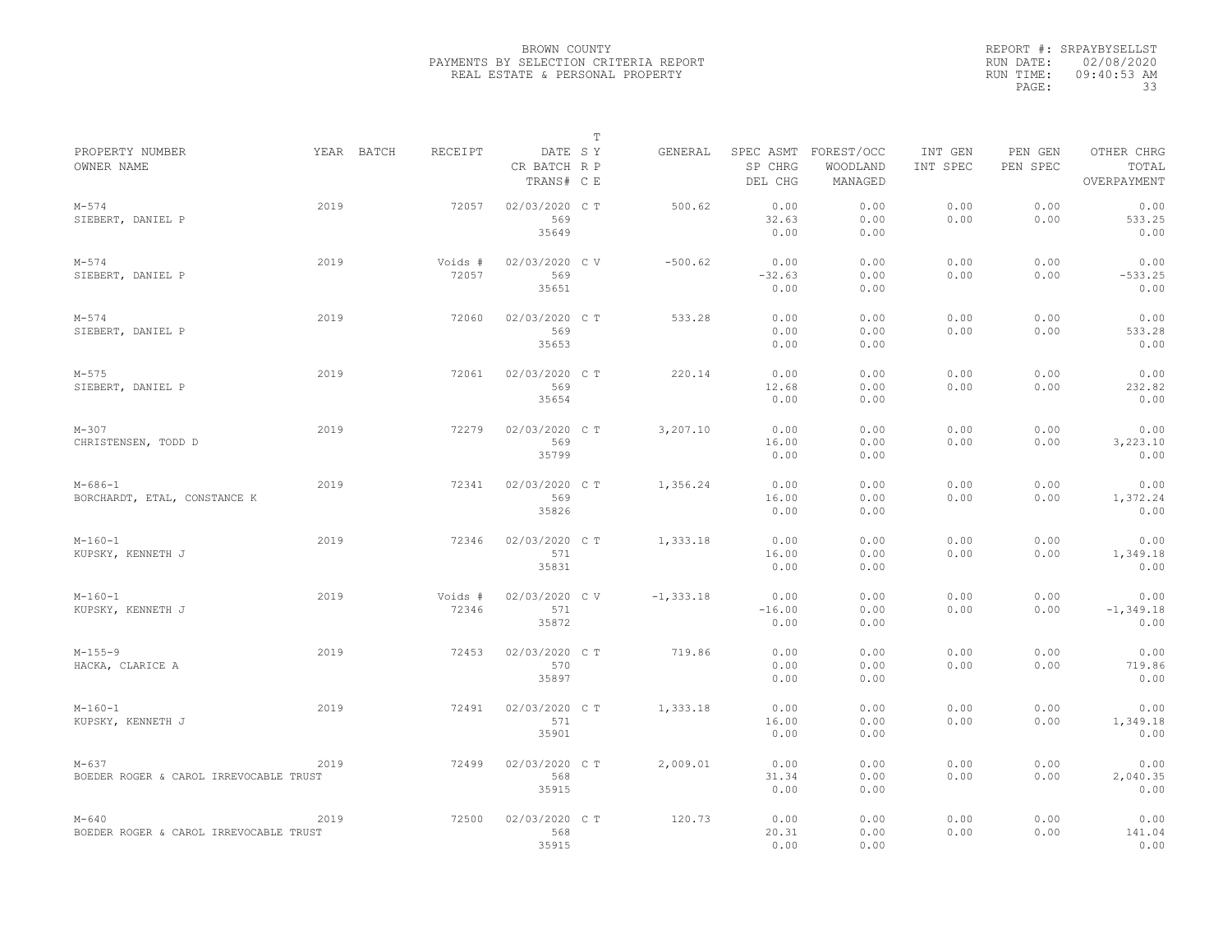|                                                     |      |            |                  |                                       | $\mathbb T$ |              |                                 |                                   |                     |                     |                                    |
|-----------------------------------------------------|------|------------|------------------|---------------------------------------|-------------|--------------|---------------------------------|-----------------------------------|---------------------|---------------------|------------------------------------|
| PROPERTY NUMBER<br>OWNER NAME                       |      | YEAR BATCH | RECEIPT          | DATE SY<br>CR BATCH R P<br>TRANS# C E |             | GENERAL      | SPEC ASMT<br>SP CHRG<br>DEL CHG | FOREST/OCC<br>WOODLAND<br>MANAGED | INT GEN<br>INT SPEC | PEN GEN<br>PEN SPEC | OTHER CHRG<br>TOTAL<br>OVERPAYMENT |
| $M - 648$<br>BOEDER ROGER & CAROL IRREVOCABLE TRUST | 2019 |            | 72501            | 02/03/2020 C T<br>568<br>35915        |             | 175.27       | 0.00<br>13.70<br>0.00           | 0.00<br>0.00<br>0.00              | 0.00<br>0.00        | 0.00<br>0.00        | 0.00<br>188.97<br>0.00             |
| $M - 649$<br>BOEDER ROGER & CAROL IRREVOCABLE TRUST | 2019 |            | 72502            | 02/03/2020 C T<br>568<br>35915        |             | 388.87       | 0.00<br>15.00<br>0.00           | 0.00<br>0.00<br>0.00              | 0.00<br>0.00        | 0.00<br>0.00        | 0.00<br>403.87<br>0.00             |
| 20775<br>TROUT SPRINGS WINERY                       | 2019 |            | 72509            | 02/03/2020 C T<br>570<br>35921        |             | 51.91        | 0.00<br>0.00<br>0.00            | 0.00                              | 0.00<br>0.00        | 0.00<br>0.00        | 0.00<br>51.91<br>0.00              |
| $M-160-1$<br>KUPSKY, KENNETH J                      | 2019 |            | Voids #<br>72491 | 02/03/2020 CV<br>571<br>35950         |             | $-1, 333.18$ | 0.00<br>$-16.00$<br>0.00        | 0.00<br>0.00<br>0.00              | 0.00<br>0.00        | 0.00<br>0.00        | 0.00<br>$-1, 349.18$<br>0.00       |
| $M-15-2$<br>ZELLNER, MARY ELLEN                     | 2019 |            | 72547            | 02/03/2020 C T<br>569<br>35953        |             | 1,034.53     | 0.00<br>20.50<br>0.00           | 0.00<br>0.00<br>0.00              | 0.00<br>0.00        | 0.00<br>0.00        | 0.00<br>1,055.03<br>0.00           |
| $M-160-1$<br>KUPSKY, KENNETH J                      | 2019 |            | 72559            | 02/03/2020 C T<br>571<br>35964        |             | 1,333.18     | 0.00<br>16.00<br>0.00           | 0.00<br>0.00<br>0.00              | 0.00<br>0.00        | 0.00<br>0.00        | 0.00<br>1,349.18<br>0.00           |
| $M - 234 - 1$<br>CHRISTENSEN MILLS INC              | 2019 |            | 72578            | 02/03/2020 CT<br>567<br>35982         |             | 2,389.17     | 0.00<br>16.00<br>0.00           | 0.00<br>0.00<br>0.00              | 0.00<br>0.00        | 0.00<br>0.00        | 0.00<br>2,405.17<br>0.00           |
| $M - 234$<br>CHRISTENSEN MILLS INC                  | 2019 |            | 72579            | 02/03/2020 C T<br>567<br>35983        |             | 990.26       | 0.00<br>0.00<br>0.00            | 0.00<br>0.00<br>0.00              | 0.00<br>0.00        | 0.00<br>0.00        | 0.00<br>990.26<br>0.00             |
| 4116<br>CHRISTENSEN MILLS INC                       | 2019 |            | 72583            | 02/03/2020 C T<br>567<br>35985        |             | 579.10       | 0.00<br>0.00<br>0.00            | 0.00                              | 0.00<br>0.00        | 0.00<br>0.00        | 0.00<br>579.10<br>0.00             |
| $M-155-13$<br>MAURER, DAVID L                       | 2019 |            | 72659            | 02/03/2020 CT<br>569<br>36034         |             | 903.49       | 0.00<br>0.00<br>0.00            | 0.00<br>0.00<br>0.00              | 0.00<br>0.00        | 0.00<br>0.00        | 0.00<br>903.49<br>0.00             |
| $M - 748$<br>SCHENIAN, ETAL, MICHAEL G & PATRICIA A | 2019 |            | 72665            | 02/03/2020 C T<br>567<br>36038        |             | 1,966.80     | 0.00<br>16.00<br>0.00           | 0.00<br>0.00<br>0.00              | 0.00<br>0.00        | 0.00<br>0.00        | 0.00<br>1,982.80<br>0.00           |
| $M - 749$<br>TISLER TRUCKING LLC ETAL               | 2019 |            | 72667            | 02/03/2020 CT<br>567<br>36040         |             | 1,898.63     | 0.00<br>16.00<br>0.00           | 0.00<br>0.00<br>0.00              | 0.00<br>0.00        | 0.00<br>0.00        | 0.00<br>1,914.63<br>0.00           |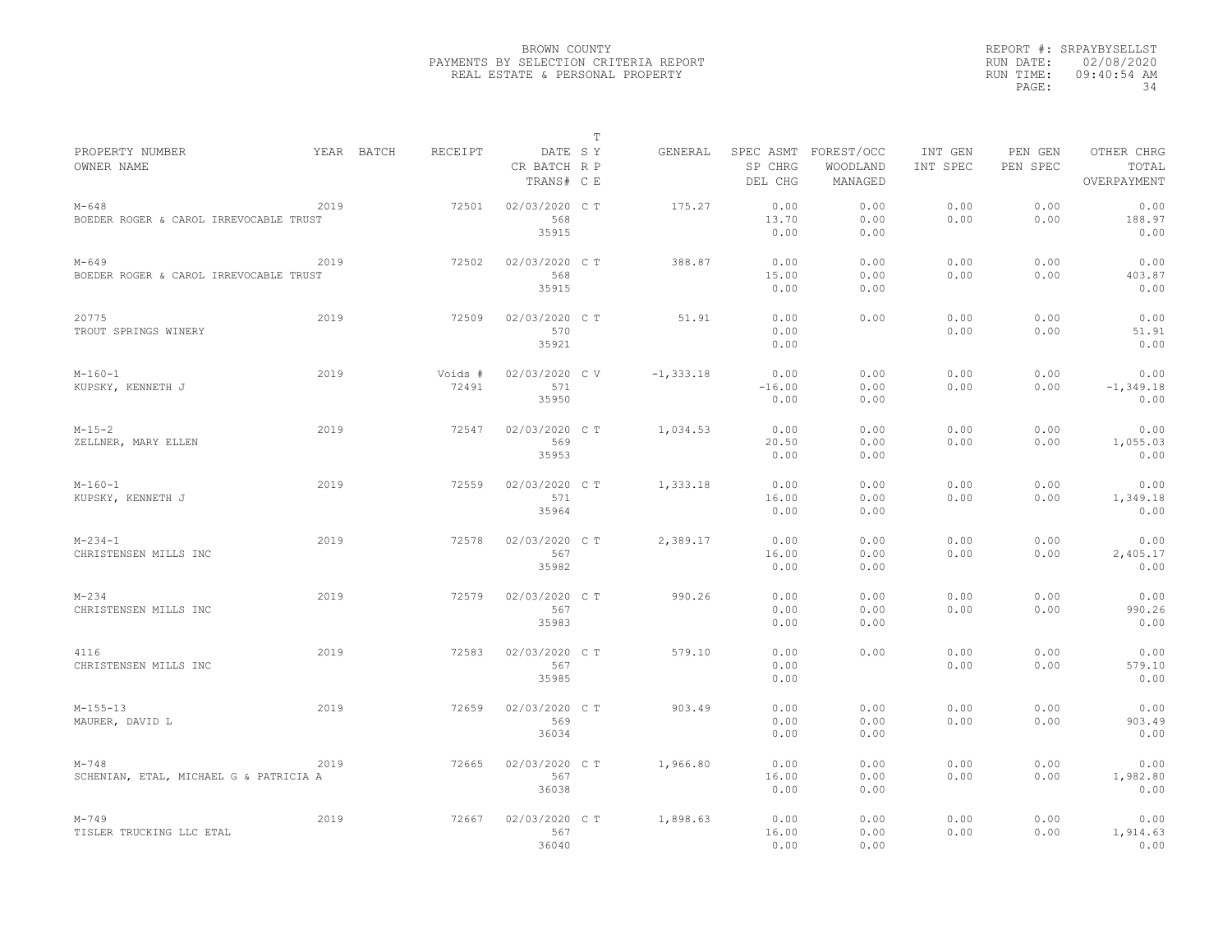|                                                              |            |         |                                       | $\mathbb T$ |          |                                 |                                   |                     |                     |                                    |
|--------------------------------------------------------------|------------|---------|---------------------------------------|-------------|----------|---------------------------------|-----------------------------------|---------------------|---------------------|------------------------------------|
| PROPERTY NUMBER<br>OWNER NAME                                | YEAR BATCH | RECEIPT | DATE SY<br>CR BATCH R P<br>TRANS# C E |             | GENERAL  | SPEC ASMT<br>SP CHRG<br>DEL CHG | FOREST/OCC<br>WOODLAND<br>MANAGED | INT GEN<br>INT SPEC | PEN GEN<br>PEN SPEC | OTHER CHRG<br>TOTAL<br>OVERPAYMENT |
| $M - 684 - 1$<br>LEMKE, CHRISTOPHER J                        | 2019       | 72694   | 02/03/2020 CT<br>570<br>36060         |             | 1,399.00 | 0.00<br>16.00<br>0.00           | 0.00<br>0.00<br>0.00              | 0.00<br>0.00        | 0.00<br>0.00        | 0.00<br>1,415.00<br>0.00           |
| $M - 178$<br>BOWERS, KAREN A                                 | 2019       | 72765   | 02/03/2020 C T<br>569<br>36110        |             | 252.73   | 0.00<br>0.00<br>0.00            | 0.00<br>0.00<br>0.00              | 0.00<br>0.00        | 0.00<br>0.00        | 0.00<br>252.73<br>0.00             |
| $M - 179$<br>BOWERS, KAREN A                                 | 2019       | 72766   | 02/03/2020 C T<br>569<br>36110        |             | 209.87   | 0.00<br>0.00<br>0.00            | 0.00<br>0.00<br>0.00              | 0.00<br>0.00        | 0.00<br>0.00        | 0.00<br>209.87<br>0.00             |
| $M-793$<br>DANIELS, LEONARD                                  | 2019       | 72781   | 02/03/2020 CT<br>568<br>36121         |             | 146.90   | 0.00<br>0.00<br>0.00            | 0.00<br>0.00<br>0.00              | 0.00<br>0.00        | 0.00<br>0.00        | 0.00<br>146.90<br>0.00             |
| $M - 58$<br>PANTZLAFF, DONALD L                              | 2019       | 72952   | 02/03/2020 CT<br>569<br>36245         |             | 1,117.79 | 0.00<br>16.00<br>0.00           | 0.00<br>0.00<br>0.00              | 0.00<br>0.00        | 0.00<br>0.00        | 0.00<br>1,133.79<br>0.00           |
| $M-399-1$<br>BEYER, RONALD H                                 | 2019       | 73149   | 02/04/2020 C T<br>574<br>36411        |             | 1,308.08 | 0.00<br>16.00<br>0.00           | 0.00<br>0.00<br>0.00              | 0.00<br>0.00        | 0.00<br>0.00        | 0.00<br>1,324.08<br>0.00           |
| $M - 104$<br>ZIRBEL DENNIS R & MARY A REVOCABLE LIVING TRUST | 2019       | 73218   | 02/04/2020 CT<br>574<br>36459         |             | 110.19   | 0.00<br>0.00<br>0.00            | 0.00<br>0.00<br>0.00              | 0.00<br>0.00        | 0.00<br>0.00        | 0.00<br>110.19<br>0.00             |
| $M - 778$<br>BIEMERET, JOHN A                                | 2019       | 73231   | 02/04/2020 C T<br>574<br>36463        |             | 698.28   | 0.00<br>0.00<br>0.00            | 0.00<br>0.00<br>0.00              | 0.00<br>0.00        | 0.00<br>0.00        | 0.00<br>698.28<br>0.00             |
| $M - 365$<br>MCVEY, ETAL, MATTHEW J                          | 2019       | 73267   | 02/04/2020 C T<br>577<br>36489        |             | 1,985.21 | 0.00<br>0.00<br>0.00            | 0.00<br>0.00<br>0.00              | 0.00<br>0.00        | 0.00<br>0.00        | 0.00<br>1,985.21<br>0.00           |
| $M-336-2$<br>VANDEHEI, LISA A                                | 2019       | 73351   | 02/04/2020 C T<br>575<br>36552        |             | 225.61   | 0.00<br>0.00<br>0.00            | 0.00<br>0.00<br>0.00              | 0.00<br>0.00        | 0.00<br>0.00        | 0.00<br>225.61<br>0.00             |
| $M - 760$<br>MELOTTE, BARRY                                  | 2019       | 73520   | 02/06/2020 CT<br>580<br>36667         |             | 1,845.12 | 0.00<br>0.00<br>0.00            | 0.00<br>0.00<br>0.00              | 0.00<br>0.00        | 0.00<br>0.00        | 0.00<br>1,845.12<br>0.00           |
| $M - 728$<br>SCHWAHN, DALE A                                 | 2019       | 73551   | 02/07/2020 C T<br>583<br>36697        |             | 2,563.67 | 0.00<br>19.76<br>0.00           | 0.00<br>0.00<br>0.00              | 0.00<br>0.00        | 0.00<br>0.00        | 0.00<br>2,583.43<br>0.00           |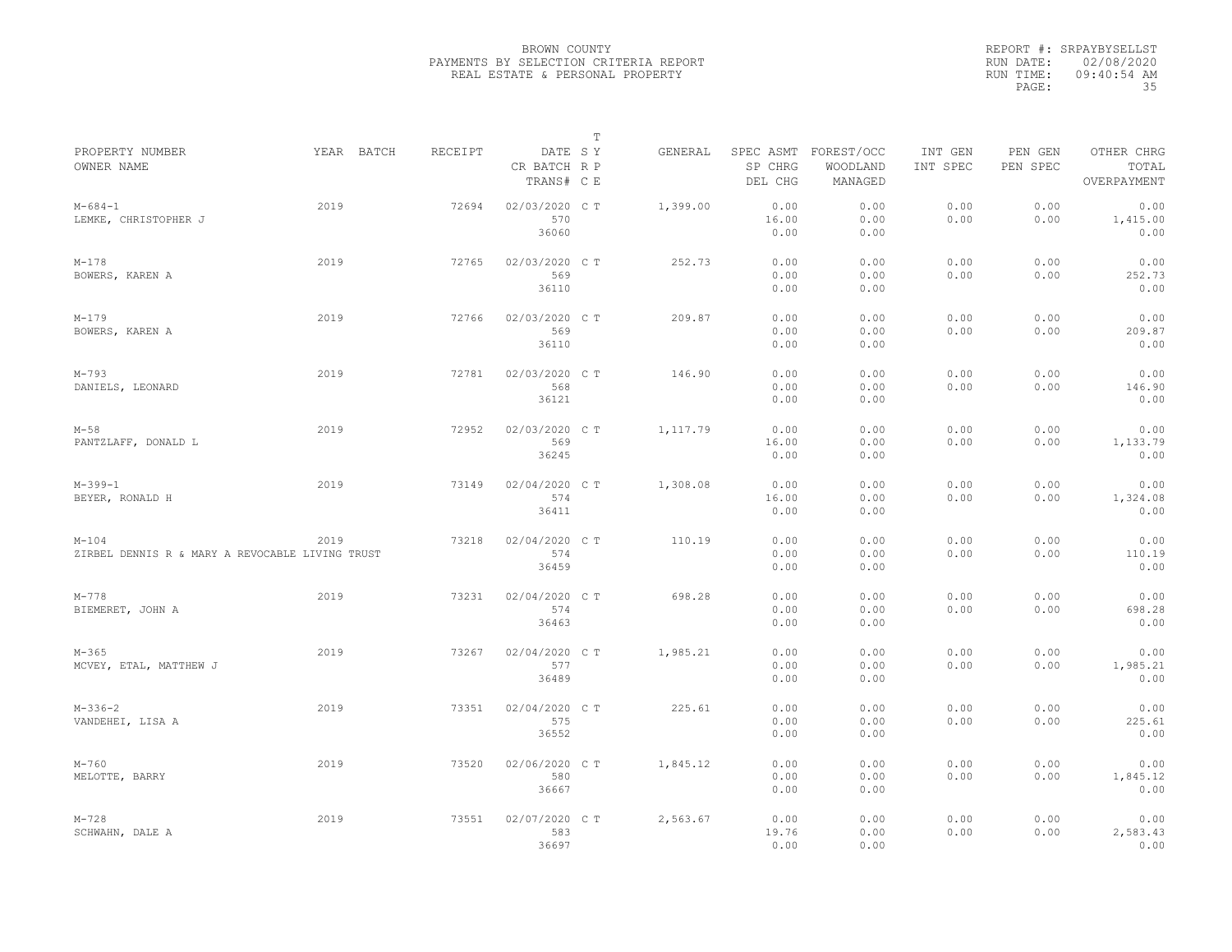|           | REPORT #: SRPAYBYSELLST |
|-----------|-------------------------|
| RUN DATE: | 02/08/2020              |
| RUN TIME: | $09:40:55$ AM           |
| PAGE:     | 36                      |
|           |                         |

| PROPERTY NUMBER | BATCH<br>YEAR | RECEIPT<br>DATE SY     | GENERAL   | SPEC ASMT | FOREST/OCC | INT GEN     | PEN<br>GEN | OTHER CHRG  |  |
|-----------------|---------------|------------------------|-----------|-----------|------------|-------------|------------|-------------|--|
| OWNER NAME      |               | CR BATCH R P           |           | SP CHRG   | WOODLAND   | INT<br>SPEC | PEN SPEC   | TOTAL       |  |
|                 |               | TRANS# C E             |           | DEL CHG   | MANAGED    |             |            | OVERPAYMENT |  |
|                 |               | TOWN OF MORRISON TOTAL | 31,740.02 | 0.00      | 0.00       | 0.00        | 0.00       | 0.00        |  |
|                 |               |                        |           | 277.29    | 0.00       | 0.00        | 0.00       | 32,017.31   |  |
|                 |               |                        |           | 0.00      | 0.00       |             |            | 0.00        |  |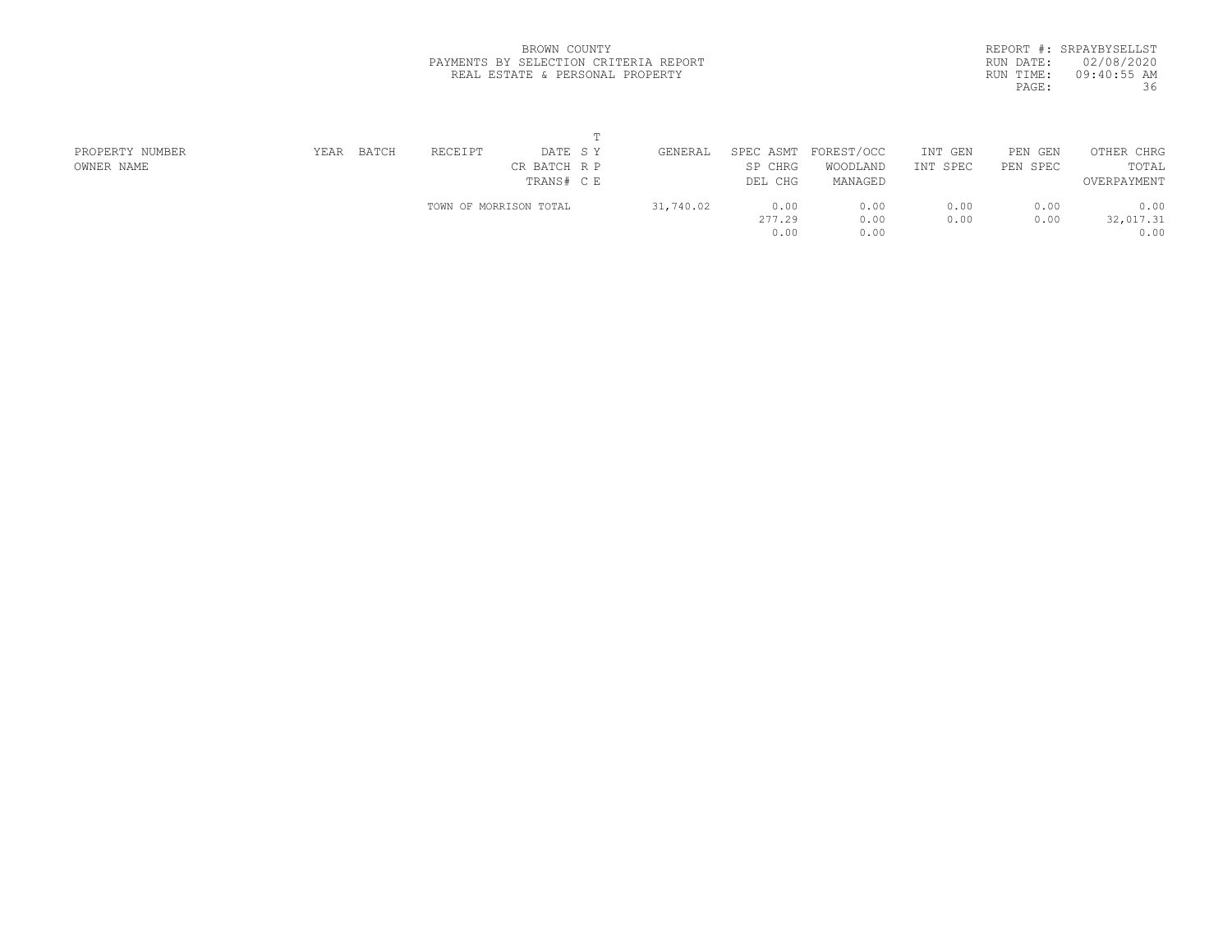|                                                        |      |             |                |                                       | $\mathbb T$ |          |                                 |                                   |                     |                     |                                    |
|--------------------------------------------------------|------|-------------|----------------|---------------------------------------|-------------|----------|---------------------------------|-----------------------------------|---------------------|---------------------|------------------------------------|
| PROPERTY NUMBER<br>OWNER NAME                          |      | YEAR BATCH  | <b>RECEIPT</b> | DATE SY<br>CR BATCH R P<br>TRANS# C E |             | GENERAL  | SPEC ASMT<br>SP CHRG<br>DEL CHG | FOREST/OCC<br>WOODLAND<br>MANAGED | INT GEN<br>INT SPEC | PEN GEN<br>PEN SPEC | OTHER CHRG<br>TOTAL<br>OVERPAYMENT |
| $ND-157$<br>RIDER JAMES E & MICHELLE A REVOCABLE TRUST |      | 2019 200202 | 4063           | 02/02/2020 CT                         |             | 4,972.10 | 0.00<br>147.19<br>0.00          | 0.00<br>0.00<br>0.00              | 0.00<br>0.00        | 0.00<br>0.00        | 0.00<br>5,119.29<br>0.00           |
| $ND-28$<br>CONARD, PAUL J                              | 2019 |             | 72046          | 02/03/2020 C T<br>569<br>35645        |             | 6,652.55 | 0.00<br>137.88<br>0.00          | 0.00<br>0.00<br>0.00              | 0.00<br>0.00        | 0.00<br>0.00        | 0.00<br>6,790.43<br>0.00           |
| $ND-377$<br>HAVLOVITZ, ROBERT E                        | 2019 |             | 72272          | 02/03/2020 CT<br>569<br>35792         |             | 1,154.47 | 0.00<br>137.88<br>0.00          | 0.00<br>0.00<br>0.00              | 0.00<br>0.00        | 0.00<br>0.00        | 0.00<br>1,292.35<br>0.00           |
| $ND-738$<br>VANGROLL, TIMOTHY J                        | 2019 |             | 72282          | 02/03/2020 CT<br>569<br>35801         |             | 1,378.74 | 0.00<br>137.88<br>0.00          | 0.00<br>0.00<br>0.00              | 0.00<br>0.00        | 0.00<br>0.00        | 0.00<br>1,516.62<br>0.00           |
| 21170<br>AMERIGAS PROPANE LP                           | 2019 |             | 72428          | 02/03/2020 C T<br>570<br>35883        |             | 6.54     | 0.00<br>0.00<br>0.00            | 0.00                              | 0.00<br>0.00        | 0.00<br>0.00        | 0.00<br>6.54<br>0.00               |
| $ND-494$<br>LARSEN, JEROME H                           | 2019 |             | 72534          | 02/03/2020 CT<br>568<br>35941         |             | 1,319.80 | 0.00<br>141.88<br>0.00          | 0.00<br>0.00<br>0.00              | 0.00<br>0.00        | 0.00<br>0.00        | 0.00<br>1,461.68<br>0.00           |
| $ND-505$<br>KRUEGER, WILLIAM J                         | 2019 |             | 72563          | 02/03/2020 C T<br>570<br>35968        |             | 362.12   | 0.00<br>137.88<br>0.00          | 0.00<br>0.00<br>0.00              | 0.00<br>0.00        | 0.00<br>0.00        | 0.00<br>500.00<br>0.00             |
| $ND-298$<br>SCHULTZ, MARCUS D                          | 2019 |             | 72679          | 02/03/2020 CT<br>569<br>36051         |             | 2,966.70 | 0.00<br>137.88<br>0.00          | 0.00<br>0.00<br>0.00              | 0.00<br>0.00        | 0.00<br>0.00        | 0.00<br>3,104.58<br>0.00           |
| $ND-324$<br>SCHULTZ, MARCUS D                          | 2019 |             | 72680          | 02/03/2020 C T<br>569<br>36051        |             | 358.30   | 0.00<br>16.00<br>0.00           | 0.00<br>0.00<br>0.00              | 0.00<br>0.00        | 0.00<br>0.00        | 0.00<br>374.30<br>0.00             |
| $ND-314$<br>SCHULTZ, MARCUS D                          | 2019 |             | 72681          | 02/03/2020 CT<br>569<br>36051         |             | 189.90   | 0.00<br>0.00<br>0.00            | 0.00<br>0.00<br>0.00              | 0.00<br>0.00        | 0.00<br>0.00        | 0.00<br>189.90<br>0.00             |
| $ND-45$<br>SKALESKI, RICHARD                           | 2019 |             | 72684          | 02/03/2020 C T<br>570<br>36052        |             | 117.06   | 0.00<br>16.63<br>0.00           | 0.00<br>0.00<br>0.00              | 0.00<br>0.00        | 0.00<br>0.00        | 0.00<br>133.69<br>0.00             |
| $ND-46-1$<br>SKALESKI, RICHARD J                       | 2019 |             | 72685          | 02/03/2020 CT<br>570<br>36052         |             | 93.31    | 0.00<br>8.59<br>0.00            | 0.00<br>0.00<br>0.00              | 0.00<br>0.00        | 0.00<br>0.00        | 0.00<br>101.90<br>0.00             |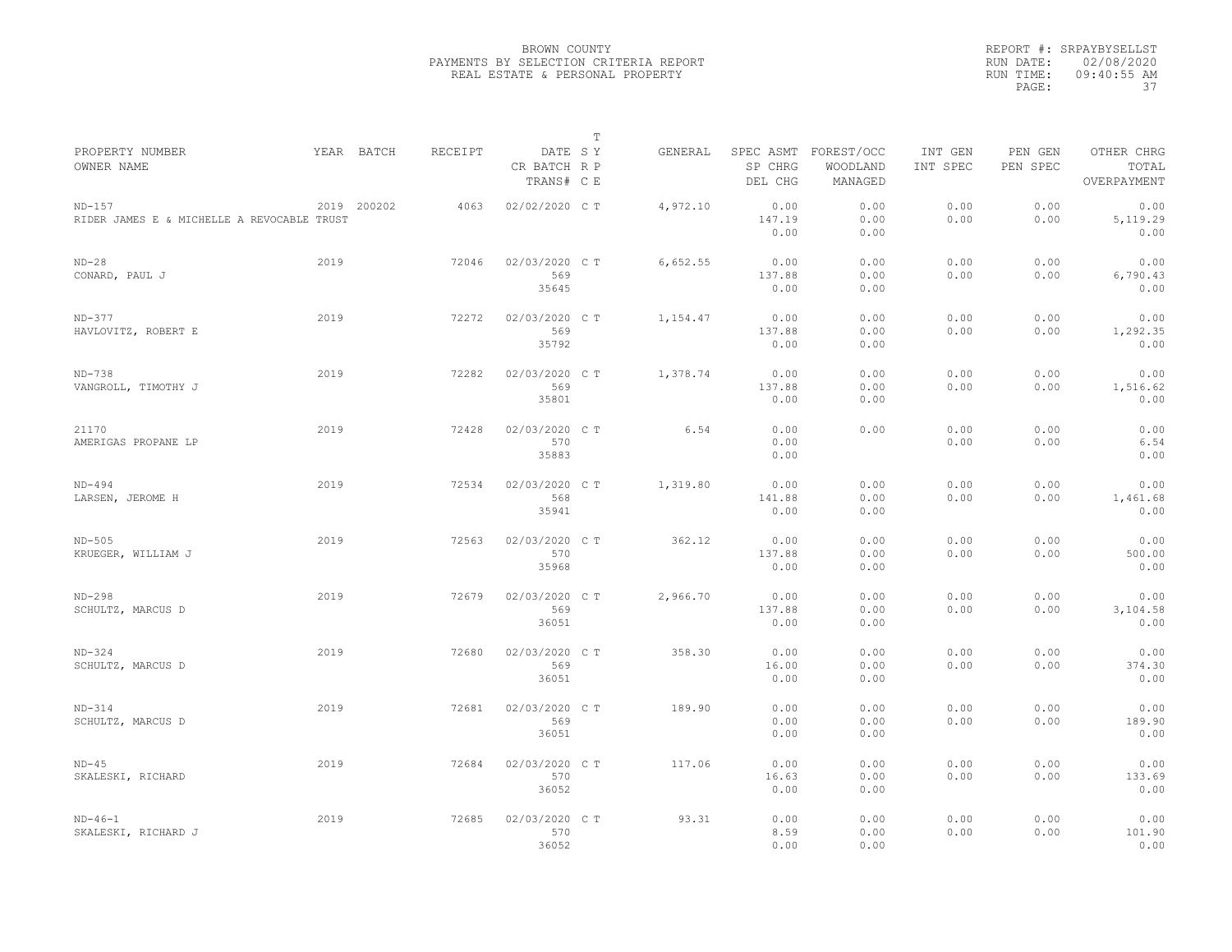|                                        |            |         |                                       | $\mathbb T$ |          |                                 |                                   |                     |                     |                                    |
|----------------------------------------|------------|---------|---------------------------------------|-------------|----------|---------------------------------|-----------------------------------|---------------------|---------------------|------------------------------------|
| PROPERTY NUMBER<br>OWNER NAME          | YEAR BATCH | RECEIPT | DATE SY<br>CR BATCH R P<br>TRANS# C E |             | GENERAL  | SPEC ASMT<br>SP CHRG<br>DEL CHG | FOREST/OCC<br>WOODLAND<br>MANAGED | INT GEN<br>INT SPEC | PEN GEN<br>PEN SPEC | OTHER CHRG<br>TOTAL<br>OVERPAYMENT |
| $ND-38-2$<br>DELARWELLE, CHRISTOPHER T | 2019       | 72698   | 02/03/2020 C T<br>569<br>36064        |             | 2,492.77 | 0.00<br>137.88<br>0.00          | 0.00<br>0.00<br>0.00              | 0.00<br>0.00        | 0.00<br>0.00        | 0.00<br>2,630.65<br>0.00           |
| $ND-719-1$<br>JOHNSON, BRIAN A         | 2019       | 72714   | 02/03/2020 C T<br>568<br>36077        |             | 916.27   | 0.00<br>137.88<br>0.00          | 0.00<br>0.00<br>0.00              | 0.00<br>0.00        | 0.00<br>0.00        | 0.00<br>1,054.15<br>0.00           |
| $ND-719$<br>JOHNSON, BRIAN A           | 2019       | 72717   | 02/03/2020 C T<br>568<br>36079        |             | 111.93   | 0.00<br>0.00<br>0.00            | 0.00<br>0.00<br>0.00              | 0.00<br>0.00        | 0.00<br>0.00        | 0.00<br>111.93<br>0.00             |
| $ND-441$<br>KRUEGER, MARK              | 2019       | 72733   | 02/03/2020 CT<br>569<br>36093         |             | 65.49    | 0.00<br>12.13<br>0.00           | 0.00<br>0.00<br>0.00              | 0.00<br>0.00        | 0.00<br>0.00        | 0.00<br>77.62<br>0.00              |
| $ND-443$<br>KRUEGER, MARK              | 2019       | 72734   | 02/03/2020 CT<br>569<br>36093         |             | 19.65    | 0.00<br>3.55<br>0.00            | 0.00<br>0.00<br>0.00              | 0.00<br>0.00        | 0.00<br>0.00        | 0.00<br>23.20<br>0.00              |
| $ND-444$<br>KRUEGER, MARK              | 2019       | 72736   | 02/03/2020 C T<br>569<br>36093        |             | 9.82     | 0.00<br>1.82<br>0.00            | 0.00<br>0.00<br>0.00              | 0.00<br>0.00        | 0.00<br>0.00        | 0.00<br>11.64<br>0.00              |
| $ND-446$<br>KRUEGER, MARK              | 2019       | 72737   | 02/03/2020 CT<br>569<br>36093         |             | 1,004.94 | 0.00<br>6.94<br>0.00            | 0.00<br>0.00<br>0.00              | 0.00<br>0.00        | 0.00<br>0.00        | 0.00<br>1,011.88<br>0.00           |
| $ND-32-1$<br>KRUEGER, MARK A           | 2019       | 72739   | 02/03/2020 CT<br>569<br>36093         |             | 54.02    | 0.00<br>10.26<br>0.00           | 0.00<br>0.00<br>0.00              | 0.00<br>0.00        | 0.00<br>0.00        | 0.00<br>64.28<br>0.00              |
| $ND-35$<br>KRUEGER, MARK A             | 2019       | 72740   | 02/03/2020 C T<br>569<br>36093        |             | 81.85    | 0.00<br>14.53<br>0.00           | 0.00<br>0.00<br>0.00              | 0.00<br>0.00        | 0.00<br>0.00        | 0.00<br>96.38<br>0.00              |
| $ND-425$<br>KRUEGER, MARK A            | 2019       | 72741   | 02/03/2020 CT<br>569<br>36093         |             | 90.04    | 0.00<br>14.62<br>0.00           | 0.00<br>0.00<br>0.00              | 0.00<br>0.00        | 0.00<br>0.00        | 0.00<br>104.66<br>0.00             |
| $ND-426$<br>KRUEGER, MARK A            | 2019       | 72742   | 02/03/2020 CT<br>569<br>36093         |             | 99.87    | 0.00<br>14.84<br>0.00           | 0.00<br>0.00<br>0.00              | 0.00<br>0.00        | 0.00<br>0.00        | 0.00<br>114.71<br>0.00             |
| $ND-440$<br>KRUEGER, MARK A            | 2019       | 72743   | 02/03/2020 CT<br>569<br>36093         |             | 266.85   | 0.00<br>14.65<br>0.00           | 0.00<br>0.00<br>0.00              | 0.00<br>0.00        | 0.00<br>0.00        | 0.00<br>281.50<br>0.00             |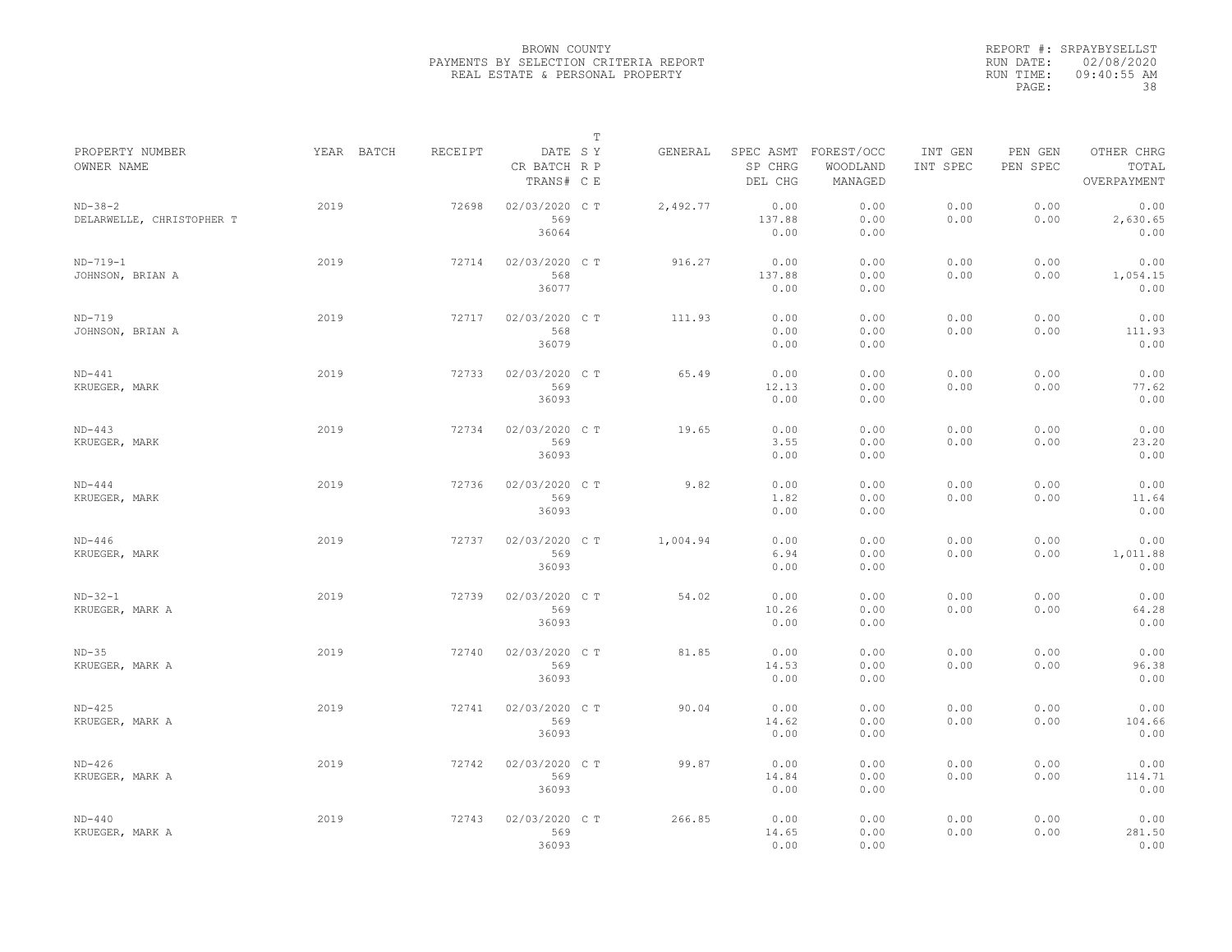|                                                          |            |         |                                       | $\mathbb T$ |          |                                 |                                   |                     |                     |                                    |
|----------------------------------------------------------|------------|---------|---------------------------------------|-------------|----------|---------------------------------|-----------------------------------|---------------------|---------------------|------------------------------------|
| PROPERTY NUMBER<br>OWNER NAME                            | YEAR BATCH | RECEIPT | DATE SY<br>CR BATCH R P<br>TRANS# C E |             | GENERAL  | SPEC ASMT<br>SP CHRG<br>DEL CHG | FOREST/OCC<br>WOODLAND<br>MANAGED | INT GEN<br>INT SPEC | PEN GEN<br>PEN SPEC | OTHER CHRG<br>TOTAL<br>OVERPAYMENT |
| $ND-445$<br>KRUEGER, MARK A                              | 2019       | 72744   | 02/03/2020 CT<br>569<br>36093         |             | 49.11    | 0.00<br>9.18<br>0.00            | 0.00<br>0.00<br>0.00              | 0.00<br>0.00        | 0.00<br>0.00        | 0.00<br>58.29<br>0.00              |
| $ND-649$<br>KNUTH, JAMES E                               | 2019       | 72752   | 02/03/2020 C T<br>568<br>36103        |             | 2,103.14 | 0.00<br>137.88<br>0.00          | 0.00<br>0.00<br>0.00              | 0.00<br>0.00        | 0.00<br>0.00        | 0.00<br>2,241.02<br>0.00           |
| $ND-514$<br>HERMANS, PETER J                             | 2019       | 72753   | 02/03/2020 CT<br>568<br>36104         |             | 808.49   | 0.00<br>137.88<br>0.00          | 0.00<br>0.00<br>0.00              | 0.00<br>0.00        | 0.00<br>0.00        | 0.00<br>946.37<br>0.00             |
| $ND-546$<br>KRALOVETZ, JEFFREY P                         | 2019       | 72754   | 02/03/2020 CT<br>568<br>36105         |             | 1,702.06 | 0.00<br>137.88<br>0.00          | 0.00<br>0.00<br>0.00              | 0.00<br>0.00        | 0.00<br>0.00        | 0.00<br>1,839.94<br>0.00           |
| $ND-517$<br>SEKORA, JAMES F                              | 2019       | 72774   | 02/03/2020 C T<br>568<br>36116        |             | 2,275.86 | 0.00<br>137.88<br>0.00          | 0.00<br>0.00<br>47.25             | 0.00<br>0.00        | 0.00<br>0.00        | 0.00<br>2,460.99<br>0.00           |
| $ND-32$<br>SHIMANEK MYRON P & JOANNE G IRREVOCABLE TRUST | 2019       | 72937   | 02/03/2020 C T<br>569<br>36230        |             | 2,531.84 | 0.00<br>137.88<br>0.00          | 0.00<br>0.00<br>0.00              | 0.00<br>0.00        | 0.00<br>0.00        | 0.00<br>2,669.72<br>0.00           |
| $ND-454-3$<br>FELLER, LINDA R                            | 2019       | 73107   | 02/04/2020 CT<br>573<br>36372         |             | 989.94   | 0.00<br>140.38<br>0.00          | 0.00<br>0.00<br>0.00              | 0.00<br>0.00        | 0.00<br>0.00        | 0.00<br>1,130.32<br>0.00           |
| $ND-342-9$<br>CHRISTENSEN, MICHAEL M                     | 2019       | 73114   | 02/04/2020 C T<br>577<br>36378        |             | 3,571.37 | 0.00<br>137.88<br>0.00          | 0.00<br>0.00<br>0.00              | 0.00<br>0.00        | 0.00<br>0.00        | 0.00<br>3,709.25<br>0.00           |
| $ND-314-1$<br>BABIASH, DAVID F                           | 2019       | 73266   | 02/04/2020 C T<br>577<br>36488        |             | 100.00   | 0.00<br>0.00<br>0.00            | 0.00<br>0.00<br>0.00              | 0.00<br>0.00        | 0.00<br>0.00        | 0.00<br>100.00<br>0.00             |
| $ND-380$<br>SLOMA, BERNARD                               | 2019       | 73277   | 02/04/2020 C T<br>574<br>36499        |             | 1,855.13 | 0.00<br>137.88<br>0.00          | 0.00<br>0.00<br>0.00              | 0.00<br>0.00        | 0.00<br>0.00        | 0.00<br>1,993.01<br>0.00           |
| $ND-408$<br>SLOMA, BERNARD                               | 2019       | 73278   | 02/04/2020 CT<br>574<br>36499         |             | 65.05    | 0.00<br>0.00<br>0.00            | 0.00<br>0.00<br>0.00              | 0.00<br>0.00        | 0.00<br>0.00        | 0.00<br>65.05<br>0.00              |
| $ND-356-1$<br>SLOMA, ETAL, KATHERINE V                   | 2019       | 73280   | 02/04/2020 CT<br>574<br>36499         |             | 109.68   | 0.00<br>0.00<br>0.00            | 0.00<br>0.00<br>0.00              | 0.00<br>0.00        | 0.00<br>0.00        | 0.00<br>109.68<br>0.00             |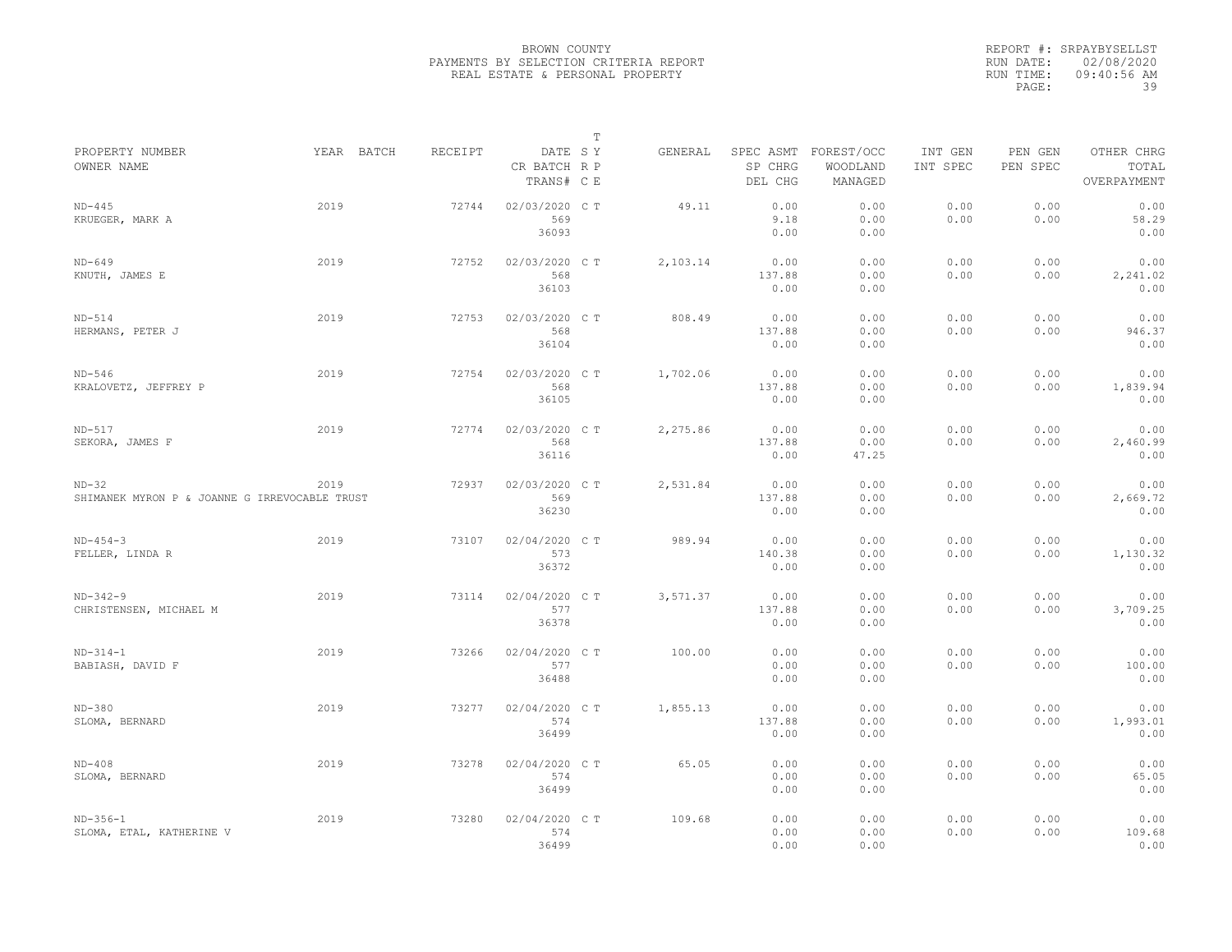|           | REPORT #: SRPAYBYSELLST |
|-----------|-------------------------|
|           | RUN DATE: 02/08/2020    |
| RUN TIME: | 09:40:56 AM             |
| PAGE:     | 40                      |

|                                              |      |       |                          |                                | $\mathbf{r}$ |           |                          |                       |              |              |                           |  |
|----------------------------------------------|------|-------|--------------------------|--------------------------------|--------------|-----------|--------------------------|-----------------------|--------------|--------------|---------------------------|--|
| PROPERTY NUMBER                              | YEAR | BATCH | RECEIPT                  | DATE SY                        |              | GENERAL   | SPEC ASMT                | FOREST/OCC            | INT GEN      | PEN GEN      | OTHER CHRG                |  |
| OWNER NAME                                   |      |       |                          | CR BATCH R P                   |              |           | SP CHRG                  | WOODLAND              | INT SPEC     | PEN SPEC     | TOTAL                     |  |
|                                              |      |       |                          | TRANS# C E                     |              |           | DEL CHG                  | MANAGED               |              |              | OVERPAYMENT               |  |
| $ND-362$<br>SLOMA, ETAL, KATHERINE V         | 2019 |       | 73281                    | 02/04/2020 C T<br>574<br>36499 |              | 103.13    | 0.00<br>0.00<br>0.00     | 0.00<br>0.00<br>0.00  | 0.00<br>0.00 | 0.00<br>0.00 | 0.00<br>103.13<br>0.00    |  |
| $ND-316-2$<br>VANDENLANGENBERG, MARK S       | 2019 |       | 73287                    | 02/04/2020 C T<br>573<br>36506 |              | 943.28    | 0.00<br>137.88<br>0.00   | 0.00<br>0.00<br>0.00  | 0.00<br>0.00 | 0.00<br>0.00 | 0.00<br>1,081.16<br>0.00  |  |
| $ND-46$<br>MINCHESKI, ETAL, JEFFREY & JOSHUA | 2019 |       | 73303                    | 02/04/2020 C T<br>574<br>36509 |              | 329.04    | 0.00<br>0.00<br>0.00     | 0.00<br>0.00<br>0.00  | 0.00<br>0.00 | 0.00<br>0.00 | 0.00<br>329.04<br>0.00    |  |
| $ND-52$<br>MINCHESKI, ETAL, JEFFREY & JOSHUA | 2019 |       | 73304                    | 02/04/2020 C T<br>574<br>36509 |              | 237.38    | 0.00<br>0.00<br>0.00     | 0.00<br>0.00<br>0.00  | 0.00<br>0.00 | 0.00<br>0.00 | 0.00<br>237.38<br>0.00    |  |
|                                              |      |       | TWN OF NEW DENMARK TOTAL |                                |              | 42,559.59 | 0.00<br>2,641.39<br>0.00 | 0.00<br>0.00<br>47.25 | 0.00<br>0.00 | 0.00<br>0.00 | 0.00<br>45,248.23<br>0.00 |  |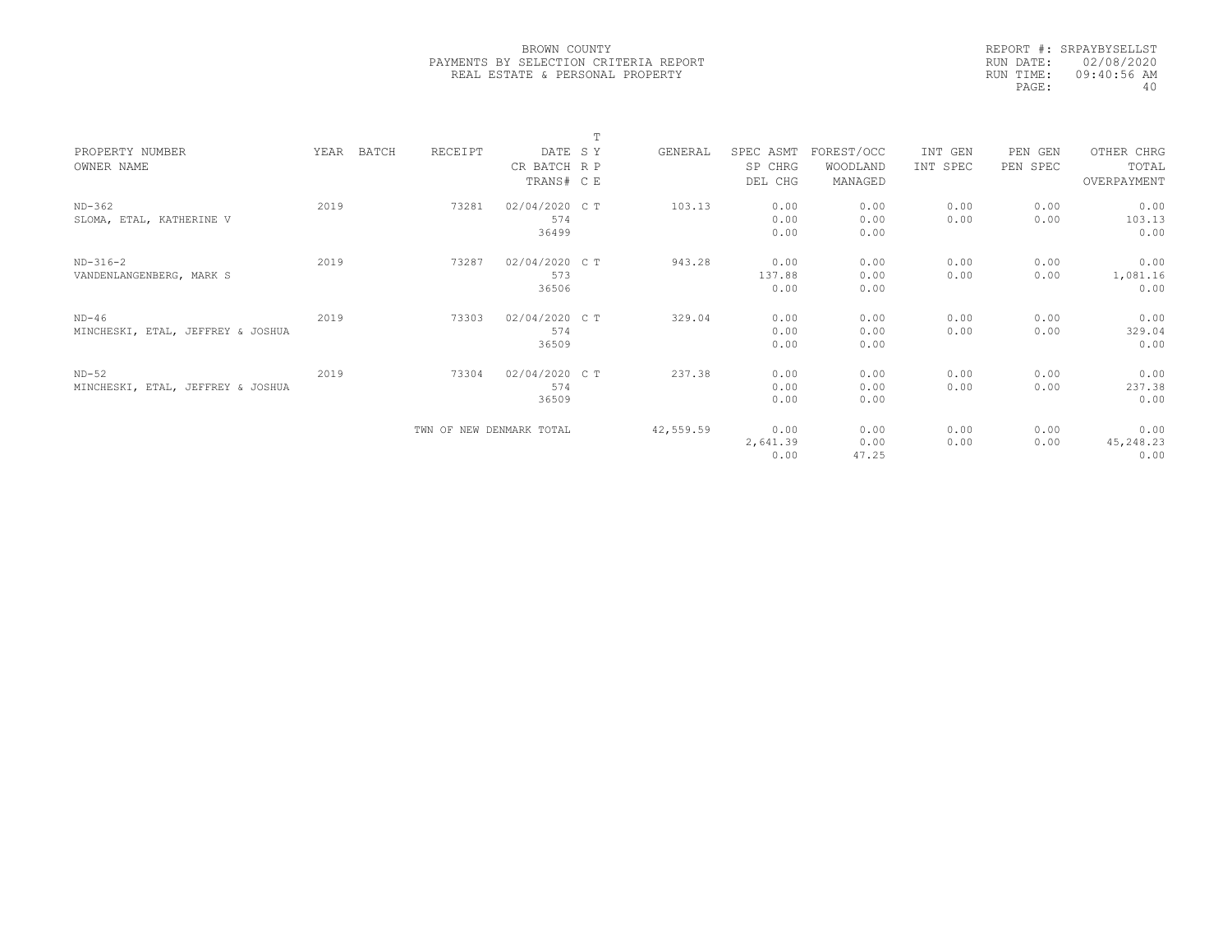|                                         |      |             |         |                                       | $\mathbb T$ |          |                        |                                             |                     |                     |                                    |  |
|-----------------------------------------|------|-------------|---------|---------------------------------------|-------------|----------|------------------------|---------------------------------------------|---------------------|---------------------|------------------------------------|--|
| PROPERTY NUMBER<br>OWNER NAME           |      | YEAR BATCH  | RECEIPT | DATE SY<br>CR BATCH R P<br>TRANS# C E |             | GENERAL  | SP CHRG<br>DEL CHG     | SPEC ASMT FOREST/OCC<br>WOODLAND<br>MANAGED | INT GEN<br>INT SPEC | PEN GEN<br>PEN SPEC | OTHER CHRG<br>TOTAL<br>OVERPAYMENT |  |
| 15187<br>BURKEL CONSTRUCTION            |      | 2019 200201 | 4053    | 02/01/2020 CT                         |             | 16.48    | 0.00<br>0.00<br>0.00   | 0.00                                        | 0.00<br>0.00        | 0.00<br>0.00        | 0.00<br>16.48<br>0.00              |  |
| $PI-461-1$<br>HURLEY, ETAL, NATHANIEL L |      | 2019 200202 | 4070    | 02/02/2020 CT                         |             | 1,962.52 | 0.00<br>0.00<br>0.00   | 0.00<br>0.00<br>0.00                        | 0.00<br>0.00        | 0.00<br>0.00        | 0.00<br>1,962.52<br>0.00           |  |
| $PI-669$<br>OTTO, DARREN                | 2019 |             | 71835   | 02/03/2020 C T<br>570<br>35498        |             | 46.17    | 0.00<br>0.00<br>0.00   | 0.00<br>0.00<br>0.00                        | 0.00<br>0.00        | 0.00<br>0.00        | 0.00<br>46.17<br>0.00              |  |
| $PI-668-2$<br>OTTO, DARREN H            | 2019 |             | 71836   | 02/03/2020 CT<br>570<br>35498         |             | 148.38   | 0.00<br>0.00<br>0.00   | 0.00<br>0.00<br>0.00                        | 0.00<br>0.00        | 0.00<br>0.00        | 0.00<br>148.38<br>0.00             |  |
| $PI-668-1$<br>OTTO, DARREN              | 2019 |             | 71837   | 02/03/2020 C T<br>570<br>35498        |             | 158.29   | 0.00<br>0.00<br>0.00   | 0.00<br>0.00<br>0.00                        | 0.00<br>0.00        | 0.00<br>0.00        | 0.00<br>158.29<br>0.00             |  |
| $PI - 520 - 3$<br>KANZENBACH, MARK A    |      | 2019 200203 | 4072    | 02/03/2020 CT                         |             | 230.01   | 0.00<br>0.00<br>0.00   | 0.00<br>0.00<br>0.00                        | 0.00<br>0.00        | 0.00<br>0.00        | 0.00<br>230.01<br>0.00             |  |
| $PI-485$<br>DUCHATEAU, ETAL, BRIAN K    | 2019 |             | 71943   | 02/03/2020 CT<br>570<br>35564         |             | 1,484.94 | 0.00<br>181.08<br>0.00 | 0.00<br>0.00<br>0.00                        | 0.00<br>0.00        | 0.00<br>0.00        | 0.00<br>1,666.02<br>0.00           |  |
| $PI-1116-1$<br>THOMAS, SAMUEL P         | 2019 |             | 72015   | 02/03/2020 C T<br>570<br>35623        |             | 4,844.82 | 0.00<br>169.56<br>0.00 | 0.00<br>0.00<br>0.00                        | 0.00<br>0.00        | 0.00<br>0.00        | 0.00<br>5,014.38<br>0.00           |  |
| 26338<br>NUCO2 SUPPLY LLC               | 2019 |             | 72148   | 02/03/2020 C T<br>570<br>35722        |             | 28.04    | 0.00<br>0.00<br>0.00   | 0.00                                        | 0.00<br>0.00        | 0.00<br>0.00        | 0.00<br>28.04<br>0.00              |  |
| $PI-676-1$<br>BONA III, ADOLPH A        | 2019 |             | 72235   | 02/03/2020 C T<br>568<br>35763        |             | 1,807.29 | 0.00<br>169.56<br>0.00 | 0.00<br>0.00<br>0.00                        | 0.00<br>0.00        | 0.00<br>0.00        | 0.00<br>1,976.85<br>0.00           |  |
| $PI-31-3$<br>FISCHER, RICHARD           | 2019 |             | 72239   | 02/03/2020 C T<br>569<br>35768        |             | 75.84    | 0.00<br>14.52<br>0.00  | 0.00<br>0.00<br>0.00                        | 0.00<br>0.00        | 0.00<br>0.00        | 0.00<br>90.36<br>0.00              |  |
| $PI-676$<br>BODART, RICHARD J           | 2019 |             | 72318   | 02/03/2020 CT<br>569<br>35812         |             | 1,657.25 | 0.00<br>169.56<br>0.00 | 0.00<br>0.00<br>0.00                        | 0.00<br>0.00        | 0.00<br>0.00        | 0.00<br>1,826.81<br>0.00           |  |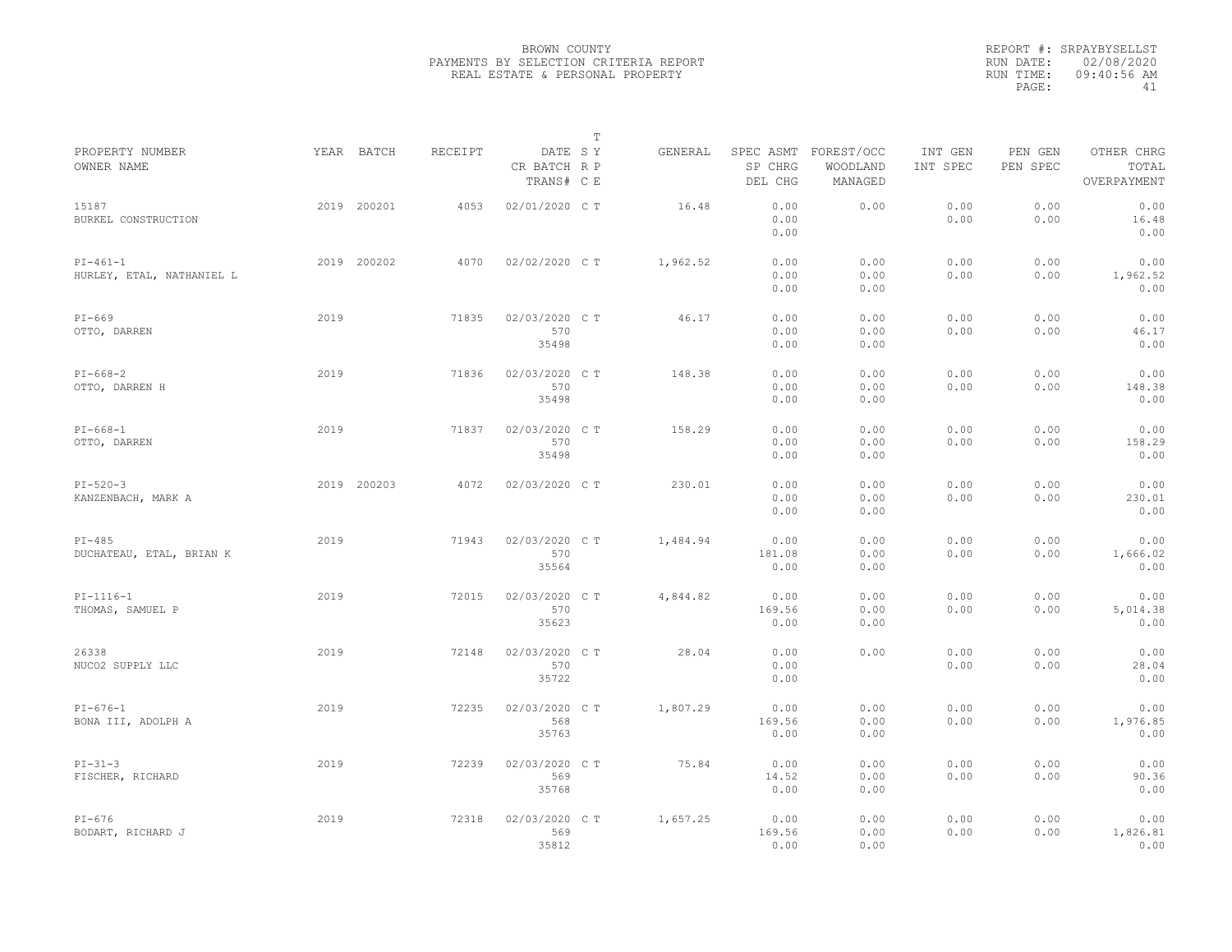|                                                              |            |         |                                       | $\mathbb T$ |          |                                 |                                   |                     |                     |                                    |
|--------------------------------------------------------------|------------|---------|---------------------------------------|-------------|----------|---------------------------------|-----------------------------------|---------------------|---------------------|------------------------------------|
| PROPERTY NUMBER<br>OWNER NAME                                | YEAR BATCH | RECEIPT | DATE SY<br>CR BATCH R P<br>TRANS# C E |             | GENERAL  | SPEC ASMT<br>SP CHRG<br>DEL CHG | FOREST/OCC<br>WOODLAND<br>MANAGED | INT GEN<br>INT SPEC | PEN GEN<br>PEN SPEC | OTHER CHRG<br>TOTAL<br>OVERPAYMENT |
| $PI-25$<br>WEYENBERG, JOHN R                                 | 2019       | 72347   | 02/03/2020 C T<br>569<br>35832        |             | 1,108.20 | 0.00<br>176.36<br>0.00          | 0.00<br>0.00<br>0.00              | 0.00<br>0.00        | 0.00<br>0.00        | 0.00<br>1,284.56<br>0.00           |
| $PI-37$<br>WEYENBERG, JOHN R                                 | 2019       | 72348   | 02/03/2020 C T<br>569<br>35832        |             | 93.98    | 0.00<br>5.79<br>0.00            | 0.00<br>0.00<br>0.00              | 0.00<br>0.00        | 0.00<br>0.00        | 0.00<br>99.77<br>0.00              |
| $PI-24$<br>WEYENBERG, JOHN R                                 | 2019       | 72349   | 02/03/2020 CT<br>569<br>35832         |             | 50.29    | 0.00<br>19.27<br>0.00           | 0.00<br>0.00<br>0.00              | 0.00<br>0.00        | 0.00<br>0.00        | 0.00<br>69.56<br>0.00              |
| $PI-34$<br>WEYENBERG, JOHN R                                 | 2019       | 72350   | 02/03/2020 CT<br>569<br>35832         |             | 100.59   | 0.00<br>18.50<br>0.00           | 0.00<br>0.00<br>0.00              | 0.00<br>0.00        | 0.00<br>0.00        | 0.00<br>119.09<br>0.00             |
| $PI-144$<br>SLEZEWSKI, JEDEDIAH                              | 2019       | 72361   | 02/03/2020 C T<br>569<br>35840        |             | 14.84    | 0.00<br>0.00<br>0.00            | 0.00<br>0.00<br>0.00              | 0.00<br>0.00        | 0.00<br>0.00        | 0.00<br>14.84<br>0.00              |
| $PI-145$<br>SLEZEWSKI, JEDEDIAH                              | 2019       | 72362   | 02/03/2020 C T<br>569<br>35840        |             | 130.26   | 0.00<br>0.00<br>0.00            | 0.00<br>0.00<br>0.00              | 0.00<br>0.00        | 0.00<br>0.00        | 0.00<br>130.26<br>0.00             |
| $PI-139$<br>SLEZEWSKI, JEDEDIAH                              | 2019       | 72363   | 02/03/2020 CT<br>569<br>35840         |             | 59.37    | 0.00<br>0.00<br>0.00            | 0.00<br>0.00<br>0.00              | 0.00<br>0.00        | 0.00<br>0.00        | 0.00<br>59.37<br>0.00              |
| $PI-142$<br>SLEZEWSKI, JEDEDIAH                              | 2019       | 72364   | 02/03/2020 CT<br>569<br>35840         |             | 102.23   | 0.00<br>0.00<br>0.00            | 0.00<br>0.00<br>0.00              | 0.00<br>0.00        | 0.00<br>0.00        | 0.00<br>102.23<br>0.00             |
| $PI-723$<br>JOHNSON, CHARLES H                               | 2019       | 72556   | 02/03/2020 CT<br>568<br>35961         |             | 2,729.42 | 0.00<br>169.56<br>0.00          | 0.00<br>0.00<br>0.00              | 0.00<br>0.00        | 0.00<br>0.00        | 0.00<br>2,898.98<br>0.00           |
| $PI-812$<br>CONGER ANNE CHRISTINA TRUST AGREE RESTATE OF THE | 2019       | 72580   | 02/03/2020 C T<br>569<br>35984        |             | 247.32   | 0.00<br>0.00<br>0.00            | 0.00<br>0.00<br>0.00              | 0.00<br>0.00        | 0.00<br>0.00        | 0.00<br>247.32<br>0.00             |
| $PI-810$<br>CONGER ANNE CHRISTINA TRUST AGREE RESTATE OF THE | 2019       | 72581   | 02/03/2020 CT<br>569<br>35984         |             | 1,949.91 | 0.00<br>169.56<br>0.00          | 0.00<br>0.00<br>0.00              | 0.00<br>0.00        | 0.00<br>0.00        | 0.00<br>2,119.47<br>0.00           |
| $PI-811$<br>CONGER ANNE CHRISTINA TRUST AGREE RESTATE OF THE | 2019       | 72582   | 02/03/2020 CT<br>569<br>35984         |             | 499.21   | 0.00<br>0.00<br>0.00            | 0.00<br>0.00<br>0.00              | 0.00<br>0.00        | 0.00<br>0.00        | 0.00<br>499.21<br>0.00             |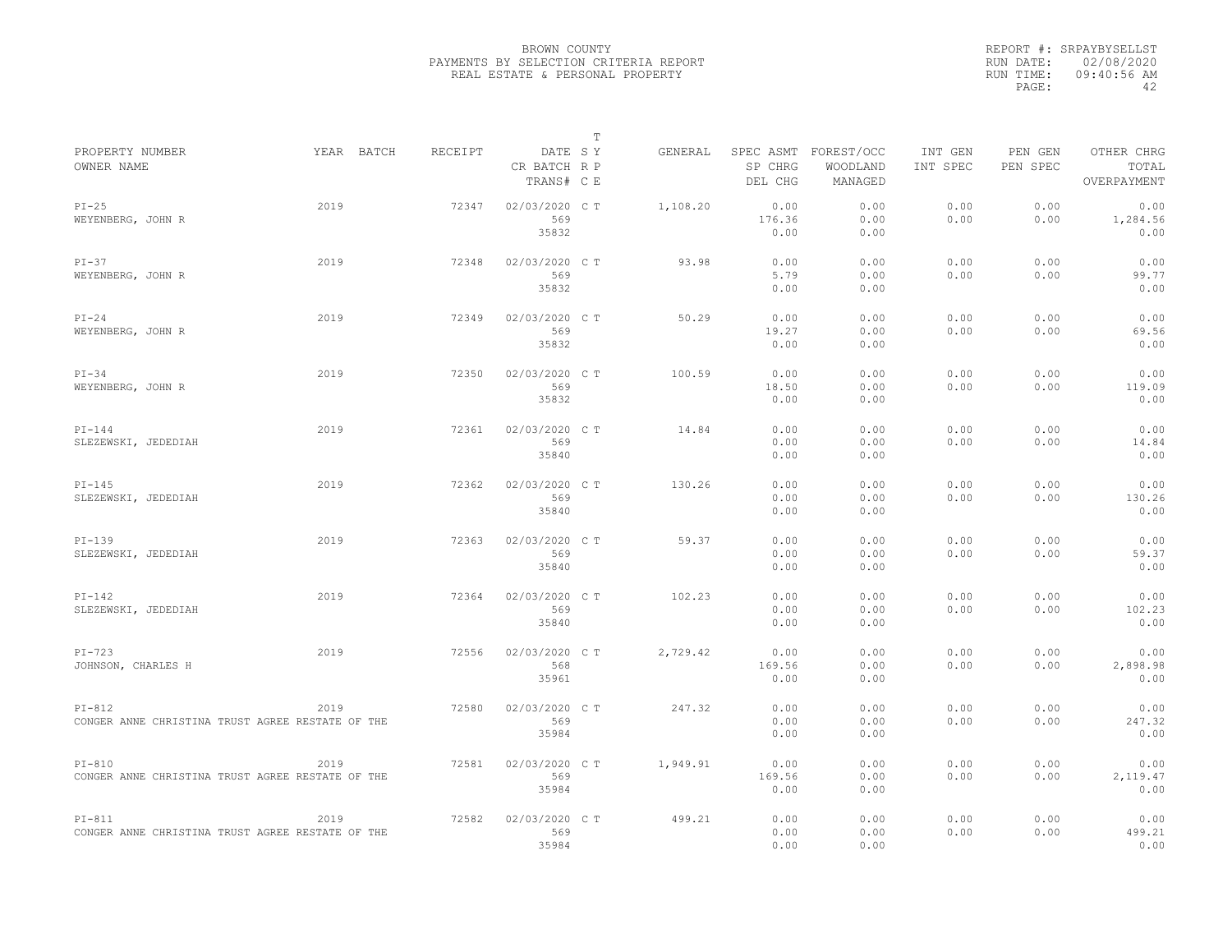|                                        |      |                              |                                       | $\mathbb T$ |          |                        |                                             |                     |                     |                                    |
|----------------------------------------|------|------------------------------|---------------------------------------|-------------|----------|------------------------|---------------------------------------------|---------------------|---------------------|------------------------------------|
| PROPERTY NUMBER<br>OWNER NAME          |      | YEAR BATCH<br><b>RECEIPT</b> | DATE SY<br>CR BATCH R P<br>TRANS# C E |             | GENERAL  | SP CHRG<br>DEL CHG     | SPEC ASMT FOREST/OCC<br>WOODLAND<br>MANAGED | INT GEN<br>INT SPEC | PEN GEN<br>PEN SPEC | OTHER CHRG<br>TOTAL<br>OVERPAYMENT |
| $PI-598$<br>WHITE, HENRY J             | 2019 | 72595                        | 02/03/2020 CT<br>568<br>35994         |             | 51.11    | 0.00<br>9.82<br>0.00   | 0.00<br>0.00<br>0.00                        | 0.00<br>0.00        | 0.00<br>0.00        | 0.00<br>60.93<br>0.00              |
| $PI-1075$<br>MURPHY, JASON W           | 2019 | 72605                        | 02/03/2020 C T<br>570<br>36001        |             | 5,395.90 | 0.00<br>169.56<br>0.00 | 0.00<br>0.00<br>0.00                        | 0.00<br>0.00        | 0.00<br>0.00        | 0.00<br>5,565.46<br>0.00           |
| $PI-1074$<br>MURPHY, JASON W           | 2019 | 72606                        | 02/03/2020 CT<br>570<br>36001         |             | 473.21   | 0.00<br>0.00<br>0.00   | 0.00<br>0.00<br>0.00                        | 0.00<br>0.00        | 0.00<br>0.00        | 0.00<br>473.21<br>0.00             |
| $PI-265$<br>OLSON, JOHN R              | 2019 | 72652                        | 02/03/2020 CT<br>569<br>36028         |             | 2,600.36 | 0.00<br>169.56<br>0.00 | 0.00<br>0.00<br>0.00                        | 0.00<br>0.00        | 0.00<br>0.00        | 0.00<br>2,769.92<br>0.00           |
| $PI-439-3$<br>KACZMAREK, STANLEY M     | 2019 | 72778                        | 02/03/2020 C T<br>569<br>36120        |             | 29.66    | 0.00<br>0.00<br>0.00   | 0.00<br>0.00<br>0.00                        | 0.00<br>0.00        | 0.00<br>0.00        | 0.00<br>29.66<br>0.00              |
| $PI - 442 - 1$<br>KACZMAREK, STANLEY M | 2019 | 72779                        | 02/03/2020 CT<br>569<br>36120         |             | 93.99    | 0.00<br>0.00<br>0.00   | 0.00<br>0.00<br>0.00                        | 0.00<br>0.00        | 0.00<br>0.00        | 0.00<br>93.99<br>0.00              |
| $PI-442$<br>KACZMAREK, STANLEY M       | 2019 | 72780                        | 02/03/2020 C T<br>569<br>36120        |             | 1,621.00 | 0.00<br>169.56<br>0.00 | 0.00<br>0.00<br>0.00                        | 0.00<br>0.00        | 0.00<br>0.00        | 0.00<br>1,790.56<br>0.00           |
| $PI-452-1$<br>MASSEY, MARK M           | 2019 | 72949                        | 02/03/2020 CT<br>568<br>36242         |             | 991.13   | 0.00<br>169.56<br>0.00 | 0.00<br>0.00<br>0.00                        | 0.00<br>0.00        | 0.00<br>0.00        | 0.00<br>1,160.69<br>0.00           |
| $PI-33-1-A$<br>RABIDA, PATTY M         | 2019 | 72957                        | 02/03/2020 CT<br>568<br>36250         |             | 867.47   | 0.00<br>169.56<br>0.00 | 0.00<br>0.00<br>0.00                        | 0.00<br>0.00        | 0.00<br>0.00        | 0.00<br>1,037.03<br>0.00           |
| $PI-90$<br>SLEZEWSKI ROBERT TRUST ETAL | 2019 | 72958                        | 02/03/2020 CT<br>569<br>36251         |             | 1,379.67 | 0.00<br>169.56<br>0.00 | 0.00<br>0.00<br>0.00                        | 0.00<br>0.00        | 0.00<br>0.00        | 0.00<br>1,549.23<br>0.00           |
| $PI-87$<br>SLEZEWSKI ROBERT TRUST ETAL | 2019 | 72959                        | 02/03/2020 C T<br>569<br>36251        |             | 71.73    | 0.00<br>0.00<br>0.00   | 0.00<br>0.00<br>0.00                        | 0.00<br>0.00        | 0.00<br>0.00        | 0.00<br>71.73<br>0.00              |
| 8607<br>RATHSACK INC                   | 2019 | 73013                        | 02/04/2020 CT<br>573<br>36298         |             | 13.19    | 0.00<br>0.00<br>0.00   | 0.00                                        | 0.00<br>0.00        | 0.00<br>0.00        | 0.00<br>13.19<br>0.00              |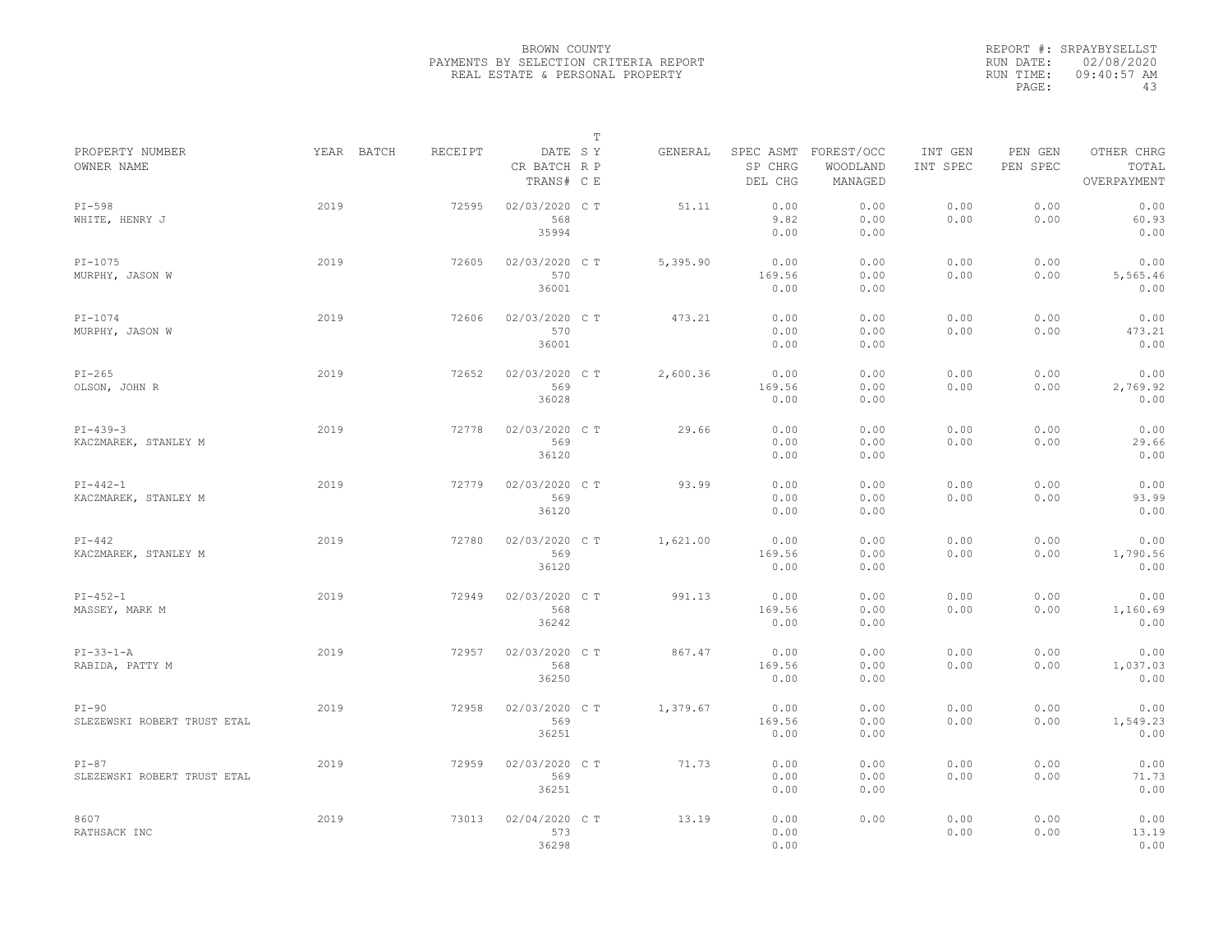|                                         |            |         |                                       | T |          |                        |                                             |                     |                     |                                    |
|-----------------------------------------|------------|---------|---------------------------------------|---|----------|------------------------|---------------------------------------------|---------------------|---------------------|------------------------------------|
| PROPERTY NUMBER<br>OWNER NAME           | YEAR BATCH | RECEIPT | DATE SY<br>CR BATCH R P<br>TRANS# C E |   | GENERAL  | SP CHRG<br>DEL CHG     | SPEC ASMT FOREST/OCC<br>WOODLAND<br>MANAGED | INT GEN<br>INT SPEC | PEN GEN<br>PEN SPEC | OTHER CHRG<br>TOTAL<br>OVERPAYMENT |
| $PI-1166$<br>RATHSACK PROPERTIES LLC    | 2019       | 73014   | 02/04/2020 C T<br>573<br>36299        |   | 1,201.23 | 0.00<br>0.00<br>0.00   | 0.00<br>0.00<br>0.00                        | 0.00<br>0.00        | 0.00<br>0.00        | 0.00<br>1,201.23<br>0.00           |
| $PI-342-1$<br>ULLMER, JAMES H           | 2019       | 73025   | 02/04/2020 C T<br>573<br>36306        |   | 766.07   | 0.00<br>169.56<br>0.00 | 0.00<br>0.00<br>0.00                        | 0.00<br>0.00        | 0.00<br>0.00        | 0.00<br>935.63<br>0.00             |
| $PI-715-10$<br>VANLIESHOUT, JOHN A      | 2019       | 73045   | 02/04/2020 C T<br>574<br>36324        |   | 1,409.92 | 0.00<br>169.56<br>0.00 | 0.00<br>0.00<br>0.00                        | 0.00<br>0.00        | 0.00<br>0.00        | 0.00<br>1,579.48<br>0.00           |
| $PI-69-3$<br>MEULEMANS, ETAL, BRUCE J   | 2019       | 73053   | 02/04/2020 C T<br>574<br>36332        |   | 16.48    | 0.00<br>2.49<br>0.00   | 0.00<br>0.00<br>0.00                        | 0.00<br>0.00        | 0.00<br>0.00        | 0.00<br>18.97<br>0.00              |
| $PI-452-2$<br>MARSHALL, FRANK R         | 2019       | 73069   | 02/04/2020 C T<br>574<br>36348        |   | 3,091.70 | 0.00<br>169.56<br>0.00 | 0.00<br>0.00<br>0.00                        | 0.00<br>0.00        | 0.00<br>0.00        | 0.00<br>3,261.26<br>0.00           |
| $PI-458-15$<br>HANSEN, PATRICK J        | 2019       | 73123   | 02/04/2020 C T<br>574<br>36386        |   | 1,265.66 | 0.00<br>169.56<br>0.00 | 0.00<br>0.00<br>0.00                        | 0.00<br>0.00        | 0.00<br>0.00        | 0.00<br>1,435.22<br>0.00           |
| $PI-1067$<br>CURRY, KENNETH             | 2019       | 73129   | 02/04/2020 C T<br>573<br>36391        |   | 273.70   | 0.00<br>0.00<br>0.00   | 0.00<br>0.00<br>0.00                        | 0.00<br>0.00        | 0.00<br>0.00        | 0.00<br>273.70<br>0.00             |
| 14201<br>LAMAR ADVERTISING OF GREEN BAY | 2019       | 73140   | 02/04/2020 C T<br>577<br>36403        |   | 2,484.74 | 0.00<br>0.00<br>0.00   | 0.00                                        | 0.00<br>0.00        | 0.00<br>0.00        | 0.00<br>2,484.74<br>0.00           |
| $PI-428-5$<br>DIEDERICH, GREGORY J      | 2019       | 73151   | 02/04/2020 C T<br>573<br>36413        |   | 2,827.07 | 0.00<br>169.56<br>0.00 | 0.00<br>0.00<br>0.00                        | 0.00<br>0.00        | 0.00<br>0.00        | 0.00<br>2,996.63<br>0.00           |
| $PI-428-1$<br>ROSKOM, DOUGLAS J         | 2019       | 73157   | 02/04/2020 C T<br>573<br>36415        |   | 1,007.61 | 0.00<br>169.56<br>0.00 | 0.00<br>0.00<br>0.00                        | 0.00<br>0.00        | 0.00<br>0.00        | 0.00<br>1,177.17<br>0.00           |
| $PI-361$<br>INDUSTRIAL ENGRAVING LLC    | 2019       | 73192   | 02/04/2020 C T<br>575<br>36441        |   | 4,815.77 | 0.00<br>0.00<br>0.00   | 0.00<br>0.00<br>0.00                        | 0.00<br>0.00        | 0.00<br>0.00        | 0.00<br>4,815.77<br>0.00           |
| $PI-498-4$<br>INDUSTRIAL ENGRAVING LLC  | 2019       | 73193   | 02/04/2020 C T<br>575<br>36441        |   | 1,819.90 | 0.00<br>0.00<br>0.00   | 0.00<br>0.00<br>0.00                        | 0.00<br>0.00        | 0.00<br>0.00        | 0.00<br>1,819.90<br>0.00           |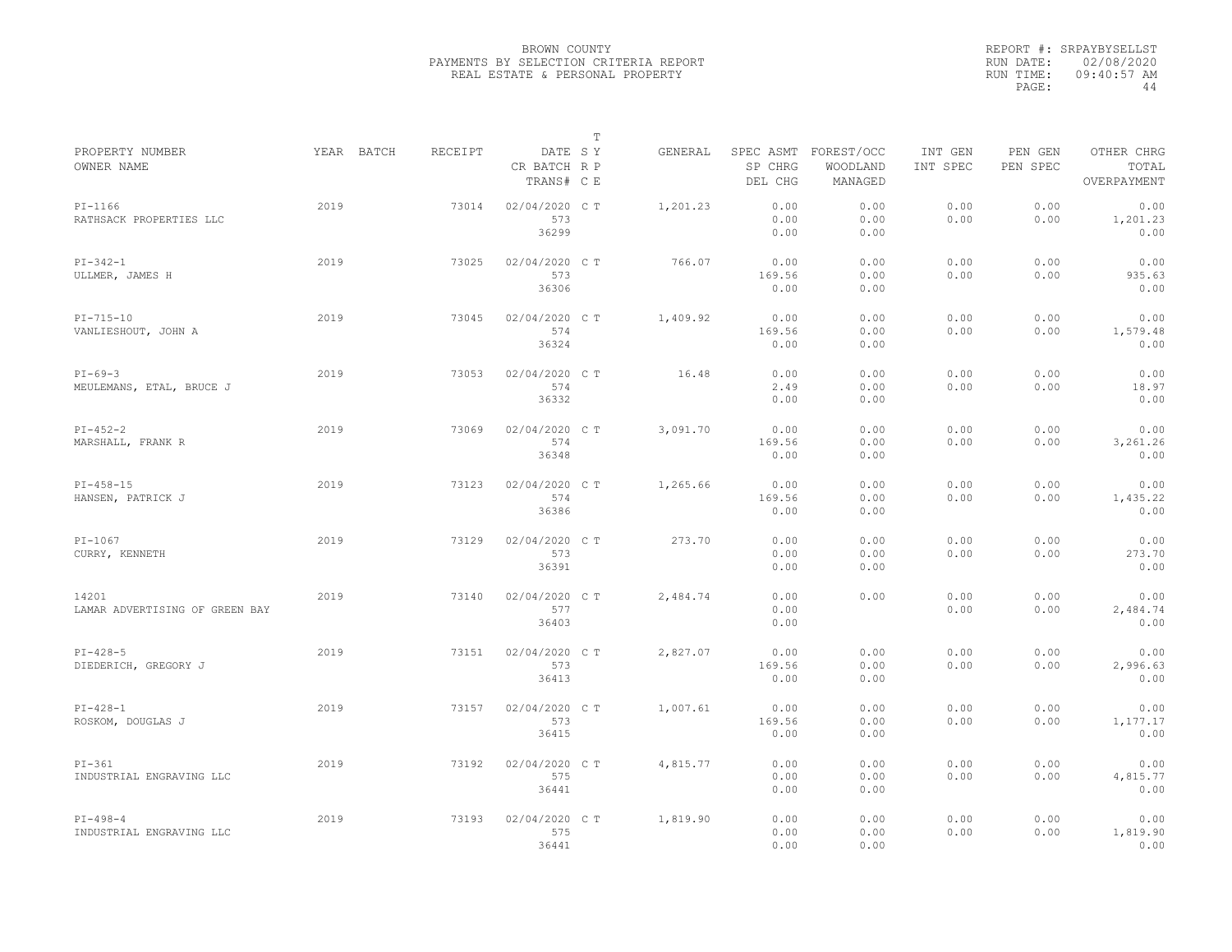|                                                            |            |         |                                       | $\mathbb T$ |          |                        |                                             |                     |                     |                                    |
|------------------------------------------------------------|------------|---------|---------------------------------------|-------------|----------|------------------------|---------------------------------------------|---------------------|---------------------|------------------------------------|
| PROPERTY NUMBER<br>OWNER NAME                              | YEAR BATCH | RECEIPT | DATE SY<br>CR BATCH R P<br>TRANS# C E |             | GENERAL  | SP CHRG<br>DEL CHG     | SPEC ASMT FOREST/OCC<br>WOODLAND<br>MANAGED | INT GEN<br>INT SPEC | PEN GEN<br>PEN SPEC | OTHER CHRG<br>TOTAL<br>OVERPAYMENT |
| $PI-498-2$<br>INDUSTRIAL ENGRAVING LLC                     | 2019       | 73194   | 02/04/2020 C T<br>575<br>36441        |             | 389.57   | 0.00<br>0.00<br>0.00   | 0.00<br>0.00<br>0.00                        | 0.00<br>0.00        | 0.00<br>0.00        | 0.00<br>389.57<br>0.00             |
| $PI - 380 - 1$<br>INDUSTRIAL ENGRAVING LLC                 | 2019       | 73195   | 02/04/2020 C T<br>575<br>36441        |             | 8.25     | 0.00<br>0.00<br>0.00   | 0.00<br>0.00<br>0.00                        | 0.00<br>0.00        | 0.00<br>0.00        | 0.00<br>8.25<br>0.00               |
| 6445<br>INDUSTRIAL ENGRAVING AND MANUFACTURING CORP        | 2019       | 73196   | 02/04/2020 C T<br>575<br>36441        |             | 435.27   | 0.00<br>0.00<br>0.00   | 0.00                                        | 0.00<br>0.00        | 0.00<br>0.00        | 0.00<br>435.27<br>0.00             |
| $PI-537-1$<br>HOLEWINSKI, DOUGLAS M                        | 2019       | 73234   | 02/04/2020 C T<br>573<br>36465        |             | 2,521.22 | 0.00<br>169.56<br>0.00 | 0.00<br>0.00<br>0.00                        | 0.00<br>0.00        | 0.00<br>0.00        | 0.00<br>2,690.78<br>0.00           |
| $PI-155-1$<br>BORZYCH, CHRIS M                             | 2019       | 73288   | 02/04/2020 C T<br>574<br>36507        |             | 874.07   | 0.00<br>169.56<br>0.00 | 0.00<br>0.00<br>0.00                        | 0.00<br>0.00        | 0.00<br>0.00        | 0.00<br>1,043.63<br>0.00           |
| $PI-1176$<br>SCHMOOCK, WILLIAM                             | 2019       | 73344   | 02/04/2020 C T<br>575<br>36545        |             | 1,184.75 | 0.00<br>0.00<br>0.00   | 0.00<br>0.00<br>0.00                        | 0.00<br>0.00        | 0.00<br>0.00        | 0.00<br>1,184.75<br>0.00           |
| $PI-18$<br>FISCHER NICHOLAS & PHYLLIS REVOC LIVING TRUST   | 2019       | 73403   | 02/05/2020 C T<br>579<br>36574        |             | 2,243.02 | 0.00<br>185.56<br>0.00 | 0.00<br>0.00<br>0.00                        | 0.00<br>0.00        | 0.00<br>0.00        | 0.00<br>2,428.58<br>0.00           |
| $PI-19$<br>FISCHER NICHOLAS & PHYLLIS REVOC LIVING TRUST   | 2019       | 73404   | 02/05/2020 C T<br>579<br>36574        |             | 227.53   | 0.00<br>0.00<br>0.00   | 0.00<br>0.00<br>0.00                        | 0.00<br>0.00        | 0.00<br>0.00        | 0.00<br>227.53<br>0.00             |
| $PI-23$<br>FISCHER NICHOLAS H & PHYLLIS M REV LIVING TRUST | 2019       | 73405   | 02/05/2020 C T<br>579<br>36574        |             | 2,190.51 | 0.00<br>169.56<br>0.00 | 0.00<br>0.00<br>0.00                        | 0.00<br>0.00        | 0.00<br>0.00        | 0.00<br>2,360.07<br>0.00           |
| $PI-21$<br>FISCHER NICHOLAS & PHYLLIS REVOC LIVING TRUST   | 2019       | 73406   | 02/05/2020 CT<br>579<br>36574         |             | 87.38    | 0.00<br>0.00<br>0.00   | 0.00<br>0.00<br>0.00                        | 0.00<br>0.00        | 0.00<br>0.00        | 0.00<br>87.38<br>0.00              |
| $PI-632-1-1$<br>BELSCHNER, RONALD L                        | 2019       | 73438   | 02/05/2020 C T<br>578<br>36605        |             | 1,337.83 | 0.00<br>153.56<br>0.00 | 0.00<br>0.00<br>0.00                        | 0.00<br>0.00        | 0.00<br>0.00        | 0.00<br>1,491.39<br>0.00           |
| $PI-632-1$<br>BELSCHNER, RONALD L                          | 2019       | 73439   | 02/05/2020 C T<br>578<br>36606        |             | 325.71   | 0.00<br>0.00<br>0.00   | 0.00<br>0.00<br>0.00                        | 0.00<br>0.00        | 0.00<br>0.00        | 0.00<br>325.71<br>0.00             |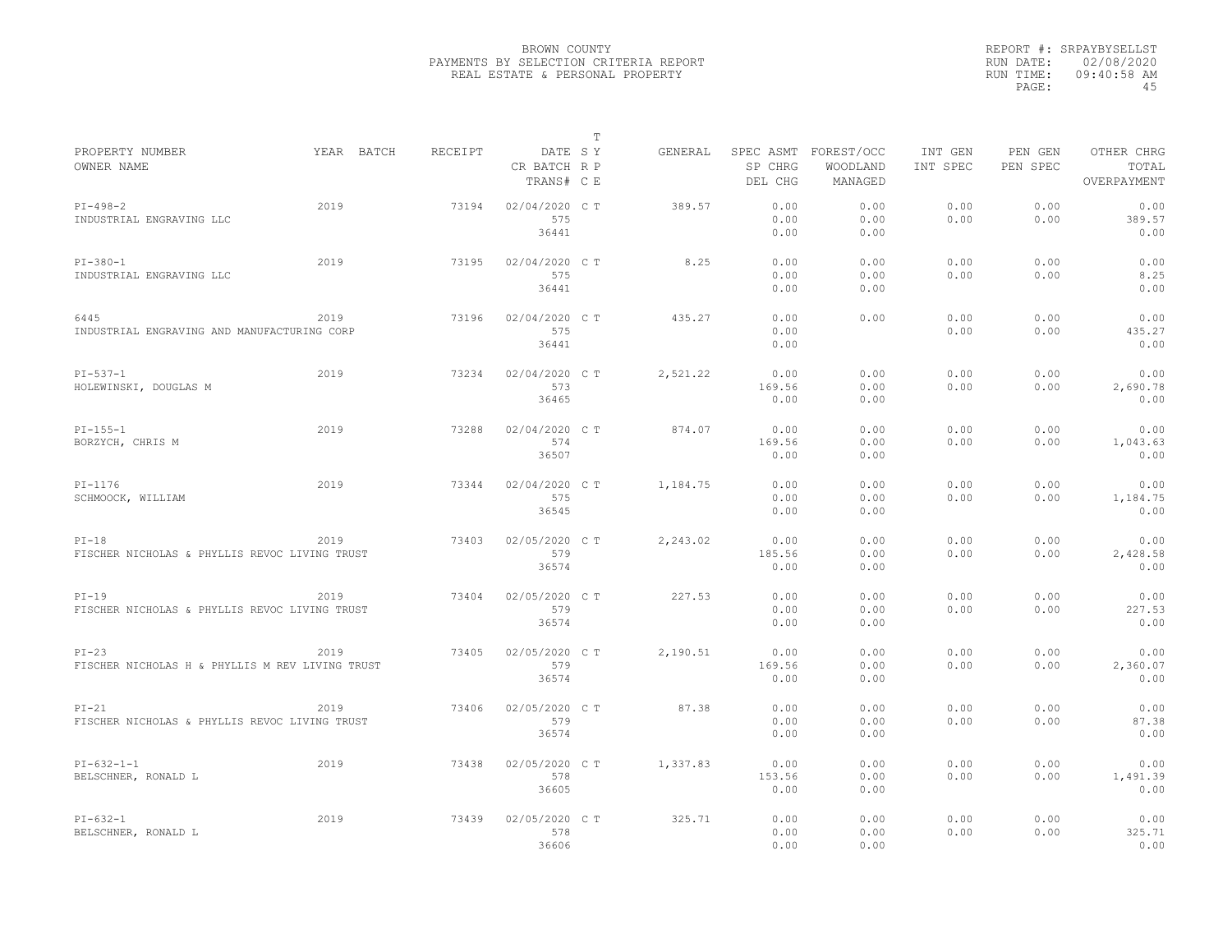|           | REPORT #: SRPAYBYSELLST |
|-----------|-------------------------|
|           | RUN DATE: 02/08/2020    |
| RUN TIME: | 09:40:58 AM             |
| PAGE:     | 46                      |

| PROPERTY NUMBER                                | BATCH<br>YEAR | RECEIPT                  | DATE SY        | GENERAL   | SPEC ASMT | FOREST/OCC | INT GEN  | PEN<br>GEN | OTHER CHRG  |
|------------------------------------------------|---------------|--------------------------|----------------|-----------|-----------|------------|----------|------------|-------------|
| OWNER NAME                                     |               |                          | CR BATCH R P   |           | SP CHRG   | WOODLAND   | INT SPEC | PEN SPEC   | TOTAL       |
|                                                |               |                          | TRANS# C E     |           | DEL CHG   | MANAGED    |          |            | OVERPAYMENT |
| $PI-677-5$                                     | 2019          | 73510                    | 02/06/2020 C T | 0.00      | 0.00      | 0.00       | 0.00     | 0.00       | 0.00        |
| NEIGHBORHOOD HOUSING SERVICES OF GREEN BAY INC |               |                          | 581            |           | 16.00     | 0.00       | 0.00     | 0.00       | 16.00       |
|                                                |               |                          | 36665          |           | 0.00      | 0.00       |          |            | 0.00        |
| PI-660                                         | 2019          | 73516                    | 02/06/2020 C T | 1,961.45  | 0.00      | 0.00       | 0.00     | 0.00       | 0.00        |
| COLLINS, MICHAEL W                             |               |                          | 581            |           | 169.56    | 0.00       | 0.00     | 0.00       | 2,131.01    |
|                                                |               |                          | 36665          |           | 0.00      | 0.00       |          |            | 0.00        |
|                                                |               | TOWN OF PITTSFIELD TOTAL |                | 67,900.48 | 0.00      | 0.00       | 0.00     | 0.00       | 0.00        |
|                                                |               |                          |                |           | 4,343.71  | 0.00       | 0.00     | 0.00       | 72,244.19   |
|                                                |               |                          |                |           | 0.00      | 0.00       |          |            | 0.00        |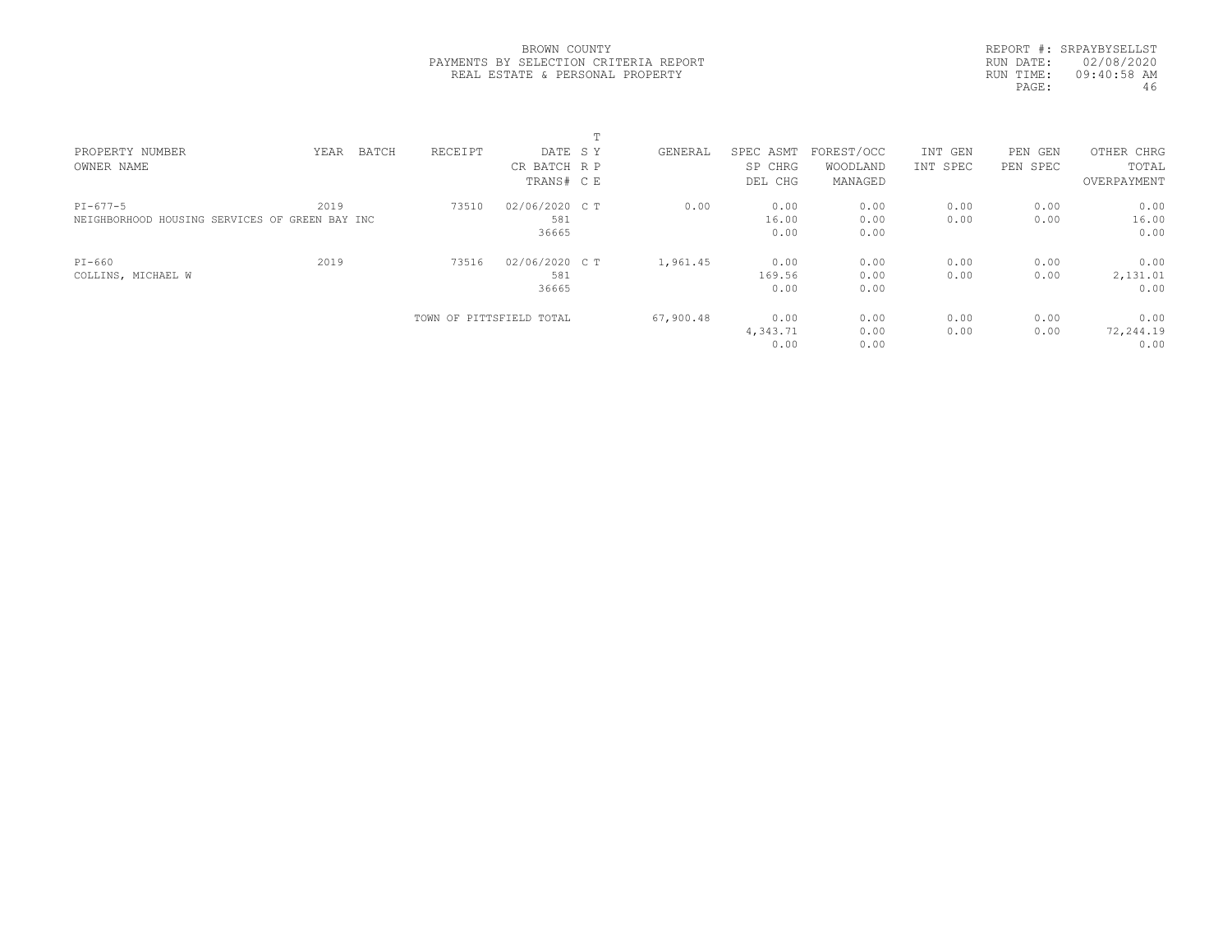|                                         |            |         |                                       | $\mathbb T$ |           |                                 |                                   |                     |                     |                                    |
|-----------------------------------------|------------|---------|---------------------------------------|-------------|-----------|---------------------------------|-----------------------------------|---------------------|---------------------|------------------------------------|
| PROPERTY NUMBER<br>OWNER NAME           | YEAR BATCH | RECEIPT | DATE SY<br>CR BATCH R P<br>TRANS# C E |             | GENERAL   | SPEC ASMT<br>SP CHRG<br>DEL CHG | FOREST/OCC<br>WOODLAND<br>MANAGED | INT GEN<br>INT SPEC | PEN GEN<br>PEN SPEC | OTHER CHRG<br>TOTAL<br>OVERPAYMENT |
| $R - 84 - 5$<br>KERLINSKE, DEAN M       | 2019       | 71847   | 02/03/2020 C T<br>570<br>35517        |             | 1,531.62  | 0.00<br>163.00<br>0.00          | 0.00<br>0.00<br>0.00              | 0.00<br>0.00        | 0.00<br>0.00        | 0.00<br>1,694.62<br>0.00           |
| $R - 70 - 2$<br>THOMPSON, JAMES T       | 2019       | 72157   | 02/03/2020 C T<br>567<br>35727        |             | 518.60    | 0.00<br>0.00<br>0.00            | 0.00<br>0.00<br>0.00              | 0.00<br>0.00        | 0.00<br>0.00        | 0.00<br>518.60<br>0.00             |
| $R - 284$<br>THOMPSON, JAMES            | 2019       | 72158   | 02/03/2020 C T<br>567<br>35727        |             | 1,172.91  | 0.00<br>170.12<br>0.00          | 0.00<br>0.00<br>0.00              | 0.00<br>0.00        | 0.00<br>0.00        | 0.00<br>1,343.03<br>0.00           |
| $R - 70 - 1 - 3$<br>THOMPSON, JAMES T   | 2019       | 72159   | 02/03/2020 C T<br>567<br>35727        |             | 1,735.58  | 0.00<br>163.00<br>0.00          | 0.00<br>0.00<br>0.00              | 0.00<br>0.00        | 0.00<br>0.00        | 0.00<br>1,898.58<br>0.00           |
| $R - 70 - 1$<br>THOMPSON, JAMES T       | 2019       | 72160   | 02/03/2020 C T<br>567<br>35727        |             | 496.19    | 0.00<br>0.00<br>0.00            | 0.00<br>0.00<br>0.00              | 0.00<br>0.00        | 0.00<br>0.00        | 0.00<br>496.19<br>0.00             |
| $R - 70 - 1 - 1$<br>THOMPSON, JAMES T   | 2019       | 72161   | 02/03/2020 C T<br>567<br>35727        |             | 1,740.10  | 0.00<br>163.00<br>0.00          | 0.00<br>0.00<br>0.00              | 0.00<br>0.00        | 0.00<br>0.00        | 0.00<br>1,903.10<br>0.00           |
| $R-99$<br>THOMPSONS JIM HOLDINGS LLC    | 2019       | 72162   | 02/03/2020 CT<br>567<br>35727         |             | 15,269.40 | 0.00<br>537.00<br>0.00          | 0.00<br>0.00<br>0.00              | 0.00<br>0.00        | 0.00<br>0.00        | 0.00<br>15,806.40<br>0.00          |
| $R - 100$<br>THOMPSONS JIM HOLDINGS LLC | 2019       | 72163   | 02/03/2020 C T<br>567<br>35727        |             | 3,035.08  | 0.00<br>10.66<br>0.00           | 0.00<br>0.00<br>0.00              | 0.00<br>0.00        | 0.00<br>0.00        | 0.00<br>3,045.74<br>0.00           |
| $R-96$<br>THOMPSONS JIM HOLDINGS LLC    | 2019       | 72164   | 02/03/2020 C T<br>567<br>35727        |             | 53.06     | 0.00<br>17.66<br>0.00           | 0.00<br>0.00<br>0.00              | 0.00<br>0.00        | 0.00<br>0.00        | 0.00<br>70.72<br>0.00              |
| $R - 367$<br>ALLCOX, WILLIAM J          | 2019       | 72285   | 02/03/2020 C T<br>568<br>35804        |             | 1,595.13  | 0.00<br>163.00<br>0.00          | 0.00<br>0.00<br>0.00              | 0.00<br>0.00        | 0.00<br>0.00        | 0.00<br>1,758.13<br>0.00           |
| $R - 122$<br>BIG VALLEY FARMS INC       | 2019       | 72291   | 02/03/2020 CT<br>570<br>35810         |             | 112.09    | 0.00<br>0.00<br>0.00            | 0.00<br>0.00<br>0.00              | 0.00<br>0.00        | 0.00<br>0.00        | 0.00<br>112.09<br>7.23             |
| $R - 125$<br>BIG VALLEY FARMS INC       | 2019       | 72292   | 02/03/2020 C T<br>570<br>35810        |             | 67.27     | 0.00<br>0.00<br>0.00            | 0.00<br>0.00<br>0.00              | 0.00<br>0.00        | 0.00<br>0.00        | 0.00<br>67.27<br>0.00              |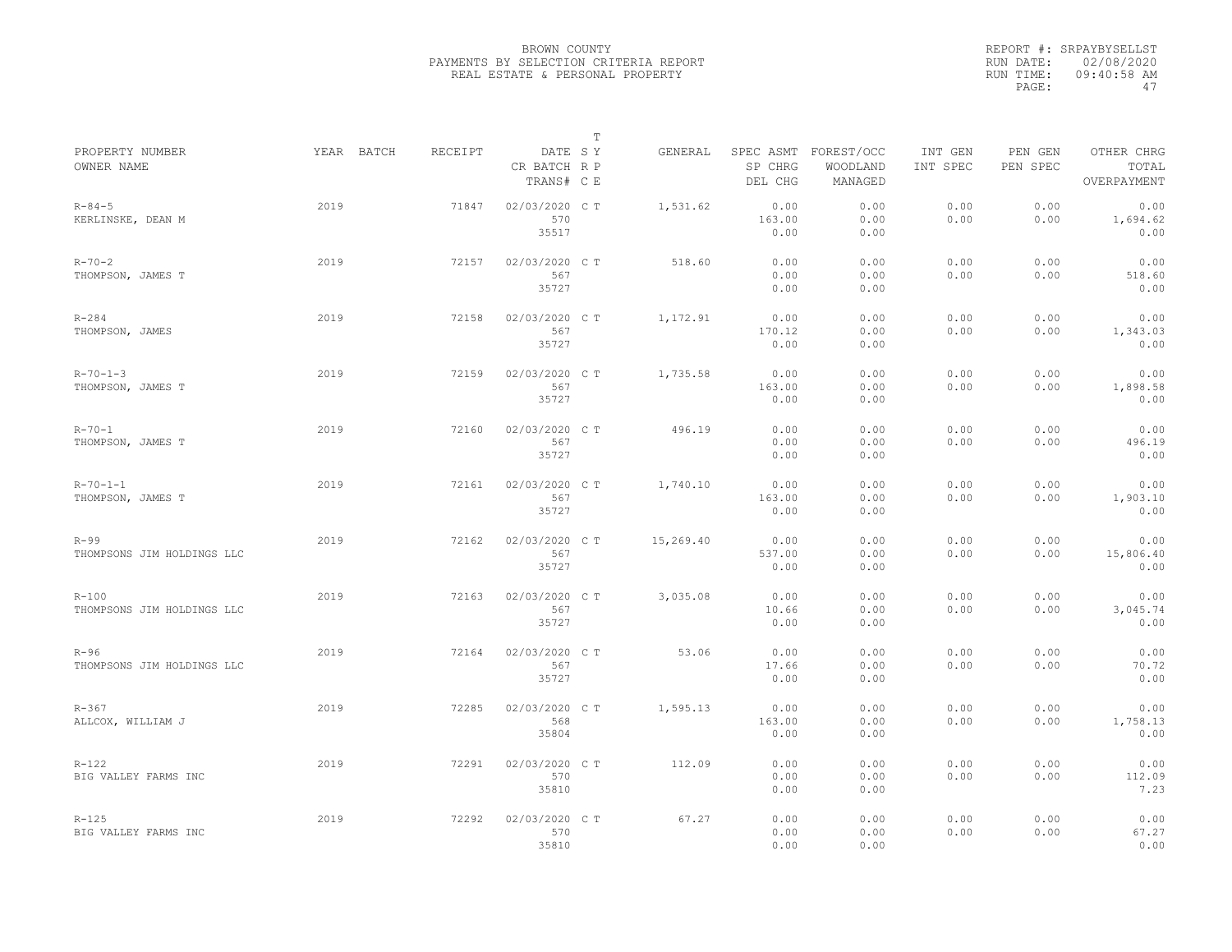|                                   |            |         |                                       | T |          |                        |                                             |                     |                     |                                    |
|-----------------------------------|------------|---------|---------------------------------------|---|----------|------------------------|---------------------------------------------|---------------------|---------------------|------------------------------------|
| PROPERTY NUMBER<br>OWNER NAME     | YEAR BATCH | RECEIPT | DATE SY<br>CR BATCH R P<br>TRANS# C E |   | GENERAL  | SP CHRG<br>DEL CHG     | SPEC ASMT FOREST/OCC<br>WOODLAND<br>MANAGED | INT GEN<br>INT SPEC | PEN GEN<br>PEN SPEC | OTHER CHRG<br>TOTAL<br>OVERPAYMENT |
| $R - 127$<br>BIG VALLEY FARMS INC | 2019       | 72293   | 02/03/2020 CT<br>570<br>35810         |   | 62.03    | 0.00<br>0.00<br>0.00   | 0.00<br>0.00<br>0.00                        | 0.00<br>0.00        | 0.00<br>0.00        | 0.00<br>62.03<br>0.00              |
| $R - 204$<br>BIG VALLEY FARMS INC | 2019       | 72294   | 02/03/2020 C T<br>570<br>35810        |   | 58.29    | 0.00<br>0.00<br>0.00   | 0.00<br>0.00<br>0.00                        | 0.00<br>0.00        | 0.00<br>0.00        | 0.00<br>58.29<br>0.00              |
| $R - 205$<br>BIG VALLEY FARMS INC | 2019       | 72295   | 02/03/2020 C T<br>570<br>35810        |   | 294.10   | 0.00<br>163.00<br>0.00 | 0.00<br>0.00<br>0.00                        | 0.00<br>0.00        | 0.00<br>0.00        | 0.00<br>457.10<br>0.00             |
| $R - 208$<br>BIG VALLEY FARMS INC | 2019       | 72296   | 02/03/2020 C T<br>570<br>35810        |   | 76.22    | 0.00<br>0.00<br>0.00   | 0.00<br>0.00<br>0.00                        | 0.00<br>0.00        | 0.00<br>0.00        | 0.00<br>76.22<br>0.00              |
| $R - 209$<br>BIG VALLEY FARMS INC | 2019       | 72297   | 02/03/2020 C T<br>570<br>35810        |   | 58.29    | 0.00<br>0.00<br>0.00   | 0.00<br>0.00<br>0.00                        | 0.00<br>0.00        | 0.00<br>0.00        | 0.00<br>58.29<br>0.00              |
| $R-215$<br>BIG VALLEY FARMS INC   | 2019       | 72298   | 02/03/2020 CT<br>570<br>35810         |   | 58.29    | 0.00<br>0.00<br>0.00   | 0.00<br>0.00<br>0.00                        | 0.00<br>0.00        | 0.00<br>0.00        | 0.00<br>58.29<br>0.00              |
| $R-216$<br>BIG VALLEY FARMS INC   | 2019       | 72299   | 02/03/2020 C T<br>570<br>35810        |   | 7.48     | 0.00<br>0.00<br>0.00   | 0.00<br>0.00<br>0.00                        | 0.00<br>0.00        | 0.00<br>0.00        | 0.00<br>7.48<br>0.00               |
| $R-218$<br>BIG VALLEY FARMS INC   | 2019       | 72300   | 02/03/2020 C T<br>570<br>35810        |   | 121.81   | 0.00<br>0.00<br>0.00   | 0.00<br>0.00<br>0.00                        | 0.00<br>0.00        | 0.00<br>0.00        | 0.00<br>121.81<br>0.00             |
| $R-219$<br>BIG VALLEY FARMS INC   | 2019       | 72301   | 02/03/2020 CT<br>570<br>35810         |   | 1,384.36 | 0.00<br>310.00<br>0.00 | 0.00<br>0.00<br>0.00                        | 0.00<br>0.00        | 0.00<br>0.00        | 0.00<br>1,694.36<br>0.00           |
| $R - 223$<br>BIG VALLEY FARMS INC | 2019       | 72302   | 02/03/2020 C T<br>570<br>35810        |   | 387.09   | 0.00<br>0.00<br>0.00   | 0.00<br>0.00<br>0.00                        | 0.00<br>0.00        | 0.00<br>0.00        | 0.00<br>387.09<br>0.00             |
| $R - 231$<br>BIG VALLEY FARMS INC | 2019       | 72304   | 02/03/2020 C T<br>570<br>35810        |   | 768.61   | 0.00<br>163.00<br>0.00 | 0.00<br>0.00<br>0.00                        | 0.00<br>0.00        | 0.00<br>0.00        | 0.00<br>931.61<br>0.00             |
| $R - 232$<br>BIG VALLEY FARMS INC | 2019       | 72305   | 02/03/2020 CT<br>570<br>35810         |   | 77.72    | 0.00<br>0.00<br>0.00   | 0.00<br>0.00<br>0.00                        | 0.00<br>0.00        | 0.00<br>0.00        | 0.00<br>77.72<br>0.00              |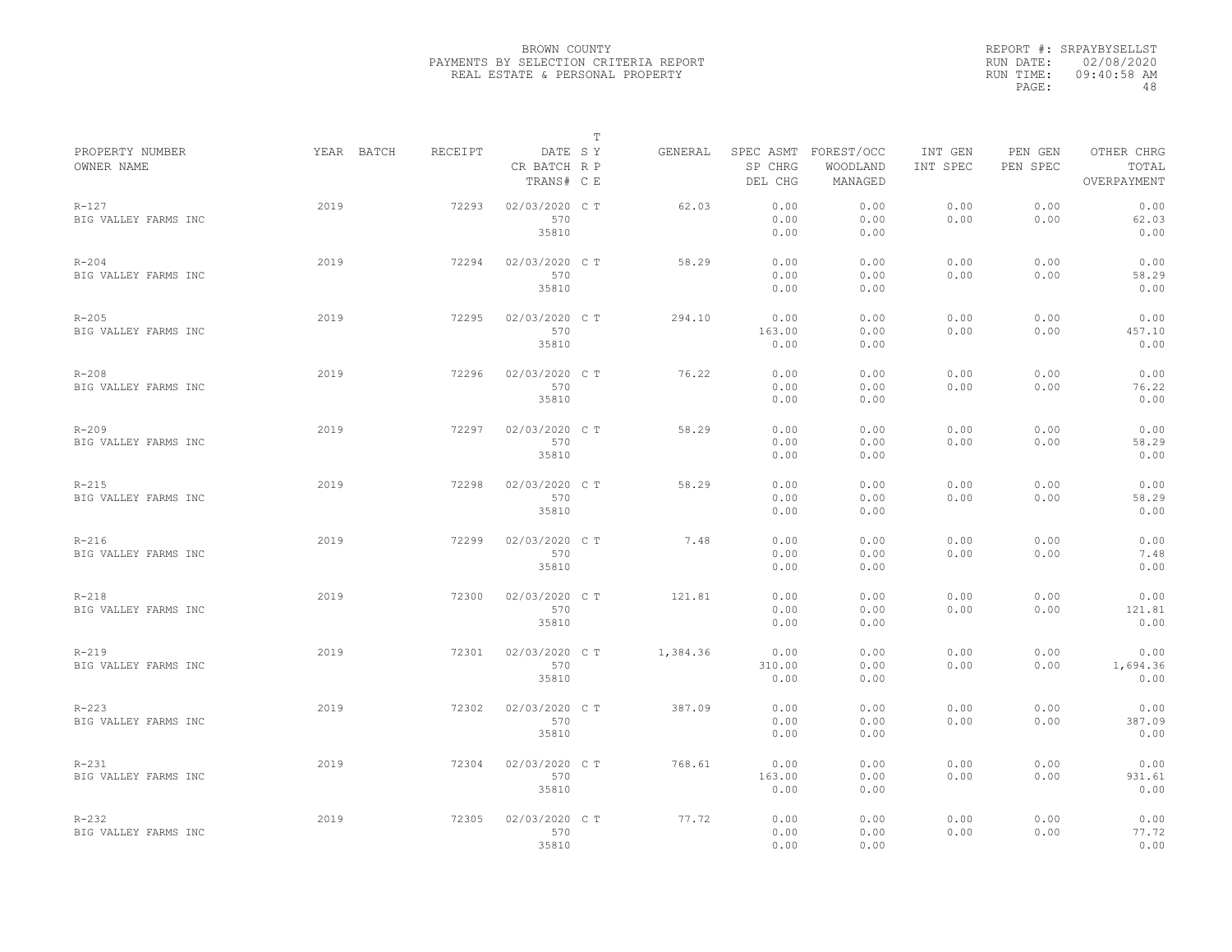|                                       |            |         |                                       | T |          |                        |                                             |                     |                     |                                    |
|---------------------------------------|------------|---------|---------------------------------------|---|----------|------------------------|---------------------------------------------|---------------------|---------------------|------------------------------------|
| PROPERTY NUMBER<br>OWNER NAME         | YEAR BATCH | RECEIPT | DATE SY<br>CR BATCH R P<br>TRANS# C E |   | GENERAL  | SP CHRG<br>DEL CHG     | SPEC ASMT FOREST/OCC<br>WOODLAND<br>MANAGED | INT GEN<br>INT SPEC | PEN GEN<br>PEN SPEC | OTHER CHRG<br>TOTAL<br>OVERPAYMENT |
| $R - 307$<br>BIG VALLEY FARMS INC     | 2019       | 72306   | 02/03/2020 CT<br>570<br>35810         |   | 61.28    | 0.00<br>0.00<br>0.00   | 0.00<br>0.00<br>0.00                        | 0.00<br>0.00        | 0.00<br>0.00        | 0.00<br>61.28<br>0.00              |
| $R - 308$<br>BIG VALLEY FARMS INC     | 2019       | 72307   | 02/03/2020 C T<br>570<br>35810        |   | 99.40    | 0.00<br>0.00<br>0.00   | 0.00<br>0.00<br>0.00                        | 0.00<br>0.00        | 0.00<br>0.00        | 0.00<br>99.40<br>0.00              |
| $R - 310$<br>BIG VALLEY FARMS INC     | 2019       | 72308   | 02/03/2020 C T<br>570<br>35810        |   | 128.53   | 0.00<br>0.00<br>0.00   | 0.00<br>0.00<br>0.00                        | 0.00<br>0.00        | 0.00<br>0.00        | 0.00<br>128.53<br>0.00             |
| $R - 311$<br>BIG VALLEY FARMS INC     | 2019       | 72309   | 02/03/2020 C T<br>570<br>35810        |   | 64.26    | 0.00<br>0.00<br>0.00   | 0.00<br>0.00<br>0.00                        | 0.00<br>0.00        | 0.00<br>0.00        | 0.00<br>64.26<br>0.00              |
| $R - 312$<br>BIG VALLEY FARMS INC     | 2019       | 72310   | 02/03/2020 C T<br>570<br>35810        |   | 885.18   | 0.00<br>163.00<br>0.00 | 0.00<br>0.00<br>0.00                        | 0.00<br>0.00        | 0.00<br>0.00        | 0.00<br>1,048.18<br>0.00           |
| $R - 314$<br>BIG VALLEY FARMS INC     | 2019       | 72311   | 02/03/2020 C T<br>570<br>35810        |   | 177.03   | 0.00<br>0.00<br>0.00   | 0.00<br>0.00<br>0.00                        | 0.00<br>0.00        | 0.00<br>0.00        | 0.00<br>177.03<br>0.00             |
| $R - 315$<br>BIG VALLEY FARMS INC     | 2019       | 72312   | 02/03/2020 C T<br>570<br>35810        |   | 1,107.12 | 0.00<br>163.00<br>0.00 | 0.00<br>0.00<br>0.00                        | 0.00<br>0.00        | 0.00<br>0.00        | 0.00<br>1,270.12<br>0.00           |
| $R - 315 - 1$<br>BIG VALLEY FARMS INC | 2019       | 72313   | 02/03/2020 C T<br>570<br>35810        |   | 89.66    | 0.00<br>0.00<br>0.00   | 0.00<br>0.00<br>0.00                        | 0.00<br>0.00        | 0.00<br>0.00        | 0.00<br>89.66<br>0.00              |
| $R - 317$<br>BIG VALLEY FARMS INC     | 2019       | 72314   | 02/03/2020 CT<br>570<br>35810         |   | 168.89   | 0.00<br>0.00<br>0.00   | 0.00<br>0.00<br>0.00                        | 0.00<br>0.00        | 0.00<br>0.00        | 0.00<br>168.89<br>0.00             |
| $R-318$<br>BIG VALLEY FARMS INC       | 2019       | 72315   | 02/03/2020 C T<br>570<br>35810        |   | 115.08   | 0.00<br>0.00<br>0.00   | 0.00<br>0.00<br>0.00                        | 0.00<br>0.00        | 0.00<br>0.00        | 0.00<br>115.08<br>0.00             |
| $R - 328$<br>BIG VALLEY FARMS INC     | 2019       | 72316   | 02/03/2020 C T<br>570<br>35810        |   | 59.78    | 0.00<br>0.00<br>0.00   | 0.00<br>0.00<br>0.00                        | 0.00<br>0.00        | 0.00<br>0.00        | 0.00<br>59.78<br>0.00              |
| $R - 331$<br>BIG VALLEY FARMS INC     | 2019       | 72317   | 02/03/2020 C T<br>570<br>35810        |   | 316.84   | 0.00<br>0.00<br>0.00   | 0.00<br>0.00<br>0.00                        | 0.00<br>0.00        | 0.00<br>0.00        | 0.00<br>316.84<br>0.00             |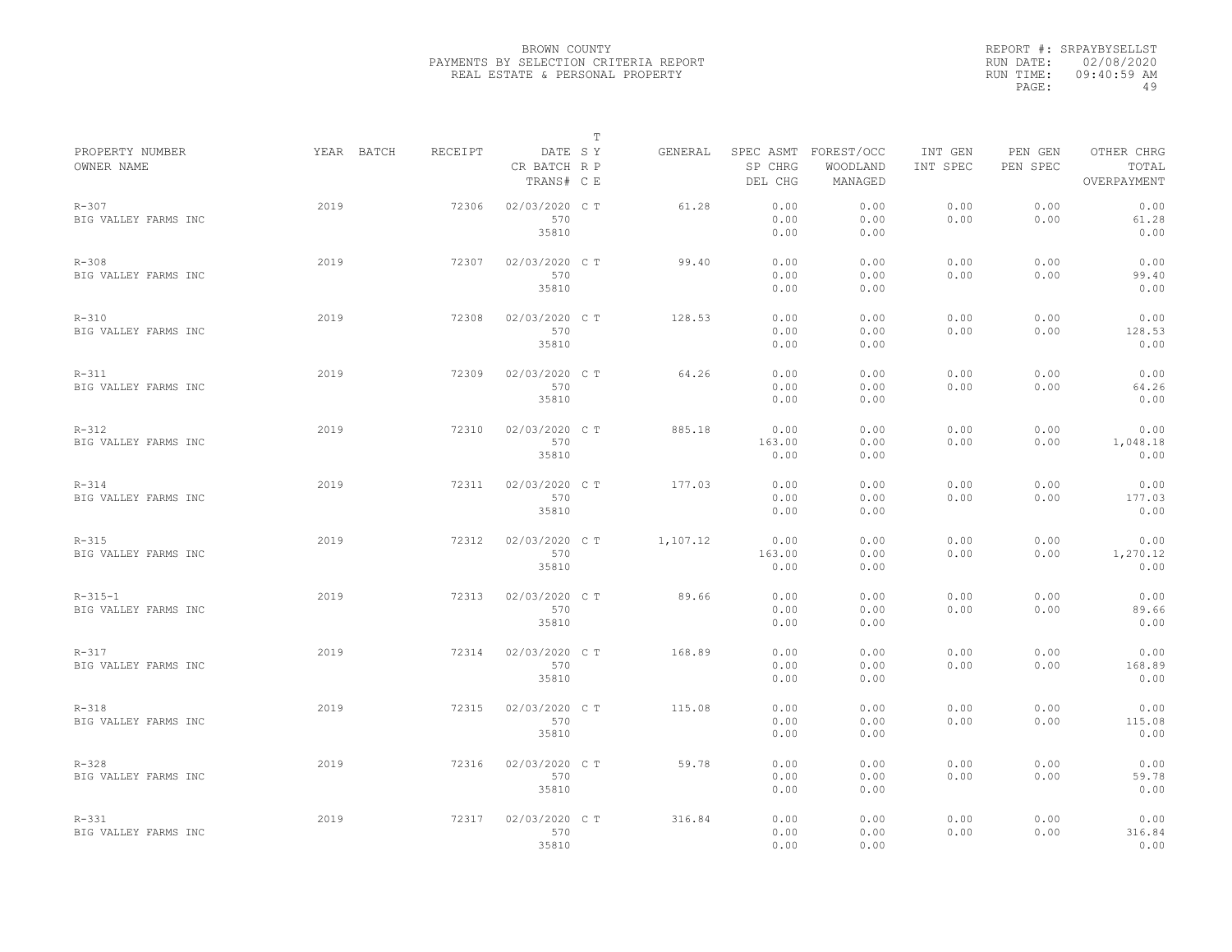|                                                        |      |             |         |                                       | $\mathbb T$ |          |                                 |                                   |                     |                     |                                    |
|--------------------------------------------------------|------|-------------|---------|---------------------------------------|-------------|----------|---------------------------------|-----------------------------------|---------------------|---------------------|------------------------------------|
| PROPERTY NUMBER<br>OWNER NAME                          |      | YEAR BATCH  | RECEIPT | DATE SY<br>CR BATCH R P<br>TRANS# C E |             | GENERAL  | SPEC ASMT<br>SP CHRG<br>DEL CHG | FOREST/OCC<br>WOODLAND<br>MANAGED | INT GEN<br>INT SPEC | PEN GEN<br>PEN SPEC | OTHER CHRG<br>TOTAL<br>OVERPAYMENT |
| $R - 159$<br>FRANCKEN, MARY ELLEN                      | 2019 |             | 72335   | 02/03/2020 C T<br>569<br>35822        |             | 1,295.48 | 0.00<br>163.00<br>0.00          | 0.00<br>0.00<br>0.00              | 0.00<br>0.00        | 0.00<br>0.00        | 0.00<br>1,458.48<br>0.00           |
| $R - 159 - 3$<br>FRANCKEN, MARY ELLEN                  | 2019 |             | 72342   | 02/03/2020 C T<br>569<br>35827        |             | 352.72   | 0.00<br>0.00<br>0.00            | 0.00<br>0.00<br>0.00              | 0.00<br>0.00        | 0.00<br>0.00        | 0.00<br>352.72<br>0.00             |
| $R - 409$<br>VERCAUTEREN, DOUGLAS J                    | 2019 |             | 72633   | 02/03/2020 C T<br>568<br>36018        |             | 1,176.66 | 0.00<br>163.00<br>0.00          | 0.00<br>0.00<br>0.00              | 0.00<br>0.00        | 0.00<br>0.00        | 0.00<br>1,339.66<br>0.00           |
| 23810<br>BADGER TRUCK AND TRAILER                      | 2019 |             | 72797   | 02/03/2020 C T<br>570<br>36137        |             | 59.78    | 0.00<br>0.00<br>0.00            | 0.00                              | 0.00<br>0.00        | 0.00<br>0.00        | 0.00<br>59.78<br>0.00              |
| $R - 68 - 1$<br>TODD III, WILLIAM A                    | 2019 |             | 72970   | 02/03/2020 C T<br>567<br>36259        |             | 4,042.45 | 0.00<br>172.72<br>0.00          | 0.00<br>0.00<br>0.00              | 0.00<br>0.00        | 0.00<br>0.00        | 0.00<br>4,215.17<br>0.00           |
| $R - 189$<br>BURKE, NANCY L                            | 2019 |             | 72973   | 02/03/2020 C T<br>569<br>36262        |             | 64.26    | 0.00<br>0.00<br>0.00            | 0.00<br>0.00<br>0.00              | 0.00<br>0.00        | 0.00<br>0.00        | 0.00<br>64.26<br>0.00              |
| $R - 187$<br>BURKE PATRICK J & NANCY L REVOCABLE TRUST | 2019 |             | 72975   | 02/03/2020 C T<br>569<br>36264        |             | 516.37   | 0.00<br>0.00<br>0.00            | 0.00<br>0.00<br>0.00              | 0.00<br>0.00        | 0.00<br>0.00        | 0.00<br>516.37<br>0.00             |
| $R - 186$<br>BURKE PATRICK J & NANCY L REVOCABLE TRUST | 2019 |             | 72976   | 02/03/2020 C T<br>569<br>36265        |             | 5,870.27 | 0.00<br>163.00<br>0.00          | 0.00<br>0.00<br>0.00              | 0.00<br>0.00        | 0.00<br>0.00        | 0.00<br>6,033.27<br>0.00           |
| $R - 437 - 12$<br>CHARNESKI, RONALD J                  | 2019 |             | 73007   | 02/03/2020 C T<br>569<br>36292        |             | 2,556.87 | 0.00<br>163.00<br>0.00          | 0.00<br>0.00<br>0.00              | 0.00<br>0.00        | 0.00<br>0.00        | 0.00<br>2,719.87<br>0.00           |
| $R - 263$<br>SPEIRS, TRAVIS G                          |      | 2019 200203 | 4082    | 02/03/2020 C T                        |             | 4,751.97 | 0.00<br>163.00<br>0.00          | 0.00<br>0.00<br>0.00              | 0.00<br>0.00        | 0.00<br>0.00        | 0.00<br>4,914.97<br>0.00           |
| $R - 285 - 2$<br>DOMBROWICKI, HENRY P                  | 2019 |             | 73095   | 02/04/2020 C T<br>573<br>36367        |             | 2,538.43 | 0.00<br>163.00<br>0.00          | 0.00<br>0.00<br>0.00              | 0.00<br>0.00        | 0.00<br>0.00        | 0.00<br>2,701.43<br>0.00           |
| $R - 322 - 1$<br>KRUEGER, BRUCE E                      | 2019 |             | 73116   | 02/04/2020 C T<br>573<br>36380        |             | 2,888.29 | 0.00<br>163.00<br>0.00          | 0.00<br>0.00<br>0.00              | 0.00<br>0.00        | 0.00<br>0.00        | 0.00<br>3,051.29<br>0.00           |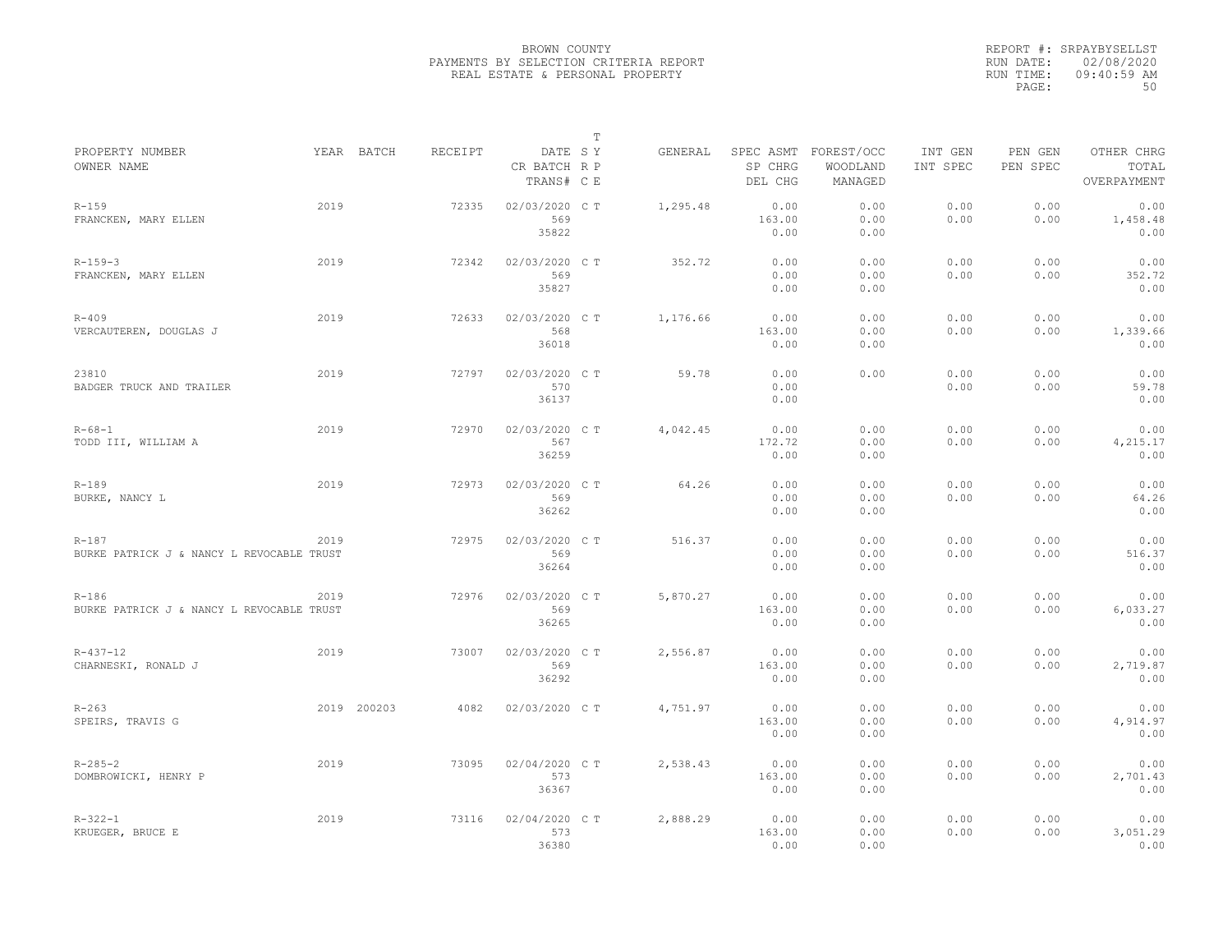|                                                                    |            |         |                                       | T |          |                                 |                                   |                     |                     |                                    |
|--------------------------------------------------------------------|------------|---------|---------------------------------------|---|----------|---------------------------------|-----------------------------------|---------------------|---------------------|------------------------------------|
| PROPERTY NUMBER<br>OWNER NAME                                      | YEAR BATCH | RECEIPT | DATE SY<br>CR BATCH R P<br>TRANS# C E |   | GENERAL  | SPEC ASMT<br>SP CHRG<br>DEL CHG | FOREST/OCC<br>WOODLAND<br>MANAGED | INT GEN<br>INT SPEC | PEN GEN<br>PEN SPEC | OTHER CHRG<br>TOTAL<br>OVERPAYMENT |
| 18444<br>LAMAR ADVERTISING OF GREEN BAY                            | 2019       | 73136   | 02/04/2020 C T<br>577<br>36399        |   | 307.14   | 0.00<br>0.00<br>0.00            | 0.00                              | 0.00<br>0.00        | 0.00<br>0.00        | 0.00<br>307.14<br>0.00             |
| $R - 55$<br>THOMASMA, WILLIAM S                                    | 2019       | 73168   | 02/04/2020 C T<br>574<br>36423        |   | 1,332.84 | 0.00<br>150.55<br>0.00          | 0.00<br>0.00<br>0.00              | 0.00<br>0.00        | 0.00<br>0.00        | 0.00<br>1,483.39<br>0.00           |
| $R - 55 - 1$<br>THOMASMA, WILLIAM S                                | 2019       | 73169   | 02/04/2020 C T<br>574<br>36423        |   | 63.52    | 0.00<br>4.82<br>0.00            | 0.00<br>0.00<br>0.00              | 0.00<br>0.00        | 0.00<br>0.00        | 0.00<br>68.34<br>0.00              |
| $R - 423$<br>ZIRBEL DENNIS R & MARY A REVOCABLE LIVING TRUST       | 2019       | 73219   | 02/04/2020 C T<br>574<br>36459        |   | 201.77   | 0.00<br>0.00<br>0.00            | 0.00<br>0.00<br>0.00              | 0.00<br>0.00        | 0.00<br>0.00        | 0.00<br>201.77<br>0.00             |
| $R - 424$<br>ZIRBEL DENNIS R & MARY A REVOCABLE LIVING TRUST       | 2019       | 73220   | 02/04/2020 C T<br>574<br>36459        |   | 62.77    | 0.00<br>0.00<br>0.00            | 0.00<br>0.00<br>0.00              | 0.00<br>0.00        | 0.00<br>0.00        | 0.00<br>62.77<br>0.00              |
| $R - 425$<br>ZIRBEL DENNIS R & MARY A REVOCABLE LIVING TRUST       | 2019       | 73221   | 02/04/2020 C T<br>574<br>36459        |   | 1,670.61 | 0.00<br>163.00<br>0.00          | 0.00<br>0.00<br>0.00              | 0.00<br>0.00        | 0.00<br>0.00        | 0.00<br>1,833.61<br>0.00           |
| $R - 425 - 2$<br>ZIRBEL DENNIS R & MARY A REVOCABLE LIVING TRUST   | 2019       | 73222   | 02/04/2020 C T<br>574<br>36459        |   | 56.80    | 0.00<br>0.00<br>0.00            | 0.00<br>0.00<br>0.00              | 0.00<br>0.00        | 0.00<br>0.00        | 0.00<br>56.80<br>0.00              |
| $R - 153$<br>VANDEWALLE, RONALD J                                  | 2019       | 73235   | 02/04/2020 C T<br>573<br>36466        |   | 2,382.75 | 0.00<br>457.00<br>0.00          | 0.00<br>0.00<br>0.00              | 0.00<br>0.00        | 0.00<br>0.00        | 0.00<br>2,839.75<br>0.00           |
| $R - 186 - 1$<br>MCFADZEN, ELLIS J                                 | 2019       | 73239   | 02/04/2020 C T<br>574<br>36470        |   | 2,794.91 | 0.00<br>163.00<br>0.00          | 0.00<br>0.00<br>0.00              | 0.00<br>0.00        | 0.00<br>0.00        | 0.00<br>2,957.91<br>0.00           |
| $R - 185$<br>MASHL STEVEN J & JANET M REVOCABLE TRUST              | 2019       | 73442   | 02/05/2020 C T<br>578<br>36609        |   | 3,749.37 | 0.00<br>0.00<br>0.00            | 0.00<br>0.00<br>0.00              | 0.00<br>0.00        | 0.00<br>0.00        | 0.00<br>3,749.37<br>0.00           |
| $R - 440 - 21$<br>BUBOLTZ DOUGLAS & CARLA M REVOCABLE LIVING TRUST | 2019       | 73471   | 02/06/2020 C T<br>580<br>36640        |   | 2,890.98 | 0.00<br>163.00<br>0.00          | 0.00<br>0.00<br>0.00              | 0.00<br>0.00        | 0.00<br>0.00        | 0.00<br>3,053.98<br>0.00           |
| $R - 258$<br>REYNOLDS, ETAL, KELLY J                               | 2019       | 73502   | 02/06/2020 C T<br>581<br>36661        |   | 844.42   | 0.00<br>0.00<br>0.00            | 0.00<br>0.00<br>0.00              | 0.00<br>0.00        | 0.00<br>0.00        | 0.00<br>844.42<br>0.00             |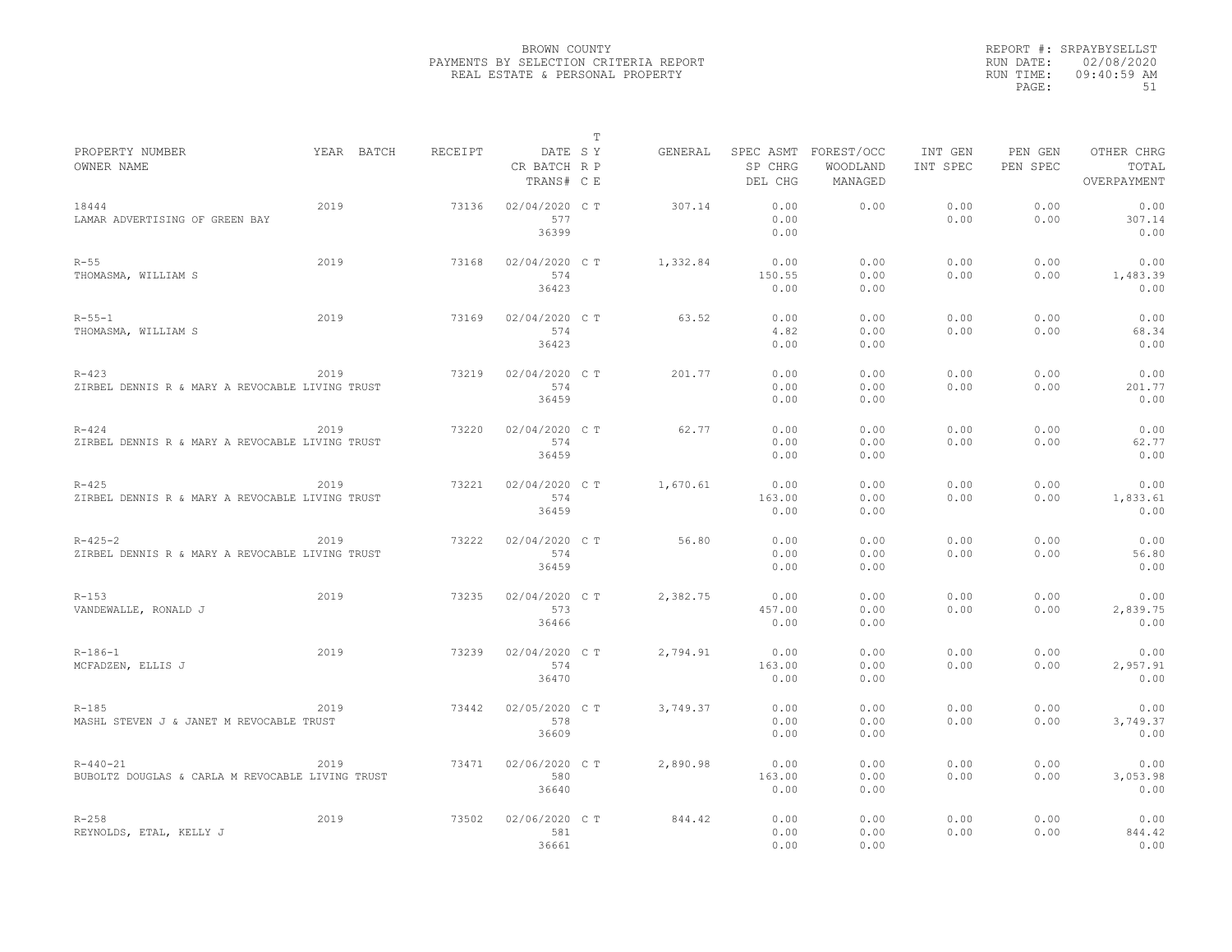|           | REPORT #: SRPAYBYSELLST |
|-----------|-------------------------|
| RUN DATE: | 02/08/2020              |
| RUN TIME: | 09:41:00 AM             |
| PAGE:     | 52                      |
|           |                         |

|                                   |      |        |         |                        | m |           |           |            |          |            |             |  |
|-----------------------------------|------|--------|---------|------------------------|---|-----------|-----------|------------|----------|------------|-------------|--|
| PROPERTY NUMBER                   | YEAR | BATCH  | RECEIPT | DATE SY                |   | GENERAL   | SPEC ASMT | FOREST/OCC | INT GEN  | PEN<br>GEN | OTHER CHRG  |  |
| OWNER NAME                        |      |        |         | CR BATCH R P           |   |           | SP CHRG   | WOODLAND   | INT SPEC | PEN SPEC   | TOTAL       |  |
|                                   |      |        |         | TRANS# C E             |   |           | DEL CHG   | MANAGED    |          |            | OVERPAYMENT |  |
| $R - 235 - 1$                     | 2019 |        | 73518   | 02/06/2020 C T         |   | 32.88     | 0.00      | 0.00       | 0.00     | 0.00       | 0.00        |  |
| BROWN COUNTY<br>- FOX RIVER TRAIL |      |        |         | 581                    |   |           | 0.00      | 0.00       | 0.00     | 0.00       | 32.88       |  |
|                                   |      |        |         | 36666                  |   |           | 0.00      | 0.00       |          |            | 0.00        |  |
| $R - 319 - 1$                     | 2019 |        | 73519   | 02/06/2020 C T         |   | 32.88     | 0.00      | 0.00       | 0.00     | 0.00       | 0.00        |  |
| BROWN COUNTY - FOX RIVER TRAIL    |      |        |         | 581                    |   |           | 0.00      | 0.00       | 0.00     | 0.00       | 32.88       |  |
|                                   |      |        |         | 36666                  |   |           | 0.00      | 0.00       |          |            | 0.00        |  |
| $R - 8$                           | 2019 | 200207 | 4117    | 02/07/2020 C T         |   | 5,298.56  | 0.00      | 0.00       | 0.00     | 0.00       | 0.00        |  |
| JESKEWITZ, CHAD J                 |      |        |         |                        |   |           | 166.00    | 0.00       | 0.00     | 0.00       | 5,464.56    |  |
|                                   |      |        |         |                        |   |           | 0.00      | 0.00       |          |            | 0.00        |  |
|                                   |      |        |         | TOWN OF ROCKLAND TOTAL |   | 81,790.12 | 0.00      | 0.00       | 0.00     | 0.00       | 0.00        |  |
|                                   |      |        |         |                        |   |           | 4,930.53  | 0.00       | 0.00     | 0.00       | 86,720.65   |  |
|                                   |      |        |         |                        |   |           | 0.00      | 0.00       |          |            | 7.23        |  |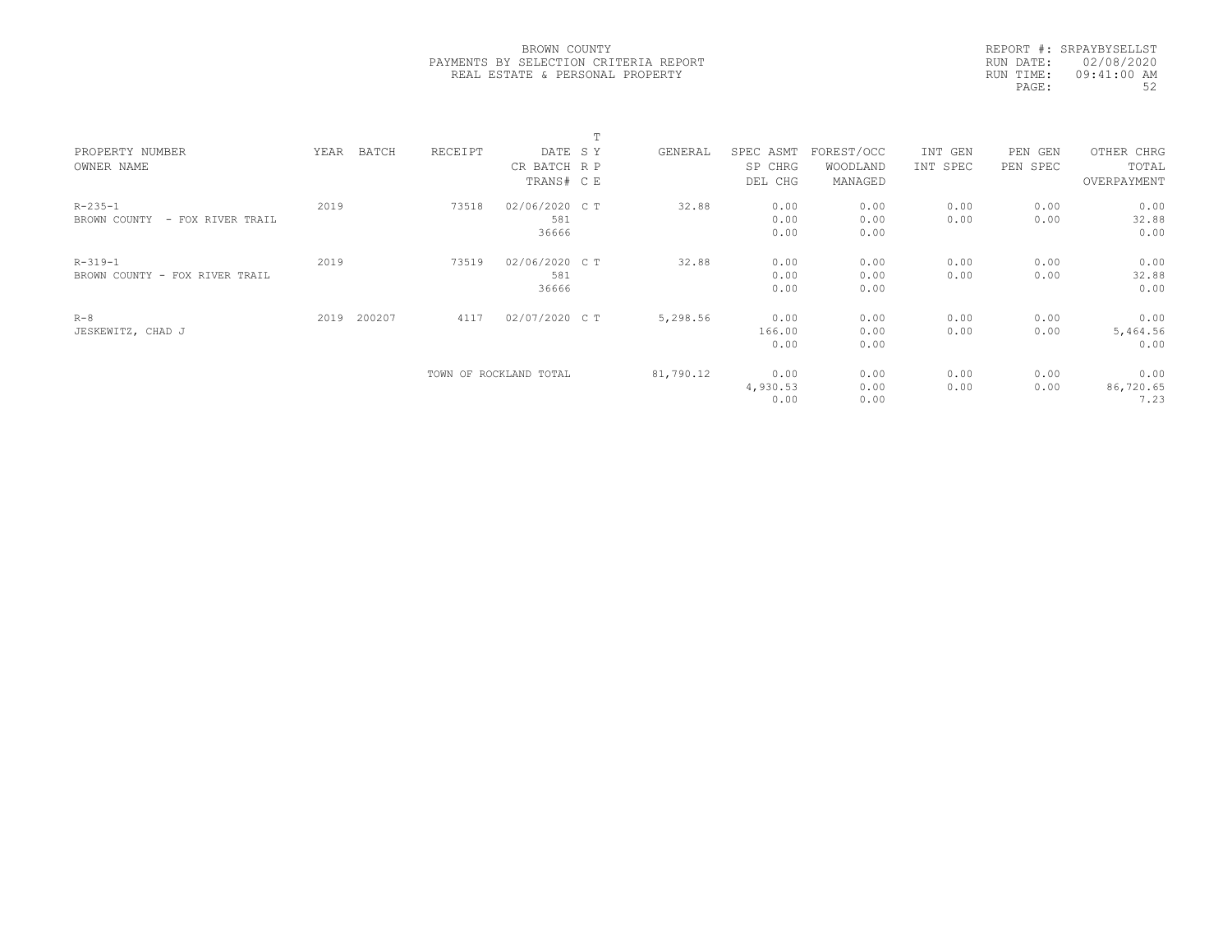|                                                           |      |             |                  |                                       | $\mathbb T$ |             |                                 |                                   |                     |                     |                                    |
|-----------------------------------------------------------|------|-------------|------------------|---------------------------------------|-------------|-------------|---------------------------------|-----------------------------------|---------------------|---------------------|------------------------------------|
| PROPERTY NUMBER<br>OWNER NAME                             |      | YEAR BATCH  | <b>RECEIPT</b>   | DATE SY<br>CR BATCH R P<br>TRANS# C E |             | GENERAL     | SPEC ASMT<br>SP CHRG<br>DEL CHG | FOREST/OCC<br>WOODLAND<br>MANAGED | INT GEN<br>INT SPEC | PEN GEN<br>PEN SPEC | OTHER CHRG<br>TOTAL<br>OVERPAYMENT |
| $SC - 272 - 1$<br>BUSHMAKER, BRIAN P                      |      | 2019 200201 | 4050             | 02/01/2020 CT                         |             | 674.00      | 0.00<br>226.00<br>0.00          | 0.00<br>0.00<br>0.00              | 0.00<br>0.00        | 0.00<br>0.00        | 0.00<br>900.00<br>0.00             |
| $SC-1299-4$<br>LY, VONG RICHARD                           | 2019 |             | 71834            | 02/03/2020 C T<br>570<br>35497        |             | 1,401.17    | 0.00<br>210.00<br>0.00          | 0.00<br>0.00<br>0.00              | 0.00<br>0.00        | 0.00<br>0.00        | 0.00<br>1,611.17<br>0.00           |
| $SC - 429 - 1$<br>SCHOMMER KEITH J & BECKY A LIVING TRUST | 2019 |             | 71846            | 02/03/2020 CT<br>570<br>35516         |             | 1,139.86    | 0.00<br>210.00<br>0.00          | 0.00<br>0.00<br>0.00              | 0.00<br>0.00        | 0.00<br>0.00        | 0.00<br>1,349.86<br>0.00           |
| $SC-228$<br>MITCHELL, SUSAN M                             | 2019 |             | 71848            | 02/03/2020 C T<br>569<br>35518        |             | 218.68      | 0.00<br>11.00<br>0.00           | 0.00<br>0.00<br>0.00              | 0.00<br>0.00        | 0.00<br>0.00        | 0.00<br>229.68<br>0.00             |
| $SC-2046$<br>SMITH, STEVE K                               | 2019 |             | 71850            | 02/03/2020 CT<br>568<br>35520         |             | 1,762.16    | 0.00<br>210.00<br>0.00          | 0.00<br>0.00<br>0.00              | 0.00<br>0.00        | 0.00<br>0.00        | 0.00<br>1,972.16<br>0.00           |
| $SC - 230 - 2$<br>SERVI, CHARLES L                        | 2019 |             | 71865            | 02/03/2020 C T<br>570<br>35536        |             | 0.00        | 0.00<br>19.58<br>0.00           | 0.00<br>0.00<br>0.00              | 0.00<br>0.00        | 0.00<br>0.00        | 0.00<br>19.58<br>0.00              |
| $SC - 230 - 2$<br>SERVI, CHARLES L                        | 2019 |             | 71867            | 02/03/2020 CT<br>570<br>35538         |             | 8.46        | 0.00<br>190.42<br>0.00          | 0.00<br>0.00<br>0.00              | 0.00<br>0.00        | 0.00<br>0.00        | 0.00<br>198.88<br>0.00             |
| $SC - 230 - 2$<br>SERVI, CHARLES L                        | 2019 |             | 71868            | 02/03/2020 CT<br>570<br>35539         |             | 1,834.33    | 0.00<br>0.00<br>0.00            | 0.00<br>0.00<br>0.00              | 0.00<br>0.00        | 0.00<br>0.00        | 0.00<br>1,834.33<br>0.00           |
| $SC - 230 - 2$<br>SERVI, CHARLES L                        | 2019 |             | 71869            | 02/03/2020 CT<br>570<br>35540         |             | 1,092.90    | 0.00<br>0.00<br>0.00            | 0.00<br>0.00<br>0.00              | 0.00<br>0.00        | 0.00<br>0.00        | 0.00<br>1,092.90<br>0.00           |
| $SC - 230 - 2$<br>SERVI, CHARLES L                        | 2019 |             | Voids #<br>71865 | 02/03/2020 CV<br>570<br>35543         |             | 0.00        | 0.00<br>$-19.58$<br>0.00        | 0.00<br>0.00<br>0.00              | 0.00<br>0.00        | 0.00<br>0.00        | 0.00<br>$-19.58$<br>0.00           |
| $SC - 230 - 2$<br>SERVI, CHARLES L                        | 2019 |             | Voids #<br>71867 | 02/03/2020 CV<br>570<br>35544         |             | $-8.46$     | 0.00<br>$-190.42$<br>0.00       | 0.00<br>0.00<br>0.00              | 0.00<br>0.00        | 0.00<br>0.00        | 0.00<br>$-198.88$<br>0.00          |
| $SC - 230 - 2$<br>SERVI, CHARLES L                        | 2019 |             | Voids #<br>71868 | 02/03/2020 CV<br>570<br>35545         |             | $-1,834.33$ | 0.00<br>0.00<br>0.00            | 0.00<br>0.00<br>0.00              | 0.00<br>0.00        | 0.00<br>0.00        | 0.00<br>$-1,834.33$<br>0.00        |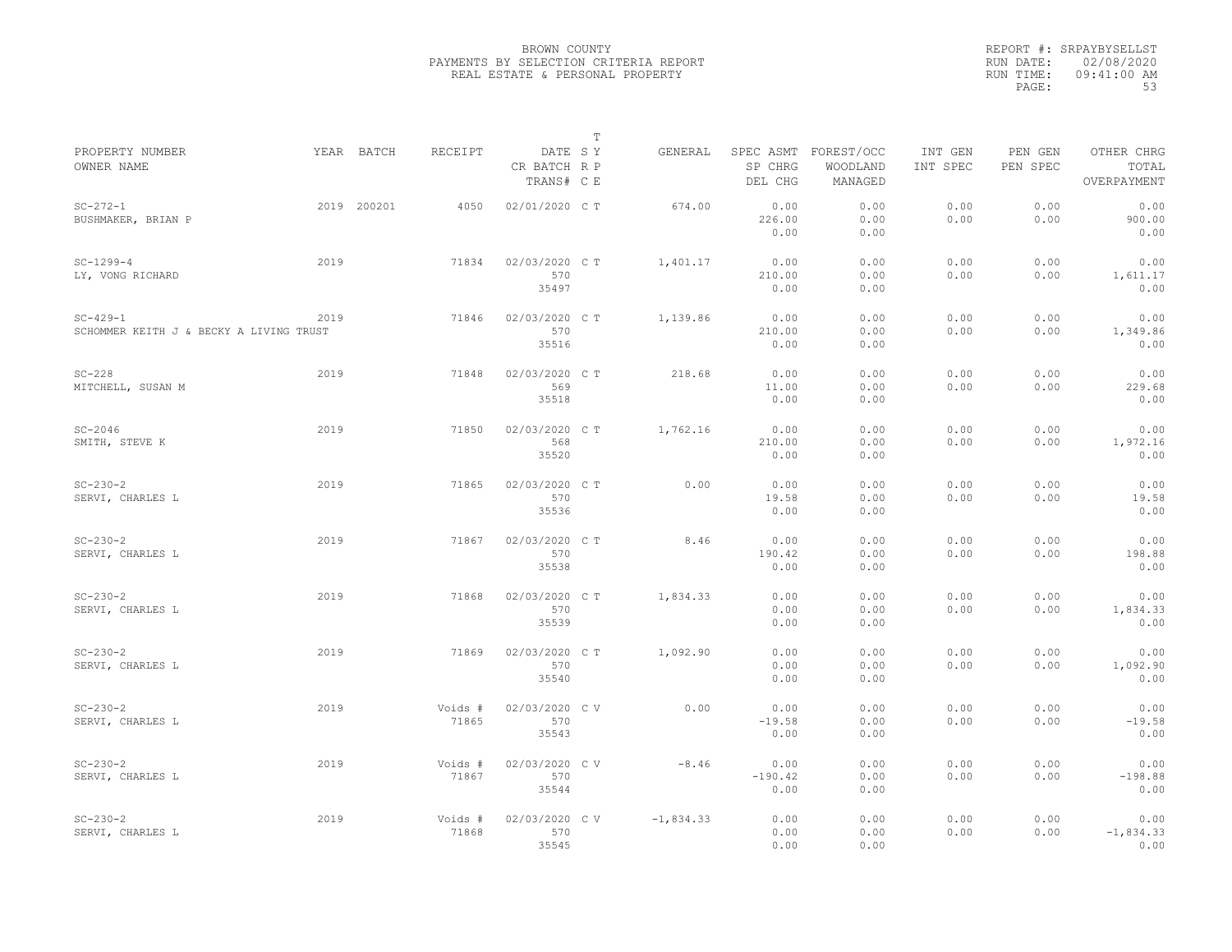|                                                 |            |                  |                                       | $\mathbb T$ |             |                        |                                             |                     |                     |                                    |
|-------------------------------------------------|------------|------------------|---------------------------------------|-------------|-------------|------------------------|---------------------------------------------|---------------------|---------------------|------------------------------------|
| PROPERTY NUMBER<br>OWNER NAME                   | YEAR BATCH | RECEIPT          | DATE SY<br>CR BATCH R P<br>TRANS# C E |             | GENERAL     | SP CHRG<br>DEL CHG     | SPEC ASMT FOREST/OCC<br>WOODLAND<br>MANAGED | INT GEN<br>INT SPEC | PEN GEN<br>PEN SPEC | OTHER CHRG<br>TOTAL<br>OVERPAYMENT |
| $SC - 230 - 2$<br>SERVI, CHARLES L              | 2019       | Voids #<br>71869 | 02/03/2020 CV<br>570<br>35546         |             | $-1,092,90$ | 0.00<br>0.00<br>0.00   | 0.00<br>0.00<br>0.00                        | 0.00<br>0.00        | 0.00<br>0.00        | 0.00<br>$-1,092.90$<br>0.00        |
| $SC-1300-101$<br>SALM, MARK V                   | 2019       | 71945            | 02/03/2020 C T<br>570<br>35566        |             | 1,803.17    | 0.00<br>210.00<br>0.00 | 0.00<br>0.00<br>0.00                        | 0.00<br>0.00        | 0.00<br>0.00        | 0.00<br>2,013.17<br>0.00           |
| $SC-2313$<br>ASSET MANAGEMENT GROUP WI LLC      | 2019       | 71950            | 02/03/2020 C T<br>570<br>35570        |             | 426.92      | 0.00<br>55.00<br>0.00  | 0.00<br>0.00<br>0.00                        | 0.00<br>0.00        | 0.00<br>0.00        | 0.00<br>481.92<br>0.00             |
| $SC - 230 - 2$<br>SERVI, CHARLES L              | 2019       | 71971            | 02/03/2020 C T<br>570<br>35587        |             | 3,521.32    | 0.00<br>210.00<br>0.00 | 0.00<br>0.00<br>0.00                        | 0.00<br>0.00        | 0.00<br>0.00        | 0.00<br>3,731.32<br>0.00           |
| $SC-1603-20$<br>MARTIN, MICHAEL R               | 2019       | 72036            | 02/03/2020 C T<br>569<br>35635        |             | 4,045.55    | 0.00<br>210.00<br>0.00 | 0.00<br>0.00<br>0.00                        | 0.00<br>0.00        | 0.00<br>0.00        | 0.00<br>4,255.55<br>0.00           |
| $SC - 322 - 3$<br>CONDO STORAGE INNOVATIONS LLC | 2019       | 72037            | 02/03/2020 CT<br>568<br>35636         |             | 7,584.99    | 0.00<br>643.50<br>0.00 | 0.00<br>0.00<br>0.00                        | 0.00<br>0.00        | 0.00<br>0.00        | 0.00<br>8,228.49<br>0.00           |
| $SC-2301$<br>CONDO STORAGE INNOVATIONS LLC      | 2019       | 72047            | 02/03/2020 C T<br>568<br>35646        |             | 414.85      | 0.00<br>55.00<br>0.00  | 0.00<br>0.00<br>0.00                        | 0.00<br>0.00        | 0.00<br>0.00        | 0.00<br>469.85<br>0.00             |
| $SC-2292$<br>CONDO STORAGE INNOVATIONS LLC      | 2019       | 72048            | 02/03/2020 C T<br>568<br>35646        |             | 847.40      | 0.00<br>55.00<br>0.00  | 0.00<br>0.00<br>0.00                        | 0.00<br>0.00        | 0.00<br>0.00        | 0.00<br>902.40<br>0.00             |
| $SC-2298$<br>CONDO STORAGE INNOVATIONS LLC      | 2019       | 72049            | 02/03/2020 CT<br>568<br>35646         |             | 554.73      | 0.00<br>55.00<br>0.00  | 0.00<br>0.00<br>0.00                        | 0.00<br>0.00        | 0.00<br>0.00        | 0.00<br>609.73<br>0.00             |
| $SC-2299$<br>CONDO STORAGE INNOVATIONS LLC      | 2019       | 72050            | 02/03/2020 C T<br>568<br>35646        |             | 438.96      | 0.00<br>55.00<br>0.00  | 0.00<br>0.00<br>0.00                        | 0.00<br>0.00        | 0.00<br>0.00        | 0.00<br>493.96<br>0.00             |
| $SC-2312$<br>CONDO STORAGE INNOVATIONS LLC      | 2019       | 72051            | 02/03/2020 C T<br>568<br>35646        |             | 662.47      | 0.00<br>55.00<br>0.00  | 0.00<br>0.00<br>0.00                        | 0.00<br>0.00        | 0.00<br>0.00        | 0.00<br>717.47<br>0.00             |
| $SC - 2324$<br>CONDO STORAGE INNOVATIONS LLC    | 2019       | 72052            | 02/03/2020 CT<br>568<br>35646         |             | 509.71      | 0.00<br>55.00<br>0.00  | 0.00<br>0.00<br>0.00                        | 0.00<br>0.00        | 0.00<br>0.00        | 0.00<br>564.71<br>0.00             |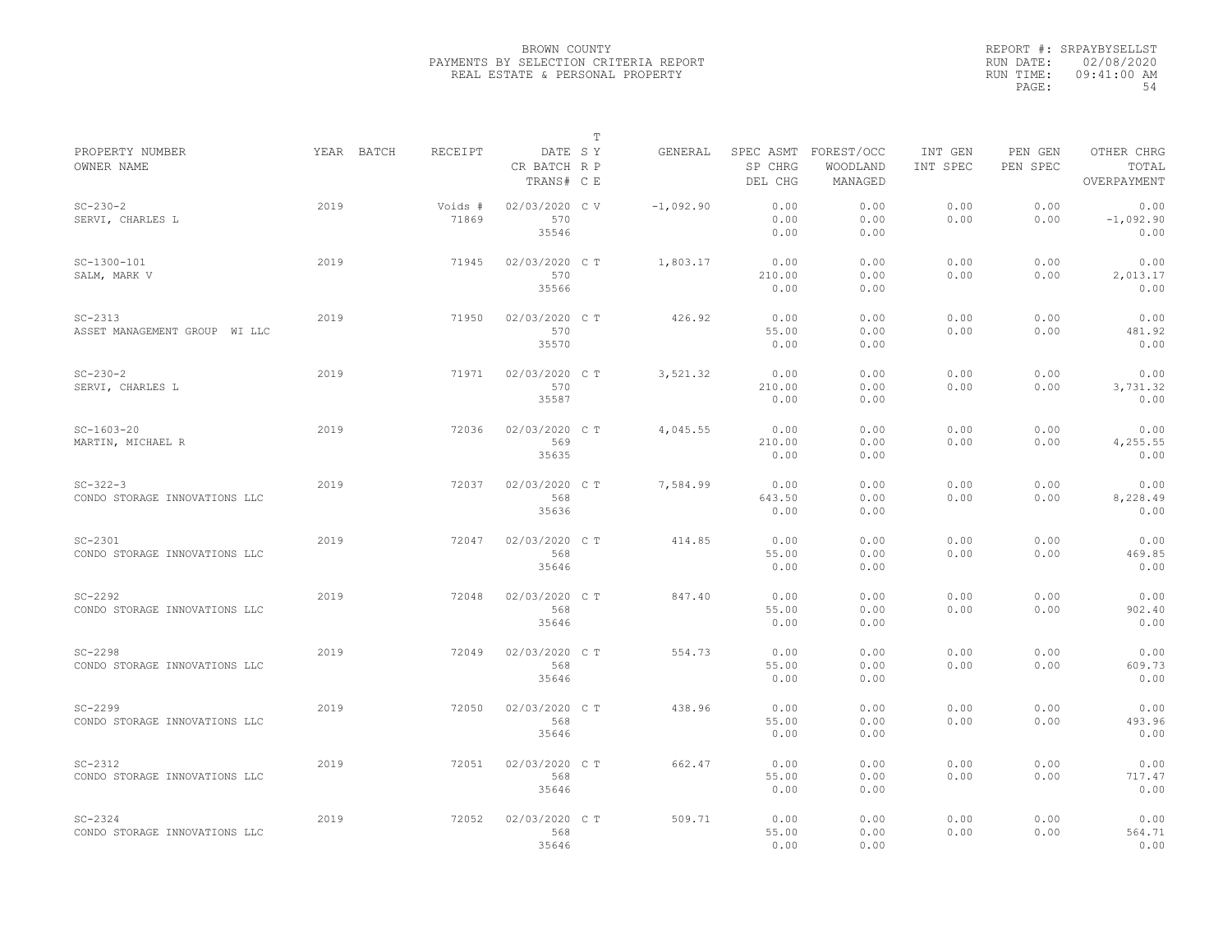|                                                    |            |                  |                                       | T |           |                                 |                                   |                     |                     |                                    |
|----------------------------------------------------|------------|------------------|---------------------------------------|---|-----------|---------------------------------|-----------------------------------|---------------------|---------------------|------------------------------------|
| PROPERTY NUMBER<br>OWNER NAME                      | YEAR BATCH | RECEIPT          | DATE SY<br>CR BATCH R P<br>TRANS# C E |   | GENERAL   | SPEC ASMT<br>SP CHRG<br>DEL CHG | FOREST/OCC<br>WOODLAND<br>MANAGED | INT GEN<br>INT SPEC | PEN GEN<br>PEN SPEC | OTHER CHRG<br>TOTAL<br>OVERPAYMENT |
| $SC - 2333$<br>CONDO STORAGE INNOVATIONS LLC       | 2019       | 72053            | 02/03/2020 C T<br>568<br>35646        |   | 884.38    | 0.00<br>55.00<br>0.00           | 0.00<br>0.00<br>0.00              | 0.00<br>0.00        | 0.00<br>0.00        | 0.00<br>939.38<br>0.00             |
| $SC-2009$<br>ASH, LINDA L                          | 2019       | 72102            | 02/03/2020 C T<br>571<br>35688        |   | 253.27    | 0.00<br>27.50<br>0.00           | 0.00<br>0.00<br>0.00              | 0.00<br>0.00        | 0.00<br>0.00        | 0.00<br>280.77<br>0.00             |
| $SC-1214$<br>LONDO, JOYCE E                        | 2019       | 72167            | 02/03/2020 C T<br>569<br>35729        |   | 1,236.34  | 0.00<br>210.00<br>221.86        | 0.00<br>0.00<br>0.00              | 0.00<br>0.00        | 0.00<br>0.00        | 0.00<br>1,668.20<br>0.00           |
| $SC-573$<br>MCDONALD, ETAL, STEVEN R               | 2019       | 72176            | 02/03/2020 C T<br>567<br>35737        |   | 1,244.60  | 0.00<br>27.50<br>0.00           | 0.00<br>0.00<br>0.00              | 0.00<br>0.00        | 0.00<br>0.00        | 0.00<br>1,272.10<br>0.00           |
| $SC-574$<br>MCDONALD, ETAL, STEVEN R               | 2019       | 72177            | 02/03/2020 C T<br>567<br>35737        |   | 463.11    | 0.00<br>11.00<br>0.00           | 0.00<br>0.00<br>0.00              | 0.00<br>0.00        | 0.00<br>0.00        | 0.00<br>474.11<br>0.00             |
| $SC-575$<br>MCDONALD, ETAL, STEVEN R               | 2019       | 72178            | 02/03/2020 C T<br>567<br>35737        |   | 221.90    | 0.00<br>11.00<br>0.00           | 0.00<br>0.00<br>0.00              | 0.00<br>0.00        | 0.00<br>0.00        | 0.00<br>232.90<br>0.00             |
| $SC-255$<br>KRYNIK JR, PATRICK L                   | 2019       | 72179            | 02/03/2020 C T<br>569<br>35738        |   | 3,235.08  | 0.00<br>226.00<br>0.00          | 0.00<br>0.00<br>0.00              | 0.00<br>0.00        | 0.00<br>0.00        | 0.00<br>3,461.08<br>0.00           |
| 11208<br>DRM INC                                   | 2019       | 72220            | 02/03/2020 C T<br>567<br>35752        |   | 276.58    | 0.00<br>0.00<br>0.00            | 0.00                              | 0.00<br>0.00        | 0.00<br>0.00        | 0.00<br>276.58<br>0.00             |
| 11208<br>DRM INC                                   | 2019       | Voids #<br>72220 | 02/03/2020 CV<br>567<br>35765         |   | $-276.58$ | 0.00<br>0.00<br>0.00            | 0.00                              | 0.00<br>0.00        | 0.00<br>0.00        | 0.00<br>$-276.58$<br>0.00          |
| $SC-1603-64$<br>NOSKOWIAK, DONALD J                | 2019       | 72238            | 02/03/2020 C T<br>568<br>35767        |   | 2,779.23  | 0.00<br>210.00<br>0.00          | 0.00<br>0.00<br>0.00              | 0.00<br>0.00        | 0.00<br>0.00        | 0.00<br>2,989.23<br>0.00           |
| 11208<br>DRM INC                                   | 2019       | 72252            | 02/03/2020 C T<br>567<br>35777        |   | 276.58    | 0.00<br>0.00<br>0.00            | 0.00                              | 0.00<br>0.00        | 0.00<br>0.00        | 0.00<br>276.58<br>0.00             |
| $SC-1602-19$<br>ARAUJO MARCO & FLAVIA LIVING TRUST | 2019       | 72283            | 02/03/2020 C T<br>568<br>35802        |   | 15,333.79 | 0.00<br>210.00<br>0.00          | 0.00<br>0.00<br>0.00              | 0.00<br>0.00        | 0.00<br>0.00        | 0.00<br>15,543.79<br>0.00          |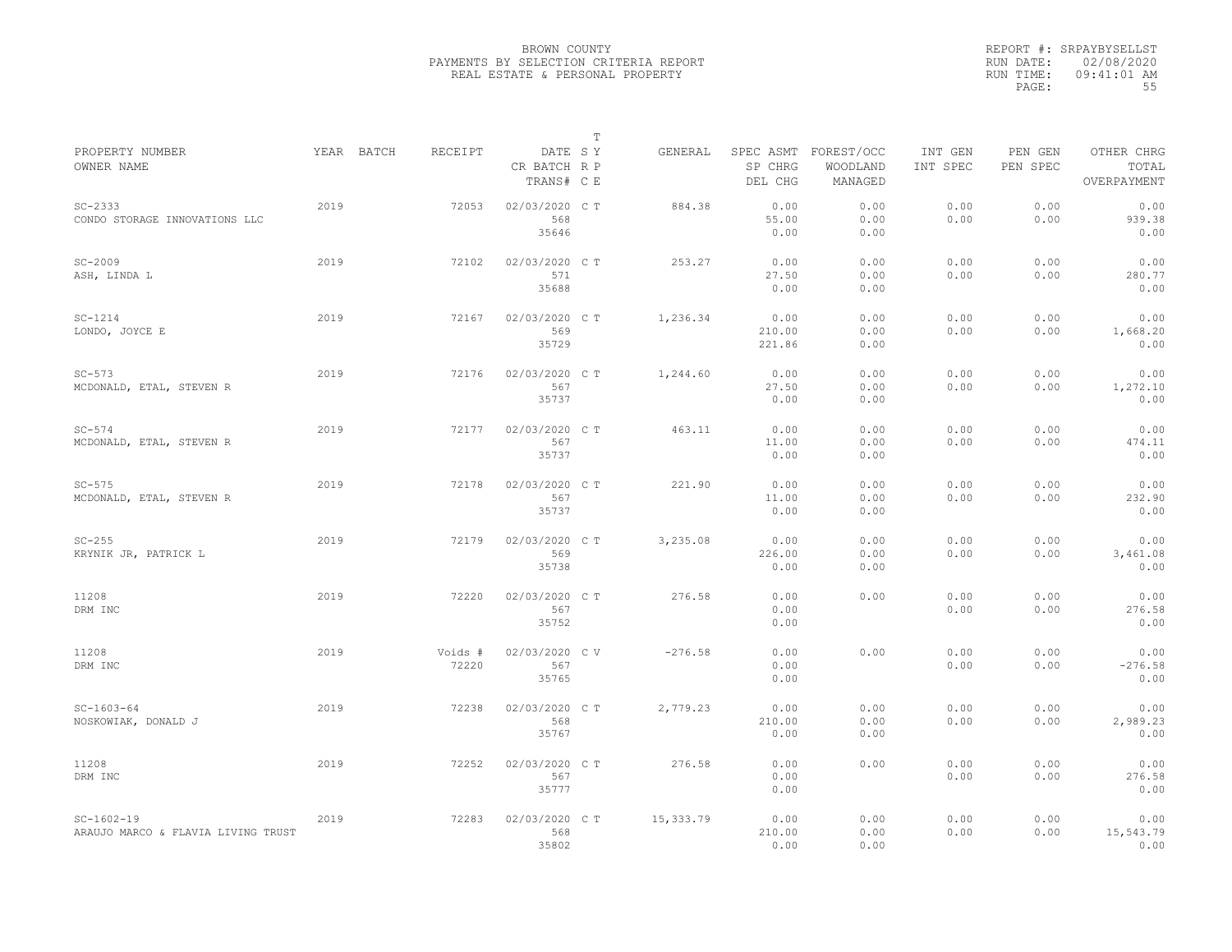|                                             |            |         |                                       | $\mathbb T$ |          |                        |                                             |                     |                     |                                    |
|---------------------------------------------|------------|---------|---------------------------------------|-------------|----------|------------------------|---------------------------------------------|---------------------|---------------------|------------------------------------|
| PROPERTY NUMBER<br>OWNER NAME               | YEAR BATCH | RECEIPT | DATE SY<br>CR BATCH R P<br>TRANS# C E |             | GENERAL  | SP CHRG<br>DEL CHG     | SPEC ASMT FOREST/OCC<br>WOODLAND<br>MANAGED | INT GEN<br>INT SPEC | PEN GEN<br>PEN SPEC | OTHER CHRG<br>TOTAL<br>OVERPAYMENT |
| $SC - 1604 - 35$<br>KWASNY, DAWN M          | 2019       | 72286   | 02/03/2020 CT<br>569<br>35805         |             | 1,187.51 | 0.00<br>210.00<br>0.00 | 0.00<br>0.00<br>0.00                        | 0.00<br>0.00        | 0.00<br>0.00        | 0.00<br>1,397.51<br>0.00           |
| $SC-1391-8$<br>LEMHOUSE C IRREVOCABLE TRUST | 2019       | 72322   | 02/03/2020 C T<br>569<br>35816        |             | 659.87   | 0.00<br>188.00<br>0.00 | 0.00<br>0.00<br>0.00                        | 0.00<br>0.00        | 0.00<br>0.00        | 0.00<br>847.87<br>0.00             |
| $SC-113$<br>JTJJ INVESTMENTS LLC            | 2019       | 72329   | 02/03/2020 C T<br>570<br>35820        |             | 1,050.00 | 0.00<br>218.00<br>0.00 | 0.00<br>0.00<br>0.00                        | 0.00<br>0.00        | 0.00<br>0.00        | 0.00<br>1,268.00<br>0.00           |
| $SC-126$<br>JTJJ INVESTMENTS LLC            | 2019       | 72330   | 02/03/2020 C T<br>570<br>35820        |             | 65.93    | 0.00<br>21.00<br>0.00  | 0.00<br>0.00<br>0.00                        | 0.00<br>0.00        | 0.00<br>0.00        | 0.00<br>86.93<br>0.00              |
| $SC-22-122$<br>JTJJ INVESTMENTS LLC         | 2019       | 72331   | 02/03/2020 C T<br>570<br>35820        |             | 75.58    | 0.00<br>22.32<br>0.00  | 0.00<br>0.00<br>0.00                        | 0.00<br>0.00        | 0.00<br>0.00        | 0.00<br>97.90<br>0.00              |
| $SC-22-1696$<br>JTJJ INVESTMENTS LLC        | 2019       | 72332   | 02/03/2020 C T<br>570<br>35820        |             | 1.62     | 0.00<br>27.75<br>0.00  | 0.00<br>0.00<br>0.00                        | 0.00<br>0.00        | 0.00<br>0.00        | 0.00<br>29.37<br>0.00              |
| $SC-22-1697$<br>JTJJ INVESTMENTS LLC        | 2019       | 72333   | 02/03/2020 C T<br>570<br>35820        |             | 1.62     | 0.00<br>27.75<br>0.00  | 0.00<br>0.00<br>0.00                        | 0.00<br>0.00        | 0.00<br>0.00        | 0.00<br>29.37<br>0.00              |
| $SC-403-2-1-1$<br>DEFNET, DAVID J           | 2019       | 72358   | 02/03/2020 C T<br>569<br>35837        |             | 1,964.77 | 0.00<br>210.00<br>0.00 | 0.00<br>0.00<br>0.00                        | 0.00<br>0.00        | 0.00<br>0.00        | 0.00<br>2,174.77<br>0.00           |
| 27665<br>AMERIGAS PROPANE LP                | 2019       | 72434   | 02/03/2020 C T<br>570<br>35883        |             | 3.21     | 0.00<br>0.00<br>0.00   | 0.00                                        | 0.00<br>0.00        | 0.00<br>0.00        | 0.00<br>3.21<br>0.00               |
| $SC - 753 - 2$<br>CONARD, ETAL, MICHAEL G   | 2019       | 72435   | 02/03/2020 C T<br>568<br>35884        |             | 1,840.95 | 0.00<br>226.00<br>0.00 | 0.00<br>0.00<br>0.00                        | 0.00<br>0.00        | 0.00<br>0.00        | 0.00<br>2,066.95<br>0.00           |
| $SC-1300-168$<br>WALSH, PATRICK M           | 2019       | 72487   | 02/03/2020 C T<br>567<br>35906        |             | 808.61   | 0.00<br>210.00<br>0.00 | 0.00<br>0.00<br>0.00                        | 0.00<br>0.00        | 0.00<br>0.00        | 0.00<br>1,018.61<br>0.00           |
| $SC-1300-165$<br>BURKART, DANIEL J          | 2019       | 72494   | 02/03/2020 CT<br>568<br>35911         |             | 995.94   | 0.00<br>210.00<br>0.00 | 0.00<br>0.00<br>0.00                        | 0.00<br>0.00        | 0.00<br>0.00        | 0.00<br>1,205.94<br>0.00           |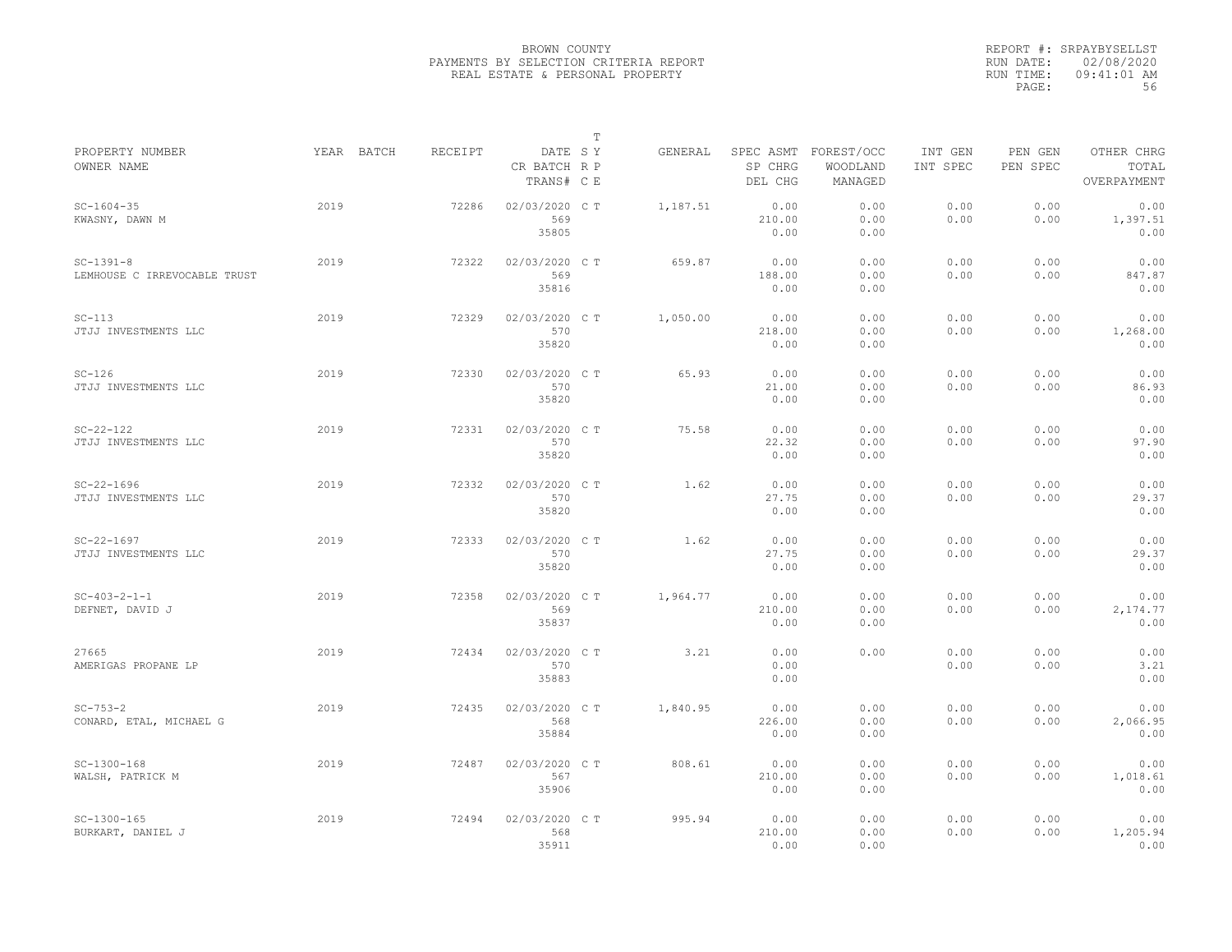|                                              |      |             |                |                                       | $\mathbb T$ |          |                                 |                                   |                     |                     |                                    |
|----------------------------------------------|------|-------------|----------------|---------------------------------------|-------------|----------|---------------------------------|-----------------------------------|---------------------|---------------------|------------------------------------|
| PROPERTY NUMBER<br>OWNER NAME                |      | YEAR BATCH  | <b>RECEIPT</b> | DATE SY<br>CR BATCH R P<br>TRANS# C E |             | GENERAL  | SPEC ASMT<br>SP CHRG<br>DEL CHG | FOREST/OCC<br>WOODLAND<br>MANAGED | INT GEN<br>INT SPEC | PEN GEN<br>PEN SPEC | OTHER CHRG<br>TOTAL<br>OVERPAYMENT |
| $SC-1391-54$<br>PAAL, ALAN P                 | 2019 |             | 72526          | 02/03/2020 CT<br>570<br>35932         |             | 1,380.25 | 0.00<br>210.00<br>0.00          | 0.00<br>0.00<br>0.00              | 0.00<br>0.00        | 0.00<br>0.00        | 0.00<br>1,590.25<br>0.00           |
| $SC - 235 - 8$<br>GOUIN, THOMAS A            | 2019 |             | 72574          | 02/03/2020 C T<br>570<br>35978        |             | 1,838.50 | 0.00<br>210.00<br>0.00          | 0.00<br>0.00<br>0.00              | 0.00<br>0.00        | 0.00<br>0.00        | 0.00<br>2,048.50<br>0.00           |
| $SC-1300-203$<br>LOBERGER, NANCY J           | 2019 |             | 72577          | 02/03/2020 CT<br>568<br>35981         |             | 1,211.42 | 0.00<br>210.00<br>0.00          | 0.00<br>0.00<br>0.00              | 0.00<br>0.00        | 0.00<br>0.00        | 0.00<br>1,421.42<br>0.00           |
| $SC-1604-54$<br>LAWTON, JOHN M               |      | 2019 200203 | 4079           | 02/03/2020 CT                         |             | 5,681.09 | 0.00<br>210.00<br>0.00          | 0.00<br>0.00<br>0.00              | 0.00<br>0.00        | 0.00<br>0.00        | 0.00<br>5,891.09<br>0.00           |
| $SC-1300-164$<br>ULLMER, WILLIAM G           | 2019 |             | 72649          | 02/03/2020 C T<br>569<br>36026        |             | 1,087.60 | 0.00<br>210.00<br>0.00          | 0.00<br>0.00<br>0.00              | 0.00<br>0.00        | 0.00<br>0.00        | 0.00<br>1,297.60<br>0.00           |
| $SC-1296-14$<br>UHRINAK, JAMES S             | 2019 |             | 72695          | 02/03/2020 CT<br>568<br>36061         |             | 253.27   | 0.00<br>27.50<br>0.00           | 0.00<br>0.00<br>0.00              | 0.00<br>0.00        | 0.00<br>0.00        | 0.00<br>280.77<br>0.00             |
| $SC-232$<br>BOMBER, ETAL, RONALD J & LINDA R | 2019 |             | 72805          | 02/03/2020 C T<br>568<br>36144        |             | 120.58   | 0.00<br>11.00<br>0.00           | 0.00<br>0.00<br>0.00              | 0.00<br>0.00        | 0.00<br>0.00        | 0.00<br>131.58<br>0.00             |
| $SC-796-103$<br>ARENDT, TODD M               | 2019 |             | 72888          | 02/03/2020 C T<br>570<br>36198        |             | 1,398.75 | 0.00<br>210.00<br>0.00          | 0.00<br>0.00<br>0.00              | 0.00<br>0.00        | 0.00<br>0.00        | 0.00<br>1,608.75<br>0.00           |
| $SC-1603-39$<br>MANGER, BARBARA E            | 2019 |             | 72889          | 02/03/2020 C T<br>569<br>36199        |             | 6,345.20 | 0.00<br>210.00<br>0.00          | 0.00<br>0.00<br>0.00              | 0.00<br>0.00        | 0.00<br>0.00        | 0.00<br>6,555.20<br>0.00           |
| $SC-1603-40$<br>LYNCH, ETAL, WILLIAM H       | 2019 |             | 72890          | 02/03/2020 C T<br>569<br>36199        |             | 2,188.52 | 0.00<br>27.50<br>0.00           | 0.00<br>0.00<br>0.00              | 0.00<br>0.00        | 0.00<br>0.00        | 0.00<br>2,216.02<br>0.00           |
| $SC-1370$<br>MANGER, BARBARA E               | 2019 |             | 72891          | 02/03/2020 C T<br>569<br>36199        |             | 144.72   | 0.00<br>27.50<br>0.00           | 0.00<br>0.00<br>0.00              | 0.00<br>0.00        | 0.00<br>0.00        | 0.00<br>172.22<br>0.00             |
| $SC-1315$<br>MANGER, BARBARA E               | 2019 |             | 72892          | 02/03/2020 CT<br>569<br>36199         |             | 4,132.60 | 0.00<br>27.50<br>0.00           | 0.00<br>0.00<br>0.00              | 0.00<br>0.00        | 0.00<br>0.00        | 0.00<br>4,160.10<br>0.00           |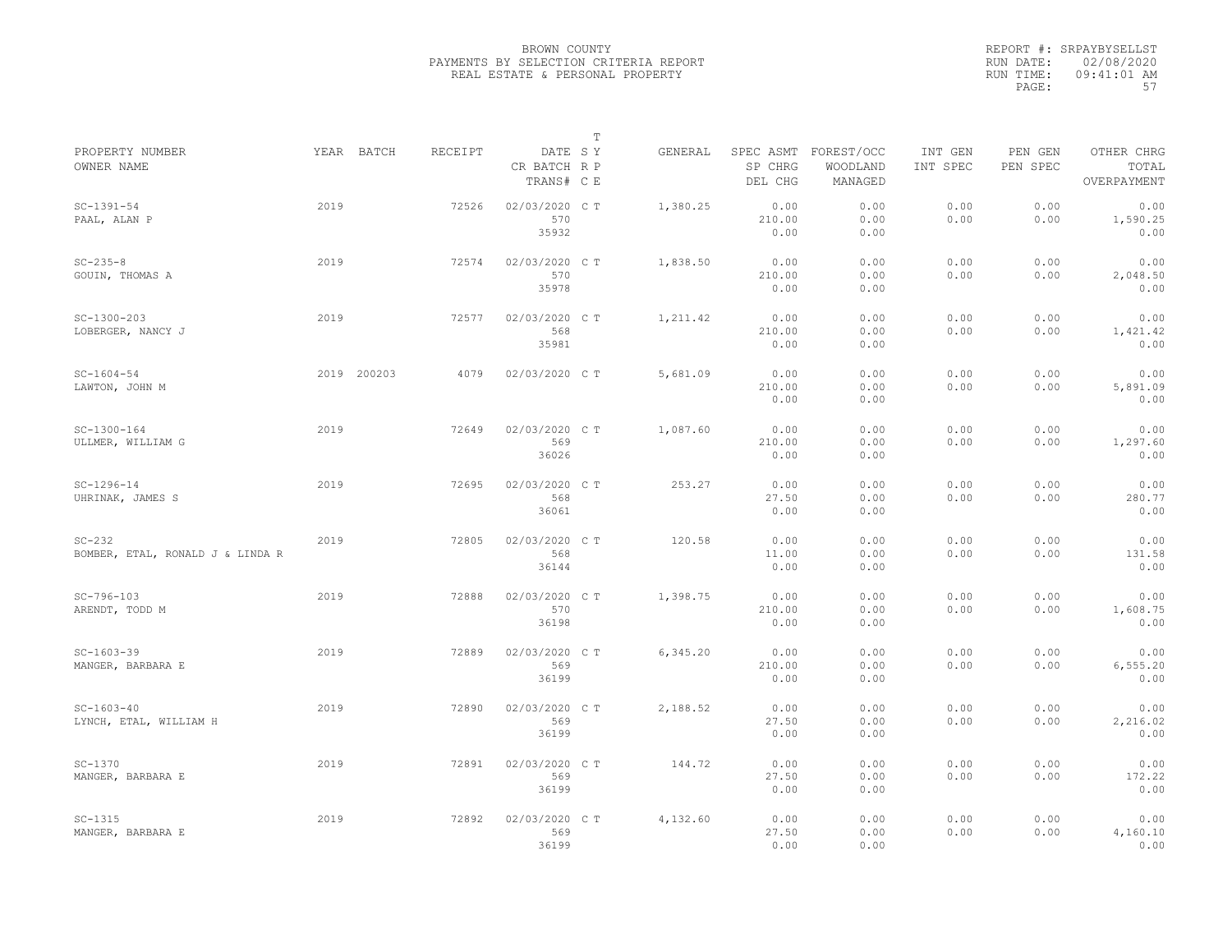|                                                   |      |            |         |                                       | $\mathbb T$ |          |                                 |                                   |                     |                     |                                    |
|---------------------------------------------------|------|------------|---------|---------------------------------------|-------------|----------|---------------------------------|-----------------------------------|---------------------|---------------------|------------------------------------|
| PROPERTY NUMBER<br>OWNER NAME                     |      | YEAR BATCH | RECEIPT | DATE SY<br>CR BATCH R P<br>TRANS# C E |             | GENERAL  | SPEC ASMT<br>SP CHRG<br>DEL CHG | FOREST/OCC<br>WOODLAND<br>MANAGED | INT GEN<br>INT SPEC | PEN GEN<br>PEN SPEC | OTHER CHRG<br>TOTAL<br>OVERPAYMENT |
| 24967<br>PITNEY BOWES GLOBAL FINANCIAL, SVEC, LLC | 2019 |            | 72915   | 02/03/2020 CT<br>567<br>36210         |             | 14.47    | 0.00<br>0.00<br>0.00            | 0.00                              | 0.00<br>0.00        | 0.00<br>0.00        | 0.00<br>14.47<br>0.00              |
| 22371<br>DIETZ DUO INC                            | 2019 |            | 72929   | 02/03/2020 C T<br>569<br>36223        |             | 72.36    | 0.00<br>0.00<br>0.00            | 0.00                              | 0.00<br>0.00        | 0.00<br>0.00        | 0.00<br>72.36<br>0.00              |
| $SC-1602-4$<br>NOELDNER, RACE                     | 2019 |            | 72945   | 02/03/2020 C T<br>569<br>36238        |             | 3,606.54 | 0.00<br>210.00<br>0.00          | 0.00<br>0.00<br>0.00              | 0.00<br>0.00        | 0.00<br>0.00        | 0.00<br>3,816.54<br>0.00           |
| $SC - 494 - 8$<br>HANSEN, STEVEN J                | 2019 |            | 72993   | 02/03/2020 C T<br>568<br>36276        |             | 1,735.63 | 0.00<br>226.00<br>0.00          | 0.00<br>0.00<br>0.00              | 0.00<br>0.00        | 0.00<br>0.00        | 0.00<br>1,961.63<br>0.00           |
| $SC-748$<br>MOREAU, MARK                          | 2019 |            | 73074   | 02/04/2020 C T<br>573<br>36353        |             | 825.00   | 0.00<br>0.00<br>0.00            | 0.00<br>0.00<br>0.00              | 0.00<br>0.00        | 0.00<br>0.00        | 0.00<br>825.00<br>0.00             |
| 26981<br>SBA TOWER 111                            | 2019 |            | 73094   | 02/04/2020 C T<br>573<br>36366        |             | 877.98   | 0.00<br>0.00<br>0.00            | 0.00                              | 0.00<br>0.00        | 0.00<br>0.00        | 0.00<br>877.98<br>0.00             |
| 6349<br>LAMAR ADVERTISING OF GREEN BAY            | 2019 |            | 73131   | 02/04/2020 CT<br>577<br>36394         |             | 197.78   | 0.00<br>0.00<br>0.00            | 0.00                              | 0.00<br>0.00        | 0.00<br>0.00        | 0.00<br>197.78<br>0.00             |
| $SC-851$<br>DELFORGE, PATRICK H                   | 2019 |            | 73174   | 02/04/2020 C T<br>573<br>36428        |             | 403.37   | 0.00<br>210.00<br>0.00          | 0.00<br>0.00<br>0.00              | 0.00<br>0.00        | 0.00<br>0.00        | 0.00<br>613.37<br>0.00             |
| $SC-2143$<br>PSENICKA, ETAL, EDWARD J             | 2019 |            | 73268   | 02/04/2020 C T<br>577<br>36490        |             | 2,539.64 | 0.00<br>210.00<br>0.00          | 0.00<br>0.00<br>0.00              | 0.00<br>0.00        | 0.00<br>0.00        | 0.00<br>2,749.64<br>0.00           |
| $SC - 254 - 3$<br>VANDENLANGENBERG, LEONARD D     | 2019 |            | 73274   | 02/04/2020 C T<br>577<br>36496        |             | 852.83   | 0.00<br>226.00<br>0.00          | 0.00<br>0.00<br>0.00              | 0.00<br>0.00        | 0.00<br>0.00        | 0.00<br>1,078.83<br>0.00           |
| $SC - 605 - 1$<br>DREWS, DANN R                   | 2019 |            | 73282   | 02/04/2020 C T<br>574<br>36501        |             | 1,197.75 | 0.00<br>210.00<br>0.00          | 0.00<br>0.00<br>0.00              | 0.00<br>0.00        | 0.00<br>0.00        | 0.00<br>1,407.75<br>0.00           |
| $SC-254$<br>BAENEN, BRIAN L                       | 2019 |            | 73289   | 02/04/2020 CT<br>577<br>36508         |             | 114.18   | 0.00<br>11.00<br>0.00           | 0.00<br>0.00<br>0.00              | 0.00<br>0.00        | 0.00<br>0.00        | 0.00<br>125.18<br>0.00             |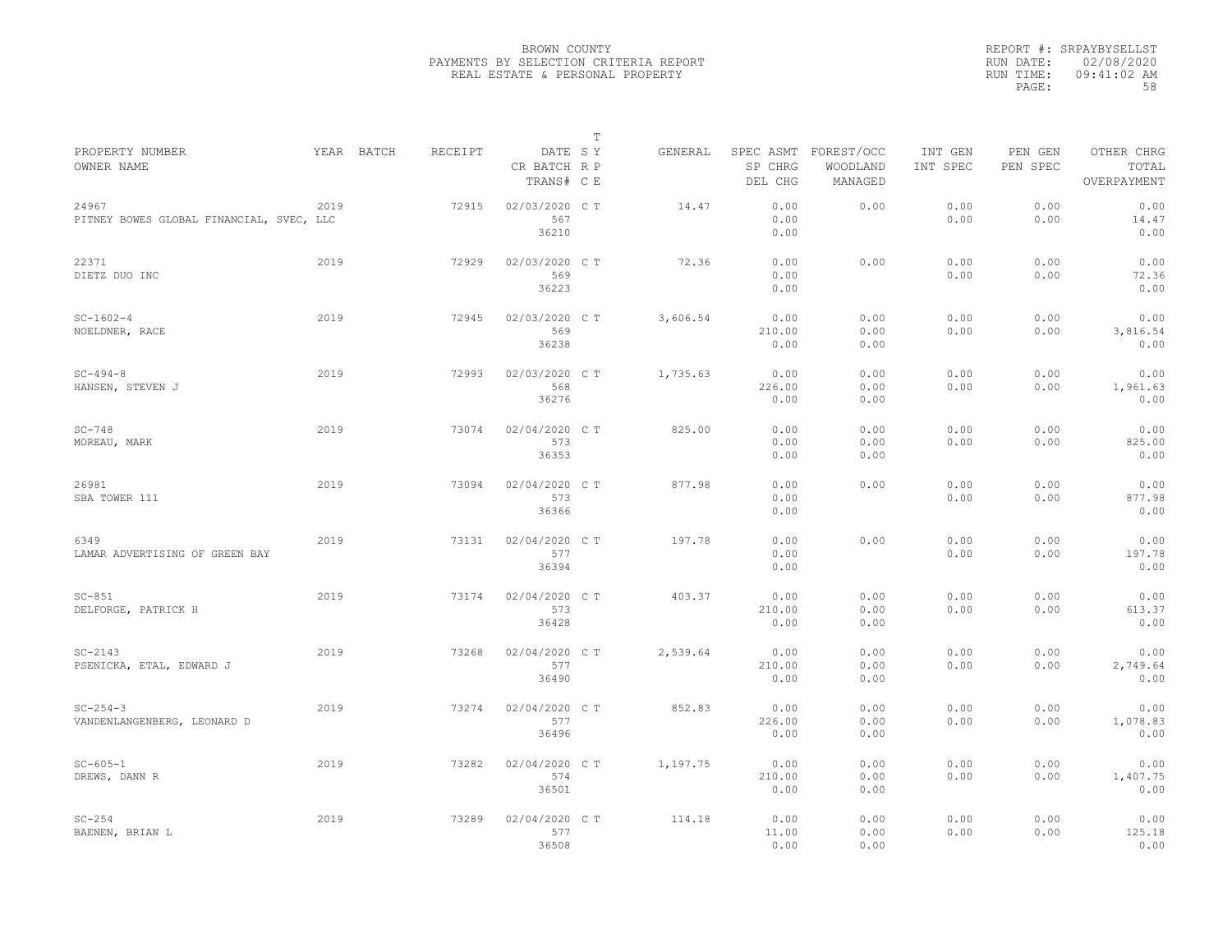|                                         |            |         |                                       | $\mathbb T$ |          |                                 |                                   |                     |                     |                                    |
|-----------------------------------------|------------|---------|---------------------------------------|-------------|----------|---------------------------------|-----------------------------------|---------------------|---------------------|------------------------------------|
| PROPERTY NUMBER<br>OWNER NAME           | YEAR BATCH | RECEIPT | DATE SY<br>CR BATCH R P<br>TRANS# C E |             | GENERAL  | SPEC ASMT<br>SP CHRG<br>DEL CHG | FOREST/OCC<br>WOODLAND<br>MANAGED | INT GEN<br>INT SPEC | PEN GEN<br>PEN SPEC | OTHER CHRG<br>TOTAL<br>OVERPAYMENT |
| $SC-275$<br>BAENEN, ETAL, BRIAN L       | 2019       | 73290   | 02/04/2020 C T<br>577<br>36508        |             | 86.03    | 0.00<br>11.00<br>0.00           | 0.00<br>0.00<br>0.00              | 0.00<br>0.00        | 0.00<br>0.00        | 0.00<br>97.03<br>0.00              |
| $SC-279$<br>BAENEN, ETAL, BRIAN L       | 2019       | 73291   | 02/04/2020 C T<br>577<br>36508        |             | 181.71   | 0.00<br>11.00<br>0.00           | 0.00<br>0.00<br>0.00              | 0.00<br>0.00        | 0.00<br>0.00        | 0.00<br>192.71<br>0.00             |
| $SC - 280 - 1$<br>BAENEN, ETAL, BRIAN L | 2019       | 73292   | 02/04/2020 CT<br>577<br>36508         |             | 57.89    | 0.00<br>11.00<br>0.00           | 0.00<br>0.00<br>0.00              | 0.00<br>0.00        | 0.00<br>0.00        | 0.00<br>68.89<br>0.00              |
| $SC-281$<br>BAENEN, BRIAN L             | 2019       | 73293   | 02/04/2020 C T<br>577<br>36508        |             | 1,637.54 | 0.00<br>523.00<br>0.00          | 0.00<br>0.00<br>0.00              | 0.00<br>0.00        | 0.00<br>0.00        | 0.00<br>2,160.54<br>0.00           |
| $SC-282$<br>BAENEN, BRIAN L             | 2019       | 73294   | 02/04/2020 C T<br>577<br>36508        |             | 104.52   | 0.00<br>11.00<br>0.00           | 0.00<br>0.00<br>0.00              | 0.00<br>0.00        | 0.00<br>0.00        | 0.00<br>115.52<br>0.00             |
| $SC-735-1$<br>BAENEN, BRIAN L           | 2019       | 73295   | 02/04/2020 C T<br>577<br>36508        |             | 109.34   | 0.00<br>27.50<br>0.00           | 0.00<br>0.00<br>0.00              | 0.00<br>0.00        | 0.00<br>0.00        | 0.00<br>136.84<br>0.00             |
| $SC-362$<br>BAENEN, BRIAN L             | 2019       | 73296   | 02/04/2020 CT<br>577<br>36508         |             | 33.77    | 0.00<br>11.00<br>0.00           | 0.00<br>0.00<br>0.00              | 0.00<br>0.00        | 0.00<br>0.00        | 0.00<br>44.77<br>0.00              |
| $SC-367$<br>BAENEN, BRIAN L             | 2019       | 73297   | 02/04/2020 C T<br>577<br>36508        |             | 41.81    | 0.00<br>11.00<br>0.00           | 0.00<br>0.00<br>0.00              | 0.00<br>0.00        | 0.00<br>0.00        | 0.00<br>52.81<br>0.00              |
| $SC - 367 - 1$<br>BAENEN, BRIAN L       | 2019       | 73298   | 02/04/2020 C T<br>577<br>36508        |             | 12.86    | 0.00<br>11.00<br>0.00           | 0.00<br>0.00<br>0.00              | 0.00<br>0.00        | 0.00<br>0.00        | 0.00<br>23.86<br>0.00              |
| $SC-361$<br>BAENEN, LELAND              | 2019       | 73299   | 02/04/2020 C T<br>577<br>36508        |             | 65.93    | 0.00<br>11.00<br>0.00           | 0.00<br>0.00<br>0.00              | 0.00<br>0.00        | 0.00<br>0.00        | 0.00<br>76.93<br>0.00              |
| $SC-365$<br>BAENEN, LELAND              | 2019       | 73300   | 02/04/2020 C T<br>577<br>36508        |             | 76.39    | 0.00<br>11.00<br>0.00           | 0.00<br>0.00<br>0.00              | 0.00<br>0.00        | 0.00<br>0.00        | 0.00<br>87.39<br>0.00              |
| $SC-360$<br>BAENEN, LELAND H            | 2019       | 73301   | 02/04/2020 C T<br>577<br>36508        |             | 1,355.34 | 0.00<br>226.00<br>0.00          | 0.00<br>0.00<br>0.00              | 0.00<br>0.00        | 0.00<br>0.00        | 0.00<br>1,581.34<br>0.00           |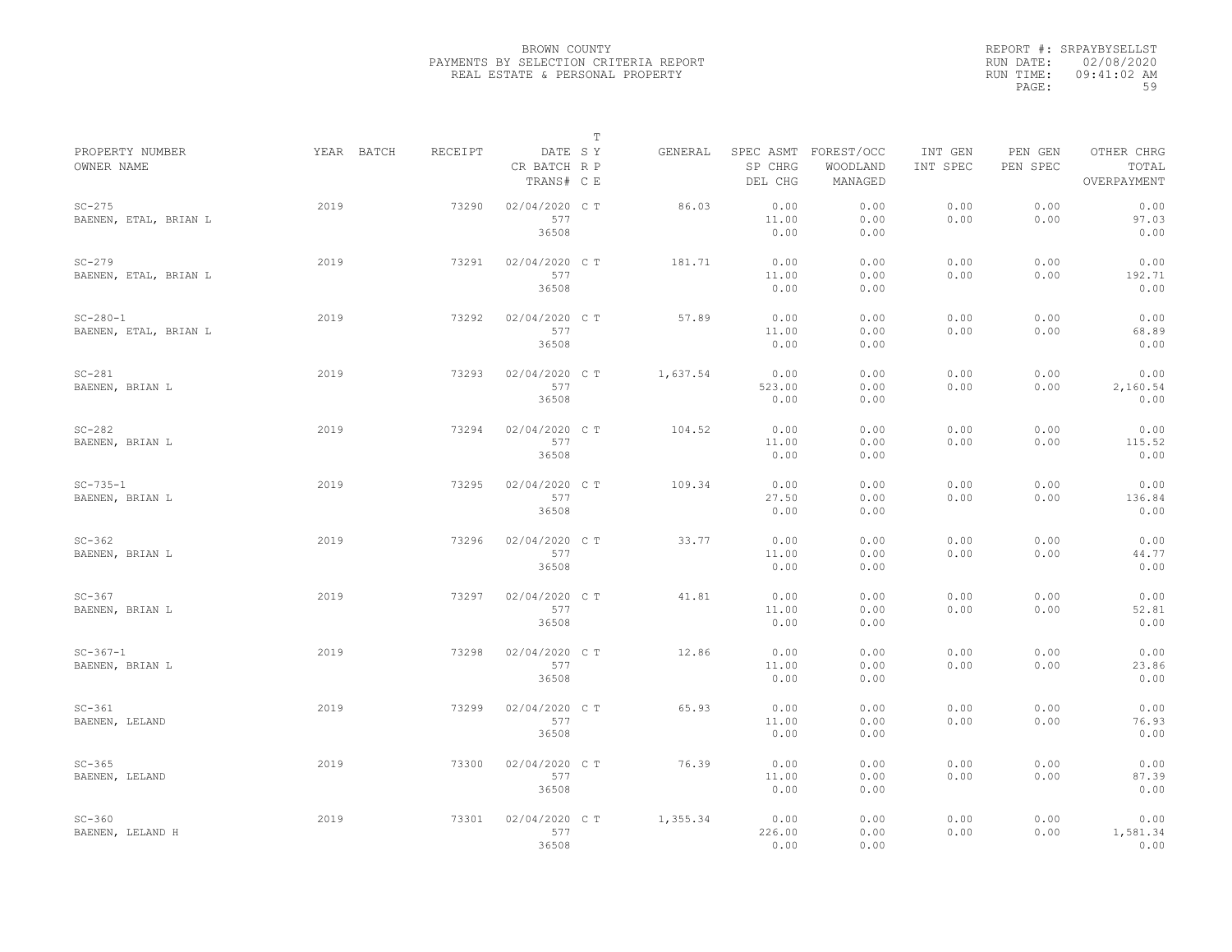|                                              |      |             |                  |                                       | $\mathbb T$ |             |                                 |                                   |                     |                     |                                    |
|----------------------------------------------|------|-------------|------------------|---------------------------------------|-------------|-------------|---------------------------------|-----------------------------------|---------------------|---------------------|------------------------------------|
| PROPERTY NUMBER<br>OWNER NAME                |      | YEAR BATCH  | <b>RECEIPT</b>   | DATE SY<br>CR BATCH R P<br>TRANS# C E |             | GENERAL     | SPEC ASMT<br>SP CHRG<br>DEL CHG | FOREST/OCC<br>WOODLAND<br>MANAGED | INT GEN<br>INT SPEC | PEN GEN<br>PEN SPEC | OTHER CHRG<br>TOTAL<br>OVERPAYMENT |
| $SC - 360 - 1$<br>BAENEN, LELAND H           | 2019 |             | 73302            | 02/04/2020 C T<br>577<br>36508        |             | 61.91       | 0.00<br>27.50<br>0.00           | 0.00<br>0.00<br>0.00              | 0.00<br>0.00        | 0.00<br>0.00        | 0.00<br>89.41<br>0.00              |
| $SC-437$<br>DAVISTER, NICKI A                | 2019 |             | 73305            | 02/04/2020 C T<br>574<br>36510        |             | 1,700.26    | 0.00<br>330.50<br>0.00          | 0.00<br>0.00<br>0.00              | 0.00<br>0.00        | 0.00<br>0.00        | 0.00<br>2,030.76<br>0.00           |
| $SC-2129$<br>MOSKI CORP                      | 2019 |             | 73361            | 02/04/2020 C T<br>575<br>36562        |             | 141.52      | 0.00<br>11.00<br>0.00           | 0.00<br>0.00<br>0.00              | 0.00<br>0.00        | 0.00<br>0.00        | 0.00<br>152.52<br>0.00             |
| $SC-1188$<br>KIND, JOEL                      |      | 2019 200205 | 4100             | 02/05/2020 C T                        |             | 347.34      | 0.00<br>27.50<br>0.00           | 0.00<br>0.00<br>0.00              | 0.00<br>0.00        | 0.00<br>0.00        | 0.00<br>374.84<br>0.00             |
| $SC-237$<br>DECHAMPS, JARED                  | 2019 |             | 73414            | 02/05/2020 C T<br>579<br>36581        |             | 302.28      | 0.00<br>297.50<br>0.00          | 0.00<br>0.00<br>0.00              | 0.00<br>0.00        | 0.00<br>0.00        | 0.00<br>599.78<br>0.00             |
| $SC - 233 - 3$<br>DECHAMPS, JARED P          | 2019 |             | 73415            | 02/05/2020 CT<br>579<br>36582         |             | 1,937.65    | 0.00<br>365.00<br>0.00          | 0.00<br>0.00<br>0.00              | 0.00<br>0.00        | 0.00<br>0.00        | 0.00<br>2,302.65<br>0.00           |
| $SC-1106-M-6$<br>GRANIUS, LELAND J           | 2019 |             | Voids #<br>66157 | 02/05/2020 C V<br>578<br>36624        |             | $-1,008.80$ | 0.00<br>$-210.00$<br>0.00       | 0.00<br>0.00<br>0.00              | 0.00<br>0.00        | 0.00<br>0.00        | 0.00<br>$-1, 218.80$<br>0.00       |
| $SC-1603-16-1$<br>WHETTER, DANIEL D          | 2019 |             | 73463            | 02/05/2020 CT<br>579<br>36632         |             | 1,334.65    | 0.00<br>0.00<br>0.00            | 0.00<br>0.00<br>0.00              | 0.00<br>0.00        | 0.00<br>0.00        | 0.00<br>1,334.65<br>0.00           |
| $SC-345$<br>DEBAKER FAMILY PARTNERSHIP       | 2019 |             | 73497            | 02/06/2020 CT<br>581<br>36659         |             | 434.16      | 0.00<br>11.00<br>0.00           | 0.00<br>0.00<br>0.00              | 0.00<br>0.00        | 0.00<br>0.00        | 0.00<br>445.16<br>0.00             |
| $SC-347$<br>DEBAKER FAMILY PARTNERSHIP       | 2019 |             | 73498            | 02/06/2020 C T<br>581<br>36659        |             | 832.14      | 0.00<br>248.50<br>0.00          | 0.00<br>0.00<br>0.00              | 0.00<br>0.00        | 0.00<br>0.00        | 0.00<br>1,080.64<br>0.00           |
| $SC - 347 - 2$<br>DEBAKER FAMILY PARTNERSHIP | 2019 |             | 73499            | 02/06/2020 C T<br>581<br>36659        |             | 272.56      | 0.00<br>11.00<br>0.00           | 0.00<br>0.00<br>0.00              | 0.00<br>0.00        | 0.00<br>0.00        | 0.00<br>283.56<br>0.00             |
| $SC-350$<br>DEBAKER FAMILY PARTNERSHIP       | 2019 |             | 73500            | 02/06/2020 C T<br>581<br>36659        |             | 203.42      | 0.00<br>11.00<br>0.00           | 0.00<br>0.00<br>0.00              | 0.00<br>0.00        | 0.00<br>0.00        | 0.00<br>214.42<br>0.00             |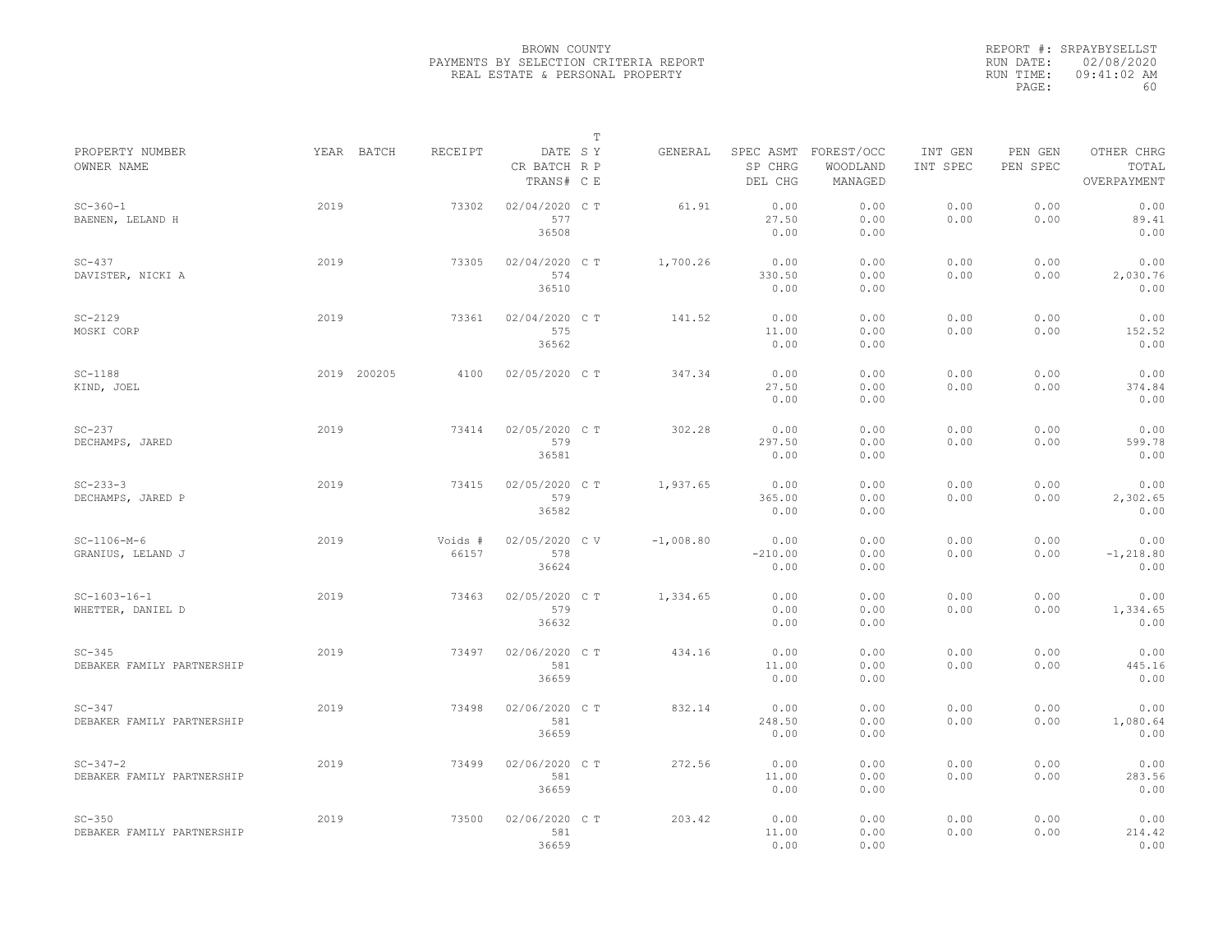|                   |      |             |         |                     | T |            |           |            |          |          |             |
|-------------------|------|-------------|---------|---------------------|---|------------|-----------|------------|----------|----------|-------------|
| PROPERTY NUMBER   |      | YEAR BATCH  | RECEIPT | DATE SY             |   | GENERAL    | SPEC ASMT | FOREST/OCC | INT GEN  | PEN GEN  | OTHER CHRG  |
| OWNER NAME        |      |             |         | CR BATCH R P        |   |            | SP CHRG   | WOODLAND   | INT SPEC | PEN SPEC | TOTAL       |
|                   |      |             |         | TRANS# C E          |   |            | DEL CHG   | MANAGED    |          |          | OVERPAYMENT |
| $SC-589$          | 2019 |             | 73559   | 02/07/2020 CT       |   | 311.95     | 0.00      | 0.00       | 0.00     | 0.00     | 0.00        |
| ACKEN, GERALD     |      |             |         | 583                 |   |            | 11.00     | 0.00       | 0.00     | 0.00     | 322.95      |
|                   |      |             |         | 36705               |   |            | 0.00      | 0.00       |          |          | 0.00        |
| $SC-587$          | 2019 |             | 73560   | 02/07/2020 C T      |   | 1,571.02   | 0.00      | 0.00       | 0.00     | 0.00     | 0.00        |
| ACKEN, GERALD     |      |             |         | 583                 |   |            | 270.50    | 0.00       | 0.00     | 0.00     | 1,841.52    |
|                   |      |             |         | 36705               |   |            | 0.00      | 0.00       |          |          | 0.00        |
| $SC - 584 - 1$    | 2019 |             | 73561   | 02/07/2020 CT       |   | 1,196.14   | 0.00      | 0.00       | 0.00     | 0.00     | 0.00        |
| ACKEN, GERALD A   |      |             |         | 583                 |   |            | 226.00    | 0.00       | 0.00     | 0.00     | 1,422.14    |
|                   |      |             |         | 36705               |   |            | 0.00      | 0.00       |          |          | 0.00        |
| $SC-584$          | 2019 |             | 73562   | 02/07/2020 CT       |   | 160.78     | 0.00      | 0.00       | 0.00     | 0.00     | 0.00        |
| ACKEN, GERALD     |      |             |         | 583                 |   |            | 11.00     | 0.00       | 0.00     | 0.00     | 171.78      |
|                   |      |             |         | 36705               |   |            | 0.00      | 0.00       |          |          | 0.00        |
| $SC-2124$         | 2019 |             | 73573   | 02/07/2020 C T      |   | 77.76      | 0.00      | 0.00       | 0.00     | 0.00     | 0.00        |
| DEGRAND, ESTHER M |      |             |         | 582                 |   |            | 210.00    | 0.00       | 0.00     | 0.00     | 287.76      |
|                   |      |             |         | 36718               |   |            | 0.00      | 0.00       |          |          | 0.00        |
| $SC-1106-M-6$     |      | 2019 200207 | 4119    | 02/07/2020 C T      |   | 1,008.80   | 0.00      | 0.00       | 0.00     | 0.00     | 0.00        |
| GRANIUS, LELAND J |      |             |         |                     |   |            | 210.00    | 0.00       | 0.00     | 0.00     | 1,218.80    |
|                   |      |             |         |                     |   |            | 0.00      | 0.00       |          |          | 0.00        |
|                   |      |             |         | TOWN OF SCOTT TOTAL |   | 113,458.53 | 0.00      | 0.00       | 0.00     | 0.00     | 0.00        |
|                   |      |             |         |                     |   |            | 10,922.82 | 0.00       | 0.00     | 0.00     | 124,603.21  |
|                   |      |             |         |                     |   |            | 221.86    | 0.00       |          |          | 0.00        |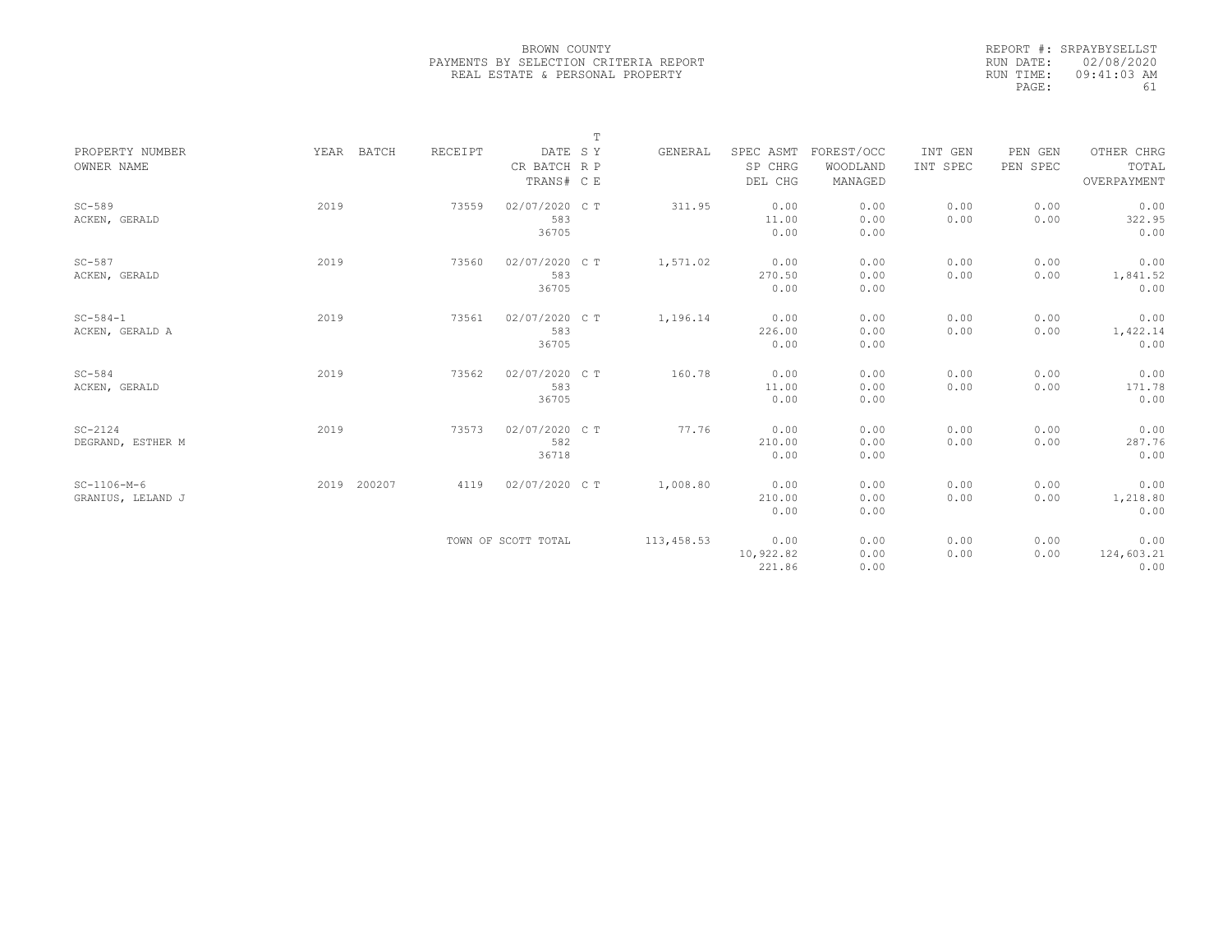|                                                |            |         |                                       | $\mathbb{T}$ |          |                        |                                             |                     |                     |                                    |
|------------------------------------------------|------------|---------|---------------------------------------|--------------|----------|------------------------|---------------------------------------------|---------------------|---------------------|------------------------------------|
| PROPERTY NUMBER<br>OWNER NAME                  | YEAR BATCH | RECEIPT | DATE SY<br>CR BATCH R P<br>TRANS# C E |              | GENERAL  | SP CHRG<br>DEL CHG     | SPEC ASMT FOREST/OCC<br>WOODLAND<br>MANAGED | INT GEN<br>INT SPEC | PEN GEN<br>PEN SPEC | OTHER CHRG<br>TOTAL<br>OVERPAYMENT |
| $W - 7$<br>LAIDLAW TRANSIT INC                 | 2019       | 72017   | 02/03/2020 C T<br>567<br>35625        |              | 1,821.17 | 0.00<br>16.00<br>0.00  | 0.00<br>0.00<br>0.00                        | 0.00<br>0.00        | 0.00<br>0.00        | 0.00<br>1,837.17<br>0.00           |
| 3830<br>FIRST STUDENT INC                      | 2019       | 72035   | 02/03/2020 C T<br>567<br>35634        |              | 239.92   | 0.00<br>0.00<br>0.00   | 0.00                                        | 0.00<br>0.00        | 0.00<br>0.00        | 0.00<br>239.92<br>0.00             |
| $W - 1126$<br>MILLER SCRAP IRON & STEEL CO INC | 2019       | 72173   | 02/03/2020 C T<br>570<br>35734        |              | 2,139.79 | 0.00<br>0.00<br>0.00   | 0.00<br>0.00<br>0.00                        | 0.00<br>0.00        | 0.00<br>0.00        | 0.00<br>2,139.79<br>0.00           |
| $W - 624$<br>EITING, DALE R                    | 2019       | 72242   | 02/03/2020 CT<br>569<br>35771         |              | 1,609.13 | 0.00<br>166.00<br>0.00 | 0.00<br>0.00<br>0.00                        | 0.00<br>0.00        | 0.00<br>0.00        | 0.00<br>1,775.13<br>0.00           |
| $W - 75 - 3$<br>PAHL, CHAD E                   | 2019       | 72258   | 02/03/2020 C T<br>569<br>35781        |              | 2,908.57 | 0.00<br>166.00<br>0.00 | 0.00<br>0.00<br>0.00                        | 0.00<br>0.00        | 0.00<br>0.00        | 0.00<br>3,074.57<br>0.00           |
| $W - 701 - 5$<br>MAYER, PATRICIA K             | 2019       | 72265   | 02/03/2020 C T<br>568<br>35785        |              | 373.69   | 0.00<br>0.00<br>0.00   | 0.00<br>0.00<br>0.00                        | 0.00<br>0.00        | 0.00<br>0.00        | 0.00<br>373.69<br>0.00             |
| $W - 362 - 3$<br>BUSH, CODY D                  | 2019       | 72352   | 02/03/2020 C T<br>569<br>35834        |              | 3.45     | 0.00<br>0.00<br>0.00   | 0.00<br>0.00<br>0.00                        | 0.00<br>0.00        | 0.00<br>0.00        | 0.00<br>3.45<br>0.00               |
| $W - 358 - 1$<br>GEURTS, VICTORIA K            | 2019       | 72353   | 02/03/2020 C T<br>569<br>35835        |              | 1,077.60 | 0.00<br>166.00<br>0.00 | 0.00<br>0.00<br>0.00                        | 0.00<br>0.00        | 0.00<br>0.00        | 0.00<br>1,243.60<br>0.00           |
| 23737<br>AMERIGAS PROPANE LP                   | 2019       | 72430   | 02/03/2020 C T<br>570<br>35883        |              | 1.73     | 0.00<br>0.00<br>0.00   | 0.00                                        | 0.00<br>0.00        | 0.00<br>0.00        | 0.00<br>1.73<br>0.00               |
| $W - 940 - 1$<br>BIRCH CREEK AIRPORT LLC       | 2019       | 72513   | 02/03/2020 C T<br>568<br>35925        |              | 339.17   | 0.00<br>0.00<br>0.00   | 0.00<br>0.00<br>0.00                        | 0.00<br>0.00        | 0.00<br>0.00        | 0.00<br>339.17<br>0.00             |
| $W - 1246$<br>LTTJ PROPERTIES III LLC          | 2019       | 72642   | 02/03/2020 C T<br>567<br>36020        |              | 457.24   | 0.00<br>0.00<br>0.00   | 0.00<br>0.00<br>0.00                        | 0.00<br>0.00        | 0.00<br>0.00        | 0.00<br>457.24<br>0.00             |
| $W - 721 - 1$<br>LTTJ PROPERTIES V LLC         | 2019       | 72644   | 02/03/2020 C T<br>567<br>36020        |              | 2,102.87 | 0.00<br>166.00<br>0.00 | 0.00<br>0.00<br>0.00                        | 0.00<br>0.00        | 0.00<br>0.00        | 0.00<br>2,268.87<br>0.00           |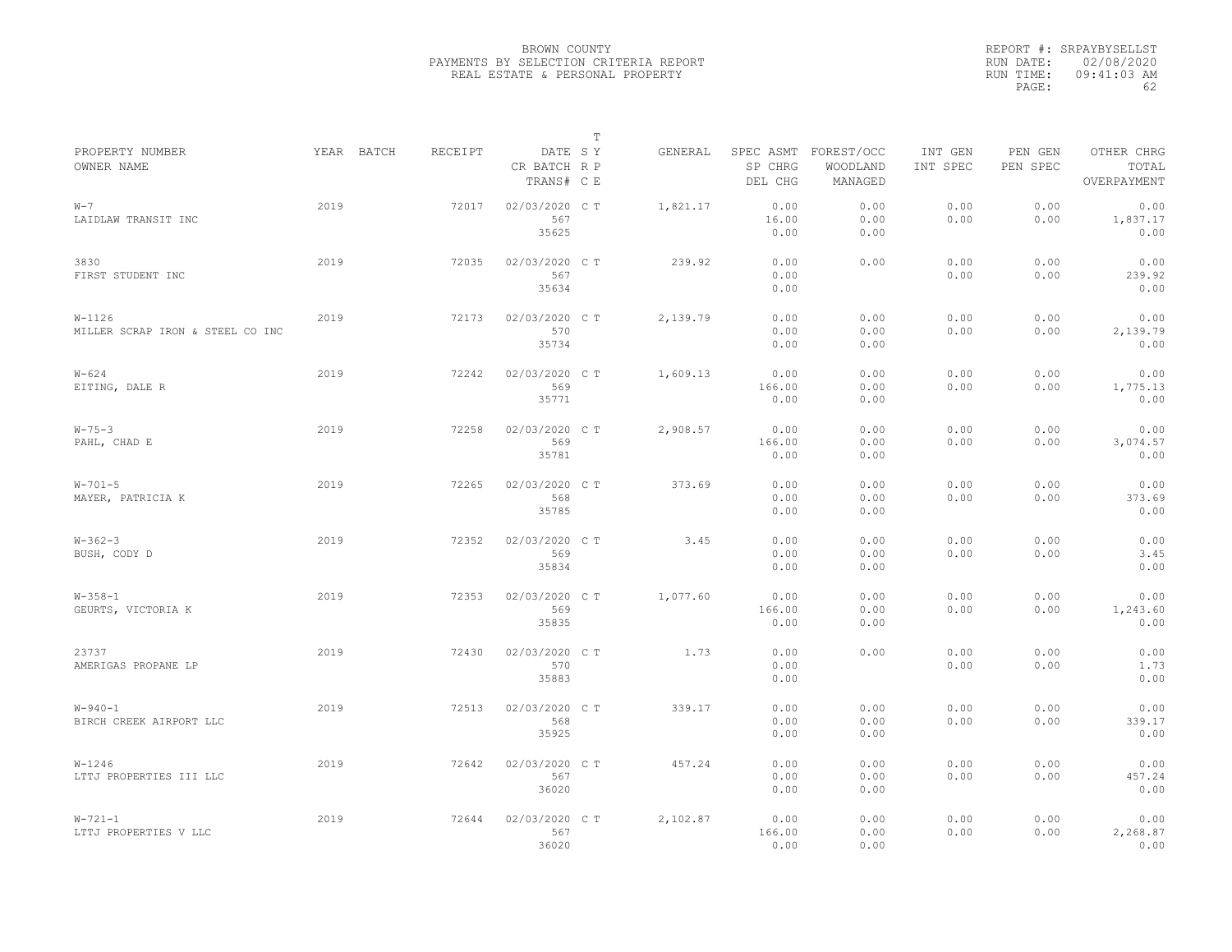|                                                |      |            |         |                                       | $\mathbb T$ |          |                        |                                             |                     |                     |                                    |
|------------------------------------------------|------|------------|---------|---------------------------------------|-------------|----------|------------------------|---------------------------------------------|---------------------|---------------------|------------------------------------|
| PROPERTY NUMBER<br>OWNER NAME                  |      | YEAR BATCH | RECEIPT | DATE SY<br>CR BATCH R P<br>TRANS# C E |             | GENERAL  | SP CHRG<br>DEL CHG     | SPEC ASMT FOREST/OCC<br>WOODLAND<br>MANAGED | INT GEN<br>INT SPEC | PEN GEN<br>PEN SPEC | OTHER CHRG<br>TOTAL<br>OVERPAYMENT |
| 3817<br>FLIPPERS COVE                          | 2019 |            | 72820   | 02/03/2020 CT<br>570<br>36157         |             | 31.85    | 0.00<br>0.00<br>0.00   | 0.00                                        | 0.00<br>0.00        | 0.00<br>0.00        | 0.00<br>31.85<br>0.00              |
| $W-1130$<br>SCHMIDT, LYLE E                    | 2019 |            | 72850   | 02/03/2020 CT<br>569<br>36176         |             | 470.24   | 0.00<br>0.00<br>0.00   | 0.00<br>0.00<br>0.00                        | 0.00<br>0.00        | 0.00<br>0.00        | 0.00<br>470.24<br>0.00             |
| $W-1131$<br>SCHMIDT, ETAL, LESLIE E            | 2019 |            | 72851   | 02/03/2020 C T<br>569<br>36176        |             | 58.09    | 0.00<br>0.00<br>0.00   | 0.00<br>0.00<br>0.00                        | 0.00<br>0.00        | 0.00<br>0.00        | 0.00<br>58.09<br>0.00              |
| $W - 1133$<br>SCHMIDT, LYLE E                  | 2019 |            | 72852   | 02/03/2020 C T<br>569<br>36176        |             | 257.54   | 0.00<br>150.00<br>0.00 | 0.00<br>0.00<br>0.00                        | 0.00<br>0.00        | 0.00<br>0.00        | 0.00<br>407.54<br>0.00             |
| $W-388-1$<br>SCHMIDT, LYLE E                   | 2019 |            | 72853   | 02/03/2020 C T<br>569<br>36176        |             | 482.89   | 0.00<br>170.58<br>0.00 | 0.00<br>0.00<br>0.00                        | 0.00<br>0.00        | 0.00<br>0.00        | 0.00<br>653.47<br>0.00             |
| $W - 289$<br>TL CONSTRUCTION MANAGEMENT CO LLC | 2019 |            | 72856   | 02/03/2020 CT<br>570<br>36179         |             | 581.77   | 0.00<br>166.00<br>0.00 | 0.00<br>0.00<br>0.00                        | 0.00<br>0.00        | 0.00<br>0.00        | 0.00<br>747.77<br>0.00             |
| $W - 701 - 4$<br>AMUNDSON, DAYTON L            | 2019 |            | 72863   | 02/03/2020 C T<br>569<br>36183        |             | 2,116.58 | 0.00<br>166.00<br>0.00 | 0.00<br>0.00<br>0.00                        | 0.00<br>0.00        | 0.00<br>0.00        | 0.00<br>2,282.58<br>0.00           |
| $W - 284$<br>LEICK, JAMES K                    | 2019 |            | 72882   | 02/03/2020 C T<br>570<br>36196        |             | 107.88   | 0.00<br>10.20<br>0.00  | 0.00<br>0.00<br>0.00                        | 0.00<br>0.00        | 0.00<br>0.00        | 0.00<br>118.08<br>0.00             |
| $W - 339 - 2$<br>LEICK, JAMES K                | 2019 |            | 72883   | 02/03/2020 CT<br>570<br>36196         |             | 61.84    | 0.00<br>3.50<br>0.00   | 0.00<br>0.00<br>0.00                        | 0.00<br>0.00        | 0.00<br>0.00        | 0.00<br>65.34<br>0.00              |
| $W-315-1$<br>LEICK, JAMES K                    | 2019 |            | 72884   | 02/03/2020 CT<br>570<br>36196         |             | 464.41   | 0.00<br>166.00<br>0.00 | 0.00<br>0.00<br>0.00                        | 0.00<br>0.00        | 0.00<br>0.00        | 0.00<br>630.41<br>0.00             |
| $W - 457$<br>LEICK, JAMES K                    | 2019 |            | 72885   | 02/03/2020 C T<br>570<br>36196        |             | 132.91   | 0.00<br>16.48<br>0.00  | 0.00<br>0.00<br>0.00                        | 0.00<br>0.00        | 0.00<br>0.00        | 0.00<br>149.39<br>0.00             |
| $W - 453$<br>LEICK, JAMES K                    | 2019 |            | 72886   | 02/03/2020 C T<br>570<br>36196        |             | 5,925.08 | 0.00<br>681.12<br>0.00 | 0.00<br>0.00<br>0.00                        | 0.00<br>0.00        | 0.00<br>0.00        | 0.00<br>6,606.20<br>0.00           |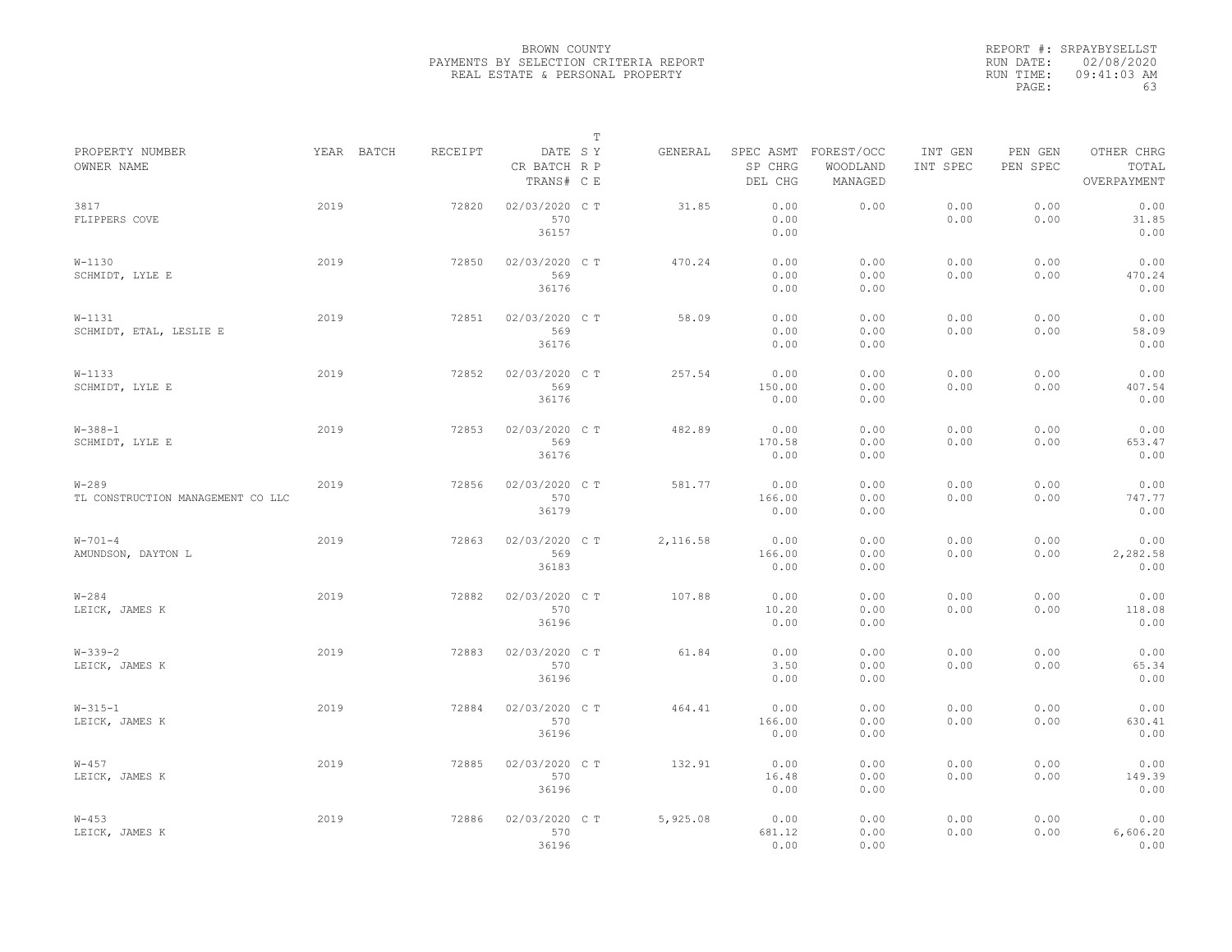|                                                              |      |             |                           |                                       | $\mathbb T$ |           |                                 |                                   |                     |                     |                                    |
|--------------------------------------------------------------|------|-------------|---------------------------|---------------------------------------|-------------|-----------|---------------------------------|-----------------------------------|---------------------|---------------------|------------------------------------|
| PROPERTY NUMBER<br>OWNER NAME                                |      | YEAR BATCH  | <b>RECEIPT</b>            | DATE SY<br>CR BATCH R P<br>TRANS# C E |             | GENERAL   | SPEC ASMT<br>SP CHRG<br>DEL CHG | FOREST/OCC<br>WOODLAND<br>MANAGED | INT GEN<br>INT SPEC | PEN GEN<br>PEN SPEC | OTHER CHRG<br>TOTAL<br>OVERPAYMENT |
| $W - 576$<br>WILLEMS, RANDALL J                              |      | 2019 200203 | 4085                      | 02/03/2020 CT                         |             | 2,061.35  | 0.00<br>166.00<br>0.00          | 0.00<br>0.00<br>0.00              | 0.00<br>0.00        | 0.00<br>0.00        | 0.00<br>2,227.35<br>0.00           |
| $W-1091-8$<br>RICE, RALPH T                                  | 2019 |             | 73112                     | 02/04/2020 C T<br>574<br>36376        |             | 782.76    | 0.00<br>0.00<br>0.00            | 0.00<br>0.00<br>0.00              | 0.00<br>0.00        | 0.00<br>0.00        | 0.00<br>782.76<br>0.00             |
| $W-751$<br>ZIRBEL DENNIS R & MARY A REVOCABLE LIVING TRUST   | 2019 |             | 73223                     | 02/04/2020 C T<br>574<br>36459        |             | 142.40    | 0.00<br>0.00<br>0.00            | 0.00<br>0.00<br>0.00              | 0.00<br>0.00        | 0.00<br>0.00        | 0.00<br>142.40<br>0.00             |
| $W - 758$<br>ZIRBEL DENNIS R & MARY A REVOCABLE LIVING TRUST | 2019 |             | 73224                     | 02/04/2020 CT<br>574<br>36459         |             | 39.22     | 0.00<br>0.00<br>0.00            | 0.00<br>0.00<br>0.00              | 0.00<br>0.00        | 0.00<br>0.00        | 0.00<br>39.22<br>0.00              |
| $W - 759$<br>ZIRBEL DENNIS R & MARY A REVOCABLE LIVING TRUST | 2019 |             | 73225                     | 02/04/2020 C T<br>574<br>36459        |             | 34.11     | 0.00<br>0.00<br>0.00            | 0.00<br>0.00<br>0.00              | 0.00<br>0.00        | 0.00<br>0.00        | 0.00<br>34.11<br>0.00              |
| $W - 760$<br>ZIRBEL DENNIS R & MARY A REVOCABLE LIVING TRUST | 2019 |             | 73226                     | 02/04/2020 C T<br>574<br>36459        |             | 40.92     | 0.00<br>0.00<br>0.00            | 0.00<br>0.00<br>0.00              | 0.00<br>0.00        | 0.00<br>0.00        | 0.00<br>40.92<br>0.00              |
| $W - 757$<br>ZIRBEL DENNIS R & MARY A REVOCABLE LIVING TRUST | 2019 |             | 73227                     | 02/04/2020 C T<br>574<br>36459        |             | 78.44     | 0.00<br>0.00<br>0.00            | 0.00<br>0.00<br>0.00              | 0.00<br>0.00        | 0.00<br>0.00        | 0.00<br>78.44<br>0.00              |
| $W-710$<br>VANDEVOORT, JOHN J                                | 2019 |             | 73248                     | 02/04/2020 C T<br>573<br>36474        |             | 1,017.10  | 0.00<br>166.00<br>0.00          | 0.00<br>0.00<br>0.00              | 0.00<br>0.00        | 0.00<br>0.00        | 0.00<br>1,183.10<br>0.00           |
| $W - 741 - 1$<br>ROLERAT, LAUREN                             | 2019 |             | 73479                     | 02/06/2020 C T<br>581<br>36644        |             | 100.00    | 0.00<br>0.00<br>0.00            | 0.00<br>0.00<br>0.00              | 0.00<br>0.00        | 0.00<br>0.00        | 0.00<br>100.00<br>0.00             |
| 3807<br>D & G RESTAURANT                                     | 2019 |             | 73482                     | 02/06/2020 C T<br>580<br>36647        |             | 101.19    | 0.00<br>0.00<br>0.00            | 0.00                              | 0.00<br>0.00        | 0.00<br>0.00        | 0.00<br>101.19<br>0.00             |
|                                                              |      |             | TOWN OF WRIGHTSTOWN TOTAL |                                       |             | 28,162.90 | 0.00<br>2,541.88<br>0.00        | 0.00<br>0.00<br>0.00              | 0.00<br>0.00        | 0.00<br>0.00        | 0.00<br>30,704.78<br>0.00          |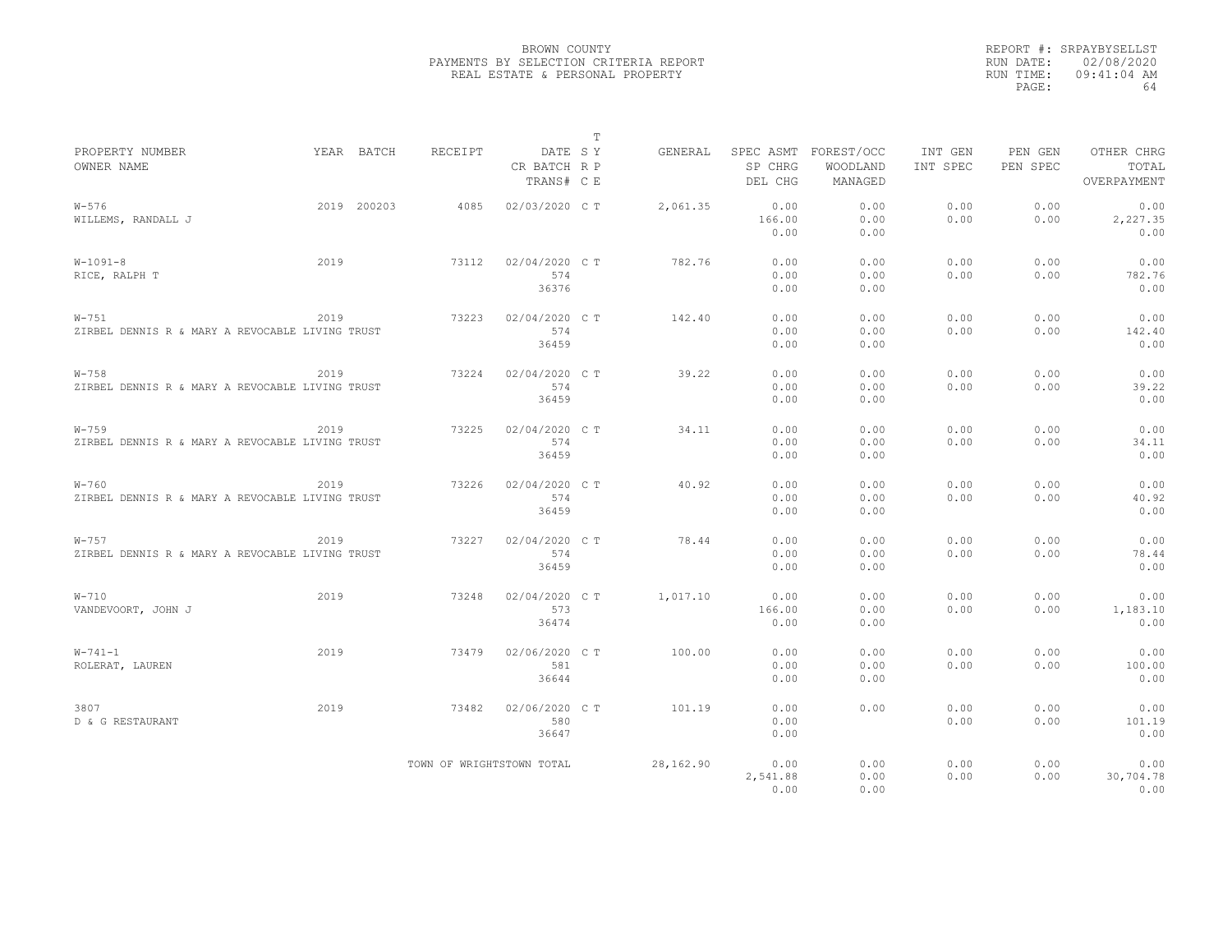|                                                  |      |             |                  |                                       | $\mathbb T$ |               |                      |                                             |                     |                     |                                    |  |
|--------------------------------------------------|------|-------------|------------------|---------------------------------------|-------------|---------------|----------------------|---------------------------------------------|---------------------|---------------------|------------------------------------|--|
| PROPERTY NUMBER<br>OWNER NAME                    |      | YEAR BATCH  | RECEIPT          | DATE SY<br>CR BATCH R P<br>TRANS# C E |             | GENERAL       | SP CHRG<br>DEL CHG   | SPEC ASMT FOREST/OCC<br>WOODLAND<br>MANAGED | INT GEN<br>INT SPEC | PEN GEN<br>PEN SPEC | OTHER CHRG<br>TOTAL<br>OVERPAYMENT |  |
| $AL-1188$<br>MCNULTY, AMY M                      |      | 2019 200201 | 4047             | 02/01/2020 C T                        |             | 1,787.22      | 0.00<br>0.00<br>0.00 | 0.00<br>0.00<br>0.00                        | 0.00<br>0.00        | 0.00<br>0.00        | 0.00<br>1,787.22<br>0.00           |  |
| $AL-1582-L-97$<br>KONKLE, BRETT                  |      | 2019 200201 | 4049             | 02/01/2020 C T                        |             | 2,301.15      | 0.00<br>0.00<br>0.00 | 0.00<br>0.00<br>0.00                        | 0.00<br>0.00        | 0.00<br>0.00        | 0.00<br>2,301.15<br>0.00           |  |
| $AL-1582-H-3$<br>BAETEN, ETAL, PETER J & LINDA L |      | 2019 200201 | 4060             | 02/01/2020 C T                        |             | 1,461.79      | 0.00<br>0.00<br>0.00 | 0.00<br>0.00<br>0.00                        | 0.00<br>0.00        | 0.00<br>0.00        | 0.00<br>1,461.79<br>0.00           |  |
| $AL-160$<br>ERDMAN, ERIC R                       | 2019 |             | 71832            | 02/03/2020 C T<br>570<br>35496        |             | 3,784.33      | 0.00<br>0.00<br>0.00 | 0.00<br>0.00<br>0.00                        | 0.00<br>0.00        | 0.00<br>0.00        | 0.00<br>3,784.33<br>0.00           |  |
| $AL-80-8$<br>LY, KOU                             | 2019 |             | 71833            | 02/03/2020 C T<br>570<br>35497        |             | 991.11        | 0.00<br>0.00<br>0.00 | 0.00<br>0.00<br>0.00                        | 0.00<br>0.00        | 0.00<br>0.00        | 0.00<br>991.11<br>0.00             |  |
| $AL-1008$<br>GEIGLE, ETAL, ROBERT R              |      | 2019 200203 | 4071             | 02/03/2020 CT                         |             | 3,500.57      | 0.00<br>0.00<br>0.00 | 0.00<br>0.00<br>0.00                        | 0.00<br>0.00        | 0.00<br>0.00        | 0.00<br>3,500.57<br>0.00           |  |
| $AL-313-2$<br>KRAEMER, WILLIAM C                 | 2019 |             | 71844            | 02/03/2020 C T<br>570<br>35514        |             | 943.81        | 0.00<br>0.00<br>0.00 | 0.00<br>0.00<br>0.00                        | 0.00<br>0.00        | 0.00<br>0.00        | 0.00<br>943.81<br>0.00             |  |
| 00029<br>ALLOUEZ CAFé INC                        | 2019 |             | 71863            | 02/03/2020 C T<br>569<br>35533        |             | 441.40        | 0.00<br>0.00<br>0.00 | 0.00                                        | 0.00<br>0.00        | 0.00<br>0.00        | 0.00<br>441.40<br>0.00             |  |
| $AL-1692-S-2$<br>LINDENBECK, HORST B             | 2019 |             | 71871            | 02/03/2020 C T<br>568<br>35542        |             | 1,172.40      | 0.00<br>0.00<br>0.00 | 0.00<br>0.00<br>0.00                        | 0.00<br>0.00        | 0.00<br>0.00        | 0.00<br>1,172.40<br>0.00           |  |
| 15011<br>SEWING, DOROTHY'S CUSTOM                | 2019 |             | 71874            | 02/03/2020 CT<br>568<br>35542         |             | 9.01          | 0.00<br>0.00<br>0.00 | 0.00                                        | 0.00<br>0.00        | 0.00<br>0.00        | 0.00<br>9.01<br>0.00               |  |
| $AL-1692-S-2$<br>LINDENBECK, HORST B             | 2019 |             | Voids #<br>71871 | 02/03/2020 C V<br>568<br>35548        |             | $-1, 172, 40$ | 0.00<br>0.00<br>0.00 | 0.00<br>0.00<br>0.00                        | 0.00<br>0.00        | 0.00<br>0.00        | 0.00<br>$-1, 172.40$<br>0.00       |  |
| 15011<br>SEWING, DOROTHY'S CUSTOM                | 2019 |             | Voids #<br>71874 | 02/03/2020 CV<br>568<br>35548         |             | $-9.01$       | 0.00<br>0.00<br>0.00 | 0.00                                        | 0.00<br>0.00        | 0.00<br>0.00        | 0.00<br>$-9.01$<br>0.00            |  |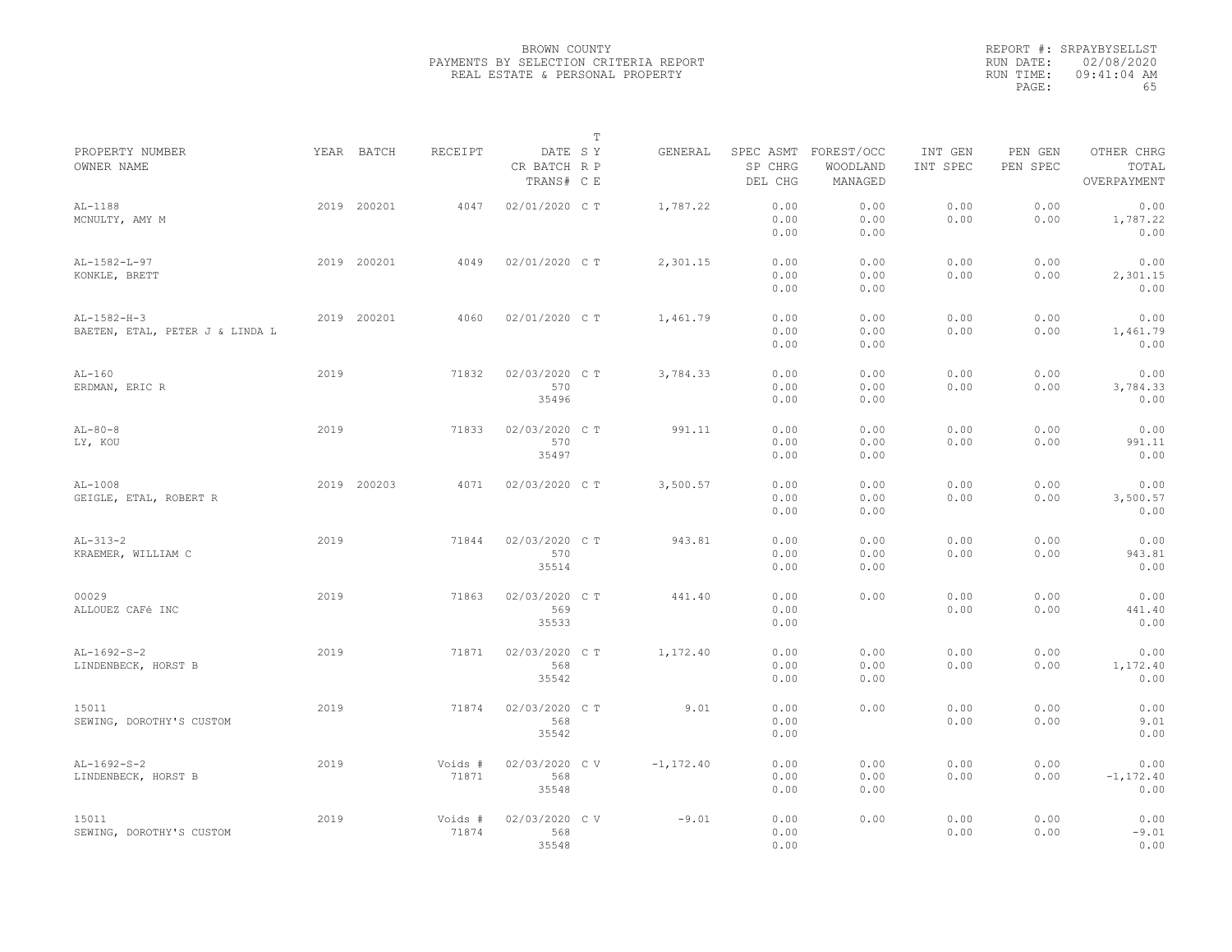|                                                                    |            |         |                                       | T |           |                      |                                             |                     |                     |                                    |
|--------------------------------------------------------------------|------------|---------|---------------------------------------|---|-----------|----------------------|---------------------------------------------|---------------------|---------------------|------------------------------------|
| PROPERTY NUMBER<br>OWNER NAME                                      | YEAR BATCH | RECEIPT | DATE SY<br>CR BATCH R P<br>TRANS# C E |   | GENERAL   | SP CHRG<br>DEL CHG   | SPEC ASMT FOREST/OCC<br>WOODLAND<br>MANAGED | INT GEN<br>INT SPEC | PEN GEN<br>PEN SPEC | OTHER CHRG<br>TOTAL<br>OVERPAYMENT |
| 15011<br>SEWING, DOROTHY'S CUSTOM                                  | 2019       | 71875   | 02/03/2020 C T<br>568<br>35549        |   | 9.01      | 0.00<br>0.00<br>0.00 | 0.00                                        | 0.00<br>0.00        | 0.00<br>0.00        | 0.00<br>9.01<br>0.00               |
| $AL-1692-S-2$<br>LINDENBECK, HORST B                               | 2019       | 71879   | 02/03/2020 C T<br>568<br>35551        |   | 1,172.40  | 0.00<br>0.00<br>0.00 | 0.00<br>0.00<br>0.00                        | 0.00<br>0.00        | 0.00<br>0.00        | 0.00<br>1,172.40<br>0.00           |
| $AL-74$<br>SCP 2006 C23 111 LLC                                    | 2019       | 71916   | 02/03/2020 C T<br>567<br>35558        |   | 47,907.59 | 0.00<br>0.00<br>0.00 | 0.00<br>0.00<br>0.00                        | 0.00<br>0.00        | 0.00<br>0.00        | 0.00<br>47,907.59<br>0.00          |
| $AL-1173-T-6$<br>YINGLINGS, LAWRENCE R                             | 2019       | 71954   | 02/03/2020 C T<br>570<br>35574        |   | 1,467.42  | 0.00<br>0.00<br>0.00 | 0.00<br>0.00<br>0.00                        | 0.00<br>0.00        | 0.00<br>0.00        | 0.00<br>1,467.42<br>0.00           |
| $AL-1014-M-6$<br>MCLEAN JOINT REVOCABLE TRUST, STEVEN E & TAMARA L | 2019       | 72001   | 02/03/2020 C T<br>570<br>35612        |   | 3,049.51  | 0.00<br>0.00<br>0.00 | 0.00<br>0.00<br>0.00                        | 0.00<br>0.00        | 0.00<br>0.00        | 0.00<br>3,049.51<br>0.00           |
| AL-1211-A-613<br>MIDAS CAPITAL LLC                                 | 2019       | 72022   | 02/03/2020 C T<br>568<br>35630        |   | 2,444.16  | 0.00<br>0.00<br>0.00 | 0.00<br>0.00<br>0.00                        | 0.00<br>0.00        | 0.00<br>0.00        | 0.00<br>2,444.16<br>0.00           |
| 11196<br>AGILITI HEALTH INC                                        | 2019       | 72062   | 02/03/2020 C T<br>567<br>35655        |   | 20.27     | 0.00<br>0.00<br>0.00 | 0.00                                        | 0.00<br>0.00        | 0.00<br>0.00        | 0.00<br>20.27<br>0.00              |
| 27718<br>MOBILE MINI, INC                                          | 2019       | 72101   | 02/03/2020 C T<br>569<br>35687        |   | 65.30     | 0.00<br>0.00<br>0.00 | 0.00                                        | 0.00<br>0.00        | 0.00<br>0.00        | 0.00<br>65.30<br>0.00              |
| AL-1149-724<br>HILL, VIRGINA L                                     | 2019       | 72105   | 02/03/2020 C T<br>568<br>35691        |   | 1,743.94  | 0.00<br>0.00<br>0.00 | 0.00<br>0.00<br>0.00                        | 0.00<br>0.00        | 0.00<br>0.00        | 0.00<br>1,743.94<br>0.00           |
| $AL-943$<br>JOHNSON, DAVID N                                       | 2019       | 72111   | 02/03/2020 C T<br>568<br>35696        |   | 1,087.94  | 0.00<br>0.00<br>0.00 | 0.00<br>0.00<br>0.00                        | 0.00<br>0.00        | 0.00<br>0.00        | 0.00<br>1,087.94<br>0.00           |
| 25704<br>GRAYHAWK LEASING, LLC                                     | 2019       | 72133   | 02/03/2020 CT<br>569<br>35710         |   | 90.09     | 0.00<br>0.00<br>0.00 | 0.00                                        | 0.00<br>0.00        | 0.00<br>0.00        | 0.00<br>90.09<br>0.00              |
| $AL-361-Y-60$<br>THIBAUDEAU, SAMUEL O                              | 2019       | 72136   | 02/03/2020 C T<br>568<br>35712        |   | 1,394.23  | 0.00<br>0.00<br>0.00 | 0.00<br>0.00<br>0.00                        | 0.00<br>0.00        | 0.00<br>0.00        | 0.00<br>1,394.23<br>0.00           |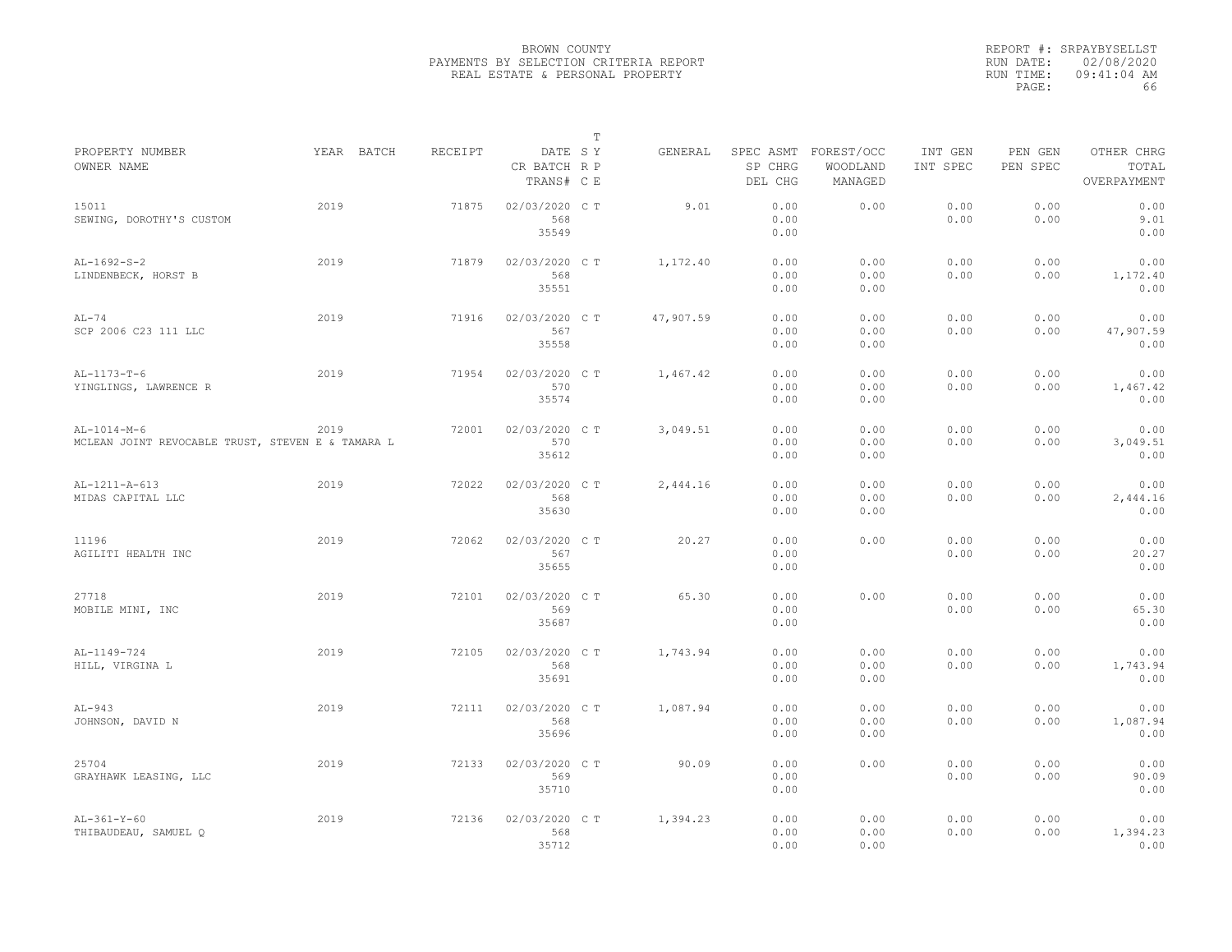|                                              |      |            |         |                                       | $\mathbb T$ |           |                                 |                                   |                     |                     |                                    |
|----------------------------------------------|------|------------|---------|---------------------------------------|-------------|-----------|---------------------------------|-----------------------------------|---------------------|---------------------|------------------------------------|
| PROPERTY NUMBER<br>OWNER NAME                |      | YEAR BATCH | RECEIPT | DATE SY<br>CR BATCH R P<br>TRANS# C E |             | GENERAL   | SPEC ASMT<br>SP CHRG<br>DEL CHG | FOREST/OCC<br>WOODLAND<br>MANAGED | INT GEN<br>INT SPEC | PEN GEN<br>PEN SPEC | OTHER CHRG<br>TOTAL<br>OVERPAYMENT |
| $AL-1424$<br>AMUNDSON, MARK                  | 2019 |            | 72137   | 02/03/2020 CT<br>569<br>35713         |             | 202.16    | 0.00<br>61.92<br>495.46         | 0.00<br>0.00<br>0.00              | 0.00<br>0.00        | 0.00<br>0.00        | 0.00<br>759.54<br>0.00             |
| $AL-1424$<br>AMUNDSON, MARK                  | 2019 |            | 72141   | 02/03/2020 C T<br>569<br>35716        |             | 491.00    | 0.00<br>0.00<br>0.00            | 0.00<br>0.00<br>0.00              | 0.00<br>0.00        | 0.00<br>0.00        | 0.00<br>491.00<br>0.00             |
| $AL-1943-M-3$<br>ADVANCEMENT DEVELOPMENT LLC | 2019 |            | 72145   | 02/03/2020 C T<br>569<br>35720        |             | 3,361.89  | 0.00<br>0.00<br>0.00            | 0.00<br>0.00<br>0.00              | 0.00<br>0.00        | 0.00<br>0.00        | 0.00<br>3,361.89<br>0.00           |
| $AL-56-3$<br>RIVERSIDE MEDICAL LLC           | 2019 |            | 72170   | 02/03/2020 C T<br>567<br>35732        |             | 979.66    | 0.00<br>0.00<br>0.00            | 0.00<br>0.00<br>0.00              | 0.00<br>0.00        | 0.00<br>0.00        | 0.00<br>979.66<br>0.00             |
| $AL-56-1$<br>RIVERSIDE MEDICAL LLC           | 2019 |            | 72171   | 02/03/2020 C T<br>567<br>35732        |             | 21,890.89 | 0.00<br>0.00<br>0.00            | 0.00<br>0.00<br>0.00              | 0.00<br>0.00        | 0.00<br>0.00        | 0.00<br>21,890.89<br>0.00          |
| 17070<br>COCA-COLA REFRESHMENTS              | 2019 |            | 72183   | 02/03/2020 CT<br>570<br>35740         |             | 731.93    | 0.00<br>0.00<br>0.00            | 0.00                              | 0.00<br>0.00        | 0.00<br>0.00        | 0.00<br>731.93<br>0.00             |
| AL-1014-S-11<br>MOMMAERTS, JOSEPH P          | 2019 |            | 72184   | 02/03/2020 C T<br>569<br>35741        |             | 1,280.50  | 0.00<br>0.00<br>0.00            | 0.00<br>0.00<br>0.00              | 0.00<br>0.00        | 0.00<br>0.00        | 0.00<br>1,280.50<br>0.00           |
| 00040<br>AUSTIN'S                            | 2019 |            | 72190   | 02/03/2020 C T<br>568<br>35747        |             | 608.07    | 0.00<br>0.00<br>0.00            | 0.00                              | 0.00<br>0.00        | 0.00<br>0.00        | 0.00<br>608.07<br>0.00             |
| 23950<br>SIEMENS HEALTHCARE DIAGNOSTIC INC   | 2019 |            | 72192   | 02/03/2020 CT<br>567<br>35749         |             | 2,621.42  | 0.00<br>0.00<br>0.00            | 0.00                              | 0.00<br>0.00        | 0.00<br>0.00        | 0.00<br>2,621.42<br>0.00           |
| $AL-1724-3-1$<br>AUSTIN STORES INC           | 2019 |            | 72193   | 02/03/2020 C T<br>568<br>35750        |             | 8,318.71  | 0.00<br>0.00<br>0.00            | 0.00<br>0.00<br>0.00              | 0.00<br>0.00        | 0.00<br>0.00        | 0.00<br>8,318.71<br>0.00           |
| $AL-1164-H-42$<br>RANGEL, ADAN G             | 2019 |            | 72240   | 02/03/2020 C T<br>568<br>35769        |             | 3,041.14  | 0.00<br>0.00<br>0.00            | 0.00<br>0.00<br>0.00              | 0.00<br>0.00        | 0.00<br>0.00        | 0.00<br>3,041.14<br>0.00           |
| $AL-1164-M-35$<br>MAYER, PATRICIA K          | 2019 |            | 72263   | 02/03/2020 CT<br>568<br>35785         |             | 350.20    | 0.00<br>0.00<br>0.00            | 0.00<br>0.00<br>0.00              | 0.00<br>0.00        | 0.00<br>0.00        | 0.00<br>350.20<br>0.00             |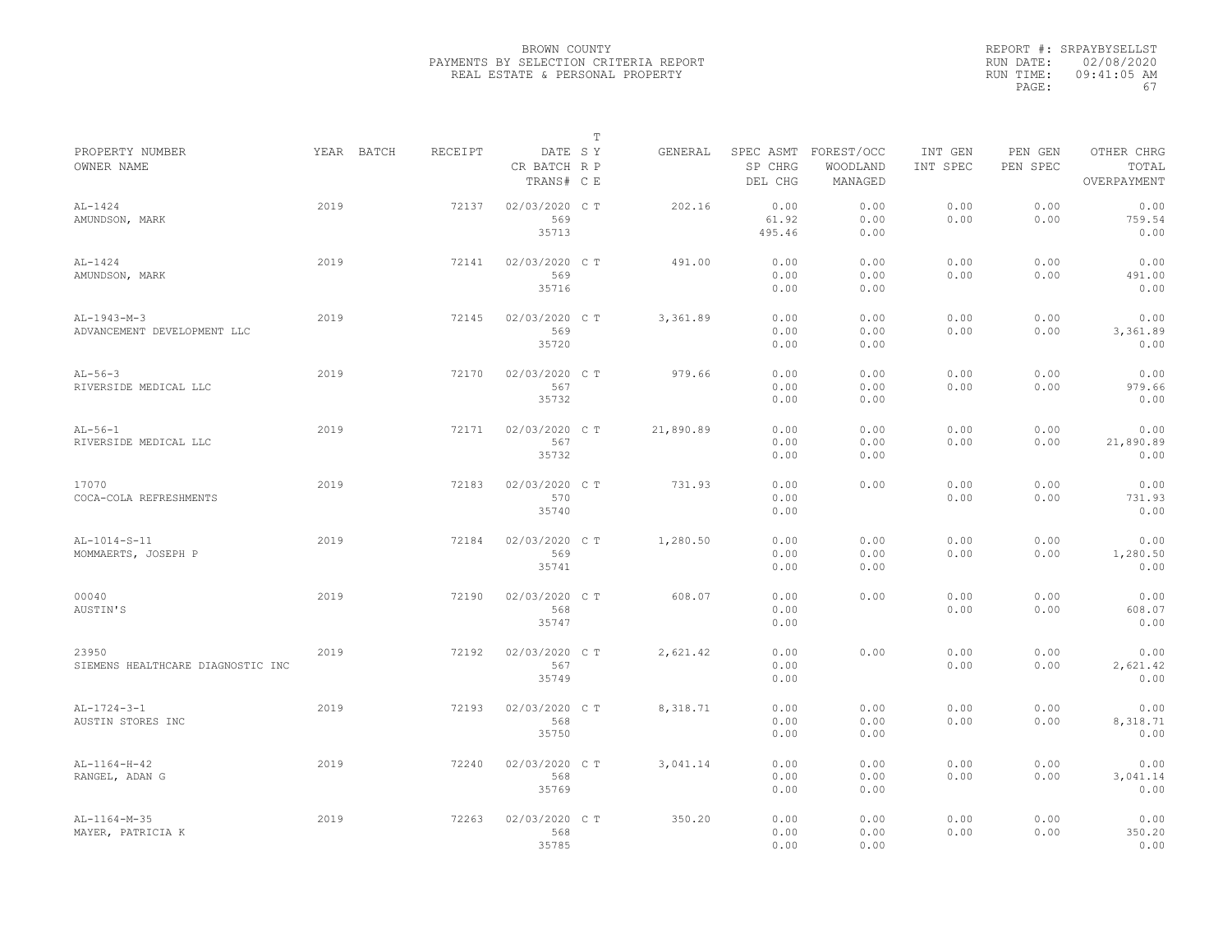| YEAR BATCH<br>RECEIPT<br>DATE SY<br>SPEC ASMT FOREST/OCC<br>GENERAL<br>INT GEN<br>PEN GEN<br>OTHER CHRG<br>SP CHRG<br>PEN SPEC<br>TOTAL<br>CR BATCH R P<br>WOODLAND<br>INT SPEC<br>TRANS# C E<br>DEL CHG<br>MANAGED<br>OVERPAYMENT<br>2019<br>02/03/2020 C T<br>0.00<br>0.00<br>$AL-806-L-38$<br>72264<br>983.22<br>0.00<br>0.00<br>0.00<br>568<br>0.00<br>0.00<br>983.22<br>MAYER, PATRICIA K<br>0.00<br>0.00<br>35785<br>0.00<br>0.00<br>0.00<br>2019<br>02/03/2020 C T<br>1,245.59<br>0.00<br>0.00<br>0.00<br>0.00<br>0.00<br>72276<br>568<br>0.00<br>0.00<br>0.00<br>0.00<br>1,245.59<br>35796<br>0.00<br>0.00<br>0.00<br>2019<br>0.00<br>0.00<br>0.00<br>0.00<br>0.00<br>$AL-136-11$<br>72325<br>02/03/2020 C T<br>1,524.85<br>570<br>REYNOLDS, KARL J<br>0.00<br>0.00<br>0.00<br>0.00<br>1,524.85<br>35819<br>0.00<br>782.97<br>0.00<br>3,297.88<br>0.00<br>0.00<br>0.00<br>0.00<br>2019<br>72336<br>02/03/2020 C T<br>0.00<br>569<br>0.00<br>0.00<br>0.00<br>0.00<br>3,297.88<br>35823<br>0.00<br>0.00<br>0.00<br>2019<br>02/03/2020 C T<br>1,267.93<br>0.00<br>0.00<br>0.00<br>0.00<br>0.00<br>72367<br>570<br>0.00<br>0.00<br>0.00<br>1,267.93<br>35843<br>0.00<br>0.00<br>0.00<br>2019<br>72387<br>02/03/2020 C T<br>4,900.54<br>0.00<br>0.00<br>0.00<br>0.00<br>570<br>0.00<br>0.00<br>0.00<br>4,900.54<br>35862<br>0.00<br>0.00<br>2019<br>02/03/2020 C T<br>15,637.76<br>0.00<br>0.00<br>0.00<br>0.00<br>0.00<br>$AL-122-3$<br>72390<br>571<br>0.00<br>0.00<br>0.00<br>0.00<br>15,637.76<br>ALLOUEZ VILLAGE SHOPPES LLC<br>35831<br>0.00<br>0.00<br>0.00<br>$AL-122-3$<br>2019<br>72394<br>02/03/2020 C T<br>15,637.76<br>0.00<br>0.00<br>0.00<br>0.00<br>0.00<br>0.00<br>15,637.76<br>ALLOUEZ VILLAGE SHOPPES LLC<br>571<br>0.00<br>0.00<br>0.00<br>35831<br>0.00<br>0.00<br>0.00<br>2019<br>0.00<br>0.00<br>0.00<br>Voids #<br>02/03/2020 C V<br>$-15,637.76$<br>0.00<br>0.00<br>72390<br>0.00<br>0.00<br>0.00<br>$-15,637.76$<br>571<br>0.00<br>35872<br>0.00<br>0.00<br>0.00<br>$AL-122-3$<br>2019<br>Voids #<br>02/03/2020 CV<br>$-15,637.76$<br>0.00<br>0.00<br>0.00<br>0.00<br>0.00<br>72394<br>571<br>0.00<br>0.00<br>0.00<br>0.00<br>$-15,637.76$<br>ALLOUEZ VILLAGE SHOPPES LLC<br>35872<br>0.00<br>0.00<br>0.00<br>2019<br>0.00<br>0.00<br>0.00<br>0.00<br>0.00<br>AL-1164-H-61<br>72424<br>02/03/2020 C T<br>1,439.27<br>568<br>SAUBERLICH, RICHARD D<br>0.00<br>0.00<br>0.00<br>0.00<br>1,439.27<br>35882<br>0.00<br>0.00<br>0.00<br>2019<br>02/03/2020 CT<br>938.18<br>0.00<br>0.00<br>0.00<br>0.00<br>0.00<br>72450<br>568<br>210.00<br>0.00<br>0.00<br>0.00<br>1,148.18<br>35894<br>0.00<br>0.00<br>0.00 |                               |  | $\mathbb T$ |  |  |  |
|---------------------------------------------------------------------------------------------------------------------------------------------------------------------------------------------------------------------------------------------------------------------------------------------------------------------------------------------------------------------------------------------------------------------------------------------------------------------------------------------------------------------------------------------------------------------------------------------------------------------------------------------------------------------------------------------------------------------------------------------------------------------------------------------------------------------------------------------------------------------------------------------------------------------------------------------------------------------------------------------------------------------------------------------------------------------------------------------------------------------------------------------------------------------------------------------------------------------------------------------------------------------------------------------------------------------------------------------------------------------------------------------------------------------------------------------------------------------------------------------------------------------------------------------------------------------------------------------------------------------------------------------------------------------------------------------------------------------------------------------------------------------------------------------------------------------------------------------------------------------------------------------------------------------------------------------------------------------------------------------------------------------------------------------------------------------------------------------------------------------------------------------------------------------------------------------------------------------------------------------------------------------------------------------------------------------------------------------------------------------------------------------------------------------------------------------------------------------------------------------------------------------------------------------------------------------------------------------------------------------------------------|-------------------------------|--|-------------|--|--|--|
|                                                                                                                                                                                                                                                                                                                                                                                                                                                                                                                                                                                                                                                                                                                                                                                                                                                                                                                                                                                                                                                                                                                                                                                                                                                                                                                                                                                                                                                                                                                                                                                                                                                                                                                                                                                                                                                                                                                                                                                                                                                                                                                                                                                                                                                                                                                                                                                                                                                                                                                                                                                                                                       | PROPERTY NUMBER<br>OWNER NAME |  |             |  |  |  |
|                                                                                                                                                                                                                                                                                                                                                                                                                                                                                                                                                                                                                                                                                                                                                                                                                                                                                                                                                                                                                                                                                                                                                                                                                                                                                                                                                                                                                                                                                                                                                                                                                                                                                                                                                                                                                                                                                                                                                                                                                                                                                                                                                                                                                                                                                                                                                                                                                                                                                                                                                                                                                                       |                               |  |             |  |  |  |
|                                                                                                                                                                                                                                                                                                                                                                                                                                                                                                                                                                                                                                                                                                                                                                                                                                                                                                                                                                                                                                                                                                                                                                                                                                                                                                                                                                                                                                                                                                                                                                                                                                                                                                                                                                                                                                                                                                                                                                                                                                                                                                                                                                                                                                                                                                                                                                                                                                                                                                                                                                                                                                       |                               |  |             |  |  |  |
|                                                                                                                                                                                                                                                                                                                                                                                                                                                                                                                                                                                                                                                                                                                                                                                                                                                                                                                                                                                                                                                                                                                                                                                                                                                                                                                                                                                                                                                                                                                                                                                                                                                                                                                                                                                                                                                                                                                                                                                                                                                                                                                                                                                                                                                                                                                                                                                                                                                                                                                                                                                                                                       |                               |  |             |  |  |  |
|                                                                                                                                                                                                                                                                                                                                                                                                                                                                                                                                                                                                                                                                                                                                                                                                                                                                                                                                                                                                                                                                                                                                                                                                                                                                                                                                                                                                                                                                                                                                                                                                                                                                                                                                                                                                                                                                                                                                                                                                                                                                                                                                                                                                                                                                                                                                                                                                                                                                                                                                                                                                                                       |                               |  |             |  |  |  |
|                                                                                                                                                                                                                                                                                                                                                                                                                                                                                                                                                                                                                                                                                                                                                                                                                                                                                                                                                                                                                                                                                                                                                                                                                                                                                                                                                                                                                                                                                                                                                                                                                                                                                                                                                                                                                                                                                                                                                                                                                                                                                                                                                                                                                                                                                                                                                                                                                                                                                                                                                                                                                                       | $AL-1164-M-9$                 |  |             |  |  |  |
|                                                                                                                                                                                                                                                                                                                                                                                                                                                                                                                                                                                                                                                                                                                                                                                                                                                                                                                                                                                                                                                                                                                                                                                                                                                                                                                                                                                                                                                                                                                                                                                                                                                                                                                                                                                                                                                                                                                                                                                                                                                                                                                                                                                                                                                                                                                                                                                                                                                                                                                                                                                                                                       | JONES, STEVEN S               |  |             |  |  |  |
|                                                                                                                                                                                                                                                                                                                                                                                                                                                                                                                                                                                                                                                                                                                                                                                                                                                                                                                                                                                                                                                                                                                                                                                                                                                                                                                                                                                                                                                                                                                                                                                                                                                                                                                                                                                                                                                                                                                                                                                                                                                                                                                                                                                                                                                                                                                                                                                                                                                                                                                                                                                                                                       |                               |  |             |  |  |  |
|                                                                                                                                                                                                                                                                                                                                                                                                                                                                                                                                                                                                                                                                                                                                                                                                                                                                                                                                                                                                                                                                                                                                                                                                                                                                                                                                                                                                                                                                                                                                                                                                                                                                                                                                                                                                                                                                                                                                                                                                                                                                                                                                                                                                                                                                                                                                                                                                                                                                                                                                                                                                                                       |                               |  |             |  |  |  |
|                                                                                                                                                                                                                                                                                                                                                                                                                                                                                                                                                                                                                                                                                                                                                                                                                                                                                                                                                                                                                                                                                                                                                                                                                                                                                                                                                                                                                                                                                                                                                                                                                                                                                                                                                                                                                                                                                                                                                                                                                                                                                                                                                                                                                                                                                                                                                                                                                                                                                                                                                                                                                                       |                               |  |             |  |  |  |
|                                                                                                                                                                                                                                                                                                                                                                                                                                                                                                                                                                                                                                                                                                                                                                                                                                                                                                                                                                                                                                                                                                                                                                                                                                                                                                                                                                                                                                                                                                                                                                                                                                                                                                                                                                                                                                                                                                                                                                                                                                                                                                                                                                                                                                                                                                                                                                                                                                                                                                                                                                                                                                       |                               |  |             |  |  |  |
|                                                                                                                                                                                                                                                                                                                                                                                                                                                                                                                                                                                                                                                                                                                                                                                                                                                                                                                                                                                                                                                                                                                                                                                                                                                                                                                                                                                                                                                                                                                                                                                                                                                                                                                                                                                                                                                                                                                                                                                                                                                                                                                                                                                                                                                                                                                                                                                                                                                                                                                                                                                                                                       |                               |  |             |  |  |  |
|                                                                                                                                                                                                                                                                                                                                                                                                                                                                                                                                                                                                                                                                                                                                                                                                                                                                                                                                                                                                                                                                                                                                                                                                                                                                                                                                                                                                                                                                                                                                                                                                                                                                                                                                                                                                                                                                                                                                                                                                                                                                                                                                                                                                                                                                                                                                                                                                                                                                                                                                                                                                                                       | $AL-808-D-1$                  |  |             |  |  |  |
|                                                                                                                                                                                                                                                                                                                                                                                                                                                                                                                                                                                                                                                                                                                                                                                                                                                                                                                                                                                                                                                                                                                                                                                                                                                                                                                                                                                                                                                                                                                                                                                                                                                                                                                                                                                                                                                                                                                                                                                                                                                                                                                                                                                                                                                                                                                                                                                                                                                                                                                                                                                                                                       | TROFKA, ETAL, JEFFREY L       |  |             |  |  |  |
|                                                                                                                                                                                                                                                                                                                                                                                                                                                                                                                                                                                                                                                                                                                                                                                                                                                                                                                                                                                                                                                                                                                                                                                                                                                                                                                                                                                                                                                                                                                                                                                                                                                                                                                                                                                                                                                                                                                                                                                                                                                                                                                                                                                                                                                                                                                                                                                                                                                                                                                                                                                                                                       |                               |  |             |  |  |  |
|                                                                                                                                                                                                                                                                                                                                                                                                                                                                                                                                                                                                                                                                                                                                                                                                                                                                                                                                                                                                                                                                                                                                                                                                                                                                                                                                                                                                                                                                                                                                                                                                                                                                                                                                                                                                                                                                                                                                                                                                                                                                                                                                                                                                                                                                                                                                                                                                                                                                                                                                                                                                                                       |                               |  |             |  |  |  |
|                                                                                                                                                                                                                                                                                                                                                                                                                                                                                                                                                                                                                                                                                                                                                                                                                                                                                                                                                                                                                                                                                                                                                                                                                                                                                                                                                                                                                                                                                                                                                                                                                                                                                                                                                                                                                                                                                                                                                                                                                                                                                                                                                                                                                                                                                                                                                                                                                                                                                                                                                                                                                                       | 25948                         |  |             |  |  |  |
|                                                                                                                                                                                                                                                                                                                                                                                                                                                                                                                                                                                                                                                                                                                                                                                                                                                                                                                                                                                                                                                                                                                                                                                                                                                                                                                                                                                                                                                                                                                                                                                                                                                                                                                                                                                                                                                                                                                                                                                                                                                                                                                                                                                                                                                                                                                                                                                                                                                                                                                                                                                                                                       | KWIK TRIP EXPRESS 543         |  |             |  |  |  |
|                                                                                                                                                                                                                                                                                                                                                                                                                                                                                                                                                                                                                                                                                                                                                                                                                                                                                                                                                                                                                                                                                                                                                                                                                                                                                                                                                                                                                                                                                                                                                                                                                                                                                                                                                                                                                                                                                                                                                                                                                                                                                                                                                                                                                                                                                                                                                                                                                                                                                                                                                                                                                                       |                               |  |             |  |  |  |
|                                                                                                                                                                                                                                                                                                                                                                                                                                                                                                                                                                                                                                                                                                                                                                                                                                                                                                                                                                                                                                                                                                                                                                                                                                                                                                                                                                                                                                                                                                                                                                                                                                                                                                                                                                                                                                                                                                                                                                                                                                                                                                                                                                                                                                                                                                                                                                                                                                                                                                                                                                                                                                       |                               |  |             |  |  |  |
|                                                                                                                                                                                                                                                                                                                                                                                                                                                                                                                                                                                                                                                                                                                                                                                                                                                                                                                                                                                                                                                                                                                                                                                                                                                                                                                                                                                                                                                                                                                                                                                                                                                                                                                                                                                                                                                                                                                                                                                                                                                                                                                                                                                                                                                                                                                                                                                                                                                                                                                                                                                                                                       | 11197                         |  |             |  |  |  |
|                                                                                                                                                                                                                                                                                                                                                                                                                                                                                                                                                                                                                                                                                                                                                                                                                                                                                                                                                                                                                                                                                                                                                                                                                                                                                                                                                                                                                                                                                                                                                                                                                                                                                                                                                                                                                                                                                                                                                                                                                                                                                                                                                                                                                                                                                                                                                                                                                                                                                                                                                                                                                                       | KWIK TRIP, INC #1030          |  |             |  |  |  |
|                                                                                                                                                                                                                                                                                                                                                                                                                                                                                                                                                                                                                                                                                                                                                                                                                                                                                                                                                                                                                                                                                                                                                                                                                                                                                                                                                                                                                                                                                                                                                                                                                                                                                                                                                                                                                                                                                                                                                                                                                                                                                                                                                                                                                                                                                                                                                                                                                                                                                                                                                                                                                                       |                               |  |             |  |  |  |
|                                                                                                                                                                                                                                                                                                                                                                                                                                                                                                                                                                                                                                                                                                                                                                                                                                                                                                                                                                                                                                                                                                                                                                                                                                                                                                                                                                                                                                                                                                                                                                                                                                                                                                                                                                                                                                                                                                                                                                                                                                                                                                                                                                                                                                                                                                                                                                                                                                                                                                                                                                                                                                       |                               |  |             |  |  |  |
|                                                                                                                                                                                                                                                                                                                                                                                                                                                                                                                                                                                                                                                                                                                                                                                                                                                                                                                                                                                                                                                                                                                                                                                                                                                                                                                                                                                                                                                                                                                                                                                                                                                                                                                                                                                                                                                                                                                                                                                                                                                                                                                                                                                                                                                                                                                                                                                                                                                                                                                                                                                                                                       |                               |  |             |  |  |  |
|                                                                                                                                                                                                                                                                                                                                                                                                                                                                                                                                                                                                                                                                                                                                                                                                                                                                                                                                                                                                                                                                                                                                                                                                                                                                                                                                                                                                                                                                                                                                                                                                                                                                                                                                                                                                                                                                                                                                                                                                                                                                                                                                                                                                                                                                                                                                                                                                                                                                                                                                                                                                                                       |                               |  |             |  |  |  |
|                                                                                                                                                                                                                                                                                                                                                                                                                                                                                                                                                                                                                                                                                                                                                                                                                                                                                                                                                                                                                                                                                                                                                                                                                                                                                                                                                                                                                                                                                                                                                                                                                                                                                                                                                                                                                                                                                                                                                                                                                                                                                                                                                                                                                                                                                                                                                                                                                                                                                                                                                                                                                                       |                               |  |             |  |  |  |
|                                                                                                                                                                                                                                                                                                                                                                                                                                                                                                                                                                                                                                                                                                                                                                                                                                                                                                                                                                                                                                                                                                                                                                                                                                                                                                                                                                                                                                                                                                                                                                                                                                                                                                                                                                                                                                                                                                                                                                                                                                                                                                                                                                                                                                                                                                                                                                                                                                                                                                                                                                                                                                       |                               |  |             |  |  |  |
|                                                                                                                                                                                                                                                                                                                                                                                                                                                                                                                                                                                                                                                                                                                                                                                                                                                                                                                                                                                                                                                                                                                                                                                                                                                                                                                                                                                                                                                                                                                                                                                                                                                                                                                                                                                                                                                                                                                                                                                                                                                                                                                                                                                                                                                                                                                                                                                                                                                                                                                                                                                                                                       |                               |  |             |  |  |  |
|                                                                                                                                                                                                                                                                                                                                                                                                                                                                                                                                                                                                                                                                                                                                                                                                                                                                                                                                                                                                                                                                                                                                                                                                                                                                                                                                                                                                                                                                                                                                                                                                                                                                                                                                                                                                                                                                                                                                                                                                                                                                                                                                                                                                                                                                                                                                                                                                                                                                                                                                                                                                                                       |                               |  |             |  |  |  |
|                                                                                                                                                                                                                                                                                                                                                                                                                                                                                                                                                                                                                                                                                                                                                                                                                                                                                                                                                                                                                                                                                                                                                                                                                                                                                                                                                                                                                                                                                                                                                                                                                                                                                                                                                                                                                                                                                                                                                                                                                                                                                                                                                                                                                                                                                                                                                                                                                                                                                                                                                                                                                                       |                               |  |             |  |  |  |
|                                                                                                                                                                                                                                                                                                                                                                                                                                                                                                                                                                                                                                                                                                                                                                                                                                                                                                                                                                                                                                                                                                                                                                                                                                                                                                                                                                                                                                                                                                                                                                                                                                                                                                                                                                                                                                                                                                                                                                                                                                                                                                                                                                                                                                                                                                                                                                                                                                                                                                                                                                                                                                       | $AL-122-3$                    |  |             |  |  |  |
|                                                                                                                                                                                                                                                                                                                                                                                                                                                                                                                                                                                                                                                                                                                                                                                                                                                                                                                                                                                                                                                                                                                                                                                                                                                                                                                                                                                                                                                                                                                                                                                                                                                                                                                                                                                                                                                                                                                                                                                                                                                                                                                                                                                                                                                                                                                                                                                                                                                                                                                                                                                                                                       | ALLOUEZ VILLAGE SHOPPES LLC   |  |             |  |  |  |
|                                                                                                                                                                                                                                                                                                                                                                                                                                                                                                                                                                                                                                                                                                                                                                                                                                                                                                                                                                                                                                                                                                                                                                                                                                                                                                                                                                                                                                                                                                                                                                                                                                                                                                                                                                                                                                                                                                                                                                                                                                                                                                                                                                                                                                                                                                                                                                                                                                                                                                                                                                                                                                       |                               |  |             |  |  |  |
|                                                                                                                                                                                                                                                                                                                                                                                                                                                                                                                                                                                                                                                                                                                                                                                                                                                                                                                                                                                                                                                                                                                                                                                                                                                                                                                                                                                                                                                                                                                                                                                                                                                                                                                                                                                                                                                                                                                                                                                                                                                                                                                                                                                                                                                                                                                                                                                                                                                                                                                                                                                                                                       |                               |  |             |  |  |  |
|                                                                                                                                                                                                                                                                                                                                                                                                                                                                                                                                                                                                                                                                                                                                                                                                                                                                                                                                                                                                                                                                                                                                                                                                                                                                                                                                                                                                                                                                                                                                                                                                                                                                                                                                                                                                                                                                                                                                                                                                                                                                                                                                                                                                                                                                                                                                                                                                                                                                                                                                                                                                                                       |                               |  |             |  |  |  |
|                                                                                                                                                                                                                                                                                                                                                                                                                                                                                                                                                                                                                                                                                                                                                                                                                                                                                                                                                                                                                                                                                                                                                                                                                                                                                                                                                                                                                                                                                                                                                                                                                                                                                                                                                                                                                                                                                                                                                                                                                                                                                                                                                                                                                                                                                                                                                                                                                                                                                                                                                                                                                                       |                               |  |             |  |  |  |
|                                                                                                                                                                                                                                                                                                                                                                                                                                                                                                                                                                                                                                                                                                                                                                                                                                                                                                                                                                                                                                                                                                                                                                                                                                                                                                                                                                                                                                                                                                                                                                                                                                                                                                                                                                                                                                                                                                                                                                                                                                                                                                                                                                                                                                                                                                                                                                                                                                                                                                                                                                                                                                       |                               |  |             |  |  |  |
|                                                                                                                                                                                                                                                                                                                                                                                                                                                                                                                                                                                                                                                                                                                                                                                                                                                                                                                                                                                                                                                                                                                                                                                                                                                                                                                                                                                                                                                                                                                                                                                                                                                                                                                                                                                                                                                                                                                                                                                                                                                                                                                                                                                                                                                                                                                                                                                                                                                                                                                                                                                                                                       |                               |  |             |  |  |  |
|                                                                                                                                                                                                                                                                                                                                                                                                                                                                                                                                                                                                                                                                                                                                                                                                                                                                                                                                                                                                                                                                                                                                                                                                                                                                                                                                                                                                                                                                                                                                                                                                                                                                                                                                                                                                                                                                                                                                                                                                                                                                                                                                                                                                                                                                                                                                                                                                                                                                                                                                                                                                                                       |                               |  |             |  |  |  |
|                                                                                                                                                                                                                                                                                                                                                                                                                                                                                                                                                                                                                                                                                                                                                                                                                                                                                                                                                                                                                                                                                                                                                                                                                                                                                                                                                                                                                                                                                                                                                                                                                                                                                                                                                                                                                                                                                                                                                                                                                                                                                                                                                                                                                                                                                                                                                                                                                                                                                                                                                                                                                                       |                               |  |             |  |  |  |
|                                                                                                                                                                                                                                                                                                                                                                                                                                                                                                                                                                                                                                                                                                                                                                                                                                                                                                                                                                                                                                                                                                                                                                                                                                                                                                                                                                                                                                                                                                                                                                                                                                                                                                                                                                                                                                                                                                                                                                                                                                                                                                                                                                                                                                                                                                                                                                                                                                                                                                                                                                                                                                       |                               |  |             |  |  |  |
|                                                                                                                                                                                                                                                                                                                                                                                                                                                                                                                                                                                                                                                                                                                                                                                                                                                                                                                                                                                                                                                                                                                                                                                                                                                                                                                                                                                                                                                                                                                                                                                                                                                                                                                                                                                                                                                                                                                                                                                                                                                                                                                                                                                                                                                                                                                                                                                                                                                                                                                                                                                                                                       | $AL-1555$                     |  |             |  |  |  |
|                                                                                                                                                                                                                                                                                                                                                                                                                                                                                                                                                                                                                                                                                                                                                                                                                                                                                                                                                                                                                                                                                                                                                                                                                                                                                                                                                                                                                                                                                                                                                                                                                                                                                                                                                                                                                                                                                                                                                                                                                                                                                                                                                                                                                                                                                                                                                                                                                                                                                                                                                                                                                                       | HOOVER JR, ROY E              |  |             |  |  |  |
|                                                                                                                                                                                                                                                                                                                                                                                                                                                                                                                                                                                                                                                                                                                                                                                                                                                                                                                                                                                                                                                                                                                                                                                                                                                                                                                                                                                                                                                                                                                                                                                                                                                                                                                                                                                                                                                                                                                                                                                                                                                                                                                                                                                                                                                                                                                                                                                                                                                                                                                                                                                                                                       |                               |  |             |  |  |  |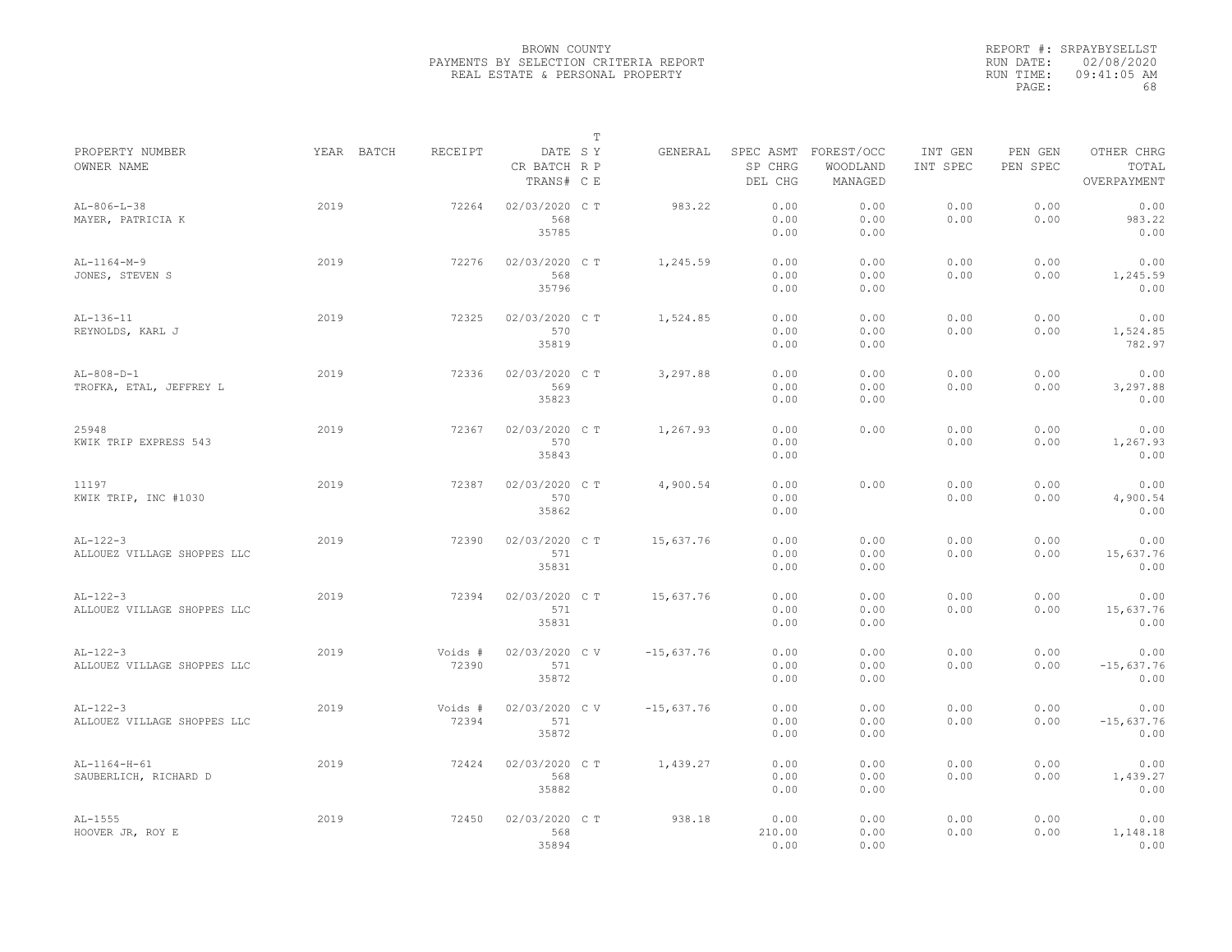|                                            |            |         |                                       | $\mathbb T$ |              |                    |                                             |                     |                     |                                    |
|--------------------------------------------|------------|---------|---------------------------------------|-------------|--------------|--------------------|---------------------------------------------|---------------------|---------------------|------------------------------------|
| PROPERTY NUMBER<br>OWNER NAME              | YEAR BATCH | RECEIPT | DATE SY<br>CR BATCH R P<br>TRANS# C E |             | GENERAL      | SP CHRG<br>DEL CHG | SPEC ASMT FOREST/OCC<br>WOODLAND<br>MANAGED | INT GEN<br>INT SPEC | PEN GEN<br>PEN SPEC | OTHER CHRG<br>TOTAL<br>OVERPAYMENT |
|                                            |            |         |                                       |             |              |                    |                                             |                     |                     |                                    |
| $AL-820$                                   | 2019       | 72452   | 02/03/2020 C T                        |             | 794.05       | 0.00               | 0.00                                        | 0.00                | 0.00                | 0.00                               |
| KAMINSKI, KATHLEEN                         |            |         | 568                                   |             |              | 25.65              | 0.00                                        | 0.00                | 0.00                | 975.90                             |
|                                            |            |         | 35896                                 |             |              | 156.20             | 0.00                                        |                     |                     | 0.00                               |
| $AL-1380-5$                                | 2019       | 72457   | 02/03/2020 C T                        |             | 1,600.00     | 0.00               | 0.00                                        | 0.00                | 0.00                | 0.00                               |
| BAUDHUIN WAYNE F & LYNDA M REVOCABLE TRUST |            |         | 568                                   |             |              | 0.00               | 0.00                                        | 0.00                | 0.00                | 1,600.00                           |
|                                            |            |         | 35900                                 |             |              | 0.00               | 0.00                                        |                     |                     | 0.00                               |
| $AL-122-3$                                 | 2019       | 72458   | 02/03/2020 C T                        |             | 15,637.76    | 0.00               | 0.00                                        | 0.00                | 0.00                | 0.00                               |
| ALLOUEZ VILLAGE SHOPPES LLC                |            |         | 571                                   |             |              | 0.00               | 0.00                                        | 0.00                | 0.00                | 15,637.76                          |
|                                            |            |         | 35901                                 |             |              | 0.00               | 0.00                                        |                     |                     | 0.00                               |
| AL-1692-V-34                               | 2019       | 72507   | 02/03/2020 C T                        |             | 7,182.71     | 0.00               | 0.00                                        | 0.00                | 0.00                | 0.00                               |
| CAMPION, WILLIAM G                         |            |         | 570                                   |             |              | 0.00               | 0.00                                        | 0.00                | 0.00                | 7,182.71                           |
|                                            |            |         | 35919                                 |             |              | 0.00               | 0.00                                        |                     |                     | 0.00                               |
| $AL-105-2$                                 | 2019       | 72523   | 02/03/2020 CT                         |             | 5,497.98     | 0.00               | 0.00                                        | 0.00                | 0.00                | 0.00                               |
| MACCO, JEFFREY P                           |            |         | 568                                   |             |              | 0.00               | 0.00                                        | 0.00                | 0.00                | 5,497.98                           |
|                                            |            |         | 35929                                 |             |              | 0.00               | 0.00                                        |                     |                     | 0.00                               |
| AL-1651-R-13                               | 2019       | 72525   | 02/03/2020 C T                        |             | 1,857.03     | 0.00               | 0.00                                        | 0.00                | 0.00                | 0.00                               |
| JOHANEK, BRIAN S                           |            |         | 568                                   |             |              | 0.00               | 0.00                                        | 0.00                | 0.00                | 1,857.03                           |
|                                            |            |         | 35931                                 |             |              | 0.00               | 0.00                                        |                     |                     | 0.00                               |
| $AL-1651-R-13$                             | 2019       | Voids # | 02/03/2020 CV                         |             | $-1,857.03$  | 0.00               | 0.00                                        | 0.00                | 0.00                | 0.00                               |
| JOHANEK, BRIAN S                           |            | 72525   | 568                                   |             |              | 0.00               | 0.00                                        | 0.00                | 0.00                | $-1,857.03$                        |
|                                            |            |         | 35935                                 |             |              | 0.00               | 0.00                                        |                     |                     | 0.00                               |
| AL-1651-R-13                               | 2019       | 72529   | 02/03/2020 CT                         |             | 1,955.23     | 0.00               | 0.00                                        | 0.00                | 0.00                | 0.00                               |
| JOHANEK, BRIAN S                           |            |         | 568                                   |             |              | 0.00               | 0.00                                        | 0.00                | 0.00                | 1,955.23                           |
|                                            |            |         | 35937                                 |             |              | 0.00               | 0.00                                        |                     |                     | 0.00                               |
| $AL-854-44$                                | 2019       |         | 02/03/2020 CA                         |             | $-196.39$    | 0.00               | 0.00                                        | 0.00                | 0.00                | 0.00                               |
| GRUETZMACHER, OFELIA                       |            |         | 570                                   |             |              | 0.00               | 0.00                                        | 0.00                | 0.00                | $-196.39$                          |
|                                            |            |         | 35942                                 |             |              | 0.00               | 0.00                                        |                     |                     | 0.00                               |
| $AL-122-3$                                 | 2019       | Voids # | 02/03/2020 CV                         |             | $-15,637.76$ | 0.00               | 0.00                                        | 0.00                | 0.00                | 0.00                               |
| ALLOUEZ VILLAGE SHOPPES LLC                |            | 72458   | 571                                   |             |              | 0.00               | 0.00                                        | 0.00                | 0.00                | $-15,637.76$                       |
|                                            |            |         | 35950                                 |             |              | 0.00               | 0.00                                        |                     |                     | 0.00                               |
| $AL-122-3$                                 | 2019       | 72550   | 02/03/2020 C T                        |             | 15,637.76    | 0.00               | 0.00                                        | 0.00                | 0.00                | 0.00                               |
| ALLOUEZ VILLAGE SHOPPES LLC                |            |         | 571                                   |             |              | 0.00               | 0.00                                        | 0.00                | 0.00                | 15,637.76                          |
|                                            |            |         | 35956                                 |             |              | 0.00               | 0.00                                        |                     |                     | 0.00                               |
| $AL-1651-R-34$                             | 2019       | 72561   | 02/03/2020 C T                        |             | 1,947.11     | 0.00               | 0.00                                        | 0.00                | 0.00                | 0.00                               |
| SIMPSON, ROBERT G                          |            |         | 567                                   |             |              | 0.00               | 0.00                                        | 0.00                | 0.00                | 1,947.11                           |
|                                            |            |         | 35966                                 |             |              | 0.00               | 0.00                                        |                     |                     | 0.00                               |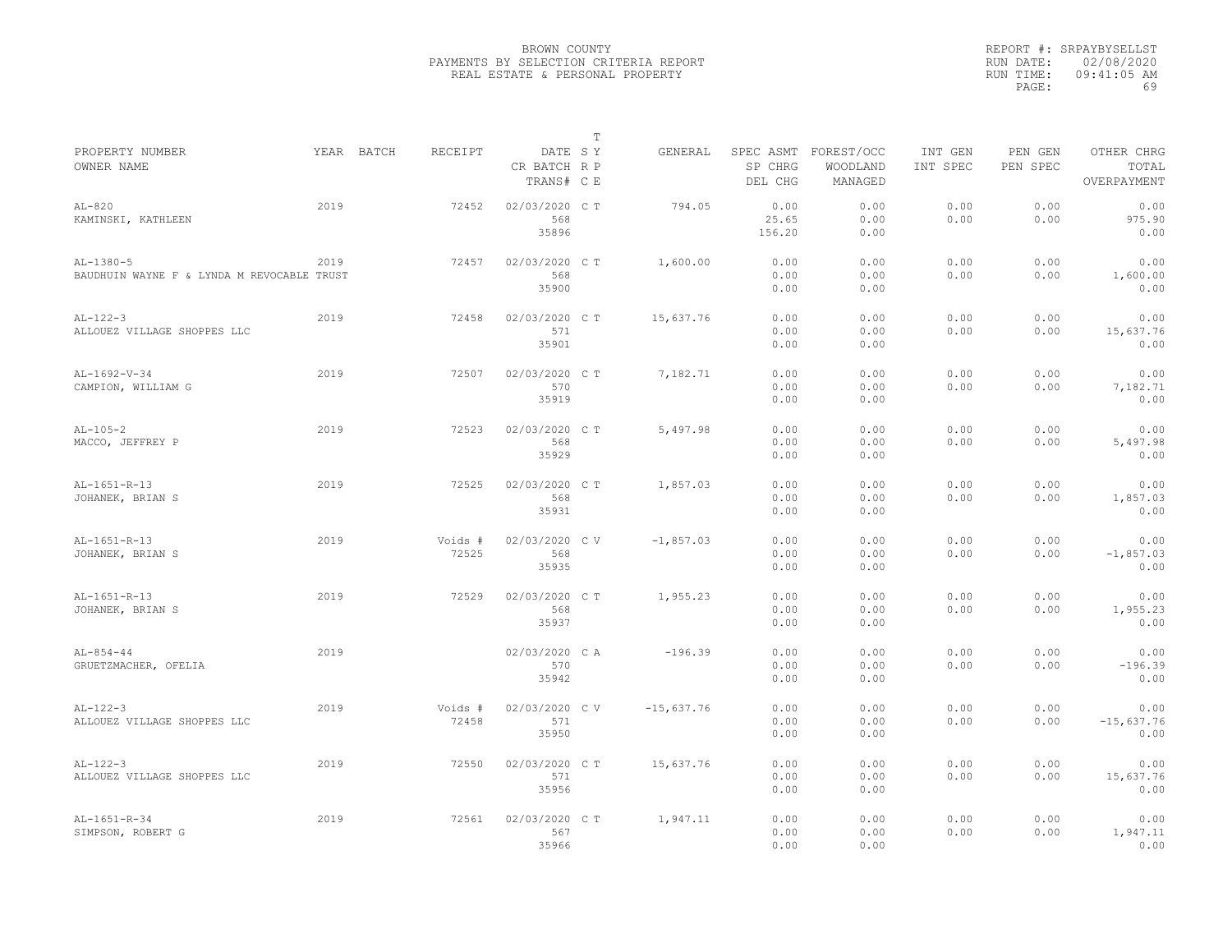|                                             |            |         |                                       | T |          |                      |                                             |                     |                     |                                    |
|---------------------------------------------|------------|---------|---------------------------------------|---|----------|----------------------|---------------------------------------------|---------------------|---------------------|------------------------------------|
| PROPERTY NUMBER<br>OWNER NAME               | YEAR BATCH | RECEIPT | DATE SY<br>CR BATCH R P<br>TRANS# C E |   | GENERAL  | SP CHRG<br>DEL CHG   | SPEC ASMT FOREST/OCC<br>WOODLAND<br>MANAGED | INT GEN<br>INT SPEC | PEN GEN<br>PEN SPEC | OTHER CHRG<br>TOTAL<br>OVERPAYMENT |
| $AL-1955-J-3$<br>ALBERTS, TYLER J           | 2019       | 72588   | 02/03/2020 C T<br>569<br>35988        |   | 1,500.00 | 0.00<br>0.00<br>0.00 | 0.00<br>0.00<br>0.00                        | 0.00<br>0.00        | 0.00<br>0.00        | 0.00<br>1,500.00<br>0.00           |
| $AL-122-B$<br>KENNERHED, FREDRIK H          | 2019       | 72598   | 02/03/2020 C T<br>568<br>35996        |   | 4,419.41 | 0.00<br>0.00<br>0.00 | 0.00<br>0.00<br>0.00                        | 0.00<br>0.00        | 0.00<br>0.00        | 0.00<br>4,419.41<br>0.00           |
| $AL-275-1$<br>ALLEN LEE INVESTMENTS LLC     | 2019       | 72600   | 02/03/2020 C T<br>567<br>35998        |   | 2,043.93 | 0.00<br>0.00<br>0.00 | 0.00<br>0.00<br>0.00                        | 0.00<br>0.00        | 0.00<br>0.00        | 0.00<br>2,043.93<br>0.00           |
| $AL-1402$<br>HOWES, ETAL, OLIVER T          | 2019       | 72603   | 02/03/2020 C T<br>569<br>35999        |   | 2,079.30 | 0.00<br>0.00<br>0.00 | 0.00<br>0.00<br>0.00                        | 0.00<br>0.00        | 0.00<br>0.00        | 0.00<br>2,079.30<br>0.00           |
| $AL-1402$<br>HOWES, ETAL, OLIVER T          | 2019       | 72604   | 02/03/2020 C T<br>569<br>36000        |   | 33.97    | 0.00<br>0.00<br>0.00 | 0.00<br>0.00<br>0.00                        | 0.00<br>0.00        | 0.00<br>0.00        | 0.00<br>33.97<br>0.00              |
| AL-1149-E-22<br>PURPLE LION INVESTMENTS LLC | 2019       | 72630   | 02/03/2020 C T<br>569<br>36017        |   | 1,466.75 | 0.00<br>0.00<br>0.00 | 0.00<br>0.00<br>0.00                        | 0.00<br>0.00        | 0.00<br>0.00        | 0.00<br>1,466.75<br>0.00           |
| $AL-361-X-302$<br>DELSART, THOMAS F         | 2019       | 72639   | 02/03/2020 C T<br>570<br>36019        |   | 7,389.92 | 0.00<br>0.00<br>0.00 | 0.00<br>0.00<br>0.00                        | 0.00<br>0.00        | 0.00<br>0.00        | 0.00<br>7,389.92<br>0.00           |
| $AL-1955-J-17$<br>TICHONCHIK, KAY G         | 2019       | 72646   | 02/03/2020 C T<br>569<br>36023        |   | 1,224.19 | 0.00<br>0.00<br>0.00 | 0.00<br>0.00<br>0.00                        | 0.00<br>0.00        | 0.00<br>0.00        | 0.00<br>1,224.19<br>0.00           |
| AL-1582-S-27<br>REYES, RESURRECCION T       | 2019       | 72647   | 02/03/2020 C T<br>569<br>36024        |   | 2,241.01 | 0.00<br>0.00<br>0.00 | 0.00<br>0.00<br>0.00                        | 0.00<br>0.00        | 0.00<br>0.00        | 0.00<br>2,241.01<br>0.00           |
| $AL-1362-2$<br>PROSIC, DRAGO                | 2019       | 72656   | 02/03/2020 C T<br>570<br>36031        |   | 1,497.82 | 0.00<br>0.00<br>0.00 | 0.00<br>0.00<br>0.00                        | 0.00<br>0.00        | 0.00<br>0.00        | 0.00<br>1,497.82<br>0.00           |
| 17848<br>STATE FARM MUTUAL AUTO INS CO      | 2019       | 72693   | 02/03/2020 C T<br>568<br>36059        |   | 6.75     | 0.00<br>0.00<br>0.00 | 0.00                                        | 0.00<br>0.00        | 0.00<br>0.00        | 0.00<br>6.75<br>0.00               |
| 11201<br>KEEFE COMMISSARY NETWORK           | 2019       | 72705   | 02/03/2020 CT<br>568<br>36068         |   | 463.92   | 0.00<br>0.00<br>0.00 | 0.00                                        | 0.00<br>0.00        | 0.00<br>0.00        | 0.00<br>463.92<br>0.00             |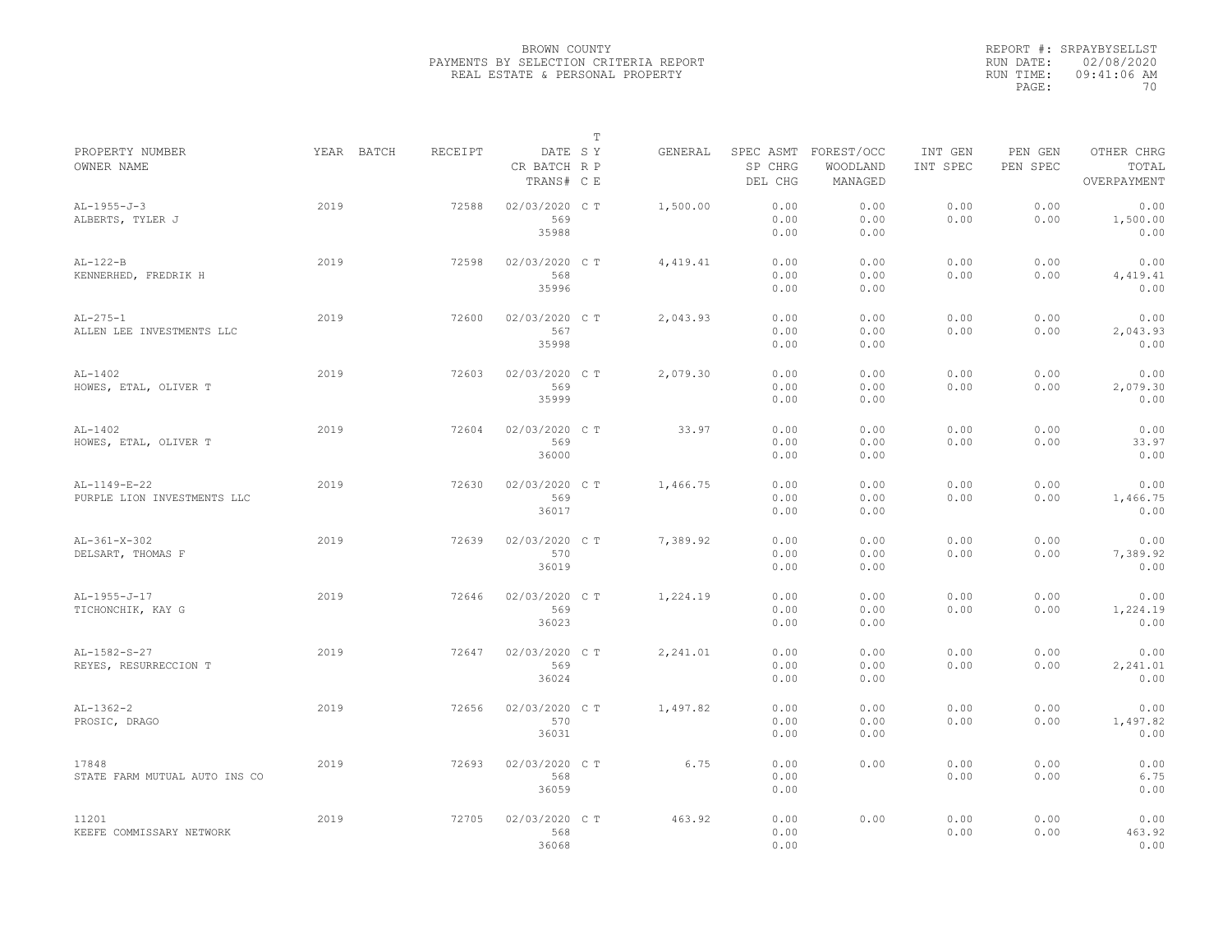|                                                      |      |            |         |                                       | T |           |                      |                                             |                     |                     |                                    |
|------------------------------------------------------|------|------------|---------|---------------------------------------|---|-----------|----------------------|---------------------------------------------|---------------------|---------------------|------------------------------------|
| PROPERTY NUMBER<br>OWNER NAME                        |      | YEAR BATCH | RECEIPT | DATE SY<br>CR BATCH R P<br>TRANS# C E |   | GENERAL   | SP CHRG<br>DEL CHG   | SPEC ASMT FOREST/OCC<br>WOODLAND<br>MANAGED | INT GEN<br>INT SPEC | PEN GEN<br>PEN SPEC | OTHER CHRG<br>TOTAL<br>OVERPAYMENT |
| $AL-1045$<br>JACOBE, RONALD F                        | 2019 |            | 72751   | 02/03/2020 C T<br>569<br>36102        |   | 904.40    | 0.00<br>0.00<br>0.00 | 0.00<br>0.00<br>0.00                        | 0.00<br>0.00        | 0.00<br>0.00        | 0.00<br>904.40<br>0.00             |
| $AL-1039-5$<br>REBHOLZ, THERESE M                    | 2019 |            | 72798   | 02/03/2020 C T<br>569<br>36138        |   | 1,562.46  | 0.00<br>0.00<br>0.00 | 0.00<br>0.00<br>0.00                        | 0.00<br>0.00        | 0.00<br>0.00        | 0.00<br>1,562.46<br>0.00           |
| 09731<br>FRAMING, SUITABLE FOR                       | 2019 |            | 72799   | 02/03/2020 C T<br>569<br>36139        |   | 33.77     | 0.00<br>0.00<br>0.00 | 0.00                                        | 0.00<br>0.00        | 0.00<br>0.00        | 0.00<br>33.77<br>0.00              |
| $AL-1392-L-33$<br>CLARK, JAMES M                     | 2019 |            | 72803   | 02/03/2020 C T<br>569<br>36142        |   | 1,468.54  | 0.00<br>0.00<br>0.00 | 0.00<br>0.00<br>0.00                        | 0.00<br>0.00        | 0.00<br>0.00        | 0.00<br>1,468.54<br>0.00           |
| $AL-135-4$<br>WESTERN RACQUET INDOOR TENNIS CLUB INC | 2019 |            | 72808   | 02/03/2020 C T<br>570<br>36147        |   | 375.62    | 0.00<br>0.00<br>0.00 | 0.00<br>0.00<br>0.00                        | 0.00<br>0.00        | 0.00<br>0.00        | 0.00<br>375.62<br>0.00             |
| $AL-135-6$<br>WESTERN RACQUET INDOOR TENNIS CLUB INC | 2019 |            | 72810   | 02/03/2020 C T<br>570<br>36149        |   | 7,440.40  | 0.00<br>0.00<br>0.00 | 0.00<br>0.00<br>0.00                        | 0.00<br>0.00        | 0.00<br>0.00        | 0.00<br>7,440.40<br>0.00           |
| $AL-808-F-24$<br>KENNEDY, MARY JANE                  | 2019 |            | 72832   | 02/03/2020 CT<br>570<br>36163         |   | 1,594.66  | 0.00<br>0.00<br>0.00 | 0.00<br>0.00<br>0.00                        | 0.00<br>0.00        | 0.00<br>0.00        | 0.00<br>1,594.66<br>0.00           |
| $AL-1082$<br>ZIEGERT, JEFFREY J                      | 2019 |            | 72840   | 02/03/2020 C T<br>567<br>36171        |   | 1,640.83  | 0.00<br>0.00<br>0.00 | 0.00<br>0.00<br>0.00                        | 0.00<br>0.00        | 0.00<br>0.00        | 0.00<br>1,640.83<br>0.00           |
| 14533<br>PITNEY BOWES GLOBAL FINANCIAL SERVICES LLC  | 2019 |            | 72906   | 02/03/2020 C T<br>567<br>36210        |   | 112.61    | 0.00<br>0.00<br>0.00 | 0.00                                        | 0.00<br>0.00        | 0.00<br>0.00        | 0.00<br>112.61<br>0.00             |
| $AL-270$<br>THOMAS, KAREN L                          | 2019 |            | 72941   | 02/03/2020 C T<br>569<br>36234        |   | 3, 412.74 | 0.00<br>0.00<br>0.00 | 0.00<br>0.00<br>0.00                        | 0.00<br>0.00        | 0.00<br>0.00        | 0.00<br>3,412.74<br>0.00           |
| AL-1392-13-1<br>JIROVETZ, MAGGIE M                   | 2019 |            | 72954   | 02/03/2020 C T<br>568<br>36247        |   | 2,960.05  | 0.00<br>0.00<br>0.00 | 0.00<br>0.00<br>0.00                        | 0.00<br>0.00        | 0.00<br>0.00        | 0.00<br>2,960.05<br>0.00           |
| $AL-933-2$<br>NACHTWEY, JAMES W                      | 2019 |            | 72992   | 02/03/2020 C T<br>569<br>36275        |   | 530.55    | 0.00<br>0.00<br>0.00 | 0.00<br>0.00<br>0.00                        | 0.00<br>0.00        | 0.00<br>0.00        | 0.00<br>530.55<br>0.00             |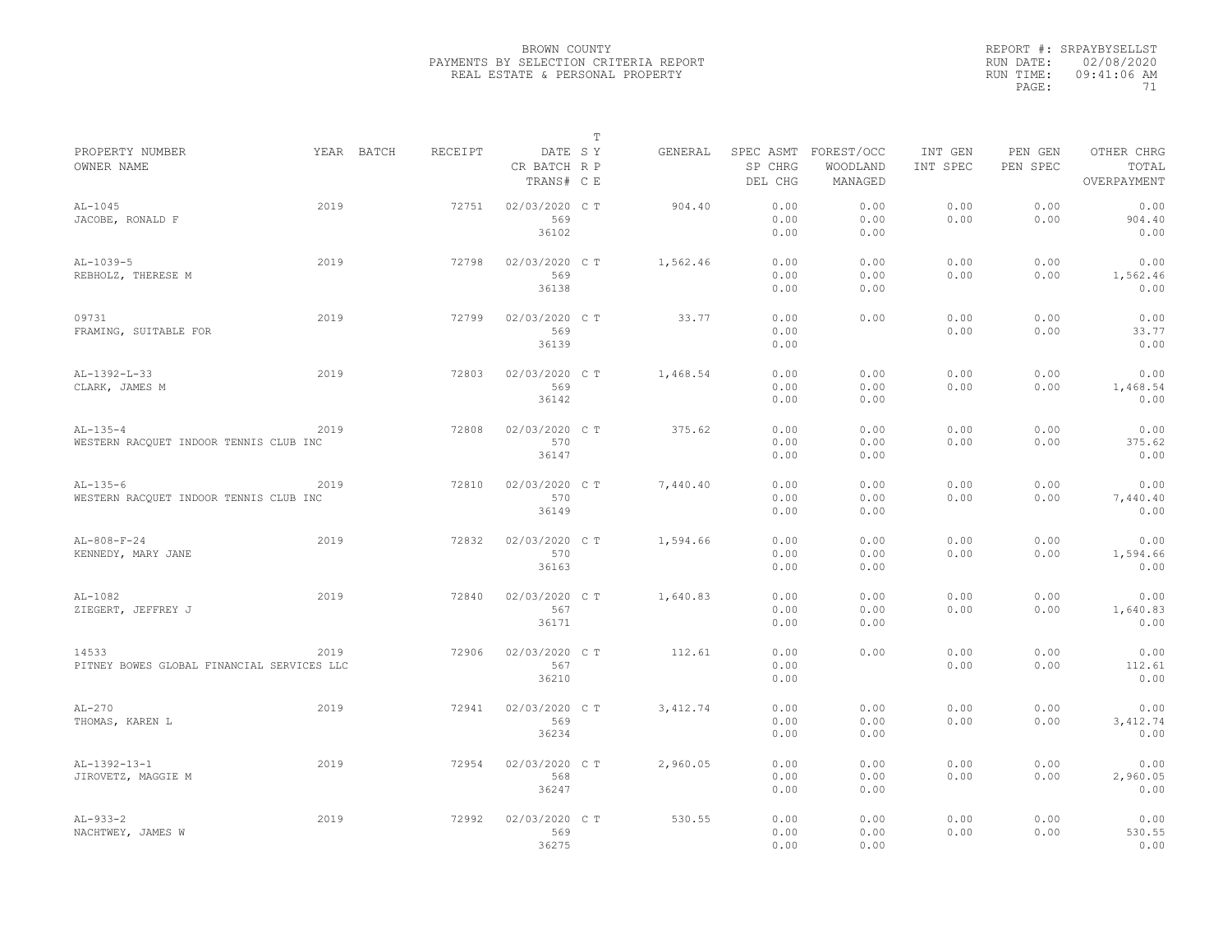|                                                               |            |         |                                       | T |           |                          |                                             |                     |                     |                                    |
|---------------------------------------------------------------|------------|---------|---------------------------------------|---|-----------|--------------------------|---------------------------------------------|---------------------|---------------------|------------------------------------|
| PROPERTY NUMBER<br>OWNER NAME                                 | YEAR BATCH | RECEIPT | DATE SY<br>CR BATCH R P<br>TRANS# C E |   | GENERAL   | SP CHRG<br>DEL CHG       | SPEC ASMT FOREST/OCC<br>WOODLAND<br>MANAGED | INT GEN<br>INT SPEC | PEN GEN<br>PEN SPEC | OTHER CHRG<br>TOTAL<br>OVERPAYMENT |
| AL-1014-M-44<br>VANVONDEREN, MICHAEL                          | 2019       | 73008   | 02/03/2020 C T<br>569<br>36293        |   | 5.387.81  | 0.00<br>37.55<br>445.49  | 0.00<br>0.00<br>0.00                        | 0.00<br>0.00        | 0.00<br>0.00        | 0.00<br>5,870.85<br>0.00           |
| AL-1164-M-38<br>APPLE VALLEY CONCRETE & CONSTRUCTION INC ETAL | 2019       | 73023   | 02/04/2020 C T<br>574<br>36304        |   | 2,384.48  | 0.00<br>0.00<br>0.00     | 0.00<br>0.00<br>0.00                        | 0.00<br>0.00        | 0.00<br>0.00        | 0.00<br>2,384.48<br>0.00           |
| 19635<br>FOUR SEASONS TENNIS CLUB                             | 2019       | 73044   | 02/04/2020 C T<br>573<br>36323        |   | 887.32    | 0.00<br>0.00<br>0.00     | 0.00                                        | 0.00<br>0.00        | 0.00<br>0.00        | 0.00<br>887.32<br>0.00             |
| $AL-1480$<br>WEINSTEIN MARILYN TRUST                          | 2019       | 73049   | 02/04/2020 C T<br>574<br>36328        |   | 3,615.89  | 0.00<br>0.00<br>0.00     | 0.00<br>0.00<br>0.00                        | 0.00<br>0.00        | 0.00<br>0.00        | 0.00<br>3,615.89<br>0.00           |
| $AL-723$<br>TIPPS, OLGA M                                     | 2019       | 73085   | 02/04/2020 C T<br>573<br>36360        |   | 1,003.94  | 0.00<br>0.00<br>0.00     | 0.00<br>0.00<br>0.00                        | 0.00<br>0.00        | 0.00<br>0.00        | 0.00<br>1,003.94<br>0.00           |
| 26933<br>SBA INFRASTRUCTURE                                   | 2019       | 73088   | 02/04/2020 C T<br>573<br>36362        |   | 725.16    | 0.00<br>0.00<br>0.00     | 0.00                                        | 0.00<br>0.00        | 0.00<br>0.00        | 0.00<br>725.16<br>0.00             |
| AL-1164-H-39<br>JOHANSKI, GREGORY M                           | 2019       | 73097   | 02/04/2020 C T<br>574<br>36369        |   | 1,781.59  | 0.00<br>0.00<br>0.00     | 0.00<br>0.00<br>0.00                        | 0.00<br>0.00        | 0.00<br>0.00        | 0.00<br>1,781.59<br>0.00           |
| AL-1651-R-21-A<br>JOHANSKI, GREGORY M                         | 2019       | 73098   | 02/04/2020 C T<br>574<br>36369        |   | 1,828.21  | 0.00<br>0.00<br>0.00     | 0.00<br>0.00<br>0.00                        | 0.00<br>0.00        | 0.00<br>0.00        | 0.00<br>1,828.21<br>0.00           |
| 11110<br>KAAP'S OLD WORLD CHOCOLATES INC                      | 2019       | 73106   | 02/04/2020 C T<br>574<br>36371        |   | 31.53     | 0.00<br>0.00<br>0.00     | 0.00                                        | 0.00<br>0.00        | 0.00<br>0.00        | 0.00<br>31.53<br>0.00              |
| AL-2075<br>TRINKNER, PATRICIA G                               | 2019       | 73139   | 02/04/2020 C T<br>575<br>36402        |   | 1,637.90  | 0.00<br>0.00<br>0.00     | 0.00<br>0.00<br>0.00                        | 0.00<br>0.00        | 0.00<br>0.00        | 0.00<br>1,637.90<br>1,441.51       |
| 23933<br>LAMAR ADVERTISING OF GREEN BAY                       | 2019       | 73146   | 02/04/2020 C T<br>577<br>36408        |   | 220.71    | 0.00<br>0.00<br>0.00     | 0.00                                        | 0.00<br>0.00        | 0.00<br>0.00        | 0.00<br>220.71<br>0.00             |
| $AL-1370-6$<br>MURPHY, TERRANCE L                             | 2019       | 73167   | 02/04/2020 C T<br>573<br>36422        |   | 3, 113.21 | 247.64<br>940.58<br>0.00 | 0.00<br>0.00<br>0.00                        | 0.00<br>0.00        | 0.00<br>0.00        | 0.00<br>4,301.43<br>0.00           |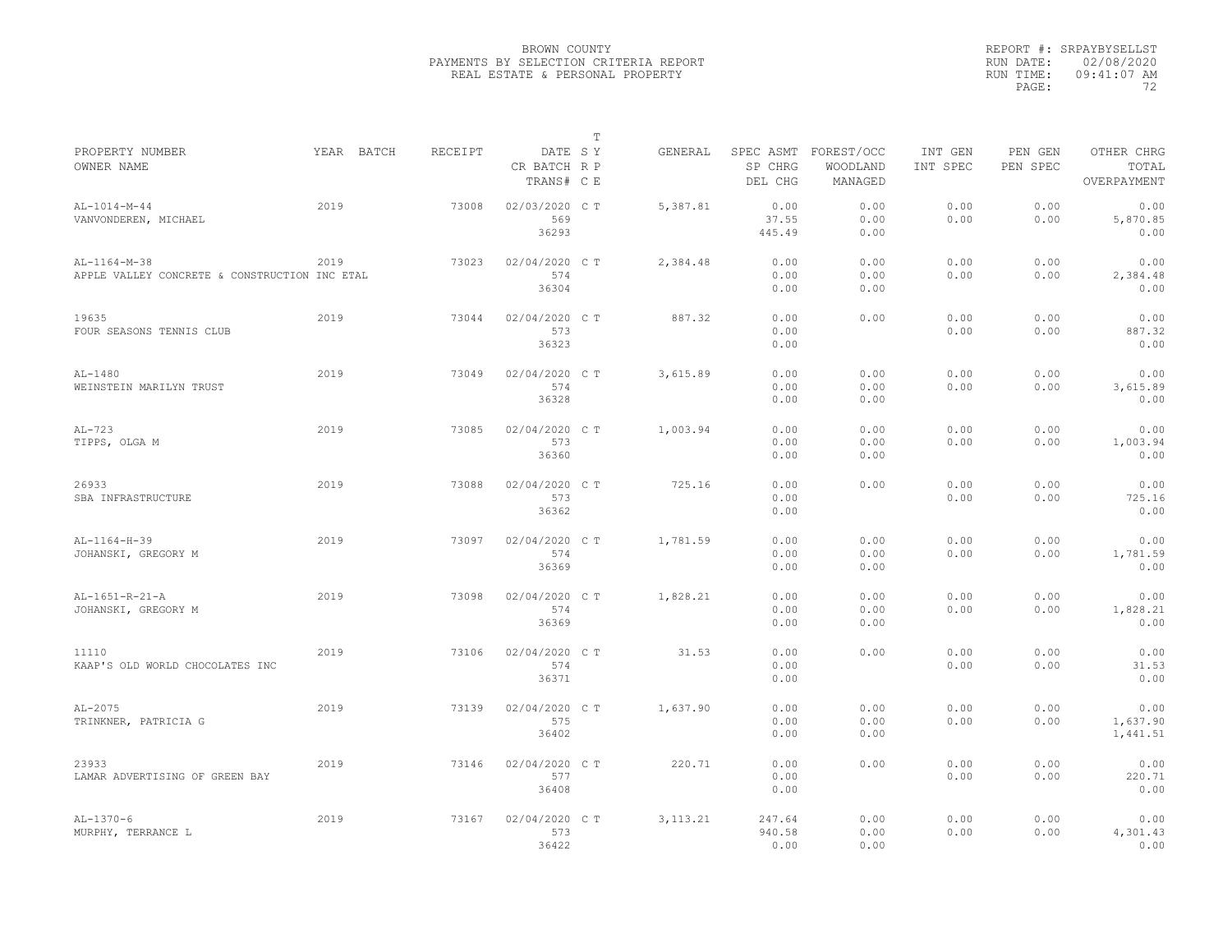|                                           |            |         |                                       | $\mathbb T$ |          |                         |                                             |                     |                     |                                    |
|-------------------------------------------|------------|---------|---------------------------------------|-------------|----------|-------------------------|---------------------------------------------|---------------------|---------------------|------------------------------------|
| PROPERTY NUMBER<br>OWNER NAME             | YEAR BATCH | RECEIPT | DATE SY<br>CR BATCH R P<br>TRANS# C E |             | GENERAL  | SP CHRG<br>DEL CHG      | SPEC ASMT FOREST/OCC<br>WOODLAND<br>MANAGED | INT GEN<br>INT SPEC | PEN GEN<br>PEN SPEC | OTHER CHRG<br>TOTAL<br>OVERPAYMENT |
| $AL-1943-J-41$<br>GORR, DANIEL D          | 2019       | 73203   | 02/04/2020 C T<br>573<br>36446        |             | 2.694.31 | 0.00<br>0.00<br>0.00    | 0.00<br>0.00<br>0.00                        | 0.00<br>0.00        | 0.00<br>0.00        | 0.00<br>2,694.31<br>0.00           |
| $AL-1978-2$<br>LEVERS, MATTHEW D          | 2019       | 73215   | 02/04/2020 C T<br>575<br>36456        |             | 3,018.62 | 0.00<br>97.18<br>940.61 | 0.00<br>0.00<br>0.00                        | 0.00<br>0.00        | 0.00<br>0.00        | 0.00<br>4,056.41<br>0.00           |
| $AL-1039-1-1$<br>PEOPLES MARINE BANK      | 2019       | 73241   | 02/04/2020 C T<br>575<br>36471        |             | 451.06   | 0.00<br>0.00<br>0.00    | 0.00<br>0.00<br>0.00                        | 0.00<br>0.00        | 0.00<br>0.00        | 0.00<br>451.06<br>0.00             |
| $AL-1039-6$<br>PEOPLES MARINE BANK        | 2019       | 73243   | 02/04/2020 C T<br>575<br>36471        |             | 3,428.32 | 0.00<br>0.00<br>0.00    | 0.00<br>0.00<br>0.00                        | 0.00<br>0.00        | 0.00<br>0.00        | 0.00<br>3,428.32<br>0.00           |
| $AL-1039-8$<br>PEOPLES MARINE BANK        | 2019       | 73244   | 02/04/2020 C T<br>575<br>36471        |             | 856.92   | 0.00<br>0.00<br>0.00    | 0.00<br>0.00<br>0.00                        | 0.00<br>0.00        | 0.00<br>0.00        | 0.00<br>856.92<br>0.00             |
| $AL-1039-8-1$<br>PEOPLES MARINE BANK      | 2019       | 73245   | 02/04/2020 C T<br>575<br>36471        |             | 627.85   | 0.00<br>0.00<br>0.00    | 0.00<br>0.00<br>0.00                        | 0.00<br>0.00        | 0.00<br>0.00        | 0.00<br>627.85<br>0.00             |
| AL-1692-M-52<br>HENDRICKS, DONALD R       | 2019       | 73270   | 02/04/2020 C T<br>577<br>36492        |             | 1,667.86 | 0.00<br>0.00<br>0.00    | 0.00<br>0.00<br>0.00                        | 0.00<br>0.00        | 0.00<br>0.00        | 0.00<br>1,667.86<br>0.00           |
| AL-1955-41<br>DEPREY, MARK                | 2019       | 73317   | 02/04/2020 C T<br>573<br>36522        |             | 4,040.25 | 0.00<br>0.00<br>0.00    | 0.00<br>0.00<br>0.00                        | 0.00<br>0.00        | 0.00<br>0.00        | 0.00<br>4,040.25<br>0.00           |
| $AL-125-2-1$<br>DEPREY, MARK              | 2019       | 73318   | 02/04/2020 C T<br>573<br>36522        |             | 4.50     | 0.00<br>0.00<br>0.00    | 0.00<br>0.00<br>0.00                        | 0.00<br>0.00        | 0.00<br>0.00        | 0.00<br>4.50<br>0.00               |
| $AL-1609$<br>DETRIE CONSTRUCTION INC ETAL | 2019       | 73334   | 02/04/2020 C T<br>577<br>36538        |             | 204.48   | 0.00<br>0.00<br>0.00    | 0.00<br>0.00<br>0.00                        | 0.00<br>0.00        | 0.00<br>0.00        | 0.00<br>204.48<br>0.00             |
| $AL-354-1$<br>LUU, NGAN                   | 2019       | 73347   | 02/04/2020 CT<br>575<br>36548         |             | 2,406.51 | 0.00<br>0.00<br>0.00    | 0.00<br>0.00<br>0.00                        | 0.00<br>0.00        | 0.00<br>0.00        | 0.00<br>2,406.51<br>0.00           |
| $AL-1651-24$<br>SWANN, THEODORE W         | 2019       | 73355   | 02/04/2020 C T<br>572<br>36557        |             | 2,928.00 | 0.00<br>0.00<br>0.00    | 0.00<br>0.00<br>0.00                        | 0.00<br>0.00        | 0.00<br>0.00        | 0.00<br>2,928.00<br>0.00           |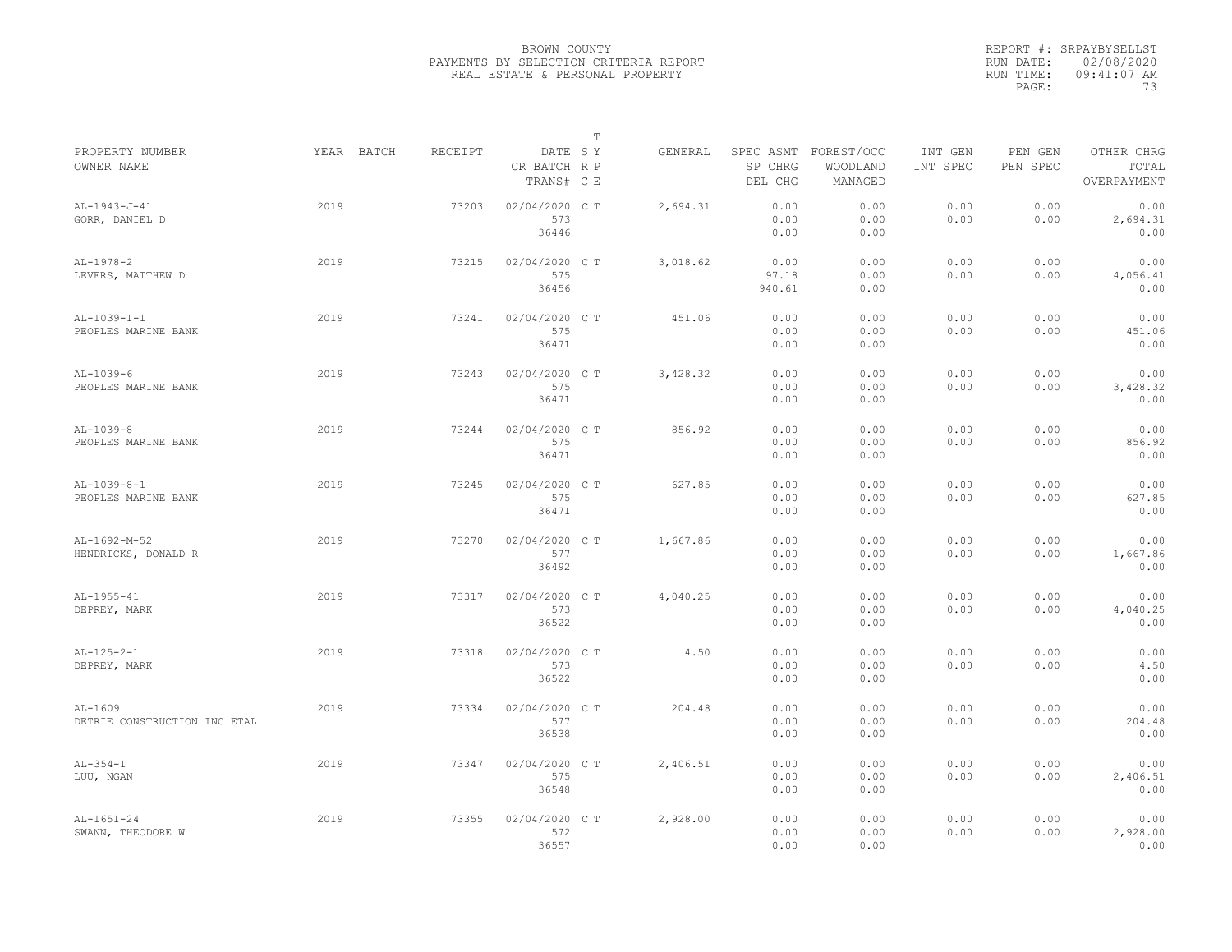|                                                                |             |         |                                       | T |           |                       |                                             |                     |                     |                                    |
|----------------------------------------------------------------|-------------|---------|---------------------------------------|---|-----------|-----------------------|---------------------------------------------|---------------------|---------------------|------------------------------------|
| PROPERTY NUMBER<br>OWNER NAME                                  | YEAR BATCH  | RECEIPT | DATE SY<br>CR BATCH R P<br>TRANS# C E |   | GENERAL   | SP CHRG<br>DEL CHG    | SPEC ASMT FOREST/OCC<br>WOODLAND<br>MANAGED | INT GEN<br>INT SPEC | PEN GEN<br>PEN SPEC | OTHER CHRG<br>TOTAL<br>OVERPAYMENT |
| AL-1014-M-27<br>NEVILLE, ETAL JR, HAROLD J                     | 2019 200204 | 4091    | 02/04/2020 C T                        |   | 1,798.47  | 0.00<br>0.00<br>0.00  | 0.00<br>0.00<br>0.00                        | 0.00<br>0.00        | 0.00<br>0.00        | 0.00<br>1,798.47<br>0.00           |
| 20407<br>VILLAGE GRILLE                                        | 2019        | 73397   | 02/05/2020 C T<br>579<br>36567        |   | 454.91    | 0.00<br>0.00<br>0.00  | 0.00                                        | 0.00<br>0.00        | 0.00<br>0.00        | 0.00<br>454.91<br>0.00             |
| $AL-854-E-2$<br>LEFEVRE, BEAU H                                | 2019        | 73402   | 02/05/2020 C T<br>578<br>36572        |   | 1,300.15  | 0.00<br>0.12<br>85.73 | 0.00<br>0.00<br>0.00                        | 0.00<br>0.00        | 0.00<br>0.00        | 0.00<br>1,386.00<br>0.00           |
| $AL-1724-G-1$<br>HAAKONSON EUGENE W & MARY ANN REVOCABLE TRUST | 2019        | 73416   | 02/05/2020 CT<br>579<br>36583         |   | 100.00    | 0.00<br>0.00<br>0.00  | 0.00<br>0.00<br>0.00                        | 0.00<br>0.00        | 0.00<br>0.00        | 0.00<br>100.00<br>0.00             |
| $AL-1149-J-22$<br>NOWACZYK, CARLEEN M                          | 2019        | 73417   | 02/05/2020 CT<br>579<br>36584         |   | 950.57    | 0.00<br>0.00<br>0.00  | 0.00<br>0.00<br>0.00                        | 0.00<br>0.00        | 0.00<br>0.00        | 0.00<br>950.57<br>0.00             |
| $AL-1692-V-4$<br>BRAY, MICHAEL J                               | 2019        | 73419   | 02/05/2020 C T<br>579<br>36586        |   | 2,358.57  | 0.00<br>0.00<br>0.00  | 0.00<br>0.00<br>0.00                        | 0.00<br>0.00        | 0.00<br>0.00        | 0.00<br>2,358.57<br>0.00           |
| $AL-110-1$<br>VANDERMAUSE, ETAL, TIMOTHY J                     | 2019        | 73421   | 02/05/2020 CT<br>579<br>36587         |   | 2,427.26  | 0.00<br>0.00<br>0.00  | 0.00<br>0.00<br>0.00                        | 0.00<br>0.00        | 0.00<br>0.00        | 0.00<br>2,427.26<br>0.00           |
| AL-1651-P-71<br>RIEGERT, MICHAEL L                             | 2019        | 73423   | 02/05/2020 C T<br>579<br>36590        |   | 1,318.11  | 0.00<br>0.00<br>0.00  | 0.00<br>0.00<br>0.00                        | 0.00<br>0.00        | 0.00<br>0.00        | 0.00<br>1,318.11<br>0.00           |
| $AL-875$<br>KWIK TRIP INC                                      | 2019        | 73429   | 02/05/2020 C T<br>579<br>36596        |   | 11,352.27 | 0.00<br>0.00<br>0.00  | 0.00<br>0.00<br>0.00                        | 0.00<br>0.00        | 0.00<br>0.00        | 0.00<br>11,352.27<br>0.00          |
| $AL-264$<br>KWIK TRIP INC                                      | 2019        | 73434   | 02/05/2020 C T<br>579<br>36601        |   | 18,891.11 | 0.00<br>0.00<br>0.00  | 0.00<br>0.00<br>0.00                        | 0.00<br>0.00        | 0.00<br>0.00        | 0.00<br>18,891.11<br>0.00          |
| $AL-267$<br>KWIK TRIP INC                                      | 2019        | 73435   | 02/05/2020 C T<br>579<br>36602        |   | 7,692.63  | 0.00<br>0.00<br>0.00  | 0.00<br>0.00<br>0.00                        | 0.00<br>0.00        | 0.00<br>0.00        | 0.00<br>7,692.63<br>0.00           |
| $AL-269$<br>KWIK TRIP INC                                      | 2019        | 73436   | 02/05/2020 C T<br>579<br>36603        |   | 5,073.46  | 0.00<br>0.00<br>0.00  | 0.00<br>0.00<br>0.00                        | 0.00<br>0.00        | 0.00<br>0.00        | 0.00<br>5,073.46<br>0.00           |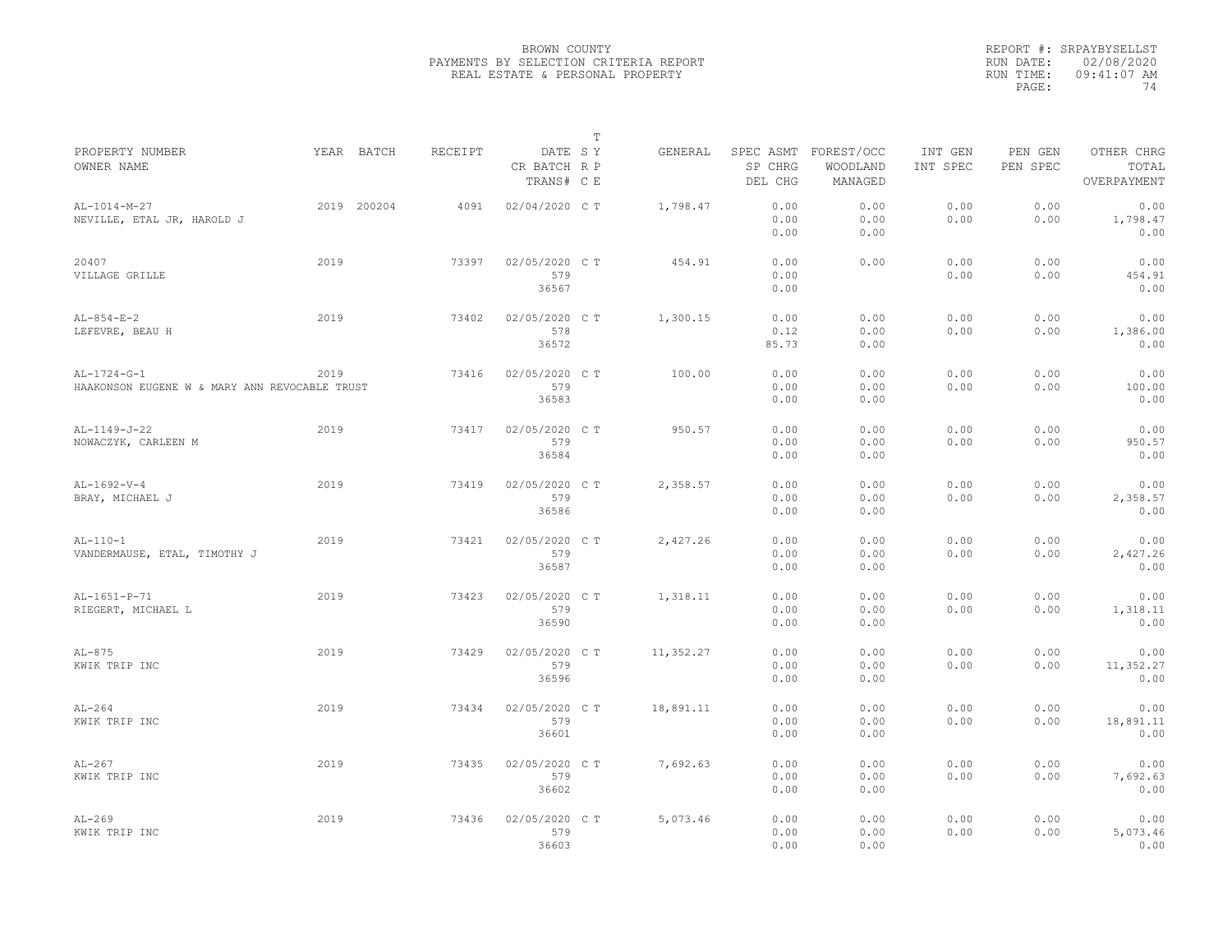|                                           |      |             |                  |                                       | T |              |                      |                                             |                     |                     |                                    |
|-------------------------------------------|------|-------------|------------------|---------------------------------------|---|--------------|----------------------|---------------------------------------------|---------------------|---------------------|------------------------------------|
| PROPERTY NUMBER<br>OWNER NAME             |      | YEAR BATCH  | RECEIPT          | DATE SY<br>CR BATCH R P<br>TRANS# C E |   | GENERAL      | SP CHRG<br>DEL CHG   | SPEC ASMT FOREST/OCC<br>WOODLAND<br>MANAGED | INT GEN<br>INT SPEC | PEN GEN<br>PEN SPEC | OTHER CHRG<br>TOTAL<br>OVERPAYMENT |
| 15042<br>SNYDER FINANCIAL STRATEGIES INC  | 2019 |             | 73446            | 02/05/2020 C T<br>578<br>36613        |   | 56.30        | 0.00<br>0.00<br>0.00 | 0.00                                        | 0.00<br>0.00        | 0.00<br>0.00        | 0.00<br>56.30<br>0.00              |
| $AL-848$<br>VANDENHEUVEL, JASON C         | 2019 |             | 73450            | 02/05/2020 C T<br>578<br>36617        |   | 1,843.48     | 0.00<br>0.00<br>0.00 | 0.00<br>0.00<br>0.00                        | 0.00<br>0.00        | 0.00<br>0.00        | 0.00<br>1,843.48<br>0.00           |
| $AL-1692-V-4$<br>BRAY, MICHAEL J          | 2019 |             | Voids #<br>73419 | 02/05/2020 C V<br>579<br>36618        |   | $-2, 358.57$ | 0.00<br>0.00<br>0.00 | 0.00<br>0.00<br>0.00                        | 0.00<br>0.00        | 0.00<br>0.00        | 0.00<br>$-2, 358.57$<br>0.00       |
| $AL-1692-V-4$<br>BRAY, MICHAEL J          | 2019 |             | 73451            | 02/05/2020 C T<br>579<br>36619        |   | 2,358.57     | 0.00<br>0.00<br>0.00 | 0.00<br>0.00<br>0.00                        | 0.00<br>0.00        | 0.00<br>0.00        | 0.00<br>2,358.57<br>0.00           |
| $AL-948$<br>DUOUAINE, STACY               | 2019 |             | 73460            | 02/05/2020 C T<br>578<br>36629        |   | 2,513.70     | 0.00<br>0.00<br>0.00 | 0.00<br>0.00<br>0.00                        | 0.00<br>0.00        | 0.00<br>0.00        | 0.00<br>2,513.70<br>0.00           |
| $AL-948$<br>DUQUAINE, STACY               | 2019 |             | 73461            | 02/05/2020 C T<br>578<br>36630        |   | 72.98        | 0.00<br>0.00<br>0.00 | 0.00<br>0.00<br>0.00                        | 0.00<br>0.00        | 0.00<br>0.00        | 0.00<br>72.98<br>0.00              |
| 26703<br>CLEVELAND HOTEL ASSOCIATES LLC   |      | 2019 200206 | 4112             | 02/06/2020 C T                        |   | 1,053.97     | 0.00<br>0.00<br>0.00 | 0.00                                        | 0.00<br>0.00        | 0.00<br>0.00        | 0.00<br>1,053.97<br>0.00           |
| AL-1582-S-10<br>FOWLES, DAVID P           | 2019 |             | 73468            | 02/06/2020 C T<br>581<br>36637        |   | 2,114.89     | 0.00<br>0.00<br>0.00 | 0.00<br>0.00<br>0.00                        | 0.00<br>0.00        | 0.00<br>0.00        | 0.00<br>2,114.89<br>0.00           |
| 27140<br>EVERBANK COMMERCIAL FINANCE, INC | 2019 |             | 73474            | 02/06/2020 C T<br>581<br>36641        |   | 137.37       | 0.00<br>0.00<br>0.00 | 0.00                                        | 0.00<br>0.00        | 0.00<br>0.00        | 0.00<br>137.37<br>0.00             |
| 27579<br>TIAA COMMERCIAL FINANCE INC      | 2019 |             | 73475            | 02/06/2020 C T<br>581<br>36641        |   | 137.37       | 0.00<br>0.00<br>0.00 | 0.00                                        | 0.00<br>0.00        | 0.00<br>0.00        | 0.00<br>137.37<br>0.00             |
| AL-1955-G-624<br>KOSS, MELVIN H           | 2019 |             | 73484            | 02/06/2020 C T<br>581<br>36649        |   | 2,318.22     | 0.00<br>0.00<br>0.00 | 0.00<br>0.00<br>0.00                        | 0.00<br>0.00        | 0.00<br>0.00        | 0.00<br>2,318.22<br>0.00           |
| $AL-976$<br>CORADINI, SUSAN N             | 2019 |             | 73488            | 02/06/2020 C T<br>581<br>36653        |   | 100.00       | 0.00<br>0.00<br>0.00 | 0.00<br>0.00<br>0.00                        | 0.00<br>0.00        | 0.00<br>0.00        | 0.00<br>100.00<br>0.00             |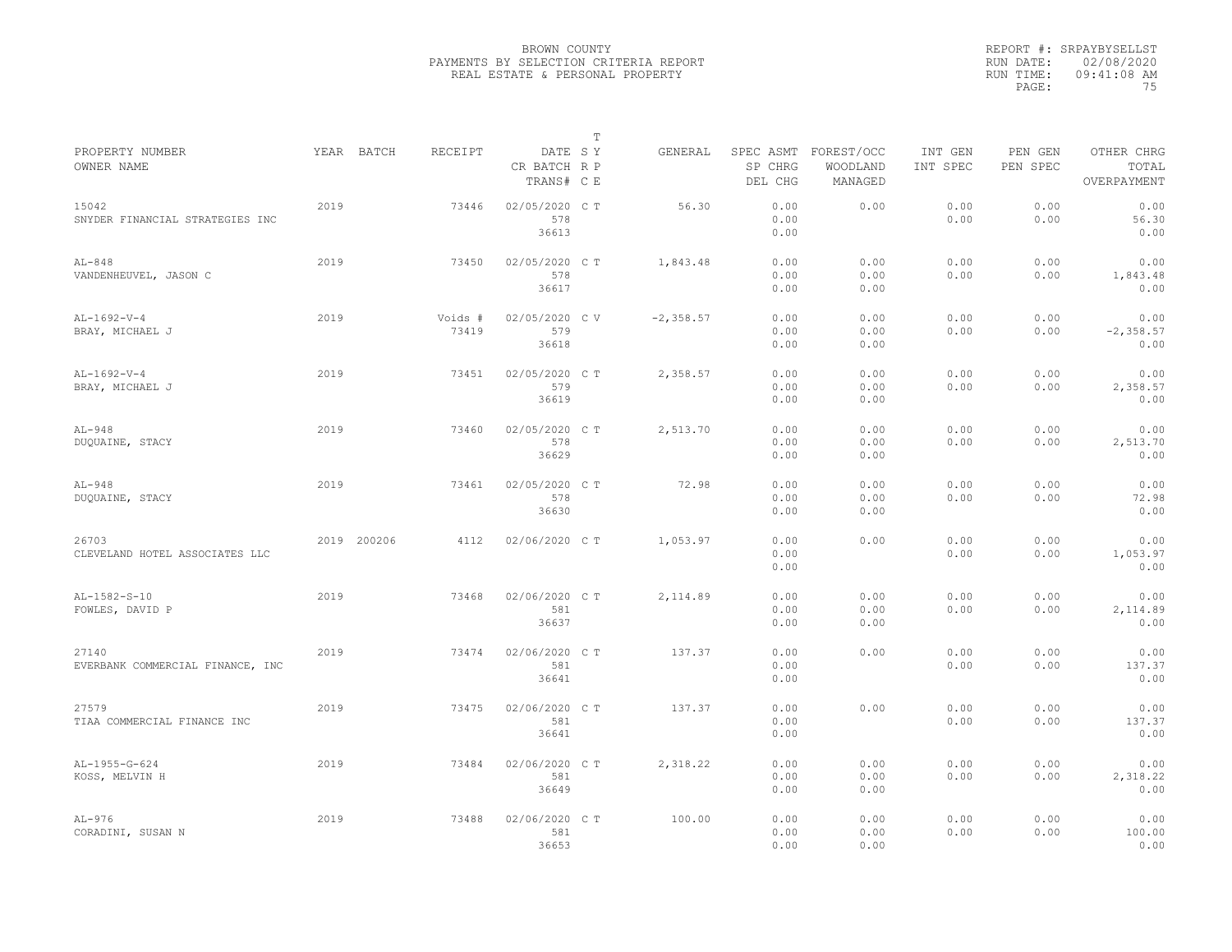|                                                       |      |                       |                                       | $\mathbb T$ |             |                              |                                             |                     |                     |                                    |
|-------------------------------------------------------|------|-----------------------|---------------------------------------|-------------|-------------|------------------------------|---------------------------------------------|---------------------|---------------------|------------------------------------|
| PROPERTY NUMBER<br>OWNER NAME                         |      | YEAR BATCH<br>RECEIPT | DATE SY<br>CR BATCH R P<br>TRANS# C E |             | GENERAL     | SP CHRG<br>DEL CHG           | SPEC ASMT FOREST/OCC<br>WOODLAND<br>MANAGED | INT GEN<br>INT SPEC | PEN GEN<br>PEN SPEC | OTHER CHRG<br>TOTAL<br>OVERPAYMENT |
| $AL-950$<br>MORAN, JAMES P                            | 2019 | 73490                 | 02/06/2020 C T<br>581<br>36655        |             | 2,068.23    | 0.00<br>0.00<br>0.00         | 0.00<br>0.00<br>0.00                        | 0.00<br>0.00        | 0.00<br>0.00        | 0.00<br>2,068.23<br>0.00           |
| $AL-1215-2$<br>FITZPATRICK TRUST OF 1999              | 2019 | 73491                 | 02/06/2020 C T<br>580<br>36656        |             | 2,177.95    | 0.00<br>0.00<br>0.00         | 0.00<br>0.00<br>0.00                        | 0.00<br>0.00        | 0.00<br>0.00        | 0.00<br>2,177.95<br>0.00           |
| $AL-1743$<br>GEHRING JOHN & CATHERINE REVOCABLE TRUST | 2019 | 73492                 | 02/06/2020 C T<br>580<br>36657        |             | 5,135.59    | 0.00<br>0.00<br>0.00         | 0.00<br>0.00<br>0.00                        | 0.00<br>0.00        | 0.00<br>0.00        | 0.00<br>5,135.59<br>0.00           |
| $AL-862$<br>CRA FAMILY LLC                            | 2019 | 73521                 | 02/06/2020 C T<br>580<br>36668        |             | 1,991.49    | 0.00<br>3.62<br>214.31       | 0.00<br>0.00<br>0.00                        | 0.00<br>0.00        | 0.00<br>0.00        | 0.00<br>2,209.42<br>0.00           |
| $AL-862$<br>CRA FAMILY LLC                            | 2019 | Voids #<br>73521      | 02/06/2020 CV<br>580<br>36669         |             | $-1,991.49$ | 0.00<br>$-3.62$<br>$-214.31$ | 0.00<br>0.00<br>0.00                        | 0.00<br>0.00        | 0.00<br>0.00        | 0.00<br>$-2, 209.42$<br>0.00       |
| $AL-1164-H-23$<br>FISHER, ETAL, DAVID                 | 2019 | 73522                 | 02/06/2020 C T<br>581<br>36670        |             | 2,547.93    | 0.00<br>0.00<br>0.00         | 0.00<br>0.00<br>0.00                        | 0.00<br>0.00        | 0.00<br>0.00        | 0.00<br>2,547.93<br>0.00           |
| $AL-862$<br>CRA FAMILY LLC                            | 2019 | 73527                 | 02/06/2020 C T<br>580<br>36675        |             | 1,991.49    | 0.00<br>3.62<br>214.31       | 0.00<br>0.00<br>0.00                        | 0.00<br>0.00        | 0.00<br>0.00        | 0.00<br>2,209.42<br>0.00           |
| $AL-861$<br>CRA FAMILY LLC                            | 2019 | 73528                 | 02/06/2020 C T<br>580<br>36675        |             | 2,457.69    | 0.00<br>645.24<br>12.39      | 0.00<br>0.00<br>0.00                        | 0.00<br>0.00        | 0.00<br>0.00        | 0.00<br>3, 115.32<br>0.00          |
| 26492<br>HHA OF WISCONSIN                             | 2019 | 73537                 | 02/07/2020 C T<br>583<br>36683        |             | 225.20      | 0.00<br>0.00<br>0.00         | 0.00                                        | 0.00<br>0.00        | 0.00<br>0.00        | 0.00<br>225.20<br>0.00             |
| $AL-854-38$<br>KHANG, DIANA                           | 2019 | 73563                 | 02/07/2020 C T<br>583<br>36706        |             | 2,205.50    | 0.00<br>0.00<br>0.00         | 0.00<br>0.00<br>0.00                        | 0.00<br>0.00        | 0.00<br>0.00        | 0.00<br>2,205.50<br>0.00           |
| $AL-854-38$<br>KHANG, DIANA                           | 2019 | 73564                 | 02/07/2020 C T<br>583<br>36707        |             | 42.91       | 0.00<br>0.00<br>0.00         | 0.00<br>0.00<br>0.00                        | 0.00<br>0.00        | 0.00<br>0.00        | 0.00<br>42.91<br>0.00              |
| $AL-854-17$<br>BIERSTEKER, LAURIE A                   | 2019 | 73576                 | 02/07/2020 CT<br>583<br>36722         |             | 814.32      | 0.00<br>0.00<br>0.00         | 0.00<br>0.00<br>0.00                        | 0.00<br>0.00        | 0.00<br>0.00        | 0.00<br>814.32<br>0.00             |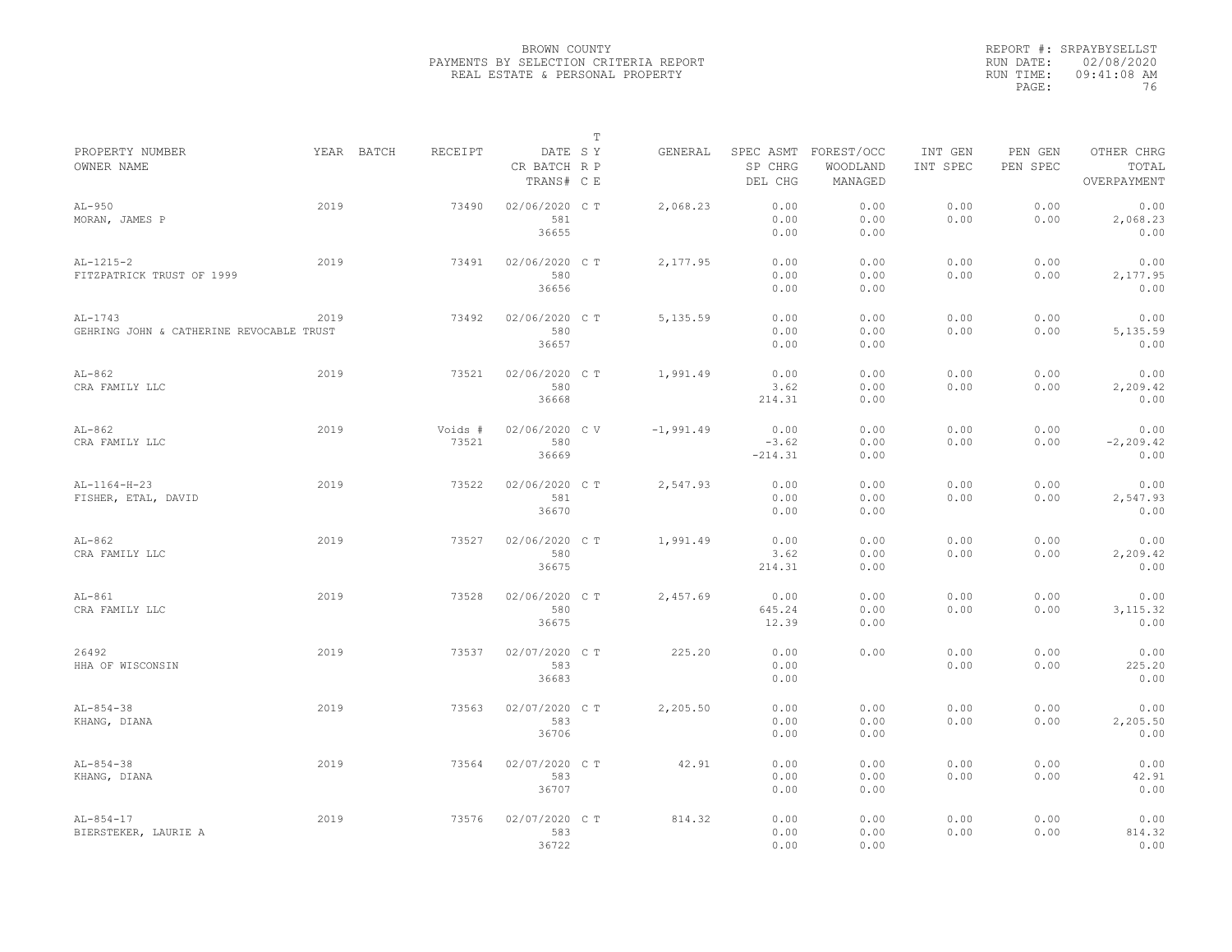|           | REPORT #: SRPAYBYSELLST |
|-----------|-------------------------|
| RUN DATE: | 02/08/2020              |
| RUN TIME: | $09:41:08$ AM           |
| PAGE:     | 77                      |
|           |                         |

| PROPERTY NUMBER<br>OWNER NAME          | YEAR | BATCH  | RECEIPT                  | DATE SY<br>CR BATCH R P      | GENERAL      | SPEC ASMT<br>SP CHRG            | FOREST/OCC<br>WOODLAND          | INT GEN<br>INT SPEC | PEN<br>GEN<br>PEN SPEC | OTHER CHRG<br>TOTAL                     |  |
|----------------------------------------|------|--------|--------------------------|------------------------------|--------------|---------------------------------|---------------------------------|---------------------|------------------------|-----------------------------------------|--|
| AL-1582-E-12<br>LEGRANDE, ETAL, JOEL B | 2019 | 200207 | 4120                     | TRANS# C E<br>02/07/2020 C T | 1,515.84     | DEL CHG<br>0.00<br>0.00<br>0.00 | MANAGED<br>0.00<br>0.00<br>0.00 | 0.00<br>0.00        | 0.00<br>0.00           | OVERPAYMENT<br>0.00<br>1,515.84<br>0.00 |  |
|                                        |      |        | VILLAGE OF ALLOUEZ TOTAL |                              | 346, 155. 19 | 247.64<br>2,021.86<br>2,350.19  | 0.00<br>0.00<br>0.00            | 0.00<br>0.00        | 0.00<br>0.00           | 0.00<br>350,774.88<br>2,224.48          |  |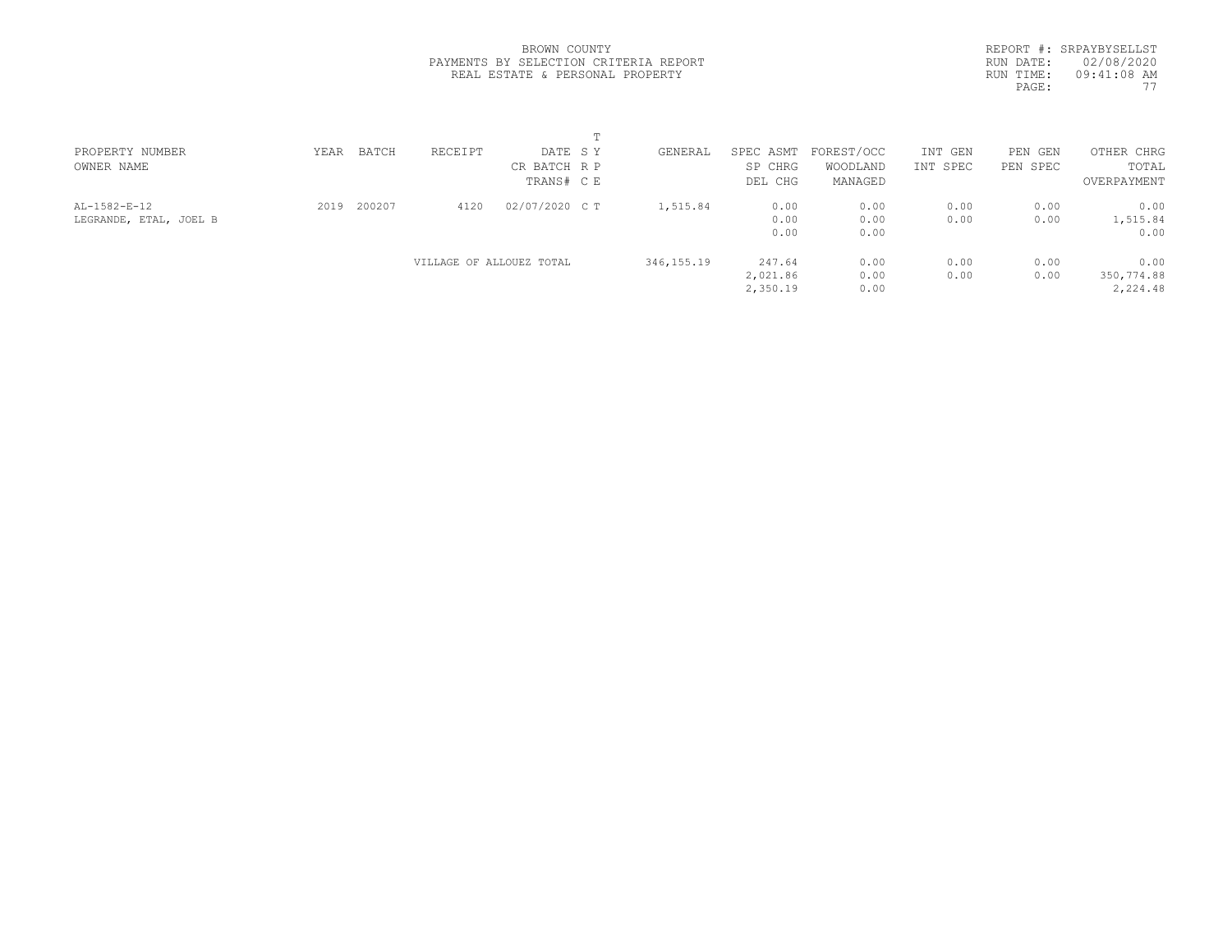|                                                        |      |             |                |                                       | $\mathbb T$ |           |                      |                                             |                     |                     |                                    |
|--------------------------------------------------------|------|-------------|----------------|---------------------------------------|-------------|-----------|----------------------|---------------------------------------------|---------------------|---------------------|------------------------------------|
| PROPERTY NUMBER<br>OWNER NAME                          |      | YEAR BATCH  | <b>RECEIPT</b> | DATE SY<br>CR BATCH R P<br>TRANS# C E |             | GENERAL   | SP CHRG<br>DEL CHG   | SPEC ASMT FOREST/OCC<br>WOODLAND<br>MANAGED | INT GEN<br>INT SPEC | PEN GEN<br>PEN SPEC | OTHER CHRG<br>TOTAL<br>OVERPAYMENT |
| $VA - 460 - 54$<br>FAUL, JOSHUA D                      |      | 2019 200202 | 4068           | 02/02/2020 CT                         |             | 754.50    | 0.00<br>0.00<br>0.00 | 0.00<br>0.00<br>0.00                        | 0.00<br>0.00        | 0.00<br>0.00        | 0.00<br>754.50<br>0.00             |
| $VA-L184-8$<br>CALLAHAN, JOSEPH E                      |      | 2019 200202 | 4069           | 02/02/2020 C T                        |             | 1,937.52  | 0.00<br>0.00<br>0.00 | 0.00<br>0.00<br>0.00                        | 0.00<br>0.00        | 0.00<br>0.00        | 0.00<br>1,937.52<br>0.00           |
| $VA-296-L-10$<br>NOEL, STEVEN J                        | 2019 |             | 71840          | 02/03/2020 C T<br>570<br>35509        |             | 1,233.18  | 0.00<br>0.00<br>0.00 | 0.00<br>0.00<br>0.00                        | 0.00<br>0.00        | 0.00<br>0.00        | 0.00<br>1,233.18<br>0.00           |
| $VA-132-5$<br>SEIDL, STEPHEN L                         | 2019 |             | 71853          | 02/03/2020 C T<br>570<br>35523        |             | 9,364.22  | 0.00<br>0.00<br>0.00 | 0.00<br>0.00<br>0.00                        | 0.00<br>0.00        | 0.00<br>0.00        | 0.00<br>9,364.22<br>0.00           |
| $VA-228-14-K-3$<br>GREEN BAY PROPERTY A LLC            | 2019 |             | 71854          | 02/03/2020 CT<br>569<br>35524         |             | 10,313.05 | 0.00<br>0.00<br>0.00 | 0.00<br>0.00<br>0.00                        | 0.00<br>0.00        | 0.00<br>0.00        | 0.00<br>10,313.05<br>0.00          |
| 07328<br>FIRST SUPPLY LLC                              | 2019 |             | 71859          | 02/03/2020 C T<br>569<br>35529        |             | 975.07    | 0.00<br>0.00<br>0.00 | 0.00                                        | 0.00<br>0.00        | 0.00<br>0.00        | 0.00<br>975.07<br>0.00             |
| 24672<br>ALPHA HYDRAULICS LLC                          | 2019 |             | 71870          | 02/03/2020 C T<br>567<br>35541        |             | 15.92     | 0.00<br>0.00<br>0.00 | 0.00                                        | 0.00<br>0.00        | 0.00<br>0.00        | 0.00<br>15.92<br>0.00              |
| $VA-228-14-K-96$<br>V F LEASING LLC                    | 2019 |             | 71872          | 02/03/2020 CT<br>567<br>35541         |             | 3,391.18  | 0.00<br>0.00<br>0.00 | 0.00<br>0.00<br>0.00                        | 0.00<br>0.00        | 0.00<br>0.00        | 0.00<br>3,391.18<br>0.00           |
| $VA - 214 - 1$<br>GEORGIA PACIFIC CONSUMER PRODUCTS LP | 2019 |             | 71898          | 02/03/2020 C T<br>567<br>35553        |             | 1,112.22  | 0.00<br>0.00<br>0.00 | 0.00<br>0.00<br>0.00                        | 0.00<br>0.00        | 0.00<br>0.00        | 0.00<br>1,112.22<br>0.00           |
| $VA-229$<br>GEORGIA PACIFIC CONSUMER PRODUCTS LP       | 2019 |             | 71899          | 02/03/2020 C T<br>567<br>35553        |             | 184.93    | 0.00<br>0.00<br>0.00 | 0.00<br>0.00<br>0.00                        | 0.00<br>0.00        | 0.00<br>0.00        | 0.00<br>184.93<br>0.00             |
| $VA-230$<br>GEORGIA PACIFIC CONSUMER PRODUCTS LP       | 2019 |             | 71900          | 02/03/2020 C T<br>567<br>35553        |             | 184.04    | 0.00<br>0.00<br>0.00 | 0.00<br>0.00<br>0.00                        | 0.00<br>0.00        | 0.00<br>0.00        | 0.00<br>184.04<br>0.00             |
| $VA-231$<br>GEORGIA PACIFIC CONSUMER PRODUCTS LP       | 2019 |             | 71901          | 02/03/2020 C T<br>567<br>35553        |             | 183.16    | 0.00<br>0.00<br>0.00 | 0.00<br>0.00<br>0.00                        | 0.00<br>0.00        | 0.00<br>0.00        | 0.00<br>183.16<br>0.00             |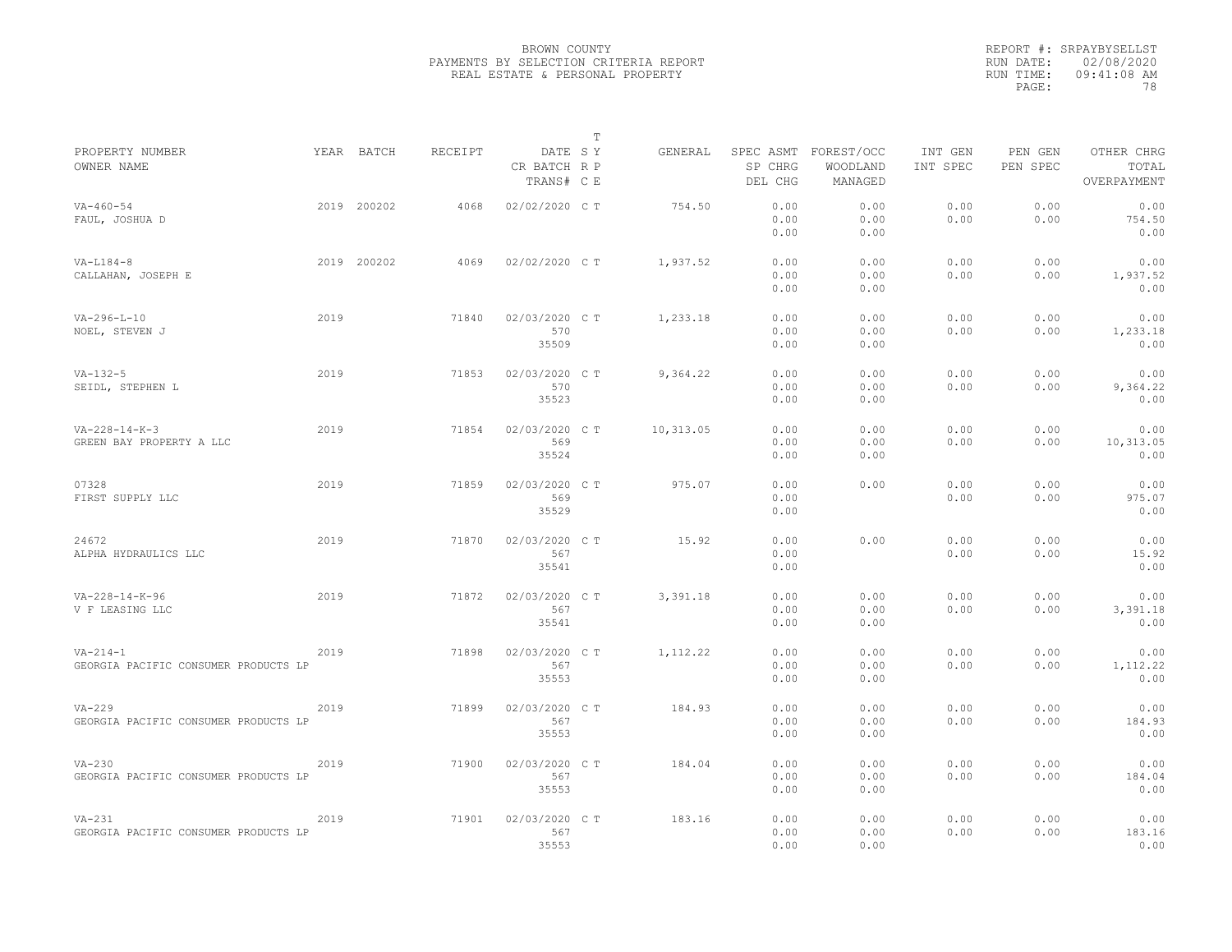|                                                           |      |            |         |                                       | T |          |                      |                                             |                     |                     |                                    |
|-----------------------------------------------------------|------|------------|---------|---------------------------------------|---|----------|----------------------|---------------------------------------------|---------------------|---------------------|------------------------------------|
| PROPERTY NUMBER<br>OWNER NAME                             |      | YEAR BATCH | RECEIPT | DATE SY<br>CR BATCH R P<br>TRANS# C E |   | GENERAL  | SP CHRG<br>DEL CHG   | SPEC ASMT FOREST/OCC<br>WOODLAND<br>MANAGED | INT GEN<br>INT SPEC | PEN GEN<br>PEN SPEC | OTHER CHRG<br>TOTAL<br>OVERPAYMENT |
| $VA-232$<br>GEORGIA PACIFIC CONSUMER PRODUCTS LP          | 2019 |            | 71902   | 02/03/2020 C T<br>567<br>35553        |   | 1,318.07 | 0.00<br>0.00<br>0.00 | 0.00<br>0.00<br>0.00                        | 0.00<br>0.00        | 0.00<br>0.00        | 0.00<br>1,318.07<br>0.00           |
| $VA-244$<br>GEORGIA PACIFIC CONSUMER PRODUCTS LP          | 2019 |            | 71903   | 02/03/2020 C T<br>567<br>35553        |   | 201.74   | 0.00<br>0.00<br>0.00 | 0.00<br>0.00<br>0.00                        | 0.00<br>0.00        | 0.00<br>0.00        | 0.00<br>201.74<br>0.00             |
| $VA-245$<br>GEORGIA PACIFIC CONSUMER PRODUCTS LP          | 2019 |            | 71904   | 02/03/2020 C T<br>567<br>35553        |   | 201.74   | 0.00<br>0.00<br>0.00 | 0.00<br>0.00<br>0.00                        | 0.00<br>0.00        | 0.00<br>0.00        | 0.00<br>201.74<br>0.00             |
| $VA-246$<br>GEORGIA PACIFIC CONSUMER PRODUCTS LP          | 2019 |            | 71905   | 02/03/2020 C T<br>567<br>35553        |   | 201.74   | 0.00<br>0.00<br>0.00 | 0.00<br>0.00<br>0.00                        | 0.00<br>0.00        | 0.00<br>0.00        | 0.00<br>201.74<br>0.00             |
| $VA-251$<br>GEORGIA PACIFIC CONSUMER PRODUCTS LP          | 2019 |            | 71906   | 02/03/2020 C T<br>567<br>35553        |   | 69.02    | 0.00<br>0.00<br>0.00 | 0.00<br>0.00<br>0.00                        | 0.00<br>0.00        | 0.00<br>0.00        | 0.00<br>69.02<br>0.00              |
| $VA - 56 - 1 - 1$<br>GEORGIA PACIFIC CONSUMER PRODUCTS LP | 2019 |            | 71907   | 02/03/2020 C T<br>567<br>35553        |   | 1,784.67 | 0.00<br>0.00<br>0.00 | 0.00<br>0.00<br>0.00                        | 0.00<br>0.00        | 0.00<br>0.00        | 0.00<br>1,784.67<br>0.00           |
| $VA - 58 - 1$<br>GEORGIA PACIFIC CONSUMER PRODUCTS LP     | 2019 |            | 71908   | 02/03/2020 C T<br>567<br>35553        |   | 851.77   | 0.00<br>0.00<br>0.00 | 0.00<br>0.00<br>0.00                        | 0.00<br>0.00        | 0.00<br>0.00        | 0.00<br>851.77<br>0.00             |
| $VA - 65 - 1$<br>GEORGIA PACIFIC CONSUMER PRODUCTS LP     | 2019 |            | 71909   | 02/03/2020 C T<br>567<br>35553        |   | 307.61   | 0.00<br>0.00<br>0.00 | 0.00<br>0.00<br>0.00                        | 0.00<br>0.00        | 0.00<br>0.00        | 0.00<br>307.61<br>0.00             |
| $VA - 65 - 1 - 1$<br>GEORGIA PACIFIC CONSUMER PRODUCTS LP | 2019 |            | 71910   | 02/03/2020 C T<br>567<br>35553        |   | 261.90   | 0.00<br>0.00<br>0.00 | 0.00<br>0.00<br>0.00                        | 0.00<br>0.00        | 0.00<br>0.00        | 0.00<br>261.90<br>0.00             |
| $VA - 65 - 2$<br>GEORGIA PACIFIC CONSUMER PRODUCTS LP     | 2019 |            | 71911   | 02/03/2020 C T<br>567<br>35553        |   | 645.61   | 0.00<br>0.00<br>0.00 | 0.00<br>0.00<br>0.00                        | 0.00<br>0.00        | 0.00<br>0.00        | 0.00<br>645.61<br>0.00             |
| $VA - 65 - 3 - 1$<br>GEORGIA PACIFIC CONSUMER PRODUCTS LP | 2019 |            | 71912   | 02/03/2020 C T<br>567<br>35553        |   | 299.96   | 0.00<br>0.00<br>0.00 | 0.00<br>0.00<br>0.00                        | 0.00<br>0.00        | 0.00<br>0.00        | 0.00<br>299.96<br>0.00             |
| 03048<br>DELL'S SERVICE CENTER INC                        | 2019 |            | 71917   | 02/03/2020 C T<br>568<br>35559        |   | 2,619.04 | 0.00<br>0.00<br>0.00 | 0.00                                        | 0.00<br>0.00        | 0.00<br>0.00        | 0.00<br>2,619.04<br>0.00           |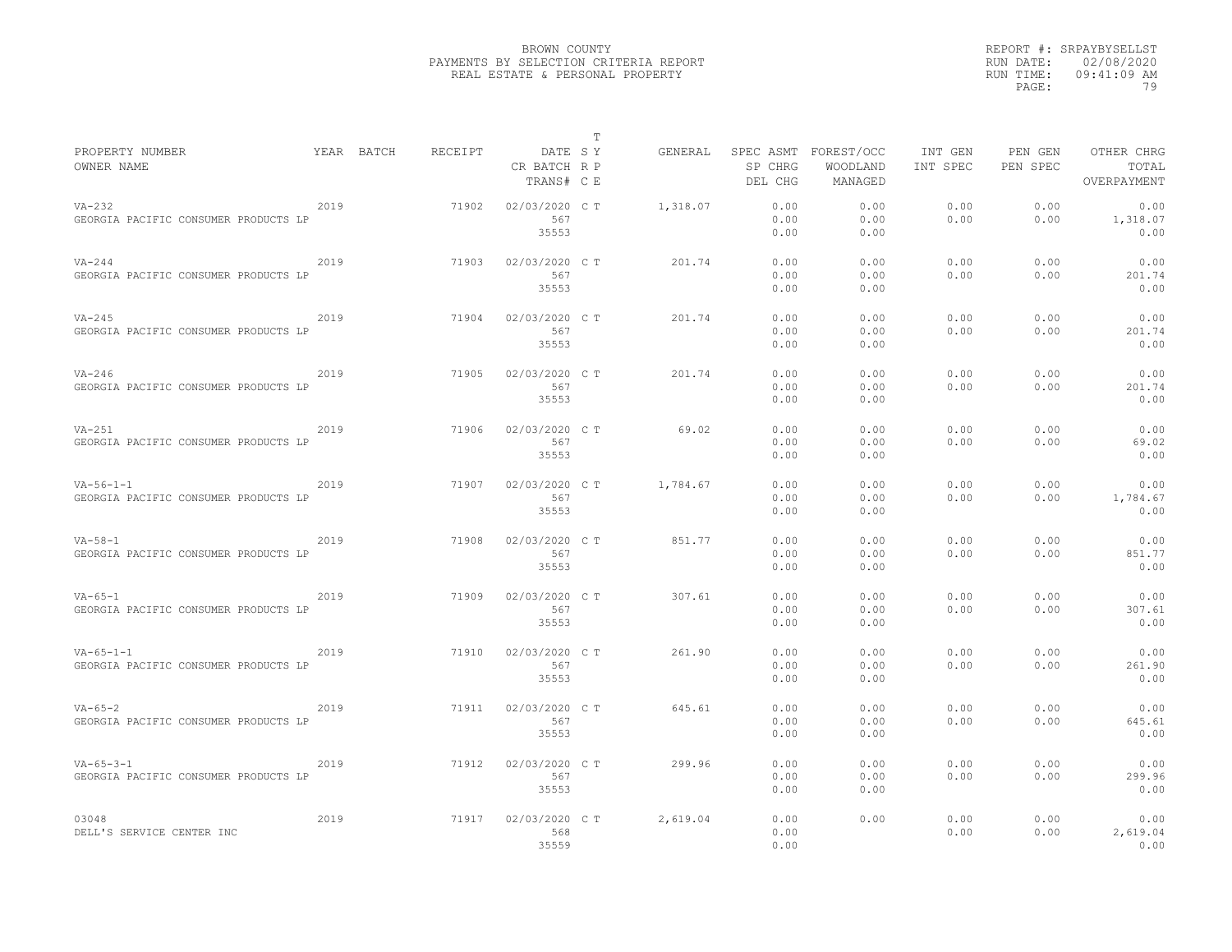|                                                              |            |         |                                       | $\mathbb T$ |           |                      |                                             |                     |                     |                                    |
|--------------------------------------------------------------|------------|---------|---------------------------------------|-------------|-----------|----------------------|---------------------------------------------|---------------------|---------------------|------------------------------------|
| PROPERTY NUMBER<br>OWNER NAME                                | YEAR BATCH | RECEIPT | DATE SY<br>CR BATCH R P<br>TRANS# C E |             | GENERAL   | SP CHRG<br>DEL CHG   | SPEC ASMT FOREST/OCC<br>WOODLAND<br>MANAGED | INT GEN<br>INT SPEC | PEN GEN<br>PEN SPEC | OTHER CHRG<br>TOTAL<br>OVERPAYMENT |
| $VA - 163 - 9$<br>ASHWAUBENON AUTOMOTIVE PROPERTIES LLC      | 2019       | 71918   | 02/03/2020 CT<br>568<br>35560         |             | 11,538.51 | 0.00<br>0.00<br>0.00 | 0.00<br>0.00<br>0.00                        | 0.00<br>0.00        | 0.00<br>0.00        | 0.00<br>11,538.51<br>0.00          |
| $VA - 273 - S - 9$<br>OSTERTAG, THOMAS G                     | 2019       | 71920   | 02/03/2020 C T<br>570<br>35562        |             | 1,095.15  | 0.00<br>0.00<br>0.00 | 0.00<br>0.00<br>0.00                        | 0.00<br>0.00        | 0.00<br>0.00        | 0.00<br>1,095.15<br>0.00           |
| $VA - 66 - 7 - E - 2$<br>BELANGER, ETAL, DANIEL L & STEVEN E | 2019       | 71946   | 02/03/2020 C T<br>569<br>35567        |             | 1,541.03  | 0.00<br>0.00<br>0.00 | 0.00<br>0.00<br>0.00                        | 0.00<br>0.00        | 0.00<br>0.00        | 0.00<br>1,541.03<br>0.00           |
| $VA - 228 - 14 - L - 52$<br>NEUSER, PAUL J                   | 2019       | 71948   | 02/03/2020 C T<br>568<br>35569        |             | 1,793.21  | 0.00<br>0.00<br>0.00 | 0.00<br>0.00<br>0.00                        | 0.00<br>0.00        | 0.00<br>0.00        | 0.00<br>1,793.21<br>0.00           |
| 16480<br>GREEN BAY SALES LLC                                 | 2019       | 71949   | 02/03/2020 C T<br>568<br>35569        |             | 17.70     | 0.00<br>0.00<br>0.00 | 0.00                                        | 0.00<br>0.00        | 0.00<br>0.00        | 0.00<br>17.70<br>0.00              |
| 09221<br>APPLIANCE SERVICE CENTER OF FOX VALLEY INC          | 2019       | 71964   | 02/03/2020 C T<br>569<br>35580        |             | 14.15     | 0.00<br>0.00<br>0.00 | 0.00                                        | 0.00<br>0.00        | 0.00<br>0.00        | 0.00<br>14.15<br>0.00              |
| $VA - 460 - 70$<br>WYLIE, RODNEY W                           | 2019       | 71965   | 02/03/2020 C T<br>570<br>35581        |             | 662.48    | 0.00<br>0.00<br>0.00 | 0.00<br>0.00<br>0.00                        | 0.00<br>0.00        | 0.00<br>0.00        | 0.00<br>662.48<br>0.00             |
| $VA - 228 - X - 75$<br>ALLGEYER LIVING TRUST                 | 2019       | 71972   | 02/03/2020 C T<br>568<br>35588        |             | 1,349.09  | 0.00<br>0.00<br>0.00 | 0.00<br>0.00<br>0.00                        | 0.00<br>0.00        | 0.00<br>0.00        | 0.00<br>1,349.09<br>0.00           |
| $VA - 228 - 14 - L - 212$<br>VANDERHEYDEN, CHRISTOPHER A     | 2019       | 71976   | 02/03/2020 CT<br>570<br>35592         |             | 5,646.31  | 0.00<br>0.00<br>0.00 | 0.00<br>0.00<br>0.00                        | 0.00<br>0.00        | 0.00<br>0.00        | 0.00<br>5,646.31<br>0.00           |
| $VA - 228 - 14 - L - 97 - 1$<br>PAMPERIN RENTALS III LLC     | 2019       | 71977   | 02/03/2020 C T<br>571<br>35593        |             | 9,550.35  | 0.00<br>0.00<br>0.00 | 0.00<br>0.00<br>0.00                        | 0.00<br>0.00        | 0.00<br>0.00        | 0.00<br>9,550.35<br>0.00           |
| 15721<br>TITLETOWN OIL CORP                                  | 2019       | 71980   | 02/03/2020 C T<br>571<br>35593        |             | 138.03    | 0.00<br>0.00<br>0.00 | 0.00                                        | 0.00<br>0.00        | 0.00<br>0.00        | 0.00<br>138.03<br>0.00             |
| 27596<br>PDO SHELL                                           | 2019       | 71981   | 02/03/2020 C T<br>571<br>35593        |             | 4,866.47  | 0.00<br>0.00<br>0.00 | 0.00                                        | 0.00<br>0.00        | 0.00<br>0.00        | 0.00<br>4,866.47<br>0.00           |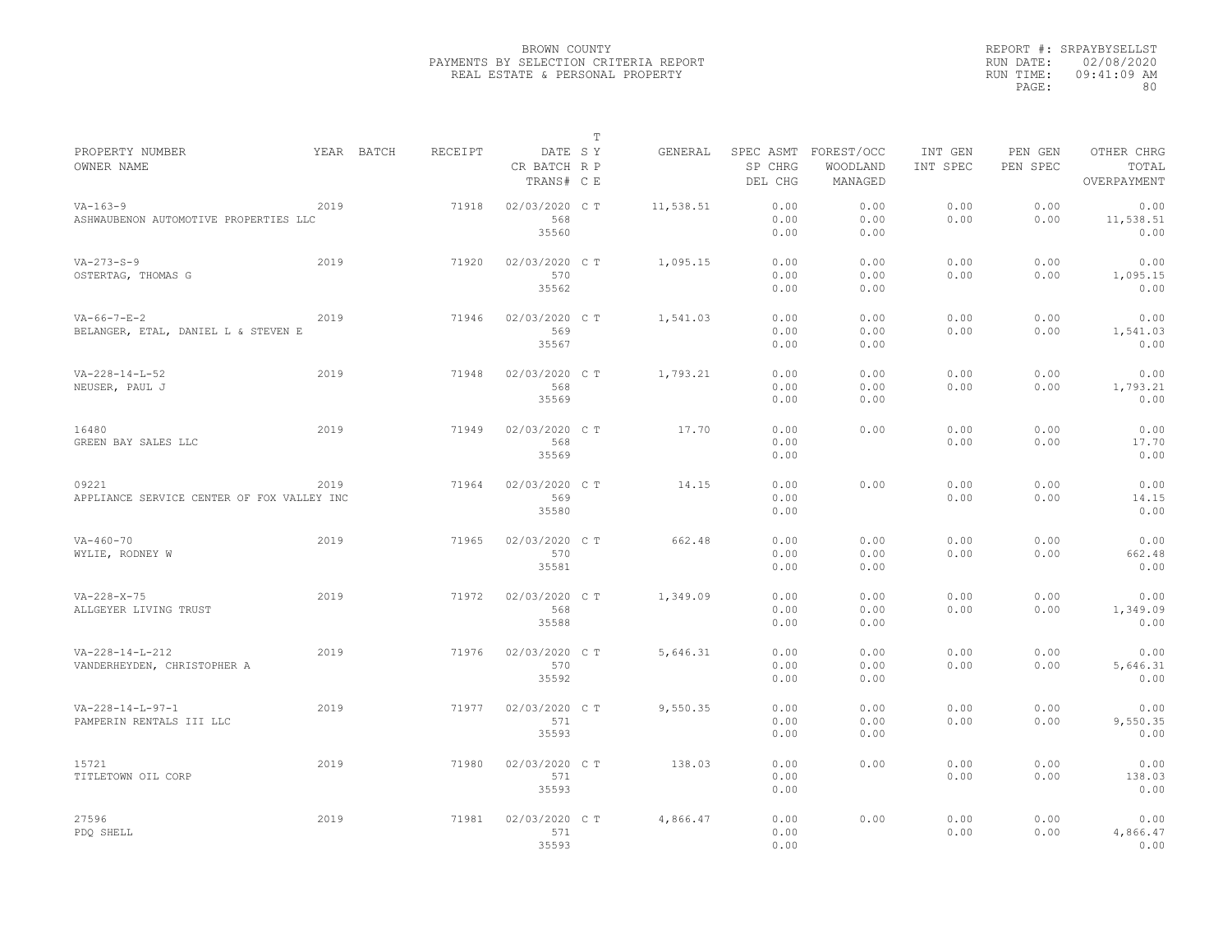|                                                                 |      |            |                |                                       | $\mathbb T$ |            |                                 |                                   |                     |                     |                                    |
|-----------------------------------------------------------------|------|------------|----------------|---------------------------------------|-------------|------------|---------------------------------|-----------------------------------|---------------------|---------------------|------------------------------------|
| PROPERTY NUMBER<br>OWNER NAME                                   |      | YEAR BATCH | <b>RECEIPT</b> | DATE SY<br>CR BATCH R P<br>TRANS# C E |             | GENERAL    | SPEC ASMT<br>SP CHRG<br>DEL CHG | FOREST/OCC<br>WOODLAND<br>MANAGED | INT GEN<br>INT SPEC | PEN GEN<br>PEN SPEC | OTHER CHRG<br>TOTAL<br>OVERPAYMENT |
| $VA - 475 - G - 5$<br>GIGOT, KYLE P                             | 2019 |            | 71992          | 02/03/2020 CT<br>570<br>35604         |             | 1,193.37   | 0.00<br>0.00<br>0.00            | 0.00<br>0.00<br>0.00              | 0.00<br>0.00        | 0.00<br>0.00        | 0.00<br>1,193.37<br>0.00           |
| $VA-183-5$<br>NATELLE JR, JOHN J                                | 2019 |            | 72003          | 02/03/2020 C T<br>570<br>35614        |             | 1,491.54   | 0.00<br>0.00<br>0.00            | 0.00<br>0.00<br>0.00              | 0.00<br>0.00        | 0.00<br>0.00        | 0.00<br>1,491.54<br>0.00           |
| 06602<br>KAY JEWELERS #401                                      | 2019 |            | 72009          | 02/03/2020 C T<br>567<br>35617        |             | 2,964.12   | 0.00<br>0.00<br>0.00            | 0.00                              | 0.00<br>0.00        | 0.00<br>0.00        | 0.00<br>2,964.12<br>0.00           |
| 03228<br>KROLL'S WEST                                           | 2019 |            | 72012          | 02/03/2020 C T<br>568<br>35620        |             | 3,206.55   | 0.00<br>0.00<br>0.00            | 0.00                              | 0.00<br>0.00        | 0.00<br>0.00        | 0.00<br>3,206.55<br>0.00           |
| $VA-816$<br>PYLE ROBERT D & JEAN M REVOCABLE TRUST              | 2019 |            | 72013          | 02/03/2020 C T<br>570<br>35621        |             | 3,712.42   | 0.00<br>0.00<br>0.00            | 0.00<br>0.00<br>0.00              | 0.00<br>0.00        | 0.00<br>0.00        | 0.00<br>3,712.42<br>0.00           |
| $VA - 460 - 31$<br>OLSEN, SAMUEL                                | 2019 |            | 72016          | 02/03/2020 CT<br>568<br>35624         |             | 784.58     | 0.00<br>0.00<br>0.00            | 0.00<br>0.00<br>0.00              | 0.00<br>0.00        | 0.00<br>0.00        | 0.00<br>784.58<br>0.00             |
| $VA - 228 - D - 433$<br>HOPF, MARY                              | 2019 |            | 72018          | 02/03/2020 C T<br>570<br>35626        |             | 1,105.46   | 0.00<br>0.00<br>0.00            | 0.00<br>0.00<br>0.00              | 0.00<br>0.00        | 0.00<br>0.00        | 0.00<br>1,105.46<br>0.00           |
| 06566<br>BERGSTROM AUTOMOTIVE                                   | 2019 |            | 72073          | 02/03/2020 CT<br>569<br>35665         |             | 1,812.09   | 0.00<br>0.00<br>0.00            | 0.00                              | 0.00<br>0.00        | 0.00<br>0.00        | 0.00<br>1,812.09<br>0.00           |
| $VA-178-5$<br>SATURN OF GREEN BAY INC                           | 2019 |            | 72074          | 02/03/2020 C T<br>569<br>35665        |             | 3,457.53   | 0.00<br>0.00<br>0.00            | 0.00<br>0.00<br>0.00              | 0.00<br>0.00        | 0.00<br>0.00        | 0.00<br>3,457.53<br>0.00           |
| $VA-179-1$<br>SATURN OF GREEN BAY INC                           | 2019 |            | 72075          | 02/03/2020 CT<br>569<br>35665         |             | 3,546.02   | 0.00<br>0.00<br>0.00            | 0.00<br>0.00<br>0.00              | 0.00<br>0.00        | 0.00<br>0.00        | 0.00<br>3,546.02<br>0.00           |
| $VA - 178 - 30$<br>SATURN OF GREEN BAY INC                      | 2019 |            | 72076          | 02/03/2020 C T<br>569<br>35665        |             | 13, 474.48 | 0.00<br>0.00<br>0.00            | 0.00<br>0.00<br>0.00              | 0.00<br>0.00        | 0.00<br>0.00        | 0.00<br>13, 474.48<br>0.00         |
| $VA - 228 - 14 - K - 39 - 1$<br>DEERING INDUSTRIAL SERVICES LLC | 2019 |            | 72088          | 02/03/2020 C T<br>571<br>35677        |             | 4,951.10   | 0.00<br>0.00<br>0.00            | 0.00<br>0.00<br>0.00              | 0.00<br>0.00        | 0.00<br>0.00        | 0.00<br>4,951.10<br>0.00           |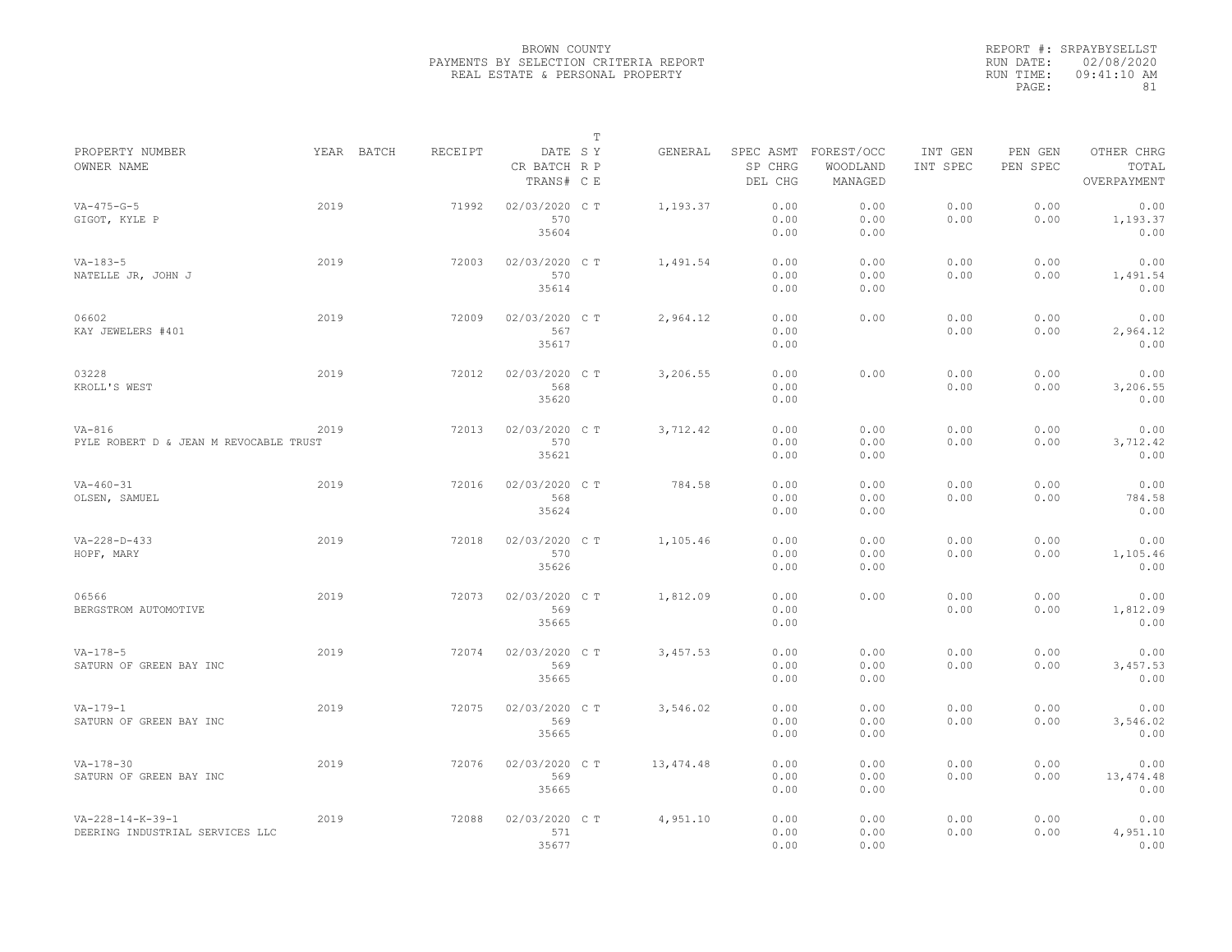|                                                         |      |            |         |                                       | $\mathbb T$ |           |                                 |                                   |                     |                     |                                    |
|---------------------------------------------------------|------|------------|---------|---------------------------------------|-------------|-----------|---------------------------------|-----------------------------------|---------------------|---------------------|------------------------------------|
| PROPERTY NUMBER<br>OWNER NAME                           |      | YEAR BATCH | RECEIPT | DATE SY<br>CR BATCH R P<br>TRANS# C E |             | GENERAL   | SPEC ASMT<br>SP CHRG<br>DEL CHG | FOREST/OCC<br>WOODLAND<br>MANAGED | INT GEN<br>INT SPEC | PEN GEN<br>PEN SPEC | OTHER CHRG<br>TOTAL<br>OVERPAYMENT |
| 17450<br>POWERAMP EQUIPMENT NORTH                       | 2019 |            | 72089   | 02/03/2020 C T<br>571<br>35677        |             | 421.16    | 0.00<br>0.00<br>0.00            | 0.00                              | 0.00<br>0.00        | 0.00<br>0.00        | 0.00<br>421.16<br>0.00             |
| 22604<br>WEIGHT WATCHERS NORTH AMERICA INC              | 2019 |            | 72095   | 02/03/2020 C T<br>569<br>35682        |             | 302.61    | 0.00<br>0.00<br>0.00            | 0.00                              | 0.00<br>0.00        | 0.00<br>0.00        | 0.00<br>302.61<br>0.00             |
| $VA - 228 - 14 - K - 1 - 1$<br>PARKVIEW WAREHOUSING LLC | 2019 |            | 72096   | 02/03/2020 C T<br>567<br>35683        |             | 162.81    | 0.00<br>0.00<br>0.00            | 0.00<br>0.00<br>0.00              | 0.00<br>0.00        | 0.00<br>0.00        | 0.00<br>162.81<br>0.00             |
| $VA-228-14-K-1$<br>PARKVIEW WAREHOUSING LLC             | 2019 |            | 72097   | 02/03/2020 CT<br>567<br>35683         |             | 95.56     | 0.00<br>0.00<br>0.00            | 0.00<br>0.00<br>0.00              | 0.00<br>0.00        | 0.00<br>0.00        | 0.00<br>95.56<br>0.00              |
| $VA - 228 - 14 - L - 1$<br>PARKVIEW WAREHOUSING LLC     | 2019 |            | 72098   | 02/03/2020 CT<br>567<br>35683         |             | 28,625.10 | 0.00<br>0.00<br>0.00            | 0.00<br>0.00<br>0.00              | 0.00<br>0.00        | 0.00<br>0.00        | 0.00<br>28,625.10<br>0.00          |
| $VA-1493$<br>MARTIN CHARLES D & JILL A REVOCABLE TRUST  | 2019 |            | 72099   | 02/03/2020 C T<br>571<br>35684        |             | 3,577.87  | 0.00<br>0.00<br>0.00            | 0.00<br>0.00<br>0.00              | 0.00<br>0.00        | 0.00<br>0.00        | 0.00<br>3,577.87<br>0.00           |
| 19073<br>CHICO'S #569                                   | 2019 |            | 72106   | 02/03/2020 C T<br>569<br>35692        |             | 1,403.32  | 0.00<br>0.00<br>0.00            | 0.00                              | 0.00<br>0.00        | 0.00<br>0.00        | 0.00<br>1,403.32<br>0.00           |
| $VA - 187 - 6$<br>ROAD REAL ESTATE LLC THE              | 2019 |            | 72109   | 02/03/2020 C T<br>567<br>35695        |             | 13,937.24 | 0.00<br>0.00<br>0.00            | 0.00<br>0.00<br>0.00              | 0.00<br>0.00        | 0.00<br>0.00        | 0.00<br>13,937.24<br>0.00          |
| 21144<br>DENNY'S #8090                                  | 2019 |            | 72110   | 02/03/2020 C T<br>567<br>35695        |             | 1,093.63  | 0.00<br>0.00<br>0.00            | 0.00                              | 0.00<br>0.00        | 0.00<br>0.00        | 0.00<br>1,093.63<br>0.00           |
| 27589<br>MOBILE MINI INC                                | 2019 |            | 72113   | 02/03/2020 CT<br>569<br>35698         |             | 256.60    | 0.00<br>0.00<br>0.00            | 0.00                              | 0.00<br>0.00        | 0.00<br>0.00        | 0.00<br>256.60<br>0.00             |
| $VA-132-9$<br>ALPERT FAMILY LIMITED PARTNERSHIP II      | 2019 |            | 72121   | 02/03/2020 C T<br>567<br>35705        |             | 14,394.69 | 0.00<br>0.00<br>0.00            | 0.00<br>0.00<br>0.00              | 0.00<br>0.00        | 0.00<br>0.00        | 0.00<br>14,394.69<br>0.00          |
| 22641<br>AMUSEMENT DEVICES INC                          | 2019 |            | 72126   | 02/03/2020 CT<br>568<br>35709         |             | 907.82    | 0.00<br>0.00<br>0.00            | 0.00                              | 0.00<br>0.00        | 0.00<br>0.00        | 0.00<br>907.82<br>0.00             |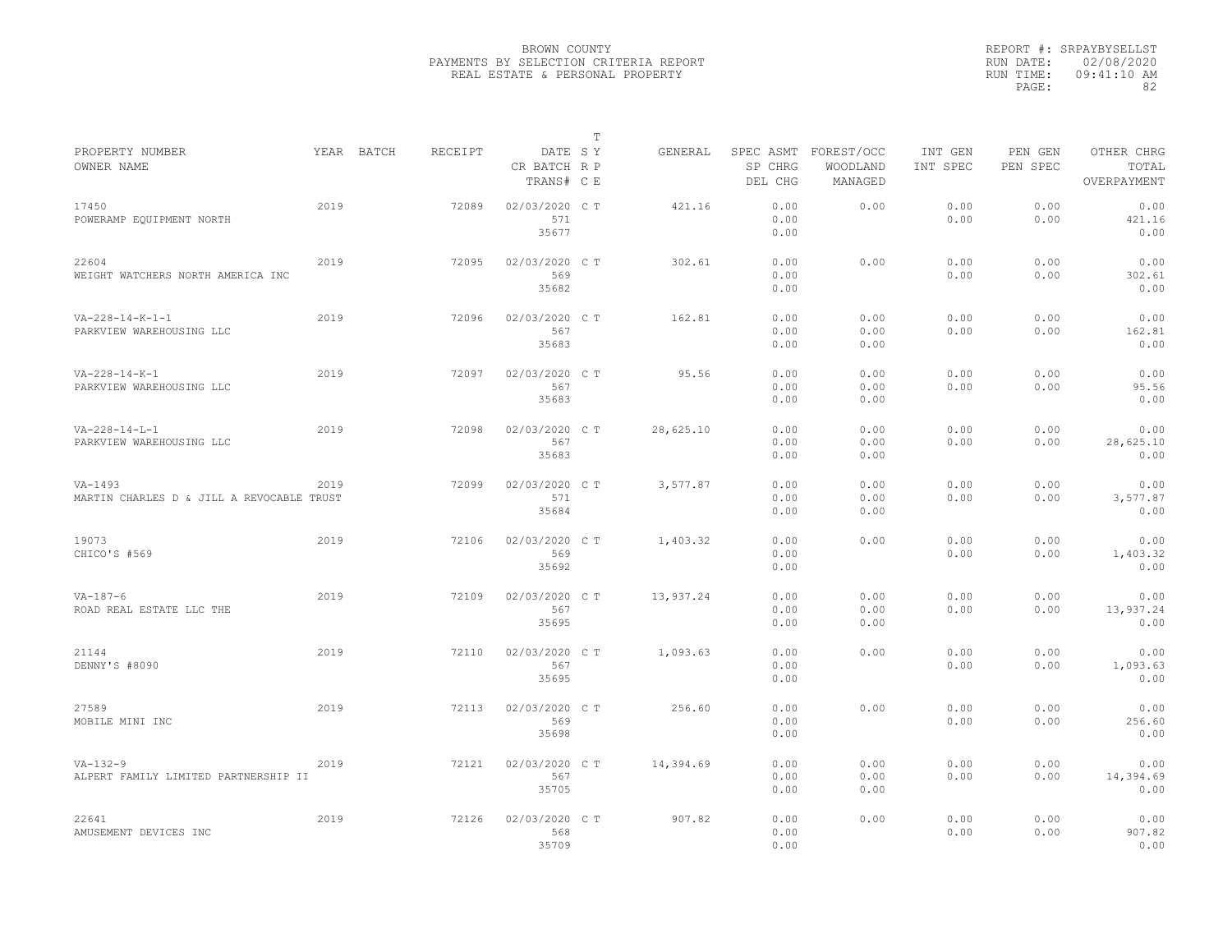|                                                     |            |         |                                       | $\mathbb T$ |           |                      |                                             |                     |                     |                                    |
|-----------------------------------------------------|------------|---------|---------------------------------------|-------------|-----------|----------------------|---------------------------------------------|---------------------|---------------------|------------------------------------|
| PROPERTY NUMBER<br>OWNER NAME                       | YEAR BATCH | RECEIPT | DATE SY<br>CR BATCH R P<br>TRANS# C E |             | GENERAL   | SP CHRG<br>DEL CHG   | SPEC ASMT FOREST/OCC<br>WOODLAND<br>MANAGED | INT GEN<br>INT SPEC | PEN GEN<br>PEN SPEC | OTHER CHRG<br>TOTAL<br>OVERPAYMENT |
| 25311<br>GRAYHAWK LEASING LLC                       | 2019       | 72132   | 02/03/2020 CT<br>569<br>35710         |             | 1,408.62  | 0.00<br>0.00<br>0.00 | 0.00                                        | 0.00<br>0.00        | 0.00<br>0.00        | 0.00<br>1,408.62<br>0.00           |
| 25869<br>FUSION ATHLETICS                           | 2019       | 72144   | 02/03/2020 C T<br>570<br>35719        |             | 88.48     | 0.00<br>0.00<br>0.00 | 0.00                                        | 0.00<br>0.00        | 0.00<br>0.00        | 0.00<br>88.48<br>0.00              |
| 20767<br>NUCO2 SUPPLY LLC                           | 2019       | 72150   | 02/03/2020 C T<br>570<br>35722        |             | 212.35    | 0.00<br>0.00<br>0.00 | 0.00                                        | 0.00<br>0.00        | 0.00<br>0.00        | 0.00<br>212.35<br>0.00             |
| $VA-228-14-K-11-1$<br>JOS HOLDINGS PROPERTY 300 LLC | 2019       | 72154   | 02/03/2020 C T<br>569<br>35726        |             | 1,379.42  | 0.00<br>0.00<br>0.00 | 0.00<br>0.00<br>0.00                        | 0.00<br>0.00        | 0.00<br>0.00        | 0.00<br>1,379.42<br>0.00           |
| VA-228-14-K-11<br>JOS HOLDINGS PROPERTY 300 LLC     | 2019       | 72155   | 02/03/2020 C T<br>569<br>35726        |             | 12,216.28 | 0.00<br>0.00<br>0.00 | 0.00<br>0.00<br>0.00                        | 0.00<br>0.00        | 0.00<br>0.00        | 0.00<br>12,216.28<br>0.00          |
| $VA - 228 - 14 - K - 35$<br>EA PROPERTIES LLC       | 2019       | 72169   | 02/03/2020 C T<br>568<br>35731        |             | 1,536.61  | 0.00<br>0.00<br>0.00 | 0.00<br>0.00<br>0.00                        | 0.00<br>0.00        | 0.00<br>0.00        | 0.00<br>1,536.61<br>0.00           |
| $VA-228-14-K-48-C$<br>EA PROPERTIES LLC             | 2019       | 72174   | 02/03/2020 C T<br>568<br>35735        |             | 2,463.01  | 0.00<br>0.00<br>0.00 | 0.00<br>0.00<br>0.00                        | 0.00<br>0.00        | 0.00<br>0.00        | 0.00<br>2,463.01<br>0.00           |
| VA-228-14-K-35-B<br>EA PROPERTIES LLC               | 2019       | 72180   | 02/03/2020 C T<br>568<br>35739        |             | 979.97    | 0.00<br>0.00<br>0.00 | 0.00<br>0.00<br>0.00                        | 0.00<br>0.00        | 0.00<br>0.00        | 0.00<br>979.97<br>0.00             |
| 22668<br>COCA-COLA COMPANY, THE                     | 2019       | 72182   | 02/03/2020 CT<br>570<br>35740         |             | 2,435.01  | 0.00<br>0.00<br>0.00 | 0.00                                        | 0.00<br>0.00        | 0.00<br>0.00        | 0.00<br>2,435.01<br>0.00           |
| 26047<br>SIEMENS HEALTHCARE DIAGNOSTICS INC         | 2019       | 72188   | 02/03/2020 C T<br>567<br>35745        |             | 281.37    | 0.00<br>0.00<br>0.00 | 0.00                                        | 0.00<br>0.00        | 0.00<br>0.00        | 0.00<br>281.37<br>0.00             |
| $VA - 149 - 1$<br>PAMPERIN RENTALS III LLC          | 2019       | 72200   | 02/03/2020 C T<br>571<br>35754        |             | 9,542.39  | 0.00<br>0.00<br>0.00 | 0.00<br>0.00<br>0.00                        | 0.00<br>0.00        | 0.00<br>0.00        | 0.00<br>9,542.39<br>0.00           |
| $VA - 46 - 5 - A$<br>PAMPERIN RENTALS III LLC       | 2019       | 72201   | 02/03/2020 C T<br>571<br>35754        |             | 7,597.56  | 0.00<br>0.00<br>0.00 | 0.00<br>0.00<br>0.00                        | 0.00<br>0.00        | 0.00<br>0.00        | 0.00<br>7,597.56<br>0.00           |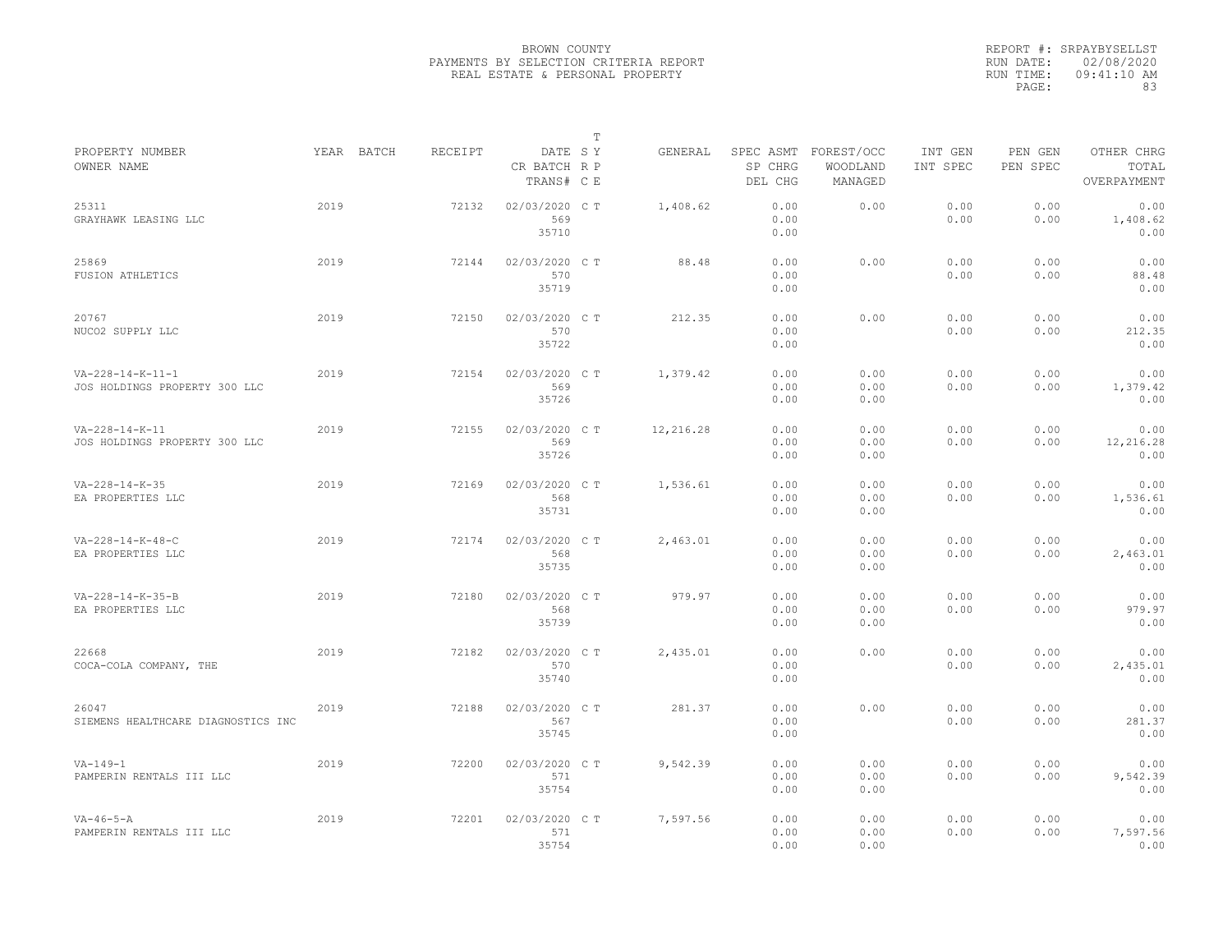|                                                                |      |             |                  |                                       | $\mathbb{T}$ |              |                      |                                             |                     |                     |                                    |
|----------------------------------------------------------------|------|-------------|------------------|---------------------------------------|--------------|--------------|----------------------|---------------------------------------------|---------------------|---------------------|------------------------------------|
| PROPERTY NUMBER<br>OWNER NAME                                  |      | YEAR BATCH  | RECEIPT          | DATE SY<br>CR BATCH R P<br>TRANS# C E |              | GENERAL      | SP CHRG<br>DEL CHG   | SPEC ASMT FOREST/OCC<br>WOODLAND<br>MANAGED | INT GEN<br>INT SPEC | PEN GEN<br>PEN SPEC | OTHER CHRG<br>TOTAL<br>OVERPAYMENT |
| 05771<br>AIRPORT SHELL                                         | 2019 |             | 72203            | 02/03/2020 CT<br>571<br>35754         |              | 619.36       | 0.00<br>0.00<br>0.00 | 0.00                                        | 0.00<br>0.00        | 0.00<br>0.00        | 0.00<br>619.36<br>0.00             |
| 03496<br>STADIUM SHELL                                         | 2019 |             | 72209            | 02/03/2020 C T<br>571<br>35754        |              | 460.10       | 0.00<br>0.00<br>0.00 | 0.00                                        | 0.00<br>0.00        | 0.00<br>0.00        | 0.00<br>460.10<br>0.00             |
| 02899<br>ARBY'S 1014                                           | 2019 |             | 72223            | 02/03/2020 C T<br>567<br>35752        |              | 3,410.06     | 0.00<br>0.00<br>0.00 | 0.00                                        | 0.00<br>0.00        | 0.00<br>0.00        | 0.00<br>3,410.06<br>0.00           |
| $VA-132-1$<br>BMS COMMERCIAL PROPERTIES LLC                    | 2019 |             | 72226            | 02/03/2020 C T<br>567<br>35752        |              | 7,547.14     | 0.00<br>0.00<br>0.00 | 0.00<br>0.00<br>0.00                        | 0.00<br>0.00        | 0.00<br>0.00        | 0.00<br>7,547.14<br>0.00           |
| 22550<br>VISION MART INC                                       | 2019 |             | 72232            | 02/03/2020 C T<br>568<br>35760        |              | 245.98       | 0.00<br>0.00<br>0.00 | 0.00                                        | 0.00<br>0.00        | 0.00<br>0.00        | 0.00<br>245.98<br>0.00             |
| 02899<br>ARBY'S 1014                                           | 2019 |             | Voids #<br>72223 | 02/03/2020 CV<br>567<br>35765         |              | $-3,410.06$  | 0.00<br>0.00<br>0.00 | 0.00                                        | 0.00<br>0.00        | 0.00<br>0.00        | 0.00<br>$-3,410.06$<br>0.00        |
| $VA-132-1$<br>BMS COMMERCIAL PROPERTIES LLC                    | 2019 |             | Voids #<br>72226 | 02/03/2020 CV<br>567<br>35765         |              | $-7, 547.14$ | 0.00<br>0.00<br>0.00 | 0.00<br>0.00<br>0.00                        | 0.00<br>0.00        | 0.00<br>0.00        | 0.00<br>$-7, 547.14$<br>0.00       |
| $VA - 228 - 14 - L - 91$<br>K & L ENTERPRISES OF GREEN BAY LLC |      | 2019 200203 | 4075             | 02/03/2020 C T                        |              | 3,632.43     | 0.00<br>0.00<br>0.00 | 0.00<br>0.00<br>0.00                        | 0.00<br>0.00        | 0.00<br>0.00        | 0.00<br>3,632.43<br>0.00           |
| $VA-132-1$<br>BMS COMMERCIAL PROPERTIES LLC                    | 2019 |             | 72249            | 02/03/2020 C T<br>567<br>35777        |              | 7,547.14     | 0.00<br>0.00<br>0.00 | 0.00<br>0.00<br>0.00                        | 0.00<br>0.00        | 0.00<br>0.00        | 0.00<br>7,547.14<br>0.00           |
| 02899<br>ARBY'S 1014                                           | 2019 |             | 72251            | 02/03/2020 C T<br>567<br>35777        |              | 3,410.06     | 0.00<br>0.00<br>0.00 | 0.00                                        | 0.00<br>0.00        | 0.00<br>0.00        | 0.00<br>3,410.06<br>0.00           |
| $VA - 572 - 501$<br>REYNOLDS, KELLY                            |      | 2019 200203 | 4077             | 02/03/2020 C T                        |              | 3,846.60     | 0.00<br>0.00<br>0.00 | 0.00<br>0.00<br>0.00                        | 0.00<br>0.00        | 0.00<br>0.00        | 0.00<br>3,846.60<br>0.00           |
| $VA - 460 - G - 7$<br>LAPLANTE, DIANE M                        | 2019 |             | 72275            | 02/03/2020 C T<br>569<br>35795        |              | 1,224.33     | 0.00<br>0.00<br>0.00 | 0.00<br>0.00<br>0.00                        | 0.00<br>0.00        | 0.00<br>0.00        | 0.00<br>1,224.33<br>0.00           |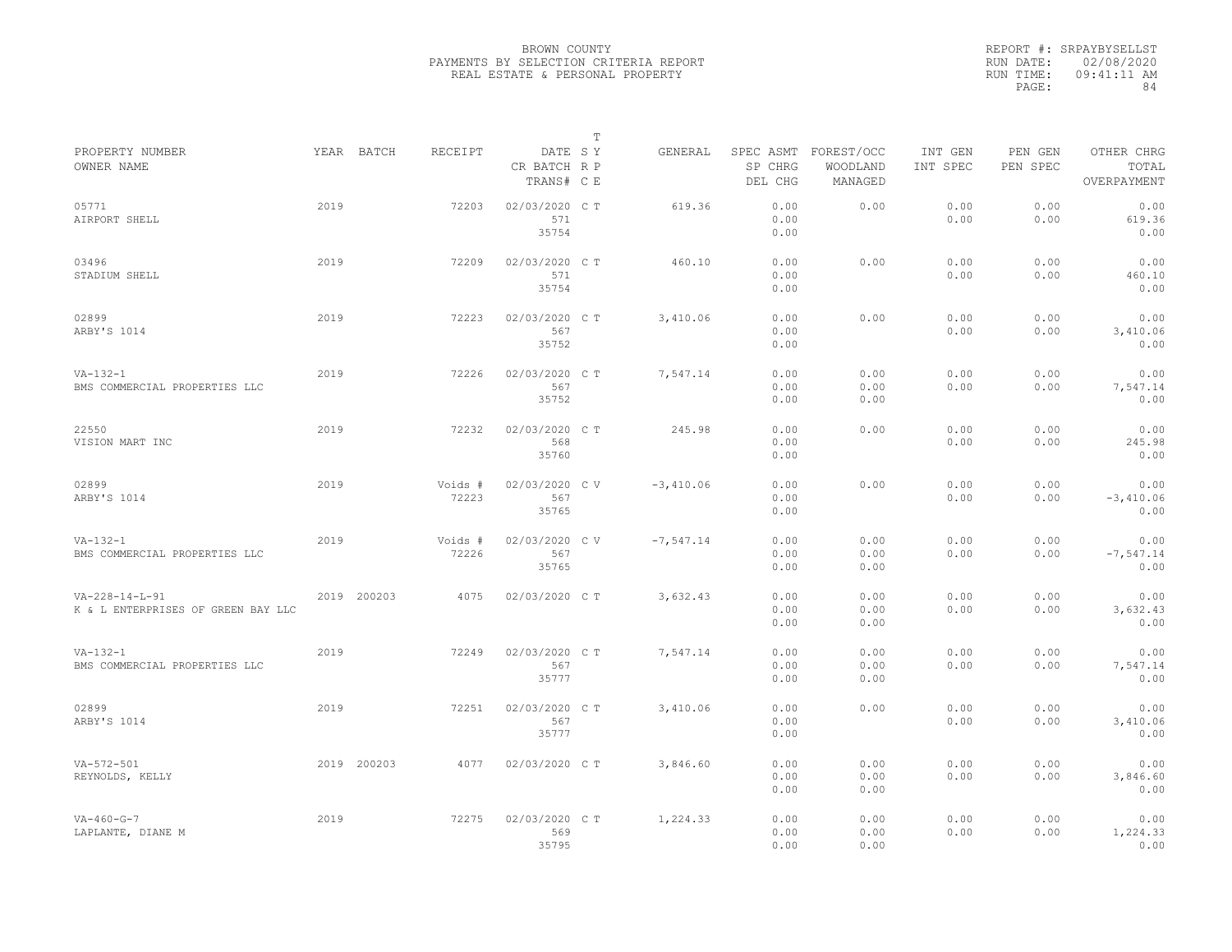|                                                       |            |         |                                       | $\mathbb T$ |           |                         |                                             |                     |                     |                                    |
|-------------------------------------------------------|------------|---------|---------------------------------------|-------------|-----------|-------------------------|---------------------------------------------|---------------------|---------------------|------------------------------------|
| PROPERTY NUMBER<br>OWNER NAME                         | YEAR BATCH | RECEIPT | DATE SY<br>CR BATCH R P<br>TRANS# C E |             | GENERAL   | SP CHRG<br>DEL CHG      | SPEC ASMT FOREST/OCC<br>WOODLAND<br>MANAGED | INT GEN<br>INT SPEC | PEN GEN<br>PEN SPEC | OTHER CHRG<br>TOTAL<br>OVERPAYMENT |
| $VA - 464 - K - 45$<br>SHEPARD II, BRUCE J            | 2019       | 72281   | 02/03/2020 CT<br>567<br>35800         |             | 2,190.24  | 0.00<br>50.85<br>764.23 | 0.00<br>0.00<br>0.00                        | 0.00<br>0.00        | 0.00<br>0.00        | 0.00<br>3,005.32<br>0.00           |
| $VA - 574 - 36$<br>DESSART, JAMES R                   | 2019       | 72288   | 02/03/2020 C T<br>569<br>35807        |             | 1,196.90  | 0.00<br>0.00<br>0.00    | 0.00<br>0.00<br>0.00                        | 0.00<br>0.00        | 0.00<br>0.00        | 0.00<br>1,196.90<br>0.00           |
| $VA - 228 - A - 3$<br>LOCATELLI JOINT REVOCABLE TRUST | 2019       | 72323   | 02/03/2020 C T<br>571<br>35817        |             | 1,193.30  | 0.00<br>0.00<br>0.00    | 0.00<br>0.00<br>0.00                        | 0.00<br>0.00        | 0.00<br>0.00        | 0.00<br>1,193.30<br>0.00           |
| $VA - 228 - 14 - K - 69$<br>HAI WAUBE LLC             | 2019       | 72338   | 02/03/2020 C T<br>570<br>35825        |             | 7,164.00  | 0.00<br>0.00<br>0.00    | 0.00<br>0.00<br>0.00                        | 0.00<br>0.00        | 0.00<br>0.00        | 0.00<br>7,164.00<br>0.00           |
| 26628<br>KWIK TRIP #125                               | 2019       | 72366   | 02/03/2020 C T<br>570<br>35842        |             | 6,214.91  | 0.00<br>0.00<br>0.00    | 0.00                                        | 0.00<br>0.00        | 0.00<br>0.00        | 0.00<br>6,214.91<br>0.00           |
| 25912<br>KWIK TRIP EXPRESS #114                       | 2019       | 72368   | 02/03/2020 CT<br>570<br>35844         |             | 2,941.11  | 0.00<br>0.00<br>0.00    | 0.00                                        | 0.00<br>0.00        | 0.00<br>0.00        | 0.00<br>2,941.11<br>0.00           |
| $VA-99-2-A$<br>KWIK TRIP INC                          | 2019       | 72376   | 02/03/2020 C T<br>570<br>35852        |             | 11,819.89 | 0.00<br>0.00<br>0.00    | 0.00<br>0.00<br>0.00                        | 0.00<br>0.00        | 0.00<br>0.00        | 0.00<br>11,819.89<br>0.00          |
| $VA-75-1$<br>ERNST, JAMES C                           | 2019       | 72377   | 02/03/2020 C T<br>569<br>35853        |             | 729.67    | 0.00<br>0.00<br>0.00    | 0.00<br>0.00<br>0.00                        | 0.00<br>0.00        | 0.00<br>0.00        | 0.00<br>729.67<br>0.00             |
| $VA-75$<br>ERNST, JAMES C                             | 2019       | 72378   | 02/03/2020 CT<br>569<br>35853         |             | 893.41    | 0.00<br>0.00<br>0.00    | 0.00<br>0.00<br>0.00                        | 0.00<br>0.00        | 0.00<br>0.00        | 0.00<br>893.41<br>0.00             |
| $VA - 228 - 14 - K - 77 - A$<br>KWIK TRIP INC         | 2019       | 72379   | 02/03/2020 C T<br>570<br>35854        |             | 23,525.93 | 0.00<br>0.00<br>0.00    | 0.00<br>0.00<br>0.00                        | 0.00<br>0.00        | 0.00<br>0.00        | 0.00<br>23,525.93<br>0.00          |
| 22528<br>KWIK TRIP #430                               | 2019       | 72383   | 02/03/2020 C T<br>570<br>35858        |             | 4,116.15  | 0.00<br>0.00<br>0.00    | 0.00                                        | 0.00<br>0.00        | 0.00<br>0.00        | 0.00<br>4,116.15<br>0.00           |
| 27636<br>TEAM WIRELESS                                | 2019       | 72393   | 02/03/2020 CT<br>570<br>35866         |             | 49.54     | 0.00<br>0.00<br>0.00    | 0.00                                        | 0.00<br>0.00        | 0.00<br>0.00        | 0.00<br>49.54<br>0.00              |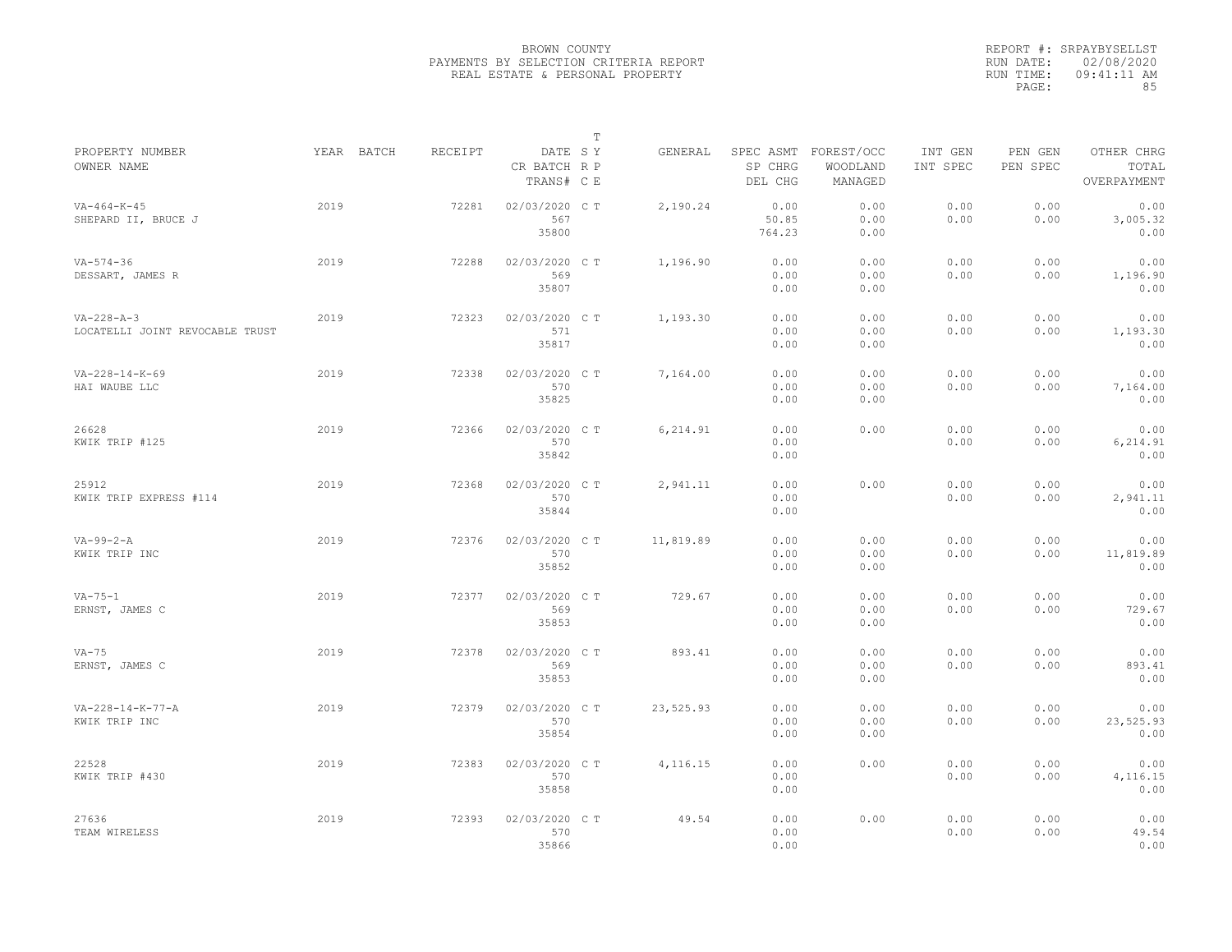|                                        |            |                  |                                       | $\mathbb T$ |           |                      |                                             |                     |                     |                                    |
|----------------------------------------|------------|------------------|---------------------------------------|-------------|-----------|----------------------|---------------------------------------------|---------------------|---------------------|------------------------------------|
| PROPERTY NUMBER<br>OWNER NAME          | YEAR BATCH | RECEIPT          | DATE SY<br>CR BATCH R P<br>TRANS# C E |             | GENERAL   | SP CHRG<br>DEL CHG   | SPEC ASMT FOREST/OCC<br>WOODLAND<br>MANAGED | INT GEN<br>INT SPEC | PEN GEN<br>PEN SPEC | OTHER CHRG<br>TOTAL<br>OVERPAYMENT |
| 20785<br>FAST TRACK OIL CHANGE CENTERS | 2019       | 72395            | 02/03/2020 CT<br>570<br>35867         |             | 8.85      | 0.00<br>0.00<br>0.00 | 0.00                                        | 0.00<br>0.00        | 0.00<br>0.00        | 0.00<br>8.85<br>0.00               |
| 20786<br>FAST TRACK OIL CHANGE CENTERS | 2019       | 72396            | 02/03/2020 C T<br>570<br>35867        |             | 7.07      | 0.00<br>0.00<br>0.00 | 0.00                                        | 0.00<br>0.00        | 0.00<br>0.00        | 0.00<br>7.07<br>0.00               |
| $VA - 460 - 50$<br>PARADISE, JAY G     | 2019       | 72399            | 02/03/2020 C T<br>569<br>35868        |             | 615.58    | 0.00<br>0.00<br>0.00 | 0.00<br>0.00<br>0.00                        | 0.00<br>0.00        | 0.00<br>0.00        | 0.00<br>615.58<br>0.00             |
| $VA - 460 - 50$<br>PARADISE, JAY G     | 2019       | Voids #<br>72399 | 02/03/2020 CV<br>569<br>35870         |             | $-615.58$ | 0.00<br>0.00<br>0.00 | 0.00<br>0.00<br>0.00                        | 0.00<br>0.00        | 0.00<br>0.00        | 0.00<br>$-615.58$<br>0.00          |
| $VA - 460 - 50$<br>PARADISE, JAY G     | 2019       | 72406            | 02/03/2020 C T<br>569<br>35874        |             | 615.68    | 0.00<br>0.00<br>0.00 | 0.00<br>0.00<br>0.00                        | 0.00<br>0.00        | 0.00<br>0.00        | 0.00<br>615.68<br>0.00             |
| 26609<br>NCS PEARSON INC               | 2019       | 72407            | 02/03/2020 C T<br>570<br>35875        |             | 566.28    | 0.00<br>0.00<br>0.00 | 0.00                                        | 0.00<br>0.00        | 0.00<br>0.00        | 0.00<br>566.28<br>0.00             |
| 27654<br>TD AMERITRADE INC             | 2019       | 72419            | 02/03/2020 C T<br>570<br>35877        |             | 543.27    | 0.00<br>0.00<br>0.00 | 0.00                                        | 0.00<br>0.00        | 0.00<br>0.00        | 0.00<br>543.27<br>0.00             |
| 26625<br>JOHNSON FITNESS & WELLNESS    | 2019       | 72423            | 02/03/2020 C T<br>570<br>35881        |             | 488.41    | 0.00<br>0.00<br>0.00 | 0.00                                        | 0.00<br>0.00        | 0.00<br>0.00        | 0.00<br>488.41<br>0.00             |
| 24086<br>AMERIGAS PROPANE LP           | 2019       | 72432            | 02/03/2020 C T<br>570<br>35883        |             | 15.92     | 0.00<br>0.00<br>0.00 | 0.00                                        | 0.00<br>0.00        | 0.00<br>0.00        | 0.00<br>15.92<br>0.00              |
| 20128<br>HARRIS CORP - GCSD            | 2019       | 72441            | 02/03/2020 C T<br>570<br>35889        |             | 10.62     | 0.00<br>0.00<br>0.00 | 0.00                                        | 0.00<br>0.00        | 0.00<br>0.00        | 0.00<br>10.62<br>0.00              |
| 20131<br>HARRIS CORP - MSSP            | 2019       | 72442            | 02/03/2020 C T<br>570<br>35889        |             | 72.57     | 0.00<br>0.00<br>0.00 | 0.00                                        | 0.00<br>0.00        | 0.00<br>0.00        | 0.00<br>72.57<br>0.00              |
| 25578<br>SAFEMARK SYSTEMS LP           | 2019       | 72449            | 02/03/2020 CT<br>567<br>35893         |             | 15.92     | 0.00<br>0.00<br>0.00 | 0.00                                        | 0.00<br>0.00        | 0.00<br>0.00        | 0.00<br>15.92<br>0.00              |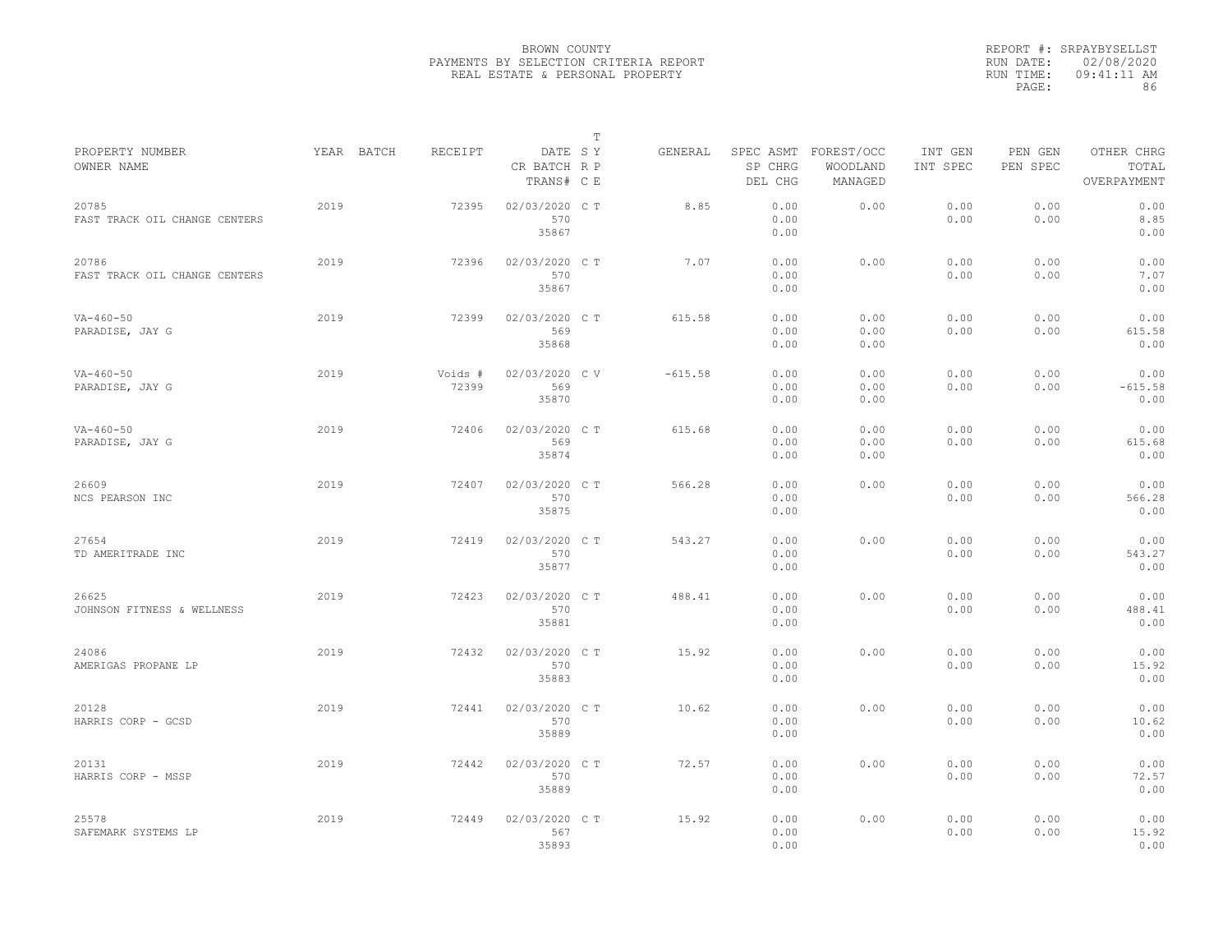|                                              |      |            |                  |                                       | T |          |                      |                                             |                     |                     |                                    |
|----------------------------------------------|------|------------|------------------|---------------------------------------|---|----------|----------------------|---------------------------------------------|---------------------|---------------------|------------------------------------|
| PROPERTY NUMBER<br>OWNER NAME                |      | YEAR BATCH | RECEIPT          | DATE SY<br>CR BATCH R P<br>TRANS# C E |   | GENERAL  | SP CHRG<br>DEL CHG   | SPEC ASMT FOREST/OCC<br>WOODLAND<br>MANAGED | INT GEN<br>INT SPEC | PEN GEN<br>PEN SPEC | OTHER CHRG<br>TOTAL<br>OVERPAYMENT |
| VA-228-14-K-111<br>FROMM, ALLAN              | 2019 |            | 72454            | 02/03/2020 CT<br>567<br>35898         |   | 3,653.97 | 0.00<br>0.00<br>0.00 | 0.00<br>0.00<br>0.00                        | 0.00<br>0.00        | 0.00<br>0.00        | 0.00<br>3,653.97<br>0.00           |
| 09289<br>AN-SER SERVICES                     | 2019 |            | 72455            | 02/03/2020 C T<br>567<br>35898        |   | 2,389.00 | 0.00<br>0.00<br>0.00 | 0.00                                        | 0.00<br>0.00        | 0.00<br>0.00        | 0.00<br>2,389.00<br>0.00           |
| 27637<br>BLUEGREEN VACATIONS UNLIMITED INC   | 2019 |            | 72488            | 02/03/2020 C T<br>570<br>35907        |   | 56.62    | 0.00<br>0.00<br>0.00 | 0.00                                        | 0.00<br>0.00        | 0.00<br>0.00        | 0.00<br>56.62<br>0.00              |
| $VA-460-G-59$<br>CHRISTENSEN, CHRIS R        | 2019 |            | 72492            | 02/03/2020 C T<br>570<br>35909        |   | 2,767.14 | 0.00<br>0.00<br>0.00 | 0.00<br>0.00<br>0.00                        | 0.00<br>0.00        | 0.00<br>0.00        | 0.00<br>2,767.14<br>0.00           |
| 23295<br>FAMOUS FOOTWEAR #3222               | 2019 |            | 72493            | 02/03/2020 C T<br>567<br>35910        |   | 1,272.36 | 0.00<br>0.00<br>0.00 | 0.00                                        | 0.00<br>0.00        | 0.00<br>0.00        | 0.00<br>1,272.36<br>0.00           |
| $VA-480$<br>LAMBEAU DUPLEX LLC               | 2019 |            | 72497            | 02/03/2020 C T<br>570<br>35913        |   | 1,420.70 | 0.00<br>0.00<br>0.00 | 0.00<br>0.00<br>0.00                        | 0.00<br>0.00        | 0.00<br>0.00        | 0.00<br>1,420.70<br>0.00           |
| $VA-460-M-17$<br>FUN DOCTORS LLC             | 2019 |            | 72515            | 02/03/2020 C T<br>567<br>35927        |   | 2,775.35 | 0.00<br>0.00<br>0.00 | 0.00<br>0.00<br>0.00                        | 0.00<br>0.00        | 0.00<br>0.00        | 0.00<br>2,775.35<br>0.00           |
| 20137<br>STATE FARM MUTUAL AUTO INSURANCE CO | 2019 |            | 72518            | 02/03/2020 C T<br>571<br>35901        |   | 15.92    | 0.00<br>0.00<br>0.00 | 0.00                                        | 0.00<br>0.00        | 0.00<br>0.00        | 0.00<br>15.92<br>0.00              |
| 13980<br>STATE FARM MUTUAL AUTO INSURANCE CO | 2019 |            | 72519            | 02/03/2020 C T<br>571<br>35901        |   | 3.55     | 0.00<br>0.00<br>0.00 | 0.00                                        | 0.00<br>0.00        | 0.00<br>0.00        | 0.00<br>3.55<br>0.00               |
| 20137<br>STATE FARM MUTUAL AUTO INSURANCE CO | 2019 |            | Voids #<br>72518 | 02/03/2020 CV<br>571<br>35950         |   | $-15.92$ | 0.00<br>0.00<br>0.00 | 0.00                                        | 0.00<br>0.00        | 0.00<br>0.00        | 0.00<br>$-15.92$<br>0.00           |
| 13980<br>STATE FARM MUTUAL AUTO INSURANCE CO | 2019 |            | Voids #<br>72519 | 02/03/2020 C V<br>571<br>35950        |   | $-3.55$  | 0.00<br>0.00<br>0.00 | 0.00                                        | 0.00<br>0.00        | 0.00<br>0.00        | 0.00<br>$-3.55$<br>0.00            |
| $VA - 572 - 22$<br>FAMEREE, CHARLES E        | 2019 |            | 72551            | 02/03/2020 C T<br>568<br>35957        |   | 1,039.40 | 0.00<br>0.00<br>0.00 | 0.00<br>0.00<br>0.00                        | 0.00<br>0.00        | 0.00<br>0.00        | 0.00<br>1,039.40<br>0.00           |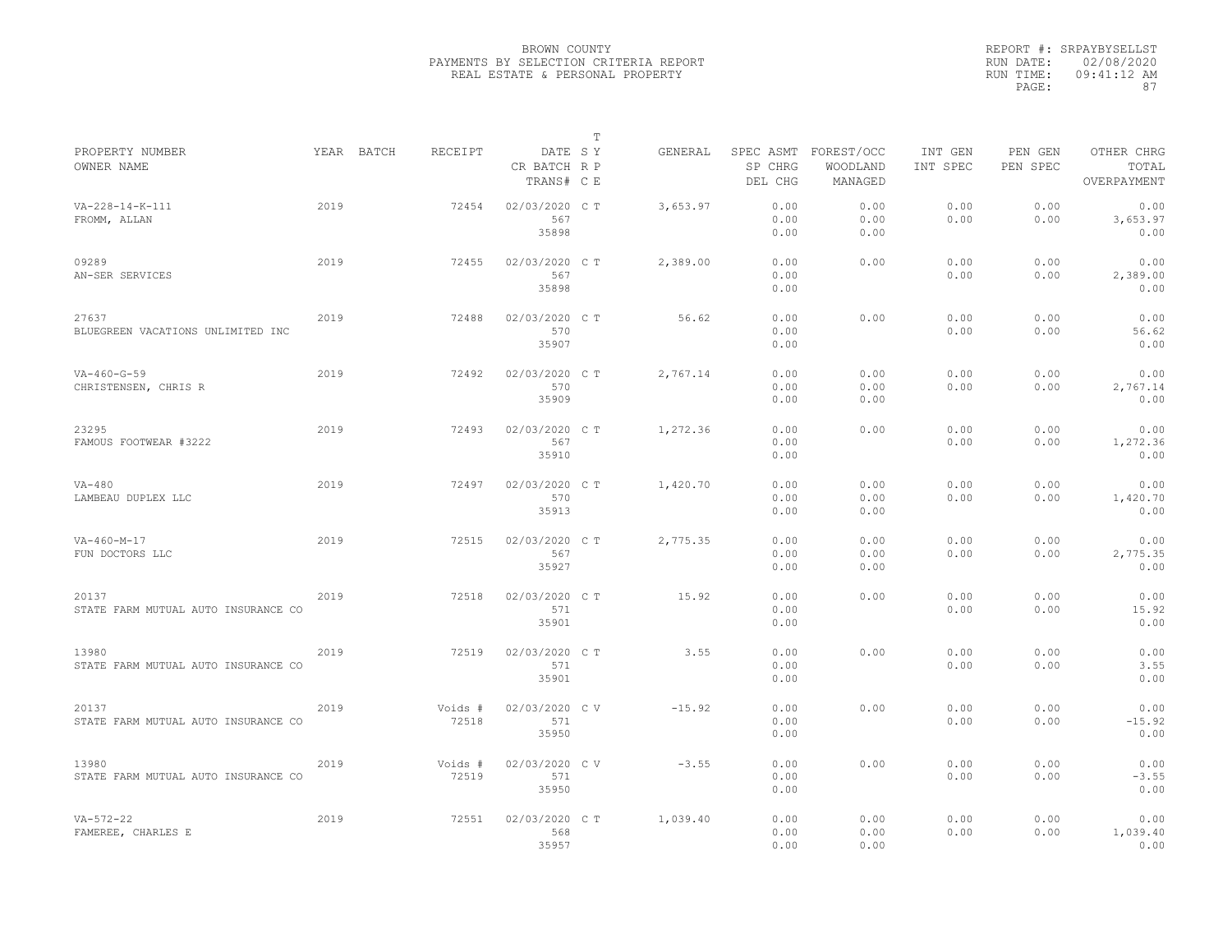|                                                        |      |            |         |                                       | $\mathbb T$ |          |                                 |                                   |                     |                     |                                    |
|--------------------------------------------------------|------|------------|---------|---------------------------------------|-------------|----------|---------------------------------|-----------------------------------|---------------------|---------------------|------------------------------------|
| PROPERTY NUMBER<br>OWNER NAME                          |      | YEAR BATCH | RECEIPT | DATE SY<br>CR BATCH R P<br>TRANS# C E |             | GENERAL  | SPEC ASMT<br>SP CHRG<br>DEL CHG | FOREST/OCC<br>WOODLAND<br>MANAGED | INT GEN<br>INT SPEC | PEN GEN<br>PEN SPEC | OTHER CHRG<br>TOTAL<br>OVERPAYMENT |
| $VA - 99 - 7$<br>WRIGHT FOSTER & WARREN LLC            | 2019 |            | 72558   | 02/03/2020 CT<br>567<br>35963         |             | 3,917.64 | 0.00<br>0.00<br>0.00            | 0.00<br>0.00<br>0.00              | 0.00<br>0.00        | 0.00<br>0.00        | 0.00<br>3,917.64<br>0.00           |
| $VA-428-C-20$<br>SIEVERT, BARBARA J                    | 2019 |            | 72584   | 02/03/2020 C T<br>569<br>35986        |             | 1,073.91 | 0.00<br>0.00<br>0.00            | 0.00<br>0.00<br>0.00              | 0.00<br>0.00        | 0.00<br>0.00        | 0.00<br>1,073.91<br>0.00           |
| $VA - 228 - 14 - K - 39 - 2$<br>OSWALD DEVELOPMENT LLC | 2019 |            | 72596   | 02/03/2020 C T<br>569<br>35995        |             | 2,775.35 | 0.00<br>0.00<br>0.00            | 0.00<br>0.00<br>0.00              | 0.00<br>0.00        | 0.00<br>0.00        | 0.00<br>2,775.35<br>0.00           |
| 03182<br>INSULATION & SUPPLY CO                        | 2019 |            | 72597   | 02/03/2020 C T<br>569<br>35995        |             | 83.17    | 0.00<br>0.00<br>0.00            | 0.00                              | 0.00<br>0.00        | 0.00<br>0.00        | 0.00<br>83.17<br>0.00              |
| $VA - 228 - T - 49$<br>WOODKE, TERRY N                 | 2019 |            | 72624   | 02/03/2020 CT<br>568<br>36011         |             | 1,390.67 | 0.00<br>0.00<br>0.00            | 0.00<br>0.00<br>0.00              | 0.00<br>0.00        | 0.00<br>0.00        | 0.00<br>1,390.67<br>0.00           |
| $VA - 228 - D - 68$<br>KLUCKMAN, BARBARA L             | 2019 |            | 72629   | 02/03/2020 C T<br>568<br>36016        |             | 1,138.50 | 0.00<br>0.00<br>0.00            | 0.00<br>0.00<br>0.00              | 0.00<br>0.00        | 0.00<br>0.00        | 0.00<br>1,138.50<br>0.00           |
| $VA-625$<br>PURPLE LION INVESTMENTS LLC                | 2019 |            | 72632   | 02/03/2020 C T<br>569<br>36017        |             | 1,349.03 | 0.00<br>0.00<br>0.00            | 0.00<br>0.00<br>0.00              | 0.00<br>0.00        | 0.00<br>0.00        | 0.00<br>1,349.03<br>0.00           |
| 13980<br>STATE FARM MUTUAL AUTO INSURANCE CO           | 2019 |            | 72650   | 02/03/2020 C T<br>570<br>36027        |             | 3.55     | 0.00<br>0.00<br>0.00            | 0.00                              | 0.00<br>0.00        | 0.00<br>0.00        | 0.00<br>3.55<br>0.00               |
| 20137<br>STATE FARM MUTUAL AUTO INSURANCE CO           | 2019 |            | 72651   | 02/03/2020 C T<br>570<br>36027        |             | 15.92    | 0.00<br>0.00<br>0.00            | 0.00                              | 0.00<br>0.00        | 0.00<br>0.00        | 0.00<br>15.92<br>0.00              |
| $VA-1039$<br>KOIVISTO, ALEX                            | 2019 |            | 72655   | 02/03/2020 CT<br>569<br>36030         |             | 4,010.09 | 0.00<br>0.00<br>0.00            | 0.00<br>0.00<br>0.00              | 0.00<br>0.00        | 0.00<br>0.00        | 0.00<br>4,010.09<br>0.00           |
| 03500<br>STEEN-MACEK PAPER CO, INC                     | 2019 |            | 72677   | 02/03/2020 C T<br>567<br>36049        |             | 697.22   | 0.00<br>0.00<br>0.00            | 0.00                              | 0.00<br>0.00        | 0.00<br>0.00        | 0.00<br>697.22<br>0.00             |
| $VA - 183 - 13$<br>LEDVINA, MATTHEW L                  | 2019 |            | 72688   | 02/03/2020 CT<br>570<br>36055         |             | 1,593.24 | 0.00<br>0.00<br>0.00            | 0.00<br>0.00<br>0.00              | 0.00<br>0.00        | 0.00<br>0.00        | 0.00<br>1,593.24<br>0.00           |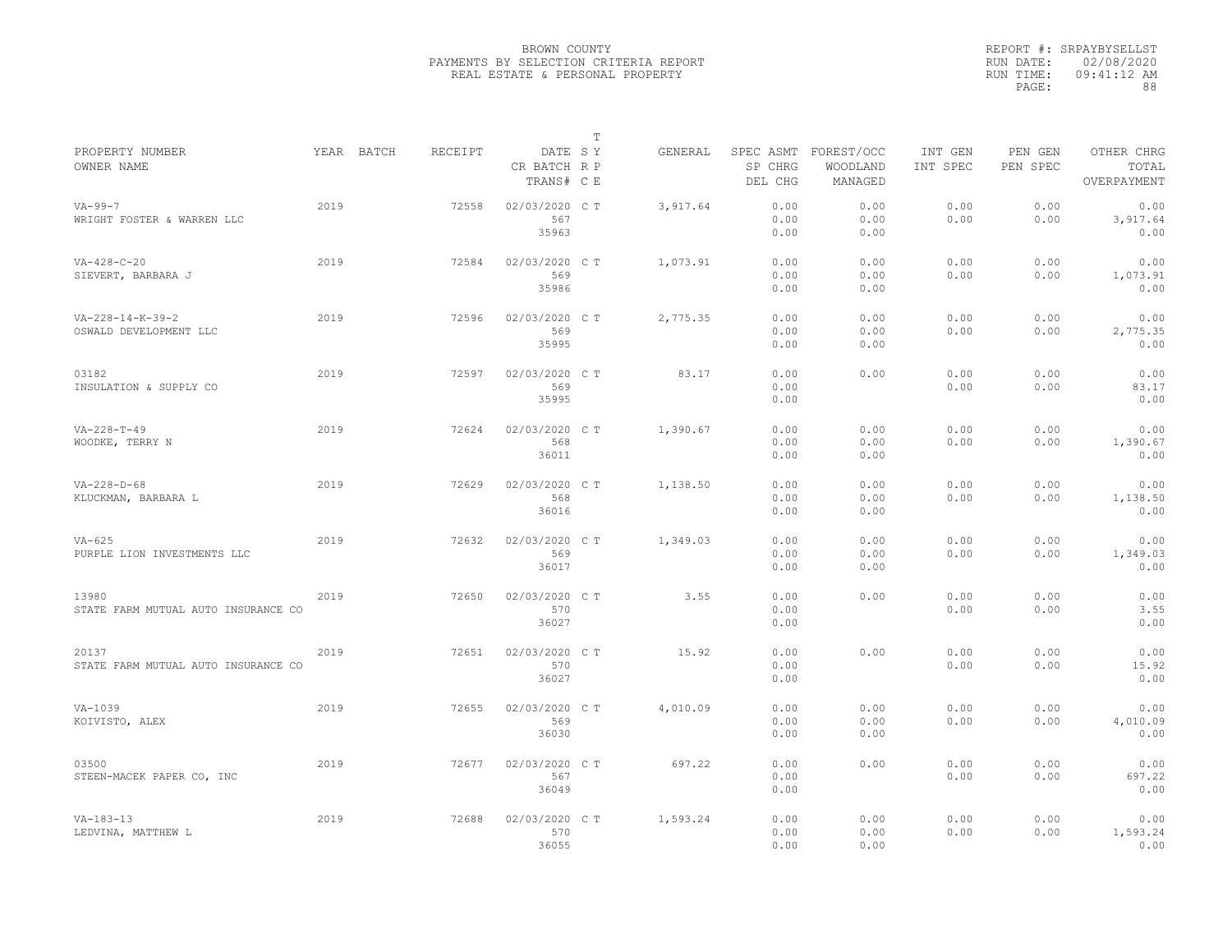|                                              |            |         |                                       | T |           |                      |                                             |                     |                     |                                    |  |
|----------------------------------------------|------------|---------|---------------------------------------|---|-----------|----------------------|---------------------------------------------|---------------------|---------------------|------------------------------------|--|
| PROPERTY NUMBER<br>OWNER NAME                | YEAR BATCH | RECEIPT | DATE SY<br>CR BATCH R P<br>TRANS# C E |   | GENERAL   | SP CHRG<br>DEL CHG   | SPEC ASMT FOREST/OCC<br>WOODLAND<br>MANAGED | INT GEN<br>INT SPEC | PEN GEN<br>PEN SPEC | OTHER CHRG<br>TOTAL<br>OVERPAYMENT |  |
| 26634<br>GREEN BAY PRESSURE SYSTEMS LLC      | 2019       | 72703   | 02/03/2020 C T<br>569<br>36066        |   | 143.33    | 0.00<br>0.00<br>0.00 | 0.00                                        | 0.00<br>0.00        | 0.00<br>0.00        | 0.00<br>143.33<br>0.00             |  |
| 20650<br>DALTON CARPET OUTLET, INC           | 2019       | 72712   | 02/03/2020 C T<br>570<br>36075        |   | 104.40    | 0.00<br>0.00<br>0.00 | 0.00                                        | 0.00<br>0.00        | 0.00<br>0.00        | 0.00<br>104.40<br>0.00             |  |
| 03161<br>HOCKERS BRICK & TILE CO INC         | 2019       | 72715   | 02/03/2020 C T<br>570<br>36078        |   | 125.64    | 0.00<br>0.00<br>0.00 | 0.00                                        | 0.00<br>0.00        | 0.00<br>0.00        | 0.00<br>125.64<br>0.00             |  |
| $VA-173$<br>OLD OVENS LLC                    | 2019       | 72716   | 02/03/2020 C T<br>570<br>36078        |   | 6,025.26  | 0.00<br>0.00<br>0.00 | 0.00<br>0.00<br>0.00                        | 0.00<br>0.00        | 0.00<br>0.00        | 0.00<br>6,025.26<br>0.00           |  |
| $VA - 164 - 7$<br>FBMK PROPERTIES LLC        | 2019       | 72732   | 02/03/2020 C T<br>567<br>36092        |   | 9,820.21  | 0.00<br>0.00<br>0.00 | 0.00<br>0.00<br>0.00                        | 0.00<br>0.00        | 0.00<br>0.00        | 0.00<br>9,820.21<br>0.00           |  |
| 03165<br>HOME INTERIORS INC                  | 2019       | 72746   | 02/03/2020 C T<br>567<br>36097        |   | 532.65    | 0.00<br>0.00<br>0.00 | 0.00                                        | 0.00<br>0.00        | 0.00<br>0.00        | 0.00<br>532.65<br>0.00             |  |
| 22605<br>CAL-LES TRUCK COMPANY               | 2019       | 72777   | 02/03/2020 C T<br>568<br>36119        |   | 54.86     | 0.00<br>0.00<br>0.00 | 0.00                                        | 0.00<br>0.00        | 0.00<br>0.00        | 0.00<br>54.86<br>0.00              |  |
| 22676<br>OLSON PROPERTY MANAGEMENT LLC       | 2019       | 72785   | 02/03/2020 C T<br>569<br>36124        |   | 14.15     | 0.00<br>0.00<br>0.00 | 0.00                                        | 0.00<br>0.00        | 0.00<br>0.00        | 0.00<br>14.15<br>0.00              |  |
| VA-664<br>RYAN, STEVEN A                     | 2019       | 72789   | 02/03/2020 C T<br>569<br>36128        |   | 922.61    | 0.00<br>0.00<br>0.00 | 0.00<br>0.00<br>0.00                        | 0.00<br>0.00        | 0.00<br>0.00        | 0.00<br>922.61<br>0.00             |  |
| 26053<br>LOFT #1836                          | 2019       | 72795   | 02/03/2020 C T<br>567<br>36135        |   | 4,466.54  | 0.00<br>0.00<br>0.00 | 0.00                                        | 0.00<br>0.00        | 0.00<br>0.00        | 0.00<br>4,466.54<br>0.00           |  |
| 06567<br>OFFICEMAX STORE #6074               | 2019       | 72796   | 02/03/2020 C T<br>569<br>36136        |   | 1,764.32  | 0.00<br>0.00<br>0.00 | 0.00                                        | 0.00<br>0.00        | 0.00<br>0.00        | 0.00<br>1,764.32<br>0.00           |  |
| $VA - 144 - 1$<br>WESTERN PREVEA MEDICAL LLC | 2019       | 72804   | 02/03/2020 C T<br>570<br>36143        |   | 40,908.04 | 0.00<br>0.00<br>0.00 | 0.00<br>0.00<br>0.00                        | 0.00<br>0.00        | 0.00<br>0.00        | 0.00<br>40,908.04<br>0.00          |  |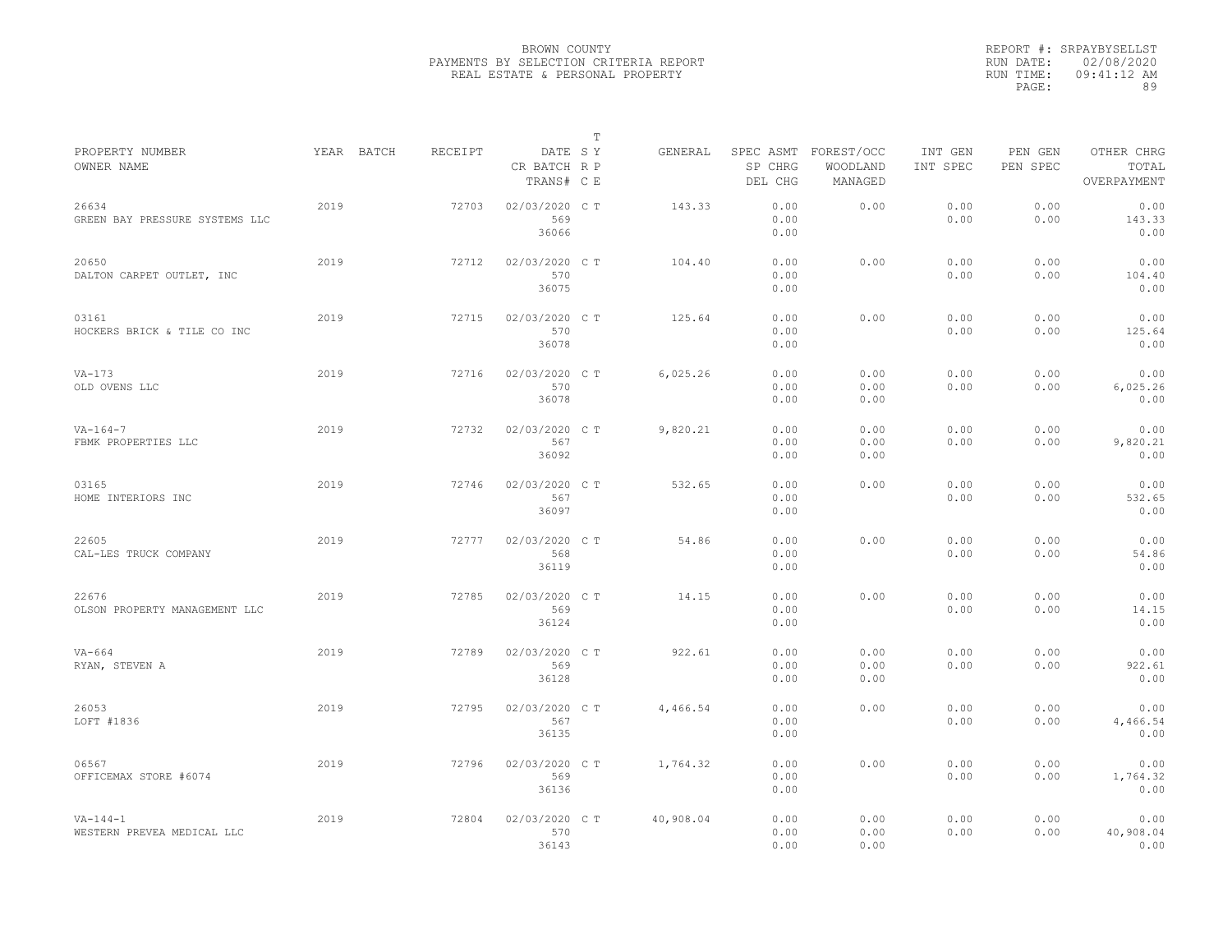|                                                    |            |         |                                       | $\mathbb T$ |           |                                 |                                   |                     |                     |                                    |
|----------------------------------------------------|------------|---------|---------------------------------------|-------------|-----------|---------------------------------|-----------------------------------|---------------------|---------------------|------------------------------------|
| PROPERTY NUMBER<br>OWNER NAME                      | YEAR BATCH | RECEIPT | DATE SY<br>CR BATCH R P<br>TRANS# C E |             | GENERAL   | SPEC ASMT<br>SP CHRG<br>DEL CHG | FOREST/OCC<br>WOODLAND<br>MANAGED | INT GEN<br>INT SPEC | PEN GEN<br>PEN SPEC | OTHER CHRG<br>TOTAL<br>OVERPAYMENT |
| $VA-144$<br>WESTERN RACQUET INDOOR TENNIS CLUB INC | 2019       | 72806   | 02/03/2020 C T<br>570<br>36145        |             | 40,079.86 | 0.00<br>0.00<br>0.00            | 0.00<br>0.00<br>0.00              | 0.00<br>0.00        | 0.00<br>0.00        | 0.00<br>40,079.86<br>0.00          |
| 25894<br>BAY AREA PETROLEUM INC                    | 2019       | 72807   | 02/03/2020 C T<br>569<br>36146        |             | 3.55      | 0.00<br>0.00<br>0.00            | 0.00                              | 0.00<br>0.00        | 0.00<br>0.00        | 0.00<br>3.55<br>0.00               |
| 05781<br>WAUBE MART                                | 2019       | 72809   | 02/03/2020 C T<br>569<br>36148        |             | 522.04    | 0.00<br>0.00<br>0.00            | 0.00                              | 0.00<br>0.00        | 0.00<br>0.00        | 0.00<br>522.04<br>0.00             |
| $VA - 228 - 14 - K - 59$<br>J L A INC              | 2019       | 72811   | 02/03/2020 C T<br>569<br>36150        |             | 6,427.85  | 0.00<br>0.00<br>0.00            | 0.00<br>0.00<br>0.00              | 0.00<br>0.00        | 0.00<br>0.00        | 0.00<br>6,427.85<br>0.00           |
| 18307<br>VISONEX LLC                               | 2019       | 72818   | 02/03/2020 C T<br>569<br>36155        |             | 270.76    | 0.00<br>0.00<br>0.00            | 0.00                              | 0.00<br>0.00        | 0.00<br>0.00        | 0.00<br>270.76<br>0.00             |
| $VA-66-B-1$<br>DEPERE SUPER STORE LLC              | 2019       | 72823   | 02/03/2020 CT<br>569<br>36159         |             | 2,399.30  | 0.00<br>0.00<br>0.00            | 0.00<br>0.00<br>0.00              | 0.00<br>0.00        | 0.00<br>0.00        | 0.00<br>2,399.30<br>0.00           |
| 03126<br>GOELZ, DDS, ROBERT J                      | 2019       | 72837   | 02/03/2020 CT<br>570<br>36168         |             | 192.89    | 0.00<br>0.00<br>0.00            | 0.00                              | 0.00<br>0.00        | 0.00<br>0.00        | 0.00<br>192.89<br>0.00             |
| $VA - 550 - 15$<br>WITT, STACIE L                  | 2019       | 72876   | 02/03/2020 C T<br>570<br>36190        |             | 2,742.38  | 0.00<br>55.90<br>565.33         | 0.00<br>0.00<br>0.00              | 0.00<br>0.00        | 0.00<br>0.00        | 0.00<br>3,363.61<br>0.00           |
| $VA - 550 - 15$<br>WITT, STACIE L                  | 2019       | 72877   | 02/03/2020 CT<br>570<br>36191         |             | 38.91     | 0.00<br>0.00<br>0.00            | 0.00<br>0.00<br>0.00              | 0.00<br>0.00        | 0.00<br>0.00        | 0.00<br>38.91<br>0.00              |
| $VA-1261$<br>LEE INVESTMENTS LLC                   | 2019       | 72878   | 02/03/2020 CT<br>569<br>36192         |             | 287.67    | 0.00<br>0.00<br>0.00            | 0.00<br>0.00<br>0.00              | 0.00<br>0.00        | 0.00<br>0.00        | 0.00<br>287.67<br>0.00             |
| $VA - 163 - 8$<br>SMALL, JOHN W                    | 2019       | 72880   | 02/03/2020 C T<br>570<br>36194        |             | 2,781.54  | 0.00<br>0.00<br>0.00            | 0.00<br>0.00<br>0.00              | 0.00<br>0.00        | 0.00<br>0.00        | 0.00<br>2,781.54<br>0.00           |
| 03151<br>HEID MUSIC COMPANY                        | 2019       | 72881   | 02/03/2020 CT<br>569<br>36195         |             | 254.84    | 0.00<br>0.00<br>0.00            | 0.00                              | 0.00<br>0.00        | 0.00<br>0.00        | 0.00<br>254.84<br>0.00             |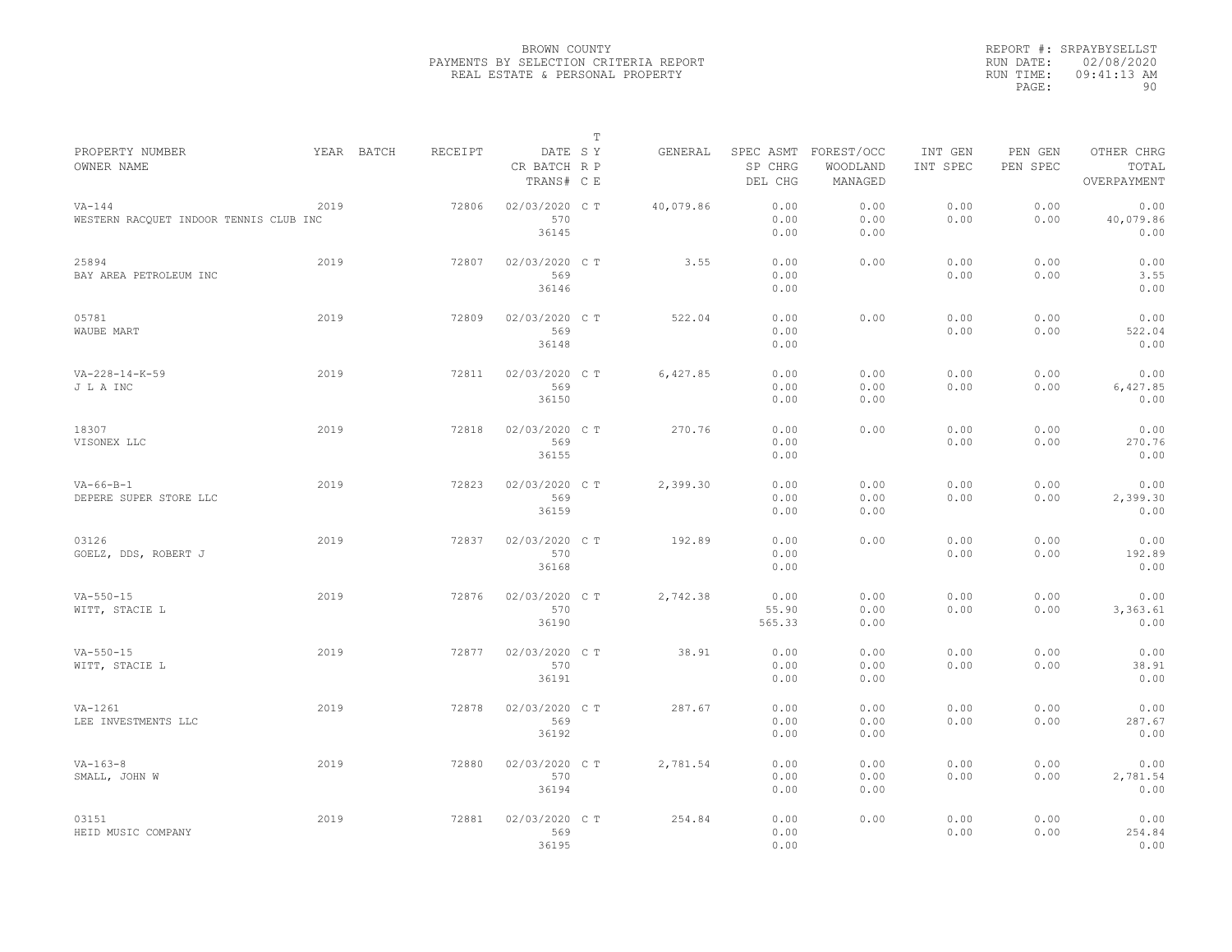|                                                 |            |         |                                       | $\mathbb T$ |           |                      |                                             |                     |                     |                                    |
|-------------------------------------------------|------------|---------|---------------------------------------|-------------|-----------|----------------------|---------------------------------------------|---------------------|---------------------|------------------------------------|
| PROPERTY NUMBER<br>OWNER NAME                   | YEAR BATCH | RECEIPT | DATE SY<br>CR BATCH R P<br>TRANS# C E |             | GENERAL   | SP CHRG<br>DEL CHG   | SPEC ASMT FOREST/OCC<br>WOODLAND<br>MANAGED | INT GEN<br>INT SPEC | PEN GEN<br>PEN SPEC | OTHER CHRG<br>TOTAL<br>OVERPAYMENT |
| 27412<br>ALDI #64054                            | 2019       | 72895   | 02/03/2020 CT<br>569<br>36201         |             | 8,423.40  | 0.00<br>0.00<br>0.00 | 0.00                                        | 0.00<br>0.00        | 0.00<br>0.00        | 0.00<br>8,423.40<br>0.00           |
| 19354<br>PITNEY BOWES GLOBAL FINANCIAL SVCS LLC | 2019       | 72908   | 02/03/2020 C T<br>567<br>36210        |             | 637.06    | 0.00<br>0.00<br>0.00 | 0.00                                        | 0.00<br>0.00        | 0.00<br>0.00        | 0.00<br>637.06<br>0.00             |
| $VA - 273 - K - 9$<br>VANDELEEST, JOSEPH M      | 2019       | 72918   | 02/03/2020 C T<br>567<br>36212        |             | 958.01    | 0.00<br>0.00<br>0.00 | 0.00<br>0.00<br>0.00                        | 0.00<br>0.00        | 0.00<br>0.00        | 0.00<br>958.01<br>0.00             |
| 23285<br>PROMETRIC LLC                          | 2019       | 72921   | 02/03/2020 C T<br>567<br>36215        |             | 226.51    | 0.00<br>0.00<br>0.00 | 0.00                                        | 0.00<br>0.00        | 0.00<br>0.00        | 0.00<br>226.51<br>0.00             |
| $VA - 228 - D - 704$<br>BUDZIS, KEITH C         | 2019       | 72922   | 02/03/2020 C T<br>568<br>36216        |             | 1,237.60  | 0.00<br>0.00<br>0.00 | 0.00<br>0.00<br>0.00                        | 0.00<br>0.00        | 0.00<br>0.00        | 0.00<br>1,237.60<br>0.00           |
| 23346<br>LAMAR ADVERTISING OF GREEN BAY         | 2019       | 72923   | 02/03/2020 CT<br>567<br>36217         |             | 14,156.98 | 0.00<br>0.00<br>0.00 | 0.00                                        | 0.00<br>0.00        | 0.00<br>0.00        | 0.00<br>14,156.98<br>0.00          |
| VA-228-B-501<br>SENN TREASURES LLC              | 2019       | 72927   | 02/03/2020 C T<br>569<br>36221        |             | 356.58    | 0.00<br>0.00<br>0.00 | 0.00<br>0.00<br>0.00                        | 0.00<br>0.00        | 0.00<br>0.00        | 0.00<br>356.58<br>0.00             |
| 26039<br>PRIMO WATER CORPORATION                | 2019       | 72932   | 02/03/2020 C T<br>568<br>36226        |             | 14.15     | 0.00<br>0.00<br>0.00 | 0.00                                        | 0.00<br>0.00        | 0.00<br>0.00        | 0.00<br>14.15<br>0.00              |
| $VA - 428 - G - 271$<br>HUNSADER, PERRY E       | 2019       | 72936   | 02/03/2020 CT<br>569<br>36229         |             | 1,259.72  | 0.00<br>0.00<br>0.00 | 0.00<br>0.00<br>0.00                        | 0.00<br>0.00        | 0.00<br>0.00        | 0.00<br>1,259.72<br>0.00           |
| 25893<br>NEW TOMORROW COUNSELING                | 2019       | 72939   | 02/03/2020 C T<br>569<br>36232        |             | 24.78     | 0.00<br>0.00<br>0.00 | 0.00                                        | 0.00<br>0.00        | 0.00<br>0.00        | 0.00<br>24.78<br>0.00              |
| $VA - 460 - 34$<br>MIKKELSON, BRIAN L           | 2019       | 72950   | 02/03/2020 C T<br>568<br>36243        |             | 651.86    | 0.00<br>0.00<br>0.00 | 0.00<br>0.00<br>0.00                        | 0.00<br>0.00        | 0.00<br>0.00        | 0.00<br>651.86<br>0.00             |
| $VA - 228 - P - 3$<br>DERGINER, CAROLYN M       | 2019       | 72955   | 02/03/2020 CT<br>568<br>36248         |             | 844.74    | 0.00<br>0.00<br>0.00 | 0.00<br>0.00<br>0.00                        | 0.00<br>0.00        | 0.00<br>0.00        | 0.00<br>844.74<br>0.00             |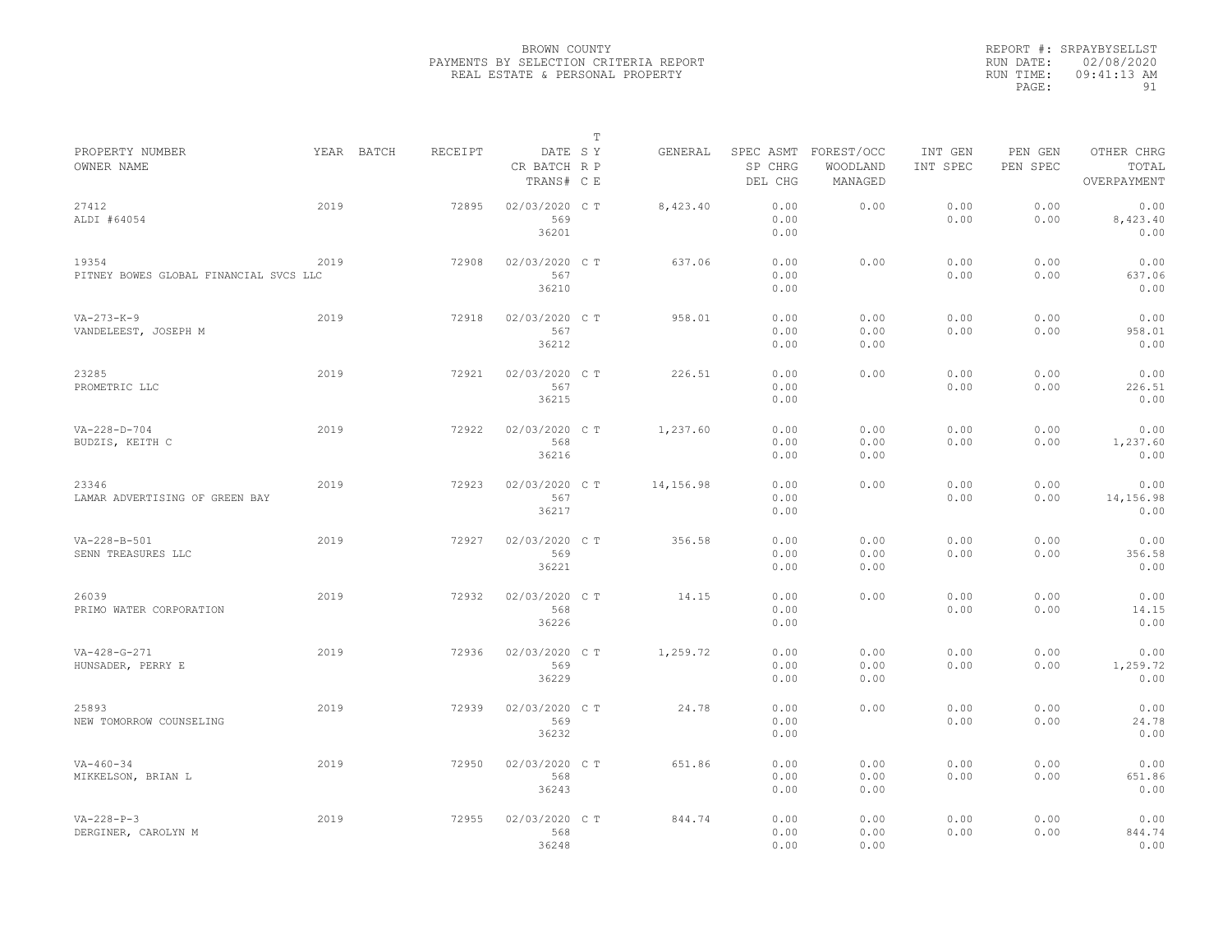|                                                |      |             |         |                                       | $\mathbb T$ |          |                      |                                             |                     |                     |                                    |
|------------------------------------------------|------|-------------|---------|---------------------------------------|-------------|----------|----------------------|---------------------------------------------|---------------------|---------------------|------------------------------------|
| PROPERTY NUMBER<br>OWNER NAME                  |      | YEAR BATCH  | RECEIPT | DATE SY<br>CR BATCH R P<br>TRANS# C E |             | GENERAL  | SP CHRG<br>DEL CHG   | SPEC ASMT FOREST/OCC<br>WOODLAND<br>MANAGED | INT GEN<br>INT SPEC | PEN GEN<br>PEN SPEC | OTHER CHRG<br>TOTAL<br>OVERPAYMENT |
| $VA - 228 - 14 - L - 84$<br>BERKOVITZ, SCOTT E | 2019 |             | 72962   | 02/03/2020 CT<br>568<br>36254         |             | 1,271.48 | 0.00<br>0.00<br>0.00 | 0.00<br>0.00<br>0.00                        | 0.00<br>0.00        | 0.00<br>0.00        | 0.00<br>1,271.48<br>0.00           |
| $VA - 204 - 2$<br>BERKOVITZ SCOTT E & JANE     | 2019 |             | 72963   | 02/03/2020 C T<br>568<br>36254        |             | 3,696.43 | 0.00<br>0.00<br>0.00 | 0.00<br>0.00<br>0.00                        | 0.00<br>0.00        | 0.00<br>0.00        | 0.00<br>3,696.43<br>0.00           |
| $VA-4-1$<br>VANDIVIER, ERIC C                  | 2019 |             | 72966   | 02/03/2020 C T<br>569<br>36256        |             | 3,165.24 | 0.00<br>0.00<br>0.00 | 0.00<br>0.00<br>0.00                        | 0.00<br>0.00        | 0.00<br>0.00        | 0.00<br>3,165.24<br>0.00           |
| $VA-464-K-90$<br>MAROHL, JODY J                | 2019 |             | 72986   | 02/03/2020 C T<br>569<br>36269        |             | 2,312.33 | 0.00<br>0.00<br>0.00 | 0.00<br>0.00<br>0.00                        | 0.00<br>0.00        | 0.00<br>0.00        | 0.00<br>2,312.33<br>0.00           |
| $VA - 428 - G - 233$<br>PAULOWSKI, ERIC R      | 2019 |             | 72991   | 02/03/2020 CT<br>568<br>36274         |             | 606.18   | 0.00<br>0.00<br>0.00 | 0.00<br>0.00<br>0.00                        | 0.00<br>0.00        | 0.00<br>0.00        | 0.00<br>606.18<br>0.00             |
| $VA - 574 - 1$<br>BENNETT, ETAL, JESSICA M     | 2019 |             | 72996   | 02/03/2020 C T<br>568<br>36279        |             | 2,459.47 | 0.00<br>0.00<br>0.00 | 0.00<br>0.00<br>0.00                        | 0.00<br>0.00        | 0.00<br>0.00        | 0.00<br>2,459.47<br>0.00           |
| $VA-1438$<br>COUSSONS, HERBERT S               | 2019 |             | 72999   | 02/03/2020 CT<br>569<br>36282         |             | 3,426.41 | 0.00<br>0.00<br>0.00 | 0.00<br>0.00<br>0.00                        | 0.00<br>0.00        | 0.00<br>0.00        | 0.00<br>3,426.41<br>0.00           |
| 20585<br>ANDY K'S QUALITY LANDSCAPING          |      | 2019 200203 | 4083    | 02/03/2020 C T                        |             | 14.15    | 0.00<br>0.00<br>0.00 | 0.00                                        | 0.00<br>0.00        | 0.00<br>0.00        | 0.00<br>14.15<br>0.00              |
| $VA - 228 - D - 733$<br>KUROWSKI, ANDREW B     |      | 2019 200203 | 4084    | 02/03/2020 C T                        |             | 1,223.45 | 0.00<br>0.00<br>0.00 | 0.00<br>0.00<br>0.00                        | 0.00<br>0.00        | 0.00<br>0.00        | 0.00<br>1,223.45<br>0.00           |
| $VA - 164 - 24$<br>BAY VERTE REALTY CO ETAL    | 2019 |             | 73016   | 02/04/2020 C T<br>573<br>36301        |             | 5,511.49 | 0.00<br>0.00<br>0.00 | 0.00<br>0.00<br>0.00                        | 0.00<br>0.00        | 0.00<br>0.00        | 0.00<br>5,511.49<br>0.00           |
| $VA-178-27$<br>BO ENTERPRISES LLC              | 2019 |             | 73035   | 02/04/2020 C T<br>574<br>36315        |             | 7,308.24 | 0.00<br>0.00<br>0.00 | 0.00<br>0.00<br>0.00                        | 0.00<br>0.00        | 0.00<br>0.00        | 0.00<br>7,308.24<br>0.00           |
| 27652<br>ARC DOCUMENT SOLUTIONS LLC            | 2019 |             | 73043   | 02/04/2020 CT<br>574<br>36322         |             | 19.47    | 0.00<br>0.00<br>0.00 | 0.00                                        | 0.00<br>0.00        | 0.00<br>0.00        | 0.00<br>19.47<br>0.00              |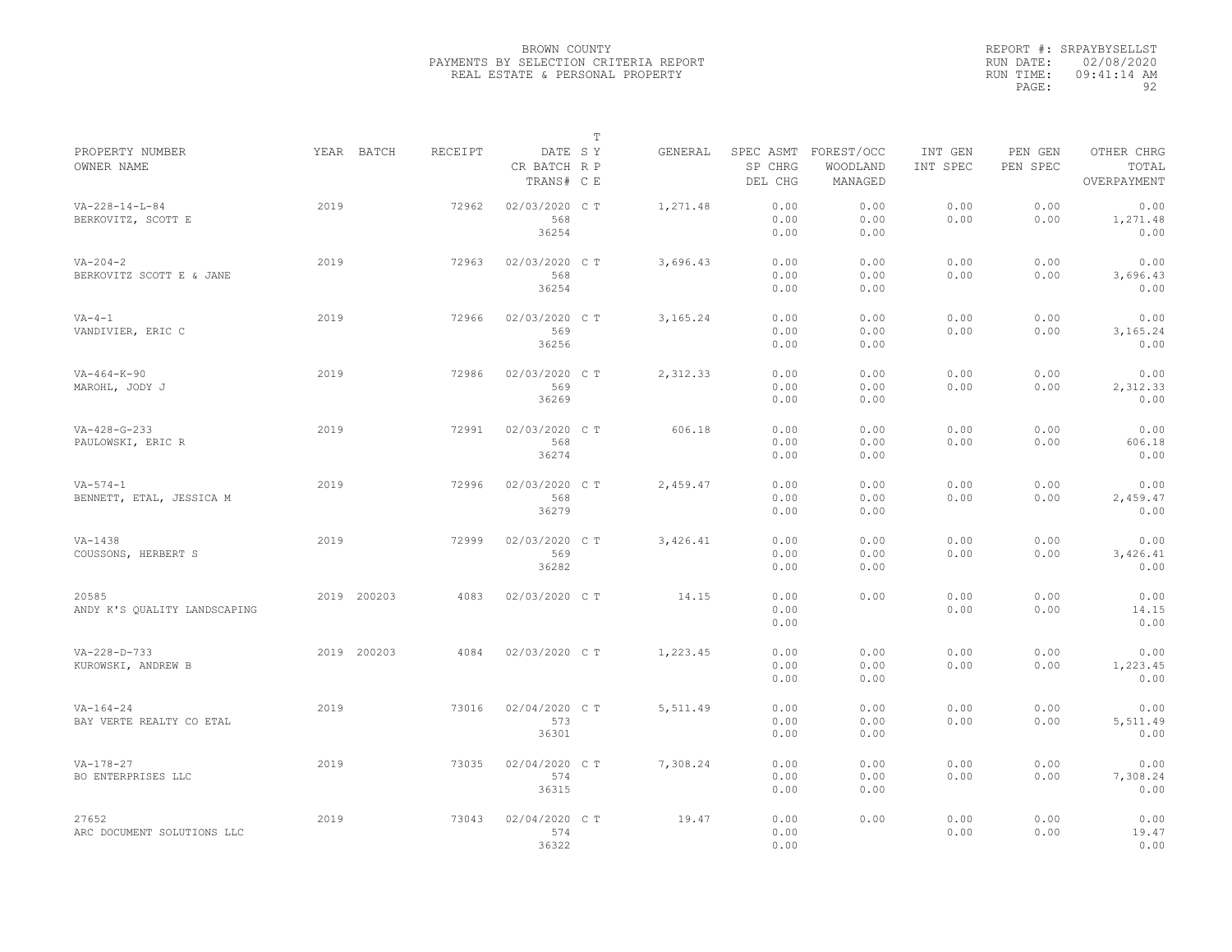|                                                      |      |            |                |                                       | $\mathbb T$ |           |                                 |                                   |                     |                     |                                    |
|------------------------------------------------------|------|------------|----------------|---------------------------------------|-------------|-----------|---------------------------------|-----------------------------------|---------------------|---------------------|------------------------------------|
| PROPERTY NUMBER<br>OWNER NAME                        |      | YEAR BATCH | <b>RECEIPT</b> | DATE SY<br>CR BATCH R P<br>TRANS# C E |             | GENERAL   | SPEC ASMT<br>SP CHRG<br>DEL CHG | FOREST/OCC<br>WOODLAND<br>MANAGED | INT GEN<br>INT SPEC | PEN GEN<br>PEN SPEC | OTHER CHRG<br>TOTAL<br>OVERPAYMENT |
| $VA - 1466$<br>HUGHES, DEANNA L                      | 2019 |            | 73067          | 02/04/2020 CT<br>574<br>36346         |             | 4,897.18  | 0.00<br>0.00<br>0.00            | 0.00<br>0.00<br>0.00              | 0.00<br>0.00        | 0.00<br>0.00        | 0.00<br>4,897.18<br>0.00           |
| $VA - 202 - 3$<br>APPLETON, JASON L                  | 2019 |            | 73075          | 02/04/2020 C T<br>574<br>36354        |             | 2,053.34  | 0.00<br>0.00<br>0.00            | 0.00<br>0.00<br>0.00              | 0.00<br>0.00        | 0.00<br>0.00        | 0.00<br>2,053.34<br>0.00           |
| $VA - 460 - 34$<br>MIKKELSON, BRIAN L                | 2019 |            | 73076          | 02/04/2020 CT<br>576<br>36355         |             | 805.76    | 0.00<br>0.00<br>0.00            | 0.00<br>0.00<br>0.00              | 0.00<br>0.00        | 0.00<br>0.00        | 0.00<br>805.76<br>0.00             |
| $VA - 160 - 4$<br>GBMS LLC                           | 2019 |            | 73091          | 02/04/2020 C T<br>573<br>36364        |             | 8,907.97  | 0.00<br>0.00<br>0.00            | 0.00<br>0.00<br>0.00              | 0.00<br>0.00        | 0.00<br>0.00        | 0.00<br>8,907.97<br>0.00           |
| 27010<br>CST 2018 ACOUISITION LLC                    | 2019 |            | 73092          | 02/04/2020 CT<br>573<br>36365         |             | 801.64    | 0.00<br>0.00<br>0.00            | 0.00                              | 0.00<br>0.00        | 0.00<br>0.00        | 0.00<br>801.64<br>0.00             |
| 11444<br>FRAME OF MIND                               | 2019 |            | 73096          | 02/04/2020 C T<br>574<br>36368        |             | 15.92     | 0.00<br>0.00<br>0.00            | 0.00                              | 0.00<br>0.00        | 0.00<br>0.00        | 0.00<br>15.92<br>0.00              |
| $VA - 132 - 4$<br>TRIVAN LLC ETAL                    | 2019 |            | 73108          | 02/04/2020 C T<br>574<br>36373        |             | 11,342.97 | 0.00<br>0.00<br>0.00            | 0.00<br>0.00<br>0.00              | 0.00<br>0.00        | 0.00<br>0.00        | 0.00<br>11,342.97<br>0.00          |
| $VA-1405$<br>RIVER BOARDWALK DEVELOPMENT CORPORATION | 2019 |            | 73109          | 02/04/2020 C T<br>574<br>36374        |             | 2,723.45  | 0.00<br>0.00<br>0.00            | 0.00<br>0.00<br>0.00              | 0.00<br>0.00        | 0.00<br>0.00        | 0.00<br>2,723.45<br>0.00           |
| $VA-1404$<br>RIVER BOARDWALK DEVELOPMENT CORPORATION | 2019 |            | 73110          | 02/04/2020 C T<br>574<br>36374        |             | 4,651.45  | 0.00<br>0.00<br>0.00            | 0.00<br>0.00<br>0.00              | 0.00<br>0.00        | 0.00<br>0.00        | 0.00<br>4,651.45<br>0.00           |
| $VA - 574 - 33$<br>UMENTUM, MELISSA S                | 2019 |            | 73113          | 02/04/2020 C T<br>574<br>36377        |             | 1,203.10  | 0.00<br>0.00<br>0.00            | 0.00<br>0.00<br>0.00              | 0.00<br>0.00        | 0.00<br>0.00        | 0.00<br>1,203.10<br>0.00           |
| $VA - 574 - 6$<br>GLEASON, JOHN P                    | 2019 |            | 73120          | 02/04/2020 CT<br>574<br>36383         |             | 2, 273.41 | 0.00<br>0.00<br>0.00            | 0.00<br>0.00<br>0.00              | 0.00<br>0.00        | 0.00<br>0.00        | 0.00<br>2,273.41<br>0.00           |
| 16517<br>JUSTICE #0449                               | 2019 |            | 73122          | 02/04/2020 C T<br>577<br>36385        |             | 1,615.68  | 0.00<br>0.00<br>0.00            | 0.00                              | 0.00<br>0.00        | 0.00<br>0.00        | 0.00<br>1,615.68<br>0.00           |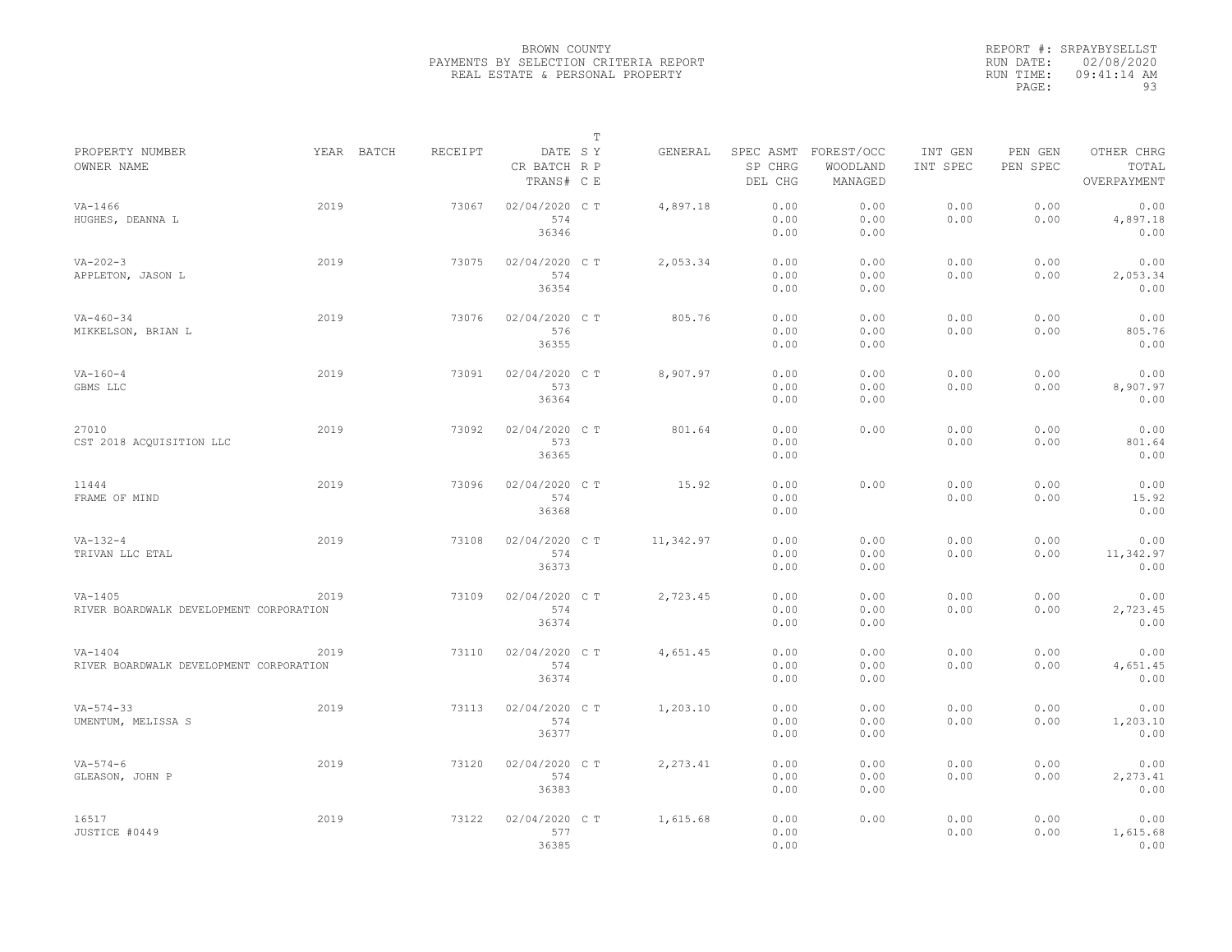|                                                               |            |         |                                       | T |           |                        |                                             |                     |                     |                                    |
|---------------------------------------------------------------|------------|---------|---------------------------------------|---|-----------|------------------------|---------------------------------------------|---------------------|---------------------|------------------------------------|
| PROPERTY NUMBER<br>OWNER NAME                                 | YEAR BATCH | RECEIPT | DATE SY<br>CR BATCH R P<br>TRANS# C E |   | GENERAL   | SP CHRG<br>DEL CHG     | SPEC ASMT FOREST/OCC<br>WOODLAND<br>MANAGED | INT GEN<br>INT SPEC | PEN GEN<br>PEN SPEC | OTHER CHRG<br>TOTAL<br>OVERPAYMENT |
| $VA - 66 - 4 - 5$<br>DDM & DGM REAL ESTATE LLC                | 2019       | 73127   | 02/04/2020 C T<br>573<br>36390        |   | 365.12    | 0.00<br>0.00<br>0.00   | 0.00<br>0.00<br>0.00                        | 0.00<br>0.00        | 0.00<br>0.00        | 0.00<br>365.12<br>0.00             |
| $VA-66-4-6-B$<br>DDM & DGM REAL ESTATE LLC                    | 2019       | 73128   | 02/04/2020 C T<br>573<br>36390        |   | 2,117.06  | 0.00<br>0.00<br>0.00   | 0.00<br>0.00<br>0.00                        | 0.00<br>0.00        | 0.00<br>0.00        | 0.00<br>2,117.06<br>0.00           |
| $VA - 572 - 63$<br>FIALA, GENE R                              | 2019       | 73158   | 02/04/2020 C T<br>577<br>36416        |   | 1,453.45  | 0.00<br>0.00<br>0.00   | 0.00<br>0.00<br>0.00                        | 0.00<br>0.00        | 0.00<br>0.00        | 0.00<br>1,453.45<br>0.00           |
| $VA - 696 - 92$<br>FIALA, GENE R                              | 2019       | 73160   | 02/04/2020 C T<br>577<br>36416        |   | 1,418.93  | 0.00<br>0.00<br>0.00   | 0.00<br>0.00<br>0.00                        | 0.00<br>0.00        | 0.00<br>0.00        | 0.00<br>1,418.93<br>0.00           |
| 03600<br>WESTERN RACQUET & FITNESS CLUB                       | 2019       | 73175   | 02/04/2020 C T<br>577<br>36429        |   | 1,612.12  | 0.00<br>0.00<br>0.00   | 0.00                                        | 0.00<br>0.00        | 0.00<br>0.00        | 0.00<br>1,612.12<br>0.00           |
| 11428<br>JOBELIUS FLOOR COVERING INC                          | 2019       | 73179   | 02/04/2020 C T<br>577<br>36433        |   | 244.22    | 0.00<br>0.00<br>0.00   | 0.00                                        | 0.00<br>0.00        | 0.00<br>0.00        | 0.00<br>244.22<br>0.00             |
| 19267<br>DOLLAR TREE STORES #3460                             | 2019       | 73230   | 02/04/2020 C T<br>577<br>36462        |   | 1,201.57  | 0.00<br>0.00<br>0.00   | 0.00                                        | 0.00<br>0.00        | 0.00<br>0.00        | 0.00<br>1,201.57<br>0.00           |
| $VA-698-130$<br>SNYDER, MICHELLE M                            | 2019       | 73233   | 02/04/2020 C T<br>573<br>36464        |   | 1,767.60  | 0.00<br>0.00<br>0.00   | 0.00<br>0.00<br>0.00                        | 0.00<br>0.00        | 0.00<br>0.00        | 0.00<br>1,767.60<br>0.00           |
| $VA-463-E-8$<br>GERARDEN, ETAL, SHARON A                      | 2019       | 73237   | 02/04/2020 C T<br>577<br>36468        |   | 2,039.82  | 0.00<br>9.71<br>108.69 | 0.00<br>0.00<br>0.00                        | 0.00<br>0.00        | 0.00<br>0.00        | 0.00<br>2,158.22<br>0.00           |
| $VA - 153 - 4$<br>BANK ONE WISCONSIN                          | 2019       | 73240   | 02/04/2020 C T<br>575<br>36471        |   | 12,559.58 | 0.00<br>0.00<br>0.00   | 0.00<br>0.00<br>0.00                        | 0.00<br>0.00        | 0.00<br>0.00        | 0.00<br>12,559.58<br>48,240.74     |
| $VA-380$<br>ROEDIG, CURTISS C                                 | 2019       | 73250   | 02/04/2020 C T<br>573<br>36476        |   | 1,066.52  | 0.00<br>0.00<br>0.00   | 0.00<br>0.00<br>0.00                        | 0.00<br>0.00        | 0.00<br>0.00        | 0.00<br>1,066.52<br>0.00           |
| $VA - 228 - 14 - L - 50 - 1$<br>OLD DOMINION FREIGHT LINE INC | 2019       | 73272   | 02/04/2020 C T<br>577<br>36494        |   | 9,079.32  | 0.00<br>0.00<br>0.00   | 0.00<br>0.00<br>0.00                        | 0.00<br>0.00        | 0.00<br>0.00        | 0.00<br>9,079.32<br>0.00           |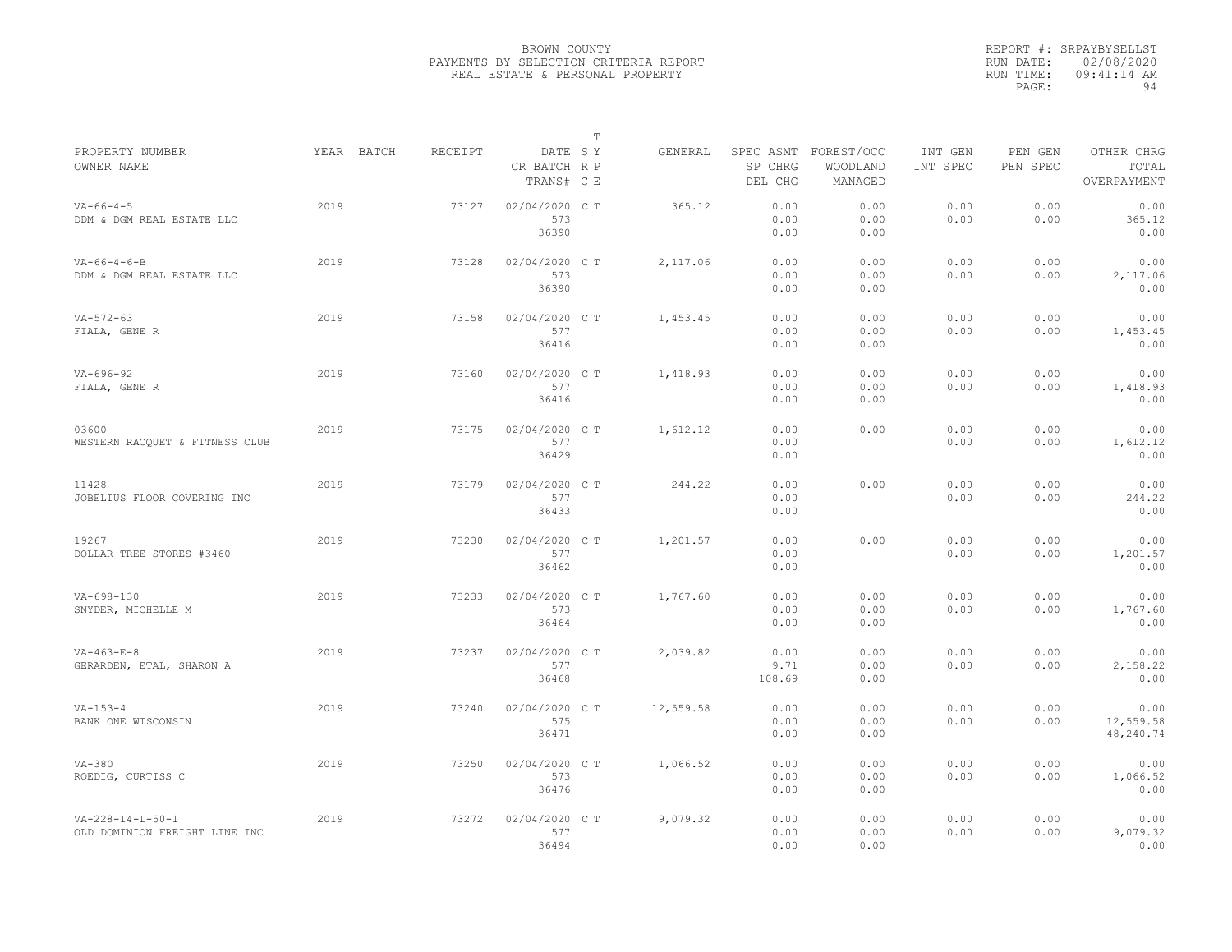|                                 |      |             |         |                                       | $\mathbb T$ |           |                                 |                                   |                     |                     |                                    |
|---------------------------------|------|-------------|---------|---------------------------------------|-------------|-----------|---------------------------------|-----------------------------------|---------------------|---------------------|------------------------------------|
| PROPERTY NUMBER<br>OWNER NAME   |      | YEAR BATCH  | RECEIPT | DATE SY<br>CR BATCH R P<br>TRANS# C E |             | GENERAL   | SPEC ASMT<br>SP CHRG<br>DEL CHG | FOREST/OCC<br>WOODLAND<br>MANAGED | INT GEN<br>INT SPEC | PEN GEN<br>PEN SPEC | OTHER CHRG<br>TOTAL<br>OVERPAYMENT |
| $VA-1045$                       | 2019 |             | 73279   | 02/04/2020 C T                        |             | 68.14     | 0.00                            | 0.00                              | 0.00                | 0.00                | 0.00                               |
| EDINGER, KURT J                 |      |             |         | 573                                   |             |           | 0.00                            | 0.00                              | 0.00                | 0.00                | 68.14                              |
|                                 |      |             |         | 36500                                 |             |           | 0.00                            | 0.00                              |                     |                     | 0.00                               |
|                                 |      |             |         |                                       |             |           |                                 |                                   |                     |                     |                                    |
| $VA - 699 - 30$                 | 2019 |             | 73332   | 02/04/2020 C T                        |             | 5,223.68  | 0.00                            | 0.00                              | 0.00                | 0.00                | 0.00                               |
| KASSNER, CRAIG A                |      |             |         | 574                                   |             |           | 0.00                            | 0.00                              | 0.00                | 0.00                | 5,223.68                           |
|                                 |      |             |         | 36537                                 |             |           | 0.00                            | 0.00                              |                     |                     | 0.00                               |
|                                 |      |             |         |                                       |             |           |                                 |                                   |                     |                     |                                    |
| $VA - 699 - 31$                 | 2019 |             | 73333   | 02/04/2020 C T                        |             | 524.70    | 0.00                            | 0.00                              | 0.00                | 0.00                | 0.00                               |
| KASSNER, CRAIG A                |      |             |         | 574                                   |             |           | 0.00                            | 0.00                              | 0.00                | 0.00                | 524.70                             |
|                                 |      |             |         | 36537                                 |             |           | 0.00                            | 0.00                              |                     |                     | 0.00                               |
|                                 |      |             |         |                                       |             |           |                                 |                                   |                     |                     |                                    |
| $VA - 573 - 19$                 | 2019 |             | 73349   | 02/04/2020 C T                        |             | 1,060.53  | 0.00                            | 0.00                              | 0.00                | 0.00                | 0.00                               |
| KOHLBECK, MARK E                |      |             |         | 575                                   |             |           | 0.00                            | 0.00                              | 0.00                | 0.00                | 1,060.53                           |
|                                 |      |             |         | 36550                                 |             |           | 0.00                            | 0.00                              |                     |                     | 0.00                               |
|                                 |      |             |         |                                       |             |           |                                 |                                   |                     |                     |                                    |
| $VA - 228 - 14 - L - 55$        | 2019 |             | 73352   | 02/04/2020 C T                        |             | 10,436.62 | 0.00                            | 0.00                              | 0.00                | 0.00                | 0.00                               |
| M & M TOOL INVESTMENT LLC       |      |             |         | 575                                   |             |           | 0.00                            | 0.00                              | 0.00                | 0.00                | 10,436.62                          |
|                                 |      |             |         | 36553                                 |             |           | 0.00                            | 0.00                              |                     |                     | 540.22                             |
|                                 |      |             |         |                                       |             |           |                                 |                                   |                     |                     |                                    |
| $VA - 273 - X - 42$             |      | 2019 200204 | 4092    | 02/04/2020 C T                        |             | 1,410.97  | 0.00                            | 0.00                              | 0.00                | 0.00                | 0.00                               |
| NEVILLE JR, HAROLD J            |      |             |         |                                       |             |           | 0.00                            | 0.00                              | 0.00                | 0.00                | 1,410.97                           |
|                                 |      |             |         |                                       |             |           | 0.00                            | 0.00                              |                     |                     | 0.00                               |
|                                 |      |             |         |                                       |             |           |                                 |                                   |                     |                     |                                    |
| $VA-273-X-18-1$                 |      | 2019 200204 | 4093    | 02/04/2020 C T                        |             | 1,369.39  | 0.00                            | 0.00                              | 0.00                | 0.00                | 0.00                               |
| NEVILLE JR, HAROLD J            |      |             |         |                                       |             |           | 0.00                            | 0.00                              | 0.00                | 0.00                | 1,369.39                           |
|                                 |      |             |         |                                       |             |           | 0.00                            | 0.00                              |                     |                     | 0.00                               |
|                                 |      |             |         |                                       |             |           |                                 |                                   |                     |                     |                                    |
| $VA-178-21$                     | 2019 |             | 73359   | 02/04/2020 C T                        |             | 9,801.63  | 0.00                            | 0.00                              | 0.00                | 0.00                | 0.00                               |
| MOSKI CORPORATION               |      |             |         | 575                                   |             |           | 0.00                            | 0.00                              | 0.00                | 0.00                | 9,801.63                           |
|                                 |      |             |         | 36561                                 |             |           | 0.00                            | 0.00                              |                     |                     | 0.00                               |
|                                 |      |             |         |                                       |             |           |                                 |                                   |                     |                     |                                    |
| $VA - 228 - D - 39$             | 2019 |             | 73396   | 02/05/2020 C T                        |             | 981.90    | 0.00                            | 0.00                              | 0.00                | 0.00                | 0.00                               |
| STEENBOCK, ETAL, RANDALL L      |      |             |         | 578                                   |             |           | 0.00                            | 0.00                              | 0.00                | 0.00                | 981.90                             |
|                                 |      |             |         | 36566                                 |             |           | 0.00                            | 0.00                              |                     |                     | 0.00                               |
|                                 |      |             |         |                                       |             |           |                                 |                                   |                     |                     |                                    |
| $VA - 155 - 8$                  | 2019 |             | 73399   | 02/05/2020 CT                         |             | 8,695.62  | 0.00                            | 0.00                              | 0.00                | 0.00                | 0.00                               |
| AIRPORT CAPITAL CENTRE LLC      |      |             |         | 579                                   |             |           | 0.00                            | 0.00                              | 0.00                | 0.00                | 8,695.62                           |
|                                 |      |             |         | 36569                                 |             |           | 0.00                            | 0.00                              |                     |                     | 0.00                               |
|                                 |      |             |         |                                       |             |           |                                 |                                   |                     |                     |                                    |
| 23244                           | 2019 |             | 73412   | 02/05/2020 C T                        |             | 3,070.30  | 0.00                            | 0.00                              | 0.00                | 0.00                | 0.00                               |
| XPERIENCE FITNESS               |      |             |         | 579                                   |             |           | 0.00                            |                                   | 0.00                | 0.00                | 3,070.30                           |
|                                 |      |             |         | 36579                                 |             |           | 0.00                            |                                   |                     |                     | 0.00                               |
|                                 |      |             |         |                                       |             |           |                                 |                                   |                     |                     |                                    |
| $VA - 228 - 14 - K - 34$        | 2019 |             | 73413   | 02/05/2020 CT                         |             | 14,568.10 | 0.00                            | 0.00                              | 0.00                | 0.00                | 0.00                               |
| KUEHN ENTERPRISES GREEN BAY LLC |      |             |         | 579                                   |             |           | 0.00                            | 0.00                              | 0.00                | 0.00                | 14,568.10                          |
|                                 |      |             |         | 36580                                 |             |           | 0.00                            | 0.00                              |                     |                     | 0.00                               |
|                                 |      |             |         |                                       |             |           |                                 |                                   |                     |                     |                                    |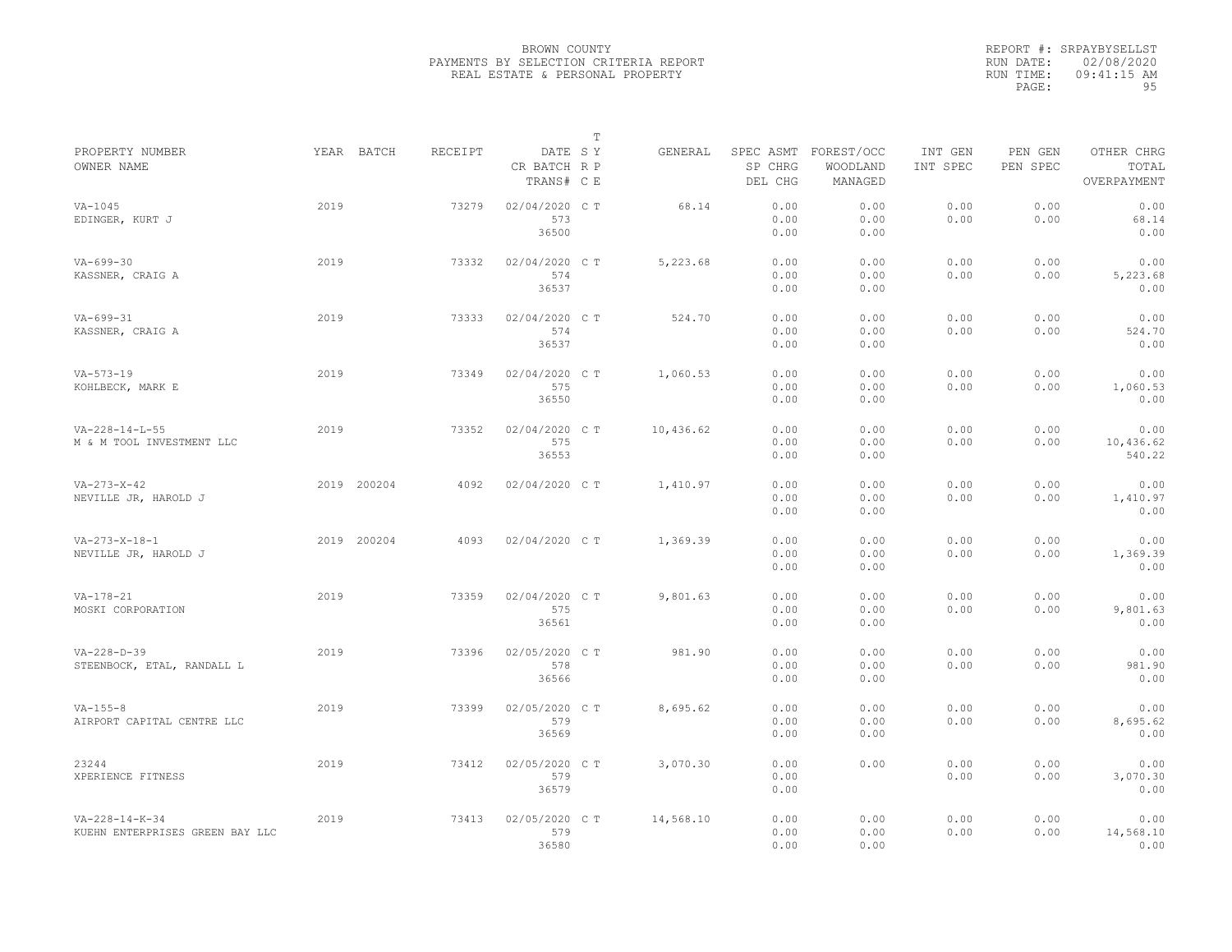|                                                 |      |             |         |                                       | $\mathbb T$ |           |                                 |                                   |                     |                     |                                    |
|-------------------------------------------------|------|-------------|---------|---------------------------------------|-------------|-----------|---------------------------------|-----------------------------------|---------------------|---------------------|------------------------------------|
| PROPERTY NUMBER<br>OWNER NAME                   |      | YEAR BATCH  | RECEIPT | DATE SY<br>CR BATCH R P<br>TRANS# C E |             | GENERAL   | SPEC ASMT<br>SP CHRG<br>DEL CHG | FOREST/OCC<br>WOODLAND<br>MANAGED | INT GEN<br>INT SPEC | PEN GEN<br>PEN SPEC | OTHER CHRG<br>TOTAL<br>OVERPAYMENT |
| $VA - 178 - 8$<br>KT REAL ESTATE HOLDINGS LLC   | 2019 |             | 73426   | 02/05/2020 C T<br>579<br>36593        |             | 22,722.52 | 0.00<br>0.00<br>0.00            | 0.00<br>0.00<br>0.00              | 0.00<br>0.00        | 0.00<br>0.00        | 0.00<br>22,722.52<br>0.00          |
| $VA-464-K-87$<br>FERRELL, BRYAN M               | 2019 |             | 73437   | 02/05/2020 C T<br>578<br>36604        |             | 2,399.05  | 0.00<br>0.00<br>0.00            | 0.00<br>0.00<br>0.00              | 0.00<br>0.00        | 0.00<br>0.00        | 0.00<br>2,399.05<br>0.00           |
| $VA - 228 - D - 636$<br>PANDOLFO, JOSEPH D      | 2019 |             | 73448   | 02/05/2020 C T<br>579<br>36615        |             | 2,371.05  | 0.00<br>0.00<br>0.00            | 0.00<br>0.00<br>0.00              | 0.00<br>0.00        | 0.00<br>0.00        | 0.00<br>2,371.05<br>0.00           |
| $VA - 175 - 2$<br>CLEMENT, JOEL                 | 2019 |             | 73470   | 02/06/2020 CT<br>580<br>36639         |             | 2,146.30  | 0.00<br>0.00<br>0.00            | 0.00<br>0.00<br>0.00              | 0.00<br>0.00        | 0.00<br>0.00        | 0.00<br>2,146.30<br>0.00           |
| 27559<br>TIAA COMMERCIAL FINANCE INC            | 2019 |             | 73473   | 02/06/2020 CT<br>581<br>36641         |             | 410.54    | 0.00<br>0.00<br>0.00            | 0.00                              | 0.00<br>0.00        | 0.00<br>0.00        | 0.00<br>410.54<br>0.00             |
| 26502<br>INTERBLOCK USA LC                      | 2019 |             | 73483   | 02/06/2020 CT<br>580<br>36648         |             | 5,482.29  | 0.00<br>0.00<br>0.00            | 0.00                              | 0.00<br>0.00        | 0.00<br>0.00        | 0.00<br>5,482.29<br>0.00           |
| $VA-1065$<br>NOLAN, ELIZABETH A                 | 2019 |             | 73493   | 02/06/2020 C T<br>580<br>36658        |             | 1,000.00  | 0.00<br>0.00<br>0.00            | 0.00<br>0.00<br>0.00              | 0.00<br>0.00        | 0.00<br>0.00        | 0.00<br>1,000.00<br>0.00           |
| 24018<br>BLOOM COMPANIES LLC                    |      | 2019 200206 | 4114    | 02/06/2020 C T                        |             | 72.57     | 0.00<br>0.00<br>0.00            | 0.00                              | 0.00<br>0.00        | 0.00<br>0.00        | 0.00<br>72.57<br>0.00              |
| 03223<br>KOHL'S DEPT STORE #99                  | 2019 |             | 73514   | 02/06/2020 C T<br>581<br>36665        |             | 11,148.62 | 0.00<br>0.00<br>0.00            | 0.00                              | 0.00<br>0.00        | 0.00<br>0.00        | 0.00<br>11,148.62<br>0.00          |
| $VA - 228 - D - 15$<br>BRUDNICKI PROPERTIES LLC | 2019 |             | 73523   | 02/06/2020 CT<br>580<br>36671         |             | 1,390.62  | 0.00<br>0.00<br>0.00            | 0.00<br>0.00<br>0.00              | 0.00<br>0.00        | 0.00<br>0.00        | 0.00<br>1,390.62<br>0.00           |
| $VA - 228 - D - 30$<br>BRUDNICKI PROPERTIES LLC | 2019 |             | 73524   | 02/06/2020 C T<br>580<br>36672        |             | 1,273.82  | 0.00<br>0.00<br>0.00            | 0.00<br>0.00<br>0.00              | 0.00<br>0.00        | 0.00<br>0.00        | 0.00<br>1,273.82<br>0.00           |
| 17691<br>ELAINE'S WEDDING & EVENT CENTER        | 2019 |             | 73529   | 02/06/2020 CT<br>581<br>36677         |             | 23.00     | 0.00<br>0.00<br>0.00            | 0.00                              | 0.00<br>0.00        | 0.00<br>0.00        | 0.00<br>23.00<br>0.00              |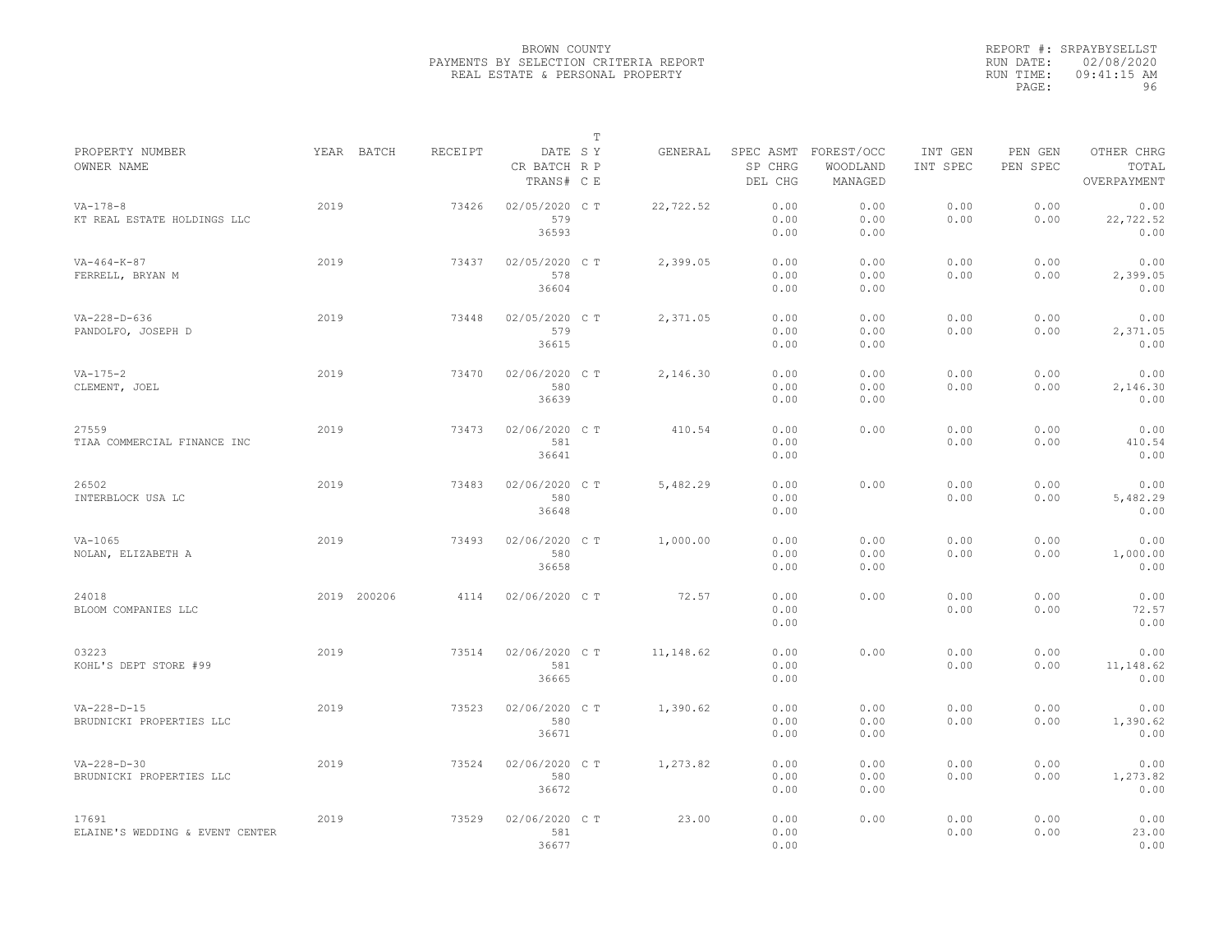|                                               |      |            |         |                              | $\mathbf T$ |                |                      |                        |                     |                     |                     |
|-----------------------------------------------|------|------------|---------|------------------------------|-------------|----------------|----------------------|------------------------|---------------------|---------------------|---------------------|
| PROPERTY NUMBER<br>OWNER NAME                 |      | YEAR BATCH | RECEIPT | DATE SY<br>CR BATCH R P      |             | <b>GENERAL</b> | SPEC ASMT<br>SP CHRG | FOREST/OCC<br>WOODLAND | INT GEN<br>INT SPEC | PEN GEN<br>PEN SPEC | OTHER CHRG<br>TOTAL |
|                                               |      |            |         | TRANS# C E                   |             |                | DEL CHG              | MANAGED                |                     |                     | OVERPAYMENT         |
|                                               |      |            |         |                              |             |                |                      |                        |                     |                     |                     |
| $VA - 228 - 14 - K - 7$<br>LRI PROPERTIES LLC | 2019 |            | 73530   | 02/06/2020 C T<br>581        |             | 6,925.11       | 0.00<br>0.00         | 0.00<br>0.00           | 0.00<br>0.00        | 0.00<br>0.00        | 0.00<br>6,925.11    |
|                                               |      |            |         | 36678                        |             |                | 0.00                 | 0.00                   |                     |                     | 0.00                |
| 18408                                         | 2019 |            | 73531   | 02/06/2020 C T               |             | 7,892.52       | 0.00                 | 0.00                   | 0.00                | 0.00                | 0.00                |
| ENTERPRISE RENT-A-CAR LLC                     |      |            |         | 581                          |             |                | 0.00                 |                        | 0.00                | 0.00                | 7,892.52            |
|                                               |      |            |         | 36679                        |             |                | 0.00                 |                        |                     |                     | 0.00                |
| 21460                                         | 2019 |            | 73532   | 02/06/2020 C T               |             | 224.75         | 0.00                 | 0.00                   | 0.00                | 0.00                | 0.00                |
| ENTERPRISE RENT-A-CAR LLC                     |      |            |         | 581                          |             |                | 0.00                 |                        | 0.00                | 0.00                | 224.75              |
|                                               |      |            |         | 36679                        |             |                | 0.00                 |                        |                     |                     | 0.00                |
| $VA-1347$                                     | 2019 |            | 73539   | 02/07/2020 C T               |             | 3,071.76       | 0.00                 | 0.00                   | 0.00                | 0.00                | 0.00                |
| KROGE, GLENN W                                |      |            |         | 582                          |             |                | 0.00                 | 0.00                   | 0.00                | 0.00                | 3,071.76            |
|                                               |      |            |         | 36685                        |             |                | 0.00                 | 0.00                   |                     |                     | 0.00                |
| $VA - 296 - L - 9$                            | 2019 |            | 73546   | 02/07/2020 C T               |             | 2,285.70       | 0.00                 | 0.00                   | 0.00                | 0.00                | 0.00                |
| EDLEBECK, ZACHARY                             |      |            |         | 583                          |             |                | 0.00                 | 0.00                   | 0.00                | 0.00                | 2,285.70            |
|                                               |      |            |         | 36692                        |             |                | 0.00                 | 0.00                   |                     |                     | 0.00                |
| $VA - 296 - L - 9$                            | 2019 |            | 73547   | 02/07/2020 C T               |             | 21.33          | 0.00                 | 0.00                   | 0.00                | 0.00                | 0.00                |
| EDLEBECK, ZACHARY                             |      |            |         | 583                          |             |                | 0.00                 | 0.00                   | 0.00                | 0.00                | 21.33               |
|                                               |      |            |         | 36693                        |             |                | 0.00                 | 0.00                   |                     |                     | 0.00                |
| 14906                                         | 2019 |            | 73566   | 02/07/2020 C T               |             | 136.26         | 0.00                 | 0.00                   | 0.00                | 0.00                | 0.00                |
| CONSOLIDATED ELECTRICAL DISTRIBUTORS INC      |      |            |         | 583                          |             |                | 0.00                 |                        | 0.00                | 0.00                | 136.26              |
|                                               |      |            |         | 36709                        |             |                | 0.00                 |                        |                     |                     | 0.00                |
|                                               |      |            |         | VILLAGE OF ASHWAUBENON TOTAL |             | 727,547.45     | 0.00                 | 0.00                   | 0.00                | 0.00                | 0.00                |
|                                               |      |            |         |                              |             |                | 116.46               | 0.00                   | 0.00                | 0.00                | 729,102.16          |
|                                               |      |            |         |                              |             |                | 1,438.25             | 0.00                   |                     |                     | 48,780.96           |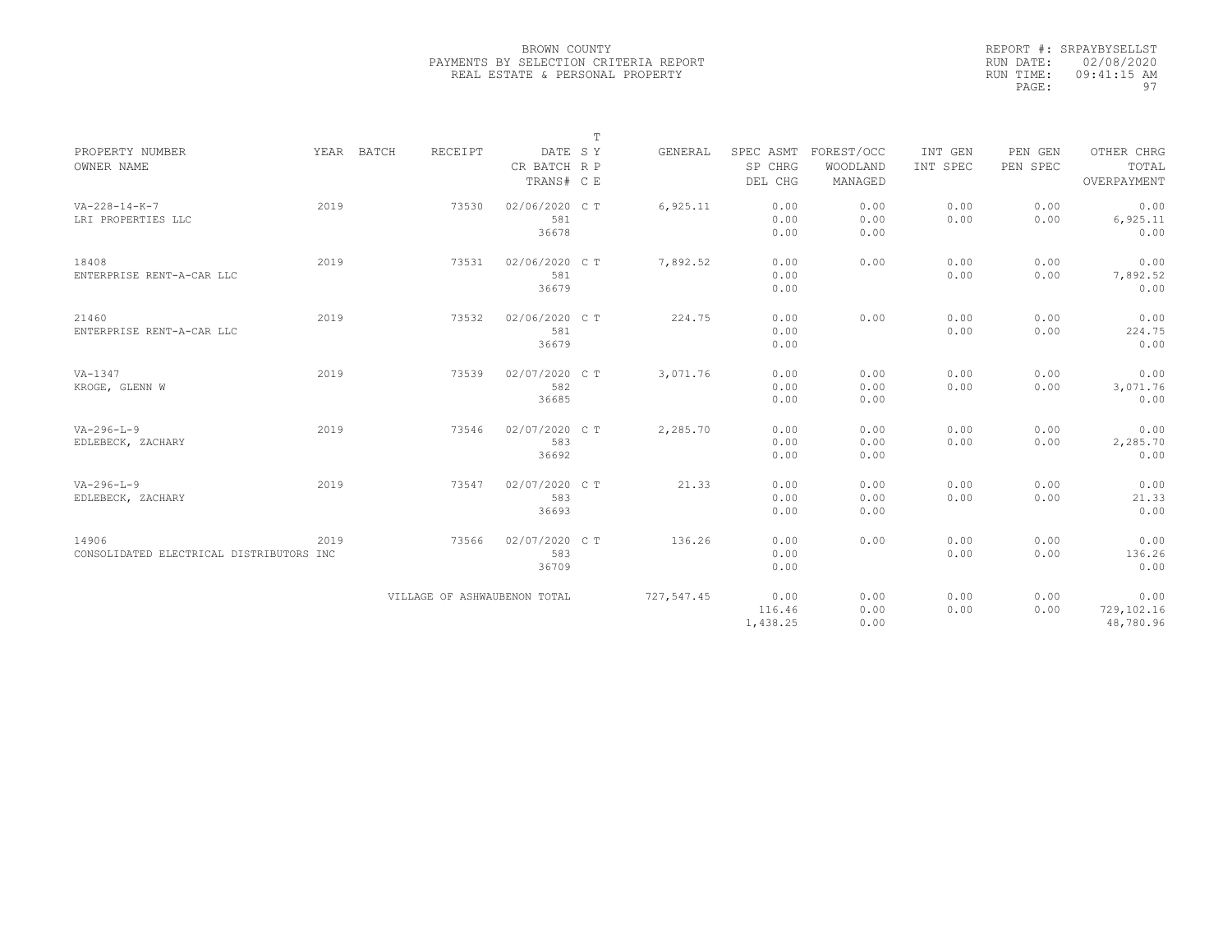|                                 |             |         |                                       | $\mathbb T$ |          |                       |                                             |                     |                     |                                    |  |
|---------------------------------|-------------|---------|---------------------------------------|-------------|----------|-----------------------|---------------------------------------------|---------------------|---------------------|------------------------------------|--|
| PROPERTY NUMBER<br>OWNER NAME   | YEAR BATCH  | RECEIPT | DATE SY<br>CR BATCH R P<br>TRANS# C E |             | GENERAL  | SP CHRG<br>DEL CHG    | SPEC ASMT FOREST/OCC<br>WOODLAND<br>MANAGED | INT GEN<br>INT SPEC | PEN GEN<br>PEN SPEC | OTHER CHRG<br>TOTAL<br>OVERPAYMENT |  |
| $B-129-2$<br>SCHLAG, STEVEN J   | 2019 200201 | 4058    | 02/01/2020 C T                        |             | 997.49   | 0.00<br>0.00<br>0.00  | 0.00<br>0.00<br>0.00                        | 0.00<br>0.00        | 0.00<br>0.00        | 0.00<br>997.49<br>0.00             |  |
| $B-177-1$<br>WHATLEY, KEVIN E   | 2019 200202 | 4061    | 02/02/2020 C T                        |             | 2,975.52 | 0.00<br>16.00<br>0.00 | 0.00<br>0.00<br>0.00                        | 0.00<br>0.00        | 0.00<br>0.00        | 0.00<br>2,991.52<br>0.00           |  |
| $B-366-44$<br>DAVIS, THOMAS R   | 2019        | 71882   | 02/03/2020 C T<br>569<br>35554        |             | 1,722.27 | 0.00<br>0.00<br>0.00  | 0.00<br>0.00<br>0.00                        | 0.00<br>0.00        | 0.00<br>0.00        | 0.00<br>1,722.27<br>0.00           |  |
| $B - 2369$<br>CYPRESS HOMES INC | 2019        | 71921   | 02/03/2020 C T<br>569<br>35563        |             | 186.52   | 0.00<br>0.00<br>0.00  | 0.00<br>0.00<br>0.00                        | 0.00<br>0.00        | 0.00<br>0.00        | 0.00<br>186.52<br>0.00             |  |
| $B - 2370$<br>CYPRESS HOMES INC | 2019        | 71922   | 02/03/2020 C T<br>569<br>35563        |             | 186.52   | 0.00<br>0.00<br>0.00  | 0.00<br>0.00<br>0.00                        | 0.00<br>0.00        | 0.00<br>0.00        | 0.00<br>186.52<br>0.00             |  |
| $B - 2371$<br>CYPRESS HOMES INC | 2019        | 71923   | 02/03/2020 C T<br>569<br>35563        |             | 186.52   | 0.00<br>0.00<br>0.00  | 0.00<br>0.00<br>0.00                        | 0.00<br>0.00        | 0.00<br>0.00        | 0.00<br>186.52<br>0.00             |  |
| $B - 2372$<br>CYPRESS HOMES INC | 2019        | 71924   | 02/03/2020 C T<br>569<br>35563        |             | 186.52   | 0.00<br>0.00<br>0.00  | 0.00<br>0.00<br>0.00                        | 0.00<br>0.00        | 0.00<br>0.00        | 0.00<br>186.52<br>0.00             |  |
| $B - 2373$<br>CYPRESS HOMES INC | 2019        | 71925   | 02/03/2020 CT<br>569<br>35563         |             | 186.52   | 0.00<br>0.00<br>0.00  | 0.00<br>0.00<br>0.00                        | 0.00<br>0.00        | 0.00<br>0.00        | 0.00<br>186.52<br>0.00             |  |
| $B - 2374$<br>CYPRESS HOMES INC | 2019        | 71926   | 02/03/2020 C T<br>569<br>35563        |             | 186.52   | 0.00<br>0.00<br>0.00  | 0.00<br>0.00<br>0.00                        | 0.00<br>0.00        | 0.00<br>0.00        | 0.00<br>186.52<br>0.00             |  |
| $B - 2377$<br>CYPRESS HOMES INC | 2019        | 71927   | 02/03/2020 CT<br>569<br>35563         |             | 186.52   | 0.00<br>0.00<br>0.00  | 0.00<br>0.00<br>0.00                        | 0.00<br>0.00        | 0.00<br>0.00        | 0.00<br>186.52<br>0.00             |  |
| $B - 2378$<br>CYPRESS HOMES INC | 2019        | 71928   | 02/03/2020 C T<br>569<br>35563        |             | 186.52   | 0.00<br>0.00<br>0.00  | 0.00<br>0.00<br>0.00                        | 0.00<br>0.00        | 0.00<br>0.00        | 0.00<br>186.52<br>0.00             |  |
| $B - 2379$<br>CYPRESS HOMES INC | 2019        | 71929   | 02/03/2020 C T<br>569<br>35563        |             | 186.52   | 0.00<br>0.00<br>0.00  | 0.00<br>0.00<br>0.00                        | 0.00<br>0.00        | 0.00<br>0.00        | 0.00<br>186.52<br>0.00             |  |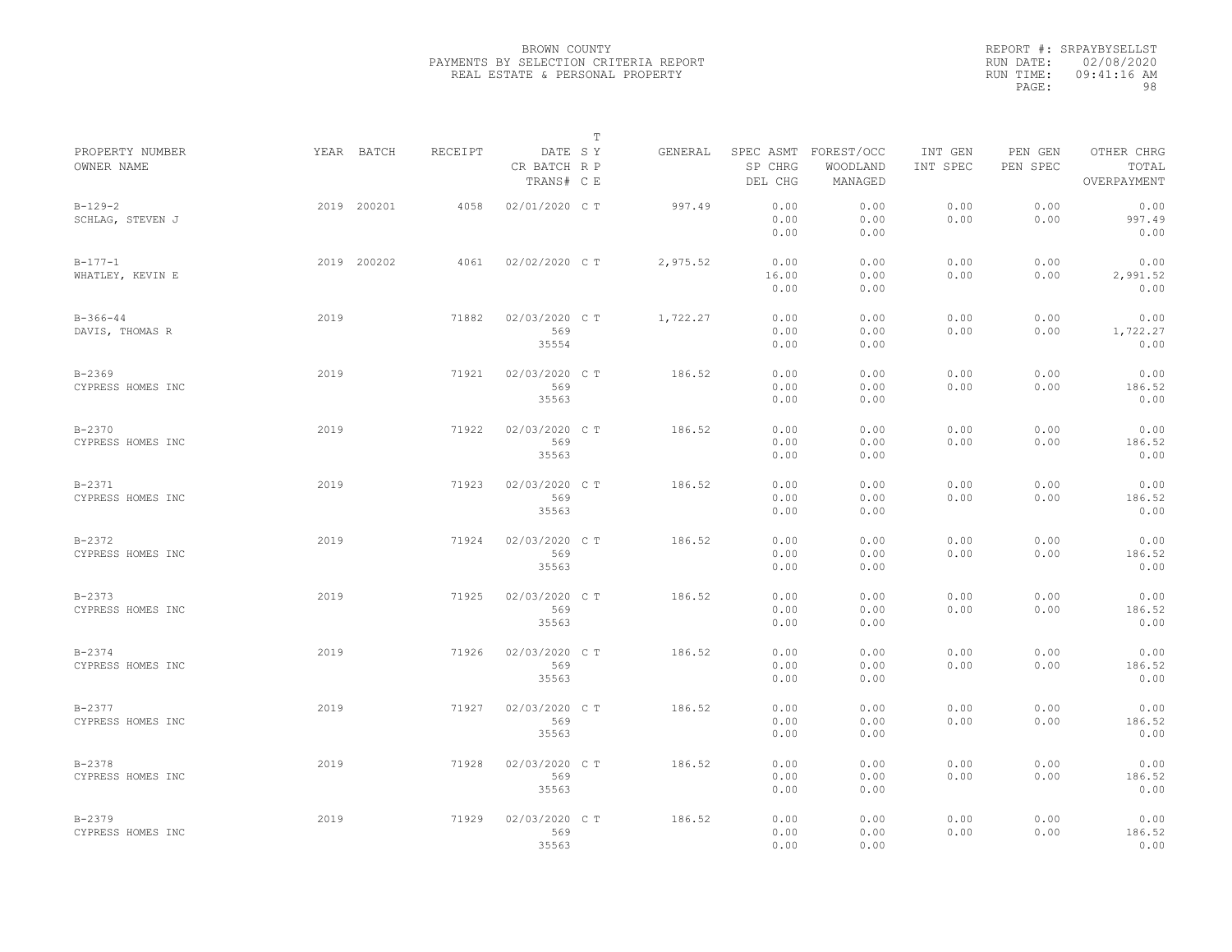|                                 |            |         |                                       | T |         |                      |                                             |                     |                     |                                    |
|---------------------------------|------------|---------|---------------------------------------|---|---------|----------------------|---------------------------------------------|---------------------|---------------------|------------------------------------|
| PROPERTY NUMBER<br>OWNER NAME   | YEAR BATCH | RECEIPT | DATE SY<br>CR BATCH R P<br>TRANS# C E |   | GENERAL | SP CHRG<br>DEL CHG   | SPEC ASMT FOREST/OCC<br>WOODLAND<br>MANAGED | INT GEN<br>INT SPEC | PEN GEN<br>PEN SPEC | OTHER CHRG<br>TOTAL<br>OVERPAYMENT |
| $B - 2380$<br>CYPRESS HOMES INC | 2019       | 71930   | 02/03/2020 C T<br>569<br>35563        |   | 186.52  | 0.00<br>0.00<br>0.00 | 0.00<br>0.00<br>0.00                        | 0.00<br>0.00        | 0.00<br>0.00        | 0.00<br>186.52<br>0.00             |
| $B - 2381$<br>CYPRESS HOMES INC | 2019       | 71931   | 02/03/2020 C T<br>569<br>35563        |   | 186.52  | 0.00<br>0.00<br>0.00 | 0.00<br>0.00<br>0.00                        | 0.00<br>0.00        | 0.00<br>0.00        | 0.00<br>186.52<br>0.00             |
| $B - 2382$<br>CYPRESS HOMES INC | 2019       | 71932   | 02/03/2020 C T<br>569<br>35563        |   | 186.52  | 0.00<br>0.00<br>0.00 | 0.00<br>0.00<br>0.00                        | 0.00<br>0.00        | 0.00<br>0.00        | 0.00<br>186.52<br>0.00             |
| $B - 2390$<br>CYPRESS HOMES INC | 2019       | 71933   | 02/03/2020 C T<br>569<br>35563        |   | 186.52  | 0.00<br>0.00<br>0.00 | 0.00<br>0.00<br>0.00                        | 0.00<br>0.00        | 0.00<br>0.00        | 0.00<br>186.52<br>0.00             |
| $B-2391$<br>CYPRESS HOMES INC   | 2019       | 71934   | 02/03/2020 C T<br>569<br>35563        |   | 186.52  | 0.00<br>0.00<br>0.00 | 0.00<br>0.00<br>0.00                        | 0.00<br>0.00        | 0.00<br>0.00        | 0.00<br>186.52<br>0.00             |
| $B - 2392$<br>CYPRESS HOMES INC | 2019       | 71935   | 02/03/2020 C T<br>569<br>35563        |   | 186.52  | 0.00<br>0.00<br>0.00 | 0.00<br>0.00<br>0.00                        | 0.00<br>0.00        | 0.00<br>0.00        | 0.00<br>186.52<br>0.00             |
| $B - 2393$<br>CYPRESS HOMES INC | 2019       | 71936   | 02/03/2020 C T<br>569<br>35563        |   | 186.52  | 0.00<br>0.00<br>0.00 | 0.00<br>0.00<br>0.00                        | 0.00<br>0.00        | 0.00<br>0.00        | 0.00<br>186.52<br>0.00             |
| $B - 2397$<br>CYPRESS HOMES INC | 2019       | 71937   | 02/03/2020 C T<br>569<br>35563        |   | 186.52  | 0.00<br>0.00<br>0.00 | 0.00<br>0.00<br>0.00                        | 0.00<br>0.00        | 0.00<br>0.00        | 0.00<br>186.52<br>0.00             |
| $B - 2398$<br>CYPRESS HOMES INC | 2019       | 71938   | 02/03/2020 C T<br>569<br>35563        |   | 186.52  | 0.00<br>0.00<br>0.00 | 0.00<br>0.00<br>0.00                        | 0.00<br>0.00        | 0.00<br>0.00        | 0.00<br>186.52<br>0.00             |
| $B - 2399$<br>CYPRESS HOMES INC | 2019       | 71939   | 02/03/2020 C T<br>569<br>35563        |   | 186.52  | 0.00<br>0.00<br>0.00 | 0.00<br>0.00<br>0.00                        | 0.00<br>0.00        | 0.00<br>0.00        | 0.00<br>186.52<br>0.00             |
| $B - 2400$<br>CYPRESS HOMES INC | 2019       | 71940   | 02/03/2020 C T<br>569<br>35563        |   | 186.52  | 0.00<br>0.00<br>0.00 | 0.00<br>0.00<br>0.00                        | 0.00<br>0.00        | 0.00<br>0.00        | 0.00<br>186.52<br>0.00             |
| $B - 2401$<br>CYPRESS HOMES INC | 2019       | 71941   | 02/03/2020 C T<br>569<br>35563        |   | 186.52  | 0.00<br>0.00<br>0.00 | 0.00<br>0.00<br>0.00                        | 0.00<br>0.00        | 0.00<br>0.00        | 0.00<br>186.52<br>0.00             |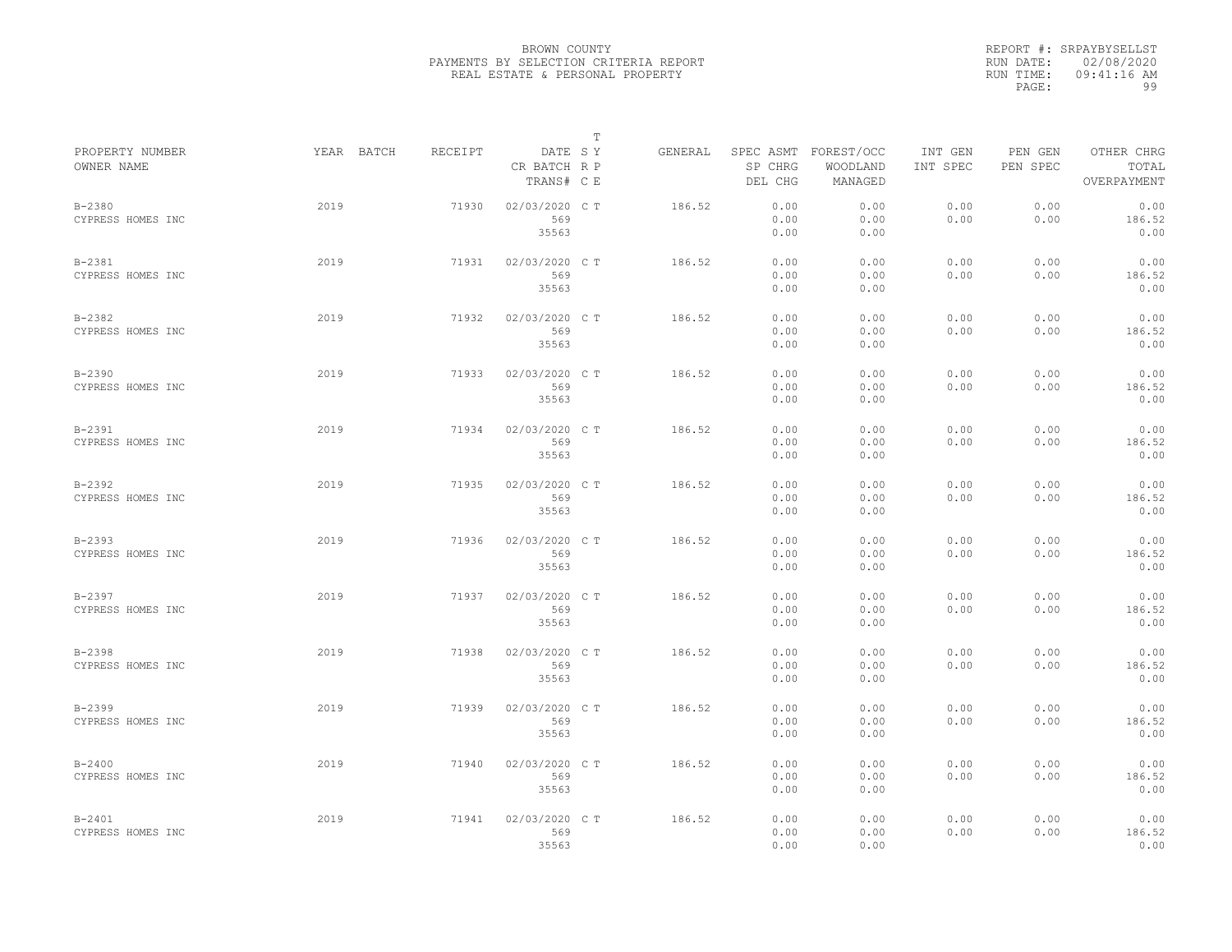|                                                  |            |         |                                       | $\mathbb T$ |           |                                 |                                   |                     |                     |                                    |
|--------------------------------------------------|------------|---------|---------------------------------------|-------------|-----------|---------------------------------|-----------------------------------|---------------------|---------------------|------------------------------------|
| PROPERTY NUMBER<br>OWNER NAME                    | YEAR BATCH | RECEIPT | DATE SY<br>CR BATCH R P<br>TRANS# C E |             | GENERAL   | SPEC ASMT<br>SP CHRG<br>DEL CHG | FOREST/OCC<br>WOODLAND<br>MANAGED | INT GEN<br>INT SPEC | PEN GEN<br>PEN SPEC | OTHER CHRG<br>TOTAL<br>OVERPAYMENT |
| $B - 2402$<br>CYPRESS HOMES INC                  | 2019       | 71942   | 02/03/2020 CT<br>569<br>35563         |             | 186.52    | 0.00<br>260.00<br>0.00          | 0.00<br>0.00<br>0.00              | 0.00<br>0.00        | 0.00<br>0.00        | 0.00<br>446.52<br>0.00             |
| $B - 296 - 1$<br>KLAUS, DAVID G                  | 2019       | 71966   | 02/03/2020 C T<br>568<br>35582        |             | 942.42    | 0.00<br>0.00<br>0.00            | 0.00<br>0.00<br>0.00              | 0.00<br>0.00        | 0.00<br>0.00        | 0.00<br>942.42<br>0.00             |
| $B - 55 - 6$<br>DJS PROPERTY INVESTMENTS LLC     | 2019       | 71978   | 02/03/2020 C T<br>571<br>35593        |             | 2,642.40  | 0.00<br>0.00<br>0.00            | 0.00<br>0.00<br>0.00              | 0.00<br>0.00        | 0.00<br>0.00        | 0.00<br>2,642.40<br>0.00           |
| $B - 76 - 1$<br>DJ S PROPERTY INVESTMENTS LLC    | 2019       | 71979   | 02/03/2020 C T<br>571<br>35593        |             | 10,218.77 | 0.00<br>0.00<br>0.00            | 0.00<br>0.00<br>0.00              | 0.00<br>0.00        | 0.00<br>0.00        | 0.00<br>10,218.77<br>0.00          |
| $B-379-26$<br>STOA JOINT REVOCABLE TRUST         | 2019       | 71987   | 02/03/2020 C T<br>570<br>35599        |             | 1,657.43  | 0.00<br>0.00<br>0.00            | 0.00<br>0.00<br>0.00              | 0.00<br>0.00        | 0.00<br>0.00        | 0.00<br>1,657.43<br>0.00           |
| $B-360-46$<br>SCHMECHEL, LAWRENCE R              | 2019       | 71991   | 02/03/2020 CT<br>570<br>35603         |             | 1,420.28  | 607.17<br>0.00<br>0.00          | 0.00<br>0.00<br>0.00              | 0.00<br>0.00        | 0.00<br>0.00        | 0.00<br>2,027.45<br>0.00           |
| $B-360-104$<br>KING, TODD S                      | 2019       | 72000   | 02/03/2020 C T<br>568<br>35611        |             | 2,326.38  | 459.41<br>0.00<br>0.00          | 0.00<br>0.00<br>0.00              | 0.00<br>0.00        | 0.00<br>0.00        | 0.00<br>2,785.79<br>0.00           |
| B-393-1589<br>LINDSLEY, SCOTT J                  | 2019       | 72011   | 02/03/2020 C T<br>570<br>35619        |             | 2,457.70  | 0.00<br>0.00<br>0.00            | 0.00<br>0.00<br>0.00              | 0.00<br>0.00        | 0.00<br>0.00        | 0.00<br>2,457.70<br>0.00           |
| $B - 264 - 6$<br>LAIDLAW TRANSIT INC             | 2019       | 72021   | 02/03/2020 CT<br>567<br>35629         |             | 6,501.92  | 0.00<br>76.00<br>0.00           | 0.00<br>0.00<br>0.00              | 0.00<br>0.00        | 0.00<br>0.00        | 0.00<br>6,577.92<br>0.00           |
| 03662<br>FIRST STUDENT, INC                      | 2019       | 72034   | 02/03/2020 CT<br>567<br>35633         |             | 2,348.40  | 0.00<br>0.00<br>0.00            | 0.00                              | 0.00<br>0.00        | 0.00<br>0.00        | 0.00<br>2,348.40<br>0.00           |
| $B - 2110$<br>TRIMBERGER, DORIS A                | 2019       | 72044   | 02/03/2020 C T<br>569<br>35643        |             | 4,175.62  | 0.00<br>0.00<br>0.00            | 0.00<br>0.00<br>0.00              | 0.00<br>0.00        | 0.00<br>0.00        | 0.00<br>4,175.62<br>0.00           |
| $B-93$<br>PIONEK G D PROFIT SHARING PLAN & TRUST | 2019       | 72064   | 02/03/2020 CT<br>568<br>35656         |             | 241.58    | 0.00<br>0.00<br>0.00            | 0.00<br>0.00<br>0.00              | 0.00<br>0.00        | 0.00<br>0.00        | 0.00<br>241.58<br>0.00             |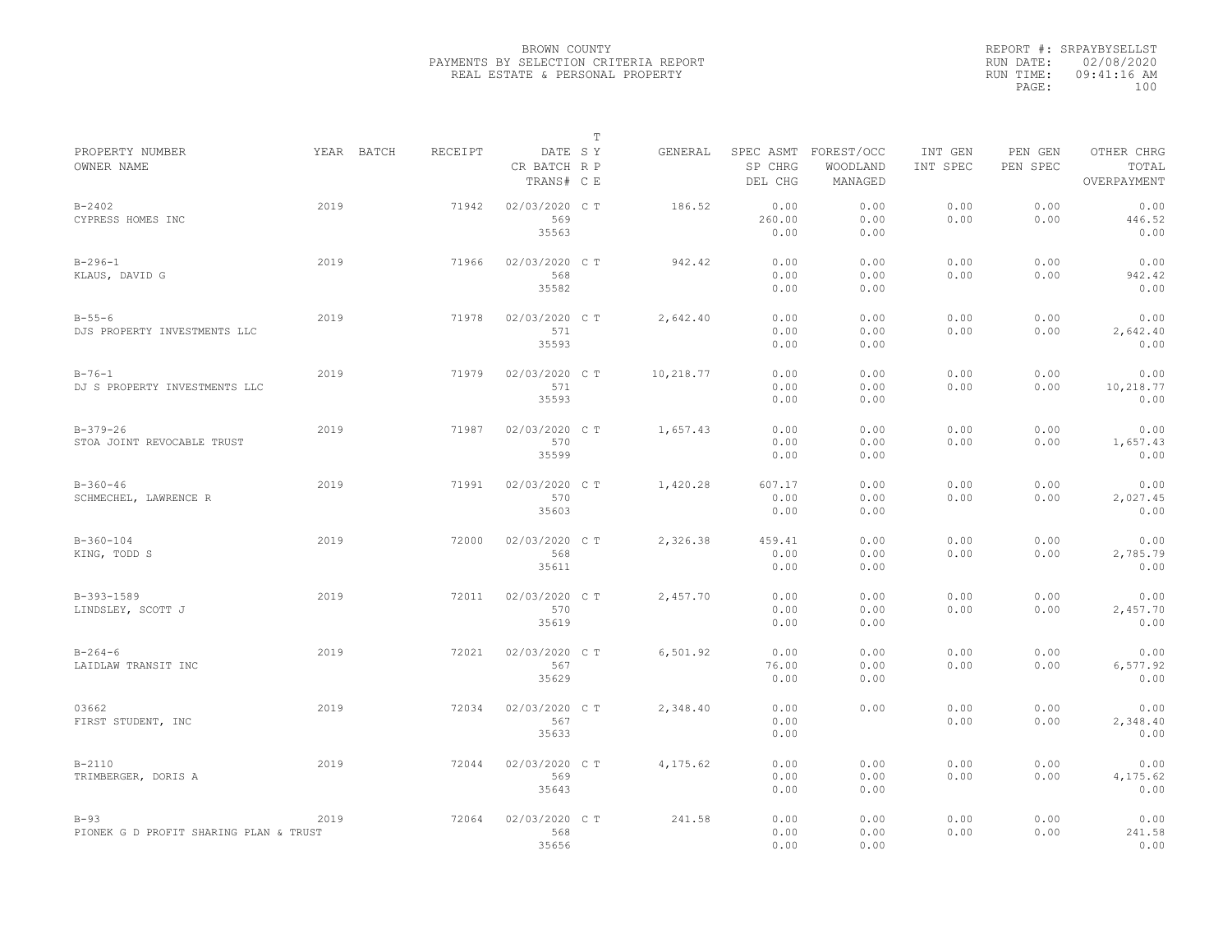|                                              |      |            |         |                                       | $\mathbb T$ |          |                            |                                             |                     |                     |                                    |
|----------------------------------------------|------|------------|---------|---------------------------------------|-------------|----------|----------------------------|---------------------------------------------|---------------------|---------------------|------------------------------------|
| PROPERTY NUMBER<br>OWNER NAME                |      | YEAR BATCH | RECEIPT | DATE SY<br>CR BATCH R P<br>TRANS# C E |             | GENERAL  | SP CHRG<br>DEL CHG         | SPEC ASMT FOREST/OCC<br>WOODLAND<br>MANAGED | INT GEN<br>INT SPEC | PEN GEN<br>PEN SPEC | OTHER CHRG<br>TOTAL<br>OVERPAYMENT |
| $B - 647$<br>STERNITZKY, JERRY W             | 2019 |            | 72067   | 02/03/2020 C T<br>568<br>35659        |             | 1,141.39 | 0.00<br>0.00<br>0.00       | 0.00<br>0.00<br>0.00                        | 0.00<br>0.00        | 0.00<br>0.00        | 0.00<br>1,141.39<br>0.00           |
| $B-723$<br>PHILLIPS FAMILY IRREVOCABLE TRUST | 2019 |            | 72069   | 02/03/2020 C T<br>568<br>35661        |             | 1,388.30 | 0.00<br>0.00<br>0.00       | 0.00<br>0.00<br>0.00                        | 0.00<br>0.00        | 0.00<br>0.00        | 0.00<br>1,388.30<br>0.00           |
| $B-363-705$<br>BODENSTEINERBROWN, JACOB E T  | 2019 |            | 72070   | 02/03/2020 C T<br>569<br>35662        |             | 3,378.02 | 742.56<br>0.00<br>0.00     | 0.00<br>0.00<br>0.00                        | 0.00<br>0.00        | 0.00<br>0.00        | 0.00<br>4,120.58<br>0.00           |
| $B-375-58$<br>BARTON, BECKY A                | 2019 |            | 72083   | 02/03/2020 C T<br>569<br>35671        |             | 990.39   | 699.77<br>0.00<br>0.00     | 0.00<br>0.00<br>0.00                        | 0.00<br>0.00        | 0.00<br>0.00        | 0.00<br>1,690.16<br>0.00           |
| 12630<br>FESTIVAL FOODS                      | 2019 |            | 72090   | 02/03/2020 C T<br>570<br>35678        |             | 7,407.62 | 0.00<br>0.00<br>0.00       | 0.00                                        | 0.00<br>0.00        | 0.00<br>0.00        | 0.00<br>7,407.62<br>0.00           |
| 25689<br>SPRING COMMUNICATIONS HOLDING, INC  | 2019 |            | 72092   | 02/03/2020 C T<br>569<br>35680        |             | 287.78   | 0.00<br>0.00<br>0.00       | 0.00                                        | 0.00<br>0.00        | 0.00<br>0.00        | 0.00<br>287.78<br>0.00             |
| $B - 642$<br>QUICK, ROBERT D                 | 2019 |            | 72103   | 02/03/2020 C T<br>568<br>35689        |             | 1,305.71 | 0.00<br>0.00<br>0.00       | 0.00<br>0.00<br>0.00                        | 0.00<br>0.00        | 0.00<br>0.00        | 0.00<br>1,305.71<br>0.00           |
| 27717<br>MOBILE MINI, INC                    | 2019 |            | 72104   | 02/03/2020 C T<br>569<br>35690        |             | 71.05    | 0.00<br>0.00<br>0.00       | 0.00                                        | 0.00<br>0.00        | 0.00<br>0.00        | 0.00<br>71.05<br>0.00              |
| 22990<br>WEIGHT WATCHERS NORTH AMERICA, INC  | 2019 |            | 72108   | 02/03/2020 C T<br>569<br>35694        |             | 572.01   | 0.00<br>0.00<br>0.00       | 0.00                                        | 0.00<br>0.00        | 0.00<br>0.00        | 0.00<br>572.01<br>0.00             |
| $B-113$<br>GV OUICK STOP LLC                 | 2019 |            | 72112   | 02/03/2020 C T<br>567<br>35697        |             | 9,333.37 | 1,675.91<br>266.00<br>0.00 | 0.00<br>0.00<br>0.00                        | 0.00<br>0.00        | 0.00<br>0.00        | 0.00<br>11,275.28<br>0.00          |
| 23087<br>AMUSEMENT DEVICES, INC              | 2019 |            | 72125   | 02/03/2020 C T<br>568<br>35709        |             | 222.06   | 0.00<br>0.00<br>0.00       | 0.00                                        | 0.00<br>0.00        | 0.00<br>0.00        | 0.00<br>222.06<br>0.00             |
| 25692<br>GRAYHAWK LEASING, LLC               | 2019 |            | 72129   | 02/03/2020 C T<br>569<br>35710        |             | 394.36   | 0.00<br>0.00<br>0.00       | 0.00                                        | 0.00<br>0.00        | 0.00<br>0.00        | 0.00<br>394.36<br>0.00             |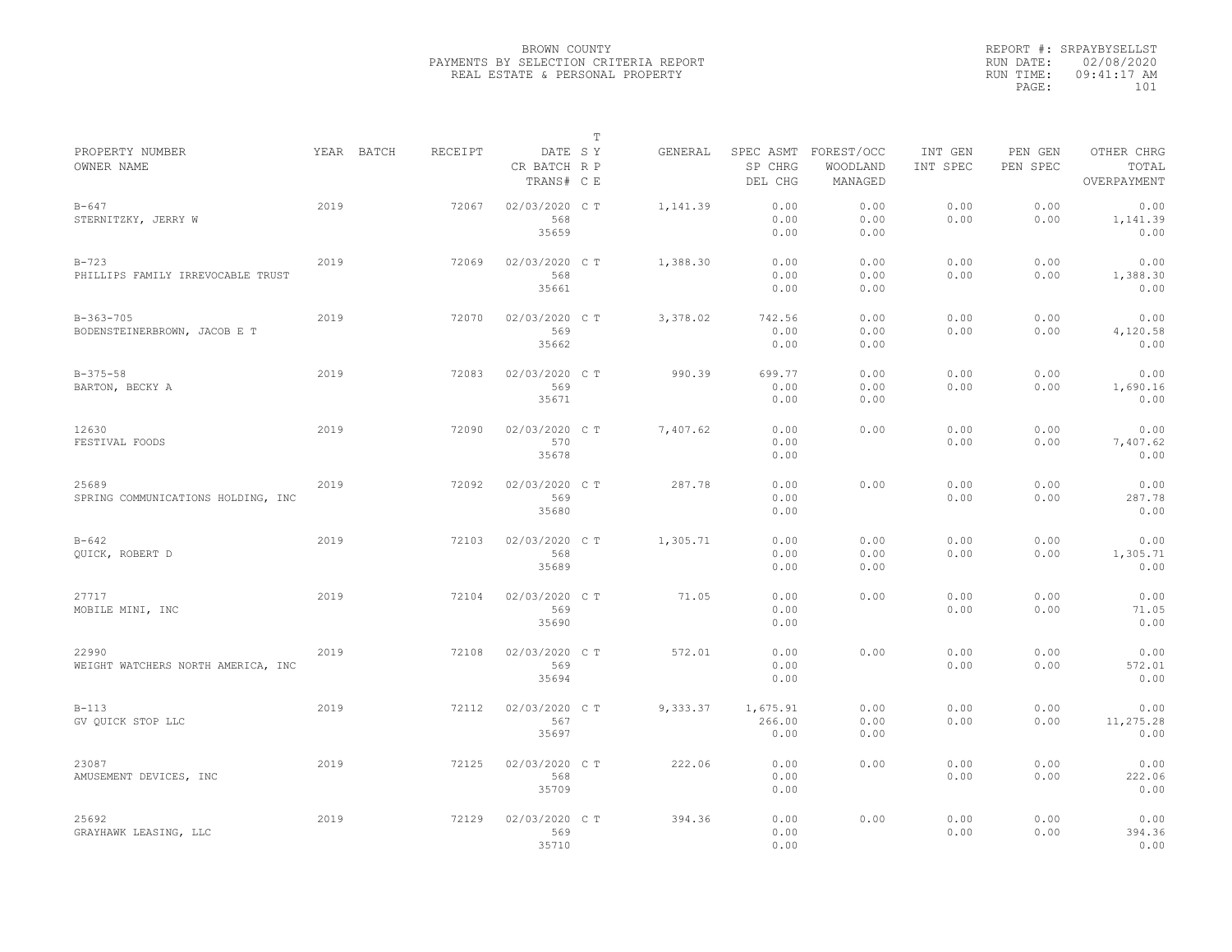|           | REPORT #: SRPAYBYSELLST |  |
|-----------|-------------------------|--|
|           | RUN DATE: 02/08/2020    |  |
| RUN TIME: | 09:41:17 AM             |  |
| PAGE:     | 102                     |  |
|           |                         |  |

|                                          |      |            |         |                                       | $\mathbb T$ |           |                                 |                                   |                     |                     |                                    |
|------------------------------------------|------|------------|---------|---------------------------------------|-------------|-----------|---------------------------------|-----------------------------------|---------------------|---------------------|------------------------------------|
| PROPERTY NUMBER<br>OWNER NAME            |      | YEAR BATCH | RECEIPT | DATE SY<br>CR BATCH R P<br>TRANS# C E |             | GENERAL   | SPEC ASMT<br>SP CHRG<br>DEL CHG | FOREST/OCC<br>WOODLAND<br>MANAGED | INT GEN<br>INT SPEC | PEN GEN<br>PEN SPEC | OTHER CHRG<br>TOTAL<br>OVERPAYMENT |
| $B - 80 - 2$<br>BLUMENFELD, TERRY        | 2019 |            | 72140   | 02/03/2020 C T<br>570<br>35715        |             | 61,860.77 | 0.00<br>400.00<br>0.00          | 0.00<br>0.00<br>0.00              | 0.00<br>0.00        | 0.00<br>0.00        | 0.00<br>62,260.77<br>0.00          |
| B-393-1567<br>EVERETT, MATTHEW L         | 2019 |            | 72152   | 02/03/2020 C T<br>568<br>35724        |             | 2,136.26  | 0.00<br>0.00<br>0.00            | 0.00<br>0.00<br>0.00              | 0.00<br>0.00        | 0.00<br>0.00        | 0.00<br>2,136.26<br>0.00           |
| $B-1008$<br>BITTNER, ROBERT R            | 2019 |            | 72172   | 02/03/2020 C T<br>569<br>35733        |             | 858.30    | 0.00<br>0.00<br>0.00            | 0.00<br>0.00<br>0.00              | 0.00<br>0.00        | 0.00<br>0.00        | 0.00<br>858.30<br>0.00             |
| 03680<br>NEVILLES INC                    | 2019 |            | 72191   | 02/03/2020 C T<br>569<br>35748        |             | 31.99     | 0.00<br>0.00<br>0.00            | 0.00                              | 0.00<br>0.00        | 0.00<br>0.00        | 0.00<br>31.99<br>0.00              |
| $B - 461$<br>NEVCO LLP                   | 2019 |            | 72194   | 02/03/2020 C T<br>569<br>35751        |             | 1,687.72  | 0.00<br>0.00<br>0.00            | 0.00<br>0.00<br>0.00              | 0.00<br>0.00        | 0.00<br>0.00        | 0.00<br>1,687.72<br>0.00           |
| $B - 462$<br>NEVCO LLP                   | 2019 |            | 72196   | 02/03/2020 C T<br>569<br>35753        |             | 2,873.48  | 0.00<br>260.00<br>0.00          | 0.00<br>0.00<br>0.00              | 0.00<br>0.00        | 0.00<br>0.00        | 0.00<br>3,133.48<br>0.00           |
| $B - 265$<br>PAMPERIN RENTALS III LLC    | 2019 |            | 72197   | 02/03/2020 C T<br>571<br>35754        |             | 13,966.24 | 0.00<br>304.00<br>0.00          | 0.00<br>0.00<br>0.00              | 0.00<br>0.00        | 0.00<br>0.00        | 0.00<br>14,270.24<br>0.00          |
| $B - 80 - 4$<br>PAMPERIN RENTALS III LLC | 2019 |            | 72198   | 02/03/2020 C T<br>571<br>35754        |             | 9,427.52  | 0.00<br>152.00<br>0.00          | 0.00<br>0.00<br>0.00              | 0.00<br>0.00        | 0.00<br>0.00        | 0.00<br>9,579.52<br>0.00           |
| $B - 77 - 5$<br>AIRPORT SHELL INC        | 2019 |            | 72202   | 02/03/2020 C T<br>571<br>35754        |             | 15,419.33 | 0.00<br>152.00<br>0.00          | 0.00<br>0.00<br>0.00              | 0.00<br>0.00        | 0.00<br>0.00        | 0.00<br>15,571.33<br>0.00          |
| 20657<br>GRAND CENTRAL STATION           | 2019 |            | 72210   | 02/03/2020 CT<br>571<br>35754         |             | 367.72    | 0.00<br>0.00<br>0.00            | 0.00                              | 0.00<br>0.00        | 0.00<br>0.00        | 0.00<br>367.72<br>0.00             |
| 17383<br>TITLE TOWN SHELL - GCS          | 2019 |            | 72215   | 02/03/2020 C T<br>571<br>35754        |             | 666.16    | 0.00<br>0.00<br>0.00            | 0.00                              | 0.00<br>0.00        | 0.00<br>0.00        | 0.00<br>666.16<br>0.00             |
| 26695<br>ARBY'S RESTAURANT #8591         | 2019 |            | 72224   | 02/03/2020 CT<br>567<br>35752         |             | 4,174.46  | 0.00<br>0.00<br>0.00            | 0.00                              | 0.00<br>0.00        | 0.00<br>0.00        | 0.00<br>4,174.46<br>0.00           |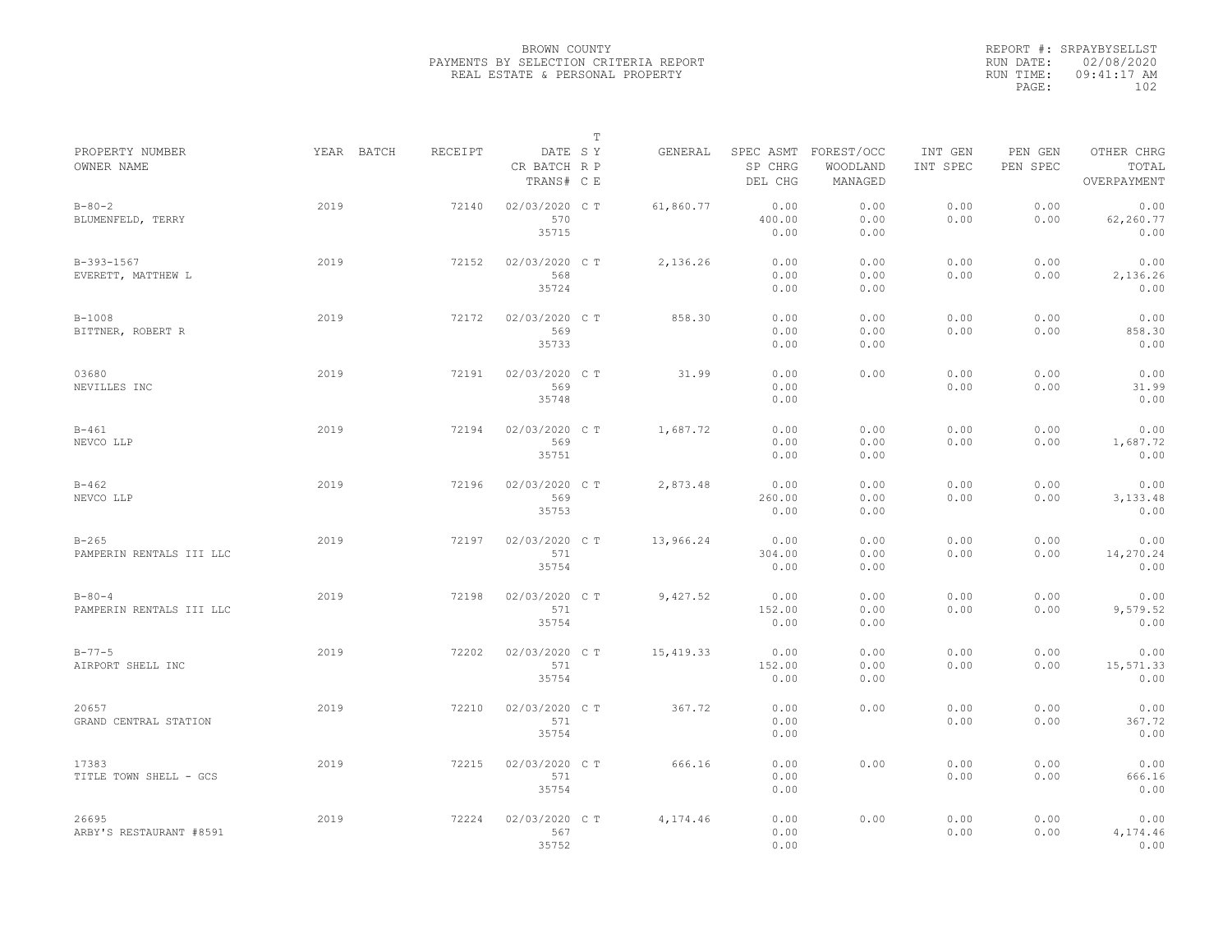|                                              |            |                  |                                       | $\mathbb T$ |              |                          |                                             |                     |                     |                                    |
|----------------------------------------------|------------|------------------|---------------------------------------|-------------|--------------|--------------------------|---------------------------------------------|---------------------|---------------------|------------------------------------|
| PROPERTY NUMBER<br>OWNER NAME                | YEAR BATCH | RECEIPT          | DATE SY<br>CR BATCH R P<br>TRANS# C E |             | GENERAL      | SP CHRG<br>DEL CHG       | SPEC ASMT FOREST/OCC<br>WOODLAND<br>MANAGED | INT GEN<br>INT SPEC | PEN GEN<br>PEN SPEC | OTHER CHRG<br>TOTAL<br>OVERPAYMENT |
| $B-315-2$<br>ELWARD, ETAL, MICHAEL L         | 2019       | 72225            | 02/03/2020 CT<br>567<br>35752         |             | 9,554.04     | 0.00<br>76.00<br>0.00    | 0.00<br>0.00<br>0.00                        | 0.00<br>0.00        | 0.00<br>0.00        | 0.00<br>9,630.04<br>0.00           |
| 26695<br>ARBY'S RESTAURANT #8591             | 2019       | Voids #<br>72224 | 02/03/2020 CV<br>567<br>35765         |             | $-4, 174.46$ | 0.00<br>0.00<br>0.00     | 0.00                                        | 0.00<br>0.00        | 0.00<br>0.00        | 0.00<br>$-4, 174, 46$<br>0.00      |
| $B-315-2$<br>ELWARD, ETAL, MICHAEL L         | 2019       | Voids #<br>72225 | 02/03/2020 CV<br>567<br>35765         |             | $-9,554.04$  | 0.00<br>$-76.00$<br>0.00 | 0.00<br>0.00<br>0.00                        | 0.00<br>0.00        | 0.00<br>0.00        | 0.00<br>$-9,630.04$<br>0.00        |
| 22511<br>BIT WELDING & MACHINE               | 2019       | 72246            | 02/03/2020 C T<br>569<br>35775        |             | 26.64        | 0.00<br>0.00<br>0.00     | 0.00                                        | 0.00<br>0.00        | 0.00<br>0.00        | 0.00<br>26.64<br>0.00              |
| $B-315-2$<br>ELWARD, ETAL, MICHAEL L         | 2019       | 72248            | 02/03/2020 C T<br>567<br>35777        |             | 9,554.04     | 0.00<br>76.00<br>0.00    | 0.00<br>0.00<br>0.00                        | 0.00<br>0.00        | 0.00<br>0.00        | 0.00<br>9,630.04<br>0.00           |
| 26695<br>ARBY'S RESTAURANT #8591             | 2019       | 72253            | 02/03/2020 C T<br>567<br>35777        |             | 4,174.46     | 0.00<br>0.00<br>0.00     | 0.00                                        | 0.00<br>0.00        | 0.00<br>0.00        | 0.00<br>4,174.46<br>0.00           |
| 15082<br>SNARLS                              | 2019       | 72268            | 02/03/2020 C T<br>569<br>35788        |             | 648.39       | 0.00<br>0.00<br>0.00     | 0.00                                        | 0.00<br>0.00        | 0.00<br>0.00        | 0.00<br>648.39<br>0.00             |
| $B - 293 - 6$<br>KT REAL ESTATE HOLDINGS LLC | 2019       | 72382            | 02/03/2020 C T<br>570<br>35857        |             | 15,668.62    | 0.00<br>190.00<br>0.00   | 0.00<br>0.00<br>0.00                        | 0.00<br>0.00        | 0.00<br>0.00        | 0.00<br>15,858.62<br>0.00          |
| 18507<br>KWIK TRIP #416                      | 2019       | 72384            | 02/03/2020 C T<br>570<br>35859        |             | 10,023.24    | 0.00<br>0.00<br>0.00     | 0.00                                        | 0.00<br>0.00        | 0.00<br>0.00        | 0.00<br>10,023.24<br>0.00          |
| 25984<br>WITZKE CHIROPRACTIC                 | 2019       | 72421            | 02/03/2020 C T<br>568<br>35879        |             | 72.84        | 0.00<br>0.00<br>0.00     | 0.00                                        | 0.00<br>0.00        | 0.00<br>0.00        | 0.00<br>72.84<br>0.00              |
| 24479<br>AMERIGAS PROPANE                    | 2019       | 72425            | 02/03/2020 C T<br>570<br>35883        |             | 40.86        | 0.00<br>0.00<br>0.00     | 0.00                                        | 0.00<br>0.00        | 0.00<br>0.00        | 0.00<br>40.86<br>0.00              |
| $B - 648$<br>OSTRENGA, NORMAN J              | 2019       | 72440            | 02/03/2020 CT<br>568<br>35888         |             | 994.83       | 0.00<br>0.00<br>0.00     | 0.00<br>0.00<br>0.00                        | 0.00<br>0.00        | 0.00<br>0.00        | 0.00<br>994.83<br>0.00             |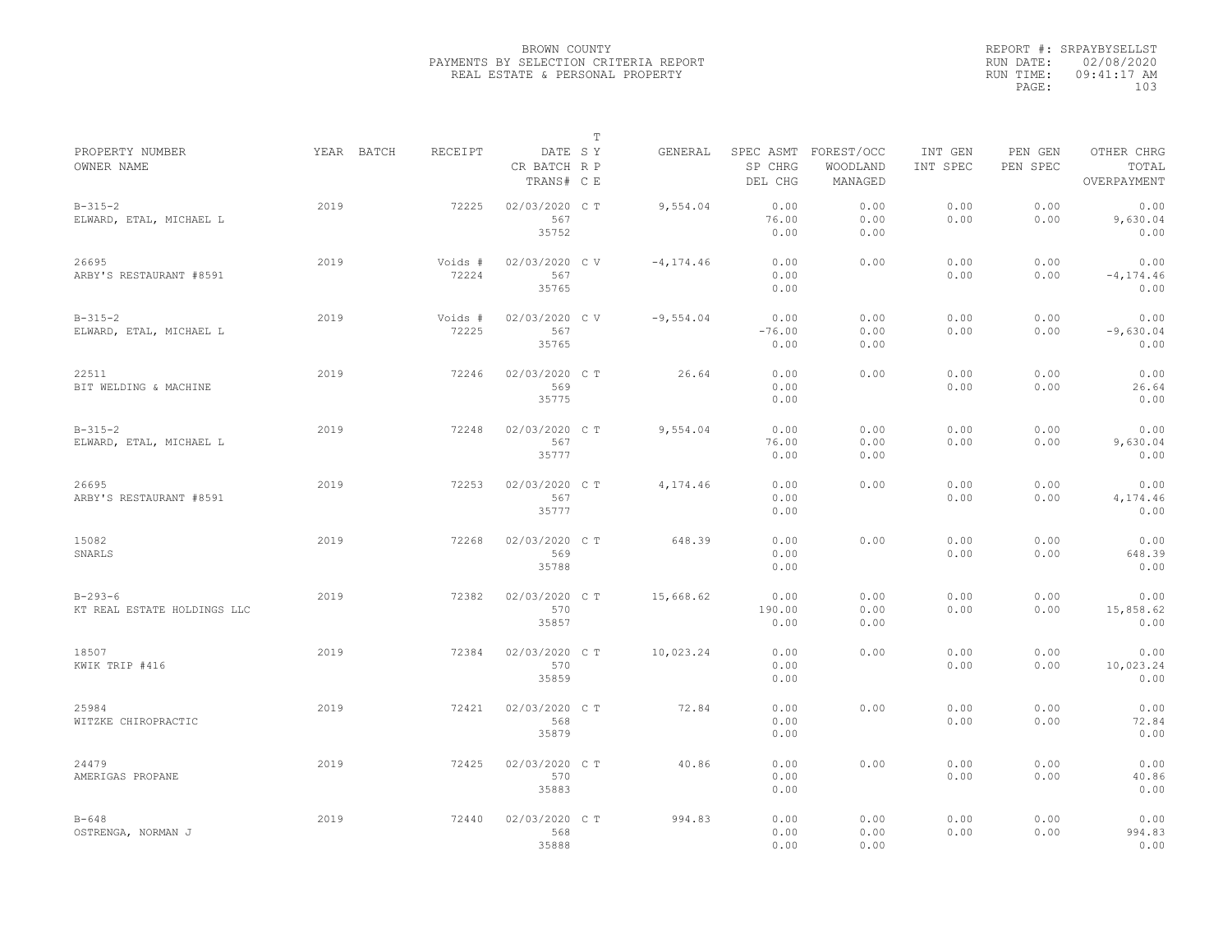|                                             |            |         |                                       | $\mathbb T$ |         |                                 |                                   |                     |                     |                                    |
|---------------------------------------------|------------|---------|---------------------------------------|-------------|---------|---------------------------------|-----------------------------------|---------------------|---------------------|------------------------------------|
| PROPERTY NUMBER<br>OWNER NAME               | YEAR BATCH | RECEIPT | DATE SY<br>CR BATCH R P<br>TRANS# C E |             | GENERAL | SPEC ASMT<br>SP CHRG<br>DEL CHG | FOREST/OCC<br>WOODLAND<br>MANAGED | INT GEN<br>INT SPEC | PEN GEN<br>PEN SPEC | OTHER CHRG<br>TOTAL<br>OVERPAYMENT |
| 17009<br>GV QUICK STOP, LLC                 | 2019       | 72456   | 02/03/2020 C T<br>567<br>35899        |             | 616.40  | 0.00<br>0.00<br>0.00            | 0.00                              | 0.00<br>0.00        | 0.00<br>0.00        | 0.00<br>616.40<br>0.00             |
| 26477<br>TAX SERVICES OF AMERICA            | 2019       | 72460   | 02/03/2020 C T<br>567<br>35903        |             | 51.51   | 0.00<br>0.00<br>0.00            | 0.00                              | 0.00<br>0.00        | 0.00<br>0.00        | 0.00<br>51.51<br>0.00              |
| $B - 950 - 24$<br>SLUSAREK CONSTRUCTION INC | 2019       | 72462   | 02/03/2020 C T<br>570<br>35905        |             | 111.92  | 0.00<br>0.00<br>0.00            | 0.00<br>0.00<br>0.00              | 0.00<br>0.00        | 0.00<br>0.00        | 0.00<br>111.92<br>0.00             |
| $B - 950 - 25$<br>SLUSAREK CONSTRUCTION INC | 2019       | 72463   | 02/03/2020 C T<br>570<br>35905        |             | 79.93   | 0.00<br>0.00<br>0.00            | 0.00<br>0.00<br>0.00              | 0.00<br>0.00        | 0.00<br>0.00        | 0.00<br>79.93<br>0.00              |
| $B-950-26$<br>SLUSAREK CONSTRUCTION INC     | 2019       | 72464   | 02/03/2020 C T<br>570<br>35905        |             | 71.05   | 0.00<br>0.00<br>0.00            | 0.00<br>0.00<br>0.00              | 0.00<br>0.00        | 0.00<br>0.00        | 0.00<br>71.05<br>0.00              |
| $B - 950 - 27$<br>SLUSAREK CONSTRUCTION INC | 2019       | 72465   | 02/03/2020 CT<br>570<br>35905         |             | 90.59   | 0.00<br>0.00<br>0.00            | 0.00<br>0.00<br>0.00              | 0.00<br>0.00        | 0.00<br>0.00        | 0.00<br>90.59<br>0.00              |
| $B-950-28$<br>SLUSAREK CONSTRUCTION INC     | 2019       | 72466   | 02/03/2020 C T<br>570<br>35905        |             | 138.56  | 0.00<br>0.00<br>0.00            | 0.00<br>0.00<br>0.00              | 0.00<br>0.00        | 0.00<br>0.00        | 0.00<br>138.56<br>0.00             |
| $B-950-29$<br>SLUSAREK CONSTRUCTION INC     | 2019       | 72467   | 02/03/2020 C T<br>570<br>35905        |             | 106.59  | 0.00<br>0.00<br>0.00            | 0.00<br>0.00<br>0.00              | 0.00<br>0.00        | 0.00<br>0.00        | 0.00<br>106.59<br>0.00             |
| $B - 950 - 30$<br>SLUSAREK CONSTRUCTION INC | 2019       | 72468   | 02/03/2020 CT<br>570<br>35905         |             | 76.38   | 0.00<br>0.00<br>0.00            | 0.00<br>0.00<br>0.00              | 0.00<br>0.00        | 0.00<br>0.00        | 0.00<br>76.38<br>0.00              |
| $B-950-31$<br>SLUSAREK CONSTRUCTION INC     | 2019       | 72469   | 02/03/2020 C T<br>570<br>35905        |             | 60.41   | 0.00<br>0.00<br>0.00            | 0.00<br>0.00<br>0.00              | 0.00<br>0.00        | 0.00<br>0.00        | 0.00<br>60.41<br>0.00              |
| $B-950-34$<br>SLUSAREK CONSTRUCTION INC     | 2019       | 72470   | 02/03/2020 C T<br>570<br>35905        |             | 72.84   | 0.00<br>0.00<br>0.00            | 0.00<br>0.00<br>0.00              | 0.00<br>0.00        | 0.00<br>0.00        | 0.00<br>72.84<br>0.00              |
| $B - 950 - 35$<br>SLUSAREK CONSTRUCTION INC | 2019       | 72471   | 02/03/2020 CT<br>570<br>35905         |             | 71.05   | 0.00<br>0.00<br>0.00            | 0.00<br>0.00<br>0.00              | 0.00<br>0.00        | 0.00<br>0.00        | 0.00<br>71.05<br>0.00              |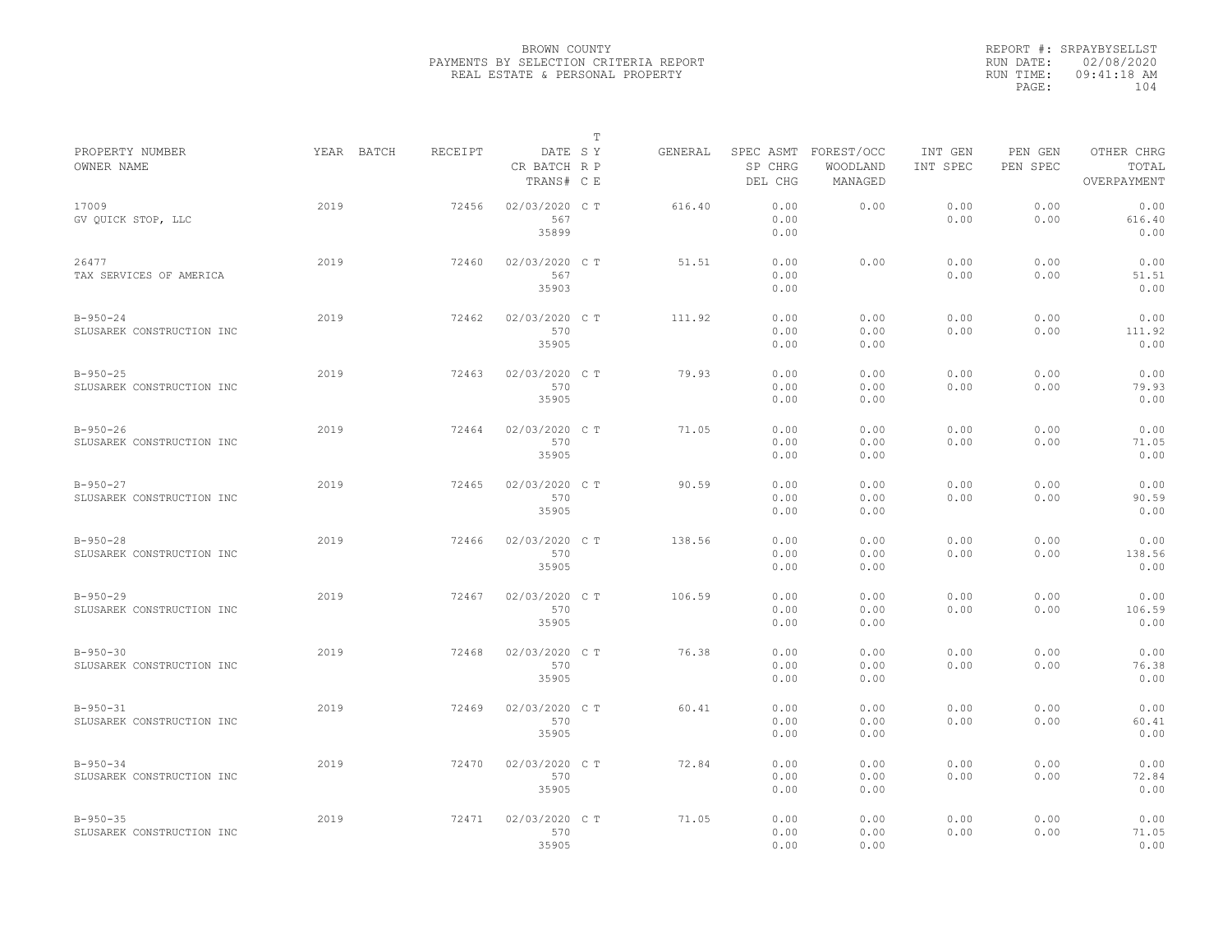|                                                    |      |            |         |                                       | $\mathbb T$ |          |                                 |                                   |                     |                     |                                    |
|----------------------------------------------------|------|------------|---------|---------------------------------------|-------------|----------|---------------------------------|-----------------------------------|---------------------|---------------------|------------------------------------|
| PROPERTY NUMBER<br>OWNER NAME                      |      | YEAR BATCH | RECEIPT | DATE SY<br>CR BATCH R P<br>TRANS# C E |             | GENERAL  | SPEC ASMT<br>SP CHRG<br>DEL CHG | FOREST/OCC<br>WOODLAND<br>MANAGED | INT GEN<br>INT SPEC | PEN GEN<br>PEN SPEC | OTHER CHRG<br>TOTAL<br>OVERPAYMENT |
| $B - 950 - 38$<br>SLUSAREK CONSTRUCTION INC        | 2019 |            | 72472   | 02/03/2020 C T<br>570<br>35905        |             | 71.05    | 0.00<br>0.00<br>0.00            | 0.00<br>0.00<br>0.00              | 0.00<br>0.00        | 0.00<br>0.00        | 0.00<br>71.05<br>0.00              |
| $B-950-39$<br>SLUSAREK CONSTRUCTION INC            | 2019 |            | 72473   | 02/03/2020 C T<br>570<br>35905        |             | 71.05    | 0.00<br>0.00<br>0.00            | 0.00<br>0.00<br>0.00              | 0.00<br>0.00        | 0.00<br>0.00        | 0.00<br>71.05<br>0.00              |
| $B - 950 - 42$<br>SLUSAREK CONSTRUCTION INC        | 2019 |            | 72474   | 02/03/2020 C T<br>570<br>35905        |             | 76.38    | 0.00<br>0.00<br>0.00            | 0.00<br>0.00<br>0.00              | 0.00<br>0.00        | 0.00<br>0.00        | 0.00<br>76.38<br>0.00              |
| $B-950-86$<br>SLUSAREK CONSTRUCTION INC            | 2019 |            | 72475   | 02/03/2020 C T<br>570<br>35905        |             | 60.41    | 0.00<br>0.00<br>0.00            | 0.00<br>0.00<br>0.00              | 0.00<br>0.00        | 0.00<br>0.00        | 0.00<br>60.41<br>0.00              |
| $B-950-87$<br>SLUSAREK CONSTRUCTION INC            | 2019 |            | 72476   | 02/03/2020 C T<br>570<br>35905        |             | 147.44   | 0.00<br>0.00<br>0.00            | 0.00<br>0.00<br>0.00              | 0.00<br>0.00        | 0.00<br>0.00        | 0.00<br>147.44<br>0.00             |
| $B - 950 - 88$<br>SLUSAREK CONSTRUCTION INC        | 2019 |            | 72477   | 02/03/2020 CT<br>570<br>35905         |             | 147.44   | 0.00<br>0.00<br>0.00            | 0.00<br>0.00<br>0.00              | 0.00<br>0.00        | 0.00<br>0.00        | 0.00<br>147.44<br>0.00             |
| 05611<br>STATE FARM MUTUAL AUTOMOBILE INSURANCE CO | 2019 |            | 72516   | 02/03/2020 C T<br>571<br>35901        |             | 24.86    | 0.00<br>0.00<br>0.00            | 0.00                              | 0.00<br>0.00        | 0.00<br>0.00        | 0.00<br>24.86<br>0.00              |
| 25088<br>STATE FARM MUTUAL AUTOMOBILE INSURANCE CO | 2019 |            | 72517   | 02/03/2020 C T<br>571<br>35901        |             | 26.64    | 0.00<br>0.00<br>0.00            | 0.00                              | 0.00<br>0.00        | 0.00<br>0.00        | 0.00<br>26.64<br>0.00              |
| $B-350-40$<br>TURENSKY, RICHARD J                  | 2019 |            | 72530   | 02/03/2020 CT<br>568<br>35938         |             | 1,086.31 | 0.00<br>0.00<br>0.00            | 0.00<br>0.00<br>0.00              | 0.00<br>0.00        | 0.00<br>0.00        | 0.00<br>1,086.31<br>0.00           |
| 18512<br>CRUM DDS, PAULA S                         | 2019 |            | 72535   | 02/03/2020 CT<br>567<br>35943         |             | 827.41   | 0.00<br>0.00<br>0.00            | 0.00                              | 0.00<br>0.00        | 0.00<br>0.00        | 0.00<br>827.41<br>0.00             |
| $B - 2295$<br>CRUM INVESTMENTS LLC                 | 2019 |            | 72537   | 02/03/2020 C T<br>567<br>35945        |             | 8,288.54 | 0.00<br>0.00<br>0.00            | 0.00<br>0.00<br>0.00              | 0.00<br>0.00        | 0.00<br>0.00        | 0.00<br>8,288.54<br>0.00           |
| $B - 1556$<br>SEIDL, ANDREW H                      | 2019 |            | 72544   | 02/03/2020 CT<br>568<br>35949         |             | 2,560.86 | 0.00<br>0.00<br>0.00            | 0.00<br>0.00<br>0.00              | 0.00<br>0.00        | 0.00<br>0.00        | 0.00<br>2,560.86<br>0.00           |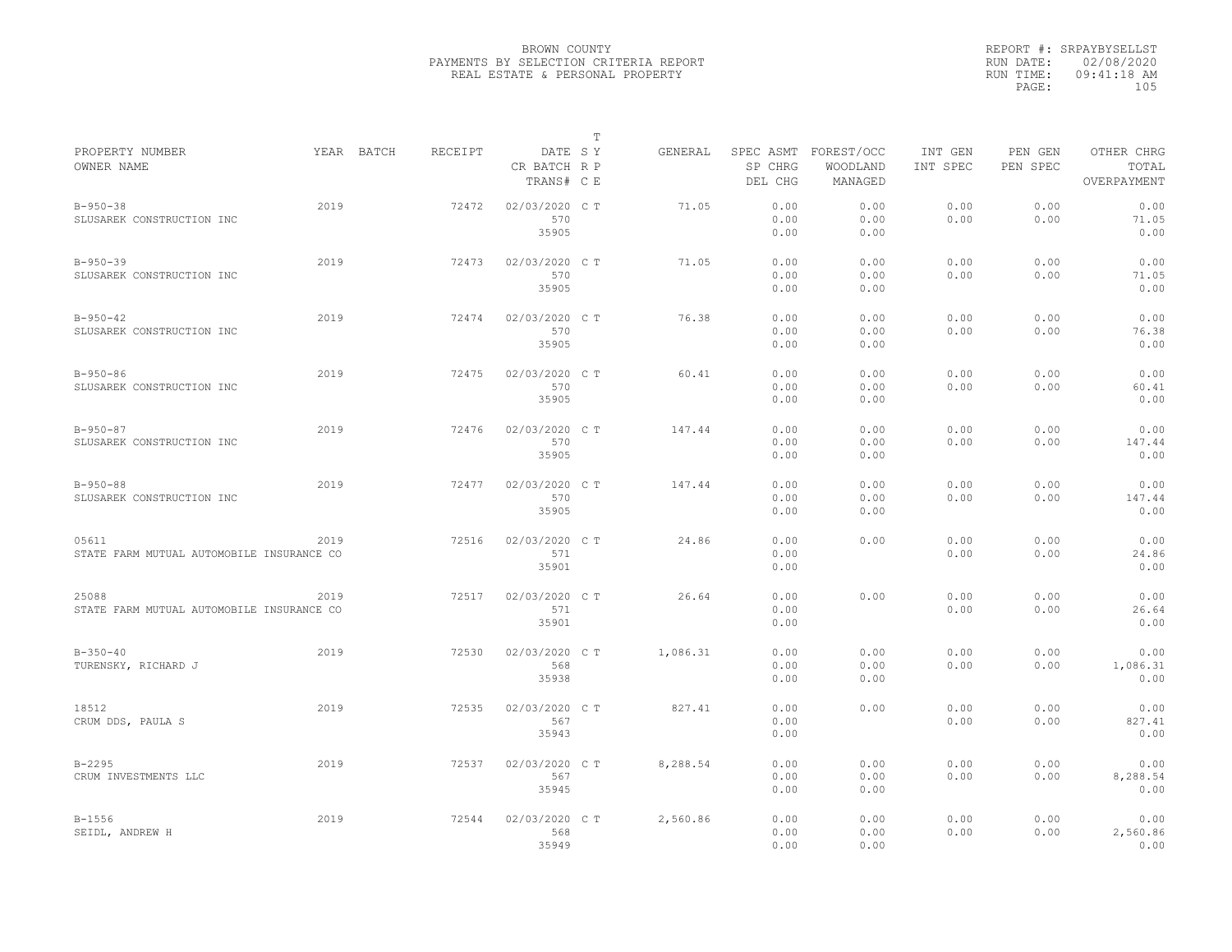|                                           |      |            |         |                                       | T |            |                    |                                             |                     |                     |                                    |
|-------------------------------------------|------|------------|---------|---------------------------------------|---|------------|--------------------|---------------------------------------------|---------------------|---------------------|------------------------------------|
| PROPERTY NUMBER<br>OWNER NAME             |      | YEAR BATCH | RECEIPT | DATE SY<br>CR BATCH R P<br>TRANS# C E |   | GENERAL    | SP CHRG<br>DEL CHG | SPEC ASMT FOREST/OCC<br>WOODLAND<br>MANAGED | INT GEN<br>INT SPEC | PEN GEN<br>PEN SPEC | OTHER CHRG<br>TOTAL<br>OVERPAYMENT |
| 05611                                     | 2019 |            | Voids # | 02/03/2020 CV                         |   | $-24.86$   | 0.00               | 0.00                                        | 0.00                | 0.00                | 0.00                               |
| STATE FARM MUTUAL AUTOMOBILE INSURANCE CO |      |            | 72516   | 571                                   |   |            | 0.00               |                                             | 0.00                | 0.00                | $-24.86$                           |
|                                           |      |            |         | 35950                                 |   |            | 0.00               |                                             |                     |                     | 0.00                               |
| 25088                                     | 2019 |            | Voids # | 02/03/2020 CV                         |   | $-26.64$   | 0.00               | 0.00                                        | 0.00                | 0.00                | 0.00                               |
| STATE FARM MUTUAL AUTOMOBILE INSURANCE CO |      |            | 72517   | 571<br>35950                          |   |            | 0.00<br>0.00       |                                             | 0.00                | 0.00                | $-26.64$<br>0.00                   |
| $B - 350 - 83$                            | 2019 |            | 72545   | 02/03/2020 C T                        |   | 950.00     | 0.00               | 0.00                                        | 0.00                | 0.00                | 0.00                               |
| GILLE, KYLE A                             |      |            |         | 569                                   |   |            | 0.00               | 0.00                                        | 0.00                | 0.00                | 950.00                             |
|                                           |      |            |         | 35951                                 |   |            | 0.00               | 0.00                                        |                     |                     | 0.00                               |
| $B-732$                                   | 2019 |            | 72599   | 02/03/2020 C T                        |   | 1,396.39   | 0.00               | 0.00                                        | 0.00                | 0.00                | 0.00                               |
| THIRION, HEIDI M                          |      |            |         | 569                                   |   |            | 0.00               | 0.00                                        | 0.00                | 0.00                | 1,396.39                           |
|                                           |      |            |         | 35997                                 |   |            | 0.00               | 0.00                                        |                     |                     | 0.00                               |
| $B-378-26$                                | 2019 |            | 72607   | 02/03/2020 C T                        |   | 1,326.13   | 0.00               | 0.00                                        | 0.00                | 0.00                | 0.00                               |
| EBENHOE, JAMES L                          |      |            |         | 569                                   |   |            | 0.00               | 0.00                                        | 0.00                | 0.00                | 1,326.13                           |
|                                           |      |            |         | 36002                                 |   |            | 0.00               | 0.00                                        |                     |                     | 0.00                               |
| $B - 2067$                                | 2019 |            | 72616   | 02/03/2020 C T                        |   | 1,249.74   | 0.00               | 0.00                                        | 0.00                | 0.00                | 0.00                               |
| BISICK, NICOLE M                          |      |            |         | 569                                   |   |            | 0.00               | 0.00                                        | 0.00                | 0.00                | 1,249.74                           |
|                                           |      |            |         | 36005                                 |   |            | 0.00               | 0.00                                        |                     |                     | 0.00                               |
| 05611                                     | 2019 |            | 72653   | 02/03/2020 C T                        |   | 24.86      | 0.00               | 0.00                                        | 0.00                | 0.00                | 0.00                               |
| STATE FARM MUTUAL AUTOMOBILE INSURANCE CO |      |            |         | 570                                   |   |            | 0.00               |                                             | 0.00                | 0.00                | 24.86                              |
|                                           |      |            |         | 36029                                 |   |            | 0.00               |                                             |                     |                     | 0.00                               |
| 25088                                     | 2019 |            | 72654   | 02/03/2020 C T                        |   | 26.64      | 0.00               | 0.00                                        | 0.00                | 0.00                | 0.00                               |
| STATE FARM MUTUAL AUTOMOBILE INSURANCE CO |      |            |         | 570                                   |   |            | 0.00               |                                             | 0.00                | 0.00                | 26.64                              |
|                                           |      |            |         | 36029                                 |   |            | 0.00               |                                             |                     |                     | 0.00                               |
| 26717                                     | 2019 |            | 72664   | 02/03/2020 C T                        |   | 422.79     | 0.00               | 0.00                                        | 0.00                | 0.00                | 0.00                               |
| AMBIANCE MD                               |      |            |         | 569                                   |   |            | 0.00               |                                             | 0.00                | 0.00                | 422.79                             |
|                                           |      |            |         | 36037                                 |   |            | 0.00               |                                             |                     |                     | 0.00                               |
| 26463                                     | 2019 |            | 72690   | 02/03/2020 C T                        |   | 23, 178.52 | 0.00               | 0.00                                        | 0.00                | 0.00                | 0.00                               |
| FLEET AND FARM OF GREEN BAY INC           |      |            |         | 568                                   |   |            | 0.00               |                                             | 0.00                | 0.00                | 23, 178.52                         |
|                                           |      |            |         | 36057                                 |   |            | 0.00               |                                             |                     |                     | 0.00                               |
| $B-363-334$                               | 2019 |            | 72697   | 02/03/2020 C T                        |   | 5,295.74   | 0.00               | 0.00                                        | 0.00                | 0.00                | 0.00                               |
| HALLER, ROBERT W                          |      |            |         | 568                                   |   |            | 0.00               | 0.00                                        | 0.00                | 0.00                | 5,295.74                           |
|                                           |      |            |         | 36063                                 |   |            | 0.00               | 0.00                                        |                     |                     | 0.00                               |
| $B-101-9$                                 | 2019 |            | 72709   | 02/03/2020 C T                        |   | 1,947.97   | 273.35             | 0.00                                        | 0.00                | 0.00                | 0.00                               |
| SEKORA, JAMES F                           |      |            |         | 568                                   |   |            | 0.00               | 0.00                                        | 0.00                | 0.00                | 2,221.32                           |
|                                           |      |            |         | 36072                                 |   |            | 0.00               | 0.00                                        |                     |                     | 0.00                               |
|                                           |      |            |         |                                       |   |            |                    |                                             |                     |                     |                                    |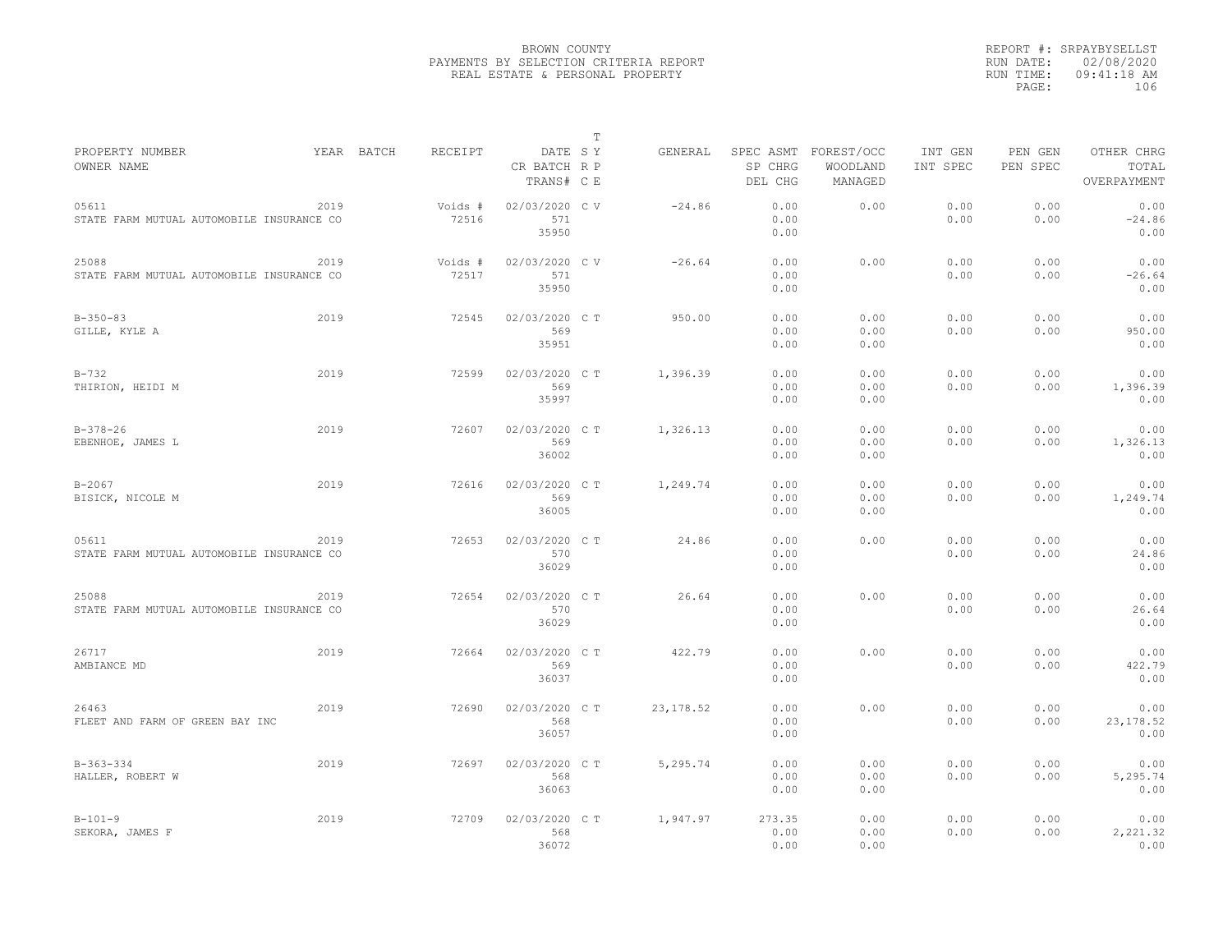|                                       |      |                       |                                       | $\mathbb T$ |             |                                 |                                   |                     |                     |                                    |
|---------------------------------------|------|-----------------------|---------------------------------------|-------------|-------------|---------------------------------|-----------------------------------|---------------------|---------------------|------------------------------------|
| PROPERTY NUMBER<br>OWNER NAME         |      | YEAR BATCH<br>RECEIPT | DATE SY<br>CR BATCH R P<br>TRANS# C E |             | GENERAL     | SPEC ASMT<br>SP CHRG<br>DEL CHG | FOREST/OCC<br>WOODLAND<br>MANAGED | INT GEN<br>INT SPEC | PEN GEN<br>PEN SPEC | OTHER CHRG<br>TOTAL<br>OVERPAYMENT |
| $B-101-8$<br>SEKORA, JAMES F          | 2019 | 72711                 | 02/03/2020 C T<br>568<br>36074        |             | 1,676.17    | 273.35<br>0.00<br>0.00          | 0.00<br>0.00<br>0.00              | 0.00<br>0.00        | 0.00<br>0.00        | 0.00<br>1,949.52<br>0.00           |
| $B-1406$<br>DUFECK, ANDREW            | 2019 | 72720                 | 02/03/2020 C T<br>568<br>36082        |             | 2,429.28    | 0.00<br>0.00<br>0.00            | 0.00<br>0.00<br>0.00              | 0.00<br>0.00        | 0.00<br>0.00        | 0.00<br>2,429.28<br>0.00           |
| $B-375-78$<br>OPSAHL, JOHN P          | 2019 | 72721                 | 02/03/2020 CT<br>570<br>36083         |             | 1,147.60    | 699.77<br>248.29<br>1,131.91    | 0.00<br>0.00<br>0.00              | 0.00<br>0.00        | 0.00<br>0.00        | 0.00<br>3,227.57<br>0.00           |
| $B - 1406$<br>DUFECK, ANDREW          | 2019 | Voids #<br>72720      | 02/03/2020 CV<br>568<br>36085         |             | $-2,429.28$ | 0.00<br>0.00<br>0.00            | 0.00<br>0.00<br>0.00              | 0.00<br>0.00        | 0.00<br>0.00        | 0.00<br>$-2,429.28$<br>0.00        |
| $B-393-1$<br>MAZZOLENI, PAUL S        | 2019 | 72723                 | 02/03/2020 C T<br>570<br>36086        |             | 3,238.44    | 0.00<br>0.00<br>0.00            | 0.00<br>0.00<br>0.00              | 0.00<br>0.00        | 0.00<br>0.00        | 0.00<br>3,238.44<br>0.00           |
| $B - 1406$<br>DUFECK, ANDREW          | 2019 | 72731                 | 02/03/2020 CT<br>568<br>36091         |             | 2,530.70    | 0.00<br>0.00<br>0.00            | 0.00<br>0.00<br>0.00              | 0.00<br>0.00        | 0.00<br>0.00        | 0.00<br>2,530.70<br>0.00           |
| 25673<br>U BREAK I FIX                | 2019 | 72784                 | 02/03/2020 C T<br>570<br>36123        |             | 163.44      | 0.00<br>0.00<br>0.00            | 0.00                              | 0.00<br>0.00        | 0.00<br>0.00        | 0.00<br>163.44<br>0.00             |
| 03724<br>WILCO CABINETS INC           | 2019 | 72828                 | 02/03/2020 CT<br>570<br>36162         |             | 1,303.89    | 0.00<br>0.00<br>0.00            | 0.00                              | 0.00<br>0.00        | 0.00<br>0.00        | 0.00<br>1,303.89<br>0.00           |
| $B-460$<br>WILCO CABINETS INC         | 2019 | 72829                 | 02/03/2020 C T<br>570<br>36162        |             | 161.79      | 0.00<br>0.00<br>0.00            | 0.00<br>0.00<br>0.00              | 0.00<br>0.00        | 0.00<br>0.00        | 0.00<br>161.79<br>0.00             |
| $B - 430$<br>WILINSKI INVESTMENTS LLC | 2019 | 72830                 | 02/03/2020 CT<br>570<br>36162         |             | 1,511.86    | 0.00<br>76.00<br>0.00           | 0.00<br>0.00<br>0.00              | 0.00<br>0.00        | 0.00<br>0.00        | 0.00<br>1,587.86<br>0.00           |
| $B - 445$<br>SAL INVESTMENTS LLC      | 2019 | 72831                 | 02/03/2020 C T<br>570<br>36162        |             | 6,357.89    | 0.00<br>390.00<br>0.00          | 0.00<br>0.00<br>0.00              | 0.00<br>0.00        | 0.00<br>0.00        | 0.00<br>6,747.89<br>0.00           |
| $B-1732$<br>VINCENT, BONNIE J         | 2019 | 72849                 | 02/03/2020 CT<br>570<br>36175         |             | 1,292.63    | 0.00<br>0.00<br>0.00            | 0.00<br>0.00<br>0.00              | 0.00<br>0.00        | 0.00<br>0.00        | 0.00<br>1,292.63<br>0.00           |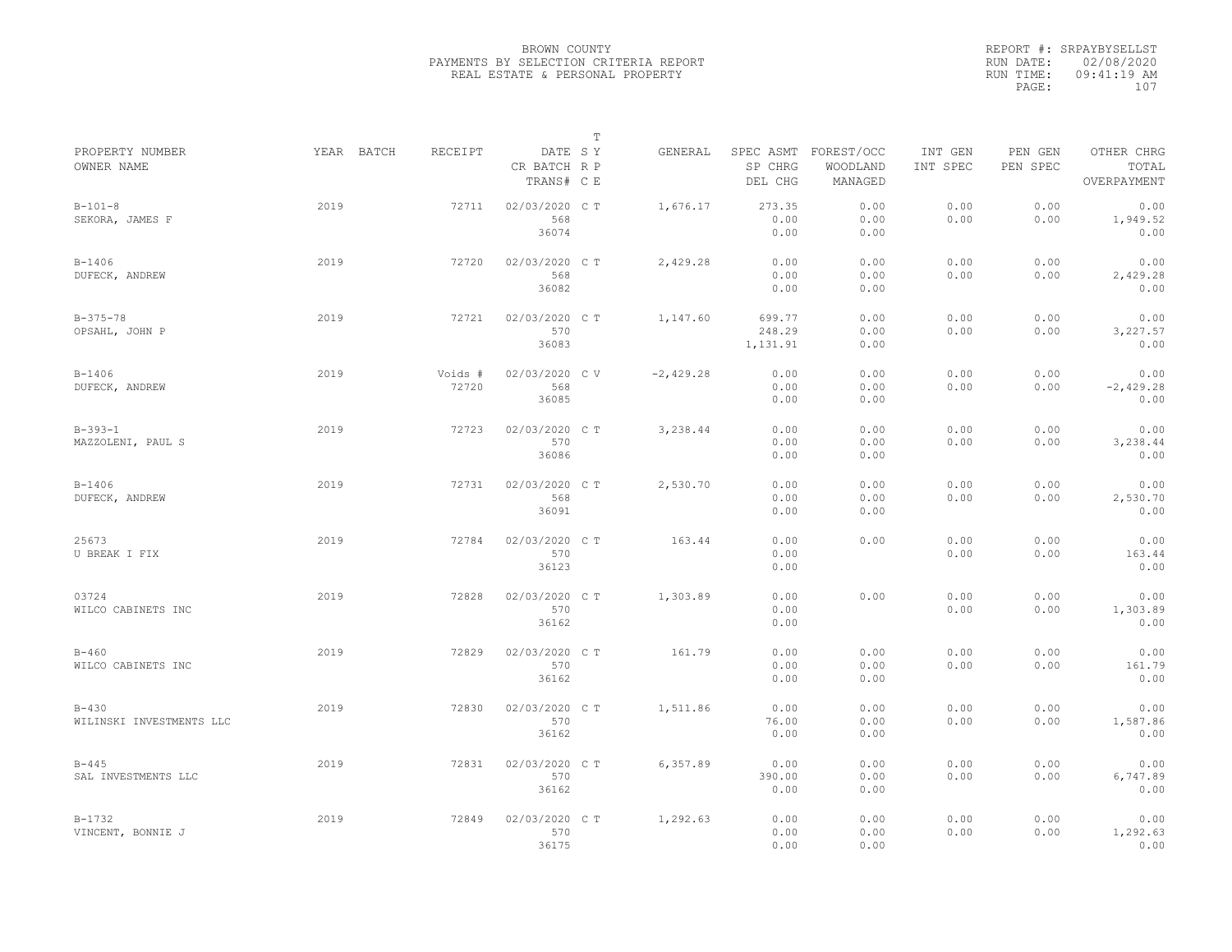|                                                 |      |             |         |                                       | $\mathbb T$ |           |                                 |                                   |                     |                     |                                    |
|-------------------------------------------------|------|-------------|---------|---------------------------------------|-------------|-----------|---------------------------------|-----------------------------------|---------------------|---------------------|------------------------------------|
| PROPERTY NUMBER<br>OWNER NAME                   |      | YEAR BATCH  | RECEIPT | DATE SY<br>CR BATCH R P<br>TRANS# C E |             | GENERAL   | SPEC ASMT<br>SP CHRG<br>DEL CHG | FOREST/OCC<br>WOODLAND<br>MANAGED | INT GEN<br>INT SPEC | PEN GEN<br>PEN SPEC | OTHER CHRG<br>TOTAL<br>OVERPAYMENT |
| $B - 2267$<br>PETTINE, MICHAEL M                | 2019 |             | 72875   | 02/03/2020 CT<br>567<br>36189         |             | 8,574.98  | 0.00<br>0.00<br>0.00            | 0.00<br>0.00<br>0.00              | 0.00<br>0.00        | 0.00<br>0.00        | 0.00<br>8,574.98<br>0.00           |
| 21007<br>PITNEY BOWES GLOBAL FINANCIAL SERVICES | 2019 |             | 72905   | 02/03/2020 C T<br>567<br>36210        |             | 156.31    | 0.00<br>0.00<br>0.00            | 0.00                              | 0.00<br>0.00        | 0.00<br>0.00        | 0.00<br>156.31<br>0.00             |
| $B-350-42$<br>MOSQUEDA, ETAL, HECTOR            | 2019 |             | 72947   | 02/03/2020 C T<br>568<br>36240        |             | 2,615.94  | 0.00<br>0.00<br>0.00            | 0.00<br>0.00<br>0.00              | 0.00<br>0.00        | 0.00<br>0.00        | 0.00<br>2,615.94<br>0.00           |
| $B-161-4$<br>FOELLER, ROBERT A                  | 2019 |             | 72982   | 02/03/2020 C T<br>567<br>36267        |             | 1,642.43  | 0.00<br>0.00<br>0.00            | 0.00<br>0.00<br>0.00              | 0.00<br>0.00        | 0.00<br>0.00        | 0.00<br>1,642.43<br>0.00           |
| 03685<br>PERRET'S VILLAGE                       | 2019 |             | 72985   | 02/03/2020 C T<br>568<br>36268        |             | 35.53     | 0.00<br>0.00<br>0.00            | 0.00                              | 0.00<br>0.00        | 0.00<br>0.00        | 0.00<br>35.53<br>0.00              |
| $B - 421$<br>JDL INVESTMENTS LLC                |      | 2019 200204 | 4088    | 02/04/2020 C T                        |             | 1,797.99  | 0.00<br>76.00<br>0.00           | 0.00<br>0.00<br>0.00              | 0.00<br>0.00        | 0.00<br>0.00        | 0.00<br>1,873.99<br>0.00           |
| $B-287$<br>JAYAMBEY LLC                         | 2019 |             | 73037   | 02/04/2020 C T<br>573<br>36316        |             | 12,695.22 | 0.00<br>342.00<br>0.00          | 0.00<br>0.00<br>0.00              | 0.00<br>0.00        | 0.00<br>0.00        | 0.00<br>13,037.22<br>0.00          |
| $B-16$<br>SEDENOUIST, RICK L                    | 2019 |             | 73078   | 02/04/2020 C T<br>574<br>36357        |             | 3,584.08  | 0.00<br>16.00<br>0.00           | 0.00<br>0.00<br>0.00              | 0.00<br>0.00        | 0.00<br>0.00        | 0.00<br>3,600.08<br>0.00           |
| 27712<br>SBA STRUCTURES, INC                    | 2019 |             | 73089   | 02/04/2020 C T<br>573<br>36363        |             | 650.17    | 0.00<br>0.00<br>0.00            | 0.00                              | 0.00<br>0.00        | 0.00<br>0.00        | 0.00<br>650.17<br>0.00             |
| $B - 2409$<br>GVB PROPERTIES LLC                | 2019 |             | 73111   | 02/04/2020 C T<br>574<br>36375        |             | 6,589.71  | 1,384.18<br>152.00<br>0.00      | 0.00<br>0.00<br>0.00              | 0.00<br>0.00        | 0.00<br>0.00        | 0.00<br>8,125.89<br>0.00           |
| $B-196-4$<br>UMENTUM, MELISSA S                 | 2019 |             | 73115   | 02/04/2020 C T<br>574<br>36379        |             | 1,054.44  | 0.00<br>0.00<br>0.00            | 0.00<br>0.00<br>0.00              | 0.00<br>0.00        | 0.00<br>0.00        | 0.00<br>1,054.44<br>0.00           |
| $B - 563$<br>SCHUMACHER, THOMAS F               | 2019 |             | 73118   | 02/04/2020 C T<br>577<br>36382        |             | 4,583.26  | 0.00<br>260.00<br>0.00          | 0.00<br>0.00<br>0.00              | 0.00<br>0.00        | 0.00<br>0.00        | 0.00<br>4,843.26<br>0.00           |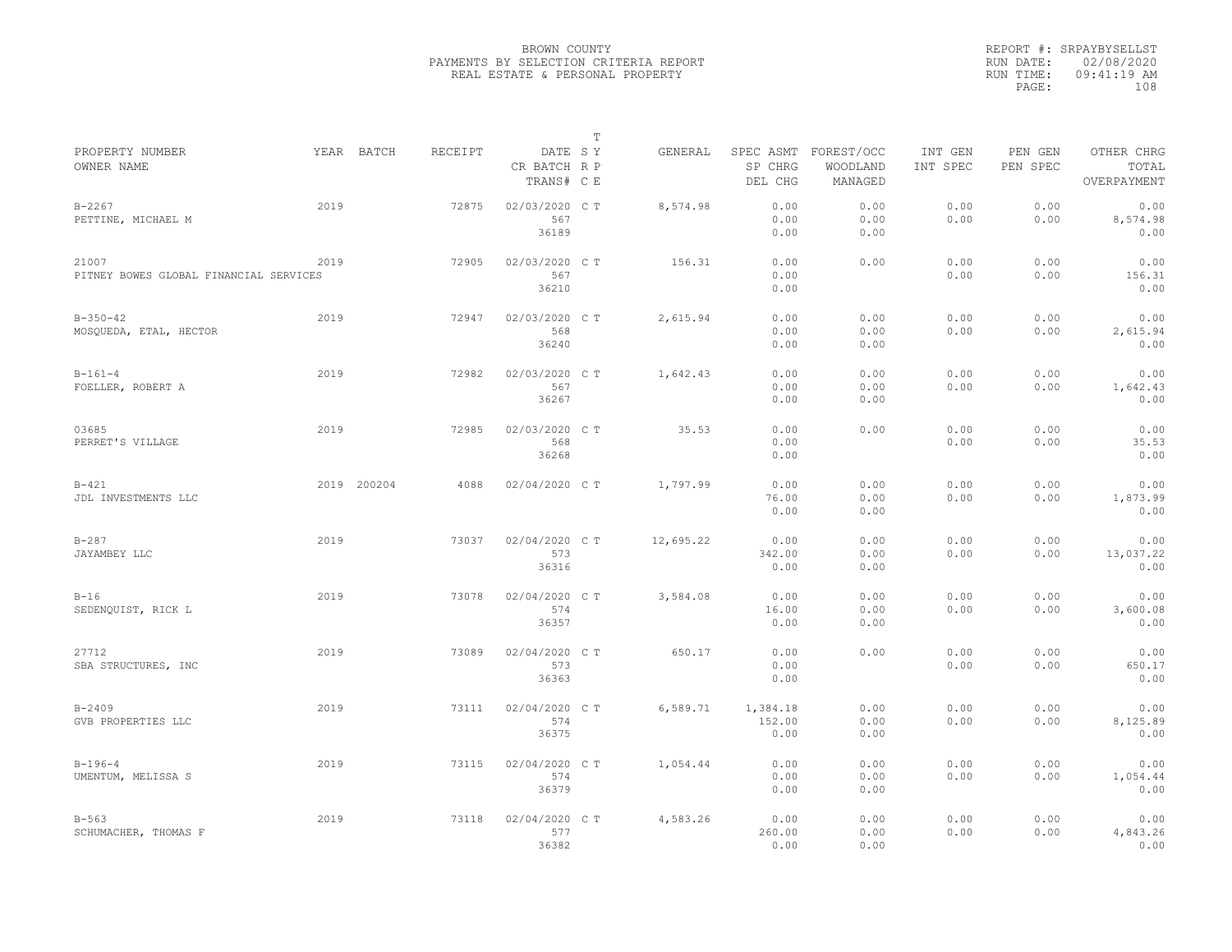|                                                           |      |             |         |                                       | $\mathbb T$ |            |                                 |                                   |                     |                     |                                    |
|-----------------------------------------------------------|------|-------------|---------|---------------------------------------|-------------|------------|---------------------------------|-----------------------------------|---------------------|---------------------|------------------------------------|
| PROPERTY NUMBER<br>OWNER NAME                             |      | YEAR BATCH  | RECEIPT | DATE SY<br>CR BATCH R P<br>TRANS# C E |             | GENERAL    | SPEC ASMT<br>SP CHRG<br>DEL CHG | FOREST/OCC<br>WOODLAND<br>MANAGED | INT GEN<br>INT SPEC | PEN GEN<br>PEN SPEC | OTHER CHRG<br>TOTAL<br>OVERPAYMENT |
| $B-380-28$<br>SCHUMACHER, THOMAS F                        | 2019 |             | 73119   | 02/04/2020 CT<br>577<br>36382         |             | 1,708.06   | 0.00<br>0.00<br>0.00            | 0.00<br>0.00<br>0.00              | 0.00<br>0.00        | 0.00<br>0.00        | 0.00<br>1,708.06<br>0.00           |
| $B - 89 - 2$<br>STORE SPE MILLS FLEET 2016-1 LLC          | 2019 |             | 73124   | 02/04/2020 C T<br>575<br>36387        |             | 77, 417.63 | 0.00<br>1,028.00<br>0.00        | 0.00<br>0.00<br>0.00              | 0.00<br>0.00        | 0.00<br>0.00        | 0.00<br>78,445.63<br>87,888.82     |
| $B - 18 - 4$<br>LAMBERT, DAVID C                          | 2019 |             | 73200   | 02/04/2020 C T<br>574<br>36444        |             | 1,737.37   | 0.00<br>16.00<br>0.00           | 0.00<br>0.00<br>0.00              | 0.00<br>0.00        | 0.00<br>0.00        | 0.00<br>1,753.37<br>0.00           |
| $B - 975 - 25$<br>KOCH REV DR JOHN ROBERT REVOCABLE TRUST | 2019 |             | 73204   | 02/04/2020 C T<br>574<br>36447        |             | 1,840.40   | 685.77<br>0.00<br>0.00          | 0.00<br>0.00<br>0.00              | 0.00<br>0.00        | 0.00<br>0.00        | 0.00<br>2,526.17<br>0.00           |
| $B - 5 - 4$<br>THILKE III, WILLIAM J                      | 2019 |             | 73246   | 02/04/2020 C T<br>577<br>36472        |             | 1,174.25   | 0.00<br>16.00<br>0.00           | 0.00<br>0.00<br>0.00              | 0.00<br>0.00        | 0.00<br>0.00        | 0.00<br>1,190.25<br>0.00           |
| $B-360-70$<br>RADUE, MICHAEL D                            | 2019 |             | 73247   | 02/04/2020 C T<br>574<br>36473        |             | 1,367.87   | 0.00<br>0.00<br>0.00            | 0.00<br>0.00<br>0.00              | 0.00<br>0.00        | 0.00<br>0.00        | 0.00<br>1,367.87<br>0.00           |
| $B-1323$<br>MARINOFF, DONALD J                            | 2019 |             | 73265   | 02/04/2020 C T<br>574<br>36487        |             | 1,192.01   | 0.00<br>0.00<br>0.00            | 0.00<br>0.00<br>0.00              | 0.00<br>0.00        | 0.00<br>0.00        | 0.00<br>1,192.01<br>0.00           |
| $B - 68 - 2$<br>BURGESS, ROBERT L                         | 2019 |             | 73307   | 02/04/2020 C T<br>574<br>36512        |             | 1,718.72   | 254.15<br>0.00<br>0.00          | 0.00<br>0.00<br>0.00              | 0.00<br>0.00        | 0.00<br>0.00        | 0.00<br>1,972.87<br>0.00           |
| 25674<br>HOSPICE PREFERRED CHOICE, INC                    | 2019 |             | 73338   | 02/04/2020 C T<br>577<br>36542        |             | 204.28     | 0.00<br>0.00<br>0.00            | 0.00                              | 0.00<br>0.00        | 0.00<br>0.00        | 0.00<br>204.28<br>0.00             |
| $B-1934$<br>GUZMAN, CONSUELO                              | 2019 |             | 73353   | 02/04/2020 C T<br>575<br>36554        |             | 3,354.13   | 0.00<br>0.00<br>0.00            | 0.00<br>0.00<br>0.00              | 0.00<br>0.00        | 0.00<br>0.00        | 0.00<br>3,354.13<br>0.00           |
| $B-600-118$<br>HASKINS, KIMBERLY M                        |      | 2019 200204 | 4090    | 02/04/2020 C T                        |             | 3, 113.33  | 0.00<br>0.00<br>0.00            | 0.00<br>0.00<br>0.00              | 0.00<br>0.00        | 0.00<br>0.00        | 0.00<br>3, 113.33<br>0.00          |
| $B - 2638$<br>MOSKI CORPORATION                           | 2019 |             | 73356   | 02/04/2020 CT<br>575<br>36558         |             | 500.94     | 0.00<br>9,200.00<br>0.00        | 0.00<br>0.00<br>0.00              | 0.00<br>0.00        | 0.00<br>0.00        | 0.00<br>9,700.94<br>0.00           |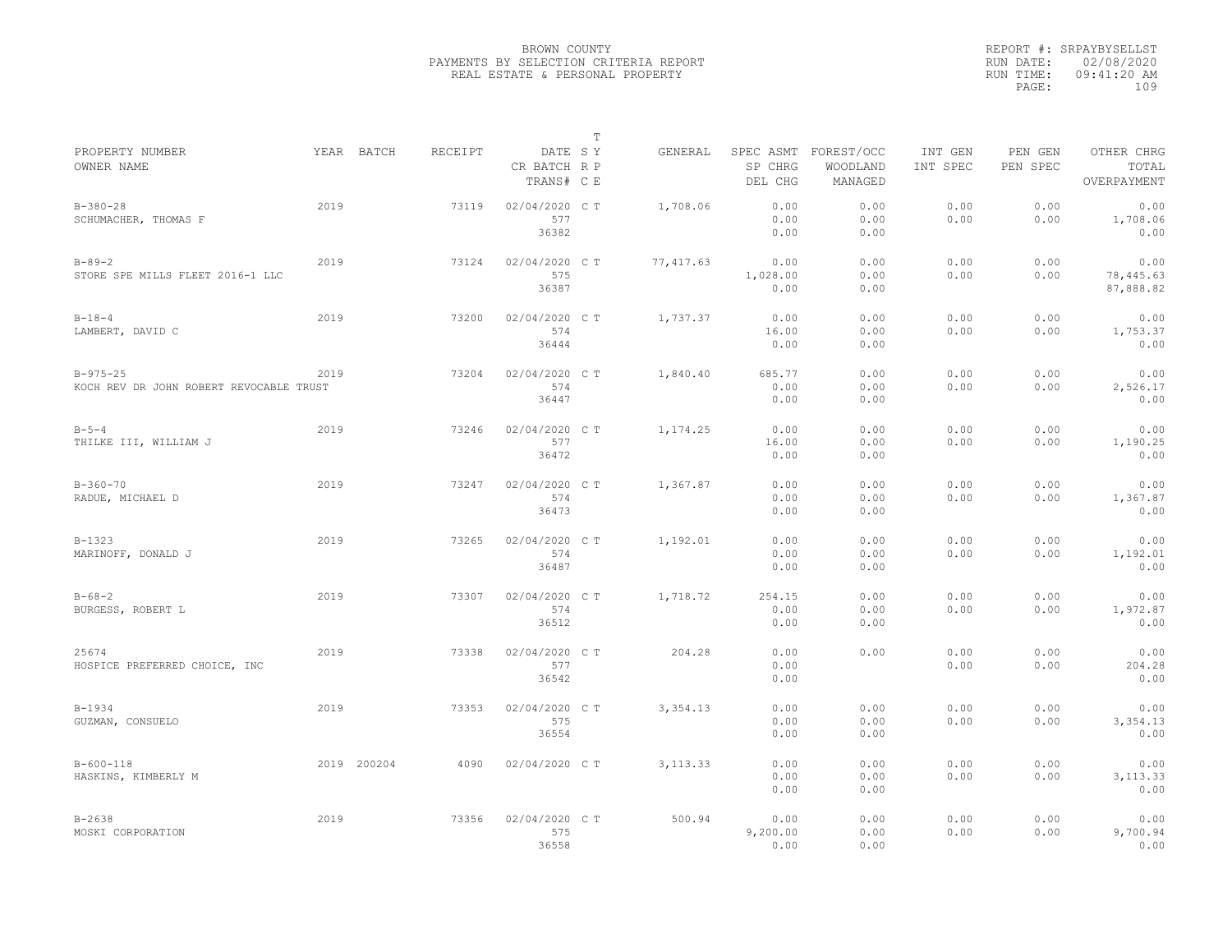|           | REPORT #: SRPAYBYSELLST |  |
|-----------|-------------------------|--|
|           | RUN DATE: 02/08/2020    |  |
| RUN TIME: | $09:41:20$ AM           |  |
| PAGE:     | 110                     |  |
|           |                         |  |

|                                       |            |         | $\mathbb T$                           |            |                                 |                                   |                     |                     |                                    |
|---------------------------------------|------------|---------|---------------------------------------|------------|---------------------------------|-----------------------------------|---------------------|---------------------|------------------------------------|
| PROPERTY NUMBER<br>OWNER NAME         | YEAR BATCH | RECEIPT | DATE SY<br>CR BATCH R P<br>TRANS# C E | GENERAL    | SPEC ASMT<br>SP CHRG<br>DEL CHG | FOREST/OCC<br>WOODLAND<br>MANAGED | INT GEN<br>INT SPEC | PEN GEN<br>PEN SPEC | OTHER CHRG<br>TOTAL<br>OVERPAYMENT |
| $B - 429 - 1$<br>H & M PROPERTIES LLC | 2019       | 73358   | 02/04/2020 C T<br>572<br>36560        | 2,186.01   | 0.00<br>76.00<br>0.00           | 0.00<br>0.00<br>0.00              | 0.00<br>0.00        | 0.00<br>0.00        | 0.00<br>2,262.01<br>0.00           |
| $B-33$<br>MOSKI CORP                  | 2019       | 73360   | 02/04/2020 C T<br>575<br>36561        | 116,558.93 | 0.00<br>4,680.00<br>0.00        | 0.00<br>0.00<br>0.00              | 0.00<br>0.00        | 0.00<br>0.00        | 0.00<br>121,238.93<br>0.00         |
| $B-30$<br>MOSKI CORP                  | 2019       | 73362   | 02/04/2020 C T<br>575<br>36562        | 152.78     | 0.00<br>0.00<br>0.00            | 0.00<br>0.00<br>0.00              | 0.00<br>0.00        | 0.00<br>0.00        | 0.00<br>152.78<br>0.00             |
| $B-28$<br>MOSKI CORP                  | 2019       | 73363   | 02/04/2020 C T<br>575<br>36562        | 60.41      | 0.00<br>0.00<br>0.00            | 0.00<br>0.00<br>0.00              | 0.00<br>0.00        | 0.00<br>0.00        | 0.00<br>60.41<br>0.00              |
| $B-29$<br>MOSKI CORP                  | 2019       | 73364   | 02/04/2020 C T<br>575<br>36562        | 55.07      | 0.00<br>0.00<br>0.00            | 0.00<br>0.00<br>0.00              | 0.00<br>0.00        | 0.00<br>0.00        | 0.00<br>55.07<br>0.00              |
| $B-192$<br>MOSKI CORPORATION          | 2019       | 73365   | 02/04/2020 C T<br>575<br>36562        | 174.08     | 0.00<br>0.00<br>0.00            | 0.00<br>0.00<br>0.00              | 0.00<br>0.00        | 0.00<br>0.00        | 0.00<br>174.08<br>0.00             |
| $B-187$<br>MOSKI CORP                 | 2019       | 73366   | 02/04/2020 CT<br>575<br>36562         | 749.64     | 10,968.75<br>0.00<br>0.00       | 0.00<br>0.00<br>0.00              | 0.00<br>0.00        | 0.00<br>0.00        | 0.00<br>11,718.39<br>0.00          |
| $B - 2647$<br>MOSKI CORPORATION       | 2019       | 73368   | 02/04/2020 C T<br>575<br>36563        | 177.65     | 0.00<br>0.00<br>0.00            | 0.00<br>0.00<br>0.00              | 0.00<br>0.00        | 0.00<br>0.00        | 0.00<br>177.65<br>0.00             |
| $B - 2648$<br>MOSKI CORPORATION       | 2019       | 73369   | 02/04/2020 CT<br>575<br>36563         | 117.65     | 0.00<br>0.00<br>0.00            | 0.00<br>0.00<br>0.00              | 0.00<br>0.00        | 0.00<br>0.00        | 0.00<br>117.65<br>0.00             |
| $B - 2639$<br>MOSKI CORPORATION       | 2019       | 73370   | 02/04/2020 C T<br>575<br>36564        | 500.94     | 0.00<br>0.00<br>0.00            | 0.00<br>0.00<br>0.00              | 0.00<br>0.00        | 0.00<br>0.00        | 0.00<br>500.94<br>0.00             |
| $B - 2645$<br>MOSKI CORPORATION       | 2019       | 73371   | 02/04/2020 C T<br>575<br>36564        | 502.73     | 0.00<br>0.00<br>0.00            | 0.00<br>0.00<br>0.00              | 0.00<br>0.00        | 0.00<br>0.00        | 0.00<br>502.73<br>0.00             |
| $B - 2649$<br>MOSKI CORPORATION       | 2019       | 73372   | 02/04/2020 CT<br>575<br>36564         | 177.65     | 0.00<br>0.00<br>0.00            | 0.00<br>0.00<br>0.00              | 0.00<br>0.00        | 0.00<br>0.00        | 0.00<br>177.65<br>0.00             |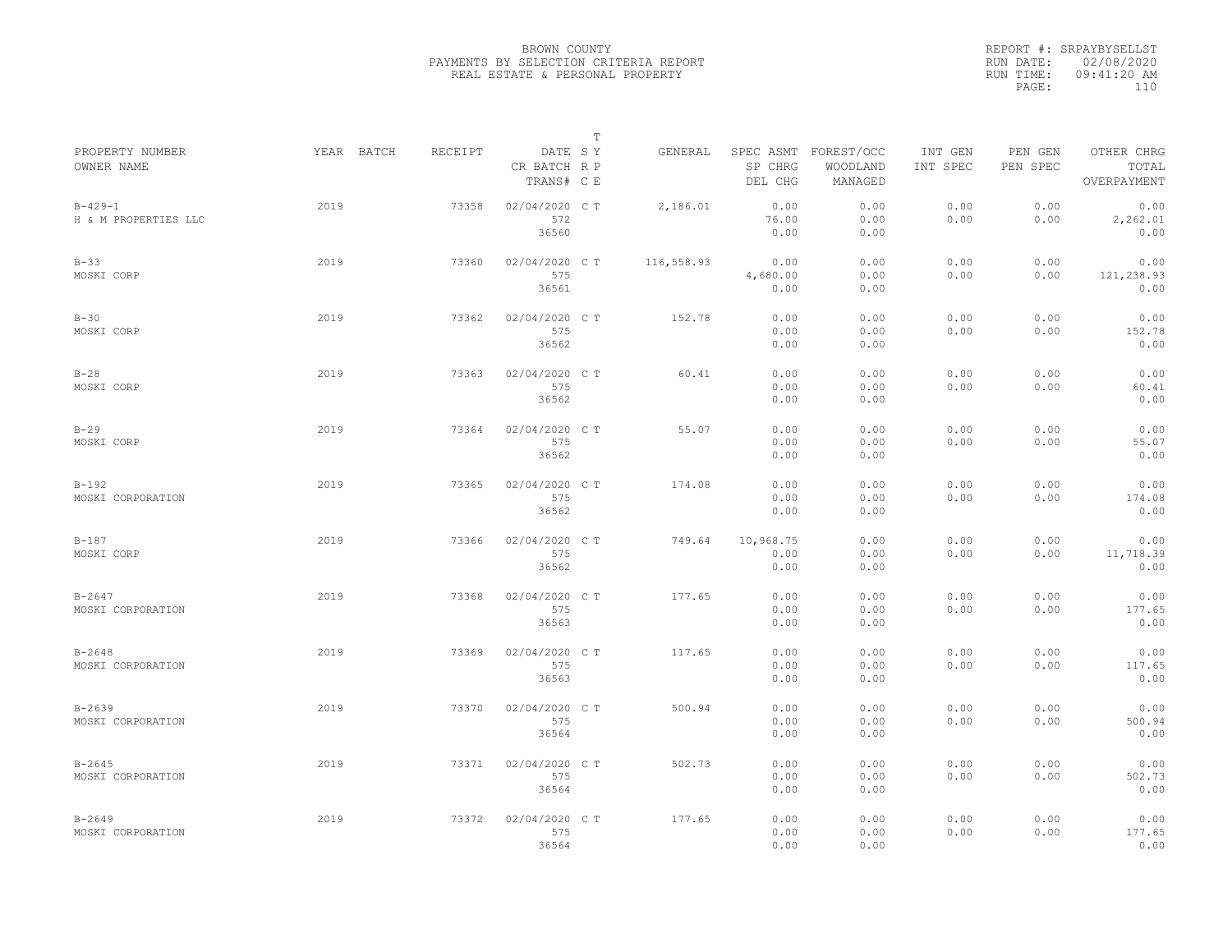|                                 |            |         |                                       | $\mathbb T$ |         |                                 |                                   |                     |                     |                                    |
|---------------------------------|------------|---------|---------------------------------------|-------------|---------|---------------------------------|-----------------------------------|---------------------|---------------------|------------------------------------|
| PROPERTY NUMBER<br>OWNER NAME   | YEAR BATCH | RECEIPT | DATE SY<br>CR BATCH R P<br>TRANS# C E |             | GENERAL | SPEC ASMT<br>SP CHRG<br>DEL CHG | FOREST/OCC<br>WOODLAND<br>MANAGED | INT GEN<br>INT SPEC | PEN GEN<br>PEN SPEC | OTHER CHRG<br>TOTAL<br>OVERPAYMENT |
| $B - 2650$<br>MOSKI CORPORATION | 2019       | 73373   | 02/04/2020 C T<br>575<br>36564        |             | 177.65  | 0.00<br>0.00<br>0.00            | 0.00<br>0.00<br>0.00              | 0.00<br>0.00        | 0.00<br>0.00        | 0.00<br>177.65<br>0.00             |
| $B - 2651$<br>MOSKI CORPORATION | 2019       | 73374   | 02/04/2020 C T<br>575<br>36564        |             | 177.65  | 0.00<br>0.00<br>0.00            | 0.00<br>0.00<br>0.00              | 0.00<br>0.00        | 0.00<br>0.00        | 0.00<br>177.65<br>0.00             |
| $B - 2652$<br>MOSKI CORPORATION | 2019       | 73375   | 02/04/2020 C T<br>575<br>36564        |             | 177.65  | 0.00<br>0.00<br>0.00            | 0.00<br>0.00<br>0.00              | 0.00<br>0.00        | 0.00<br>0.00        | 0.00<br>177.65<br>0.00             |
| $B - 2653$<br>MOSKI CORPORATION | 2019       | 73376   | 02/04/2020 C T<br>575<br>36564        |             | 177.65  | 0.00<br>0.00<br>0.00            | 0.00<br>0.00<br>0.00              | 0.00<br>0.00        | 0.00<br>0.00        | 0.00<br>177.65<br>0.00             |
| $B - 2654$<br>MOSKI CORPORATION | 2019       | 73377   | 02/04/2020 C T<br>575<br>36564        |             | 177.65  | 0.00<br>0.00<br>0.00            | 0.00<br>0.00<br>0.00              | 0.00<br>0.00        | 0.00<br>0.00        | 0.00<br>177.65<br>0.00             |
| $B - 2655$<br>MOSKI CORPORATION | 2019       | 73378   | 02/04/2020 C T<br>575<br>36564        |             | 177.65  | 0.00<br>0.00<br>0.00            | 0.00<br>0.00<br>0.00              | 0.00<br>0.00        | 0.00<br>0.00        | 0.00<br>177.65<br>0.00             |
| $B - 2656$<br>MOSKI CORPORATION | 2019       | 73379   | 02/04/2020 CT<br>575<br>36564         |             | 88.82   | 0.00<br>0.00<br>0.00            | 0.00<br>0.00<br>0.00              | 0.00<br>0.00        | 0.00<br>0.00        | 0.00<br>88.82<br>0.00              |
| $B - 2659$<br>MOSKI CORPORATION | 2019       | 73380   | 02/04/2020 C T<br>575<br>36564        |             | 88.82   | 0.00<br>0.00<br>0.00            | 0.00<br>0.00<br>0.00              | 0.00<br>0.00        | 0.00<br>0.00        | 0.00<br>88.82<br>0.00              |
| $B - 2660$<br>MOSKI CORPORATION | 2019       | 73381   | 02/04/2020 C T<br>575<br>36564        |             | 88.82   | 0.00<br>0.00<br>0.00            | 0.00<br>0.00<br>0.00              | 0.00<br>0.00        | 0.00<br>0.00        | 0.00<br>88.82<br>0.00              |
| $B - 2661$<br>MOSKI CORPORATION | 2019       | 73382   | 02/04/2020 CT<br>575<br>36564         |             | 88.82   | 0.00<br>0.00<br>0.00            | 0.00<br>0.00<br>0.00              | 0.00<br>0.00        | 0.00<br>0.00        | 0.00<br>88.82<br>0.00              |
| $B - 2662$<br>MOSKI CORPORATION | 2019       | 73383   | 02/04/2020 C T<br>575<br>36564        |             | 88.82   | 0.00<br>0.00<br>0.00            | 0.00<br>0.00<br>0.00              | 0.00<br>0.00        | 0.00<br>0.00        | 0.00<br>88.82<br>0.00              |
| $B - 2663$<br>MOSKI CORPORATION | 2019       | 73384   | 02/04/2020 CT<br>575<br>36564         |             | 88.82   | 0.00<br>0.00<br>0.00            | 0.00<br>0.00<br>0.00              | 0.00<br>0.00        | 0.00<br>0.00        | 0.00<br>88.82<br>0.00              |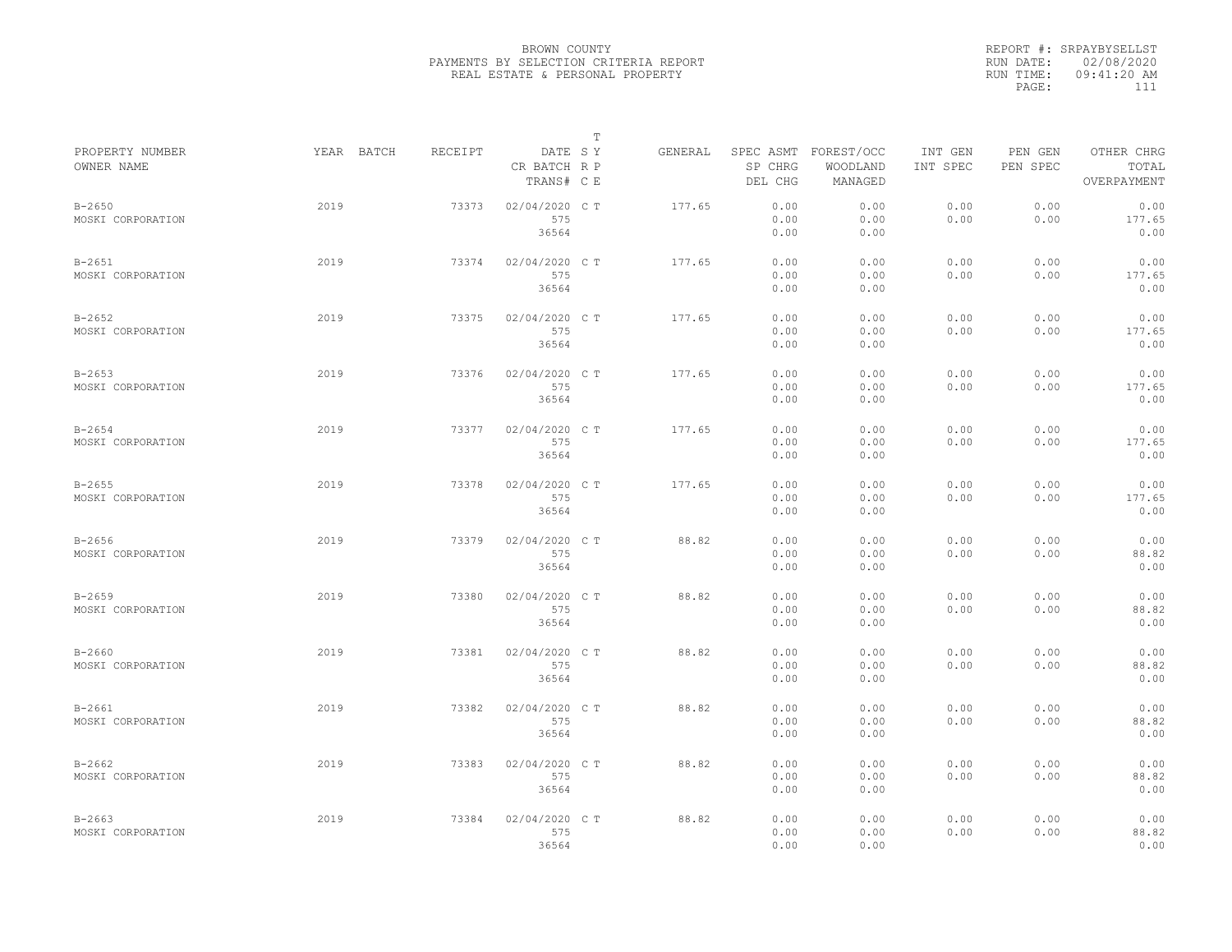|                                          |            |         |                                       | $\mathbb T$ |            |                                 |                                   |                     |                     |                                    |
|------------------------------------------|------------|---------|---------------------------------------|-------------|------------|---------------------------------|-----------------------------------|---------------------|---------------------|------------------------------------|
| PROPERTY NUMBER<br>OWNER NAME            | YEAR BATCH | RECEIPT | DATE SY<br>CR BATCH R P<br>TRANS# C E |             | GENERAL    | SPEC ASMT<br>SP CHRG<br>DEL CHG | FOREST/OCC<br>WOODLAND<br>MANAGED | INT GEN<br>INT SPEC | PEN GEN<br>PEN SPEC | OTHER CHRG<br>TOTAL<br>OVERPAYMENT |
| $B - 2664$<br>MOSKI CORPORATION          | 2019       | 73385   | 02/04/2020 C T<br>575<br>36564        |             | 88.82      | 0.00<br>0.00<br>0.00            | 0.00<br>0.00<br>0.00              | 0.00<br>0.00        | 0.00<br>0.00        | 0.00<br>88.82<br>0.00              |
| $B - 2665$<br>MOSKI CORPORATION          | 2019       | 73386   | 02/04/2020 C T<br>575<br>36564        |             | 88.82      | 0.00<br>0.00<br>0.00            | 0.00<br>0.00<br>0.00              | 0.00<br>0.00        | 0.00<br>0.00        | 0.00<br>88.82<br>0.00              |
| $B - 2666$<br>MOSKI CORPORATION          | 2019       | 73387   | 02/04/2020 C T<br>575<br>36564        |             | 88.82      | 0.00<br>0.00<br>0.00            | 0.00<br>0.00<br>0.00              | 0.00<br>0.00        | 0.00<br>0.00        | 0.00<br>88.82<br>0.00              |
| $B - 2667$<br>MOSKI CORPORATION          | 2019       | 73388   | 02/04/2020 C T<br>575<br>36564        |             | 88.82      | 0.00<br>0.00<br>0.00            | 0.00<br>0.00<br>0.00              | 0.00<br>0.00        | 0.00<br>0.00        | 0.00<br>88.82<br>0.00              |
| $B - 2668$<br>MOSKI CORPORATION          | 2019       | 73389   | 02/04/2020 C T<br>575<br>36564        |             | 88.82      | 0.00<br>0.00<br>0.00            | 0.00<br>0.00<br>0.00              | 0.00<br>0.00        | 0.00<br>0.00        | 0.00<br>88.82<br>0.00              |
| $B - 2669$<br>MOSKI CORPORATION          | 2019       | 73390   | 02/04/2020 CT<br>575<br>36564         |             | 88.82      | 0.00<br>0.00<br>0.00            | 0.00<br>0.00<br>0.00              | 0.00<br>0.00        | 0.00<br>0.00        | 0.00<br>88.82<br>0.00              |
| $B - 2670$<br>MOSKI CORPORATION          | 2019       | 73391   | 02/04/2020 C T<br>575<br>36564        |             | 88.82      | 0.00<br>0.00<br>0.00            | 0.00<br>0.00<br>0.00              | 0.00<br>0.00        | 0.00<br>0.00        | 0.00<br>88.82<br>0.00              |
| $B - 2671$<br>MOSKI CORPORATION          | 2019       | 73392   | 02/04/2020 C T<br>575<br>36564        |             | 88.82      | 0.00<br>0.00<br>0.00            | 0.00<br>0.00<br>0.00              | 0.00<br>0.00        | 0.00<br>0.00        | 0.00<br>88.82<br>0.00              |
| $B - 2673$<br>MOSKI CORPORATION          | 2019       | 73393   | 02/04/2020 CT<br>575<br>36564         |             | 88.82      | 0.00<br>0.00<br>0.00            | 0.00<br>0.00<br>0.00              | 0.00<br>0.00        | 0.00<br>0.00        | 0.00<br>88.82<br>0.00              |
| $B - 2675$<br>MOSKI CORPORATION          | 2019       | 73394   | 02/04/2020 CT<br>575<br>36564         |             | 294.88     | 0.00<br>0.00<br>0.00            | 0.00<br>0.00<br>0.00              | 0.00<br>0.00        | 0.00<br>0.00        | 0.00<br>294.88<br>0.00             |
| $B-D110$<br>TOWN & COUNTRY STORAGE LLC   | 2019       | 73407   | 02/05/2020 C T<br>579<br>36575        |             | 46.18      | 0.00<br>0.00<br>0.00            | 0.00<br>0.00<br>0.00              | 0.00<br>0.00        | 0.00<br>0.00        | 0.00<br>46.18<br>0.00              |
| $B-D110-4$<br>TOWN & COUNTRY STORAGE LLC | 2019       | 73408   | 02/05/2020 CT<br>579<br>36575         |             | 27, 195.26 | 0.00<br>260.00<br>0.00          | 0.00<br>0.00<br>0.00              | 0.00<br>0.00        | 0.00<br>0.00        | 0.00<br>27,455.26<br>0.00          |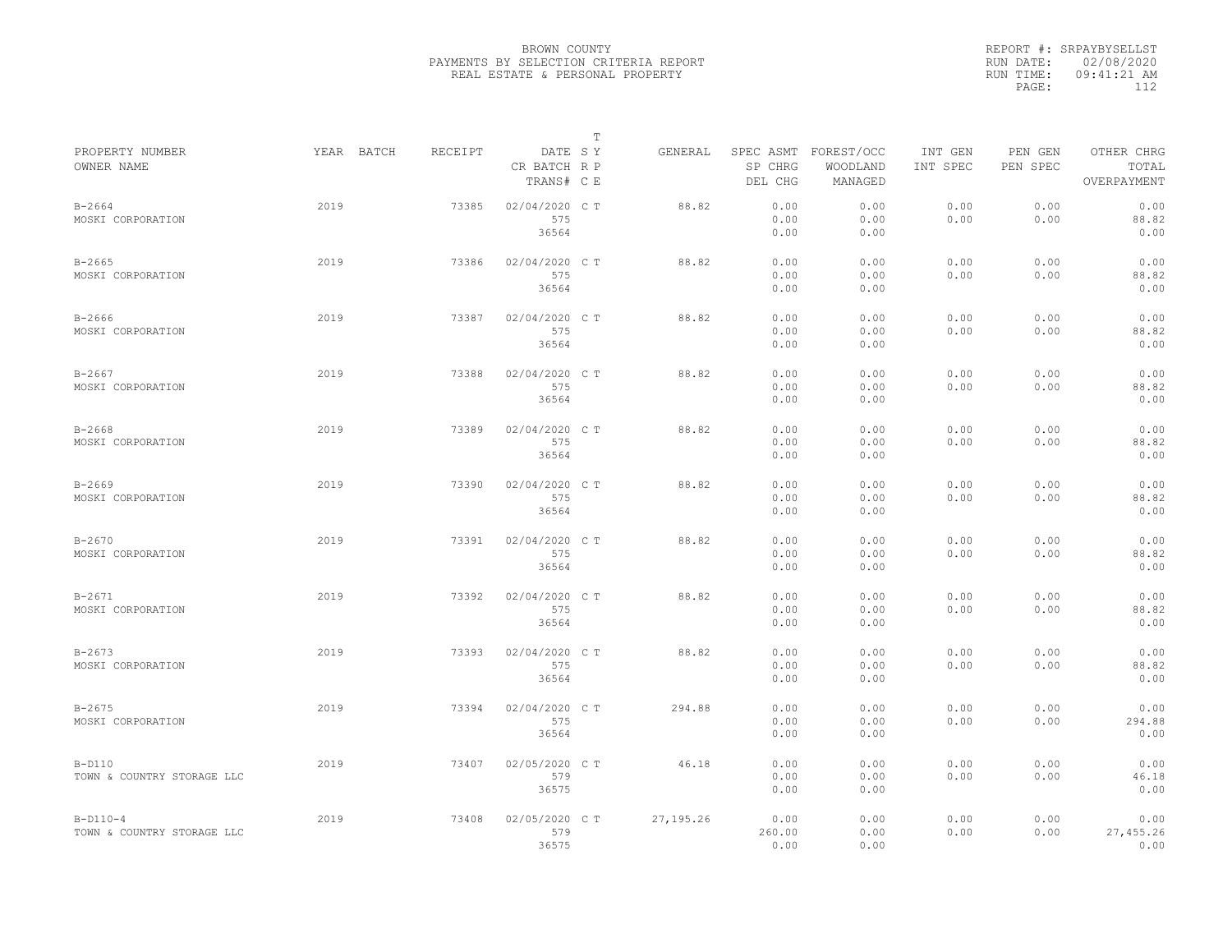|                                                 |             |         |                                       | T |          |                    |                                             |                     |                     |                                    |
|-------------------------------------------------|-------------|---------|---------------------------------------|---|----------|--------------------|---------------------------------------------|---------------------|---------------------|------------------------------------|
| PROPERTY NUMBER<br>OWNER NAME                   | YEAR BATCH  | RECEIPT | DATE SY<br>CR BATCH R P<br>TRANS# C E |   | GENERAL  | SP CHRG<br>DEL CHG | SPEC ASMT FOREST/OCC<br>WOODLAND<br>MANAGED | INT GEN<br>INT SPEC | PEN GEN<br>PEN SPEC | OTHER CHRG<br>TOTAL<br>OVERPAYMENT |
|                                                 |             |         |                                       |   |          |                    |                                             |                     |                     |                                    |
| $B - 62 - 2$                                    | 2019        | 73409   | 02/05/2020 C T                        |   | 400.00   | 0.00               | 0.00                                        | 0.00                | 0.00                | 0.00                               |
| RJ VEESER PROPERTIES LLC                        |             |         | 579<br>36576                          |   |          | 0.00               | 0.00                                        | 0.00                | 0.00                | 400.00                             |
|                                                 |             |         |                                       |   |          | 0.00               | 0.00                                        |                     |                     | 0.00                               |
| $B-365-20$                                      | 2019        | 73410   | 02/05/2020 C T                        |   | 1,145.82 | 546.69             | 0.00                                        | 0.00                | 0.00                | 0.00                               |
| VANDERMISSEN, CAROLE A                          |             |         | 579                                   |   |          | 0.00               | 0.00                                        | 0.00                | 0.00                | 1,692.51                           |
|                                                 |             |         | 36577                                 |   |          | 0.00               | 0.00                                        |                     |                     | 0.00                               |
| $B-363-105$                                     | 2019        | 73424   | 02/05/2020 C T                        |   | 1,319.92 | 0.00               | 0.00                                        | 0.00                | 0.00                | 0.00                               |
|                                                 |             |         |                                       |   |          |                    |                                             |                     |                     |                                    |
| DUCHATEAU, BRETT R                              |             |         | 578                                   |   |          | 0.00               | 0.00                                        | 0.00                | 0.00                | 1,319.92                           |
|                                                 |             |         | 36591                                 |   |          | 0.00               | 0.00                                        |                     |                     | 0.00                               |
| $B - 2063$                                      | 2019        | 73449   | 02/05/2020 C T                        |   | 2,969.43 | 0.00               | 0.00                                        | 0.00                | 0.00                | 0.00                               |
| HRONEK, ETAL, KEVIN A                           |             |         | 578                                   |   |          | 0.00               | 0.00                                        | 0.00                | 0.00                | 2,969.43                           |
|                                                 |             |         | 36616                                 |   |          | 0.00               | 0.00                                        |                     |                     | 0.00                               |
| $B - 727$                                       | 2019        | 73456   | 02/05/2020 C T                        |   | 2,479.16 | 0.00               | 0.00                                        | 0.00                | 0.00                | 0.00                               |
|                                                 |             |         | 578                                   |   |          | 0.00               |                                             | 0.00                | 0.00                |                                    |
| NEMETZ, CRAIG M                                 |             |         |                                       |   |          |                    | 0.00                                        |                     |                     | 2,479.16                           |
|                                                 |             |         | 36625                                 |   |          | 0.00               | 0.00                                        |                     |                     | 0.00                               |
| $B - 248 - 1$                                   | 2019        | 73464   | 02/05/2020 C T                        |   | 1,770.19 | 0.00               | 0.00                                        | 0.00                | 0.00                | 0.00                               |
| WHETTER, DANIEL D                               |             |         | 579                                   |   |          | 0.00               | 0.00                                        | 0.00                | 0.00                | 1,770.19                           |
|                                                 |             |         | 36632                                 |   |          | 0.00               | 0.00                                        |                     |                     | 0.00                               |
| $B-360-60$                                      | 2019 200205 | 4108    | 02/05/2020 C T                        |   | 2,946.35 | 0.00               | 0.00                                        | 0.00                | 0.00                | 0.00                               |
|                                                 |             |         |                                       |   |          |                    |                                             |                     |                     |                                    |
| BARTELL, PATRICIA L                             |             |         |                                       |   |          | 0.00               | 0.00                                        | 0.00                | 0.00                | 2,946.35                           |
|                                                 |             |         |                                       |   |          | 0.00               | 0.00                                        |                     |                     | 0.00                               |
| $B - 2385$                                      | 2019        | 73465   | 02/05/2020 C T                        |   | 2,938.46 | 0.00               | 0.00                                        | 0.00                | 0.00                | 0.00                               |
| TERRY, PATRICIA                                 |             |         | 579                                   |   |          | 0.00               | 0.00                                        | 0.00                | 0.00                | 2,938.46                           |
|                                                 |             |         | 36633                                 |   |          | 0.00               | 0.00                                        |                     |                     | 290.05                             |
| $B-363-335$                                     | 2019 200206 | 4113    | 02/06/2020 C T                        |   | 4,543.33 | 0.00               | 0.00                                        | 0.00                | 0.00                | 0.00                               |
| BERKOVITZ LARRY R & KATHRYN A REV TRUST OF 2017 |             |         |                                       |   |          | 0.00               | 0.00                                        | 0.00                | 0.00                | 4,543.33                           |
|                                                 |             |         |                                       |   |          | 0.00               | 0.00                                        |                     |                     | 0.00                               |
|                                                 |             |         |                                       |   |          |                    |                                             |                     |                     |                                    |
| 27124                                           | 2019        | 73472   | 02/06/2020 CT                         |   | 294.88   | 0.00               | 0.00                                        | 0.00                | 0.00                | 0.00                               |
| TIAA COMMERCIAL FINANCE INC                     |             |         | 581                                   |   |          | 0.00               |                                             | 0.00                | 0.00                | 294.88                             |
|                                                 |             |         | 36641                                 |   |          | 0.00               |                                             |                     |                     | 0.00                               |
| $B-1128$                                        | 2019        | 73485   | 02/06/2020 C T                        |   | 1,172.47 | 0.00               | 0.00                                        | 0.00                | 0.00                | 0.00                               |
| SCHNEIDER, JOHN P                               |             |         | 580                                   |   |          | 0.00               | 0.00                                        | 0.00                | 0.00                | 1,172.47                           |
|                                                 |             |         | 36650                                 |   |          | 0.00               | 0.00                                        |                     |                     | 0.00                               |
|                                                 |             |         |                                       |   |          |                    |                                             |                     |                     |                                    |
| $B-406$                                         | 2019        | 73489   | 02/06/2020 CT                         |   | 4.00     | 0.00               | 0.00                                        | 0.00                | 0.00                | 0.00                               |
| ALGREM, PAUL D                                  |             |         | 581                                   |   |          | 0.00               | 0.00                                        | 0.00                | 0.00                | 4.00                               |
|                                                 |             |         | 36654                                 |   |          | 0.00               | 0.00                                        |                     |                     | 0.00                               |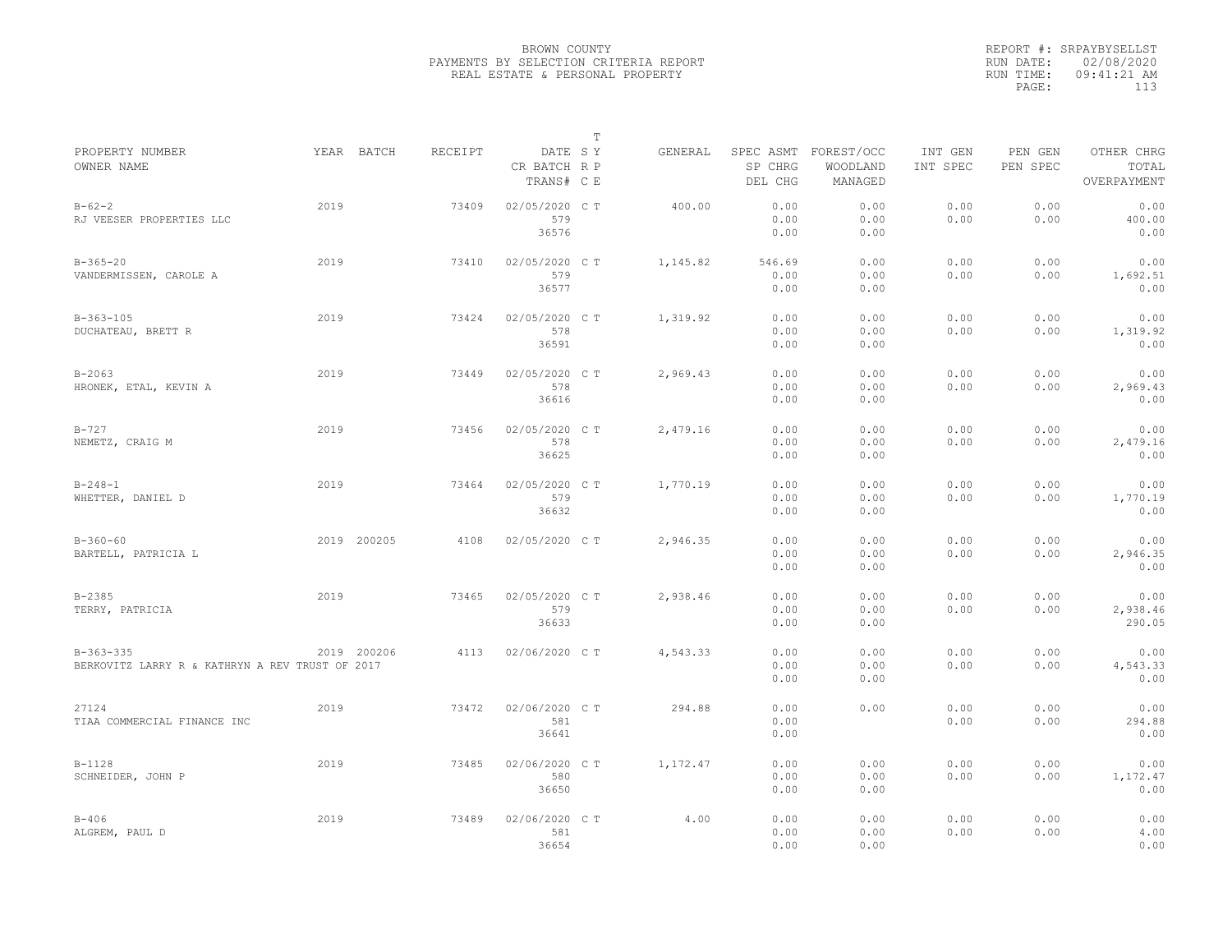|                                |      |            |         |                           | $\mathbb T$ |            |                      |                        |                     |                     |                     |
|--------------------------------|------|------------|---------|---------------------------|-------------|------------|----------------------|------------------------|---------------------|---------------------|---------------------|
| PROPERTY NUMBER<br>OWNER NAME  |      | YEAR BATCH | RECEIPT | DATE SY<br>CR BATCH R P   |             | GENERAL    | SPEC ASMT<br>SP CHRG | FOREST/OCC<br>WOODLAND | INT GEN<br>INT SPEC | PEN GEN<br>PEN SPEC | OTHER CHRG<br>TOTAL |
|                                |      |            |         | TRANS# C E                |             |            | DEL CHG              | MANAGED                |                     |                     | OVERPAYMENT         |
| $B - 414 - 2$                  | 2019 |            | 73505   | 02/06/2020 C T            |             | 1,931.10   | 0.00                 | 0.00                   | 0.00                | 0.00                | 0.00                |
| SECORA FAMILY TRUST            |      |            |         | 581<br>36662              |             |            | 76.00<br>0.00        | 0.00<br>0.00           | 0.00                | 0.00                | 2,007.10<br>0.00    |
| 25124                          | 2019 |            | 73512   | 02/06/2020 C T            |             | 1,751.54   | 0.00                 | 0.00                   | 0.00                | 0.00                | 0.00                |
| POMPS TIRE                     |      |            |         | 581<br>36665              |             |            | 0.00<br>0.00         |                        | 0.00                | 0.00                | 1,751.54<br>0.00    |
| $B-1930$                       | 2019 |            | 73515   | 02/06/2020 C T            |             | 3, 241.23  | 0.00                 | 0.00                   | 0.00                | 0.00                | 0.00                |
| BOUDREAU, MICHEAL E            |      |            |         | 581                       |             |            | 0.00                 | 0.00                   | 0.00                | 0.00                | 3, 241.23           |
|                                |      |            |         | 36665                     |             |            | 0.00                 | 0.00                   |                     |                     | 0.00                |
| $B-1998$                       | 2019 |            | 73550   | 02/07/2020 C T            |             | 2,954.20   | 0.00                 | 0.00                   | 0.00                | 0.00                | 0.00                |
| SAUCEDO, ETAL, JUAN M MARTINEZ |      |            |         | 583                       |             |            | 0.00                 | 0.00                   | 0.00                | 0.00                | 2,954.20            |
|                                |      |            |         | 36696                     |             |            | 0.00                 | 0.00                   |                     |                     | 0.00                |
| $B-1998$                       | 2019 |            | 73571   | 02/07/2020 C T            |             | 10.91      | 0.00                 | 0.00                   | 0.00                | 0.00                | 0.00                |
| SAUCEDO, ETAL, JUAN M MARTINEZ |      |            |         | 583                       |             |            | 0.00                 | 0.00                   | 0.00                | 0.00                | 10.91               |
|                                |      |            |         | 36714                     |             |            | 0.00                 | 0.00                   |                     |                     | 0.00                |
| $B-1998$                       | 2019 |            | Voids # | 02/07/2020 CV             |             | $-10.91$   | 0.00                 | 0.00                   | 0.00                | 0.00                | 0.00                |
| SAUCEDO, ETAL, JUAN M MARTINEZ |      |            | 73571   | 583                       |             |            | 0.00                 | 0.00                   | 0.00                | 0.00                | $-10.91$            |
|                                |      |            |         | 36715                     |             |            | 0.00                 | 0.00                   |                     |                     | 0.00                |
| $B-1998$                       | 2019 |            | 73572   | 02/07/2020 CT             |             | 10.91      | 0.00                 | 0.00                   | 0.00                | 0.00                | 0.00                |
| SAUCEDO, ETAL, JUAN M MARTINEZ |      |            |         | 583                       |             |            | 0.00                 | 0.00                   | 0.00                | 0.00                | 10.91               |
|                                |      |            |         | 36716                     |             |            | 0.00                 | 0.00                   |                     |                     | 0.00                |
|                                |      |            |         | VILLAGE OF BELLEVUE TOTAL |             | 614,340.50 | 19,270.83            | 0.00                   | 0.00                | 0.00                | 0.00                |
|                                |      |            |         |                           |             |            | 19,064.29            | 0.00                   | 0.00                | 0.00                | 653,807.53          |
|                                |      |            |         |                           |             |            | 1,131.91             | 0.00                   |                     |                     | 88,178.87           |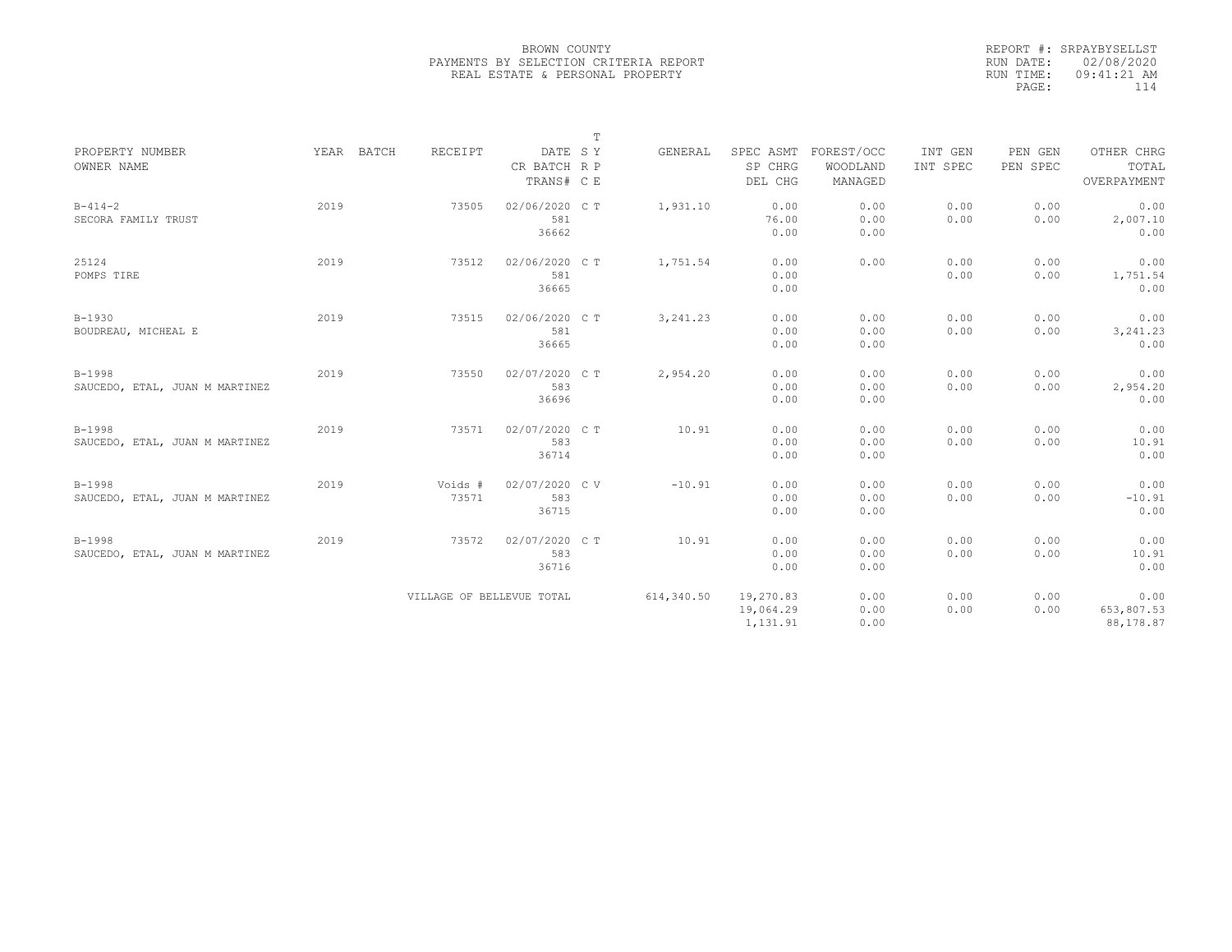|                                                        |      |                       |                                | T       |          |                        |                                             |                     |                     |                                    |
|--------------------------------------------------------|------|-----------------------|--------------------------------|---------|----------|------------------------|---------------------------------------------|---------------------|---------------------|------------------------------------|
| PROPERTY NUMBER<br>OWNER NAME                          |      | RECEIPT<br>YEAR BATCH | CR BATCH R P<br>TRANS# C E     | DATE SY | GENERAL  | SP CHRG<br>DEL CHG     | SPEC ASMT FOREST/OCC<br>WOODLAND<br>MANAGED | INT GEN<br>INT SPEC | PEN GEN<br>PEN SPEC | OTHER CHRG<br>TOTAL<br>OVERPAYMENT |
| $HB-1621$<br>SULLIVAN, THOMAS M                        | 2019 | 71845                 | 02/03/2020 C T<br>570<br>35515 |         | 3,164.18 | 0.00<br>297.70<br>0.00 | 0.00<br>0.00<br>0.00                        | 0.00<br>0.00        | 0.00<br>0.00        | 0.00<br>3,461.88<br>0.00           |
| $HB - 44 - 1$<br>GEORGIA PACIFIC CONSUMER PRODUCTS LP  | 2019 | 71881                 | 02/03/2020 C T<br>567<br>35553 |         | 0.00     | 0.00<br>13.99<br>0.00  | 0.00<br>0.00<br>0.00                        | 0.00<br>0.00        | 0.00<br>0.00        | 0.00<br>13.99<br>0.00              |
| $HB-45$<br>GEORGIA PACIFIC CONSUMER PRODUCTS LP        | 2019 | 71883                 | 02/03/2020 C T<br>567<br>35553 |         | 0.00     | 0.00<br>13.99<br>0.00  | 0.00<br>0.00<br>0.00                        | 0.00<br>0.00        | 0.00<br>0.00        | 0.00<br>13.99<br>0.00              |
| $HB-838$<br>GEORGIA PACIFIC CONSUMER PRODUCTS LP       | 2019 | 71884                 | 02/03/2020 C T<br>567<br>35553 |         | 0.00     | 0.00<br>13.99<br>0.00  | 0.00<br>0.00<br>0.00                        | 0.00<br>0.00        | 0.00<br>0.00        | 0.00<br>13.99<br>0.00              |
| $HB-842$<br>GEORGIA PACIFIC CONSUMER PRODUCTS LP       | 2019 | 71885                 | 02/03/2020 C T<br>567<br>35553 |         | 0.00     | 0.00<br>13.99<br>0.00  | 0.00<br>0.00<br>0.00                        | 0.00<br>0.00        | 0.00<br>0.00        | 0.00<br>13.99<br>0.00              |
| $HB-843$<br>GEORGIA PACIFIC CONSUMER PRODUCTS LP       | 2019 | 71886                 | 02/03/2020 C T<br>567<br>35553 |         | 0.00     | 0.00<br>13.99<br>0.00  | 0.00<br>0.00<br>0.00                        | 0.00<br>0.00        | 0.00<br>0.00        | 0.00<br>13.99<br>0.00              |
| $HB-846$<br>GEORGIA PACIFIC CONSUMER PRODUCTS LP       | 2019 | 71887                 | 02/03/2020 C T<br>567<br>35553 |         | 0.00     | 0.00<br>13.99<br>0.00  | 0.00<br>0.00<br>0.00                        | 0.00<br>0.00        | 0.00<br>0.00        | 0.00<br>13.99<br>0.00              |
| $HB-847$<br>GEORGIA PACIFIC CONSUMER PRODUCTS LP       | 2019 | 71888                 | 02/03/2020 C T<br>567<br>35553 |         | 0.00     | 0.00<br>13.99<br>0.00  | 0.00<br>0.00<br>0.00                        | 0.00<br>0.00        | 0.00<br>0.00        | 0.00<br>13.99<br>0.00              |
| $HB - 847 - 1$<br>GEORGIA PACIFIC CONSUMER PRODUCTS LP | 2019 | 71889                 | 02/03/2020 C T<br>567<br>35553 |         | 0.00     | 0.00<br>13.99<br>0.00  | 0.00<br>0.00<br>0.00                        | 0.00<br>0.00        | 0.00<br>0.00        | 0.00<br>13.99<br>0.00              |
| $HB-848$<br>GEORGIA PACIFIC CONSUMER PRODUCTS LP       | 2019 | 71890                 | 02/03/2020 C T<br>567<br>35553 |         | 0.00     | 0.00<br>13.99<br>0.00  | 0.00<br>0.00<br>0.00                        | 0.00<br>0.00        | 0.00<br>0.00        | 0.00<br>13.99<br>0.00              |
| $HB - 848 - 1$<br>GEORGIA PACIFIC CONSUMER PRODUCTS LP | 2019 | 71891                 | 02/03/2020 C T<br>567<br>35553 |         | 0.00     | 0.00<br>13.99<br>0.00  | 0.00<br>0.00<br>0.00                        | 0.00<br>0.00        | 0.00<br>0.00        | 0.00<br>13.99<br>0.00              |
| $HB - 848 - 2$<br>GEORGIA PACIFIC CONSUMER PRODUCTS LP | 2019 | 71892                 | 02/03/2020 C T<br>567<br>35553 |         | 0.00     | 0.00<br>13.99<br>0.00  | 0.00<br>0.00<br>0.00                        | 0.00<br>0.00        | 0.00<br>0.00        | 0.00<br>13.99<br>0.00              |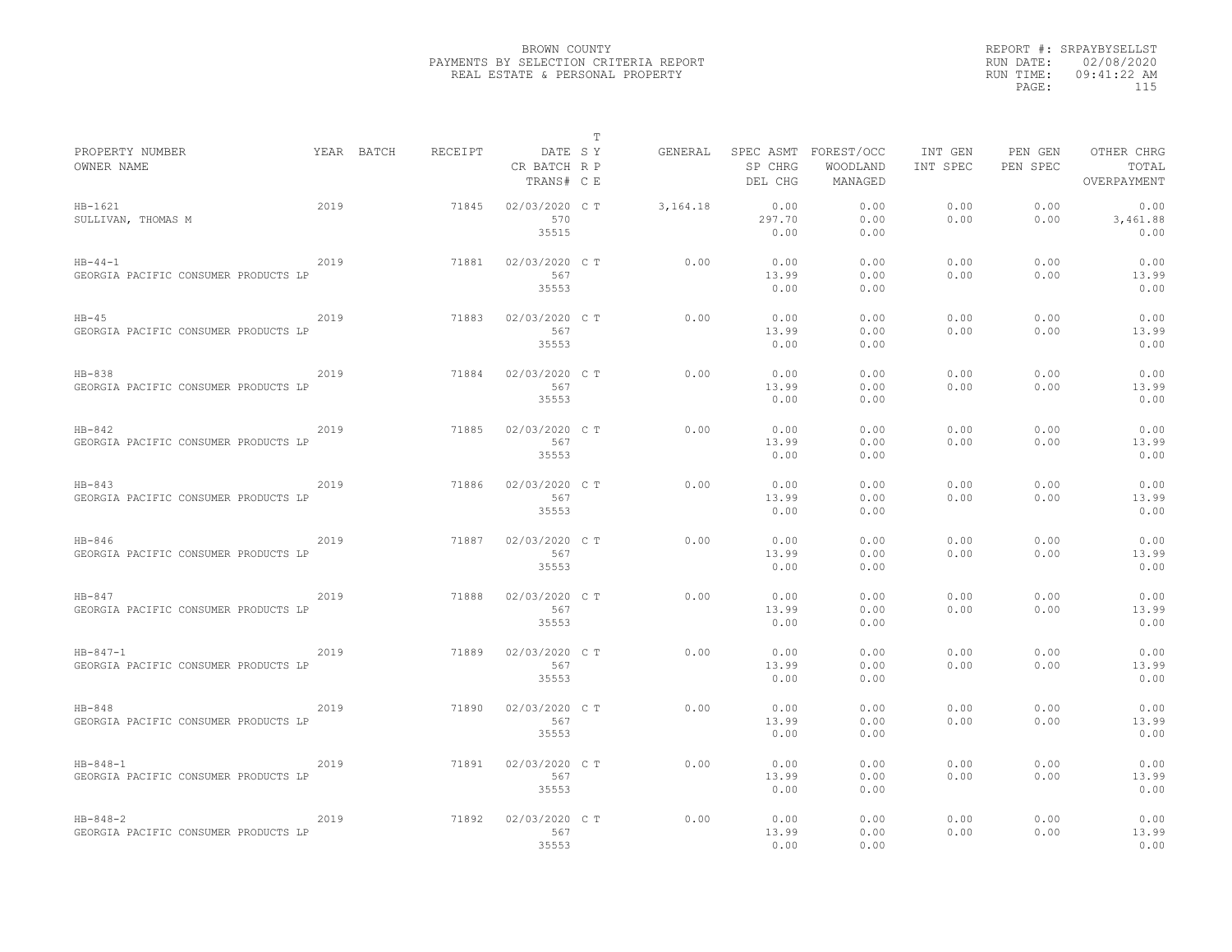|                                                            |      |            |         |                                       | T |          |                        |                                             |                     |                     |                                    |
|------------------------------------------------------------|------|------------|---------|---------------------------------------|---|----------|------------------------|---------------------------------------------|---------------------|---------------------|------------------------------------|
| PROPERTY NUMBER<br>OWNER NAME                              |      | YEAR BATCH | RECEIPT | DATE SY<br>CR BATCH R P<br>TRANS# C E |   | GENERAL  | SP CHRG<br>DEL CHG     | SPEC ASMT FOREST/OCC<br>WOODLAND<br>MANAGED | INT GEN<br>INT SPEC | PEN GEN<br>PEN SPEC | OTHER CHRG<br>TOTAL<br>OVERPAYMENT |
| $HB - 848 - 3$<br>GEORGIA PACIFIC CONSUMER PRODUCTS LP     | 2019 |            | 71893   | 02/03/2020 C T<br>567<br>35553        |   | 0.00     | 0.00<br>13.99<br>0.00  | 0.00<br>0.00<br>0.00                        | 0.00<br>0.00        | 0.00<br>0.00        | 0.00<br>13.99<br>0.00              |
| $HB - 848 - 4$<br>GEORGIA PACIFIC CONSUMER PRODUCTS LP     | 2019 |            | 71894   | 02/03/2020 C T<br>567<br>35553        |   | 0.00     | 0.00<br>13.99<br>0.00  | 0.00<br>0.00<br>0.00                        | 0.00<br>0.00        | 0.00<br>0.00        | 0.00<br>13.99<br>0.00              |
| $HB - 855 - 1$<br>GEORGIA PACIFIC CONSUMER PRODUCTS LP     | 2019 |            | 71895   | 02/03/2020 C T<br>567<br>35553        |   | 838.53   | 0.00<br>13.99<br>0.00  | 0.00<br>0.00<br>0.00                        | 0.00<br>0.00        | 0.00<br>0.00        | 0.00<br>852.52<br>0.00             |
| $HB - 855 - 1 - 1$<br>GEORGIA PACIFIC CONSUMER PRODUCTS LP | 2019 |            | 71896   | 02/03/2020 C T<br>567<br>35553        |   | 65.31    | 0.00<br>13.99<br>0.00  | 0.00<br>0.00<br>0.00                        | 0.00<br>0.00        | 0.00<br>0.00        | 0.00<br>79.30<br>0.00              |
| $HB-860$<br>GEORGIA PACIFIC CONSUMER PRODUCTS LP           | 2019 |            | 71897   | 02/03/2020 C T<br>567<br>35553        |   | 0.00     | 0.00<br>13.99<br>0.00  | 0.00<br>0.00<br>0.00                        | 0.00<br>0.00        | 0.00<br>0.00        | 0.00<br>13.99<br>0.00              |
| 23760<br>MC DONALD WARE HOUSING                            | 2019 |            | 71913   | 02/03/2020 C T<br>568<br>35555        |   | 1,056.56 | 0.00<br>0.00<br>0.00   | 0.00                                        | 0.00<br>0.00        | 0.00<br>0.00        | 0.00<br>1,056.56<br>0.00           |
| 19770<br>MC DONALD LUMBER CO-HANGER F1                     | 2019 |            | 71914   | 02/03/2020 C T<br>568<br>35556        |   | 1,056.56 | 0.00<br>0.00<br>0.00   | 0.00                                        | 0.00<br>0.00        | 0.00<br>0.00        | 0.00<br>1,056.56<br>0.00           |
| HB-2370<br>HENDRICKSON, MICHAEL J                          | 2019 |            | 71944   | 02/03/2020 C T<br>570<br>35565        |   | 5,467.03 | 0.00<br>364.23<br>0.00 | 0.00<br>0.00<br>0.00                        | 0.00<br>0.00        | 0.00<br>0.00        | 0.00<br>5,831.26<br>0.00           |
| $HB-1682$<br>WEI, ETAL, XINHUA                             | 2019 |            | 71973   | 02/03/2020 C T<br>570<br>35589        |   | 7,953.68 | 0.00<br>247.00<br>0.00 | 0.00<br>0.00<br>0.00                        | 0.00<br>0.00        | 0.00<br>0.00        | 0.00<br>8,200.68<br>0.00           |
| $HB-7-1$<br>ZIELINSKI, JASON R                             | 2019 |            | 72026   | 02/03/2020 C T<br>570<br>35632        |   | 3,767.48 | 0.00<br>263.00<br>0.00 | 0.00<br>0.00<br>0.00                        | 0.00<br>0.00        | 0.00<br>0.00        | 0.00<br>4,030.48<br>0.00           |
| HB-2299<br>LARSON, CRAIG A                                 | 2019 |            | 72153   | 02/03/2020 C T<br>570<br>35725        |   | 2,713.50 | 0.00<br>247.00<br>0.00 | 0.00<br>0.00<br>0.00                        | 0.00<br>0.00        | 0.00<br>0.00        | 0.00<br>2,960.50<br>0.00           |
| $HB-732-1$<br>GENKE, THOMAS                                | 2019 |            | 72219   | 02/03/2020 C T<br>569<br>35758        |   | 2,752.78 | 0.00<br>233.00<br>0.00 | 0.00<br>0.00<br>0.00                        | 0.00<br>0.00        | 0.00<br>0.00        | 0.00<br>2,985.78<br>0.00           |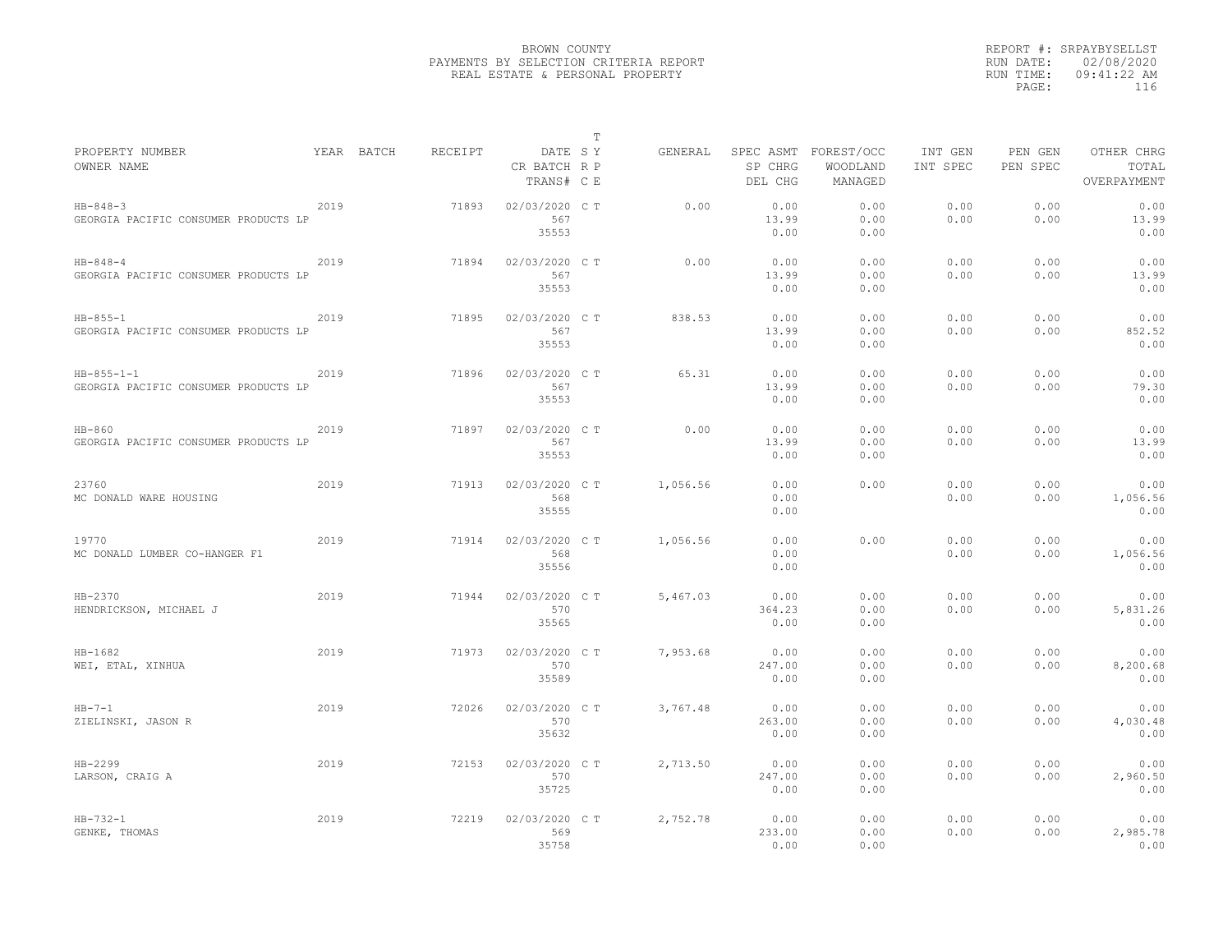|                                            |            |                |                                       | $\mathbb T$ |          |                                 |                                   |                     |                     |                                    |
|--------------------------------------------|------------|----------------|---------------------------------------|-------------|----------|---------------------------------|-----------------------------------|---------------------|---------------------|------------------------------------|
| PROPERTY NUMBER<br>OWNER NAME              | YEAR BATCH | <b>RECEIPT</b> | DATE SY<br>CR BATCH R P<br>TRANS# C E |             | GENERAL  | SPEC ASMT<br>SP CHRG<br>DEL CHG | FOREST/OCC<br>WOODLAND<br>MANAGED | INT GEN<br>INT SPEC | PEN GEN<br>PEN SPEC | OTHER CHRG<br>TOTAL<br>OVERPAYMENT |
| $HB-1694-19$<br>BECKS, DANIEL L            | 2019       | 72243          | 02/03/2020 CT<br>568<br>35772         |             | 784.03   | 0.00<br>35.00<br>0.00           | 0.00<br>0.00<br>0.00              | 0.00<br>0.00        | 0.00<br>0.00        | 0.00<br>819.03<br>0.00             |
| $HB - 829 - 10$<br>ZEPNICK, ROBERT J       | 2019       | 72245          | 02/03/2020 C T<br>568<br>35774        |             | 3,727.61 | 0.00<br>233.00<br>0.00          | 0.00<br>0.00<br>0.00              | 0.00<br>0.00        | 0.00<br>0.00        | 0.00<br>3,960.61<br>0.00           |
| $HB-1606$<br>LINDSTROM, MARY J             | 2019       | 72289          | 02/03/2020 CT<br>568<br>35808         |             | 5,460.43 | 0.00<br>267.70<br>0.00          | 0.00<br>0.00<br>0.00              | 0.00<br>0.00        | 0.00<br>0.00        | 0.00<br>5,728.13<br>0.00           |
| HB-1908<br>LEPAK, PATRICIA A               | 2019       | 72334          | 02/03/2020 CT<br>571<br>35821         |             | 463.93   | 0.00<br>35.00<br>0.00           | 0.00<br>0.00<br>0.00              | 0.00<br>0.00        | 0.00<br>0.00        | 0.00<br>498.93<br>0.00             |
| $HB - 335 - 2 - 4$<br>CMR LLC              | 2019       | 72337          | 02/03/2020 C T<br>569<br>35824        |             | 4,637.71 | 0.00<br>832.09<br>0.00          | 0.00<br>0.00<br>0.00              | 0.00<br>0.00        | 0.00<br>0.00        | 0.00<br>5,469.80<br>0.00           |
| $HB - 2209 - 1$<br>CATLIN JR, THOMAS C     | 2019       | 72345          | 02/03/2020 CT<br>570<br>35830         |             | 1,668.12 | 0.00<br>247.08<br>0.00          | 0.00<br>0.00<br>0.00              | 0.00<br>0.00        | 0.00<br>0.00        | 0.00<br>1,915.20<br>0.00           |
| HB-1377<br>NESS, LINDA L                   | 2019       | 72351          | 02/03/2020 C T<br>569<br>35833        |             | 1,169.42 | 0.00<br>233.00<br>0.00          | 0.00<br>0.00<br>0.00              | 0.00<br>0.00        | 0.00<br>0.00        | 0.00<br>1,402.42<br>0.00           |
| $HB - 1491 - C - 20$<br>HERB, ETAL, MARY A | 2019       | 72370          | 02/03/2020 CT<br>569<br>35846         |             | 152.73   | 0.00<br>35.00<br>0.00           | 0.00<br>0.00<br>0.00              | 0.00<br>0.00        | 0.00<br>0.00        | 0.00<br>187.73<br>0.00             |
| $HB-1491-C-20$<br>HERB, ETAL, MARY A       | 2019       | 72373          | 02/03/2020 CT<br>569<br>35849         |             | 187.73   | 0.00<br>0.00<br>0.00            | 0.00<br>0.00<br>0.00              | 0.00<br>0.00        | 0.00<br>0.00        | 0.00<br>187.73<br>0.00             |
| $HB - 525 - 3$<br>MAROSZEK, ETAL, JANET M  | 2019       | 72388          | 02/03/2020 CT<br>569<br>35863         |             | 600.00   | 0.00<br>0.00<br>0.00            | 0.00<br>0.00<br>0.00              | 0.00<br>0.00        | 0.00<br>0.00        | 0.00<br>600.00<br>0.00             |
| 23619<br>AMERIGAS PROPANE LP               | 2019       | 72429          | 02/03/2020 C T<br>570<br>35883        |             | 140.44   | 0.00<br>0.00<br>0.00            | 0.00                              | 0.00<br>0.00        | 0.00<br>0.00        | 0.00<br>140.44<br>0.00             |
| $HB - 2450$<br>BROWN, NEIL M               | 2019       | 72444          | 02/03/2020 CT<br>570<br>35890         |             | 2,294.19 | 0.00<br>247.00<br>0.00          | 0.00<br>0.00<br>0.00              | 0.00<br>0.00        | 0.00<br>0.00        | 0.00<br>2,541.19<br>0.00           |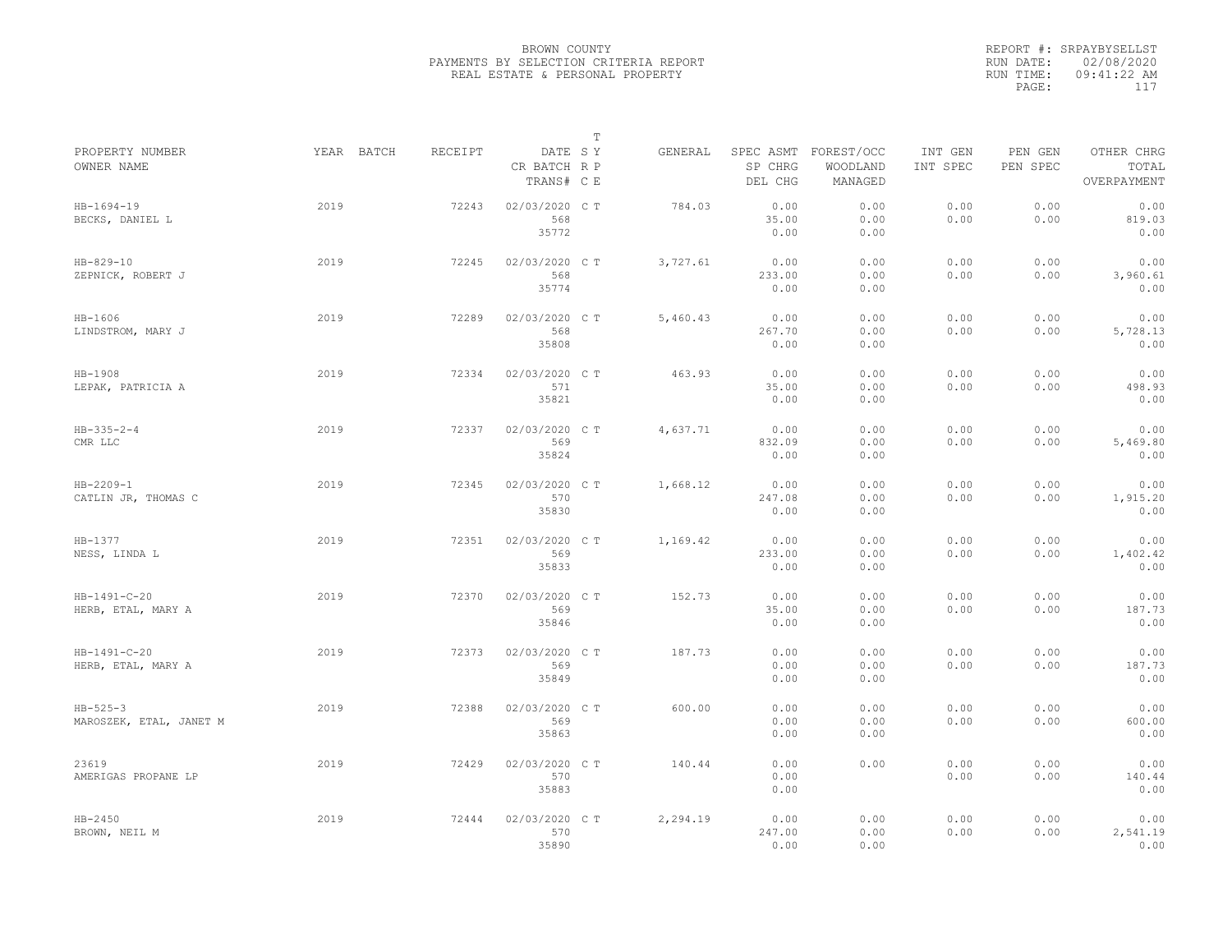|                                                              |            |         |                                       | $\mathbb T$ |          |                                 |                                   |                     |                     |                                    |
|--------------------------------------------------------------|------------|---------|---------------------------------------|-------------|----------|---------------------------------|-----------------------------------|---------------------|---------------------|------------------------------------|
| PROPERTY NUMBER<br>OWNER NAME                                | YEAR BATCH | RECEIPT | DATE SY<br>CR BATCH R P<br>TRANS# C E |             | GENERAL  | SPEC ASMT<br>SP CHRG<br>DEL CHG | FOREST/OCC<br>WOODLAND<br>MANAGED | INT GEN<br>INT SPEC | PEN GEN<br>PEN SPEC | OTHER CHRG<br>TOTAL<br>OVERPAYMENT |
| HB-1492-A-46<br>BRYFCZYNSKI, GERALD P                        | 2019       | 72459   | 02/03/2020 C T<br>568<br>35902        |             | 2,073.47 | 0.00<br>217.00<br>0.00          | 0.00<br>0.00<br>0.00              | 0.00<br>0.00        | 0.00<br>0.00        | 0.00<br>2,290.47<br>0.00           |
| $HB-1397-1$<br>ROBERTSON, JON M                              | 2019       | 72495   | 02/03/2020 C T<br>567<br>35912        |             | 2,927.17 | 0.00<br>233.00<br>0.00          | 0.00<br>0.00<br>0.00              | 0.00<br>0.00        | 0.00<br>0.00        | 0.00<br>3,160.17<br>0.00           |
| $HB-1670$<br>HAKES, JODY L                                   | 2019       | 72521   | 02/03/2020 C T<br>570<br>35928        |             | 2,591.71 | 0.00<br>247.00<br>0.00          | 0.00<br>0.00<br>0.00              | 0.00<br>0.00        | 0.00<br>0.00        | 0.00<br>2,838.71<br>0.00           |
| HB-1491-R-11<br>CLARK DAVID LEE & JUDITH ANN REVOCABLE TRUST | 2019       | 72524   | 02/03/2020 C T<br>568<br>35930        |             | 2,875.28 | 0.00<br>233.00<br>0.00          | 0.00<br>0.00<br>0.00              | 0.00<br>0.00        | 0.00<br>0.00        | 0.00<br>3,108.28<br>0.00           |
| $HB-880$<br>AMBROSIUS, WYLIE J                               | 2019       | 72576   | 02/03/2020 C T<br>569<br>35980        |             | 3,393.35 | 0.00<br>217.00<br>0.00          | 0.00<br>0.00<br>0.00              | 0.00<br>0.00        | 0.00<br>0.00        | 0.00<br>3,610.35<br>0.00           |
| HB-1491-C-11<br>MORIN ALLEN TRUST                            | 2019       | 72590   | 02/03/2020 C T<br>567<br>35990        |             | 2,949.05 | 0.00<br>263.00<br>0.00          | 0.00<br>0.00<br>0.00              | 0.00<br>0.00        | 0.00<br>0.00        | 0.00<br>3,212.05<br>0.00           |
| $HB - 897 - 1$<br>LORRIG, DEBRA A                            | 2019       | 72591   | 02/03/2020 C T<br>568<br>35991        |             | 1,615.10 | 0.00<br>217.00<br>0.00          | 0.00<br>0.00<br>0.00              | 0.00<br>0.00        | 0.00<br>0.00        | 0.00<br>1,832.10<br>0.00           |
| $HB-1371-11$<br>BURKEL MARVIN J & MARY L REVOCABLE TRUST     | 2019       | 72612   | 02/03/2020 C T<br>570<br>36004        |             | 175.77   | 0.00<br>35.00<br>0.00           | 0.00<br>0.00<br>0.00              | 0.00<br>0.00        | 0.00<br>0.00        | 0.00<br>210.77<br>0.00             |
| $HB-1383-1$<br>BURKEL MARVIN J & MARY L REVOCABLE TRUST      | 2019       | 72613   | 02/03/2020 C T<br>570<br>36004        |             | 929.43   | 0.00<br>260.99<br>0.00          | 0.00<br>0.00<br>0.00              | 0.00<br>0.00        | 0.00<br>0.00        | 0.00<br>1,190.42<br>0.00           |
| HB-1386<br>BURKEL MARVIN J & MARY L REVOCABLE TRUST          | 2019       | 72614   | 02/03/2020 CT<br>570<br>36004         |             | 74.67    | 0.00<br>13.99<br>0.00           | 0.00<br>0.00<br>0.00              | 0.00<br>0.00        | 0.00<br>0.00        | 0.00<br>88.66<br>0.00              |
| HB-1383<br>BURKEL MARVIN J & MARY L REVOCABLE TRUST          | 2019       | 72615   | 02/03/2020 C T<br>570<br>36004        |             | 629.53   | 0.00<br>308.01<br>0.00          | 0.00<br>0.00<br>0.00              | 0.00<br>0.00        | 0.00<br>0.00        | 0.00<br>937.54<br>0.00             |
| HB-2335-96<br>PARMAR VIJAY S & JENNIFER L REVOCABLE TRUST    | 2019       | 72617   | 02/03/2020 CT<br>569<br>36006         |             | 1,956.28 | 0.00<br>70.00<br>0.00           | 0.00<br>0.00<br>0.00              | 0.00<br>0.00        | 0.00<br>0.00        | 0.00<br>2,026.28<br>0.00           |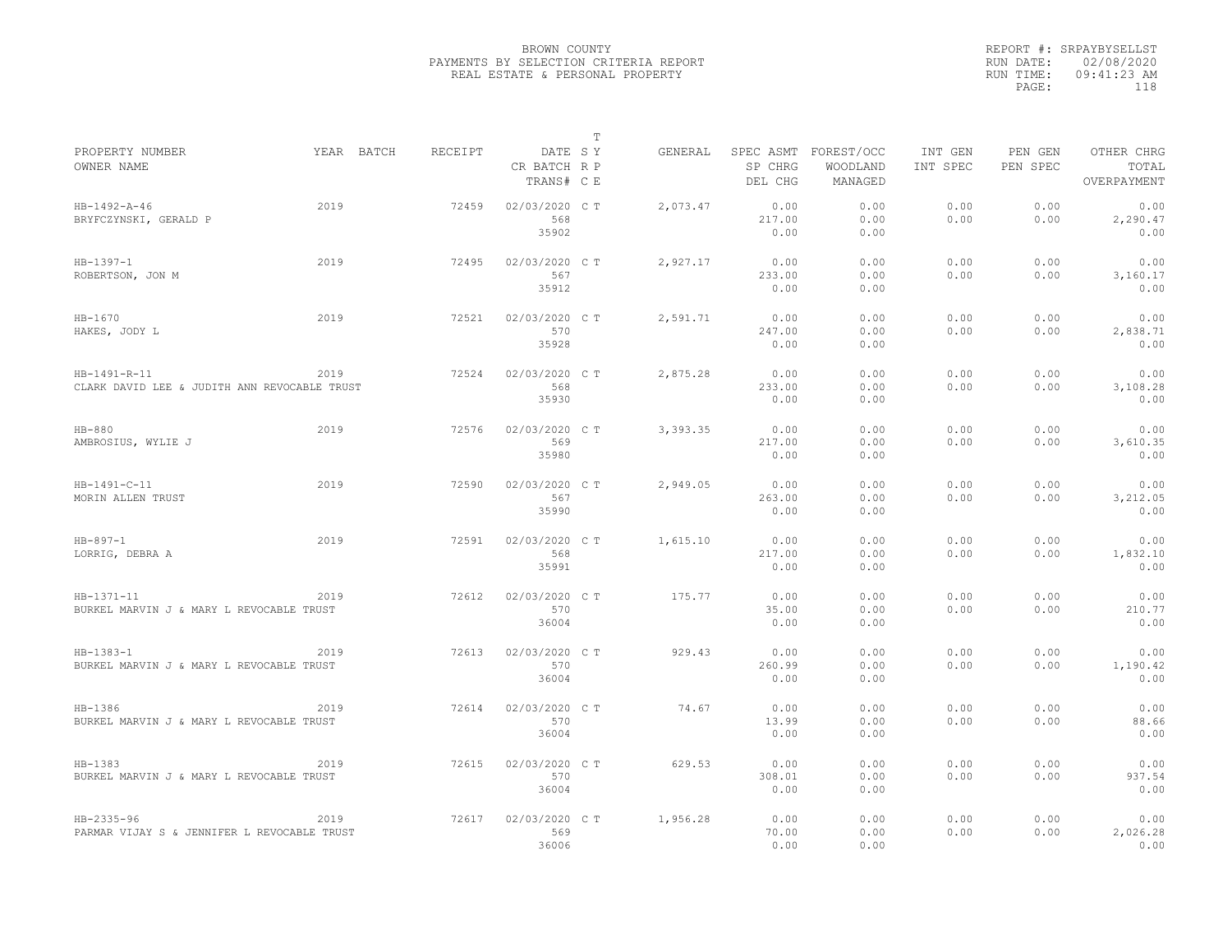|                                         |             |         |                                       | $\mathbb T$ |           |                        |                                             |                     |                     |                                    |
|-----------------------------------------|-------------|---------|---------------------------------------|-------------|-----------|------------------------|---------------------------------------------|---------------------|---------------------|------------------------------------|
| PROPERTY NUMBER<br>OWNER NAME           | YEAR BATCH  | RECEIPT | DATE SY<br>CR BATCH R P<br>TRANS# C E |             | GENERAL   | SP CHRG<br>DEL CHG     | SPEC ASMT FOREST/OCC<br>WOODLAND<br>MANAGED | INT GEN<br>INT SPEC | PEN GEN<br>PEN SPEC | OTHER CHRG<br>TOTAL<br>OVERPAYMENT |
| $HB - 579 - 6$<br>MONTEVIDEO, DOROTHY J | 2019        | 72657   | 02/03/2020 CT<br>570<br>36032         |             | 256.18    | 0.00<br>70.00<br>0.00  | 0.00<br>0.00<br>0.00                        | 0.00<br>0.00        | 0.00<br>0.00        | 0.00<br>326.18<br>0.00             |
| $HB - 580 - 6$<br>MKOG REVOCABLE TRUST  | 2019        | 72707   | 02/03/2020 C T<br>569<br>36070        |             | 525.52    | 0.00<br>35.00<br>0.00  | 0.00<br>0.00<br>0.00                        | 0.00<br>0.00        | 0.00<br>0.00        | 0.00<br>560.52<br>0.00             |
| HB-1740-83<br>FRENCH, JEFFREY T         | 2019        | 72719   | 02/03/2020 C T<br>570<br>36081        |             | 3,599.75  | 0.00<br>364.23<br>0.00 | 0.00<br>0.00<br>0.00                        | 0.00<br>0.00        | 0.00<br>0.00        | 0.00<br>3,963.98<br>0.00           |
| HB-1927<br>VANRITE, DANIEL R            | 2019        | 72727   | 02/03/2020 C T<br>570<br>36090        |             | 5,057.59  | 0.00<br>217.00<br>0.00 | 0.00<br>0.00<br>0.00                        | 0.00<br>0.00        | 0.00<br>0.00        | 0.00<br>5,274.59<br>0.00           |
| HB-1933<br>VANRITE, DANIEL R            | 2019        | 72728   | 02/03/2020 C T<br>570<br>36090        |             | 441.84    | 0.00<br>35.00<br>0.00  | 0.00<br>0.00<br>0.00                        | 0.00<br>0.00        | 0.00<br>0.00        | 0.00<br>476.84<br>0.00             |
| HB-1931<br>VANRITE, DANIEL R            | 2019        | 72729   | 02/03/2020 CT<br>570<br>36090         |             | 441.84    | 0.00<br>35.00<br>0.00  | 0.00<br>0.00<br>0.00                        | 0.00<br>0.00        | 0.00<br>0.00        | 0.00<br>476.84<br>0.00             |
| HB-1929<br>VANRITE, DANIEL R            | 2019        | 72730   | 02/03/2020 CT<br>570<br>36090         |             | 441.84    | 0.00<br>35.00<br>0.00  | 0.00<br>0.00<br>0.00                        | 0.00<br>0.00        | 0.00<br>0.00        | 0.00<br>476.84<br>0.00             |
| $HB - 314 - 2$<br>BOLENDER, PHILIP S    | 2019 200203 | 4080    | 02/03/2020 C T                        |             | 17.28     | 0.00<br>37.50<br>0.00  | 0.00<br>0.00<br>0.00                        | 0.00<br>0.00        | 0.00<br>0.00        | 0.00<br>54.78<br>0.00              |
| $HB-986$<br>PLATTEN, ETAL, JANE B       | 2019        | 72763   | 02/03/2020 CT<br>568<br>36108         |             | 371.57    | 0.00<br>13.99<br>0.00  | 0.00<br>0.00<br>0.00                        | 0.00<br>0.00        | 0.00<br>0.00        | 0.00<br>385.56<br>0.00             |
| HB-2669<br>AITKIN, RACHAEL A            | 2019        | 72800   | 02/03/2020 CT<br>570<br>36140         |             | 12,109.22 | 0.00<br>438.13<br>0.00 | 0.00<br>0.00<br>0.00                        | 0.00<br>0.00        | 0.00<br>0.00        | 0.00<br>12,547.35<br>0.00          |
| $HB - 1740 - 85$<br>NOELDNER, JEFFREY P | 2019        | 72815   | 02/03/2020 C T<br>567<br>36153        |             | 7,855.01  | 0.00<br>334.23<br>0.00 | 0.00<br>0.00<br>0.00                        | 0.00<br>0.00        | 0.00<br>0.00        | 0.00<br>8,189.24<br>0.00           |
| $HB-2361$<br>THOMAS, MARK D             | 2019        | 72834   | 02/03/2020 CT<br>570<br>36165         |             | 5,462.04  | 0.00<br>364.23<br>0.00 | 0.00<br>0.00<br>0.00                        | 0.00<br>0.00        | 0.00<br>0.00        | 0.00<br>5,826.27<br>0.00           |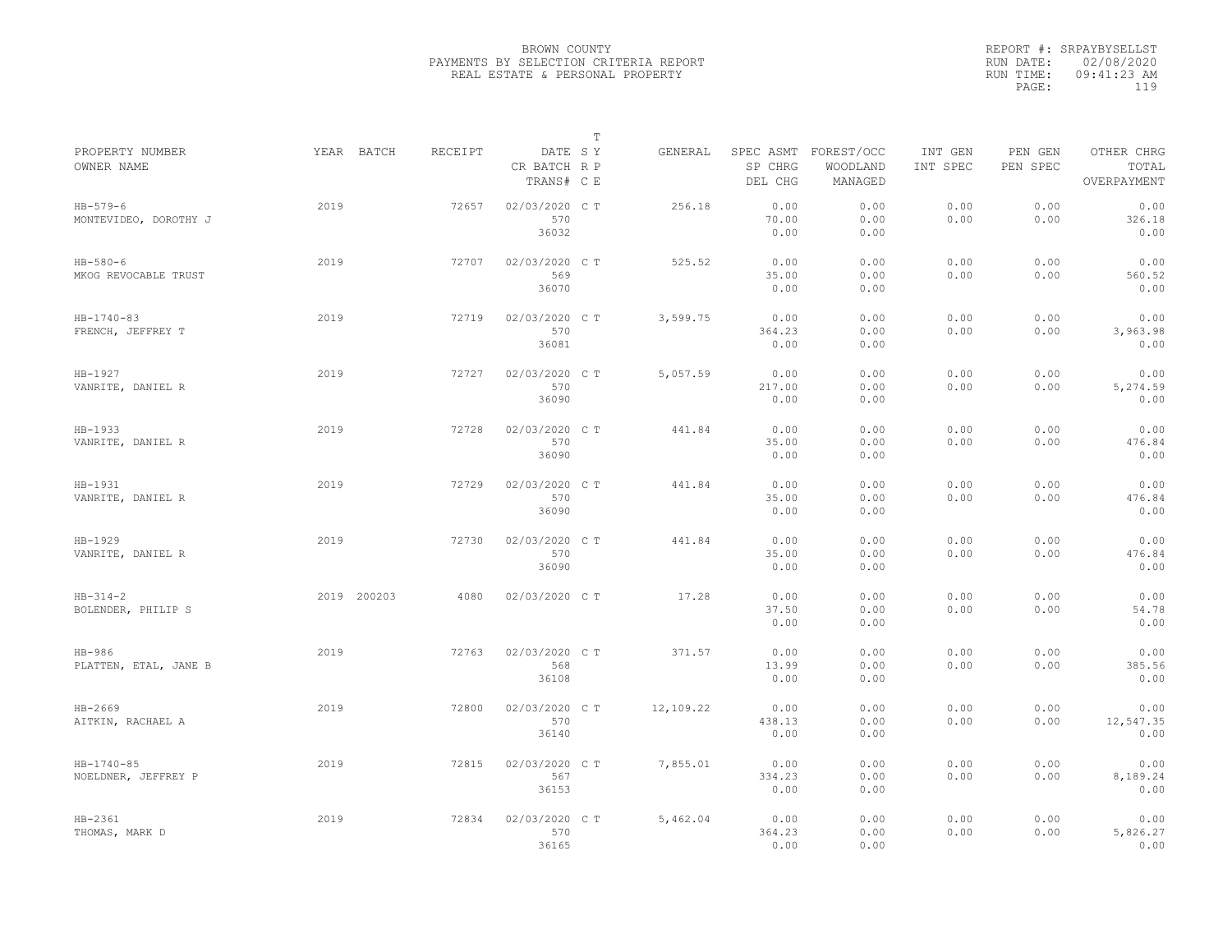|                                                                |            |         |                                       | $\mathbb T$ |           |                                 |                                   |                     |                     |                                    |
|----------------------------------------------------------------|------------|---------|---------------------------------------|-------------|-----------|---------------------------------|-----------------------------------|---------------------|---------------------|------------------------------------|
| PROPERTY NUMBER<br>OWNER NAME                                  | YEAR BATCH | RECEIPT | DATE SY<br>CR BATCH R P<br>TRANS# C E |             | GENERAL   | SPEC ASMT<br>SP CHRG<br>DEL CHG | FOREST/OCC<br>WOODLAND<br>MANAGED | INT GEN<br>INT SPEC | PEN GEN<br>PEN SPEC | OTHER CHRG<br>TOTAL<br>OVERPAYMENT |
| $HB-1518$<br>HEIMERL, GERALD L                                 | 2019       | 72838   | 02/03/2020 CT<br>570<br>36169         |             | 2,176.25  | 0.00<br>267.70<br>0.00          | 0.00<br>0.00<br>0.00              | 0.00<br>0.00        | 0.00<br>0.00        | 0.00<br>2,443.95<br>0.00           |
| 15987<br>ROBERT E LEE & ASSOCIATES INC                         | 2019       | 72871   | 02/03/2020 C T<br>570<br>36186        |             | 4,812.62  | 0.00<br>0.00<br>0.00            | 0.00                              | 0.00<br>0.00        | 0.00<br>0.00        | 0.00<br>4,812.62<br>0.00           |
| $HB-2413$<br>TECHNICAL ASSOCIATES GROUP LLP                    | 2019       | 72872   | 02/03/2020 CT<br>570<br>36186         |             | 12,808.63 | 0.00<br>653.84<br>0.00          | 0.00<br>0.00<br>0.00              | 0.00<br>0.00        | 0.00<br>0.00        | 0.00<br>13,462.47<br>0.00          |
| $HB-2272$<br>PUERTO, FELIPE A                                  | 2019       | 72934   | 02/03/2020 C T<br>569<br>36227        |             | 2,621.93  | 0.00<br>247.08<br>0.00          | 0.00<br>0.00<br>0.00              | 0.00<br>0.00        | 0.00<br>0.00        | 0.00<br>2,869.01<br>0.00           |
| $HB-1394-2$<br>AMBROSIUS ROXANN M REVOCABLE TRUST              | 2019       | 72942   | 02/03/2020 C T<br>567<br>36235        |             | 6,079.50  | 0.00<br>1,136.04<br>0.00        | 0.00<br>0.00<br>0.00              | 0.00<br>0.00        | 0.00<br>0.00        | 0.00<br>7,215.54<br>0.00           |
| HB-3102<br>ATKINS BUILDING GROUP INC                           | 2019       | 72946   | 02/03/2020 C T<br>569<br>36239        |             | 554.68    | 0.00<br>0.00<br>0.00            | 0.00<br>0.00<br>0.00              | 0.00<br>0.00        | 0.00<br>0.00        | 0.00<br>554.68<br>0.00             |
| $HB - 85 - 3$<br>GUILLAUME, DENISE M                           | 2019       | 72971   | 02/03/2020 CT<br>569<br>36260         |             | 2,358.55  | 0.00<br>263.00<br>0.00          | 0.00<br>0.00<br>0.00              | 0.00<br>0.00        | 0.00<br>0.00        | 0.00<br>2,621.55<br>0.00           |
| $HB-710$<br>HENN, JAMES C                                      | 2019       | 72988   | 02/03/2020 CT<br>569<br>36271         |             | 2,058.36  | 0.00<br>352.00<br>0.00          | 0.00<br>0.00<br>0.00              | 0.00<br>0.00        | 0.00<br>0.00        | 0.00<br>2,410.36<br>0.00           |
| $HB-698$<br>HENN, JAMES C                                      | 2019       | 72989   | 02/03/2020 C T<br>569<br>36272        |             | 26.66     | 0.00<br>13.99<br>0.00           | 0.00<br>0.00<br>0.00              | 0.00<br>0.00        | 0.00<br>0.00        | 0.00<br>40.65<br>0.00              |
| $HB-665$<br>HENN, JAMES C                                      | 2019       | 72990   | 02/03/2020 C T<br>569<br>36273        |             | 69.33     | 0.00<br>13.99<br>0.00           | 0.00<br>0.00<br>0.00              | 0.00<br>0.00        | 0.00<br>0.00        | 0.00<br>83.32<br>0.00              |
| HB-2335-63<br>COUSSONS HERBERT S & ANNA S LIVING TRUST OF 2004 | 2019       | 72998   | 02/03/2020 CT<br>569<br>36281         |             | 366.30    | 0.00<br>70.00<br>0.00           | 0.00<br>0.00<br>0.00              | 0.00<br>0.00        | 0.00<br>0.00        | 0.00<br>436.30<br>0.00             |
| 17113<br>COUSSONS, HERB-HANGER C10                             | 2019       | 73000   | 02/03/2020 CT<br>569<br>36283         |             | 413.03    | 0.00<br>0.00<br>0.00            | 0.00                              | 0.00<br>0.00        | 0.00<br>0.00        | 0.00<br>413.03<br>0.00             |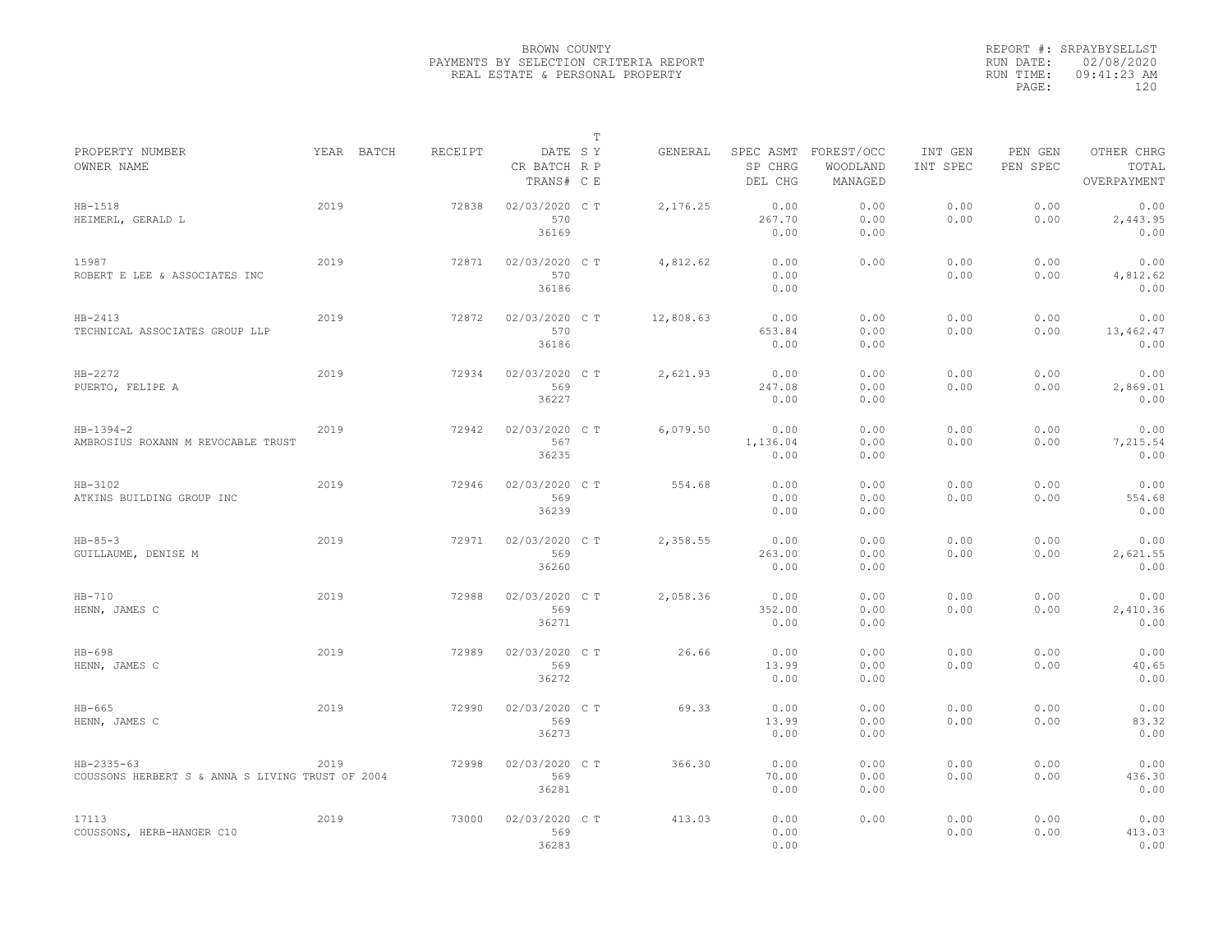|                                                   |            |         |                                       | $\mathbb T$ |          |                        |                                             |                     |                     |                                    |
|---------------------------------------------------|------------|---------|---------------------------------------|-------------|----------|------------------------|---------------------------------------------|---------------------|---------------------|------------------------------------|
| PROPERTY NUMBER<br>OWNER NAME                     | YEAR BATCH | RECEIPT | DATE SY<br>CR BATCH R P<br>TRANS# C E |             | GENERAL  | SP CHRG<br>DEL CHG     | SPEC ASMT FOREST/OCC<br>WOODLAND<br>MANAGED | INT GEN<br>INT SPEC | PEN GEN<br>PEN SPEC | OTHER CHRG<br>TOTAL<br>OVERPAYMENT |
| HB-3161<br>KEMNITZ, WILLIAM J                     | 2019       | 73042   | 02/04/2020 C T<br>573<br>36321        |             | 2,198.47 | 0.00<br>247.08<br>0.00 | 0.00<br>0.00<br>0.00                        | 0.00<br>0.00        | 0.00<br>0.00        | 0.00<br>2,445.55<br>0.00           |
| HB-1941<br>APPLETON, JASON L                      | 2019       | 73073   | 02/04/2020 C T<br>574<br>36352        |             | 3,154.81 | 0.00<br>247.00<br>0.00 | 0.00<br>0.00<br>0.00                        | 0.00<br>0.00        | 0.00<br>0.00        | 0.00<br>3,401.81<br>0.00           |
| HB-3070<br>ATKINS BUILDING GROUP INC              | 2019       | 73077   | 02/04/2020 C T<br>573<br>36356        |             | 576.90   | 0.00<br>0.00<br>0.00   | 0.00<br>0.00<br>0.00                        | 0.00<br>0.00        | 0.00<br>0.00        | 0.00<br>576.90<br>0.00             |
| $HB - 894 - 2$<br>MOSTEK, WAYNE S                 | 2019       | 73117   | 02/04/2020 C T<br>574<br>36381        |             | 1,502.72 | 0.00<br>217.00<br>0.00 | 0.00<br>0.00<br>0.00                        | 0.00<br>0.00        | 0.00<br>0.00        | 0.00<br>1,719.72<br>0.00           |
| HB-1918<br>KONECNY, MICHAEL W                     | 2019       | 73121   | 02/04/2020 C T<br>574<br>36384        |             | 2,185.65 | 0.00<br>247.00<br>0.00 | 0.00<br>0.00<br>0.00                        | 0.00<br>0.00        | 0.00<br>0.00        | 0.00<br>2,432.65<br>0.00           |
| $HB-1319-2$<br>DANFORTH, MARILYNN                 | 2019       | 73141   | 02/04/2020 C T<br>573<br>36404        |             | 49.95    | 0.00<br>35.00<br>0.00  | 0.00<br>0.00<br>0.00                        | 0.00<br>0.00        | 0.00<br>0.00        | 0.00<br>84.95<br>0.00              |
| $HB-1319-1$<br>DANFORTH, MARILYN                  | 2019       | 73142   | 02/04/2020 C T<br>573<br>36404        |             | 764.09   | 0.00<br>217.00<br>0.00 | 0.00<br>0.00<br>0.00                        | 0.00<br>0.00        | 0.00<br>0.00        | 0.00<br>981.09<br>0.00             |
| 23622<br>LAMAR ADVERTISING OF GREEN BAY           | 2019       | 73143   | 02/04/2020 C T<br>577<br>36405        |             | 533.35   | 0.00<br>0.00<br>0.00   | 0.00                                        | 0.00<br>0.00        | 0.00<br>0.00        | 0.00<br>533.35<br>0.00             |
| $HB-1491-F-9$<br>SULLIVAN, MICHAEL J              | 2019       | 73147   | 02/04/2020 C T<br>573<br>36409        |             | 6,171.56 | 0.00<br>233.00<br>0.00 | 0.00<br>0.00<br>0.00                        | 0.00<br>0.00        | 0.00<br>0.00        | 0.00<br>6,404.56<br>0.00           |
| $HB-30-1$<br>COUNTRY STABLES LLC                  | 2019       | 73184   | 02/04/2020 C T<br>575<br>36438        |             | 1,164.81 | 0.00<br>35.00<br>0.00  | 0.00<br>0.00<br>0.00                        | 0.00<br>0.00        | 0.00<br>0.00        | 0.00<br>1,199.81<br>0.00           |
| $HB-2270$<br>ZENZ, ETAL, MARK T & REBECCA L       | 2019       | 73198   | 02/04/2020 C T<br>573<br>36443        |             | 1,714.01 | 0.00<br>247.08<br>0.00 | 0.00<br>0.00<br>0.00                        | 0.00<br>0.00        | 0.00<br>0.00        | 0.00<br>1,961.09<br>0.00           |
| $HB - 2269 - 1$<br>ZENZ, ETAL, MARK T & REBECCA L | 2019       | 73199   | 02/04/2020 C T<br>573<br>36443        |             | 1,815.35 | 0.00<br>277.08<br>0.00 | 0.00<br>0.00<br>0.00                        | 0.00<br>0.00        | 0.00<br>0.00        | 0.00<br>2,092.43<br>0.00           |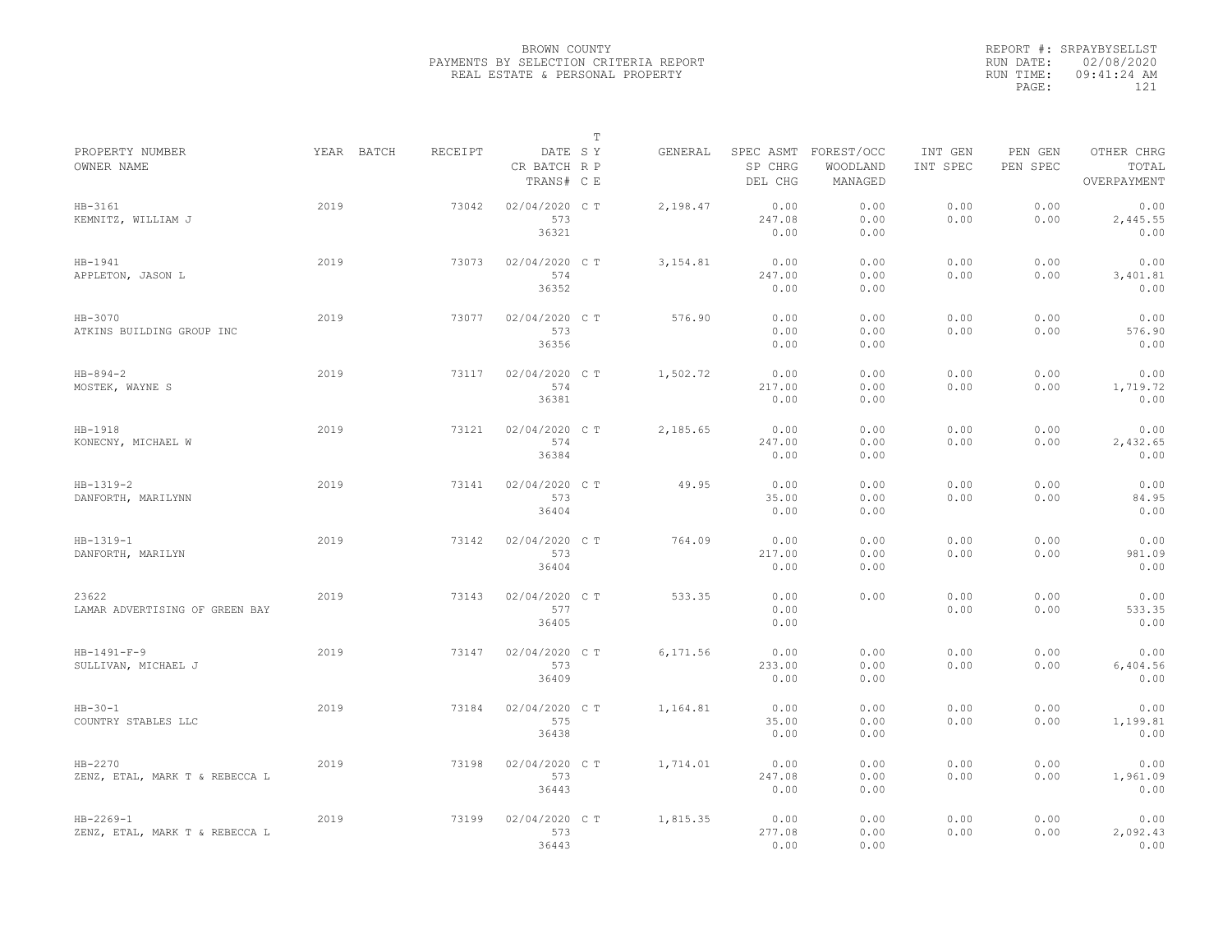|                                                 |             |         |                                       | $\mathbb T$ |          |                          |                                             |                     |                     |                                    |
|-------------------------------------------------|-------------|---------|---------------------------------------|-------------|----------|--------------------------|---------------------------------------------|---------------------|---------------------|------------------------------------|
| PROPERTY NUMBER<br>OWNER NAME                   | YEAR BATCH  | RECEIPT | DATE SY<br>CR BATCH R P<br>TRANS# C E |             | GENERAL  | SP CHRG<br>DEL CHG       | SPEC ASMT FOREST/OCC<br>WOODLAND<br>MANAGED | INT GEN<br>INT SPEC | PEN GEN<br>PEN SPEC | OTHER CHRG<br>TOTAL<br>OVERPAYMENT |
| $HB - 521 - 2$<br>BINKOWSKI, JOHN V             | 2019        | 73213   | 02/04/2020 C T<br>573<br>36454        |             | 2,202.36 | 0.00<br>233.00<br>0.00   | 0.00<br>0.00<br>0.00                        | 0.00<br>0.00        | 0.00<br>0.00        | 0.00<br>2,435.36<br>0.00           |
| $HB-1319-6$<br>WEBSTER, ETAL, SCOTT A & GARTH W | 2019        | 73308   | 02/04/2020 C T<br>574<br>36513        |             | 32.00    | 0.00<br>0.00<br>0.00     | 0.00<br>0.00<br>0.00                        | 0.00<br>0.00        | 0.00<br>0.00        | 0.00<br>32.00<br>0.00              |
| 7916<br>SCHWAN'S HOME SERVICE                   | 2019        | 73309   | 02/04/2020 C T<br>573<br>36515        |             | 105.66   | 0.00<br>0.00<br>0.00     | 0.00                                        | 0.00<br>0.00        | 0.00<br>0.00        | 0.00<br>105.66<br>0.00             |
| $HB-863-2$<br>SCHWANS SALES ENTERPRISES INC     | 2019        | 73310   | 02/04/2020 C T<br>573<br>36515        |             | 4,657.88 | 0.00<br>763.02<br>0.00   | 0.00<br>0.00<br>0.00                        | 0.00<br>0.00        | 0.00<br>0.00        | 0.00<br>5,420.90<br>0.00           |
| $HB - 894 - 3$<br>KEYSER, RICHARD L             | 2019        | 73327   | 02/04/2020 C T<br>573<br>36532        |             | 1,700.59 | 0.00<br>217.00<br>0.00   | 0.00<br>0.00<br>0.00                        | 0.00<br>0.00        | 0.00<br>0.00        | 0.00<br>1,917.59<br>0.00           |
| HB-2949<br>KUSSOW, JUSTIN                       | 2019        | 73336   | 02/04/2020 C T<br>577<br>36540        |             | 3,534.68 | 0.00<br>250.74<br>0.00   | 0.00<br>0.00<br>0.00                        | 0.00<br>0.00        | 0.00<br>0.00        | 0.00<br>3,785.42<br>0.00           |
| $HB-314$<br>RIVERS OF LIFE MINISTRIES INC       | 2019        | 73337   | 02/04/2020 C T<br>577<br>36541        |             | 0.00     | 0.00<br>88.11<br>0.00    | 0.00<br>0.00<br>0.00                        | 0.00<br>0.00        | 0.00<br>0.00        | 0.00<br>88.11<br>0.00              |
| $HB - 733 - 5$<br>JOHNSON, JEFFREY D            | 2019        | 73348   | 02/04/2020 C T<br>575<br>36549        |             | 1,222.77 | 0.00<br>263.00<br>0.00   | 0.00<br>0.00<br>0.00                        | 0.00<br>0.00        | 0.00<br>0.00        | 0.00<br>1,485.77<br>1,871.33       |
| $HB-1526$<br>GRANT, BRANDON J                   | 2019        | 73354   | 02/04/2020 C T<br>576<br>36555        |             | 4,420.59 | 0.00<br>297.70<br>0.00   | 0.00<br>0.00<br>0.00                        | 0.00<br>0.00        | 0.00<br>0.00        | 0.00<br>4,718.29<br>0.00           |
| $HB-1491-L-3$<br>TS ENTERPRISES LLC             | 2019        | 73357   | 02/04/2020 C T<br>572<br>36559        |             | 2,246.02 | 0.00<br>1,174.67<br>0.00 | 0.00<br>0.00<br>0.00                        | 0.00<br>0.00        | 0.00<br>0.00        | 0.00<br>3,420.69<br>0.00           |
| $HB-2692$<br>LAUBENSTEIN, MATTHEW               | 2019 200204 | 4096    | 02/04/2020 C T                        |             | 2,832.44 | 0.00<br>249.91<br>0.00   | 0.00<br>0.00<br>0.00                        | 0.00<br>0.00        | 0.00<br>0.00        | 0.00<br>3,082.35<br>0.00           |
| $HB - 1545 - 1$<br>HILDEBRAND, JOHN R           | 2019        | 73400   | 02/05/2020 CT<br>578<br>36570         |             | 578.69   | 0.00<br>85.70<br>0.00    | 0.00<br>0.00<br>0.00                        | 0.00<br>0.00        | 0.00<br>0.00        | 0.00<br>664.39<br>0.00             |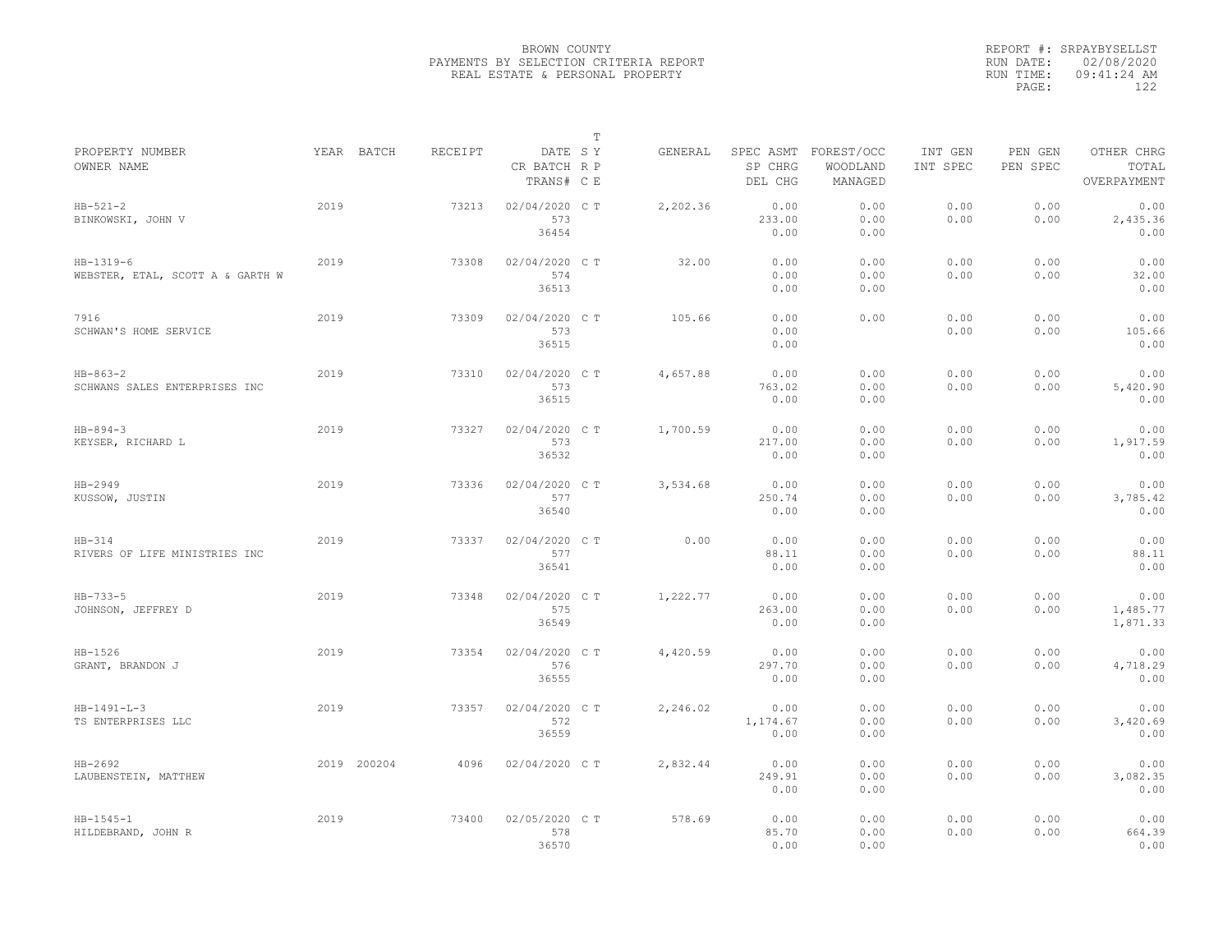|                                             |      |             |                |                                       | $\mathbb T$ |            |                                 |                                   |                     |                     |                                    |
|---------------------------------------------|------|-------------|----------------|---------------------------------------|-------------|------------|---------------------------------|-----------------------------------|---------------------|---------------------|------------------------------------|
| PROPERTY NUMBER<br>OWNER NAME               |      | YEAR BATCH  | <b>RECEIPT</b> | DATE SY<br>CR BATCH R P<br>TRANS# C E |             | GENERAL    | SPEC ASMT<br>SP CHRG<br>DEL CHG | FOREST/OCC<br>WOODLAND<br>MANAGED | INT GEN<br>INT SPEC | PEN GEN<br>PEN SPEC | OTHER CHRG<br>TOTAL<br>OVERPAYMENT |
| $HB-1491-F-4$<br>DZIEKAN, MICHAEL           |      | 2019 200205 | 4104           | 02/05/2020 C T                        |             | 1,479.67   | 0.00<br>233.00<br>0.00          | 0.00<br>0.00<br>0.00              | 0.00<br>0.00        | 0.00<br>0.00        | 0.00<br>1,712.67<br>0.00           |
| $HB-2275$<br>SARVELLO PAULA REVOCABLE TRUST |      | 2019 200205 | 4109           | 02/05/2020 C T                        |             | 4,302.72   | 0.00<br>247.08<br>0.00          | 0.00<br>0.00<br>0.00              | 0.00<br>0.00        | 0.00<br>0.00        | 0.00<br>4,549.80<br>0.00           |
| $HB-1486$<br>DOXTATOR, ERIC E               |      | 2019 200205 | 4110           | 02/05/2020 C T                        |             | 69.16      | 0.00<br>35.00<br>0.00           | 0.00<br>0.00<br>0.00              | 0.00<br>0.00        | 0.00<br>0.00        | 0.00<br>104.16<br>0.00             |
| 27580<br>TIAA COMMERCIAL FINANCE, INC       | 2019 |             | 73476          | 02/06/2020 C T<br>581<br>36641        |             | 42.27      | 0.00<br>0.00<br>0.00            | 0.00                              | 0.00<br>0.00        | 0.00<br>0.00        | 0.00<br>42.27<br>0.00              |
| $HB-828$<br>ZEPNICK, ROBERT E               | 2019 |             | 73477          | 02/06/2020 C T<br>580<br>36642        |             | 2,375.21   | 0.00<br>233.00<br>0.00          | 0.00<br>0.00<br>0.00              | 0.00<br>0.00        | 0.00<br>0.00        | 0.00<br>2,608.21<br>0.00           |
| HB-2670<br>WAGNER, PATRICK N                | 2019 |             | 73525          | 02/06/2020 C T<br>581<br>36673        |             | 6,228.84   | 0.00<br>0.00<br>0.00            | 0.00<br>0.00<br>0.00              | 0.00<br>0.00        | 0.00<br>0.00        | 0.00<br>6,228.84<br>0.00           |
| HB-2668<br>FAULKNER, AARON C                | 2019 |             | 73526          | 02/06/2020 C T<br>580<br>36674        |             | 1,532.50   | 0.00<br>245.13<br>0.00          | 0.00<br>0.00<br>0.00              | 0.00<br>0.00        | 0.00<br>0.00        | 0.00<br>1,777.63<br>0.00           |
| $HB-689$<br>GIGOT PROPERTIES LLC            | 2019 |             | 73534          | 02/07/2020 C T<br>582<br>36681        |             | 171.57     | 0.00<br>13.99<br>0.00           | 0.00<br>0.00<br>0.00              | 0.00<br>0.00        | 0.00<br>0.00        | 0.00<br>185.56<br>0.00             |
| $HB-683$<br>GIGOT PROPERTIES LLC            | 2019 |             | 73535          | 02/07/2020 CT<br>582<br>36681         |             | 640.03     | 0.00<br>13.99<br>0.00           | 0.00<br>0.00<br>0.00              | 0.00<br>0.00        | 0.00<br>0.00        | 0.00<br>654.02<br>0.00             |
| $HB-688$<br>GIGOT PROPERTIES LLC            | 2019 |             | 73536          | 02/07/2020 CT<br>582<br>36681         |             | 777.97     | 0.00<br>13.99<br>0.00           | 0.00<br>0.00<br>0.00              | 0.00<br>0.00        | 0.00<br>0.00        | 0.00<br>791.96<br>0.00             |
| $HB - 3195$<br>BARTHEL, ETAL, JONATHAN      | 2019 |             | 73554          | 02/07/2020 C T<br>583<br>36700        |             | 4,916.59   | 0.00<br>240.03<br>0.00          | 0.00<br>0.00<br>0.00              | 0.00<br>0.00        | 0.00<br>0.00        | 0.00<br>5,156.62<br>0.00           |
|                                             |      |             |                | VILLAGE OF HOBART TOTAL               |             | 211,140.16 | 0.00<br>18,252.88<br>0.00       | 0.00<br>0.00<br>0.00              | 0.00<br>0.00        | 0.00<br>0.00        | 0.00<br>229,393.04<br>1,871.33     |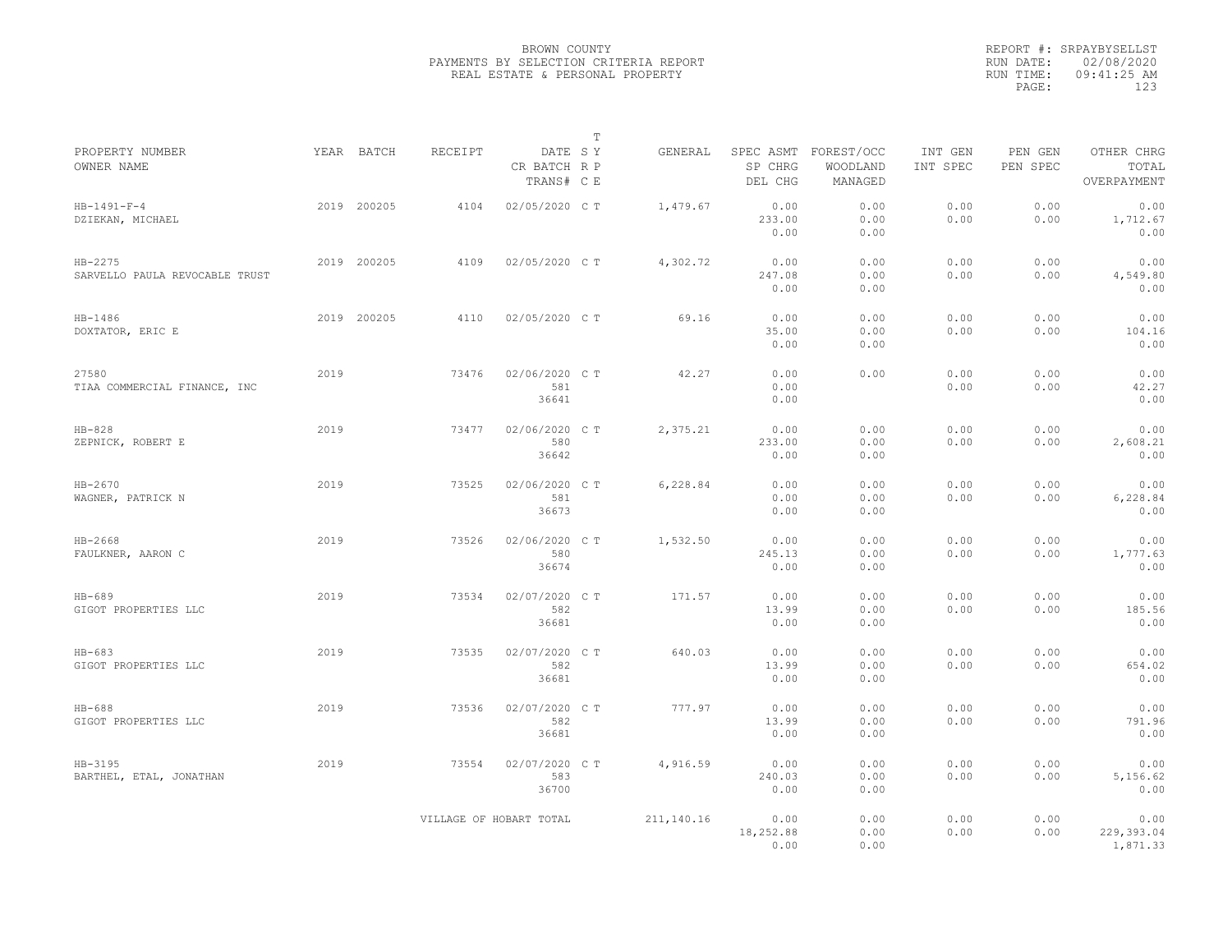|                                         |             |         |                                       | $\mathbb T$ |           |                        |                                             |                     |                     |                                    |  |
|-----------------------------------------|-------------|---------|---------------------------------------|-------------|-----------|------------------------|---------------------------------------------|---------------------|---------------------|------------------------------------|--|
| PROPERTY NUMBER<br>OWNER NAME           | YEAR BATCH  | RECEIPT | DATE SY<br>CR BATCH R P<br>TRANS# C E |             | GENERAL   | SP CHRG<br>DEL CHG     | SPEC ASMT FOREST/OCC<br>WOODLAND<br>MANAGED | INT GEN<br>INT SPEC | PEN GEN<br>PEN SPEC | OTHER CHRG<br>TOTAL<br>OVERPAYMENT |  |
| $VH-1035-24$<br>JANSSEN, JESSICA A      | 2019 136095 | 6859    | 02/03/2020 MT                         |             | 1,200.00  | 0.00<br>0.00<br>0.00   | 0.00<br>0.00<br>0.00                        | 0.00<br>0.00        | 0.00<br>0.00        | 0.00<br>1,200.00<br>0.00           |  |
| $VH-193-1$<br>VANDERVEST, ERIK J        | 2019 136095 | 6861    | 02/03/2020 MT                         |             | 4,910.62  | 0.00<br>16.00<br>0.00  | 0.00<br>0.00<br>0.00                        | 0.00<br>0.00        | 0.00<br>0.00        | 0.00<br>4,926.62<br>0.00           |  |
| $VH-193-7$<br>VANDERVEST, ERIK J        | 2019 136095 | 6862    | 02/03/2020 MT                         |             | 694.01    | 0.00<br>0.00<br>0.00   | 0.00<br>0.00<br>0.00                        | 0.00<br>0.00        | 0.00<br>0.00        | 0.00<br>694.01<br>0.00             |  |
| VH-727-B-291-21<br>RIGER HOLDING LLC    | 2019 136095 | 6860    | 02/03/2020 MT                         |             | 920.53    | 0.00<br>0.00<br>391.91 | 0.00<br>0.00<br>0.00                        | 0.00<br>0.00        | 0.00<br>0.00        | 0.00<br>1,312.44<br>0.00           |  |
| VH-727-B-431<br>SHEEDY, MARY LOU        | 2019 136095 | 6858    | 02/03/2020 MT                         |             | 1,176.00  | 0.00<br>0.00<br>0.00   | 0.00<br>0.00<br>0.00                        | 0.00<br>0.00        | 0.00<br>0.00        | 0.00<br>1,176.00<br>0.00           |  |
| 06652<br>HAMPTON MANOR                  | 2019 136099 | 450     | 02/03/2020 MT                         |             | 136.82    | 0.00<br>0.00<br>0.00   | 0.00                                        | 0.00<br>0.00        | 0.00<br>0.00        | 0.00<br>136.82<br>0.00             |  |
| 21749<br>INSPIRED TRAINING INSTITUTE IN | 2019 136099 | 449     | 02/03/2020 MT                         |             | 29.68     | 0.00<br>0.00<br>0.00   | 0.00                                        | 0.00<br>0.00        | 0.00<br>0.00        | 0.00<br>29.68<br>0.00              |  |
| $VH - 747 - A - 416$<br>NEWLUN, JANE M  | 2019 136099 | 7039    | 02/03/2020 MT                         |             | 3,054.43  | 0.00<br>0.00<br>0.00   | 0.00<br>0.00<br>0.00                        | 0.00<br>0.00        | 0.00<br>0.00        | 0.00<br>3,054.43<br>0.00           |  |
| VH-727-B-192-5<br>LINDBLOM, SHEILA M    | 2019 136100 | 7045    | 02/05/2020 MT                         |             | 700.00    | 0.00<br>0.00<br>0.00   | 0.00<br>0.00<br>0.00                        | 0.00<br>0.00        | 0.00<br>0.00        | 0.00<br>700.00<br>0.00             |  |
| $VH-772$<br>SCHUURMANS, THEODORE B      | 2019 136101 | 7052    | 02/06/2020 MT                         |             | 4.94      | 0.00<br>0.00<br>44.70  | 0.00<br>0.00<br>0.00                        | 0.00<br>0.00        | 0.00<br>0.00        | 0.00<br>49.64<br>0.00              |  |
| 05013<br>PITNEY BOWES INC               | 2019 136098 | 448     | 02/04/2020 MT                         |             | 125.29    | 0.00<br>0.00<br>0.00   | 0.00                                        | 0.00<br>0.00        | 0.00<br>0.00        | 0.00<br>125.29<br>0.00             |  |
| 06622<br>OMNOVA SOLUTIONS INC           | 2019 136098 | 454     | 02/04/2020 MT                         |             | 24,756.84 | 0.00<br>0.00<br>0.00   | 0.00                                        | 0.00<br>0.00        | 0.00<br>0.00        | 0.00<br>24,756.84<br>0.00          |  |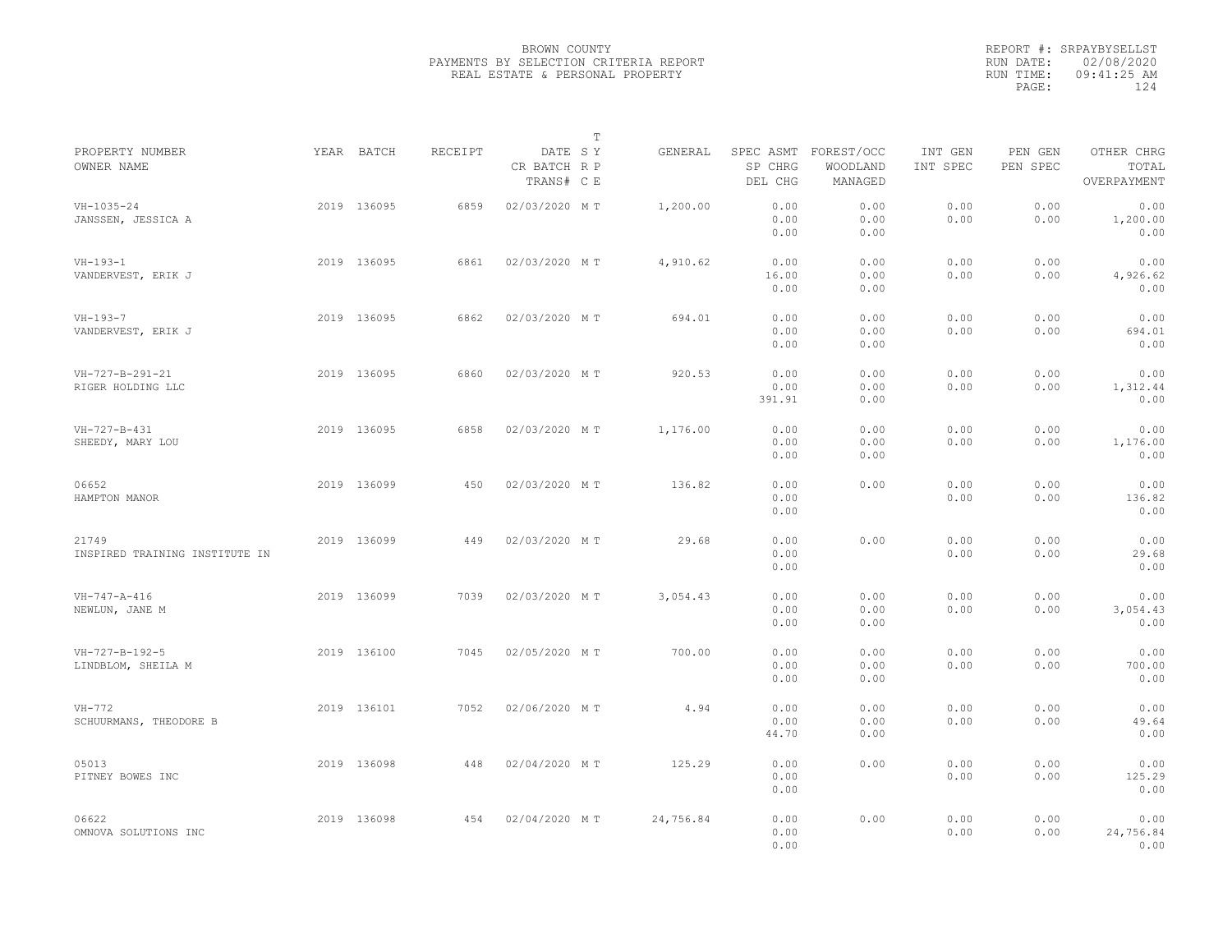|                                                 |             |         |                                       | $\mathbb T$ |          |                      |                                             |                     |                     |                                    |  |
|-------------------------------------------------|-------------|---------|---------------------------------------|-------------|----------|----------------------|---------------------------------------------|---------------------|---------------------|------------------------------------|--|
| PROPERTY NUMBER<br>OWNER NAME                   | YEAR BATCH  | RECEIPT | DATE SY<br>CR BATCH R P<br>TRANS# C E |             | GENERAL  | SP CHRG<br>DEL CHG   | SPEC ASMT FOREST/OCC<br>WOODLAND<br>MANAGED | INT GEN<br>INT SPEC | PEN GEN<br>PEN SPEC | OTHER CHRG<br>TOTAL<br>OVERPAYMENT |  |
| 10099<br>FAITH TECHNOLOGIES INC                 | 2019 136098 | 455     | 02/04/2020 MT                         |             | 3,338.17 | 0.00<br>0.00<br>0.00 | 0.00                                        | 0.00<br>0.00        | 0.00<br>0.00        | 0.00<br>3,338.17<br>0.00           |  |
| 11233<br>PURE HEALTH SOLUTIONS, INC             | 2019 136098 | 445     | 02/04/2020 MT                         |             | 52.74    | 0.00<br>0.00<br>0.00 | 0.00                                        | 0.00<br>0.00        | 0.00<br>0.00        | 0.00<br>52.74<br>0.00              |  |
| 14948<br>SMOKE-OUT CLEANERS LTD                 | 2019 136098 | 460     | 02/04/2020 MT                         |             | 80.77    | 0.00<br>0.00<br>0.00 | 0.00                                        | 0.00<br>0.00        | 0.00<br>0.00        | 0.00<br>80.77<br>0.00              |  |
| 16345<br>FAMILY DOLLAR STORES OF WI             | 2019 136098 | 456     | 02/04/2020 MT                         |             | 243.98   | 0.00<br>0.00<br>0.00 | 0.00                                        | 0.00<br>0.00        | 0.00<br>0.00        | 0.00<br>243.98<br>0.00             |  |
| 17312<br>POWER PRODUCTS PLUS INC                | 2019 136098 | 452     | 02/04/2020 MT                         |             | 26.38    | 0.00<br>0.00<br>0.00 | 0.00                                        | 0.00<br>0.00        | 0.00<br>0.00        | 0.00<br>26.38<br>0.00              |  |
| 18333<br>STATE FARM INSURANCE                   | 2019 136098 | 458     | 02/04/2020 MT                         |             | 42.86    | 0.00<br>0.00<br>0.00 | 0.00                                        | 0.00<br>0.00        | 0.00<br>0.00        | 0.00<br>42.86<br>0.00              |  |
| 19648<br>PITNEY BOWES GLOBAL FINANCIAL SVCS LLC | 2019 136098 | 446     | 02/04/2020 MT                         |             | 328.05   | 0.00<br>0.00<br>0.00 | 0.00                                        | 0.00<br>0.00        | 0.00<br>0.00        | 0.00<br>328.05<br>0.00             |  |
| 23056<br>MEDICAL SCREENING SERVICES             | 2019 136098 | 459     | 02/04/2020 MT                         |             | 3.29     | 0.00<br>0.00<br>0.00 | 0.00                                        | 0.00<br>0.00        | 0.00<br>0.00        | 0.00<br>3.29<br>0.00               |  |
| 25735<br>VELP GAS INC                           | 2019 136098 | 447     | 02/04/2020 MT                         |             | 511.03   | 0.00<br>0.00<br>0.00 | 0.00                                        | 0.00<br>0.00        | 0.00<br>0.00        | 0.00<br>511.03<br>0.00             |  |
| 26355<br>INDEPENTENT PRINTING                   | 2019 136098 | 453     | 02/04/2020 MT                         |             | 176.38   | 0.00<br>0.00<br>0.00 | 0.00                                        | 0.00<br>0.00        | 0.00<br>0.00        | 0.00<br>176.38<br>0.00             |  |
| 26356<br>GREAT LAKES COCA-COLA DISTRIBUTION     | 2019 136098 | 457     | 02/04/2020 MT                         |             | 303.32   | 0.00<br>0.00<br>0.00 | 0.00                                        | 0.00<br>0.00        | 0.00<br>0.00        | 0.00<br>303.32<br>0.00             |  |
| 27095<br>WERY'S SWEET SUMMER BLOOMERS           | 2019 136098 | 451     | 02/04/2020 MT                         |             | 95.62    | 0.00<br>0.00<br>0.00 | 0.00                                        | 0.00<br>0.00        | 0.00<br>0.00        | 0.00<br>95.62<br>0.00              |  |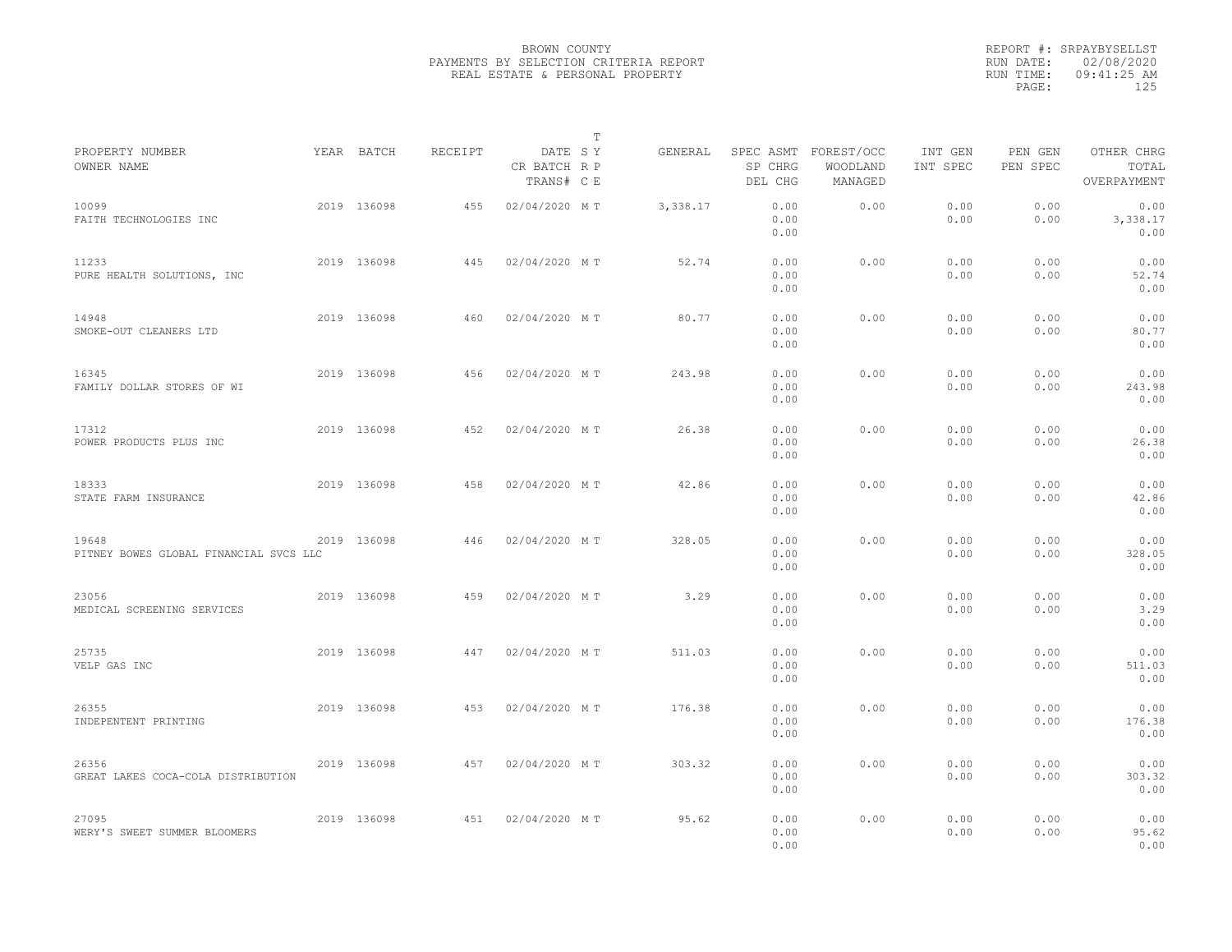|                                                             |             |                |                                       | $\mathbb T$ |           |                                 |                                   |                     |                     |                                    |  |
|-------------------------------------------------------------|-------------|----------------|---------------------------------------|-------------|-----------|---------------------------------|-----------------------------------|---------------------|---------------------|------------------------------------|--|
| PROPERTY NUMBER<br>OWNER NAME                               | YEAR BATCH  | <b>RECEIPT</b> | DATE SY<br>CR BATCH R P<br>TRANS# C E |             | GENERAL   | SPEC ASMT<br>SP CHRG<br>DEL CHG | FOREST/OCC<br>WOODLAND<br>MANAGED | INT GEN<br>INT SPEC | PEN GEN<br>PEN SPEC | OTHER CHRG<br>TOTAL<br>OVERPAYMENT |  |
| $VH - 105 - 1$<br>BARLAMENT, ETAL, BECKY                    | 2019 136098 | 7031           | 02/04/2020 MT                         |             | 2,198.87  | 0.00<br>16.00<br>0.00           | 0.00<br>0.00<br>0.00              | 0.00<br>0.00        | 0.00<br>0.00        | 0.00<br>2,214.87<br>0.00           |  |
| $VH-1758$<br>VANBOXTEL, JEFFREY L                           | 2019 136098 | 7067           | 02/04/2020 MT                         |             | 5,586.00  | 0.00<br>0.00<br>0.00            | 0.00<br>0.00<br>0.00              | 0.00<br>0.00        | 0.00<br>0.00        | 0.00<br>5,586.00<br>0.00           |  |
| $VH-1762$<br>HURRISH STEVEN P & AMY L JOINT REVOCABLE TRUST | 2019 136098 | 7025           | 02/04/2020 MT                         |             | 2,963.82  | 0.00<br>0.00<br>0.00            | 0.00<br>0.00<br>0.00              | 0.00<br>0.00        | 0.00<br>0.00        | 0.00<br>2,963.82<br>0.00           |  |
| $VH-196-1$<br>ROUSE, BRIAN E                                | 2019 136098 | 7024           | 02/04/2020 MT                         |             | 2,085.13  | 0.00<br>16.00<br>0.00           | 0.00<br>0.00<br>0.00              | 0.00<br>0.00        | 0.00<br>0.00        | 0.00<br>2,101.13<br>0.00           |  |
| $VH-2010$<br>RASKA, ETAL, KENNETH S                         | 2019 136098 | 7032           | 02/04/2020 MT                         |             | 1,668.60  | 0.00<br>0.00<br>0.00            | 0.00<br>0.00<br>0.00              | 0.00<br>0.00        | 0.00<br>0.00        | 0.00<br>1,668.60<br>0.00           |  |
| $VH-2176$<br>DEGRAND, BARBARA                               | 2019 136098 | 7049           | 02/04/2020 MT                         |             | 3, 347.37 | 0.00<br>0.00<br>1,154.01        | 0.00<br>0.00<br>0.00              | 0.00<br>0.00        | 0.00<br>0.00        | 0.00<br>4,501.38<br>0.00           |  |
| $VH-2224$<br>BERTRAND, GEORGE S                             | 2019 136098 | 7053           | 02/04/2020 MT                         |             | 1,966.44  | 0.00<br>0.00<br>0.00            | 0.00<br>0.00<br>0.00              | 0.00<br>0.00        | 0.00<br>0.00        | 0.00<br>1,966.44<br>0.00           |  |
| $VH - 261 - 2$<br>EVANS, BENJAMIN S                         | 2019 136098 | 7038           | 02/04/2020 MT                         |             | 456.62    | 0.00<br>0.00<br>0.00            | 0.00<br>0.00<br>0.00              | 0.00<br>0.00        | 0.00<br>0.00        | 0.00<br>456.62<br>0.00             |  |
| $VH-272$<br>PAULSON, KERRY E                                | 2019 136098 | 7050           | 02/04/2020 MT                         |             | 179.69    | 0.00<br>0.00<br>68.15           | 0.00<br>0.00<br>0.00              | 0.00<br>0.00        | 0.00<br>0.00        | 0.00<br>247.84<br>0.00             |  |
| $VH-302$<br>LIFE BRIDGE CHRISTIAN CHURCH                    | 2019 136098 | 7058           | 02/04/2020 MT                         |             | 1,551.90  | 0.00<br>0.00<br>0.00            | 0.00<br>0.00<br>0.00              | 0.00<br>0.00        | 0.00<br>0.00        | 0.00<br>1,551.90<br>0.00           |  |
| $VH-306-2$<br>SCP 2006 C23 113 LLC                          | 2019 136098 | 7036           | 02/04/2020 MT                         |             | 42,092.92 | 0.00<br>72.10<br>0.00           | 0.00<br>0.00<br>0.00              | 0.00<br>0.00        | 0.00<br>0.00        | 0.00<br>42,165.02<br>0.00          |  |
| $VH-3132$<br>GEGERE, JASON                                  | 2019 136098 | 7055           | 02/04/2020 MT                         |             | 1,319.13  | 0.00<br>0.00<br>0.00            | 0.00<br>0.00<br>0.00              | 0.00<br>0.00        | 0.00<br>0.00        | 0.00<br>1,319.13<br>0.00           |  |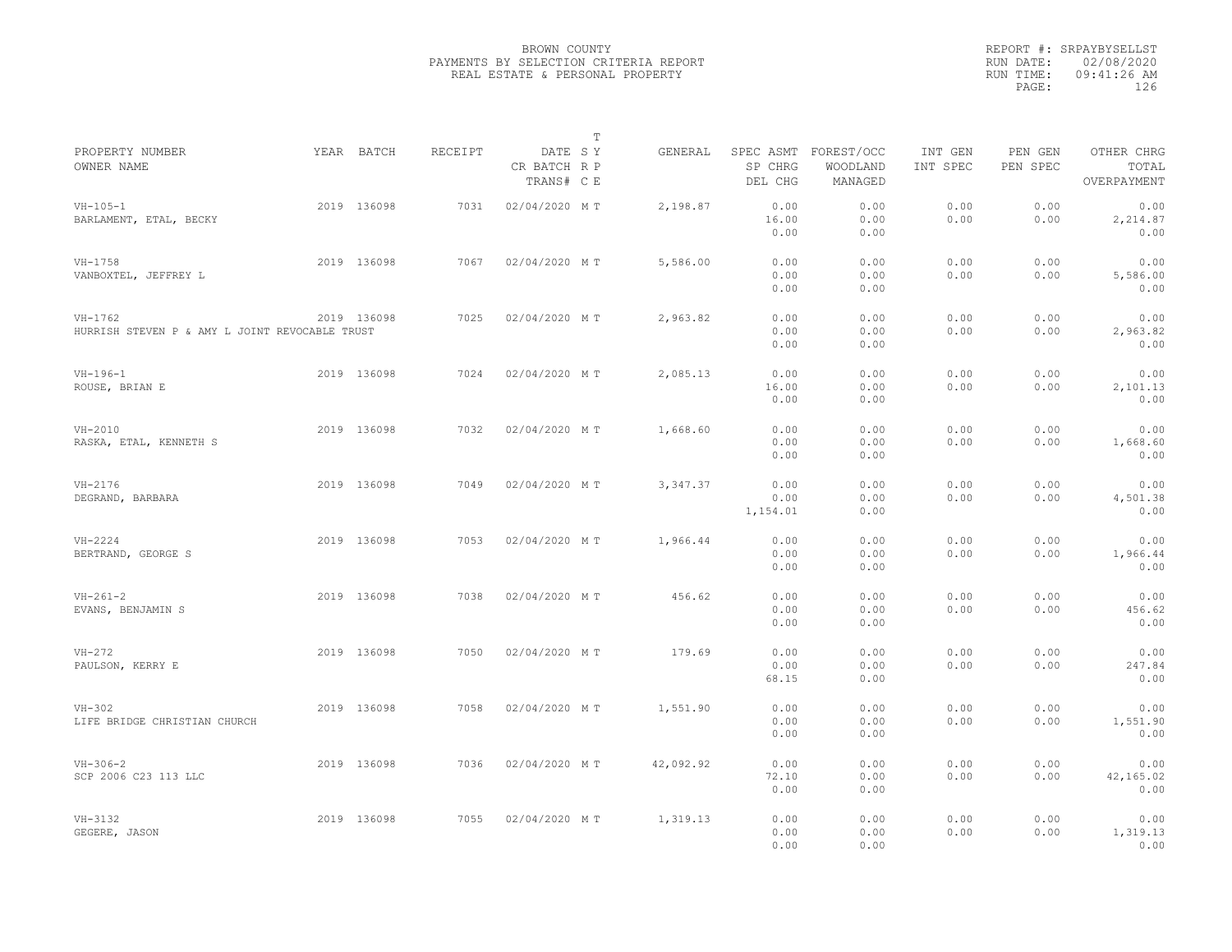|                                                   |             |         |                                       | $\mathbb T$ |          |                                 |                                   |                     |                     |                                    |  |
|---------------------------------------------------|-------------|---------|---------------------------------------|-------------|----------|---------------------------------|-----------------------------------|---------------------|---------------------|------------------------------------|--|
| PROPERTY NUMBER<br>OWNER NAME                     | YEAR BATCH  | RECEIPT | DATE SY<br>CR BATCH R P<br>TRANS# C E |             | GENERAL  | SPEC ASMT<br>SP CHRG<br>DEL CHG | FOREST/OCC<br>WOODLAND<br>MANAGED | INT GEN<br>INT SPEC | PEN GEN<br>PEN SPEC | OTHER CHRG<br>TOTAL<br>OVERPAYMENT |  |
| $VH - 3284$<br>WACHTENDONK, NATHAN W              | 2019 136098 | 7066    | 02/04/2020 MT                         |             | 5,109.32 | 0.00<br>0.00<br>0.00            | 0.00<br>0.00<br>0.00              | 0.00<br>0.00        | 0.00<br>0.00        | 0.00<br>5,109.32<br>0.00           |  |
| $VH-381$<br>WEST SIDE HOLDINGS LLC                | 2019 136098 | 7026    | 02/04/2020 MT                         |             | 5,967.01 | 0.00<br>0.00<br>0.00            | 0.00<br>0.00<br>0.00              | 0.00<br>0.00        | 0.00<br>0.00        | 0.00<br>5,967.01<br>0.00           |  |
| $VH-397$<br>PAMPERIN, DEBRA A                     | 2019 136098 | 7027    | 02/04/2020 MT                         |             | 1,344.67 | 0.00<br>0.00<br>0.00            | 0.00<br>0.00<br>0.00              | 0.00<br>0.00        | 0.00<br>0.00        | 0.00<br>1,344.67<br>0.00           |  |
| $VH-398-2$<br>NOOYEN, MICHAEL                     | 2019 136098 | 7064    | 02/04/2020 MT                         |             | 245.63   | 0.00<br>0.00<br>0.00            | 0.00<br>0.00<br>0.00              | 0.00<br>0.00        | 0.00<br>0.00        | 0.00<br>245.63<br>0.00             |  |
| $VH - 47 - 7$<br>FREY, DEBRA K                    | 2019 136098 | 7062    | 02/04/2020 MT                         |             | 972.40   | 0.00<br>16.00<br>157.59         | 0.00<br>0.00<br>0.00              | 0.00<br>0.00        | 0.00<br>0.00        | 0.00<br>1,145.99<br>0.00           |  |
| $VH-485$<br>GOSSER & ASSOCIATES LLC               | 2019 136098 | 7034    | 02/04/2020 MT                         |             | 9,387.61 | 0.00<br>0.00<br>0.00            | 0.00<br>0.00<br>0.00              | 0.00<br>0.00        | 0.00<br>0.00        | 0.00<br>9,387.61<br>0.00           |  |
| $VH-527$<br>MV ASSOCIATES LLC                     | 2019 136098 | 7028    | 02/04/2020 MT                         |             | 1,975.22 | 0.00<br>61.80<br>0.00           | 0.00<br>0.00<br>0.00              | 0.00<br>0.00        | 0.00<br>0.00        | 0.00<br>2,037.02<br>0.00           |  |
| $VH - 557 - 2$<br>EXPRESS PROPERTY LLC            | 2019 136098 | 7035    | 02/04/2020 MT                         |             | 7,803.42 | 0.00<br>0.00<br>0.00            | 0.00<br>0.00<br>0.00              | 0.00<br>0.00        | 0.00<br>0.00        | 0.00<br>7,803.42<br>0.00           |  |
| $VH-57-3$<br>MCMAHON RE LLC                       | 2019 136098 | 7046    | 02/04/2020 MT                         |             | 2,001.93 | 0.00<br>0.00<br>0.00            | 0.00<br>0.00<br>0.00              | 0.00<br>0.00        | 0.00<br>0.00        | 0.00<br>2,001.93<br>0.00           |  |
| $VH-7-8$<br>BRYANT, CLAUDE P                      | 2019 136098 | 7059    | 02/04/2020 MT                         |             | 2,470.05 | 0.00<br>16.00<br>0.00           | 0.00<br>0.00<br>0.00              | 0.00<br>0.00        | 0.00<br>0.00        | 0.00<br>2,486.05<br>0.00           |  |
| $VH - 727 - 102 - 1$<br>WH LEGACY INVESTMENTS LLC | 2019 136098 | 7022    | 02/04/2020 MT                         |             | 943.76   | 0.00<br>0.00<br>0.00            | 0.00<br>0.00<br>0.00              | 0.00<br>0.00        | 0.00<br>0.00        | 0.00<br>943.76<br>0.00             |  |
| $VH - 727 - 105$<br>WH LEGACY INVESTMENTS LLC     | 2019 136098 | 7023    | 02/04/2020 MT                         |             | 5,505.92 | 0.00<br>0.00<br>0.00            | 0.00<br>0.00<br>0.00              | 0.00<br>0.00        | 0.00<br>0.00        | 0.00<br>5,505.92<br>0.00           |  |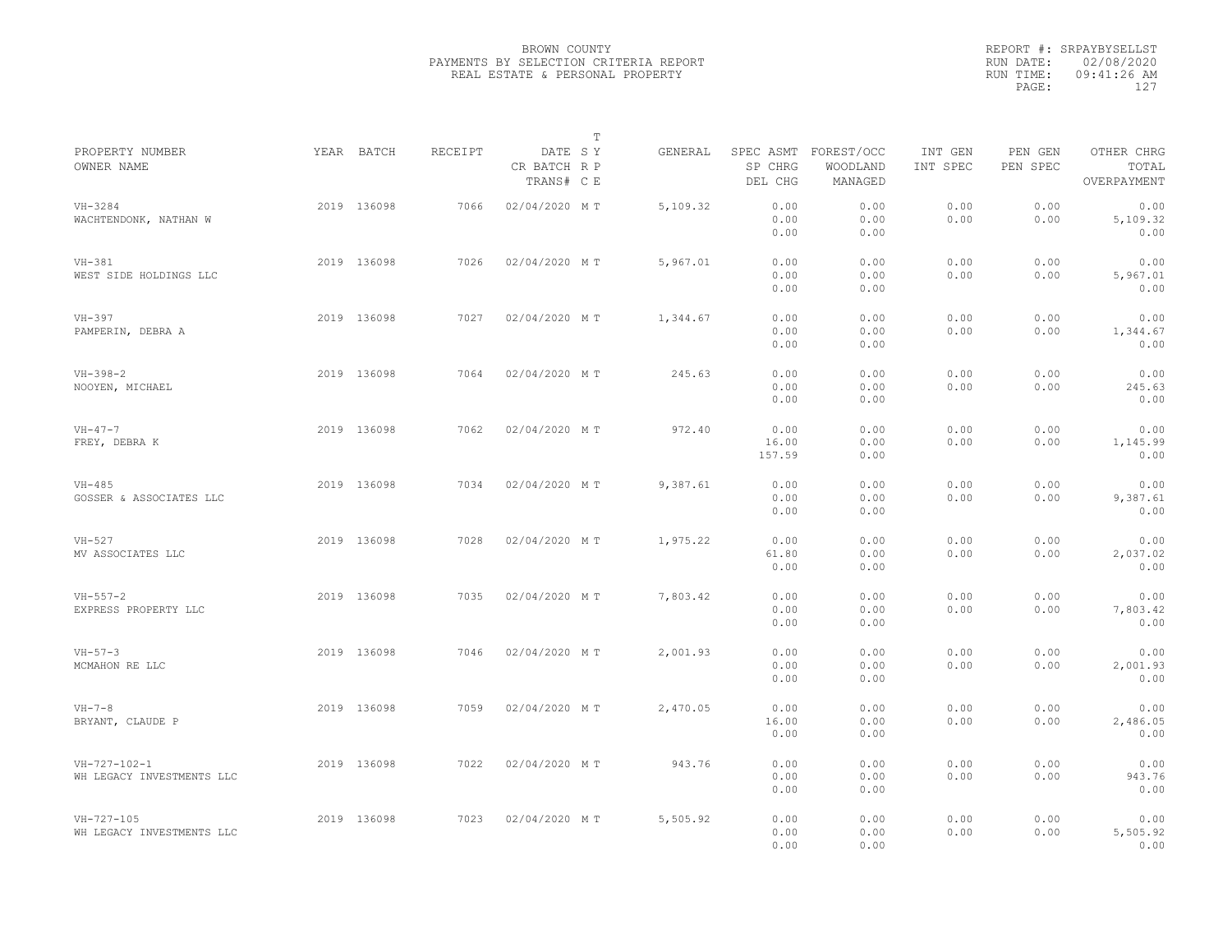|                                                       |             |                |                                       | $\mathbb T$ |          |                       |                                             |                     |                     |                                    |  |
|-------------------------------------------------------|-------------|----------------|---------------------------------------|-------------|----------|-----------------------|---------------------------------------------|---------------------|---------------------|------------------------------------|--|
| PROPERTY NUMBER<br>OWNER NAME                         | YEAR BATCH  | <b>RECEIPT</b> | DATE SY<br>CR BATCH R P<br>TRANS# C E |             | GENERAL  | SP CHRG<br>DEL CHG    | SPEC ASMT FOREST/OCC<br>WOODLAND<br>MANAGED | INT GEN<br>INT SPEC | PEN GEN<br>PEN SPEC | OTHER CHRG<br>TOTAL<br>OVERPAYMENT |  |
| $VH-727-B-126$<br>BLAN, CHRISTOPHER H                 | 2019 136098 | 7016           | 02/04/2020 MT                         |             | 1,258.41 | 0.00<br>0.00<br>0.00  | 0.00<br>0.00<br>0.00                        | 0.00<br>0.00        | 0.00<br>0.00        | 0.00<br>1,258.41<br>0.00           |  |
| VH-727-B-126<br>BLAN, CHRISTOPHER H                   | 2019 136098 | 7017           | 02/04/2020 MT                         |             | 173.20   | 0.00<br>0.00<br>0.00  | 0.00<br>0.00<br>0.00                        | 0.00<br>0.00        | 0.00<br>0.00        | 0.00<br>173.20<br>0.00             |  |
| VH-727-B-289-58<br>RENTALS UNLIMITED LLC              | 2019 136098 | 7030           | 02/04/2020 MT                         |             | 1,835.10 | 0.00<br>0.00<br>0.00  | 0.00<br>0.00<br>0.00                        | 0.00<br>0.00        | 0.00<br>0.00        | 0.00<br>1,835.10<br>0.00           |  |
| VH-727-B-319<br>PLOG, ALAN                            | 2019 136098 | 7051           | 02/04/2020 MT                         |             | 1,300.42 | 0.00<br>0.00<br>0.00  | 0.00<br>0.00<br>0.00                        | 0.00<br>0.00        | 0.00<br>0.00        | 0.00<br>1,300.42<br>0.00           |  |
| $VH - 727 - B - 41$<br>PAMPERIN, GARY W               | 2019 136098 | 7042           | 02/04/2020 MT                         |             | 1,019.39 | 0.00<br>0.00<br>0.00  | 0.00<br>0.00<br>0.00                        | 0.00<br>0.00        | 0.00<br>0.00        | 0.00<br>1,019.39<br>0.00           |  |
| VH-727-B-531<br>RENTALS UNLIMITED LLC                 | 2019 136098 | 7029           | 02/04/2020 MT                         |             | 1,390.84 | 0.00<br>0.00<br>0.00  | 0.00<br>0.00<br>0.00                        | 0.00<br>0.00        | 0.00<br>0.00        | 0.00<br>1,390.84<br>0.00           |  |
| $VH - 747 - D - 309$<br>DEREZINSKI, MARK              | 2019 136098 | 7054           | 02/04/2020 MT                         |             | 1,527.12 | 0.00<br>0.00<br>0.00  | 0.00<br>0.00<br>0.00                        | 0.00<br>0.00        | 0.00<br>0.00        | 0.00<br>1,527.12<br>0.00           |  |
| $VH - 747 - H - 135$<br>LALUZERNE, KEVIN J            | 2019 136098 | 7061           | 02/04/2020 MT                         |             | 2,000.00 | 0.00<br>0.00<br>0.00  | 0.00<br>0.00<br>0.00                        | 0.00<br>0.00        | 0.00<br>0.00        | 0.00<br>2,000.00<br>0.00           |  |
| $VH - 747 - H - 187$<br>LEMEROND, ETAL, CHRISTOPHER T | 2019 136098 | 7048           | 02/04/2020 MT                         |             | 3,009.44 | 0.00<br>0.00<br>0.00  | 0.00<br>0.00<br>0.00                        | 0.00<br>0.00        | 0.00<br>0.00        | 0.00<br>3,009.44<br>0.00           |  |
| $VH - 747 - H - 2$<br>LAFAVE, GERALD F                | 2019 136098 | 7063           | 02/04/2020 MT                         |             | 3,081.98 | 0.00<br>16.00<br>0.00 | 0.00<br>0.00<br>0.00                        | 0.00<br>0.00        | 0.00<br>0.00        | 0.00<br>3,097.98<br>0.00           |  |
| $VH-747-H-208$<br>MAES, TROY T                        | 2019 136098 | 7056           | 02/04/2020 MT                         |             | 1,626.03 | 0.00<br>0.00<br>0.00  | 0.00<br>0.00<br>0.00                        | 0.00<br>0.00        | 0.00<br>0.00        | 0.00<br>1,626.03<br>0.00           |  |
| $VH - 747 - H - 229$<br>FALK, GLEN H                  | 2019 136098 | 7065           | 02/04/2020 MT                         |             | 1,500.00 | 0.00<br>0.00<br>0.00  | 0.00<br>0.00<br>0.00                        | 0.00<br>0.00        | 0.00<br>0.00        | 0.00<br>1,500.00<br>0.00           |  |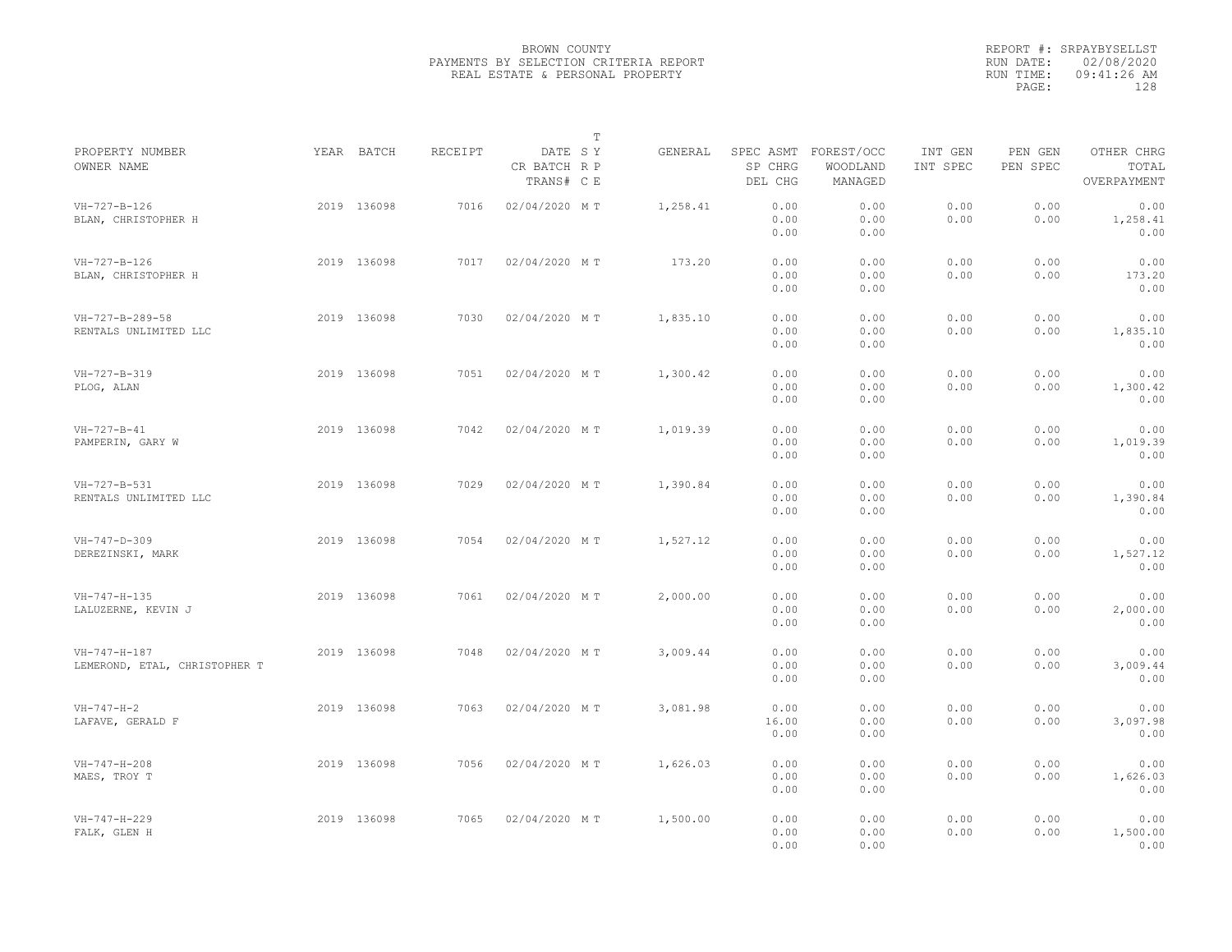|                                    |             |                         |               | T |            |           |            |          |          |             |
|------------------------------------|-------------|-------------------------|---------------|---|------------|-----------|------------|----------|----------|-------------|
| PROPERTY NUMBER                    | YEAR BATCH  | RECEIPT                 | DATE SY       |   | GENERAL    | SPEC ASMT | FOREST/OCC | INT GEN  | PEN GEN  | OTHER CHRG  |
| OWNER NAME                         |             |                         | CR BATCH R P  |   |            | SP CHRG   | WOODLAND   | INT SPEC | PEN SPEC | TOTAL       |
|                                    |             |                         | TRANS# C E    |   |            | DEL CHG   | MANAGED    |          |          | OVERPAYMENT |
| $VH-747-H-237$                     | 2019 136098 | 7057                    | 02/04/2020 MT |   | 1,937.59   | 0.00      | 0.00       | 0.00     | 0.00     | 0.00        |
| DERKSEN, DAIN E                    |             |                         |               |   |            | 0.00      | 0.00       | 0.00     | 0.00     | 1,937.59    |
|                                    |             |                         |               |   |            | 0.00      | 0.00       |          |          | 0.00        |
| VH-747-H-328                       | 2019 136098 | 7033                    | 02/04/2020 MT |   | 1,244.12   | 0.00      | 0.00       | 0.00     | 0.00     | 0.00        |
| ASCHENBRENNER, RANDY S             |             |                         |               |   |            | 0.00      | 0.00       | 0.00     | 0.00     | 1,244.12    |
|                                    |             |                         |               |   |            | 0.00      | 0.00       |          |          | 0.00        |
| $VH-747-H-509$                     | 2019 136098 | 7060                    | 02/04/2020 MT |   | 1,924.40   | 0.00      | 0.00       | 0.00     | 0.00     | 0.00        |
| PARKER MELISSA S IRREVOCABLE TRUST |             |                         |               |   |            | 0.00      | 0.00       | 0.00     | 0.00     | 1,924.40    |
|                                    |             |                         |               |   |            | 0.00      | 0.00       |          |          | 0.00        |
| VH-747-R-158                       | 2019 136098 | 7040                    | 02/04/2020 MT |   | 3,839.12   | 0.00      | 0.00       | 0.00     | 0.00     | 0.00        |
| JOHNSON FAMILY TRUST               |             |                         |               |   |            | 0.00      | 0.00       | 0.00     | 0.00     | 3,839.12    |
|                                    |             |                         |               |   |            | 0.00      | 0.00       |          |          | 0.00        |
| $VH - 747 - X - 27$                | 2019 136098 | 7043                    | 02/04/2020 MT |   | 3,444.63   | 0.00      | 0.00       | 0.00     | 0.00     | 0.00        |
| SPICE, TRICIA L                    |             |                         |               |   |            | 0.00      | 0.00       | 0.00     | 0.00     | 3,444.63    |
|                                    |             |                         |               |   |            | 0.00      | 0.00       |          |          | 0.00        |
| $VH - 97 - 3$                      | 2019 136098 | 7041                    | 02/04/2020 MT |   | 5,625.78   | 0.00      | 0.00       | 0.00     | 0.00     | 0.00        |
| MIDWEST EXPANSION LLP              |             |                         |               |   |            | 16.00     | 0.00       | 0.00     | 0.00     | 5,641.78    |
|                                    |             |                         |               |   |            | 0.00      | 0.00       |          |          | 0.00        |
|                                    |             | VILLAGE OF HOWARD TOTAL |               |   | 189,792.75 | 0.00      | 0.00       | 0.00     | 0.00     | 0.00        |
|                                    |             |                         |               |   |            | 245.90    | 0.00       | 0.00     | 0.00     | 191,855.01  |
|                                    |             |                         |               |   |            | 1,816.36  | 0.00       |          |          | 0.00        |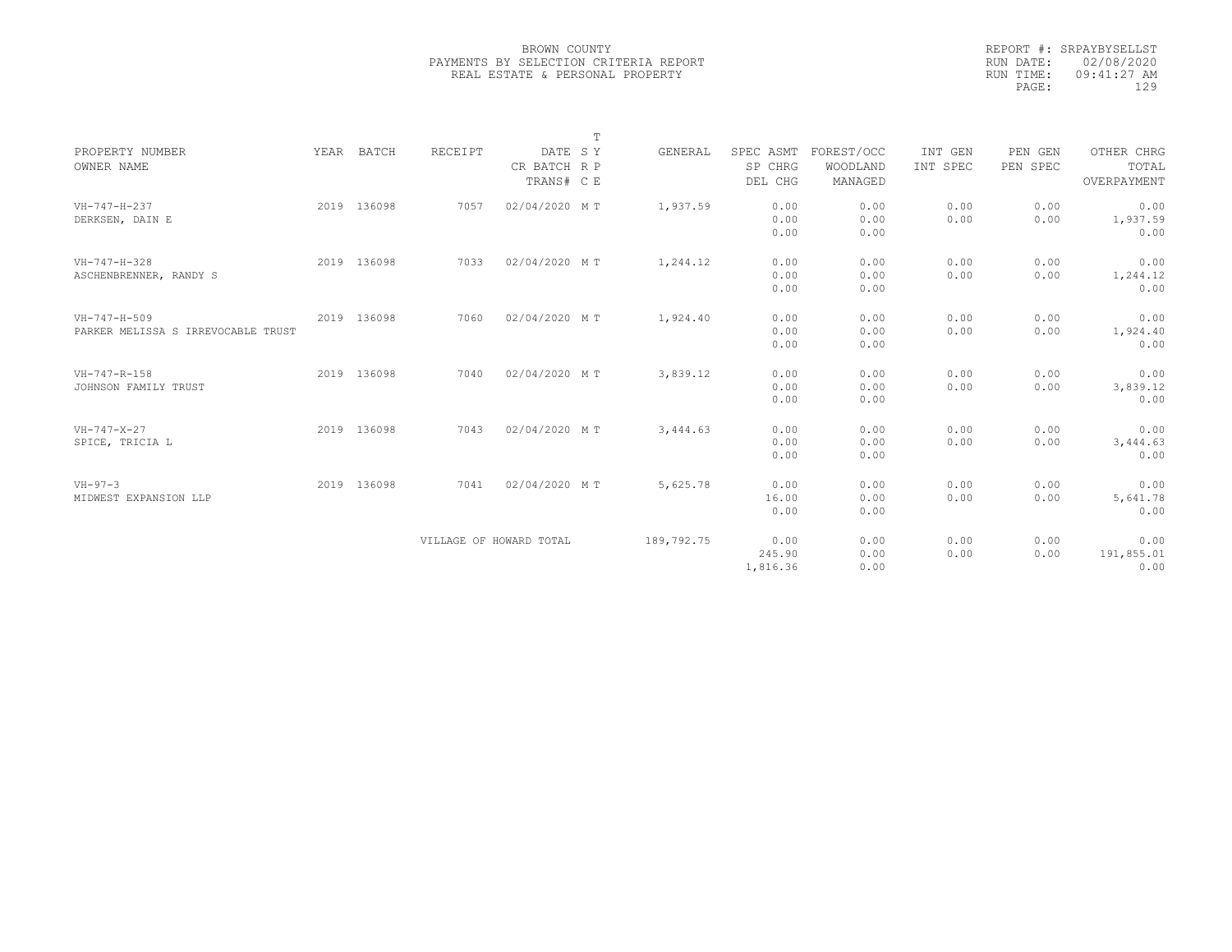|                                               |      |             |         |                                       | $\mathbb T$ |           |                          |                                             |                     |                     |                                    |  |
|-----------------------------------------------|------|-------------|---------|---------------------------------------|-------------|-----------|--------------------------|---------------------------------------------|---------------------|---------------------|------------------------------------|--|
| PROPERTY NUMBER<br>OWNER NAME                 |      | YEAR BATCH  | RECEIPT | DATE SY<br>CR BATCH R P<br>TRANS# C E |             | GENERAL   | SP CHRG<br>DEL CHG       | SPEC ASMT FOREST/OCC<br>WOODLAND<br>MANAGED | INT GEN<br>INT SPEC | PEN GEN<br>PEN SPEC | OTHER CHRG<br>TOTAL<br>OVERPAYMENT |  |
| $VP-1654$<br>CONARD, ALYSSA A                 |      | 2019 200201 | 4046    | 02/01/2020 C T                        |             | 1,816.40  | 0.00<br>72.00<br>0.00    | 0.00<br>0.00<br>0.00                        | 0.00<br>0.00        | 0.00<br>0.00        | 0.00<br>1,888.40<br>0.00           |  |
| $VP-1637$<br>MILLER, NICHOLAS J               |      | 2019 200201 | 4059    | 02/01/2020 C T                        |             | 3,608.81  | 0.00<br>72.00<br>0.00    | 0.00<br>0.00<br>0.00                        | 0.00<br>0.00        | 0.00<br>0.00        | 0.00<br>3,680.81<br>0.00           |  |
| $VP-378$<br>KUBIAK, DAVID R                   | 2019 |             | 71956   | 02/03/2020 C T<br>571<br>35576        |             | 1,012.18  | 0.00<br>93.60<br>394.22  | 0.00<br>0.00<br>0.00                        | 0.00<br>0.00        | 0.00<br>0.00        | 0.00<br>1,500.00<br>0.00           |  |
| $VP-380$<br>KUBIAK, DAVID R                   | 2019 |             | 71957   | 02/03/2020 C T<br>571<br>35576        |             | 557.14    | 0.00<br>93.60<br>0.00    | 0.00<br>0.00<br>0.00                        | 0.00<br>0.00        | 0.00<br>0.00        | 0.00<br>650.74<br>0.00             |  |
| $VP-5-1$<br>KUBIAK, DAVID R                   | 2019 |             | 71958   | 02/03/2020 C T<br>571<br>35576        |             | 22.99     | 0.00<br>36.00<br>0.00    | 0.00<br>0.00<br>0.00                        | 0.00<br>0.00        | 0.00<br>0.00        | 0.00<br>58.99<br>0.00              |  |
| $VP-60-4-1-C$<br>KUBIAK, DAVID R              | 2019 |             | 71959   | 02/03/2020 C T<br>571<br>35576        |             | 1,293.55  | 0.00<br>72.00<br>0.00    | 0.00<br>0.00<br>0.00                        | 0.00<br>0.00        | 0.00<br>0.00        | 0.00<br>1,365.55<br>0.00           |  |
| $VP-752$<br>KUBIAK, DAVID R                   | 2019 |             | 71960   | 02/03/2020 C T<br>571<br>35576        |             | 761.68    | 0.00<br>108.00<br>0.00   | 0.00<br>0.00<br>0.00                        | 0.00<br>0.00        | 0.00<br>0.00        | 0.00<br>869.68<br>0.00             |  |
| $VP-1742$<br>MVP MANAGEMENT LLC               | 2019 |             | 72008   | 02/03/2020 CT<br>570<br>35616         |             | 558.46    | 0.00<br>36.00<br>0.00    | 0.00<br>0.00<br>0.00                        | 0.00<br>0.00        | 0.00<br>0.00        | 0.00<br>594.46<br>0.00             |  |
| $VP-1741$<br>MVP MANAGEMENT LLC               | 2019 |             | 72010   | 02/03/2020 C T<br>570<br>35618        |             | 563.06    | 0.00<br>36.00<br>0.00    | 0.00<br>0.00<br>0.00                        | 0.00<br>0.00        | 0.00<br>0.00        | 0.00<br>599.06<br>0.00             |  |
| $VP-1645$<br>WOJCIK, THOMAS J                 | 2019 |             | 72058   | 02/03/2020 CT<br>568<br>35650         |             | 193.06    | 0.00<br>36.00<br>0.00    | 0.00<br>0.00<br>0.00                        | 0.00<br>0.00        | 0.00<br>0.00        | 0.00<br>229.06<br>0.00             |  |
| $VP-PI111-3$<br>ULLMER JOHN J SURVIVORS TRUST | 2019 |             | 72091   | 02/03/2020 C T<br>567<br>35679        |             | 21,322.58 | 0.00<br>1,630.80<br>0.00 | 0.00<br>0.00<br>0.00                        | 0.00<br>0.00        | 0.00<br>0.00        | 0.00<br>22,953.38<br>0.00          |  |
| 25560<br>GRAYHAWK LEASING                     | 2019 |             | 72134   | 02/03/2020 C T<br>569<br>35710        |             | 181.56    | 0.00<br>0.00<br>0.00     | 0.00                                        | 0.00<br>0.00        | 0.00<br>0.00        | 0.00<br>181.56<br>0.00             |  |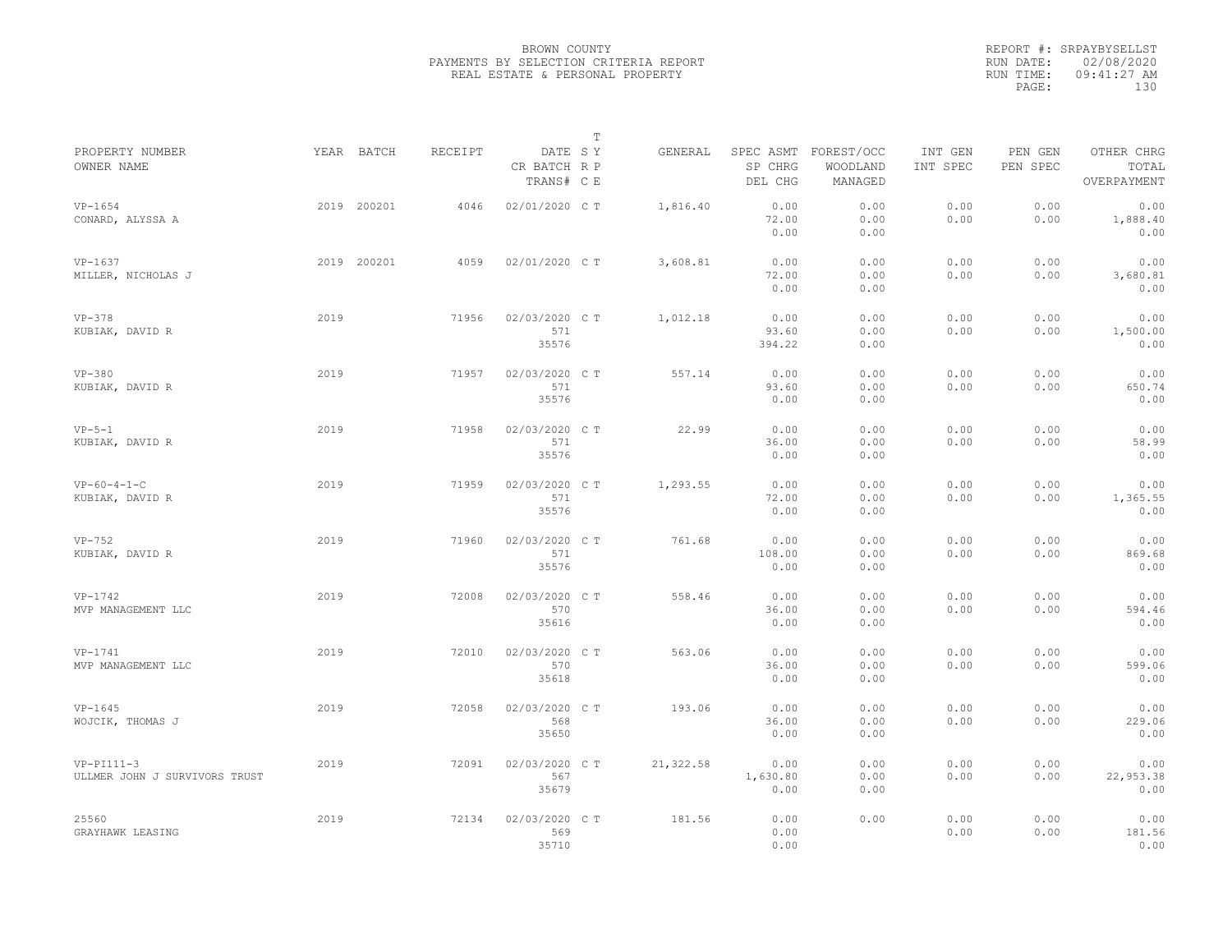|                                         |            |         |                                       | $\mathbb T$ |           |                        |                                             |                     |                     |                                    |
|-----------------------------------------|------------|---------|---------------------------------------|-------------|-----------|------------------------|---------------------------------------------|---------------------|---------------------|------------------------------------|
| PROPERTY NUMBER<br>OWNER NAME           | YEAR BATCH | RECEIPT | DATE SY<br>CR BATCH R P<br>TRANS# C E |             | GENERAL   | SP CHRG<br>DEL CHG     | SPEC ASMT FOREST/OCC<br>WOODLAND<br>MANAGED | INT GEN<br>INT SPEC | PEN GEN<br>PEN SPEC | OTHER CHRG<br>TOTAL<br>OVERPAYMENT |
| $VP-PI120$<br>PULASKI HOTEL GROUP LLC   | 2019       | 72146   | 02/03/2020 CT<br>571<br>35721         |             | 28,960.66 | 0.00<br>763.20<br>0.00 | 0.00<br>0.00<br>0.00                        | 0.00<br>0.00        | 0.00<br>0.00        | 0.00<br>29,723.86<br>0.00          |
| 25641<br>PULASKI HOTEL GROUP LLC        | 2019       | 72147   | 02/03/2020 C T<br>571<br>35721        |             | 7,232.46  | 0.00<br>0.00<br>0.00   | 0.00                                        | 0.00<br>0.00        | 0.00<br>0.00        | 0.00<br>7,232.46<br>0.00           |
| 17639<br>COCA COLA COMPANY              | 2019       | 72181   | 02/03/2020 C T<br>570<br>35740        |             | 4.60      | 0.00<br>0.00<br>0.00   | 0.00                                        | 0.00<br>0.00        | 0.00<br>0.00        | 0.00<br>4.60<br>0.00               |
| VP-1706<br>MORROW, CYNTHIA L            | 2019       | 72185   | 02/03/2020 C T<br>567<br>35742        |             | 2,080.69  | 0.00<br>72.00<br>0.00  | 0.00<br>0.00<br>0.00                        | 0.00<br>0.00        | 0.00<br>0.00        | 0.00<br>2,152.69<br>0.00           |
| $VP-254-64$<br>WOJCIK, PAULA K          | 2019       | 72233   | 02/03/2020 C T<br>569<br>35761        |             | 1,362.50  | 0.00<br>72.00<br>0.00  | 0.00<br>0.00<br>0.00                        | 0.00<br>0.00        | 0.00<br>0.00        | 0.00<br>1,434.50<br>0.00           |
| $VP-41-12-1$<br>ZIECH, CHAD A           | 2019       | 72270   | 02/03/2020 CT<br>568<br>35790         |             | 678.00    | 0.00<br>72.00<br>0.00  | 0.00<br>0.00<br>0.00                        | 0.00<br>0.00        | 0.00<br>0.00        | 0.00<br>750.00<br>0.00             |
| $VP-1101-1$<br>KMK DEVELOPMENT LLC      | 2019       | 72343   | 02/03/2020 C T<br>569<br>35828        |             | 2,268.16  | 0.00<br>72.00<br>0.00  | 0.00<br>0.00<br>0.00                        | 0.00<br>0.00        | 0.00<br>0.00        | 0.00<br>2,340.16<br>0.00           |
| $VP-1292-47$<br>KARCZ, CHRISTOPHER G    | 2019       | 72344   | 02/03/2020 C T<br>569<br>35829        |             | 2,604.68  | 0.00<br>72.00<br>0.00  | 0.00<br>0.00<br>0.00                        | 0.00<br>0.00        | 0.00<br>0.00        | 0.00<br>2,676.68<br>0.00           |
| $VP-41-2-1$<br>KWIK TRIP INC            | 2019       | 72375   | 02/03/2020 CT<br>570<br>35851         |             | 1,095.10  | 0.00<br>36.00<br>0.00  | 0.00<br>0.00<br>0.00                        | 0.00<br>0.00        | 0.00<br>0.00        | 0.00<br>1,131.10<br>0.00           |
| $VP-62-2$<br>SUN VALLEY RESIDENTIAL LLC | 2019       | 72391   | 02/03/2020 CT<br>567<br>35865         |             | 9,199.55  | 0.00<br>172.80<br>0.00 | 0.00<br>0.00<br>0.00                        | 0.00<br>0.00        | 0.00<br>0.00        | 0.00<br>9,372.35<br>0.00           |
| 25645<br>SUN VALLEY HOMES               | 2019       | 72392   | 02/03/2020 C T<br>567<br>35865        |             | 239.01    | 0.00<br>0.00<br>0.00   | 0.00                                        | 0.00<br>0.00        | 0.00<br>0.00        | 0.00<br>239.01<br>0.00             |
| $VP-664$<br>RADECKI, RODNEY             | 2019       | 72401   | 02/03/2020 CT<br>568<br>35871         |             | 751.33    | 0.00<br>72.00<br>0.00  | 0.00<br>0.00<br>0.00                        | 0.00<br>0.00        | 0.00<br>0.00        | 0.00<br>823.33<br>0.00             |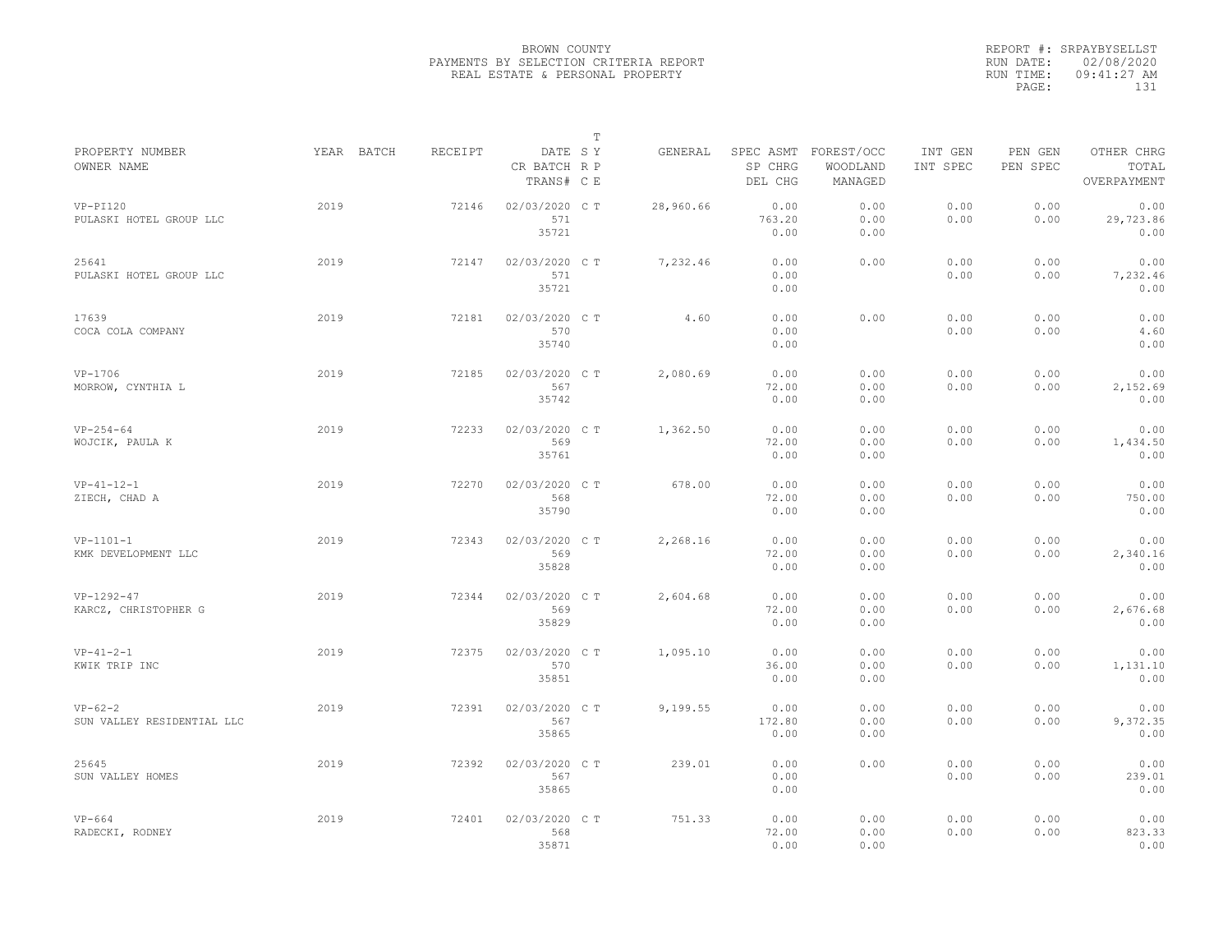|                                              |      |            |                  |                                       | $\mathbb T$ |          |                                 |                                   |                                                                                  |              |                          |  |  |
|----------------------------------------------|------|------------|------------------|---------------------------------------|-------------|----------|---------------------------------|-----------------------------------|----------------------------------------------------------------------------------|--------------|--------------------------|--|--|
| PROPERTY NUMBER<br>OWNER NAME                |      | YEAR BATCH | <b>RECEIPT</b>   | DATE SY<br>CR BATCH R P<br>TRANS# C E |             | GENERAL  | SPEC ASMT<br>SP CHRG<br>DEL CHG | FOREST/OCC<br>WOODLAND<br>MANAGED | INT GEN<br>PEN GEN<br>OTHER CHRG<br>INT SPEC<br>PEN SPEC<br>TOTAL<br>OVERPAYMENT |              |                          |  |  |
| $VP-1112$<br>RADECKI, RODNEY M               | 2019 |            | 72402            | 02/03/2020 C T<br>568<br>35871        |             | 1,151.22 | 0.00<br>72.00<br>0.00           | 0.00<br>0.00<br>0.00              | 0.00<br>0.00                                                                     | 0.00<br>0.00 | 0.00<br>1,223.22<br>0.00 |  |  |
| $VP-545$<br>RADECKI, RODNEY M                | 2019 |            | 72403            | 02/03/2020 C T<br>568<br>35871        |             | 1,067.17 | 0.00<br>72.00<br>0.00           | 0.00<br>0.00<br>0.00              | 0.00<br>0.00                                                                     | 0.00<br>0.00 | 0.00<br>1,139.17<br>0.00 |  |  |
| $VP-573$<br>RADECKI, RODNEY M                | 2019 |            | 72404            | 02/03/2020 C T<br>568<br>35871        |             | 672.05   | 0.00<br>72.00<br>0.00           | 0.00<br>0.00<br>0.00              | 0.00<br>0.00                                                                     | 0.00<br>0.00 | 0.00<br>744.05<br>0.00   |  |  |
| $VP-1609$<br>SARENICH, JAMES J               | 2019 |            | 72438            | 02/03/2020 C T<br>568<br>35886        |             | 2,362.38 | 0.00<br>72.00<br>0.00           | 0.00<br>0.00<br>0.00              | 0.00<br>0.00                                                                     | 0.00<br>0.00 | 0.00<br>2,434.38<br>0.00 |  |  |
| $VP-29-1-4$<br>BROWN, JERRY E                | 2019 |            | 72447            | 02/03/2020 CT<br>570<br>35892         |             | 733.60   | 0.00<br>266.40<br>0.00          | 0.00<br>0.00<br>0.00              | 0.00<br>0.00                                                                     | 0.00<br>0.00 | 0.00<br>1,000.00<br>0.00 |  |  |
| 26680<br>SAFEMARK SYSTEMS LLP                | 2019 |            | 72448            | 02/03/2020 C T<br>567<br>35893        |             | 128.71   | 0.00<br>0.00<br>0.00            | 0.00                              | 0.00<br>0.00                                                                     | 0.00<br>0.00 | 0.00<br>128.71<br>0.00   |  |  |
| $VP-29-1-4$<br>BROWN, JERRY E                | 2019 |            | 72451            | 02/03/2020 C T<br>570<br>35895        |             | 606.08   | 0.00<br>0.00<br>0.00            | 0.00<br>0.00<br>0.00              | 0.00<br>0.00                                                                     | 0.00<br>0.00 | 0.00<br>606.08<br>0.00   |  |  |
| $VP-1201-3$<br>TERP, PHILIP B                | 2019 |            | 72504            | 02/03/2020 C T<br>570<br>35917        |             | 997.09   | 0.00<br>72.00<br>0.00           | 0.00<br>0.00<br>0.00              | 0.00<br>0.00                                                                     | 0.00<br>0.00 | 0.00<br>1,069.09<br>0.00 |  |  |
| 23774<br>STATE FARM MUTUAL AUTOMOBILE INS CO | 2019 |            | 72522            | 02/03/2020 C T<br>571<br>35901        |             | 22.99    | 0.00<br>0.00<br>0.00            | 0.00                              | 0.00<br>0.00                                                                     | 0.00<br>0.00 | 0.00<br>22.99<br>0.00    |  |  |
| 23774<br>STATE FARM MUTUAL AUTOMOBILE INS CO | 2019 |            | Voids #<br>72522 | 02/03/2020 CV<br>571<br>35950         |             | $-22.99$ | 0.00<br>0.00<br>0.00            | 0.00                              | 0.00<br>0.00                                                                     | 0.00<br>0.00 | 0.00<br>$-22.99$<br>0.00 |  |  |
| 23774<br>STATE FARM MUTUAL AUTOMOBILE INS CO | 2019 |            | 72572            | 02/03/2020 C T<br>571<br>35976        |             | 22.99    | 0.00<br>0.00<br>0.00            | 0.00                              | 0.00<br>0.00                                                                     | 0.00<br>0.00 | 0.00<br>22.99<br>0.00    |  |  |
| $VP-PI111-5$<br>ALLEN LEE INVESTMENTS LLC    | 2019 |            | 72601            | 02/03/2020 C T<br>567<br>35998        |             | 6,001.59 | 0.00<br>489.60<br>0.00          | 0.00<br>0.00<br>0.00              | 0.00<br>0.00                                                                     | 0.00<br>0.00 | 0.00<br>6,491.19<br>0.00 |  |  |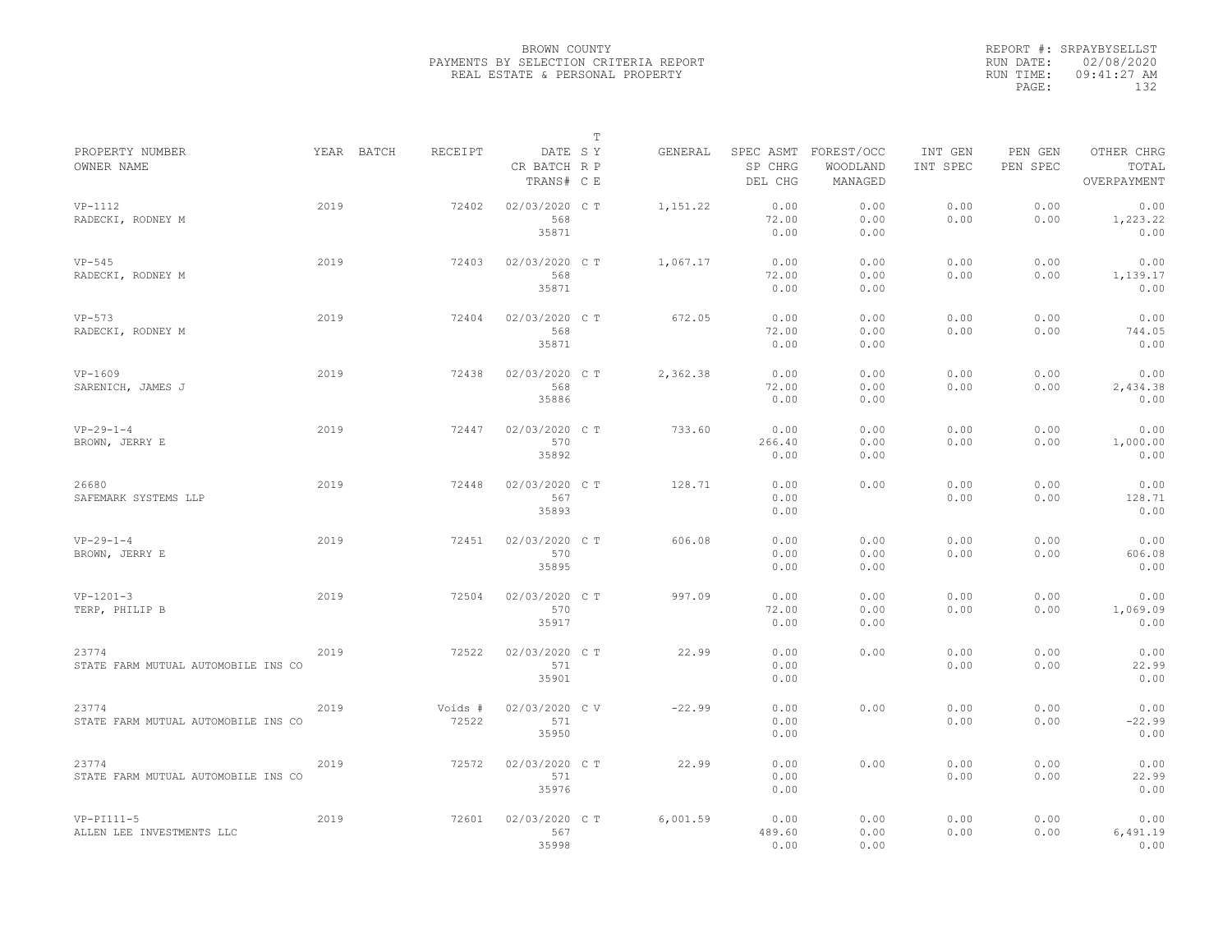|                                           |            |                  |                                       | T |             |                                 |                                   |                     |                     |                                    |
|-------------------------------------------|------------|------------------|---------------------------------------|---|-------------|---------------------------------|-----------------------------------|---------------------|---------------------|------------------------------------|
| PROPERTY NUMBER<br>OWNER NAME             | YEAR BATCH | RECEIPT          | DATE SY<br>CR BATCH R P<br>TRANS# C E |   | GENERAL     | SPEC ASMT<br>SP CHRG<br>DEL CHG | FOREST/OCC<br>WOODLAND<br>MANAGED | INT GEN<br>INT SPEC | PEN GEN<br>PEN SPEC | OTHER CHRG<br>TOTAL<br>OVERPAYMENT |
| $VP-PI86-5$<br>ALLEN LEE INVESTMENTS LLC  | 2019       | 72602            | 02/03/2020 CT<br>567<br>35998         |   | 1,696.08    | 0.00<br>72.00<br>0.00           | 0.00<br>0.00<br>0.00              | 0.00<br>0.00        | 0.00<br>0.00        | 0.00<br>1,768.08<br>0.00           |
| $VP-PI111-2$<br>ALLEN LEE INVESTMENTS LLC | 2019       | 72608            | 02/03/2020 C T<br>567<br>36003        |   | 6,656.57    | 0.00<br>684.00<br>0.00          | 0.00<br>0.00<br>0.00              | 0.00<br>0.00        | 0.00<br>0.00        | 0.00<br>7,340.57<br>0.00           |
| $VP-PI111-4$<br>LEE ALLEN INVESTMENTS LLC | 2019       | 72609            | 02/03/2020 C T<br>567<br>36003        |   | 2,311.82    | 0.00<br>388.80<br>0.00          | 0.00<br>0.00<br>0.00              | 0.00<br>0.00        | 0.00<br>0.00        | 0.00<br>2,700.62<br>0.00           |
| 19556<br>ALLEN LEE INVESTMENTS LLC        | 2019       | 72610            | 02/03/2020 C T<br>567<br>36003        |   | 643.50      | 0.00<br>0.00<br>0.00            | 0.00                              | 0.00<br>0.00        | 0.00<br>0.00        | 0.00<br>643.50<br>0.00             |
| 13342<br>ALLEN LEE INVESTMENTS, LLC       | 2019       | 72611            | 02/03/2020 CT<br>567<br>36003         |   | 781.39      | 0.00<br>0.00<br>0.00            | 0.00                              | 0.00<br>0.00        | 0.00<br>0.00        | 0.00<br>781.39<br>0.00             |
| $VP-26$<br>PRICKRIL, DANIEL B             | 2019       | 72658            | 02/03/2020 C T<br>568<br>36033        |   | 1,573.94    | 0.00<br>72.00<br>0.00           | 0.00<br>0.00<br>0.00              | 0.00<br>0.00        | 0.00<br>0.00        | 0.00<br>1,645.94<br>0.00           |
| $VP-1698$<br>WELSING, JASON A             | 2019       | 72674            | 02/03/2020 CT<br>568<br>36045         |   | 5,504.83    | 0.00<br>72.00<br>0.00           | 0.00<br>0.00<br>0.00              | 0.00<br>0.00        | 0.00<br>0.00        | 0.00<br>5,576.83<br>0.00           |
| $VP-1698$<br>WELSING, JASON A             | 2019       | Voids #<br>72674 | 02/03/2020 CV<br>568<br>36046         |   | $-5,504.83$ | 0.00<br>$-72,00$<br>0.00        | 0.00<br>0.00<br>0.00              | 0.00<br>0.00        | 0.00<br>0.00        | 0.00<br>$-5, 576.83$<br>0.00       |
| $VP-1698$<br>WELSING, JASON A             | 2019       | 72678            | 02/03/2020 C T<br>568<br>36050        |   | 5,504.83    | 0.00<br>72.00<br>0.00           | 0.00<br>0.00<br>0.00              | 0.00<br>0.00        | 0.00<br>0.00        | 0.00<br>5,576.83<br>0.00           |
| 4365<br>MARQUIS YACHTS LLC                | 2019       | 72710            | 02/03/2020 C T<br>570<br>36073        |   | 9,105.49    | 0.00<br>0.00<br>0.00            | 0.00                              | 0.00<br>0.00        | 0.00<br>0.00        | 0.00<br>9,105.49<br>0.00           |
| $VP-3$<br>VANLANNEN, JOHN M               | 2019       | 72725            | 02/03/2020 C T<br>570<br>36088        |   | 991.50      | 0.00<br>194.40<br>0.00          | 0.00<br>0.00<br>0.00              | 0.00<br>0.00        | 0.00<br>0.00        | 0.00<br>1,185.90<br>0.00           |
| $VP-3-1$<br>VANLANNEN, JOHN M             | 2019       | 72726            | 02/03/2020 CT<br>570<br>36089         |   | 911.06      | 0.00<br>201.60<br>0.00          | 0.00<br>0.00<br>0.00              | 0.00<br>0.00        | 0.00<br>0.00        | 0.00<br>1,112.66<br>0.00           |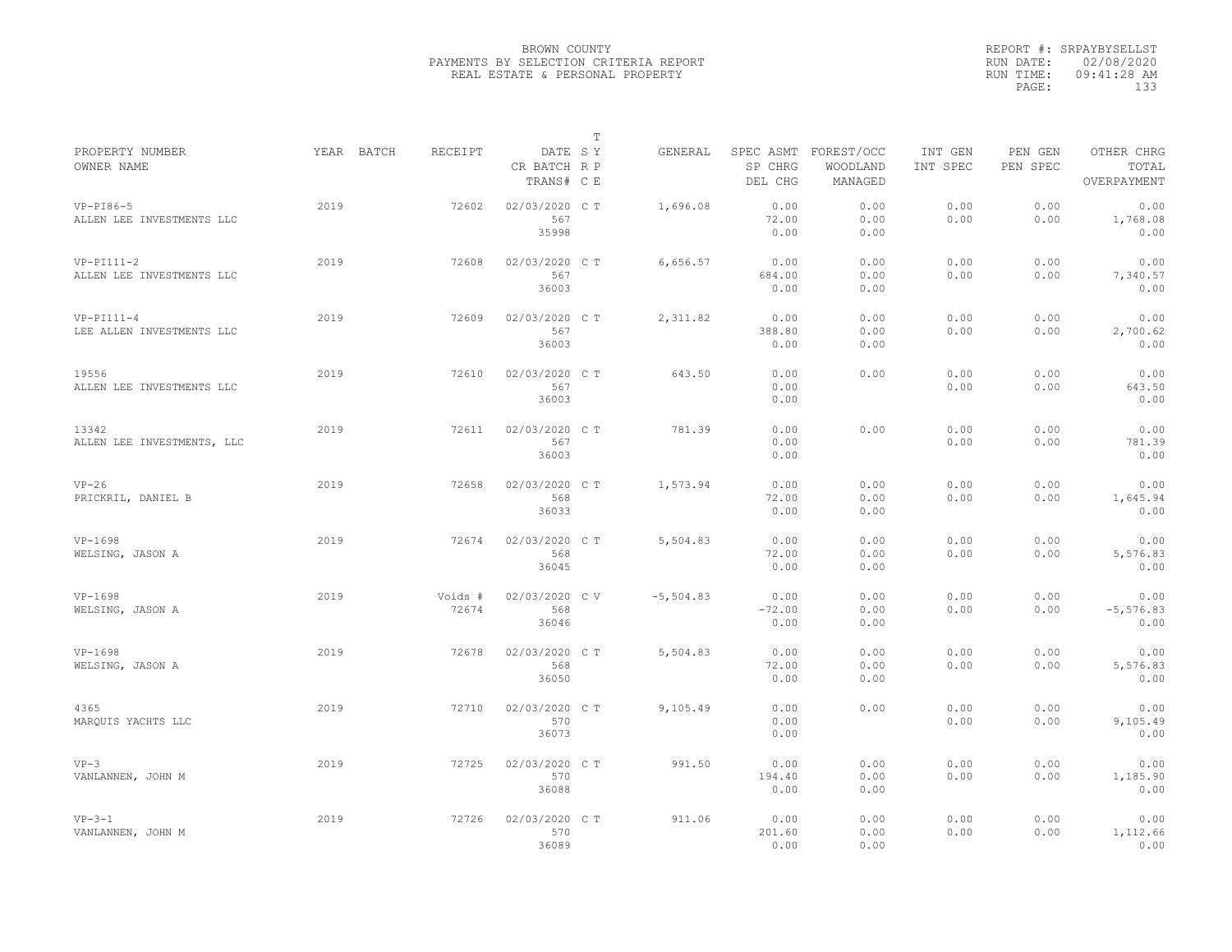|                                                     |      |            |         |                                       | T |          |                                 |                                   |                     |                     |                                    |
|-----------------------------------------------------|------|------------|---------|---------------------------------------|---|----------|---------------------------------|-----------------------------------|---------------------|---------------------|------------------------------------|
| PROPERTY NUMBER<br>OWNER NAME                       |      | YEAR BATCH | RECEIPT | DATE SY<br>CR BATCH R P<br>TRANS# C E |   | GENERAL  | SPEC ASMT<br>SP CHRG<br>DEL CHG | FOREST/OCC<br>WOODLAND<br>MANAGED | INT GEN<br>INT SPEC | PEN GEN<br>PEN SPEC | OTHER CHRG<br>TOTAL<br>OVERPAYMENT |
| $VP-41$<br>605 E GLENBROOK LLC                      | 2019 |            | 72787   | 02/03/2020 C T<br>570<br>36126        |   | 4,002.15 | 0.00<br>878.40<br>0.00          | 0.00<br>0.00<br>0.00              | 0.00<br>0.00        | 0.00<br>0.00        | 0.00<br>4,880.55<br>0.00           |
| $VP-714$<br>WANIE, FERN                             | 2019 |            | 72813   | 02/03/2020 C T<br>570<br>36152        |   | 906.14   | 0.00<br>72.00<br>0.00           | 0.00<br>0.00<br>0.00              | 0.00<br>0.00        | 0.00<br>0.00        | 0.00<br>978.14<br>0.00             |
| $VP-254-53$<br>MORGAN, PHILIP J                     | 2019 |            | 72817   | 02/03/2020 C T<br>570<br>36154        |   | 1,641.73 | 0.00<br>72.00<br>0.00           | 0.00<br>0.00<br>0.00              | 0.00<br>0.00        | 0.00<br>0.00        | 0.00<br>1,713.73<br>0.00           |
| $VP-18-2$<br>TL CONSTRUCTION MANAGEMENT COMPANY LLC | 2019 |            | 72857   | 02/03/2020 CT<br>570<br>36179         |   | 930.60   | 0.00<br>72.00<br>387.97         | 0.00<br>0.00<br>0.00              | 0.00<br>0.00        | 0.00<br>0.00        | 0.00<br>1,390.57<br>0.00           |
| 17637<br>SOUNDCHECK - RADIO SHACK                   | 2019 |            | 72902   | 02/03/2020 CT<br>568<br>36208         |   | 349.33   | 0.00<br>0.00<br>0.00            | 0.00                              | 0.00<br>0.00        | 0.00<br>0.00        | 0.00<br>349.33<br>0.00             |
| 26386<br>PITNEY BOWES GLOBAL FINANCIAL SVCS LLC     | 2019 |            | 72912   | 02/03/2020 C T<br>567<br>36210        |   | 59.76    | 0.00<br>0.00<br>0.00            | 0.00                              | 0.00<br>0.00        | 0.00<br>0.00        | 0.00<br>59.76<br>0.00              |
| VP-1780<br>COLD CREEK LAND DEVELOPMENT LLC          | 2019 |            | 72924   | 02/03/2020 C T<br>567<br>36218        |   | 2.30     | 0.00<br>36.00<br>0.00           | 0.00<br>0.00<br>0.00              | 0.00<br>0.00        | 0.00<br>0.00        | 0.00<br>38.30<br>0.00              |
| VP-1811<br>COLD CREEK LAND DEVELOPMENT LLC          | 2019 |            | 72925   | 02/03/2020 C T<br>567<br>36219        |   | 2.30     | 0.00<br>36.00<br>0.00           | 0.00<br>0.00<br>0.00              | 0.00<br>0.00        | 0.00<br>0.00        | 0.00<br>38.30<br>0.00              |
| VP-1807<br>COLD CREEK LAND DEVELOPMENT LLC          | 2019 |            | 72928   | 02/03/2020 C T<br>567<br>36222        |   | 2.30     | 0.00<br>36.00<br>0.00           | 0.00<br>0.00<br>0.00              | 0.00<br>0.00        | 0.00<br>0.00        | 0.00<br>38.30<br>0.00              |
| VP-1792<br>COLD CREEK LAND DEVELOPMENT LLC          | 2019 |            | 72930   | 02/03/2020 CT<br>567<br>36224         |   | 2.30     | 0.00<br>36.00<br>0.00           | 0.00<br>0.00<br>0.00              | 0.00<br>0.00        | 0.00<br>0.00        | 0.00<br>38.30<br>0.00              |
| VP-1778<br>COLD CREEK LAND DEVELOPMENT LLC          | 2019 |            | 72931   | 02/03/2020 C T<br>567<br>36225        |   | 2.30     | 0.00<br>36.00<br>0.00           | 0.00<br>0.00<br>0.00              | 0.00<br>0.00        | 0.00<br>0.00        | 0.00<br>38.30<br>0.00              |
| $VP-254-23$<br>PULASKI HOUSING AUTHORITY            | 2019 |            | 72977   | 02/03/2020 CT<br>568<br>36266         |   | 0.00     | 0.00<br>86.40<br>0.00           | 0.00<br>0.00<br>0.00              | 0.00<br>0.00        | 0.00<br>0.00        | 0.00<br>86.40<br>0.00              |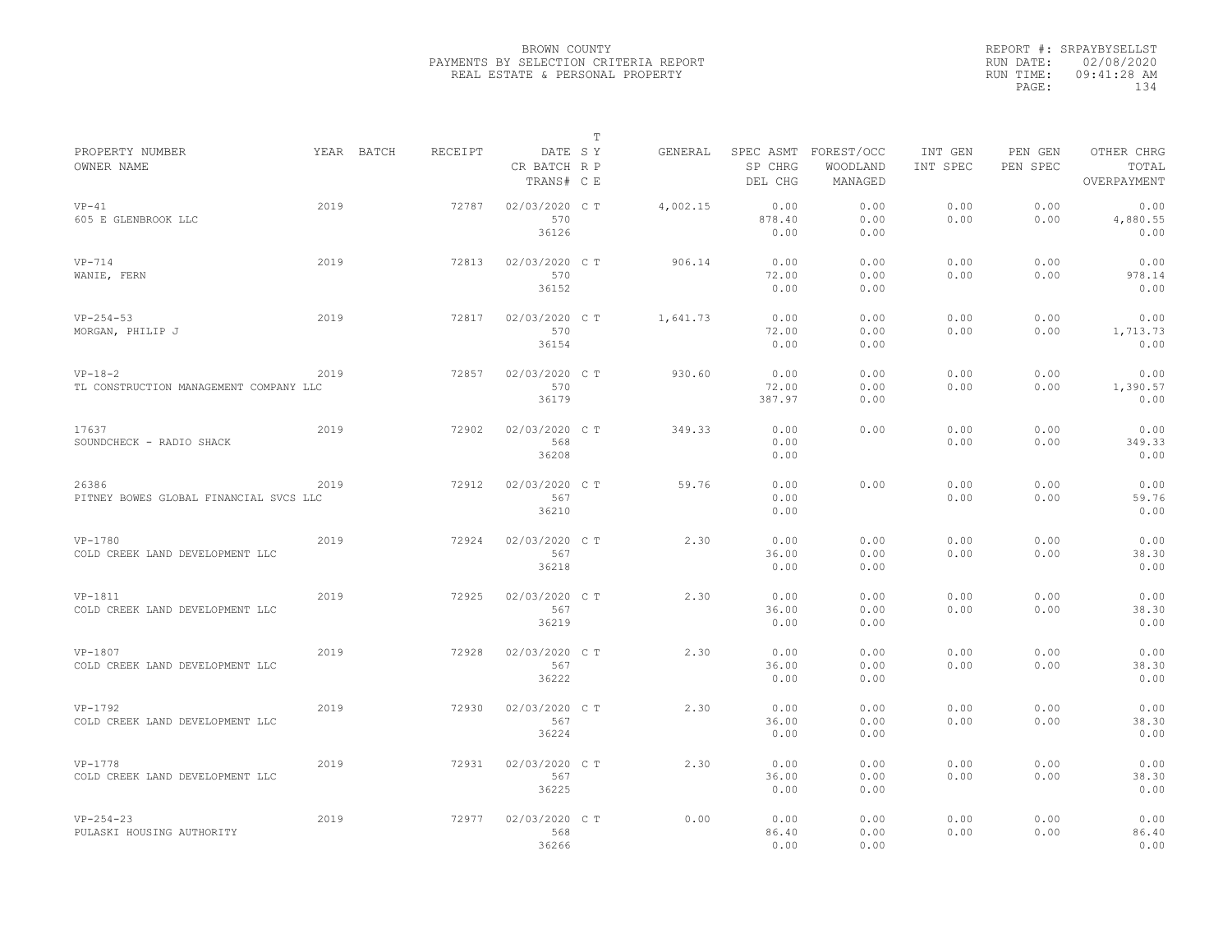|                                             |            |         |                                       | T |           |                         |                                             |                                                                                  |              |                          |  |  |
|---------------------------------------------|------------|---------|---------------------------------------|---|-----------|-------------------------|---------------------------------------------|----------------------------------------------------------------------------------|--------------|--------------------------|--|--|
| PROPERTY NUMBER<br>OWNER NAME               | YEAR BATCH | RECEIPT | DATE SY<br>CR BATCH R P<br>TRANS# C E |   | GENERAL   | SP CHRG<br>DEL CHG      | SPEC ASMT FOREST/OCC<br>WOODLAND<br>MANAGED | INT GEN<br>PEN GEN<br>OTHER CHRG<br>PEN SPEC<br>TOTAL<br>INT SPEC<br>OVERPAYMENT |              |                          |  |  |
| $VP-254-24$<br>PULASKI HOUSING AUTHORITY    | 2019       | 72978   | 02/03/2020 C T<br>568<br>36266        |   | 0.00      | 0.00<br>86.40<br>0.00   | 0.00<br>0.00<br>0.00                        | 0.00<br>0.00                                                                     | 0.00<br>0.00 | 0.00<br>86.40<br>0.00    |  |  |
| $VP-254-25$<br>PULASKI HOUSING AUTHORITY    | 2019       | 72979   | 02/03/2020 C T<br>568<br>36266        |   | 0.00      | 0.00<br>86.40<br>0.00   | 0.00<br>0.00<br>0.00                        | 0.00<br>0.00                                                                     | 0.00<br>0.00 | 0.00<br>86.40<br>0.00    |  |  |
| $VP-254-26$<br>PULASKI HOUSING AUTHORITY    | 2019       | 72980   | 02/03/2020 C T<br>568<br>36266        |   | 0.00      | 0.00<br>86.40<br>0.00   | 0.00<br>0.00<br>0.00                        | 0.00<br>0.00                                                                     | 0.00<br>0.00 | 0.00<br>86.40<br>0.00    |  |  |
| $VP-750$<br>PULASKI HOUSING AUTHORITY       | 2019       | 72981   | 02/03/2020 C T<br>568<br>36266        |   | 0.00      | 0.00<br>331.20<br>0.00  | 0.00<br>0.00<br>0.00                        | 0.00<br>0.00                                                                     | 0.00<br>0.00 | 0.00<br>331.20<br>0.00   |  |  |
| $VP-261$<br>SEITZER, AMY                    | 2019       | 73002   | 02/03/2020 C T<br>569<br>36286        |   | 1,594.60  | 0.00<br>72.00<br>476.38 | 0.00<br>0.00<br>0.00                        | 0.00<br>0.00                                                                     | 0.00<br>0.00 | 0.00<br>2,142.98<br>0.00 |  |  |
| $VP-466$<br>SEITZER, AMY L                  | 2019       | 73005   | 02/03/2020 C T<br>569<br>36290        |   | 4,400.71  | 0.00<br>208.80<br>0.00  | 0.00<br>0.00<br>0.00                        | 0.00<br>0.00                                                                     | 0.00<br>0.00 | 0.00<br>4,609.51<br>0.00 |  |  |
| $VP-1635$<br>SWIECICHOWSKI, MICHAEL A       | 2019       | 73010   | 02/04/2020 C T<br>573<br>36295        |   | 1,542.91  | 0.00<br>72.00<br>0.00   | 0.00<br>0.00<br>0.00                        | 0.00<br>0.00                                                                     | 0.00<br>0.00 | 0.00<br>1,614.91<br>0.00 |  |  |
| $VP-1184$<br>CZYZEWSKI, ETAL, JEFFREY S     | 2019       | 73011   | 02/04/2020 C T<br>573<br>36296        |   | 963.76    | 0.00<br>72.00<br>0.00   | 0.00<br>0.00<br>0.00                        | 0.00<br>0.00                                                                     | 0.00<br>0.00 | 0.00<br>1,035.76<br>0.00 |  |  |
| $VP-254-203$<br>BO ENTERPRISES LLC          | 2019       | 73036   | 02/04/2020 C T<br>574<br>36315        |   | 3,041.50  | 0.00<br>309.60<br>0.00  | 0.00<br>0.00<br>0.00                        | 0.00<br>0.00                                                                     | 0.00<br>0.00 | 0.00<br>3,351.10<br>0.00 |  |  |
| $VP-61-51$<br>PULASKI VETERINARY CLINIC LTD | 2019       | 73178   | 02/04/2020 C T<br>577<br>36432        |   | 5, 313.28 | 0.00<br>316.80<br>0.00  | 0.00<br>0.00<br>0.00                        | 0.00<br>0.00                                                                     | 0.00<br>0.00 | 0.00<br>5,630.08<br>0.00 |  |  |
| 2833<br>PULASKI VETERINARY CLINIC           | 2019       | 73185   | 02/04/2020 C T<br>577<br>36439        |   | 438.96    | 0.00<br>0.00<br>0.00    | 0.00                                        | 0.00<br>0.00                                                                     | 0.00<br>0.00 | 0.00<br>438.96<br>0.00   |  |  |
| 14141<br>FAMILY DOLLAR #24020               | 2019       | 73217   | 02/04/2020 C T<br>577<br>36458        |   | 1,709.87  | 0.00<br>0.00<br>0.00    | 0.00                                        | 0.00<br>0.00                                                                     | 0.00<br>0.00 | 0.00<br>1,709.87<br>0.00 |  |  |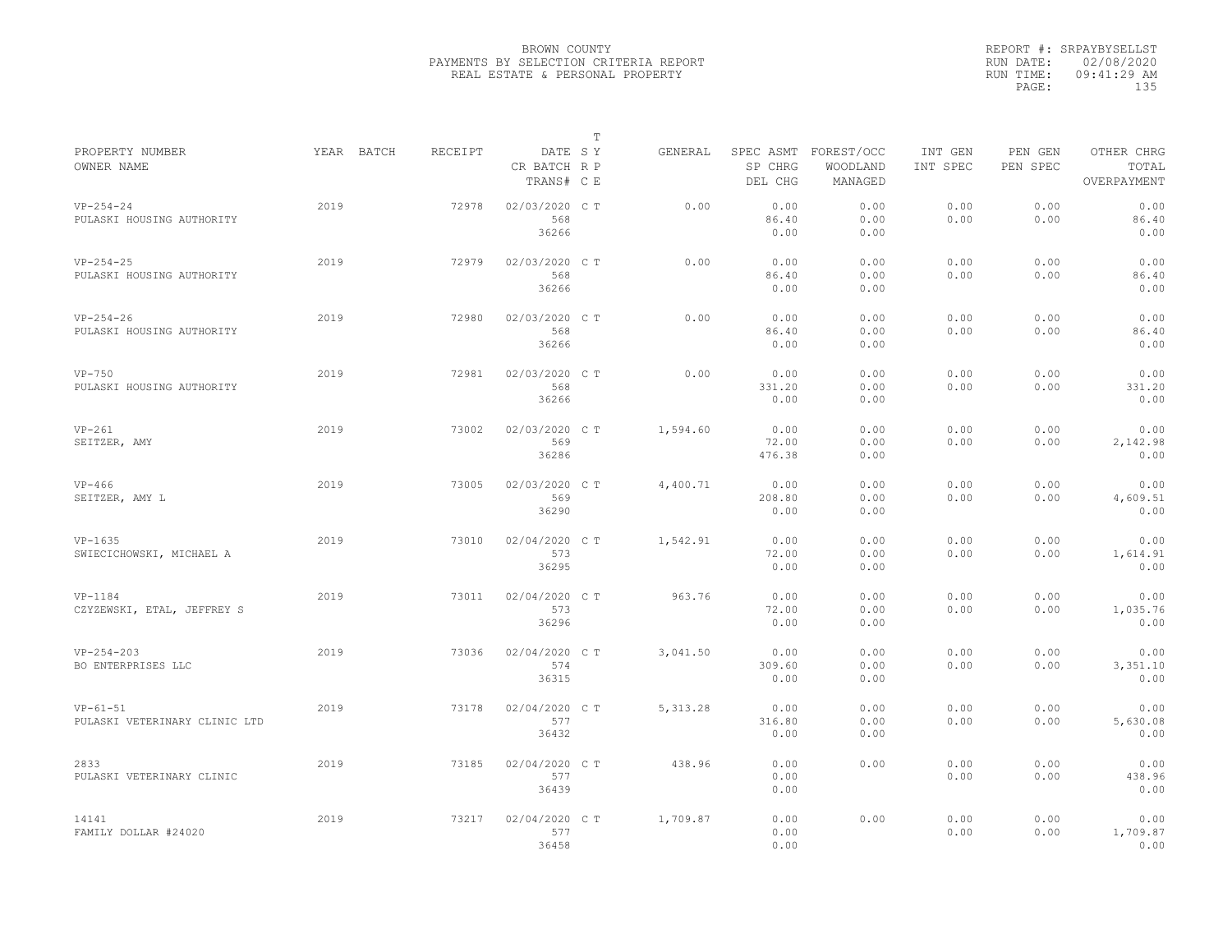|                                       |      |                       |                                       | $\mathbb T$ |                                             |                                   |                     |                     |                                    |
|---------------------------------------|------|-----------------------|---------------------------------------|-------------|---------------------------------------------|-----------------------------------|---------------------|---------------------|------------------------------------|
| PROPERTY NUMBER<br>OWNER NAME         |      | YEAR BATCH<br>RECEIPT | DATE SY<br>CR BATCH R P<br>TRANS# C E |             | GENERAL<br>SPEC ASMT<br>SP CHRG<br>DEL CHG  | FOREST/OCC<br>WOODLAND<br>MANAGED | INT GEN<br>INT SPEC | PEN GEN<br>PEN SPEC | OTHER CHRG<br>TOTAL<br>OVERPAYMENT |
| $VP-699$<br>WEINSTEIN REAL ESTATE LLC | 2019 | 73311                 | 02/04/2020 C T<br>573<br>36516        |             | 2,366.79<br>0.00<br>158.40<br>0.00          | 0.00<br>0.00<br>0.00              | 0.00<br>0.00        | 0.00<br>0.00        | 0.00<br>2,525.19<br>0.00           |
| $VP-1654$<br>CONARD, ALYSSA A         | 2019 | Voids #<br>4046       | 02/01/2020 CV                         |             | $-1,816.40$<br>0.00<br>$-72.00$<br>0.00     | 0.00<br>0.00<br>0.00              | 0.00<br>0.00        | 0.00<br>0.00        | 0.00<br>$-1,888.40$<br>0.00        |
| VP-1637<br>MILLER, NICHOLAS J         | 2019 | Voids #<br>4059       | 02/01/2020 CV                         |             | $-3,608.81$<br>0.00<br>$-72.00$<br>0.00     | 0.00<br>0.00<br>0.00              | 0.00<br>0.00        | 0.00<br>0.00        | 0.00<br>$-3,680.81$<br>0.00        |
| $VP-41-6-3$<br>KWIK TRIP INC          | 2019 | 73430                 | 02/05/2020 C T<br>579<br>36597        |             | 26,685.44<br>0.00<br>1,814.40<br>0.00       | 0.00<br>0.00<br>0.00              | 0.00<br>0.00        | 0.00<br>0.00        | 0.00<br>28,499.84<br>0.00          |
| 27509<br>KWIK TRIP INC                | 2019 | 73432                 | 02/05/2020 C T<br>579<br>36599        |             | 5,361.70<br>0.00<br>0.00<br>0.00            | 0.00                              | 0.00<br>0.00        | 0.00<br>0.00        | 0.00<br>5,361.70<br>0.00           |
| VP-1637<br>MILLER, NICHOLAS J         | 2019 | 73466                 | 02/06/2020 CT<br>581<br>36635         |             | 3,414.60<br>0.00<br>72.00<br>0.00           | 0.00<br>0.00<br>0.00              | 0.00<br>0.00        | 0.00<br>0.00        | 0.00<br>3,486.60<br>0.00           |
| $VP-1637$<br>MILLER, NICHOLAS J       | 2019 | 73467                 | 02/06/2020 CT<br>581<br>36636         |             | 194.21<br>0.00<br>0.00<br>0.00              | 0.00<br>0.00<br>0.00              | 0.00<br>0.00        | 0.00<br>0.00        | 0.00<br>194.21<br>5.79             |
| $VP-76$<br>LIGHTFOOT, SETH M          | 2019 | 73507                 | 02/06/2020 C T<br>581<br>36663        |             | 327.50<br>0.00<br>36.00<br>0.00             | 0.00<br>0.00<br>0.00              | 0.00<br>0.00        | 0.00<br>0.00        | 0.00<br>363.50<br>0.00             |
| $VP-77$<br>LIGHTFOOT, SETH M          | 2019 | 73508                 | 02/06/2020 C T<br>581<br>36663        |             | 1,279.77<br>0.00<br>72.00<br>0.00           | 0.00<br>0.00<br>0.00              | 0.00<br>0.00        | 0.00<br>0.00        | 0.00<br>1,351.77<br>0.00           |
| $VP-254-768$<br>NELSON, PATRICK T     | 2019 | 73549                 | 02/07/2020 C T<br>583<br>36695        |             | 2,394.37<br>0.00<br>72.00<br>0.00           | 0.00<br>0.00<br>0.00              | 0.00<br>0.00        | 0.00<br>0.00        | 0.00<br>2,466.37<br>0.00           |
|                                       |      |                       | VILLAGE OF PULASKI TOTAL              |             | 195,793.24<br>0.00<br>11,574.00<br>1,258.57 | 0.00<br>0.00<br>0.00              | 0.00<br>0.00        | 0.00<br>0.00        | 0.00<br>208,625.81<br>5.79         |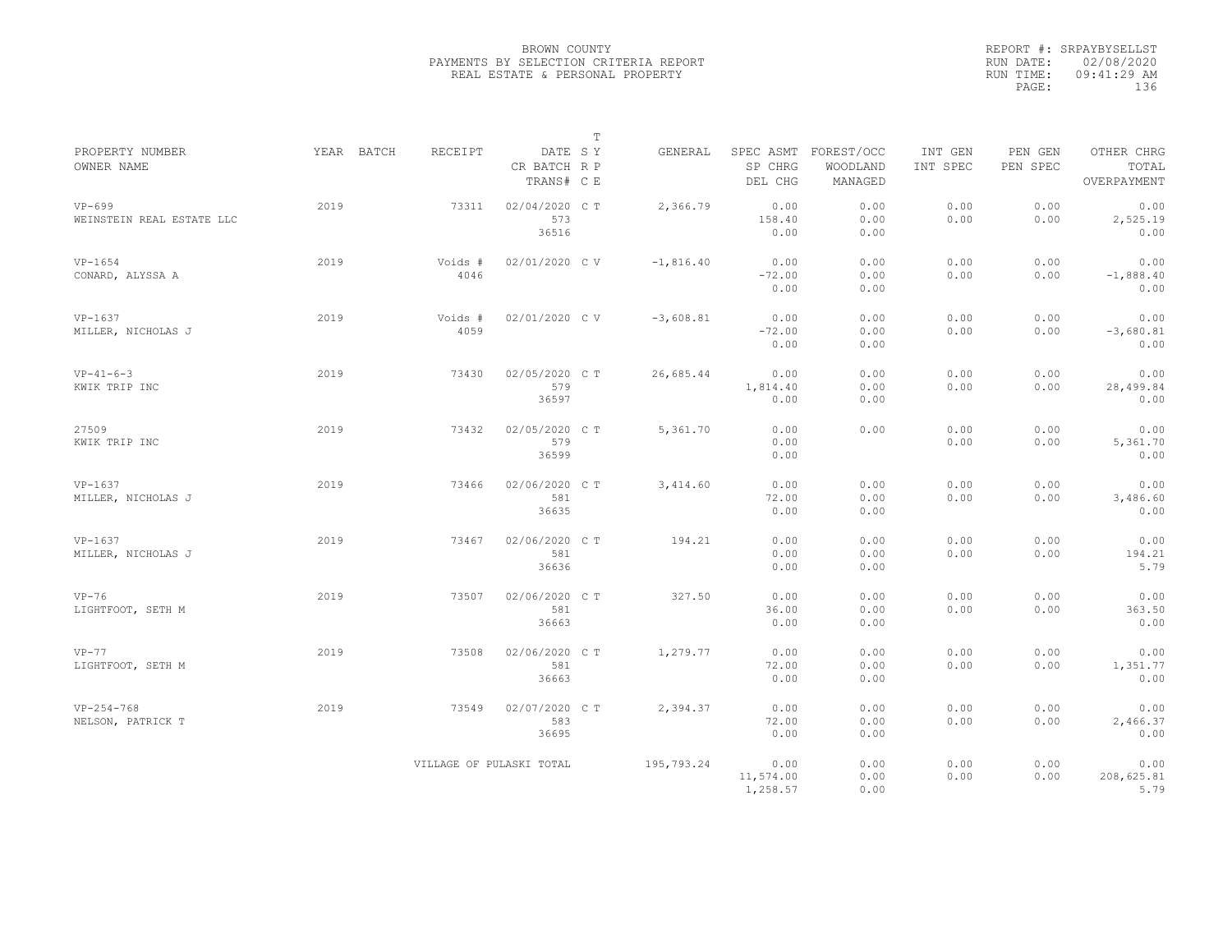|                                     |      |             |         |                                       | $\mathbb T$ |          |                                 |                                   |                     |                                    |                          |  |
|-------------------------------------|------|-------------|---------|---------------------------------------|-------------|----------|---------------------------------|-----------------------------------|---------------------|------------------------------------|--------------------------|--|
| PROPERTY NUMBER<br>OWNER NAME       |      | YEAR BATCH  | RECEIPT | DATE SY<br>CR BATCH R P<br>TRANS# C E |             | GENERAL  | SPEC ASMT<br>SP CHRG<br>DEL CHG | FOREST/OCC<br>WOODLAND<br>MANAGED | INT GEN<br>INT SPEC | OTHER CHRG<br>TOTAL<br>OVERPAYMENT |                          |  |
| $SU-1576$<br>BOSTWICK, JESSICA L    |      | 2019 200201 | 4048    | 02/01/2020 C T                        |             | 2,013.90 | 0.00<br>205.00<br>0.00          | 0.00<br>0.00<br>0.00              | 0.00<br>0.00        | 0.00<br>0.00                       | 0.00<br>2,218.90<br>0.00 |  |
| $SU-2797$<br>SHEAHAN, CHRISTOPHER M |      | 2019 200201 | 4054    | 02/01/2020 C T                        |             | 413.44   | 0.00<br>0.00<br>0.00            | 0.00<br>0.00<br>0.00              | 0.00<br>0.00        | 0.00<br>0.00                       | 0.00<br>413.44<br>0.00   |  |
| $SU-1489$<br>MACDONALD, SEAN D      |      | 2019 200201 | 4057    | 02/01/2020 C T                        |             | 6,400.00 | 0.00<br>205.00<br>0.00          | 0.00<br>0.00<br>0.00              | 0.00<br>0.00        | 0.00<br>0.00                       | 0.00<br>6,605.00<br>0.00 |  |
| $SU-116-2$<br>CAIN, THOMAS L        |      | 2019 200202 | 4062    | 02/02/2020 C T                        |             | 6,047.35 | 0.00<br>221.00<br>0.00          | 0.00<br>0.00<br>0.00              | 0.00<br>0.00        | 0.00<br>0.00                       | 0.00<br>6,268.35<br>0.00 |  |
| $SU-2583$<br>DREVS, ANTHONY J       | 2019 |             | 71838   | 02/03/2020 C T<br>570<br>35499        |             | 1,365.00 | 0.00<br>221.00<br>0.00          | 0.00<br>0.00<br>0.00              | 0.00<br>0.00        | 0.00<br>0.00                       | 0.00<br>1,586.00<br>0.00 |  |
| $SU-1799$<br>ATKINSON, ETAL, EVELYN | 2019 |             | 71841   | 02/03/2020 CT<br>570<br>35511         |             | 3,080.60 | 0.00<br>205.00<br>0.00          | 0.00<br>0.00<br>0.00              | 0.00<br>0.00        | 0.00<br>0.00                       | 0.00<br>3,285.60<br>0.00 |  |
| $SU-502-5$<br>NESS, ETAL, KYLE A    | 2019 |             | 71842   | 02/03/2020 C T<br>570<br>35512        |             | 432.00   | 0.00<br>0.00<br>0.00            | 0.00<br>0.00<br>0.00              | 0.00<br>0.00        | 0.00<br>0.00                       | 0.00<br>432.00<br>0.00   |  |
| $SU-2011$<br>VAISHNAV, DHWANI A     | 2019 |             | 71952   | 02/03/2020 C T<br>570<br>35572        |             | 2,556.05 | 0.00<br>205.00<br>0.00          | 0.00<br>0.00<br>0.00              | 0.00<br>0.00        | 0.00<br>0.00                       | 0.00<br>2,761.05<br>0.00 |  |
| $SU-171-9$<br>NOWAK, RYAN           | 2019 |             | 71963   | 02/03/2020 CT<br>570<br>35579         |             | 334.09   | 0.00<br>0.00<br>0.00            | 0.00<br>0.00<br>0.00              | 0.00<br>0.00        | 0.00<br>0.00                       | 0.00<br>334.09<br>0.00   |  |
| $SU-1482$<br>FANNIE MAE             | 2019 |             | 71988   | 02/03/2020 C T<br>568<br>35600        |             | 2,864.13 | 0.00<br>205.00<br>0.00          | 0.00<br>0.00<br>0.00              | 0.00<br>0.00        | 0.00<br>0.00                       | 0.00<br>3,069.13<br>0.00 |  |
| $SU-2589$<br>WIEBEL, JONATHAN A     | 2019 |             | 71995   | 02/03/2020 C T<br>570<br>35606        |             | 3,253.23 | 0.00<br>205.00<br>0.00          | 0.00<br>0.00<br>0.00              | 0.00<br>0.00        | 0.00<br>0.00                       | 0.00<br>3,458.23<br>0.00 |  |
| $SU-1100-25$<br>KREUSER, THOMAS E   | 2019 |             | 72014   | 02/03/2020 C T<br>570<br>35622        |             | 1,540.78 | 0.00<br>205.00<br>0.00          | 0.00<br>0.00<br>0.00              | 0.00<br>0.00        | 0.00<br>0.00                       | 0.00<br>1,745.78<br>0.00 |  |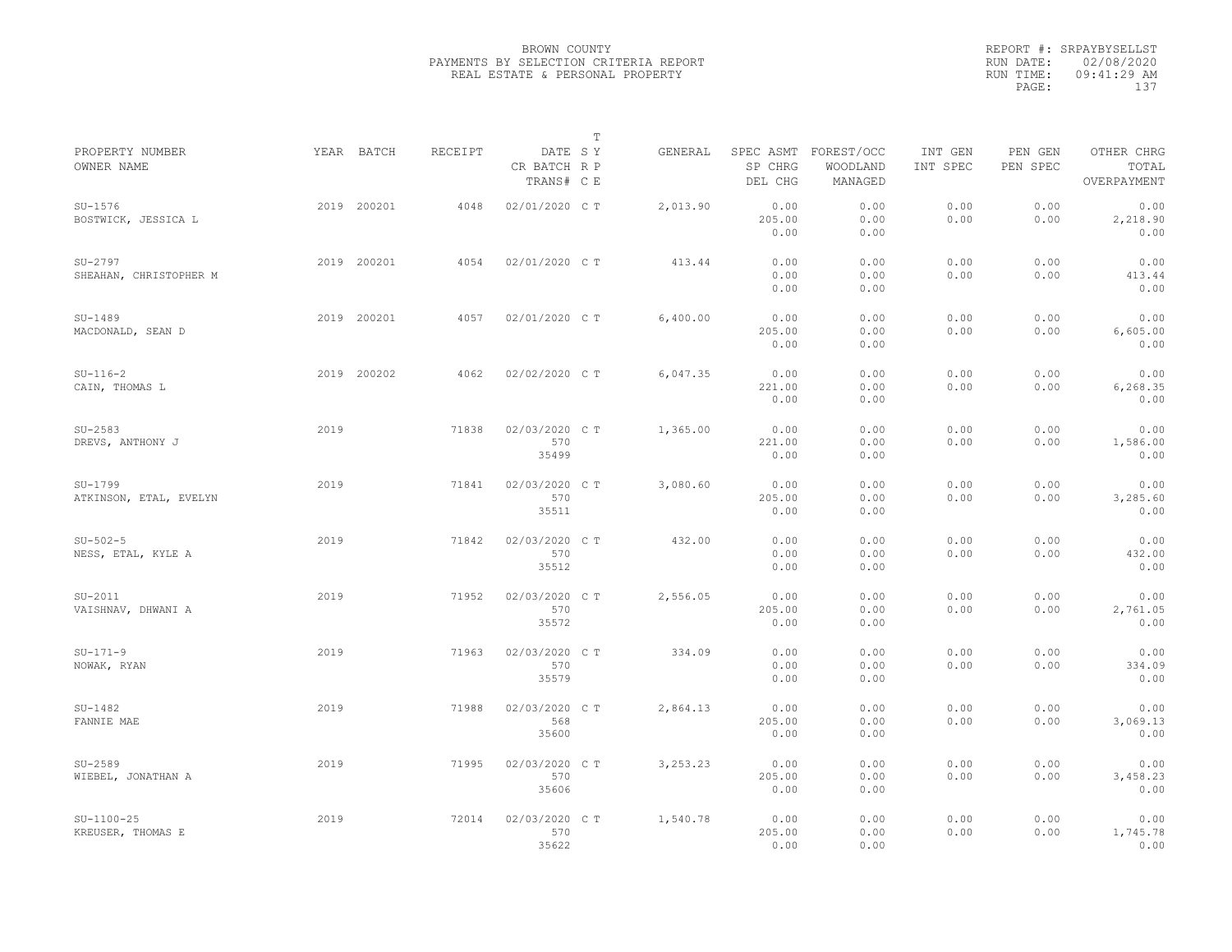|                                      |             |                |                                       | $\mathbb T$ |            |                        |                                             |                                                                                  |              |                           |  |  |
|--------------------------------------|-------------|----------------|---------------------------------------|-------------|------------|------------------------|---------------------------------------------|----------------------------------------------------------------------------------|--------------|---------------------------|--|--|
| PROPERTY NUMBER<br>OWNER NAME        | YEAR BATCH  | <b>RECEIPT</b> | DATE SY<br>CR BATCH R P<br>TRANS# C E |             | GENERAL    | SP CHRG<br>DEL CHG     | SPEC ASMT FOREST/OCC<br>WOODLAND<br>MANAGED | INT GEN<br>PEN GEN<br>OTHER CHRG<br>INT SPEC<br>PEN SPEC<br>TOTAL<br>OVERPAYMENT |              |                           |  |  |
| $SU-208-1$<br>HANSEN, KARL J         | 2019        | 72019          | 02/03/2020 C T<br>568<br>35627        |             | 2,244.97   | 0.00<br>221.00<br>0.00 | 0.00<br>0.00<br>0.00                        | 0.00<br>0.00                                                                     | 0.00<br>0.00 | 0.00<br>2,465.97<br>0.00  |  |  |
| $SU-246-2$<br>VANDEYACHT, ANDREW C   | 2019 200203 | 4074           | 02/03/2020 C T                        |             | 3,265.24   | 0.00<br>237.00<br>0.00 | 0.00<br>0.00<br>0.00                        | 0.00<br>0.00                                                                     | 0.00<br>0.00 | 0.00<br>3,502.24<br>0.00  |  |  |
| $SU-2775$<br>DRSFEST HOLDINGS LLC    | 2019        | 72068          | 02/03/2020 C T<br>570<br>35660        |             | 81, 211.52 | 0.00<br>787.38<br>0.00 | 0.00<br>0.00<br>0.00                        | 0.00<br>0.00                                                                     | 0.00<br>0.00 | 0.00<br>81,998.90<br>0.00 |  |  |
| 22396<br>FESTIVAL FOODS              | 2019        | 72079          | 02/03/2020 C T<br>570<br>35667        |             | 10,810.81  | 0.00<br>0.00<br>0.00   | 0.00                                        | 0.00<br>0.00                                                                     | 0.00<br>0.00 | 0.00<br>10,810.81<br>0.00 |  |  |
| $SU-48-2$<br>VOGELS, JOHN R          | 2019        | 72084          | 02/03/2020 C T<br>569<br>35672        |             | 1,536.78   | 0.00<br>221.00<br>0.00 | 0.00<br>0.00<br>0.00                        | 0.00<br>0.00                                                                     | 0.00<br>0.00 | 0.00<br>1,757.78<br>0.00  |  |  |
| $SU-330-1$<br>SPEJCHER, CHAPLAN D    | 2019        | 72087          | 02/03/2020 C T<br>571<br>35675        |             | 1,696.82   | 0.00<br>221.00<br>0.00 | 0.00<br>0.00<br>0.00                        | 0.00<br>0.00                                                                     | 0.00<br>0.00 | 0.00<br>1,917.82<br>0.00  |  |  |
| $SU-936-105$<br>BOROWICZ, DONALD J   | 2019        | 72117          | 02/03/2020 CT<br>568<br>35701         |             | 2,799.11   | 0.00<br>205.00<br>0.00 | 0.00<br>0.00<br>0.00                        | 0.00<br>0.00                                                                     | 0.00<br>0.00 | 0.00<br>3,004.11<br>0.00  |  |  |
| $SU-1559$<br>ANDERSON, DAVID M       | 2019        | 72122          | 02/03/2020 C T<br>571<br>35706        |             | 3,640.71   | 0.00<br>205.00<br>0.00 | 0.00<br>0.00<br>0.00                        | 0.00<br>0.00                                                                     | 0.00<br>0.00 | 0.00<br>3,845.71<br>0.00  |  |  |
| $SU-99-1$<br>GEVAERT, GARY P         | 2019        | 72124          | 02/03/2020 CT<br>571<br>35708         |             | 1,961.89   | 0.00<br>221.00<br>0.00 | 0.00<br>0.00<br>0.00                        | 0.00<br>0.00                                                                     | 0.00<br>0.00 | 0.00<br>2,182.89<br>0.00  |  |  |
| 25324<br>GRAYHAWK LEASING LLC        | 2019        | 72127          | 02/03/2020 C T<br>569<br>35710        |             | 142.03     | 0.00<br>0.00<br>0.00   | 0.00                                        | 0.00<br>0.00                                                                     | 0.00<br>0.00 | 0.00<br>142.03<br>0.00    |  |  |
| 26384<br>NUCO2 SUPPLY LLC            | 2019        | 72149          | 02/03/2020 CT<br>570<br>35722         |             | 88.02      | 0.00<br>0.00<br>0.00   | 0.00                                        | 0.00<br>0.00                                                                     | 0.00<br>0.00 | 0.00<br>88.02<br>0.00     |  |  |
| $SU-1004-X-16$<br>MILLER, THEODORE A | 2019        | 72175          | 02/03/2020 CT<br>570<br>35736         |             | 2,153.32   | 0.00<br>63.29<br>0.00  | 0.00<br>0.00<br>0.00                        | 0.00<br>0.00                                                                     | 0.00<br>0.00 | 0.00<br>2,216.61<br>0.00  |  |  |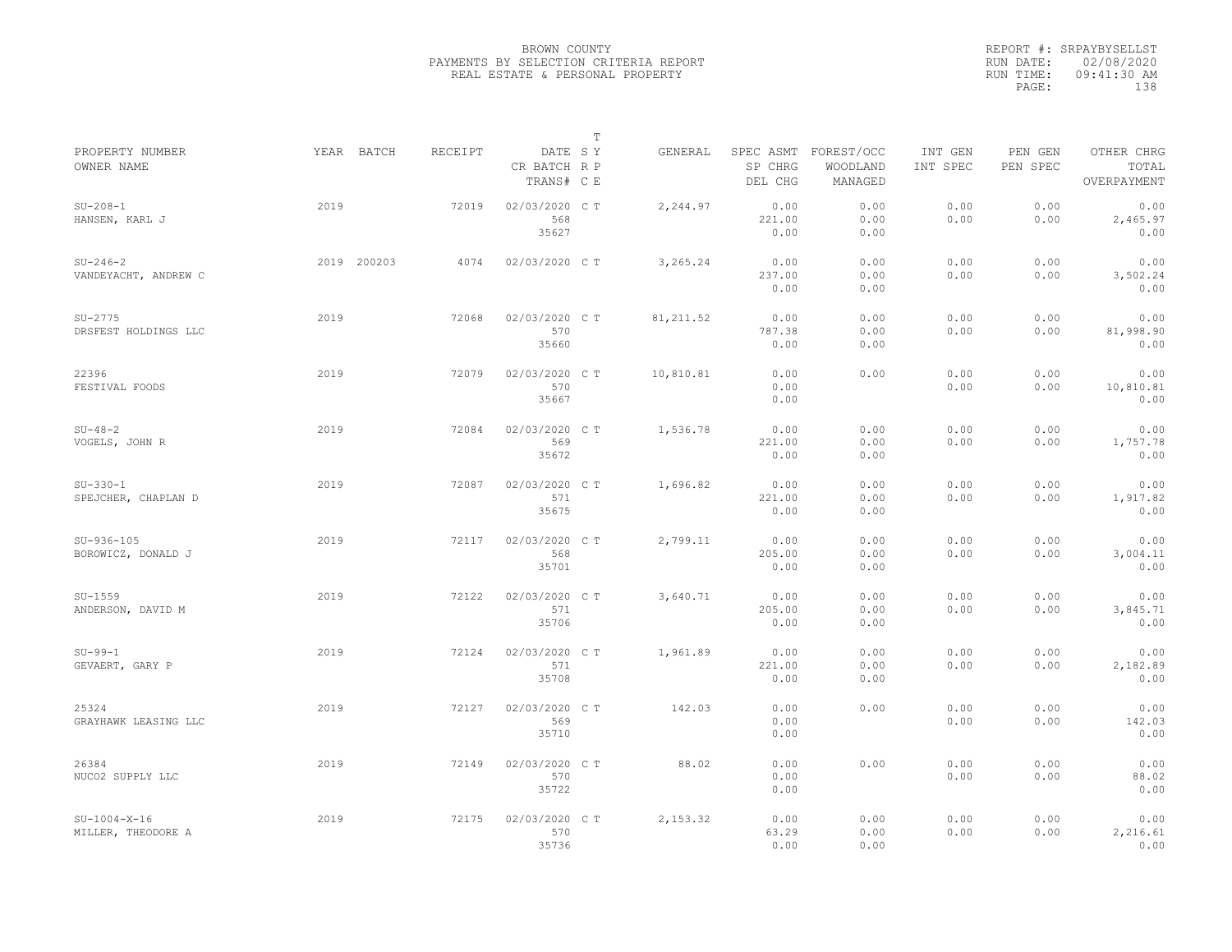|                                            |      |                              |                                         | $\mathbb T$ |           |                                 |                                   |                                                                                  |              |                           |  |  |
|--------------------------------------------|------|------------------------------|-----------------------------------------|-------------|-----------|---------------------------------|-----------------------------------|----------------------------------------------------------------------------------|--------------|---------------------------|--|--|
| PROPERTY NUMBER<br>OWNER NAME              |      | YEAR BATCH<br><b>RECEIPT</b> | CR BATCH R P<br>TRANS# C E              | DATE SY     | GENERAL   | SPEC ASMT<br>SP CHRG<br>DEL CHG | FOREST/OCC<br>WOODLAND<br>MANAGED | OTHER CHRG<br>INT GEN<br>PEN GEN<br>PEN SPEC<br>INT SPEC<br>TOTAL<br>OVERPAYMENT |              |                           |  |  |
| $SU-127$<br>CARTIER, CHERYL L              | 2019 |                              | 02/03/2020 CT<br>72217<br>569<br>35756  |             | 1,550.79  | 0.00<br>221.00<br>0.00          | 0.00<br>0.00<br>0.00              | 0.00<br>0.00                                                                     | 0.00<br>0.00 | 0.00<br>1,771.79<br>0.00  |  |  |
| $SU-127-1$<br>CARTIER, CHERYL L            | 2019 |                              | 72218<br>02/03/2020 C T<br>569<br>35757 |             | 169.04    | 0.00<br>2.50<br>0.00            | 0.00<br>0.00<br>0.00              | 0.00<br>0.00                                                                     | 0.00<br>0.00 | 0.00<br>171.54<br>0.00    |  |  |
| $SU-207-3$<br>KLECZKA, SCOTT               | 2019 |                              | 72227<br>02/03/2020 CT<br>571<br>35759  |             | 231.06    | 0.00<br>0.00<br>0.00            | 0.00<br>0.00<br>0.00              | 0.00<br>0.00                                                                     | 0.00<br>0.00 | 0.00<br>231.06<br>0.00    |  |  |
| $SU-199$<br>KLECZKA, SCOTT E               | 2019 |                              | 72228<br>02/03/2020 CT<br>571<br>35759  |             | 677.56    | 0.00<br>42.34<br>0.00           | 0.00<br>0.00<br>0.00              | 0.00<br>0.00                                                                     | 0.00<br>0.00 | 0.00<br>719.90<br>0.00    |  |  |
| $SU-199-3$<br>KLECZKA, SCOTT E             | 2019 |                              | 02/03/2020 C T<br>72229<br>571<br>35759 |             | 1,220.70  | 0.00<br>221.00<br>0.00          | 0.00<br>0.00<br>0.00              | 0.00<br>0.00                                                                     | 0.00<br>0.00 | 0.00<br>1,441.70<br>0.00  |  |  |
| $SU-199-4$<br>KLECZKA, SCOTT E             | 2019 |                              | 72230<br>02/03/2020 CT<br>571<br>35759  |             | 2.01      | 0.00<br>0.05<br>0.00            | 0.00<br>0.00<br>0.00              | 0.00<br>0.00                                                                     | 0.00<br>0.00 | 0.00<br>2.06<br>0.00      |  |  |
| $SU-201$<br>KLECZKA, SCOTT E               | 2019 |                              | 72231<br>02/03/2020 C T<br>571<br>35759 |             | 928.25    | 0.00<br>0.00<br>0.00            | 0.00<br>0.00<br>0.00              | 0.00<br>0.00                                                                     | 0.00<br>0.00 | 0.00<br>928.25<br>0.00    |  |  |
| $SU-790-1$<br>WILDLIFE VIEW PROPERTY INC   | 2019 |                              | 02/03/2020 CT<br>72237<br>568<br>35766  |             | 1,780.46  | 0.00<br>0.00<br>0.00            | 0.00<br>0.00<br>0.00              | 0.00<br>0.00                                                                     | 0.00<br>0.00 | 0.00<br>1,780.46<br>0.00  |  |  |
| $SU-1475$<br>JENSEN, DON T                 | 2019 |                              | 02/03/2020 C T<br>72255<br>569<br>35778 |             | 2,357.00  | 0.00<br>205.00<br>0.00          | 0.00<br>0.00<br>0.00              | 0.00<br>0.00                                                                     | 0.00<br>0.00 | 0.00<br>2,562.00<br>0.00  |  |  |
| $SU-728-1-2$<br>DEWITT, KIM E              | 2019 |                              | 72259<br>02/03/2020 CT<br>569<br>35782  |             | 1,163.69  | 0.00<br>221.00<br>0.00          | 0.00<br>0.00<br>0.00              | 0.00<br>0.00                                                                     | 0.00<br>0.00 | 0.00<br>1,384.69<br>0.00  |  |  |
| $SU-1004-X-8$<br>MERCIER PROPERTIES II LLC | 2019 |                              | 02/03/2020 C T<br>72261<br>567<br>35784 |             | 4,233.49  | 0.00<br>137.73<br>0.00          | 0.00<br>0.00<br>0.00              | 0.00<br>0.00                                                                     | 0.00<br>0.00 | 0.00<br>4,371.22<br>0.00  |  |  |
| $SU-270-9-1$<br>MERCIER PROPERTIES LLC     | 2019 |                              | 72267<br>02/03/2020 CT<br>567<br>35787  |             | 12,646.67 | 0.00<br>107.70<br>0.00          | 0.00<br>0.00<br>0.00              | 0.00<br>0.00                                                                     | 0.00<br>0.00 | 0.00<br>12,754.37<br>0.00 |  |  |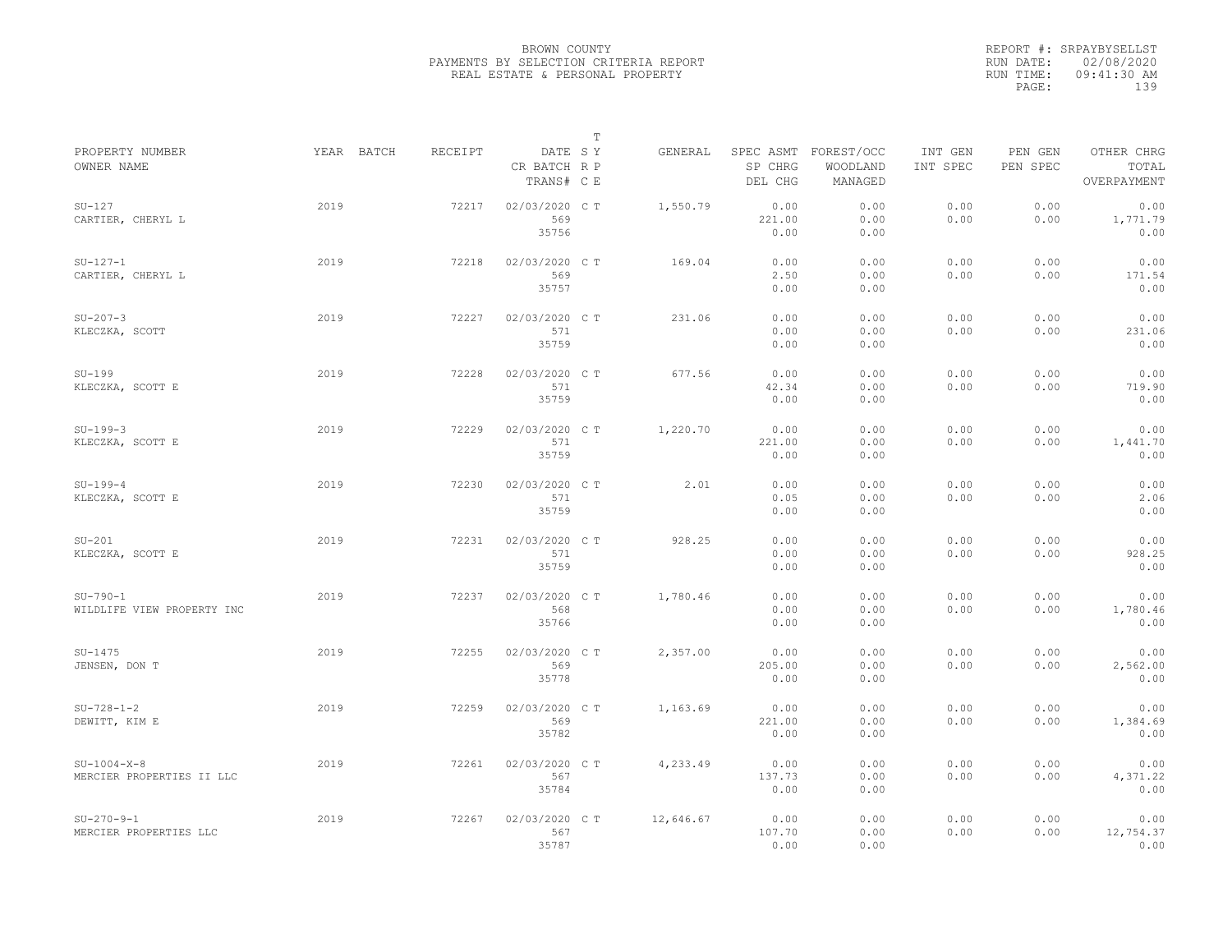|                                                            |            |         |                                       | $\mathbb T$ |          |                                 |                                   |                     |                     |                                    |
|------------------------------------------------------------|------------|---------|---------------------------------------|-------------|----------|---------------------------------|-----------------------------------|---------------------|---------------------|------------------------------------|
| PROPERTY NUMBER<br>OWNER NAME                              | YEAR BATCH | RECEIPT | DATE SY<br>CR BATCH R P<br>TRANS# C E |             | GENERAL  | SPEC ASMT<br>SP CHRG<br>DEL CHG | FOREST/OCC<br>WOODLAND<br>MANAGED | INT GEN<br>INT SPEC | PEN GEN<br>PEN SPEC | OTHER CHRG<br>TOTAL<br>OVERPAYMENT |
| $SU - 623 - 2$<br>MERCIER, MICHAEL J                       | 2019       | 72269   | 02/03/2020 CT<br>567<br>35789         |             | 1,776.22 | 0.00<br>205.00<br>0.00          | 0.00<br>0.00<br>0.00              | 0.00<br>0.00        | 0.00<br>0.00        | 0.00<br>1,981.22<br>0.00           |
| 15269<br>TENDERHEART LEARNING CENTER                       | 2019       | 72271   | 02/03/2020 C T<br>567<br>35791        |             | 508.13   | 0.00<br>0.00<br>0.00            | 0.00                              | 0.00<br>0.00        | 0.00<br>0.00        | 0.00<br>508.13<br>0.00             |
| 25033<br>TENDERHEART LEARNING CENTER II, LLC               | 2019       | 72273   | 02/03/2020 C T<br>567<br>35793        |             | 274.06   | 0.00<br>0.00<br>0.00            | 0.00                              | 0.00<br>0.00        | 0.00<br>0.00        | 0.00<br>274.06<br>0.00             |
| $SU-933-C-13$<br>WELLES, MARK C                            | 2019       | 72287   | 02/03/2020 C T<br>571<br>35806        |             | 2,515.04 | 0.00<br>221.00<br>0.00          | 0.00<br>0.00<br>0.00              | 0.00<br>0.00        | 0.00<br>0.00        | 0.00<br>2,736.04<br>0.00           |
| 22404<br>FAJITA REPUBLIC                                   | 2019       | 72359   | 02/03/2020 C T<br>569<br>35838        |             | 104.03   | 0.00<br>0.00<br>0.00            | 0.00                              | 0.00<br>0.00        | 0.00<br>0.00        | 0.00<br>104.03<br>0.00             |
| 18468<br>KWIK TRIP STORES                                  | 2019       | 72385   | 02/03/2020 C T<br>570<br>35860        |             | 1,662.43 | 0.00<br>0.00<br>0.00            | 0.00                              | 0.00<br>0.00        | 0.00<br>0.00        | 0.00<br>1,662.43<br>0.00           |
| $SU-933-U-4$<br>BLOHOWEAK, ETAL, DAVID                     | 2019       | 72422   | 02/03/2020 C T<br>567<br>35880        |             | 2,996.17 | 0.00<br>221.00<br>0.00          | 0.00<br>0.00<br>0.00              | 0.00<br>0.00        | 0.00<br>0.00        | 0.00<br>3,217.17<br>0.00           |
| 27575<br>AMERIGAS PROPANE LP                               | 2019       | 72433   | 02/03/2020 C T<br>570<br>35883        |             | 7.65     | 0.00<br>0.00<br>0.00            | 0.00                              | 0.00<br>0.00        | 0.00<br>0.00        | 0.00<br>7.65<br>0.00               |
| $SU-266-1$<br>GOKEY RICHARD A & KATHLEEN A REVOCABLE TRUST | 2019       | 72439   | 02/03/2020 C T<br>570<br>35887        |             | 1,620.81 | 0.00<br>205.00<br>0.00          | 0.00<br>0.00<br>0.00              | 0.00<br>0.00        | 0.00<br>0.00        | 0.00<br>1,825.81<br>0.00           |
| $SU-936-4$<br>HATZENBELLER, MARK J                         | 2019       | 72461   | 02/03/2020 CT<br>567<br>35904         |             | 2,554.05 | 0.00<br>221.00<br>0.00          | 0.00<br>0.00<br>0.00              | 0.00<br>0.00        | 0.00<br>0.00        | 0.00<br>2,775.05<br>0.00           |
| $SU-171-6$<br>SLUSAREK CONSTRUCTION INC                    | 2019       | 72478   | 02/03/2020 C T<br>570<br>35905        |             | 1,409.75 | 0.00<br>139.90<br>0.00          | 0.00<br>0.00<br>0.00              | 0.00<br>0.00        | 0.00<br>0.00        | 0.00<br>1,549.65<br>0.00           |
| $SU-820$<br>SLUSAREK, GREGG                                | 2019       | 72479   | 02/03/2020 C T<br>570<br>35905        |             | 1,226.70 | 0.00<br>221.00<br>0.00          | 0.00<br>0.00<br>0.00              | 0.00<br>0.00        | 0.00<br>0.00        | 0.00<br>1,447.70<br>0.00           |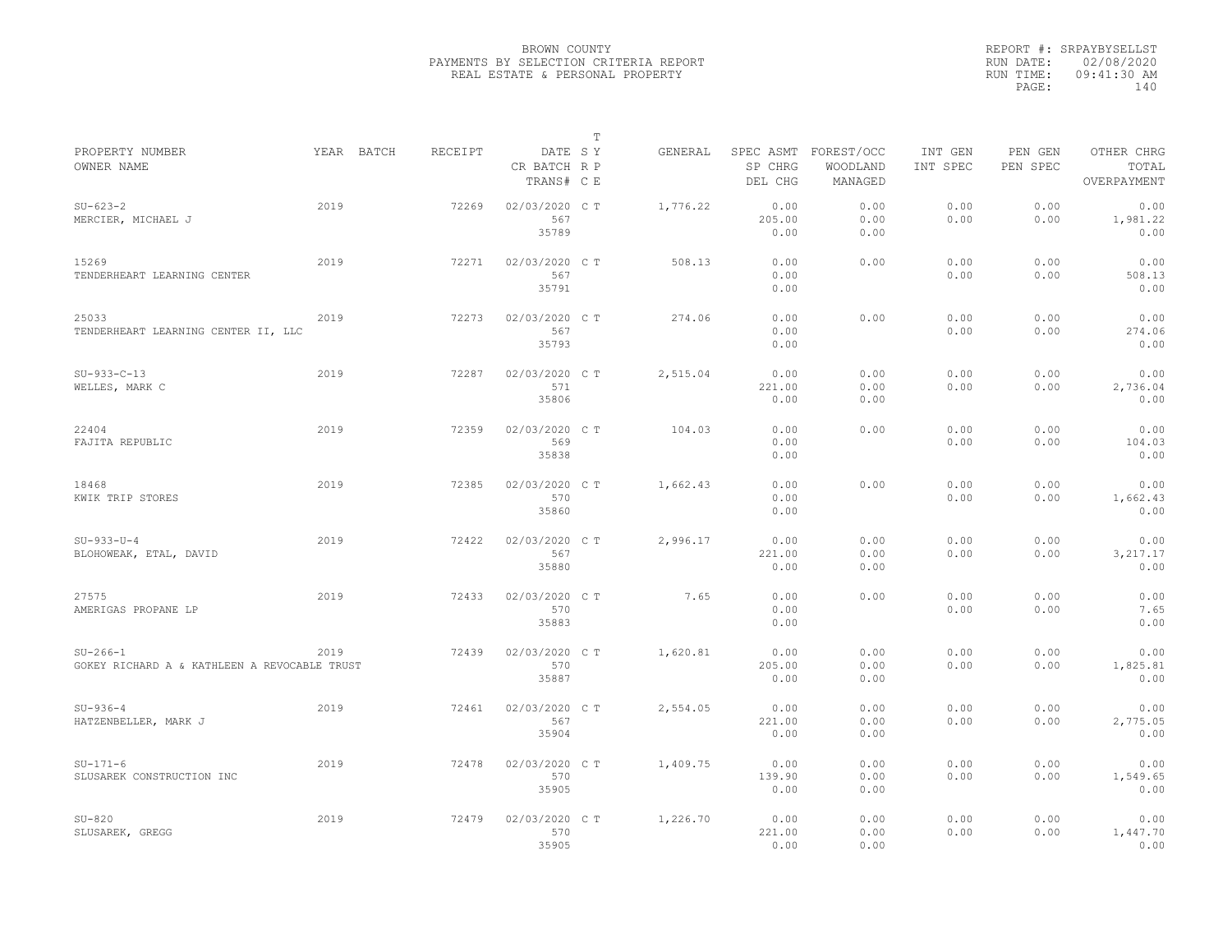|                                    |            |         |                                       | $\mathbb T$ |          |                                 |                                   |                                                                                  |              |                          |  |  |
|------------------------------------|------------|---------|---------------------------------------|-------------|----------|---------------------------------|-----------------------------------|----------------------------------------------------------------------------------|--------------|--------------------------|--|--|
| PROPERTY NUMBER<br>OWNER NAME      | YEAR BATCH | RECEIPT | DATE SY<br>CR BATCH R P<br>TRANS# C E |             | GENERAL  | SPEC ASMT<br>SP CHRG<br>DEL CHG | FOREST/OCC<br>WOODLAND<br>MANAGED | INT GEN<br>PEN GEN<br>OTHER CHRG<br>PEN SPEC<br>TOTAL<br>INT SPEC<br>OVERPAYMENT |              |                          |  |  |
| $SU-820-8-1$<br>SLUSAREK, GREGG    | 2019       | 72480   | 02/03/2020 C T<br>570<br>35905        |             | 98.03    | 0.00<br>0.00<br>0.00            | 0.00<br>0.00<br>0.00              | 0.00<br>0.00                                                                     | 0.00<br>0.00 | 0.00<br>98.03<br>0.00    |  |  |
| $SU-820-7$<br>SLUSAREK, GREGG J    | 2019       | 72481   | 02/03/2020 C T<br>570<br>35905        |             | 261.07   | 0.00<br>0.00<br>0.00            | 0.00<br>0.00<br>0.00              | 0.00<br>0.00                                                                     | 0.00<br>0.00 | 0.00<br>261.07<br>0.00   |  |  |
| $SU-820-4$<br>SLUSAREK, GREGGORY J | 2019       | 72482   | 02/03/2020 C T<br>570<br>35905        |             | 391.48   | 0.00<br>30.00<br>0.00           | 0.00<br>0.00<br>0.00              | 0.00<br>0.00                                                                     | 0.00<br>0.00 | 0.00<br>421.48<br>0.00   |  |  |
| $SU-820-3$<br>SLUSAREK, GREGORY J  | 2019       | 72483   | 02/03/2020 CT<br>570<br>35905         |             | 1,215.70 | 0.00<br>221.00<br>0.00          | 0.00<br>0.00<br>0.00              | 0.00<br>0.00                                                                     | 0.00<br>0.00 | 0.00<br>1,436.70<br>0.00 |  |  |
| $SU-820-5$<br>SLUSAREK, GREGORY J  | 2019       | 72484   | 02/03/2020 CT<br>570<br>35905         |             | 789.59   | 0.00<br>221.00<br>0.00          | 0.00<br>0.00<br>0.00              | 0.00<br>0.00                                                                     | 0.00<br>0.00 | 0.00<br>1,010.59<br>0.00 |  |  |
| $SU-820-6$<br>SLUSAREK, GREGORY J  | 2019       | 72485   | 02/03/2020 CT<br>570<br>35905         |             | 131.04   | 0.00<br>0.00<br>0.00            | 0.00<br>0.00<br>0.00              | 0.00<br>0.00                                                                     | 0.00<br>0.00 | 0.00<br>131.04<br>0.00   |  |  |
| 4309<br>SLUSAREK CONSTRUCTION INC  | 2019       | 72486   | 02/03/2020 C T<br>570<br>35905        |             | 3.99     | 0.00<br>0.00<br>0.00            | 0.00                              | 0.00<br>0.00                                                                     | 0.00<br>0.00 | 0.00<br>3.99<br>0.00     |  |  |
| 26735<br>FORWARD POWERSPORTS       | 2019       | 72538   | 02/03/2020 C T<br>567<br>35946        |             | 324.09   | 0.00<br>0.00<br>0.00            | 0.00                              | 0.00<br>0.00                                                                     | 0.00<br>0.00 | 0.00<br>324.09<br>0.00   |  |  |
| $SU-463-28$<br>LEGOIS, SCOTT R     | 2019       | 72539   | 02/03/2020 C T<br>569<br>35947        |             | 1,572.80 | 0.00<br>205.00<br>0.00          | 0.00<br>0.00<br>0.00              | 0.00<br>0.00                                                                     | 0.00<br>0.00 | 0.00<br>1,777.80<br>0.00 |  |  |
| $SU-434-2-1$<br>MAIN STREET DP LLC | 2019       | 72553   | 02/03/2020 CT<br>567<br>35959         |             | 202.05   | 0.00<br>40.86<br>0.00           | 0.00<br>0.00<br>0.00              | 0.00<br>0.00                                                                     | 0.00<br>0.00 | 0.00<br>242.91<br>0.00   |  |  |
| $SU-434-2$<br>MAIN STREET DP LLC   | 2019       | 72554   | 02/03/2020 C T<br>567<br>35959        |             | 5,468.81 | 0.00<br>120.07<br>0.00          | 0.00<br>0.00<br>0.00              | 0.00<br>0.00                                                                     | 0.00<br>0.00 | 0.00<br>5,588.88<br>0.00 |  |  |
| 21187<br>HOME AGAIN CONSIGNMENT    | 2019       | 72564   | 02/03/2020 CT<br>569<br>35969         |             | 10.00    | 0.00<br>0.00<br>0.00            | 0.00                              | 0.00<br>0.00                                                                     | 0.00<br>0.00 | 0.00<br>10.00<br>0.00    |  |  |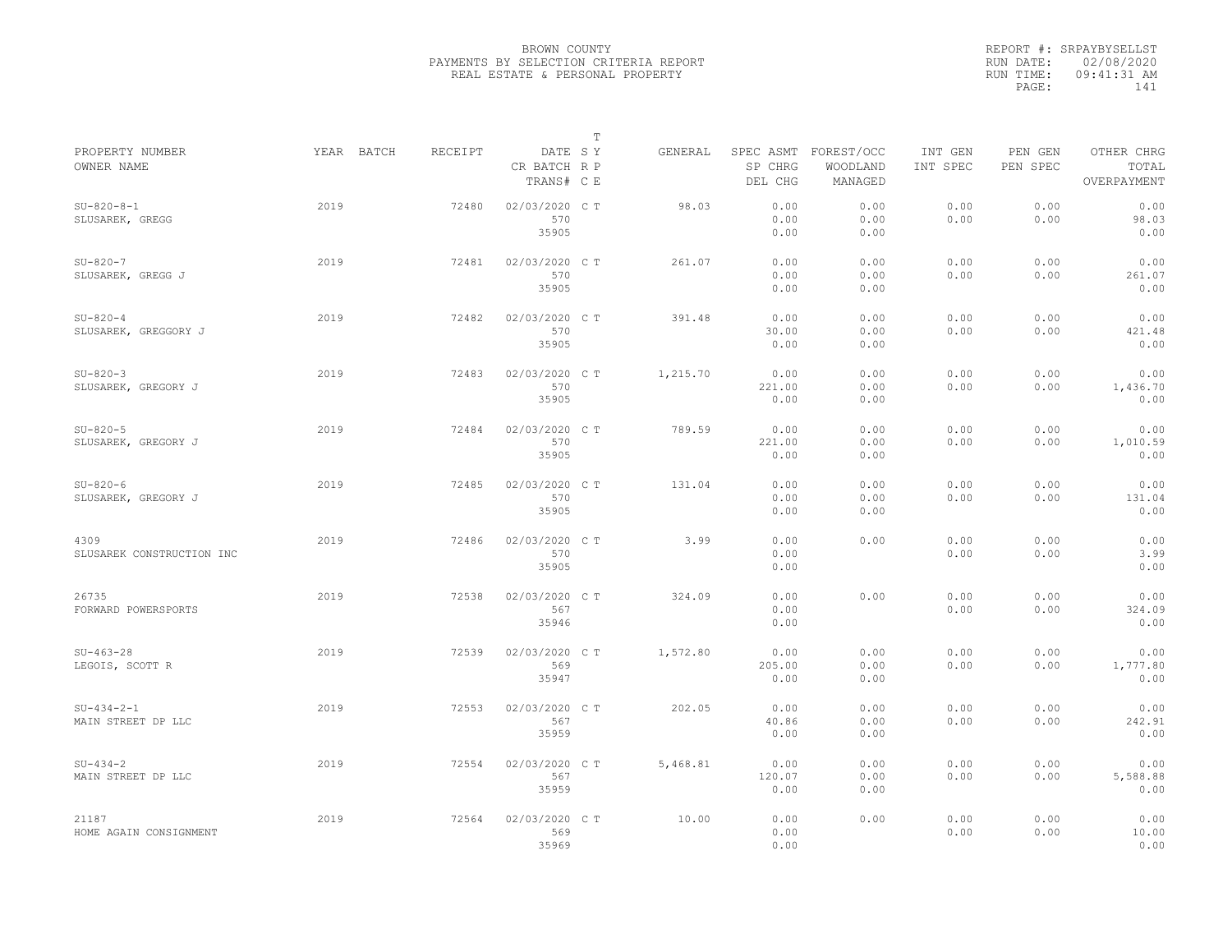|                                            |      |                              |                                       | $\mathbb T$ |          |                                 |                                   |                                                                                  |              |                          |  |  |
|--------------------------------------------|------|------------------------------|---------------------------------------|-------------|----------|---------------------------------|-----------------------------------|----------------------------------------------------------------------------------|--------------|--------------------------|--|--|
| PROPERTY NUMBER<br>OWNER NAME              |      | YEAR BATCH<br><b>RECEIPT</b> | DATE SY<br>CR BATCH R P<br>TRANS# C E |             | GENERAL  | SPEC ASMT<br>SP CHRG<br>DEL CHG | FOREST/OCC<br>WOODLAND<br>MANAGED | OTHER CHRG<br>INT GEN<br>PEN GEN<br>PEN SPEC<br>INT SPEC<br>TOTAL<br>OVERPAYMENT |              |                          |  |  |
| $SU-1071$<br>HAMILTON, KIP                 | 2019 | 72570                        | 02/03/2020 CT<br>568<br>35974         |             | 3,936.79 | 0.00<br>221.00<br>0.00          | 0.00<br>0.00<br>0.00              | 0.00<br>0.00                                                                     | 0.00<br>0.00 | 0.00<br>4,157.79<br>0.00 |  |  |
| $SU-934-207$<br>POVASER, KEVIN J           | 2019 | 72620                        | 02/03/2020 C T<br>568<br>36008        |             | 1,779.85 | 0.00<br>221.00<br>0.00          | 0.00<br>0.00<br>0.00              | 0.00<br>0.00                                                                     | 0.00<br>0.00 | 0.00<br>2,000.85<br>0.00 |  |  |
| $SU-935-31-4$<br>BARTOL, JON R             | 2019 | 72671                        | 02/03/2020 CT<br>569<br>36042         |             | 5,667.25 | 0.00<br>205.00<br>0.00          | 0.00<br>0.00<br>0.00              | 0.00<br>0.00                                                                     | 0.00<br>0.00 | 0.00<br>5,872.25<br>0.00 |  |  |
| $SU-1708$<br>BARTOL, JON R                 | 2019 | 72673                        | 02/03/2020 CT<br>569<br>36044         |             | 1,948.52 | 0.00<br>0.00<br>0.00            | 0.00<br>0.00<br>0.00              | 0.00<br>0.00                                                                     | 0.00<br>0.00 | 0.00<br>1,948.52<br>0.00 |  |  |
| $SU-519-8$<br>DENIS, MICHAEL A             | 2019 | 72686                        | 02/03/2020 C T<br>570<br>36053        |             | 301.46   | 0.00<br>205.00<br>0.00          | 0.00<br>0.00<br>0.00              | 0.00<br>0.00                                                                     | 0.00<br>0.00 | 0.00<br>506.46<br>0.00   |  |  |
| $SU - 608 - 9$<br>THOMAS, ETAL, TODD N     | 2019 | 72687                        | 02/03/2020 CT<br>569<br>36054         |             | 766.59   | 0.00<br>30.00<br>0.00           | 0.00<br>0.00<br>0.00              | 0.00<br>0.00                                                                     | 0.00<br>0.00 | 0.00<br>796.59<br>0.00   |  |  |
| $SU-2850$<br>KLAUS, JACOB                  | 2019 | 72689                        | 02/03/2020 C T<br>570<br>36056        |             | 403.11   | 0.00<br>0.00<br>0.00            | 0.00<br>0.00<br>0.00              | 0.00<br>0.00                                                                     | 0.00<br>0.00 | 0.00<br>403.11<br>0.00   |  |  |
| 25597<br>BEYOND ABILITIES                  | 2019 | 72696                        | 02/03/2020 CT<br>567<br>36062         |             | 36.01    | 0.00<br>0.00<br>0.00            | 0.00                              | 0.00<br>0.00                                                                     | 0.00<br>0.00 | 0.00<br>36.01<br>0.00    |  |  |
| $SU-1004-J-14$<br>VANLAANEN, ETAL, TERRY J | 2019 | 72768                        | 02/03/2020 CT<br>569<br>36111         |             | 2,806.11 | 0.00<br>205.00<br>0.00          | 0.00<br>0.00<br>0.00              | 0.00<br>0.00                                                                     | 0.00<br>0.00 | 0.00<br>3,011.11<br>0.00 |  |  |
| $SU-1004-H-30$<br>LEACH, JONATHAN E        | 2019 | 72772                        | 02/03/2020 CT<br>567<br>36114         |             | 3,004.16 | 0.00<br>205.00<br>0.00          | 0.00<br>0.00<br>0.00              | 0.00<br>0.00                                                                     | 0.00<br>0.00 | 0.00<br>3,209.16<br>0.00 |  |  |
| $SU-2247$<br>MEURER, JOHN D                | 2019 | 72786                        | 02/03/2020 C T<br>568<br>36125        |             | 1,802.85 | 0.00<br>205.00<br>0.00          | 0.00<br>0.00<br>0.00              | 0.00<br>0.00                                                                     | 0.00<br>0.00 | 0.00<br>2,007.85<br>0.00 |  |  |
| $SU-934-14$<br>HYNES, EDWARD M             | 2019 | 72822                        | 02/03/2020 CT<br>568<br>36151         |             | 1,881.87 | 0.00<br>221.00<br>0.00          | 0.00<br>0.00<br>0.00              | 0.00<br>0.00                                                                     | 0.00<br>0.00 | 0.00<br>2,102.87<br>0.00 |  |  |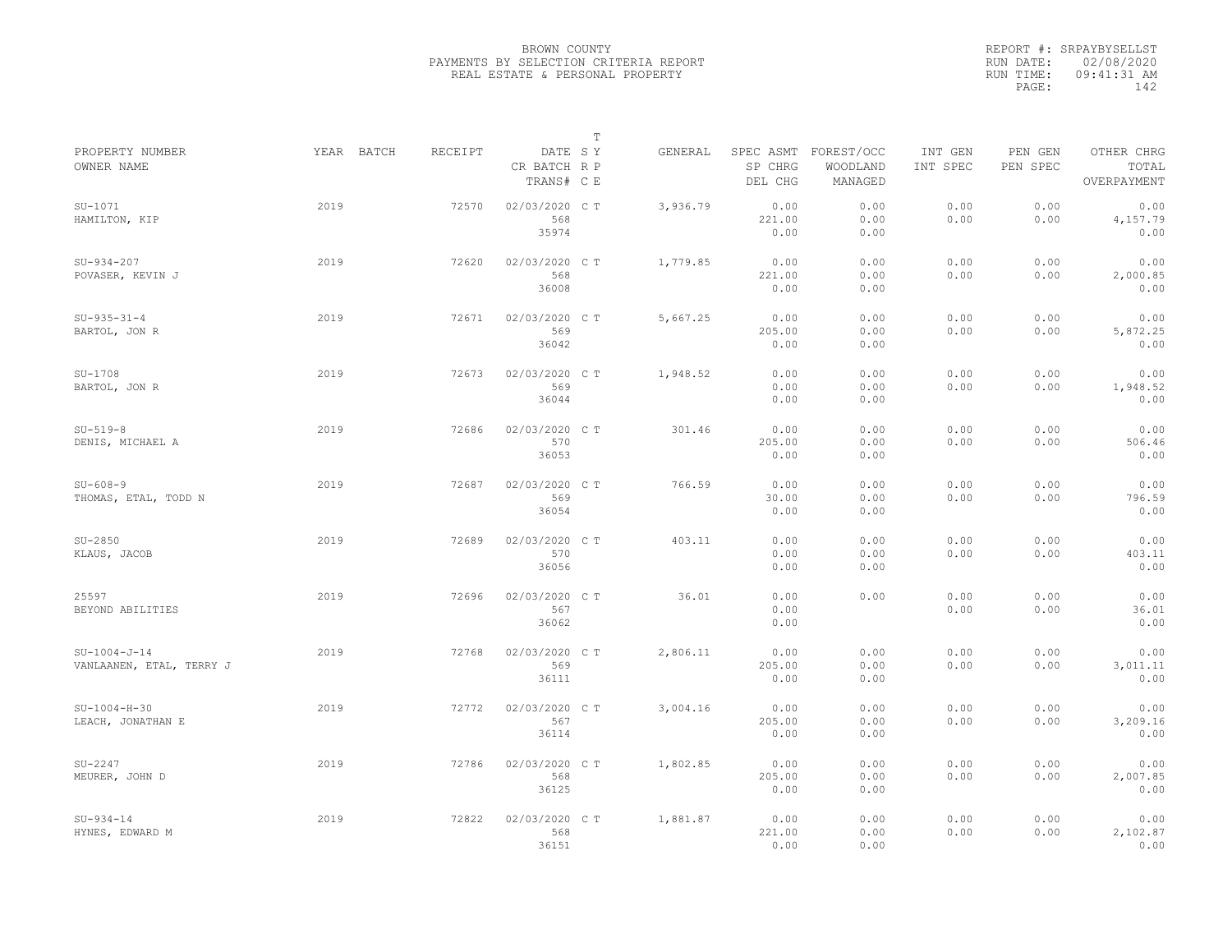|           | REPORT #: SRPAYBYSELLST |
|-----------|-------------------------|
|           | RUN DATE: 02/08/2020    |
| RUN TIME: | $09:41:31$ AM           |
| PAGE:     | 143                     |

|                                     |            |                  |                                       | $\mathbb T$ |                                  |                                   |                     |                     |                                    |
|-------------------------------------|------------|------------------|---------------------------------------|-------------|----------------------------------|-----------------------------------|---------------------|---------------------|------------------------------------|
| PROPERTY NUMBER<br>OWNER NAME       | YEAR BATCH | RECEIPT          | DATE SY<br>CR BATCH R P<br>TRANS# C E | GENERAL     | SPEC ASMT<br>SP CHRG<br>DEL CHG  | FOREST/OCC<br>WOODLAND<br>MANAGED | INT GEN<br>INT SPEC | PEN GEN<br>PEN SPEC | OTHER CHRG<br>TOTAL<br>OVERPAYMENT |
| $SU-934-14$<br>HYNES, EDWARD M      | 2019       | Voids #<br>72822 | 02/03/2020 CV<br>568<br>36160         | $-1,881.87$ | 0.00<br>$-221.00$<br>0.00        | 0.00<br>0.00<br>0.00              | 0.00<br>0.00        | 0.00<br>0.00        | 0.00<br>$-2,102.87$<br>0.00        |
| $SU-934-14$<br>HYNES, EDWARD M      | 2019       | 72833            | 02/03/2020 C T<br>568<br>36164        | 1,881.87    | 0.00<br>221.00<br>0.00           | 0.00<br>0.00<br>0.00              | 0.00<br>0.00        | 0.00<br>0.00        | 0.00<br>2,102.87<br>0.00           |
| 22976<br>GUS'S GUNS                 | 2019       | 72835            | 02/03/2020 C T<br>567<br>36166        |             | 24.01<br>0.00<br>0.00<br>0.00    | 0.00                              | 0.00<br>0.00        | 0.00<br>0.00        | 0.00<br>24.01<br>0.00              |
| $SU-668-1$<br>GLANNER, ADRIAN J     | 2019       | 72847            | 02/03/2020 C T<br>570<br>36173        | 7,292.67    | 0.00<br>221.00<br>0.00           | 0.00<br>0.00<br>0.00              | 0.00<br>0.00        | 0.00<br>0.00        | 0.00<br>7,513.67<br>0.00           |
| $SU-1080$<br>BEHREND, LARRY L       | 2019       | 72848            | 02/03/2020 C T<br>567<br>36174        | 1,673.81    | 0.00<br>221.00<br>0.00           | 0.00<br>0.00<br>0.00              | 0.00<br>0.00        | 0.00<br>0.00        | 0.00<br>1,894.81<br>0.00           |
| $SU-1803$<br>ZHOUKRUMPOS, WEI GUANG | 2019       | 72854            | 02/03/2020 C T<br>568<br>36177        | 4,224.87    | 0.00<br>205.00<br>0.00           | 0.00<br>0.00<br>0.00              | 0.00<br>0.00        | 0.00<br>0.00        | 0.00<br>4,429.87<br>0.00           |
| $SU-148-7$<br>HALL, ETAL, JANICE K  | 2019       | 72855            | 02/03/2020 C T<br>567<br>36178        | 2,457.02    | 0.00<br>221.00<br>0.00           | 0.00<br>0.00<br>0.00              | 0.00<br>0.00        | 0.00<br>0.00        | 0.00<br>2,678.02<br>0.00           |
| $SU-926$<br>PRATSCH, BOB            | 2019       | 72898            | 02/03/2020 C T<br>569<br>36204        | 1,186.70    | 0.00<br>205.00<br>0.00           | 0.00<br>0.00<br>0.00              | 0.00<br>0.00        | 0.00<br>0.00        | 0.00<br>1,391.70<br>0.00           |
| $SU-422$<br>PRATSCH, ROBERT M       | 2019       | 72899            | 02/03/2020 C T<br>569<br>36205        |             | 939.63<br>0.00<br>205.00<br>0.00 | 0.00<br>0.00<br>0.00              | 0.00<br>0.00        | 0.00<br>0.00        | 0.00<br>1,144.63<br>0.00           |
| $SU-927$<br>PRATCH, ROBERT M        | 2019       | 72901            | 02/03/2020 CT<br>569<br>36207         | 1,139.68    | 0.00<br>205.00<br>221.80         | 0.00<br>0.00<br>0.00              | 0.00<br>0.00        | 0.00<br>0.00        | 0.00<br>1,566.48<br>0.00           |
| $SU-964-P-12$<br>PRATSCH, ROBERT M  | 2019       | 72903            | 02/03/2020 C T<br>569<br>36209        | 1,701.82    | 0.00<br>221.00<br>0.00           | 0.00<br>0.00<br>0.00              | 0.00<br>0.00        | 0.00<br>0.00        | 0.00<br>1,922.82<br>0.00           |
| $SU-717-4$<br>LAPOINTE, RANDALL J   | 2019       | 72916            | 02/03/2020 CT<br>570<br>36211         |             | 471.51<br>0.00<br>130.18<br>0.00 | 0.00<br>0.00<br>0.00              | 0.00<br>0.00        | 0.00<br>0.00        | 0.00<br>601.69<br>468.16           |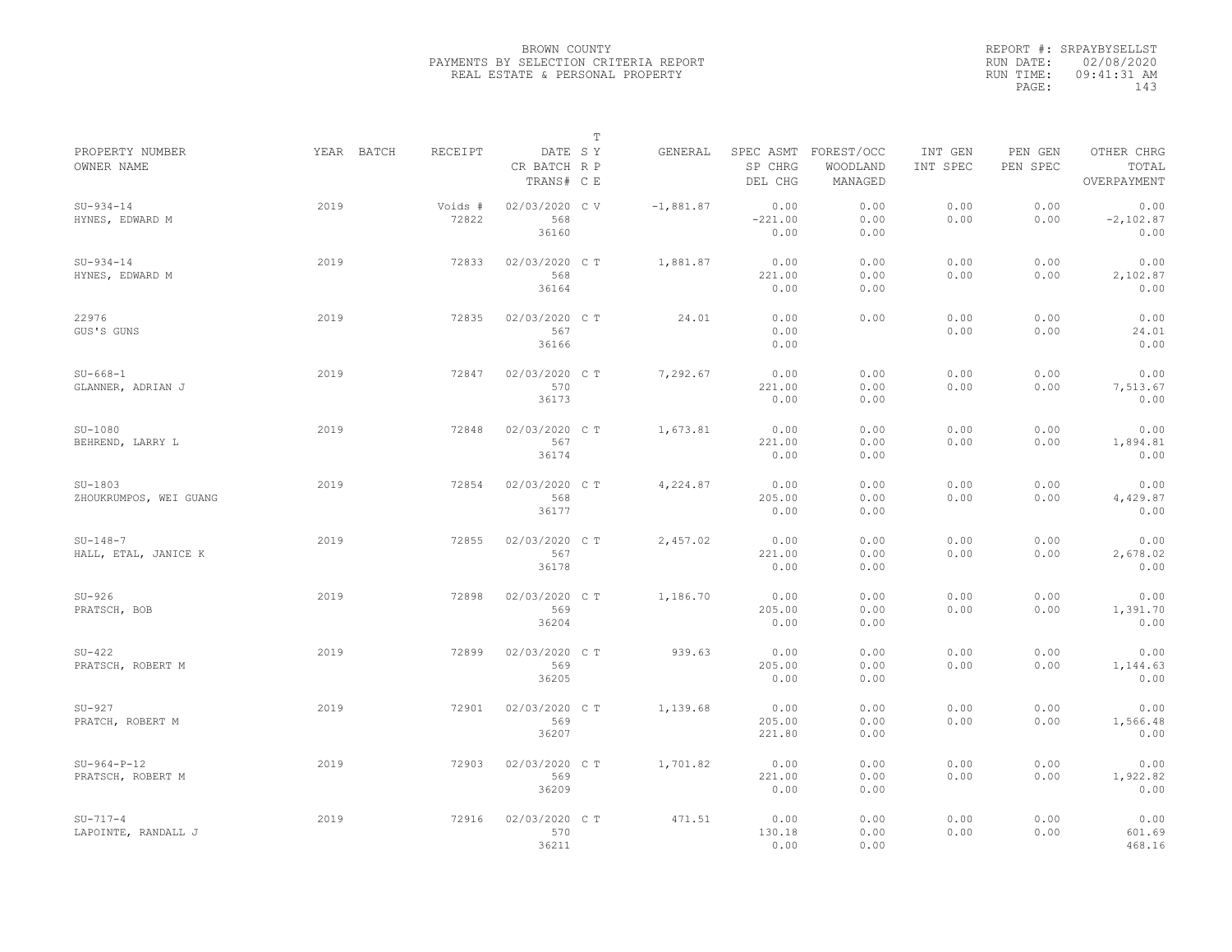|                                       |             |         |                                       | $\mathbb T$ |          |                        |                                             |                     |                     |                                    |  |
|---------------------------------------|-------------|---------|---------------------------------------|-------------|----------|------------------------|---------------------------------------------|---------------------|---------------------|------------------------------------|--|
| PROPERTY NUMBER<br>OWNER NAME         | YEAR BATCH  | RECEIPT | DATE SY<br>CR BATCH R P<br>TRANS# C E |             | GENERAL  | SP CHRG<br>DEL CHG     | SPEC ASMT FOREST/OCC<br>WOODLAND<br>MANAGED | INT GEN<br>INT SPEC | PEN GEN<br>PEN SPEC | OTHER CHRG<br>TOTAL<br>OVERPAYMENT |  |
| $SU-717-2$<br>LAPOINTE, RANDALL J     | 2019        | 72917   | 02/03/2020 C T<br>570<br>36211        |             | 995.64   | 0.00<br>221.00<br>0.00 | 0.00<br>0.00<br>0.00                        | 0.00<br>0.00        | 0.00<br>0.00        | 0.00<br>1,216.64<br>0.00           |  |
| $SU-209-4$<br>HILL, DREW S            | 2019 200203 | 4081    | 02/03/2020 C T                        |             | 532.14   | 0.00<br>248.28<br>0.00 | 0.00<br>0.00<br>0.00                        | 0.00<br>0.00        | 0.00<br>0.00        | 0.00<br>780.42<br>0.00             |  |
| 27060<br>PRIMO WATER CORPORATION      | 2019        | 72933   | 02/03/2020 C T<br>568<br>36226        |             | 14.01    | 0.00<br>0.00<br>0.00   | 0.00                                        | 0.00<br>0.00        | 0.00<br>0.00        | 0.00<br>14.01<br>0.00              |  |
| $SU-42$<br>WINK, SUSAN K              | 2019        | 72948   | 02/03/2020 CT<br>569<br>36241         |             | 3,829.38 | 0.00<br>221.00<br>0.00 | 0.00<br>0.00<br>0.00                        | 0.00<br>0.00        | 0.00<br>0.00        | 0.00<br>4,050.38<br>0.00           |  |
| $SU - 607 - 7$<br>READ, ETAL, LISA    | 2019        | 72960   | 02/03/2020 C T<br>568<br>36252        |             | 3.99     | 0.00<br>0.00<br>0.00   | 0.00<br>0.00<br>0.00                        | 0.00<br>0.00        | 0.00<br>0.00        | 0.00<br>3.99<br>0.00               |  |
| $SU-933-R-43$<br>BAUMGARTNER, SARAH E | 2019        | 72967   | 02/03/2020 C T<br>569<br>36257        |             | 4,857.02 | 0.00<br>221.00<br>0.00 | 0.00<br>0.00<br>0.00                        | 0.00<br>0.00        | 0.00<br>0.00        | 0.00<br>5,078.02<br>0.00           |  |
| $SU-935-6$<br>PETERS, JACK J          | 2019        | 72968   | 02/03/2020 CT<br>568<br>36258         |             | 927.01   | 0.00<br>30.00<br>0.00  | 0.00<br>0.00<br>0.00                        | 0.00<br>0.00        | 0.00<br>0.00        | 0.00<br>957.01<br>0.00             |  |
| $SU-516-2$<br>PETERS, ETAL, JACK J    | 2019        | 72969   | 02/03/2020 C T<br>568<br>36258        |             | 2,542.43 | 0.00<br>205.00<br>0.00 | 0.00<br>0.00<br>0.00                        | 0.00<br>0.00        | 0.00<br>0.00        | 0.00<br>2,747.43<br>0.00           |  |
| $SU-303-1$<br>CALEWARTS, KEVIN J      | 2019        | 73001   | 02/03/2020 CT<br>569<br>36285         |             | 2,647.08 | 0.00<br>565.59<br>0.00 | 0.00<br>0.00<br>21.02                       | 0.00<br>0.00        | 0.00<br>0.00        | 0.00<br>3,233.69<br>0.00           |  |
| $SU-49-1$<br>SEITZER, AMY L           | 2019        | 73003   | 02/03/2020 C T<br>569<br>36288        |             | 2,821.10 | 0.00<br>221.00<br>0.00 | 0.00<br>0.00<br>0.00                        | 0.00<br>0.00        | 0.00<br>0.00        | 0.00<br>3,042.10<br>0.00           |  |
| $SU-49-1$<br>SEITZER, AMY L           | 2019        | 73004   | 02/03/2020 C T<br>569<br>36289        |             | 411.50   | 0.00<br>0.00<br>0.00   | 0.00<br>0.00<br>0.00                        | 0.00<br>0.00        | 0.00<br>0.00        | 0.00<br>411.50<br>0.00             |  |
| $SU-964-D-658$<br>OETTINGER, JOHN F   | 2019        | 73015   | 02/04/2020 CT<br>573<br>36300         |             | 1,595.00 | 0.00<br>205.00<br>0.00 | 0.00<br>0.00<br>0.00                        | 0.00<br>0.00        | 0.00<br>0.00        | 0.00<br>1,800.00<br>0.00           |  |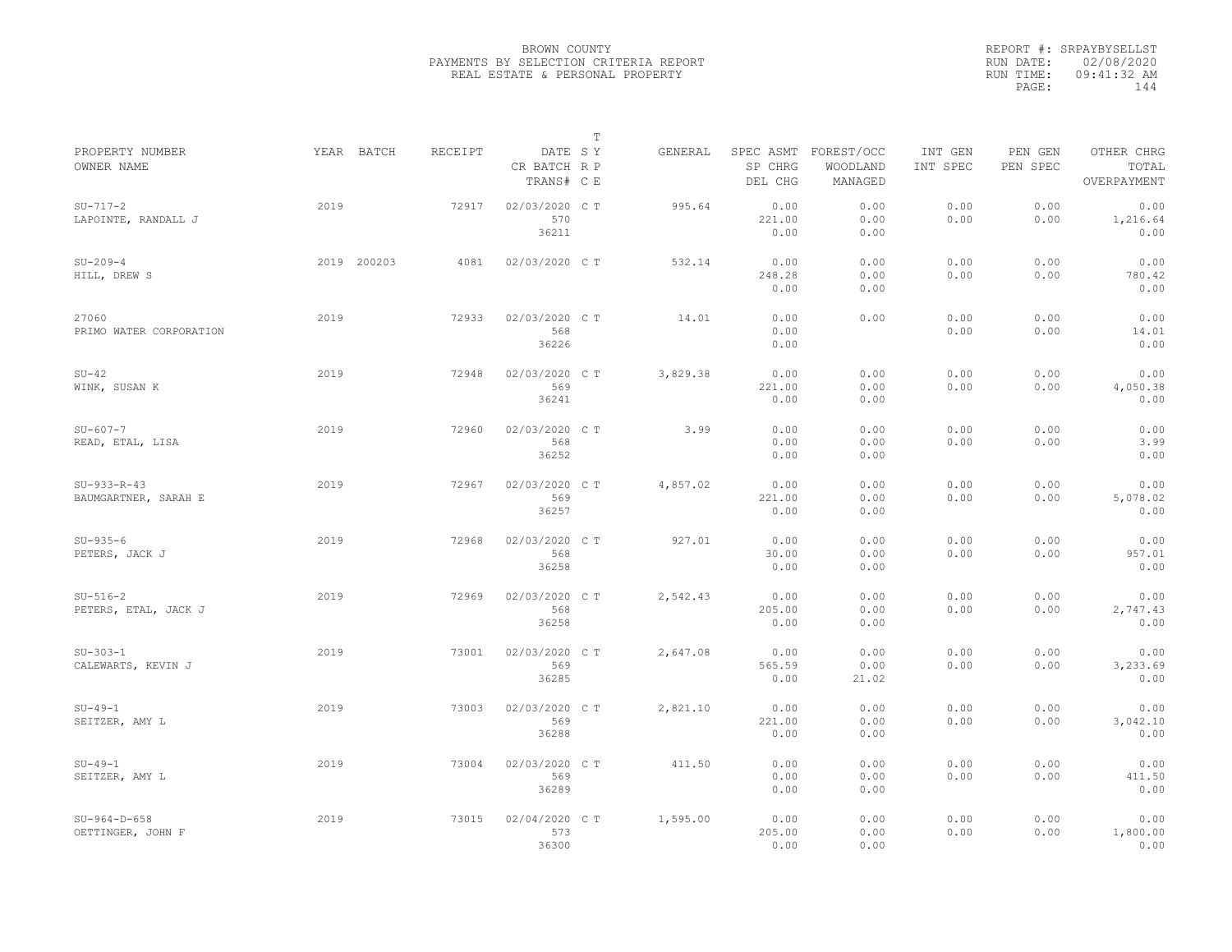| T                                                                                                                                                                               |                     |                     |                                    |
|---------------------------------------------------------------------------------------------------------------------------------------------------------------------------------|---------------------|---------------------|------------------------------------|
| PROPERTY NUMBER<br>YEAR BATCH<br>RECEIPT<br>DATE SY<br>SPEC ASMT FOREST/OCC<br>GENERAL<br>OWNER NAME<br>SP CHRG<br>CR BATCH R P<br>WOODLAND<br>TRANS# C E<br>DEL CHG<br>MANAGED | INT GEN<br>INT SPEC | PEN GEN<br>PEN SPEC | OTHER CHRG<br>TOTAL<br>OVERPAYMENT |
|                                                                                                                                                                                 |                     |                     |                                    |
| 2019<br>02/04/2020 C T<br>0.00<br>0.00<br>$SU - 604 - 9$<br>73017<br>20.00<br>574<br>0.00<br>0.00<br>LAKE LEONE PROPERTY OWNERS ASSOC LTD                                       | 0.00<br>0.00        | 0.00<br>0.00        | 0.00<br>20.00                      |
| 36302<br>0.00<br>0.00                                                                                                                                                           |                     |                     | 0.00                               |
|                                                                                                                                                                                 |                     |                     |                                    |
| $SU - 605 - 12$<br>2019<br>02/04/2020 C T<br>20.00<br>0.00<br>0.00<br>73018                                                                                                     | 0.00                | 0.00                | 0.00                               |
| 574<br>0.00<br>0.00<br>LAKE LEONE PROPERTY OWNERS ASSOC LTD                                                                                                                     | 0.00                | 0.00                | 20.00                              |
| 36302<br>0.00<br>0.00                                                                                                                                                           |                     |                     | 0.00                               |
|                                                                                                                                                                                 |                     |                     | 0.00                               |
| 2019<br>73019<br>02/04/2020 C T<br>20.00<br>0.00<br>0.00<br>$SU-603$                                                                                                            | 0.00                | 0.00                |                                    |
| 574<br>0.00<br>0.00<br>LAKE LEONE PROPERTY OWNERS ASSOCIATION LTD                                                                                                               | 0.00                | 0.00                | 20.00                              |
| 36302<br>0.00<br>0.00                                                                                                                                                           |                     |                     | 0.00                               |
| 02/04/2020 C T<br>20.00<br>0.00<br>0.00<br>$SU-606$<br>2019<br>73020                                                                                                            | 0.00                | 0.00                | 0.00                               |
| 574<br>0.00<br>0.00<br>LAKE LEONE PROPERTY OWNERS ASSOCIATION LTD                                                                                                               | 0.00                | 0.00                | 20.00                              |
| 36302<br>0.00<br>0.00                                                                                                                                                           |                     |                     | 0.00                               |
| 2019<br>20.00<br>0.00<br>0.00<br>$SU-964-E-50-1$<br>73021<br>02/04/2020 C T                                                                                                     | 0.00                | 0.00                | 0.00                               |
| 574<br>0.00                                                                                                                                                                     |                     | 0.00                | 20.00                              |
| LAKE LEONE PROPERTY OWNERS ASSOCIATION LTD<br>0.00<br>36302<br>0.00<br>0.00                                                                                                     | 0.00                |                     | 0.00                               |
|                                                                                                                                                                                 |                     |                     |                                    |
| 2019<br>02/04/2020 C T<br>234.07<br>0.00<br>0.00<br>$SU-852$<br>73026                                                                                                           | 0.00                | 0.00                | 0.00                               |
| 573<br>0.00<br>0.00<br>MEULEMANS KUROWSKI, CHARMIANE                                                                                                                            | 0.00                | 0.00                | 234.07                             |
| 36307<br>0.00<br>0.00                                                                                                                                                           |                     |                     | 0.00                               |
| 2019<br>02/04/2020 C T<br>1,865.25<br>0.00<br>0.00<br>$SU-197-1$<br>73027                                                                                                       | 0.00                | 0.00                | 0.00                               |
| 573<br>447.49<br>0.00<br><b>B &amp; S HOLDINGS</b>                                                                                                                              | 0.00                | 0.00                | 2,312.74                           |
| 36308<br>0.00<br>0.00                                                                                                                                                           |                     |                     | 0.00                               |
|                                                                                                                                                                                 |                     |                     |                                    |
| 2019<br>02/04/2020 C T<br>3,737.35<br>0.00<br>0.00<br>$SU-56-10$<br>73030                                                                                                       | 0.00                | 0.00                | 0.00                               |
| 573<br>384.95<br>0.00<br>MEULEMANS, BRUCE J                                                                                                                                     | 0.00                | 0.00                | 4,122.30                           |
| 36310<br>0.00<br>0.00                                                                                                                                                           |                     |                     | 0.00                               |
| 2019<br>0.00                                                                                                                                                                    |                     |                     |                                    |
| 02/04/2020 C T<br>$SU-934-152$<br>73031<br>1,153.07<br>0.00                                                                                                                     | 0.00                | 0.00<br>0.00        | 0.00                               |
| JEROVETZ, SEAN B<br>573<br>0.00<br>0.00                                                                                                                                         | 0.00                |                     | 1,153.07                           |
| 36311<br>0.00<br>0.00                                                                                                                                                           |                     |                     | 0.00                               |
| 2019<br>02/04/2020 C T<br>5.99<br>0.00<br>0.00<br>$SU-32-1$<br>73032                                                                                                            | 0.00                | 0.00                | 0.00                               |
| <b>B &amp; S HOLDINGS</b><br>573<br>0.00<br>0.00                                                                                                                                | 0.00                | 0.00                | 5.99                               |
| 36312<br>0.00<br>0.00                                                                                                                                                           |                     |                     | 0.00                               |
| 2019<br>02/04/2020 C T<br>0.00<br>0.00<br>$SU-851$<br>73033<br>244.07                                                                                                           | 0.00                | 0.00                | 0.00                               |
|                                                                                                                                                                                 |                     |                     |                                    |
| 573<br>MEULEMANS KUROWSKI, CHARMIANE<br>0.00<br>0.00<br>36313<br>0.00<br>0.00                                                                                                   | 0.00                | 0.00                | 244.07<br>0.00                     |
|                                                                                                                                                                                 |                     |                     |                                    |
| 2019<br>02/04/2020 C T<br>1,228.70<br>$SU - 844$<br>73034<br>0.00<br>0.00                                                                                                       | 0.00                | 0.00                | 0.00                               |
| 573<br>221.00<br>MEULEMANS KUROWSKI, CHARMIANE<br>0.00                                                                                                                          | 0.00                | 0.00                | 1,449.70                           |
| 36314<br>0.00<br>0.00                                                                                                                                                           |                     |                     | 0.00                               |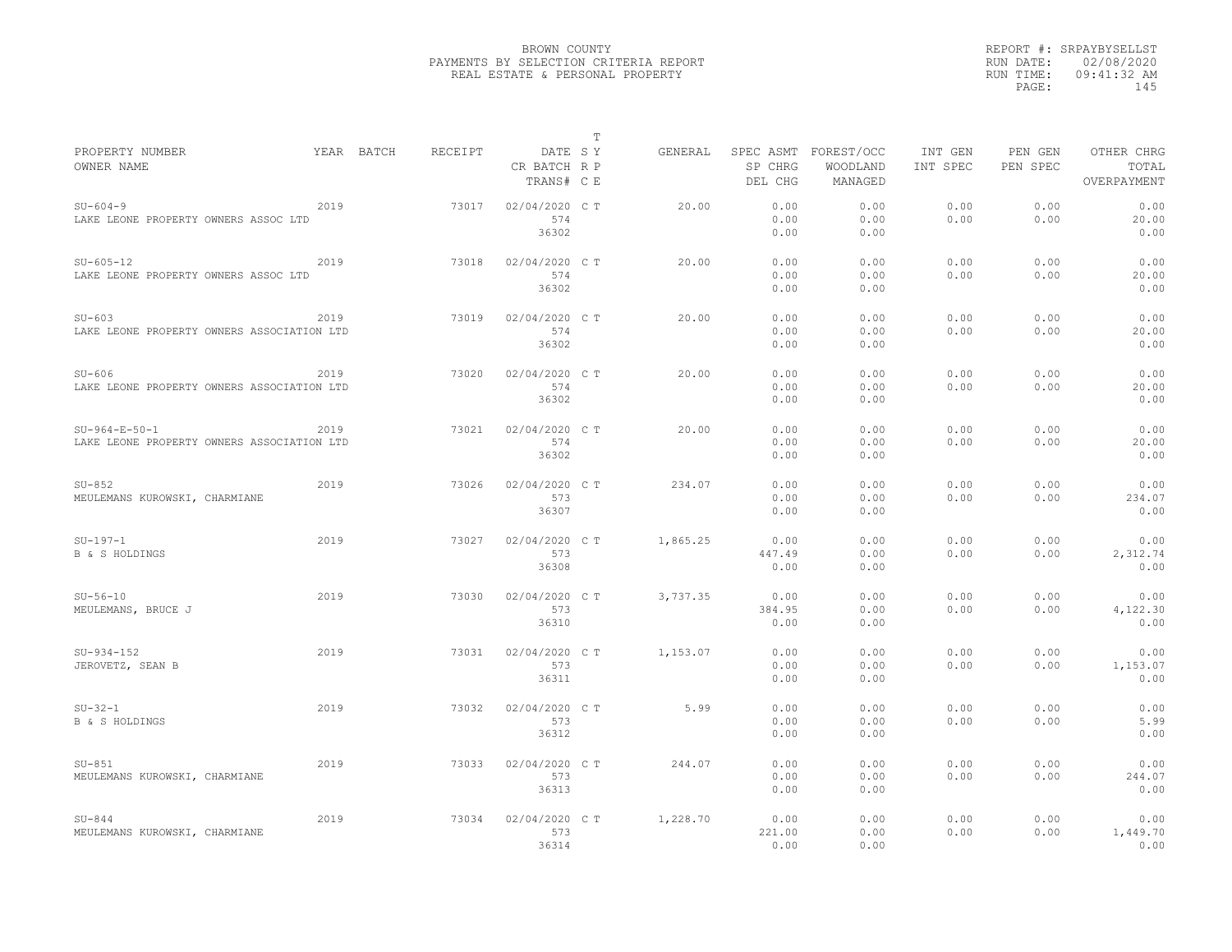|                                                       |      |            |                  |                                       | $\mathbb T$ |              |                                 |                                   |                     |                     |                                    |
|-------------------------------------------------------|------|------------|------------------|---------------------------------------|-------------|--------------|---------------------------------|-----------------------------------|---------------------|---------------------|------------------------------------|
| PROPERTY NUMBER<br>OWNER NAME                         |      | YEAR BATCH | <b>RECEIPT</b>   | DATE SY<br>CR BATCH R P<br>TRANS# C E |             | GENERAL      | SPEC ASMT<br>SP CHRG<br>DEL CHG | FOREST/OCC<br>WOODLAND<br>MANAGED | INT GEN<br>INT SPEC | PEN GEN<br>PEN SPEC | OTHER CHRG<br>TOTAL<br>OVERPAYMENT |
| $SU-459$<br>NOE, TRENT S                              | 2019 |            | 73038            | 02/04/2020 CT<br>574<br>36317         |             | 280.06       | 0.00<br>0.00<br>0.00            | 0.00<br>0.00<br>0.00              | 0.00<br>0.00        | 0.00<br>0.00        | 0.00<br>280.06<br>0.00             |
| $SU-237$<br>MILLER, DALE D                            | 2019 |            | 73052            | 02/04/2020 C T<br>573<br>36331        |             | 1,813.85     | 0.00<br>396.00<br>0.00          | 0.00<br>0.00<br>0.00              | 0.00<br>0.00        | 0.00<br>0.00        | 0.00<br>2,209.85<br>0.00           |
| $SU-56-9$<br>MEULEMANS HOLDINGS LLC                   | 2019 |            | 73054            | 02/04/2020 CT<br>574<br>36333         |             | 1,243.71     | 0.00<br>223.96<br>0.00          | 0.00<br>0.00<br>0.00              | 0.00<br>0.00        | 0.00<br>0.00        | 0.00<br>1,467.67<br>0.00           |
| $SU-171-4$<br>MEULMANS, BRUCE                         | 2019 |            | 73056            | 02/04/2020 C T<br>574<br>36335        |             | 2,306.99     | 0.00<br>444.63<br>0.00          | 0.00<br>0.00<br>0.00              | 0.00<br>0.00        | 0.00<br>0.00        | 0.00<br>2,751.62<br>0.00           |
| $SU-845$<br>MEULEMANS KUROWSKI, CHARMIANE             | 2019 |            | 73059            | 02/04/2020 C T<br>574<br>36338        |             | 18.01        | 0.00<br>0.00<br>0.00            | 0.00<br>0.00<br>0.00              | 0.00<br>0.00        | 0.00<br>0.00        | 0.00<br>18.01<br>0.00              |
| $SU-171-5$<br>MEULEMANS HOLDING LLC                   | 2019 |            | 73060            | 02/04/2020 CT<br>574<br>36339         |             | 490.12       | 0.00<br>115.50<br>0.00          | 0.00<br>0.00<br>0.00              | 0.00<br>0.00        | 0.00<br>0.00        | 0.00<br>605.62<br>0.00             |
| $SU-842$<br>MEULEMANS KUROWSKI, CHARMIANE             | 2019 |            | 73063            | 02/04/2020 C T<br>574<br>36342        |             | 101.03       | 0.00<br>0.00<br>0.00            | 0.00<br>0.00<br>0.00              | 0.00<br>0.00        | 0.00<br>0.00        | 0.00<br>101.03<br>0.00             |
| 11644<br>S&B TRAILOR                                  | 2019 |            | 73064            | 02/04/2020 C T<br>574<br>36343        |             | 288.07       | 0.00<br>0.00<br>0.00            | 0.00                              | 0.00<br>0.00        | 0.00<br>0.00        | 0.00<br>288.07<br>0.00             |
| $SU-901-211$<br>BLASER, RICK L                        | 2019 |            | 73070            | 02/04/2020 C T<br>573<br>36349        |             | 4,727.00     | 0.00<br>221.00<br>0.00          | 0.00<br>0.00<br>0.00              | 0.00<br>0.00        | 0.00<br>0.00        | 0.00<br>4,948.00<br>0.00           |
| $SU-729-1$<br>POSEY TERRY B & KAREN M REVOCABLE TRUST | 2019 |            | 73125            | 02/04/2020 C T<br>574<br>36388        |             | 1,358.74     | 0.00<br>221.00<br>0.00          | 0.00<br>0.00<br>0.00              | 0.00<br>0.00        | 0.00<br>0.00        | 0.00<br>1,579.74<br>0.00           |
| $SU-729-1$<br>POSEY TERRY B & KAREN M REVOCABLE TRUST | 2019 |            | Voids #<br>73125 | 02/04/2020 CV<br>574<br>36392         |             | $-1, 358.74$ | 0.00<br>$-221.00$<br>0.00       | 0.00<br>0.00<br>0.00              | 0.00<br>0.00        | 0.00<br>0.00        | 0.00<br>$-1, 579.74$<br>0.00       |
| $SU-729-1$<br>POSEY TERRY B & KAREN M REVOCABLE TRUST | 2019 |            | 73133            | 02/04/2020 CT<br>574<br>36396         |             | 2,898.52     | 0.00<br>221.00<br>0.00          | 0.00<br>0.00<br>0.00              | 0.00<br>0.00        | 0.00<br>0.00        | 0.00<br>3, 119.52<br>0.00          |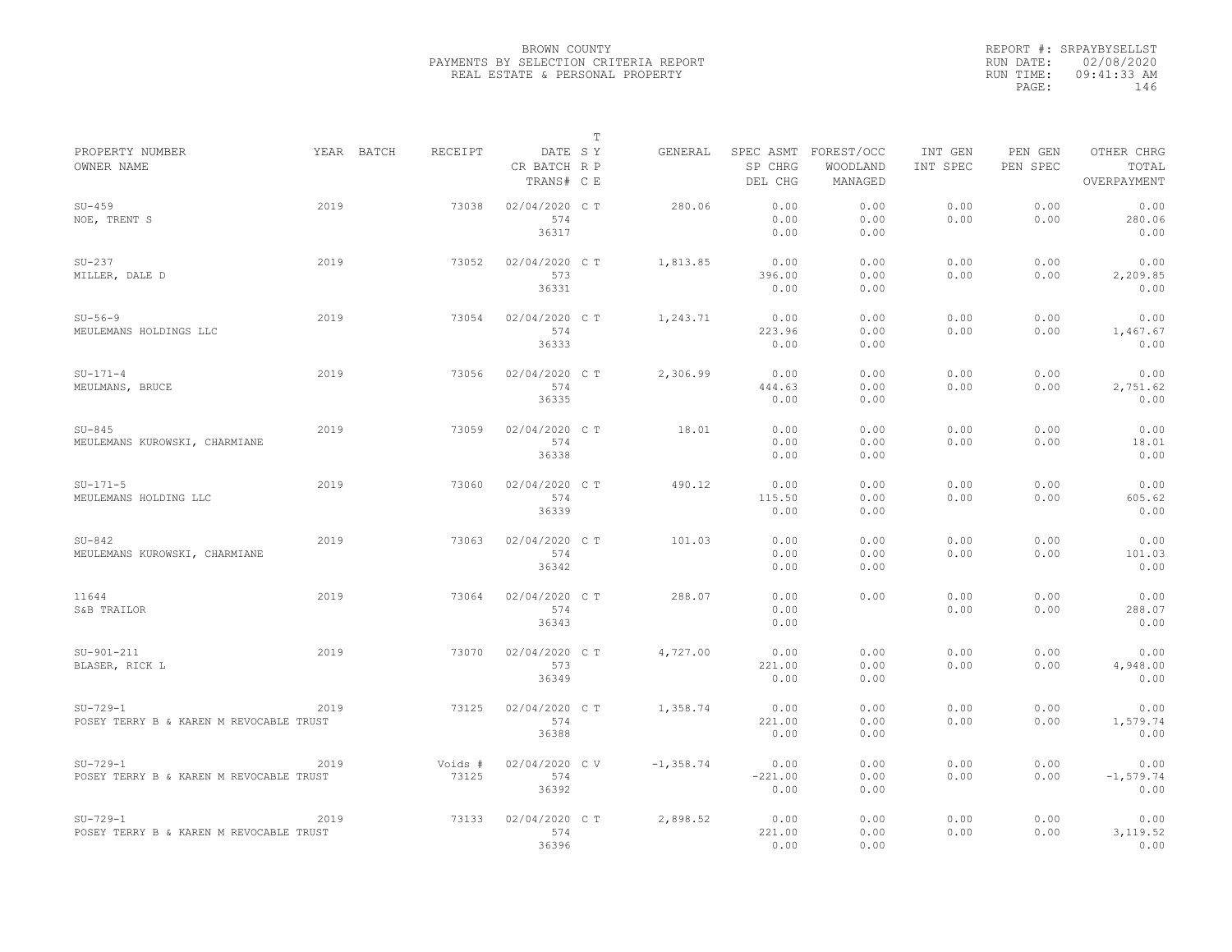|                                                       |      |            |                  |                                       | $\mathbb T$ |             |                           |                                             |                     |                     |                                    |
|-------------------------------------------------------|------|------------|------------------|---------------------------------------|-------------|-------------|---------------------------|---------------------------------------------|---------------------|---------------------|------------------------------------|
| PROPERTY NUMBER<br>OWNER NAME                         |      | YEAR BATCH | RECEIPT          | DATE SY<br>CR BATCH R P<br>TRANS# C E |             | GENERAL     | SP CHRG<br>DEL CHG        | SPEC ASMT FOREST/OCC<br>WOODLAND<br>MANAGED | INT GEN<br>INT SPEC | PEN GEN<br>PEN SPEC | OTHER CHRG<br>TOTAL<br>OVERPAYMENT |
| $SU-729-1$<br>POSEY TERRY B & KAREN M REVOCABLE TRUST | 2019 |            | Voids #<br>73133 | 02/04/2020 CV<br>574<br>36397         |             | $-2,898.52$ | 0.00<br>$-221.00$<br>0.00 | 0.00<br>0.00<br>0.00                        | 0.00<br>0.00        | 0.00<br>0.00        | 0.00<br>$-3, 119.52$<br>0.00       |
| $SU-729-2$<br>POSEY TERRY B & KAREN M REVOCABLE TRUST | 2019 |            | 73137            | 02/04/2020 C T<br>574<br>36400        |             | 732.20      | 0.00<br>0.00<br>0.00      | 0.00<br>0.00<br>0.00                        | 0.00<br>0.00        | 0.00<br>0.00        | 0.00<br>732.20<br>0.00             |
| $SU-729$<br>POSEY TERRY B & KAREN M REVOCABLE TRUST   | 2019 |            | 73138            | 02/04/2020 C T<br>574<br>36401        |             | 0.00        | 0.00<br>0.00<br>0.00      | 0.00<br>0.00<br>356.36                      | 0.00<br>0.00        | 0.00<br>0.00        | 0.00<br>356.36<br>0.00             |
| $SU-519-9$<br>HANNA, JOHN C                           | 2019 |            | 73144            | 02/04/2020 C T<br>573<br>36406        |             | 1,352.74    | 0.00<br>205.00<br>0.00    | 0.00<br>0.00<br>0.00                        | 0.00<br>0.00        | 0.00<br>0.00        | 0.00<br>1,557.74<br>0.00           |
| $SU-729-1$<br>POSEY TERRY B & KAREN M REVOCABLE TRUST | 2019 |            | 73145            | 02/04/2020 C T<br>574<br>36407        |             | 2,898.52    | 0.00<br>221.00<br>0.00    | 0.00<br>0.00<br>0.00                        | 0.00<br>0.00        | 0.00<br>0.00        | 0.00<br>3,119.52<br>0.00           |
| 4295<br>LAMAR ADVERTISING OF GREEN BAY                | 2019 |            | 73148            | 02/04/2020 C T<br>577<br>36410        |             | 2,990.78    | 0.00<br>0.00<br>0.00      | 0.00                                        | 0.00<br>0.00        | 0.00<br>0.00        | 0.00<br>2,990.78<br>0.00           |
| $SU-964-F-33$<br>BRICKNER, LARRY M                    | 2019 |            | 73163            | 02/04/2020 C T<br>577<br>36418        |             | 1,508.78    | 0.00<br>221.00<br>0.00    | 0.00<br>0.00<br>0.00                        | 0.00<br>0.00        | 0.00<br>0.00        | 0.00<br>1,729.78<br>0.00           |
| $SU-482-4$<br>WISCONSIN WASTE WOOD RECYCLING LLC      | 2019 |            | 73165            | 02/04/2020 C T<br>573<br>36420        |             | 2,404.01    | 0.00<br>486.70<br>0.00    | 0.00<br>0.00<br>0.00                        | 0.00<br>0.00        | 0.00<br>0.00        | 0.00<br>2,890.71<br>0.00           |
| $SU-1004-V-5$<br>GLJ TRUST                            | 2019 |            | 73166            | 02/04/2020 C T<br>573<br>36421        |             | 823.81      | 0.00<br>0.00<br>0.00      | 0.00<br>0.00<br>0.00                        | 0.00<br>0.00        | 0.00<br>0.00        | 0.00<br>823.81<br>0.00             |
| $SU-509-2$<br>HERMES, SCOTT S                         | 2019 |            | 73180            | 02/04/2020 C T<br>574<br>36434        |             | 1,029.65    | 0.00<br>205.00<br>0.00    | 0.00<br>0.00<br>0.00                        | 0.00<br>0.00        | 0.00<br>0.00        | 0.00<br>1,234.65<br>0.00           |
| $SU - 606 - 2$<br>SCHLISE, PETER J                    | 2019 |            | 73207            | 02/04/2020 C T<br>575<br>36450        |             | 2,430.02    | 0.00<br>205.00<br>0.00    | 0.00<br>0.00<br>0.00                        | 0.00<br>0.00        | 0.00<br>0.00        | 0.00<br>2,635.02<br>0.00           |
| $SU-86-3$<br>BLOOM, TIM D                             | 2019 |            | 73209            | 02/04/2020 C T<br>573<br>36452        |             | 1,387.74    | 0.00<br>221.00<br>0.00    | 0.00<br>0.00<br>0.00                        | 0.00<br>0.00        | 0.00<br>0.00        | 0.00<br>1,608.74<br>0.00           |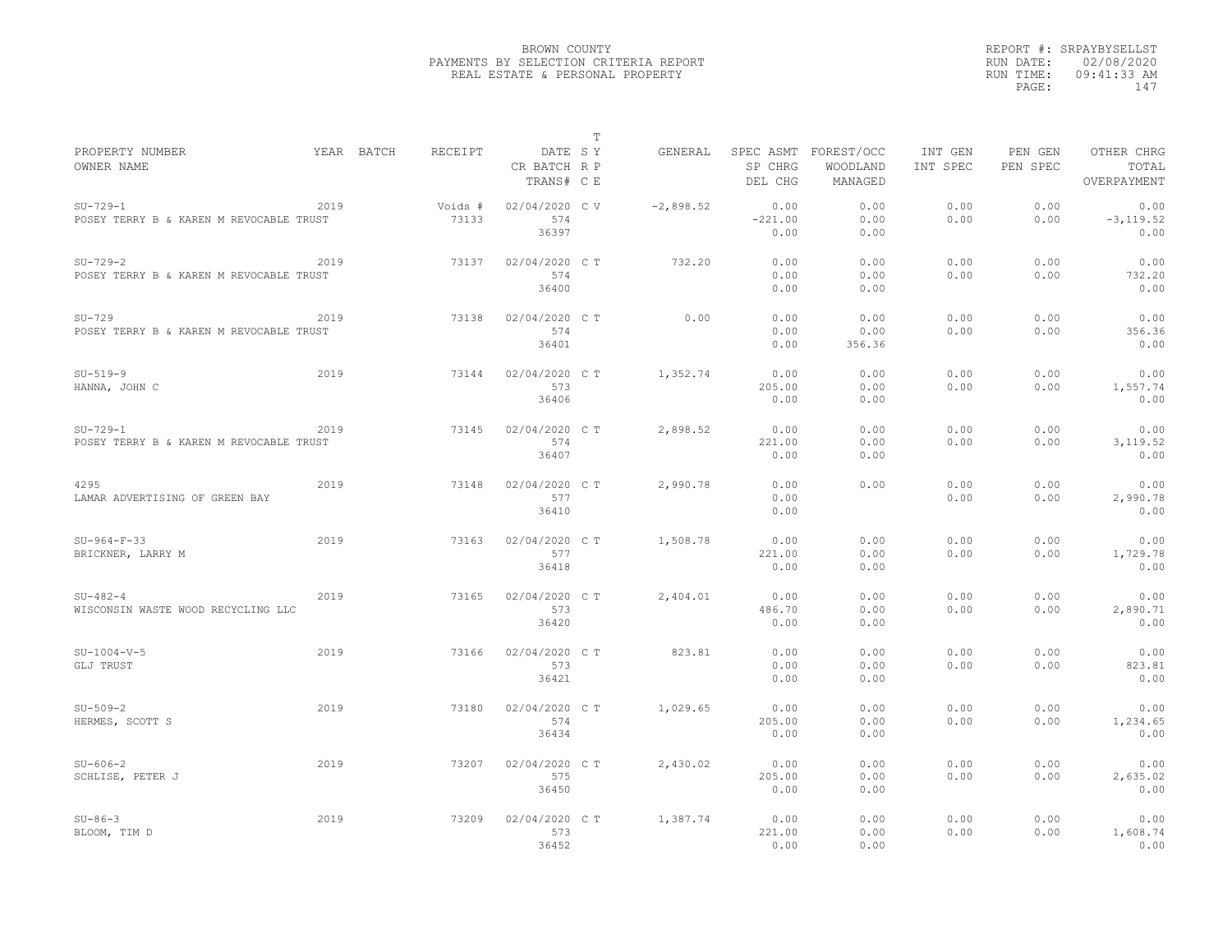|                                                        |      |             |                  |                                       | $\mathbb T$ |             |                                 |                                   |                     |                     |                                    |
|--------------------------------------------------------|------|-------------|------------------|---------------------------------------|-------------|-------------|---------------------------------|-----------------------------------|---------------------|---------------------|------------------------------------|
| PROPERTY NUMBER<br>OWNER NAME                          |      | YEAR BATCH  | RECEIPT          | DATE SY<br>CR BATCH R P<br>TRANS# C E |             | GENERAL     | SPEC ASMT<br>SP CHRG<br>DEL CHG | FOREST/OCC<br>WOODLAND<br>MANAGED | INT GEN<br>INT SPEC | PEN GEN<br>PEN SPEC | OTHER CHRG<br>TOTAL<br>OVERPAYMENT |
| 23721<br>DOLLAR TREE STORES                            | 2019 |             | 73228            | 02/04/2020 C T<br>577<br>36460        |             | 476.11      | 0.00<br>0.00<br>0.00            | 0.00                              | 0.00<br>0.00        | 0.00<br>0.00        | 0.00<br>476.11<br>0.00             |
| $SU-323-2$<br>WELHOUSE, DOUGLAS J                      | 2019 |             | 73238            | 02/04/2020 C T<br>577<br>36469        |             | 2,097.93    | 0.00<br>221.00<br>0.00          | 0.00<br>0.00<br>0.00              | 0.00<br>0.00        | 0.00<br>0.00        | 0.00<br>2,318.93<br>0.00           |
| $SU-890$<br>VALENTINE, MELVIN R                        | 2019 |             | 73260            | 02/04/2020 C T<br>573<br>36484        |             | 532.45      | 0.00<br>205.00<br>0.00          | 0.00<br>0.00<br>0.00              | 0.00<br>0.00        | 0.00<br>0.00        | 0.00<br>737.45<br>0.00             |
| $SU - 683 - 4$<br>EPISCOPAL DIOCESE OF FOND DU LAC INC | 2019 |             | 73284            | 02/04/2020 CT<br>575<br>36503         |             | 0.00        | 0.00<br>177.53<br>0.00          | 0.00<br>0.00<br>0.00              | 0.00<br>0.00        | 0.00<br>0.00        | 0.00<br>177.53<br>0.00             |
| $SU-1004-M-8$<br>ZAHN, DANIEL                          | 2019 |             | 73286            | 02/04/2020 C T<br>573<br>36505        |             | 3,458.28    | 0.00<br>221.00<br>0.00          | 0.00<br>0.00<br>0.00              | 0.00<br>0.00        | 0.00<br>0.00        | 0.00<br>3,679.28<br>0.00           |
| $SU-1460$<br>SCHOEN SUAMICO DEVELOPMENT LLC            | 2019 |             | 73312            | 02/04/2020 C T<br>573<br>36517        |             | 612.16      | 0.00<br>0.00<br>0.00            | 0.00<br>0.00<br>0.00              | 0.00<br>0.00        | 0.00<br>0.00        | 0.00<br>612.16<br>0.00             |
| $SU-1459$<br>SCHOEN SUAMICO DEVELOPMENT LLC            | 2019 |             | 73314            | 02/04/2020 C T<br>573<br>36519        |             | 597.16      | 0.00<br>0.00<br>0.00            | 0.00<br>0.00<br>0.00              | 0.00<br>0.00        | 0.00<br>0.00        | 0.00<br>597.16<br>0.00             |
| $SU-2426$<br>SUSKI, DAVID A                            | 2019 |             | 73323            | 02/04/2020 C T<br>573<br>36528        |             | 4,779.80    | 0.00<br>205.00<br>0.00          | 0.00<br>0.00<br>0.00              | 0.00<br>0.00        | 0.00<br>0.00        | 0.00<br>4,984.80<br>0.00           |
| $SU-2426$<br>SUSKI, DAVID A                            | 2019 |             | 73324            | 02/04/2020 C T<br>573<br>36529        |             | 203.27      | 0.00<br>0.00<br>0.00            | 0.00<br>0.00<br>0.00              | 0.00<br>0.00        | 0.00<br>0.00        | 0.00<br>203.27<br>0.00             |
| $SU-1616$<br>KUBIAK, SCOTT M                           | 2019 |             | 73331            | 02/04/2020 C T<br>577<br>36536        |             | 3,655.34    | 0.00<br>221.00<br>0.00          | 0.00<br>0.00<br>0.00              | 0.00<br>0.00        | 0.00<br>0.00        | 0.00<br>3,876.34<br>0.00           |
| $SU-502$<br>FLAESCHEL, ETAL, SCOTT R                   | 2019 |             | Voids #<br>64974 | 02/04/2020 CV<br>572<br>36556         |             | $-2,464.03$ | 0.00<br>$-205.00$<br>0.00       | 0.00<br>0.00<br>0.00              | 0.00<br>0.00        | 0.00<br>0.00        | 0.00<br>$-2,669.03$<br>0.00        |
| $SU-304-4-3$<br>HERMAN, KEVIN M                        |      | 2019 200204 | 4095             | 02/04/2020 C T                        |             | 3,287.24    | 0.00<br>221.00<br>0.00          | 0.00<br>0.00<br>0.00              | 0.00<br>0.00        | 0.00<br>0.00        | 0.00<br>3,508.24<br>0.00           |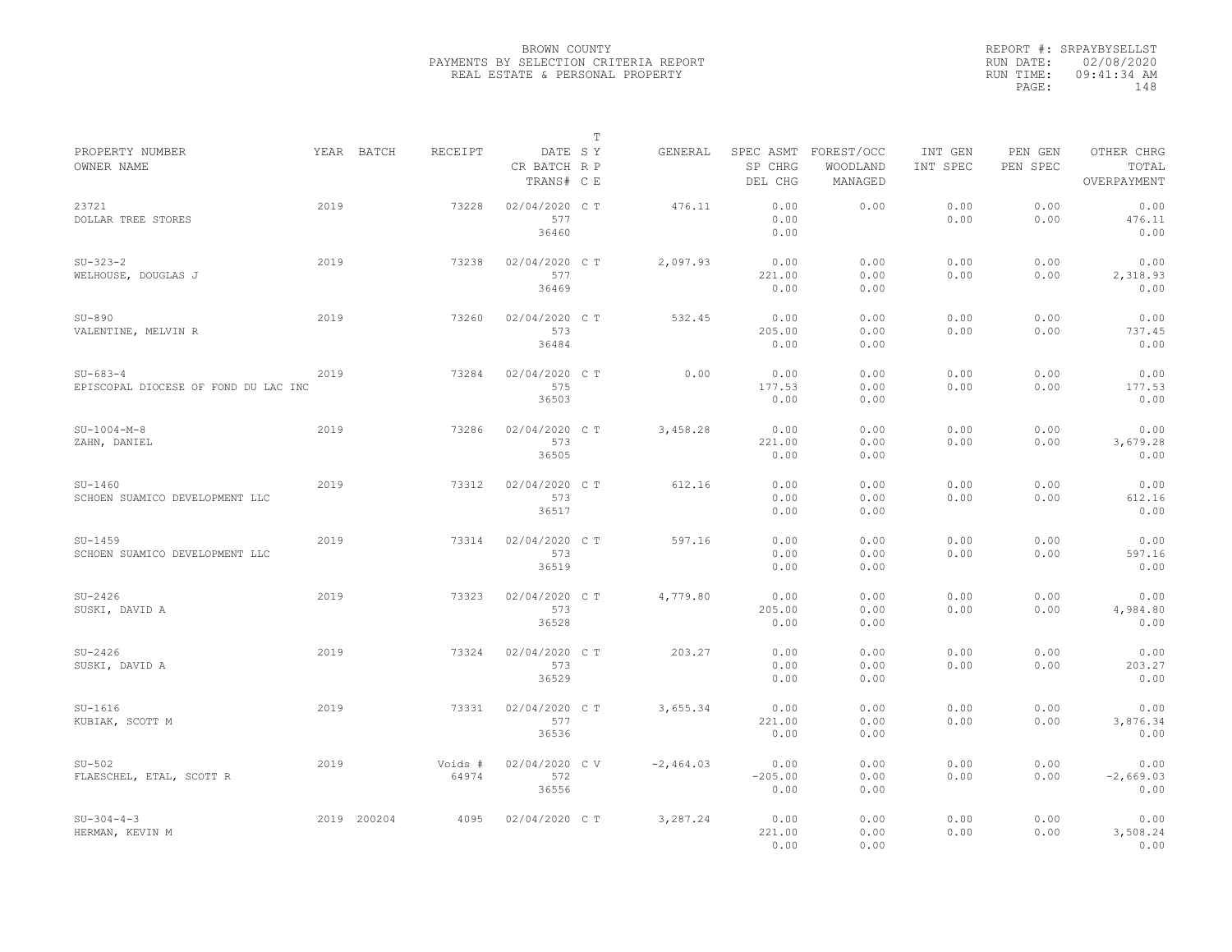|                                                               |      |             |                |                                       | $\mathbb T$ |           |                                 |                                   |                     |                     |                                    |
|---------------------------------------------------------------|------|-------------|----------------|---------------------------------------|-------------|-----------|---------------------------------|-----------------------------------|---------------------|---------------------|------------------------------------|
| PROPERTY NUMBER<br>OWNER NAME                                 |      | YEAR BATCH  | <b>RECEIPT</b> | DATE SY<br>CR BATCH R P<br>TRANS# C E |             | GENERAL   | SPEC ASMT<br>SP CHRG<br>DEL CHG | FOREST/OCC<br>WOODLAND<br>MANAGED | INT GEN<br>INT SPEC | PEN GEN<br>PEN SPEC | OTHER CHRG<br>TOTAL<br>OVERPAYMENT |
| $SU-1069-19$<br>HANSEN, RICHARD J                             | 2019 |             |                | 02/05/2020 CA<br>579<br>36573         |             | $-181.05$ | 0.00<br>0.00<br>0.00            | 0.00<br>0.00<br>0.00              | 0.00<br>0.00        | 0.00<br>0.00        | 0.00<br>$-181.05$<br>0.00          |
| 26424<br>XPERIENCE FITNESS                                    | 2019 |             | 73411          | 02/05/2020 C T<br>579<br>36578        |             | 1,732.45  | 0.00<br>0.00<br>0.00            | 0.00                              | 0.00<br>0.00        | 0.00<br>0.00        | 0.00<br>1,732.45<br>0.00           |
| $SU-763-8-1$<br>KT REAL ESTATE HOLDINGS LLC                   | 2019 |             | 73428          | 02/05/2020 CT<br>579<br>36595         |             | 14,941.27 | 0.00<br>160.18<br>0.00          | 0.00<br>0.00<br>0.00              | 0.00<br>0.00        | 0.00<br>0.00        | 0.00<br>15,101.45<br>0.00          |
| $SU-164-1$<br>MEEUWSEN, PETER M                               | 2019 |             | 73440          | 02/05/2020 C T<br>578<br>36607        |             | 2,196.33  | 0.00<br>221.00<br>0.00          | 0.00<br>0.00<br>0.00              | 0.00<br>0.00        | 0.00<br>0.00        | 0.00<br>2,417.33<br>0.00           |
| $SU-255-2-3$<br>GARRITY, ETAL, TODD M LLC                     | 2019 |             | 73443          | 02/05/2020 C T<br>578<br>36610        |             | 666.56    | 0.00<br>130.98<br>0.00          | 0.00<br>0.00<br>0.00              | 0.00<br>0.00        | 0.00<br>0.00        | 0.00<br>797.54<br>0.00             |
| SU-1997<br>STREHLOW, TRACY B                                  |      | 2019 200205 | 4103           | 02/05/2020 C T                        |             | 3,265.61  | 0.00<br>205.00<br>0.00          | 0.00<br>0.00<br>0.00              | 0.00<br>0.00        | 0.00<br>0.00        | 0.00<br>3,470.61<br>0.00           |
| $SU-418-11$<br>WOLFORD, AMY                                   |      | 2019 200205 | 4105           | 02/05/2020 CT                         |             | 1,605.80  | 0.00<br>221.00<br>0.00          | 0.00<br>0.00<br>0.00              | 0.00<br>0.00        | 0.00<br>0.00        | 0.00<br>1,826.80<br>0.00           |
| $SU-1321$<br>MCGOWN JEREMY J & TARA L REVOCABLE TRUST OF 2018 |      | 2019 200205 | 4106           | 02/05/2020 C T                        |             | 4,288.50  | 0.00<br>205.00<br>0.00          | 0.00<br>0.00<br>0.00              | 0.00<br>0.00        | 0.00<br>0.00        | 0.00<br>4,493.50<br>0.00           |
| $SU-1322$<br>MCGOWN JEREMY J & TARA L REVOCABLE TRUST OF 2018 |      | 2019 200205 | 4107           | 02/05/2020 C T                        |             | 313.08    | 0.00<br>0.00<br>0.00            | 0.00<br>0.00<br>0.00              | 0.00<br>0.00        | 0.00<br>0.00        | 0.00<br>313.08<br>0.00             |
| $SU-200$<br>GREEN BAY GOLDEN ARROW ARCHERY CLUB THE           | 2019 |             | 73486          | 02/06/2020 C T<br>581<br>36651        |             | 1,129.07  | 0.00<br>89.58<br>0.00           | 0.00<br>0.00<br>68.25             | 0.00<br>0.00        | 0.00<br>0.00        | 0.00<br>1,286.90<br>0.00           |
| $SU-555-6$<br>SECORA FAMILY TRUST                             | 2019 |             | 73503          | 02/06/2020 C T<br>581<br>36662        |             | 504.13    | 0.00<br>0.00<br>0.00            | 0.00<br>0.00<br>0.00              | 0.00<br>0.00        | 0.00<br>0.00        | 0.00<br>504.13<br>0.00             |
| $SU-555-1$<br>SECORA FAMILY TRUST                             | 2019 |             | 73504          | 02/06/2020 CT<br>581<br>36662         |             | 1,349.74  | 0.00<br>205.00<br>0.00          | 0.00<br>0.00<br>0.00              | 0.00<br>0.00        | 0.00<br>0.00        | 0.00<br>1,554.74<br>0.00           |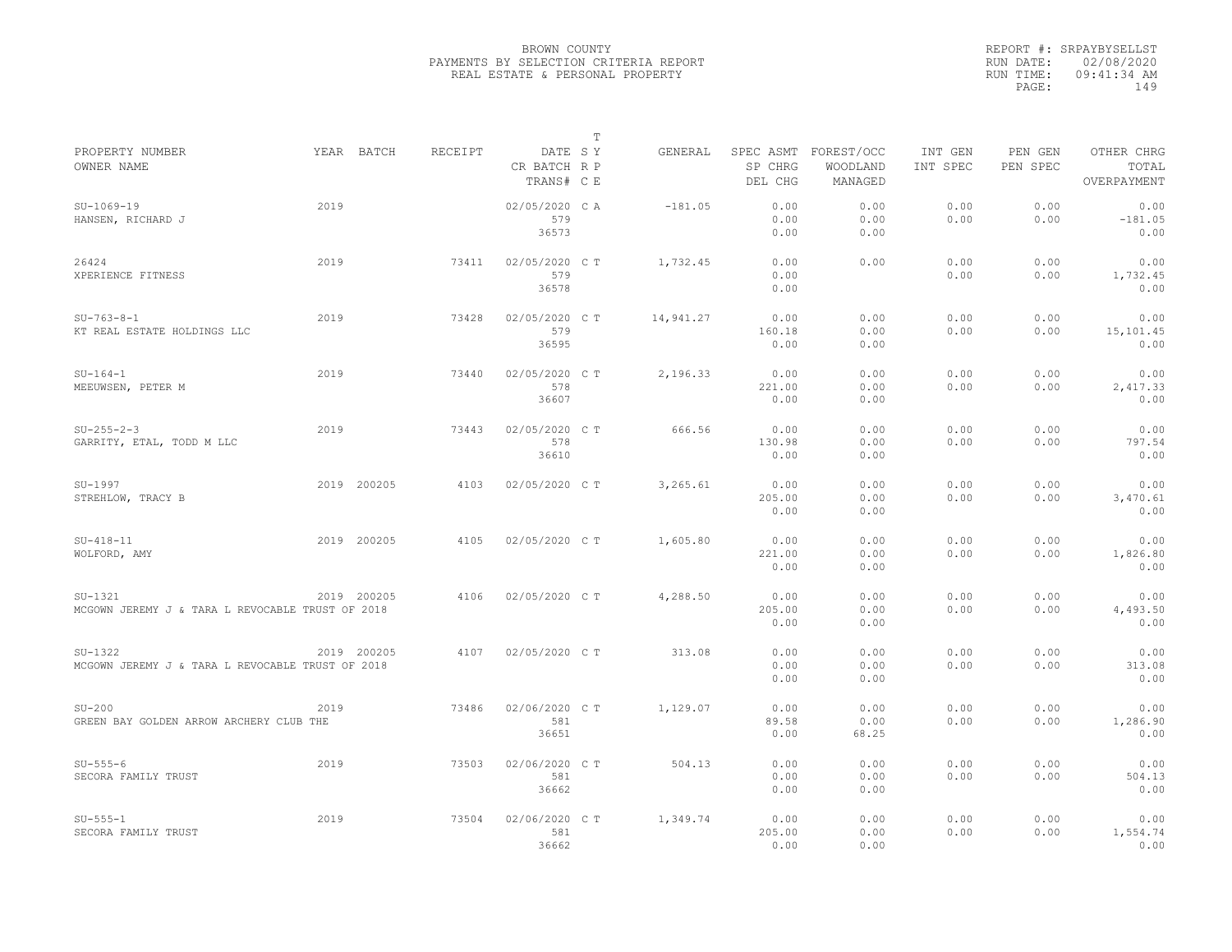|                                       |      |             |         |                                       | $\mathbb T$ |            |                                 |                                   |                     |                     |                                    |
|---------------------------------------|------|-------------|---------|---------------------------------------|-------------|------------|---------------------------------|-----------------------------------|---------------------|---------------------|------------------------------------|
| PROPERTY NUMBER<br>OWNER NAME         |      | YEAR BATCH  | RECEIPT | DATE SY<br>CR BATCH R P<br>TRANS# C E |             | GENERAL    | SPEC ASMT<br>SP CHRG<br>DEL CHG | FOREST/OCC<br>WOODLAND<br>MANAGED | INT GEN<br>INT SPEC | PEN GEN<br>PEN SPEC | OTHER CHRG<br>TOTAL<br>OVERPAYMENT |
| $SU-555-2$<br>SECORA FAMILY TRUST     | 2019 |             | 73506   | 02/06/2020 C T<br>581<br>36662        |             | 1,775.85   | 0.00<br>205.00<br>0.00          | 0.00<br>0.00<br>0.00              | 0.00<br>0.00        | 0.00<br>0.00        | 0.00<br>1,980.85<br>0.00           |
| $SU-964-P-2$<br>KLARNER, CRAIG A      |      | 2019 200206 | 4115    | 02/06/2020 C T                        |             | 3,354.63   | 0.00<br>221.00<br>0.00          | 0.00<br>0.00<br>0.00              | 0.00<br>0.00        | 0.00<br>0.00        | 0.00<br>3,575.63<br>0.00           |
| $SU-1029-2$<br>NOWICKI, JOHN C        | 2019 |             | 73540   | 02/07/2020 C T<br>582<br>36686        |             | 1,295.00   | 0.00<br>205.00<br>0.00          | 0.00<br>0.00<br>0.00              | 0.00<br>0.00        | 0.00<br>0.00        | 0.00<br>1,500.00<br>0.00           |
| $SU-560-17$<br>TICS HARBOR LIGHTS LLC | 2019 |             | 73541   | 02/07/2020 C T<br>583<br>36687        |             | 4,271.89   | 0.00<br>58.50<br>0.00           | 0.00<br>0.00<br>0.00              | 0.00<br>0.00        | 0.00<br>0.00        | 0.00<br>4,330.39<br>0.00           |
| $SU-560-5$<br>TICS HARBOR LIGHTS LLC  | 2019 |             | 73542   | 02/07/2020 C T<br>583<br>36688        |             | 550.14     | 0.00<br>0.00<br>0.00            | 0.00<br>0.00<br>0.00              | 0.00<br>0.00        | 0.00<br>0.00        | 0.00<br>550.14<br>0.00             |
| 27576<br>TICS HARBOR LIGHTS LLC       | 2019 |             | 73543   | 02/07/2020 C T<br>583<br>36689        |             | 370.09     | 0.00<br>0.00<br>0.00            | 0.00                              | 0.00<br>0.00        | 0.00<br>0.00        | 0.00<br>370.09<br>0.00             |
| $SU-283-3$<br>BARTOLETTI, SCOTT       | 2019 |             | 73558   | 02/07/2020 CT<br>583<br>36704         |             | 520.12     | 0.00<br>0.00<br>0.00            | 0.00<br>0.00<br>0.00              | 0.00<br>0.00        | 0.00<br>0.00        | 0.00<br>520.12<br>0.00             |
| $SU-51-6$<br>VANLANEN, ETAL, EVAN J   | 2019 |             | 73568   | 02/07/2020 C T<br>583<br>36711        |             | 3,309.30   | 0.00<br>221.00<br>0.00          | 0.00<br>0.00<br>0.00              | 0.00<br>0.00        | 0.00<br>0.00        | 0.00<br>3,530.30<br>0.00           |
| $SU-708-2$<br>JONES, ETAL, DONALD J   | 2019 |             | 73574   | 02/07/2020 C T<br>582<br>36720        |             | 0.00       | 0.00<br>150.00<br>0.00          | 0.00<br>0.00<br>0.00              | 0.00<br>0.00        | 0.00<br>0.00        | 0.00<br>150.00<br>0.00             |
| $SU-2638$<br>PIERRARD, MICHAEL        | 2019 |             | 73575   | 02/07/2020 C T<br>583<br>36721        |             | 1, 114.29  | 0.00<br>155.30<br>0.00          | 0.00<br>0.00<br>0.00              | 0.00<br>0.00        | 0.00<br>0.00        | 0.00<br>1,269.59<br>70.55          |
|                                       |      |             |         | VILLAGE OF SUAMICO TOTAL              |             | 365,562.89 | 0.00<br>21,518.17<br>221.80     | 0.00<br>0.00<br>445.63            | 0.00<br>0.00        | 0.00<br>0.00        | 0.00<br>387,748.49<br>538.71       |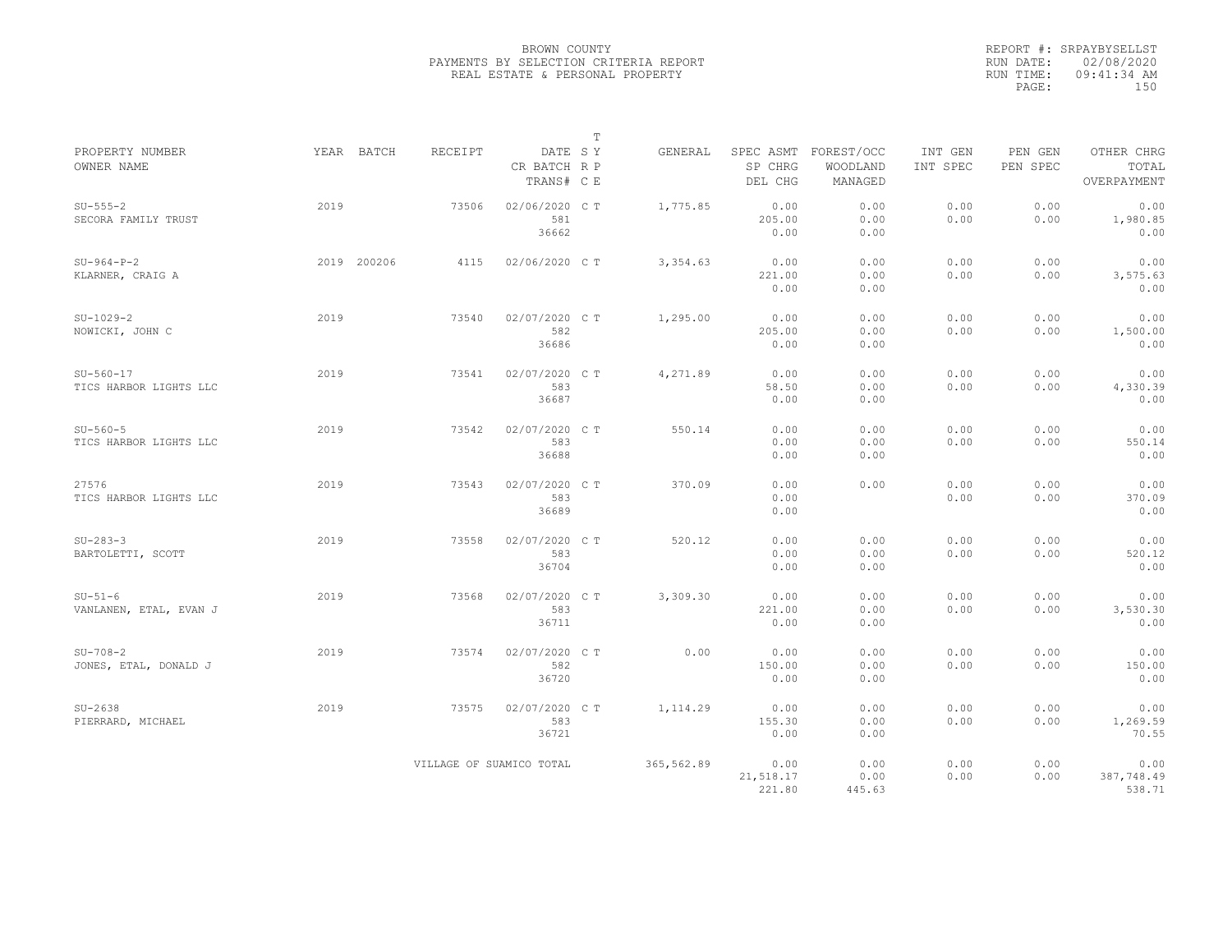|                                                        |      |            |         |                                       | $\mathbb T$ |           |                      |                                             |                     |                     |                                    |
|--------------------------------------------------------|------|------------|---------|---------------------------------------|-------------|-----------|----------------------|---------------------------------------------|---------------------|---------------------|------------------------------------|
| PROPERTY NUMBER<br>OWNER NAME                          |      | YEAR BATCH | RECEIPT | DATE SY<br>CR BATCH R P<br>TRANS# C E |             | GENERAL   | SP CHRG<br>DEL CHG   | SPEC ASMT FOREST/OCC<br>WOODLAND<br>MANAGED | INT GEN<br>INT SPEC | PEN GEN<br>PEN SPEC | OTHER CHRG<br>TOTAL<br>OVERPAYMENT |
| $VW-160-K-25$<br>STEVENSON HOLDINGS LLC                | 2019 |            | 71858   | 02/03/2020 CT<br>570<br>35528         |             | 2,171.54  | 0.00<br>0.00<br>0.00 | 0.00<br>0.00<br>0.00                        | 0.00<br>0.00        | 0.00<br>0.00        | 0.00<br>2,171.54<br>0.00           |
| $VW - J34$<br>STEVENSON HOLDINGS LLC                   | 2019 |            | 71860   | 02/03/2020 C T<br>570<br>35530        |             | 2,218.50  | 0.00<br>0.00<br>0.00 | 0.00<br>0.00<br>0.00                        | 0.00<br>0.00        | 0.00<br>0.00        | 0.00<br>2,218.50<br>0.00           |
| $VW - J28$<br>STEVENSON HOLDINGS LLC                   | 2019 |            | 71861   | 02/03/2020 C T<br>570<br>35531        |             | 2,493.71  | 0.00<br>0.00<br>0.00 | 0.00<br>0.00<br>0.00                        | 0.00<br>0.00        | 0.00<br>0.00        | 0.00<br>2,493.71<br>0.00           |
| $VW-670$<br>VANS REALTY & CONSTRUCTION OF APPLETON INC | 2019 |            | 72032   | 02/03/2020 C T<br>569<br>35631        |             | 423.73    | 0.00<br>0.00<br>0.00 | 0.00<br>0.00<br>0.00                        | 0.00<br>0.00        | 0.00<br>0.00        | 0.00<br>423.73<br>0.00             |
| $VW-676$<br>VANS REALTY & CONSTRUCTION OF APPLETON INC | 2019 |            | 72033   | 02/03/2020 C T<br>569<br>35631        |             | 428.10    | 0.00<br>0.00<br>0.00 | 0.00<br>0.00<br>0.00                        | 0.00<br>0.00        | 0.00<br>0.00        | 0.00<br>428.10<br>0.00             |
| $VW-78$<br>THOMPSON, JAMES                             | 2019 |            | 72156   | 02/03/2020 C T<br>567<br>35727        |             | 651.37    | 0.00<br>0.00<br>0.00 | 0.00<br>0.00<br>0.00                        | 0.00<br>0.00        | 0.00<br>0.00        | 0.00<br>651.37<br>0.00             |
| $VW - 14 - 5$<br>FOUR GENERATIONS LLP                  | 2019 |            | 72274   | 02/03/2020 C T<br>567<br>35794        |             | 14,947.85 | 0.00<br>0.00<br>0.00 | 0.00<br>0.00<br>0.00                        | 0.00<br>0.00        | 0.00<br>0.00        | 0.00<br>14,947.85<br>0.00          |
| $VW-437$<br>BUSSE, SUSAN M                             | 2019 |            | 72303   | 02/03/2020 C T<br>571<br>35811        |             | 3,485.82  | 0.00<br>0.00<br>0.00 | 0.00<br>0.00<br>0.00                        | 0.00<br>0.00        | 0.00<br>0.00        | 0.00<br>3,485.82<br>0.00           |
| 4453<br>DICKS FAMILY FOODS                             | 2019 |            | 72512   | 02/03/2020 C T<br>567<br>35924        |             | 1,638.13  | 0.00<br>0.00<br>0.00 | 0.00                                        | 0.00<br>0.00        | 0.00<br>0.00        | 0.00<br>1,638.13<br>0.00           |
| $VW-518$<br>VANDENWYMELENBERG, JOHN G                  | 2019 |            | 72536   | 02/03/2020 C T<br>568<br>35944        |             | 3,750.00  | 0.00<br>0.00<br>0.00 | 0.00<br>0.00<br>0.00                        | 0.00<br>0.00        | 0.00<br>0.00        | 0.00<br>3,750.00<br>0.00           |
| $VW-134$<br>FRITSCH, WILLIAM M                         | 2019 |            | 72540   | 02/03/2020 C T<br>568<br>35948        |             | 1,803.51  | 0.00<br>0.00<br>0.00 | 0.00<br>0.00<br>0.00                        | 0.00<br>0.00        | 0.00<br>0.00        | 0.00<br>1,803.51<br>0.00           |
| $VW-138$<br>FRITSCH, WILLIAM M                         | 2019 |            | 72541   | 02/03/2020 C T<br>568<br>35948        |             | 122.32    | 0.00<br>0.00<br>0.00 | 0.00<br>0.00<br>0.00                        | 0.00<br>0.00        | 0.00<br>0.00        | 0.00<br>122.32<br>0.00             |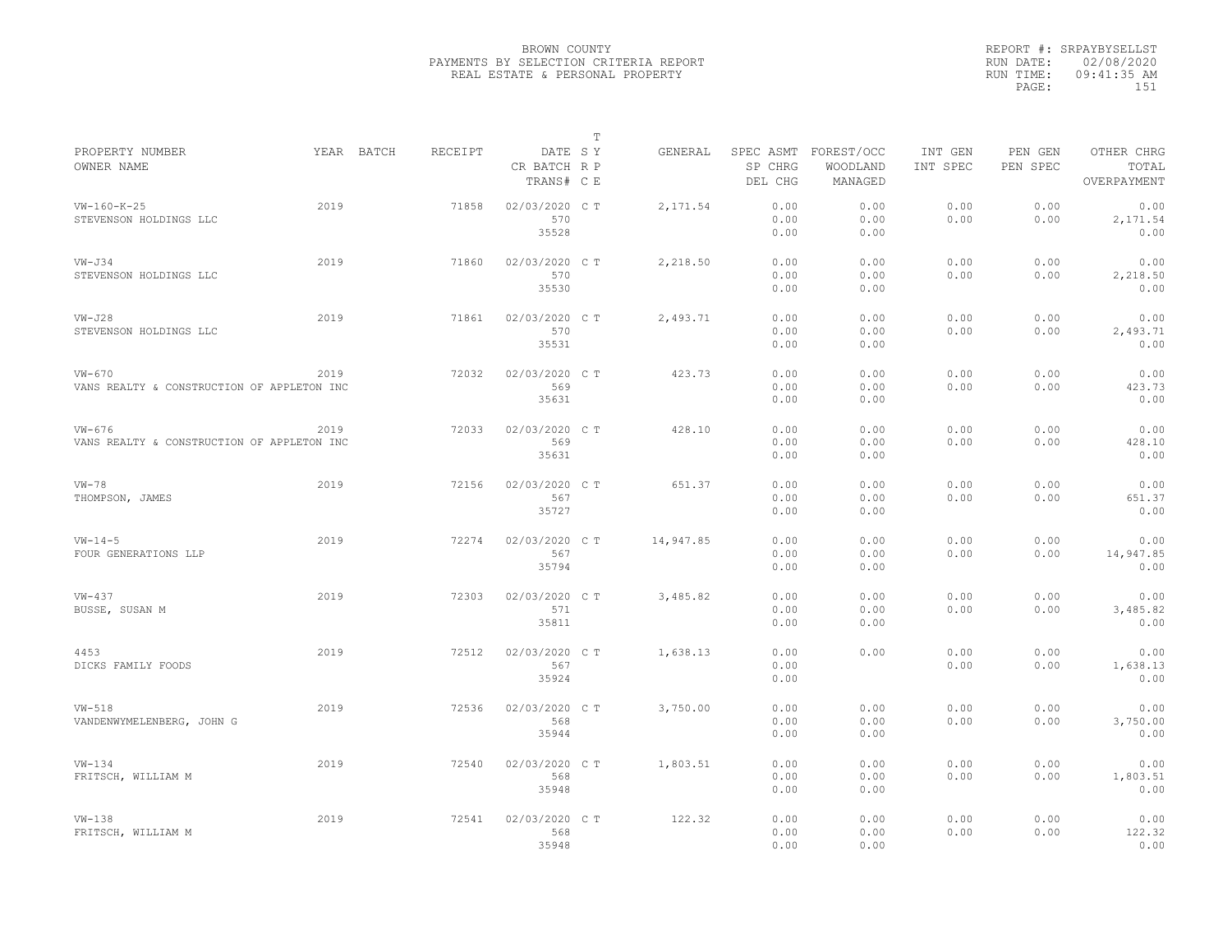|                                               |            |         |                                       | $\mathbb T$ |          |                    |                                             |                     |                     |                                    |
|-----------------------------------------------|------------|---------|---------------------------------------|-------------|----------|--------------------|---------------------------------------------|---------------------|---------------------|------------------------------------|
| PROPERTY NUMBER<br>OWNER NAME                 | YEAR BATCH | RECEIPT | DATE SY<br>CR BATCH R P<br>TRANS# C E |             | GENERAL  | SP CHRG<br>DEL CHG | SPEC ASMT FOREST/OCC<br>WOODLAND<br>MANAGED | INT GEN<br>INT SPEC | PEN GEN<br>PEN SPEC | OTHER CHRG<br>TOTAL<br>OVERPAYMENT |
| $VW-79$                                       | 2019       | 72542   | 02/03/2020 CT                         |             | 1,271.66 | 0.00               | 0.00                                        | 0.00                | 0.00                | 0.00                               |
| FRITSCH, WILLIAM M                            |            |         | 568                                   |             |          | 0.00               | 0.00                                        | 0.00                | 0.00                | 1,271.66                           |
|                                               |            |         | 35948                                 |             |          | 0.00               | 0.00                                        |                     |                     | 0.00                               |
|                                               |            |         |                                       |             |          |                    |                                             |                     |                     |                                    |
| $VN-80$                                       | 2019       | 72543   | 02/03/2020 C T                        |             | 1,253.12 | 0.00               | 0.00                                        | 0.00                | 0.00                | 0.00                               |
| FRITSCH, WILLIAM M                            |            |         | 568                                   |             |          | 0.00               | 0.00                                        | 0.00                | 0.00                | 1,253.12                           |
|                                               |            |         | 35948                                 |             |          | 0.00               | 0.00                                        |                     |                     | 0.00                               |
|                                               |            |         |                                       |             |          |                    |                                             |                     |                     |                                    |
| $VW-160-G-32$                                 | 2019       | 72592   | 02/03/2020 C T                        |             | 3,424.18 | 0.00               | 0.00                                        | 0.00                | 0.00                | 0.00                               |
| OLLILA HENRY W & BEVERLY J REVOC LIVING TRUST |            |         | 568                                   |             |          | 0.00               | 0.00                                        | 0.00                | 0.00                | 3,424.18                           |
|                                               |            |         | 35992                                 |             |          | 0.00               | 0.00                                        |                     |                     | 0.00                               |
|                                               |            |         |                                       |             |          |                    |                                             |                     |                     |                                    |
| $VW-160-G-33$                                 | 2019       | 72593   | 02/03/2020 C T                        |             | 326.54   | 0.00               | 0.00                                        | 0.00<br>0.00        | 0.00                | 0.00                               |
| OLLILA HENRY W & BEVERLY J REVOC LIVING TRUST |            |         | 568                                   |             |          | 0.00               | 0.00                                        |                     | 0.00                | 326.54                             |
|                                               |            |         | 35992                                 |             |          | 0.00               | 0.00                                        |                     |                     | 0.00                               |
| $VW - 115 - 7$                                | 2019       | 72640   | 02/03/2020 C T                        |             | 4,611.73 | 0.00               | 0.00                                        | 0.00                | 0.00                | 0.00                               |
| DELSART, ETAL, THOMAS F & ELAINE B            |            |         | 570                                   |             |          | 0.00               | 0.00                                        | 0.00                | 0.00                | 4,611.73                           |
|                                               |            |         | 36019                                 |             |          | 0.00               | 0.00                                        |                     |                     | 0.00                               |
|                                               |            |         |                                       |             |          |                    |                                             |                     |                     |                                    |
| $VW-459$                                      | 2019       | 72767   | 02/03/2020 C T                        |             | 1,728.17 | 0.00               | 0.00                                        | 0.00                | 0.00                | 0.00                               |
| BOWERS, KAREN A                               |            |         | 569                                   |             |          | 0.00               | 0.00                                        | 0.00                | 0.00                | 1,728.17                           |
|                                               |            |         | 36110                                 |             |          | 0.00               | 0.00                                        |                     |                     | 0.00                               |
|                                               | 2019       |         |                                       |             |          | 0.00               | 0.00                                        |                     |                     | 0.00                               |
| $VW - 160 - W - 33$                           |            | 72791   | 02/03/2020 C T<br>570                 |             | 800.00   |                    |                                             | 0.00<br>0.00        | 0.00                |                                    |
| STOCK, JOHN L                                 |            |         | 36130                                 |             |          | 0.00<br>0.00       | 0.00<br>0.00                                |                     | 0.00                | 800.00<br>0.00                     |
|                                               |            |         |                                       |             |          |                    |                                             |                     |                     |                                    |
| $VW-160-W-33$                                 | 2019       | 72792   | 02/03/2020 C T                        |             | 859.38   | 0.00               | 0.00                                        | 0.00                | 0.00                | 0.00                               |
| STOCK, JOHN L                                 |            |         | 570                                   |             |          | 0.00               | 0.00                                        | 0.00                | 0.00                | 859.38                             |
|                                               |            |         | 36131                                 |             |          | 0.00               | 0.00                                        |                     |                     | 0.00                               |
|                                               |            |         |                                       |             |          |                    |                                             |                     |                     |                                    |
| $VW-160-G-17$                                 | 2019       | 72839   | 02/03/2020 C T                        |             | 2,541.78 | 0.00               | 0.00                                        | 0.00                | 0.00                | 0.00                               |
| VANEPEREN, BERNARD G                          |            |         | 568                                   |             |          | 0.00               | 0.00                                        | 0.00                | 0.00                | 2,541.78                           |
|                                               |            |         | 36170                                 |             |          | 0.00               | 0.00                                        |                     |                     | 0.00                               |
|                                               |            |         |                                       |             |          |                    |                                             |                     |                     |                                    |
| $VW - 146 - 1$                                | 2019       | 72858   | 02/03/2020 CT                         |             | 2,359.38 | 0.00<br>0.00       | 0.00                                        | 0.00<br>0.00        | 0.00                | 0.00                               |
| WRIGHTSTOWN DEVELOPMENT LLC                   |            |         | 568<br>36180                          |             |          | 0.00               | 0.00<br>0.00                                |                     | 0.00                | 2,359.38<br>0.00                   |
|                                               |            |         |                                       |             |          |                    |                                             |                     |                     |                                    |
| $VW-147$                                      | 2019       | 72864   | 02/03/2020 C T                        |             | 755.11   | 0.00               | 0.00                                        | 0.00                | 0.00                | 0.00                               |
| SMITH, BRIAN L                                |            |         | 570                                   |             |          | 0.00               | 0.00                                        | 0.00                | 0.00                | 755.11                             |
|                                               |            |         | 36184                                 |             |          | 0.00               | 0.00                                        |                     |                     | 0.00                               |
|                                               |            |         |                                       |             |          |                    |                                             |                     |                     |                                    |
| $VW-139$                                      | 2019       | 72865   | 02/03/2020 C T                        |             | 1,222.52 | 0.00               | 0.00                                        | 0.00                | 0.00                | 0.00                               |
| SMITH, BRIAN L                                |            |         | 570                                   |             |          | 0.00               | 0.00                                        | 0.00                | 0.00                | 1,222.52                           |
|                                               |            |         | 36184                                 |             |          | 0.00               | 0.00                                        |                     |                     | 0.00                               |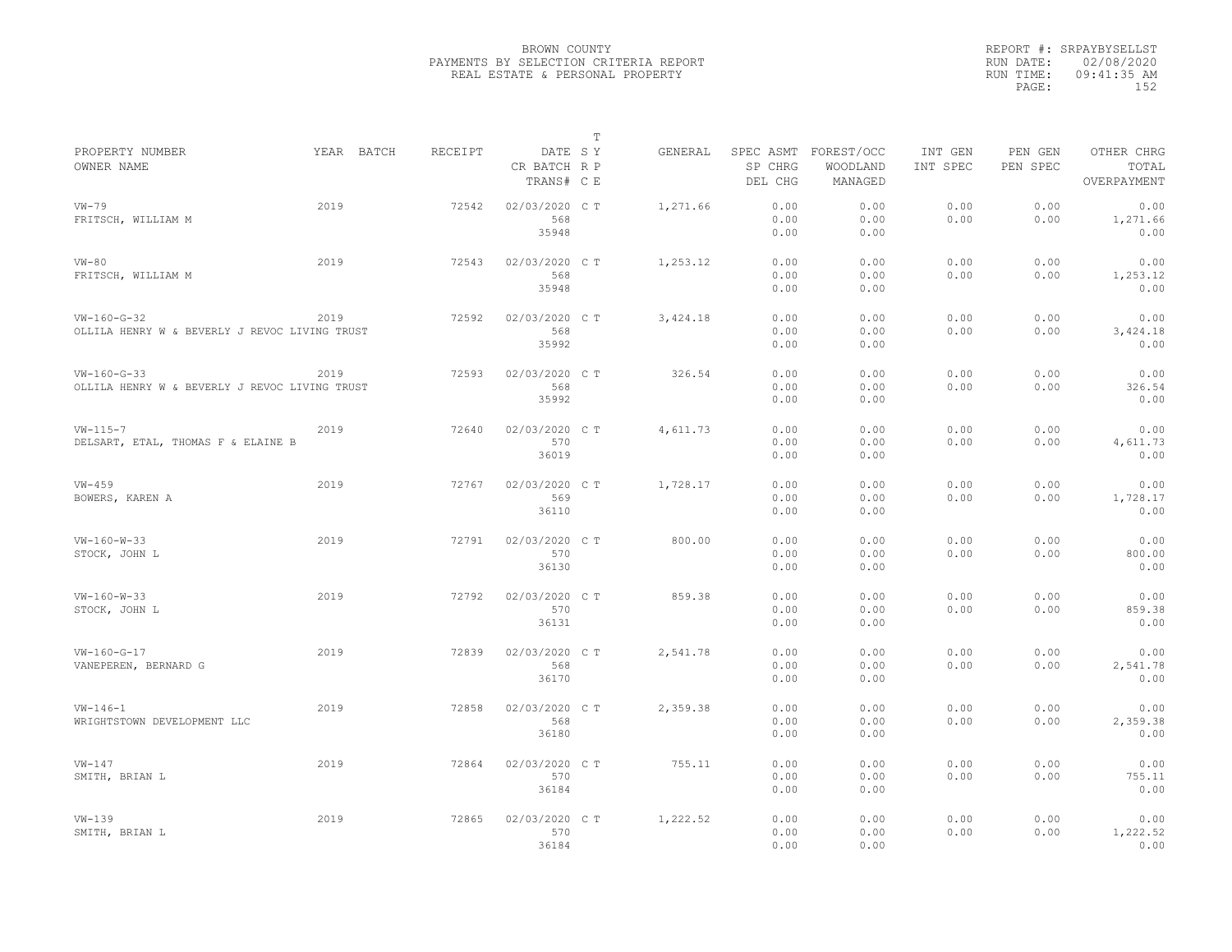|           | REPORT #: SRPAYBYSELLST |  |
|-----------|-------------------------|--|
|           | RUN DATE: 02/08/2020    |  |
| RUN TIME: | 09:41:36 AM             |  |
| PAGE:     | 153                     |  |
|           |                         |  |

|                                             |      |            |         |                                       | $\mathbb T$ |          |                                 |                                   |                     |                     |                                    |  |
|---------------------------------------------|------|------------|---------|---------------------------------------|-------------|----------|---------------------------------|-----------------------------------|---------------------|---------------------|------------------------------------|--|
| PROPERTY NUMBER<br>OWNER NAME               |      | YEAR BATCH | RECEIPT | DATE SY<br>CR BATCH R P<br>TRANS# C E |             | GENERAL  | SPEC ASMT<br>SP CHRG<br>DEL CHG | FOREST/OCC<br>WOODLAND<br>MANAGED | INT GEN<br>INT SPEC | PEN GEN<br>PEN SPEC | OTHER CHRG<br>TOTAL<br>OVERPAYMENT |  |
| $VW-95$<br>SMITH, BRIAN L                   | 2019 |            | 72866   | 02/03/2020 C T<br>570<br>36184        |             | 951.70   | 0.00<br>0.00<br>0.00            | 0.00<br>0.00<br>0.00              | 0.00<br>0.00        | 0.00<br>0.00        | 0.00<br>951.70<br>0.00             |  |
| $VW-260$<br>SMITH, ETAL, BRIAN L & RONALD S | 2019 |            | 72867   | 02/03/2020 CT<br>570<br>36184         |             | 1,402.71 | 0.00<br>0.00<br>0.00            | 0.00<br>0.00<br>0.00              | 0.00<br>0.00        | 0.00<br>0.00        | 0.00<br>1,402.71<br>0.00           |  |
| $VW-170$<br>SMITH, BRIAN L                  | 2019 |            | 72868   | 02/03/2020 C T<br>570<br>36184        |             | 945.13   | 0.00<br>0.00<br>0.00            | 0.00<br>0.00<br>0.00              | 0.00<br>0.00        | 0.00<br>0.00        | 0.00<br>945.13<br>0.00             |  |
| 4449<br>FOX RIVER AUTO                      | 2019 |            | 72869   | 02/03/2020 C T<br>570<br>36184        |             | 15.29    | 0.00<br>0.00<br>0.00            | 0.00                              | 0.00<br>0.00        | 0.00<br>0.00        | 0.00<br>15.29<br>0.00              |  |
| 17355<br>TIGER'S DEN                        | 2019 |            | 72870   | 02/03/2020 C T<br>567<br>36185        |             | 65.52    | 0.00<br>0.00<br>0.00            | 0.00                              | 0.00<br>0.00        | 0.00<br>0.00        | 0.00<br>65.52<br>0.00              |  |
| $VW-146$<br>WRIGHTSTOWN DEVELOPMENT LLC     | 2019 |            | 72873   | 02/03/2020 C T<br>567<br>36187        |             | 502.84   | 0.00<br>0.00<br>0.00            | 0.00<br>0.00<br>0.00              | 0.00<br>0.00        | 0.00<br>0.00        | 0.00<br>502.84<br>0.00             |  |
| $VW - 160 - W - 16$<br>DUROCHER, JOSEPH A   | 2019 |            | 72887   | 02/03/2020 CT<br>570<br>36197         |             | 2,040.51 | 0.00<br>0.00<br>0.00            | 0.00<br>0.00<br>0.00              | 0.00<br>0.00        | 0.00<br>0.00        | 0.00<br>2,040.51<br>0.00           |  |
| $VW-160-G-31$<br>CORNETTE, MILTON J         | 2019 |            | 72944   | 02/03/2020 C T<br>568<br>36237        |             | 6,270.63 | 0.00<br>0.00<br>0.00            | 0.00<br>0.00<br>0.00              | 0.00<br>0.00        | 0.00<br>0.00        | 0.00<br>6,270.63<br>0.00           |  |
| $VW-567$<br>KEMNITZ, WILLIAM J              | 2019 |            | 73041   | 02/04/2020 CT<br>573<br>36320         |             | 2,519.92 | 0.00<br>0.00<br>0.00            | 0.00<br>0.00<br>0.00              | 0.00<br>0.00        | 0.00<br>0.00        | 0.00<br>2,519.92<br>0.00           |  |
| $VW-492$<br>TARKOWSKI, LEONARD M            | 2019 |            | 73048   | 02/04/2020 C T<br>574<br>36327        |             | 1,157.01 | 0.00<br>0.00<br>0.00            | 0.00<br>0.00<br>0.00              | 0.00<br>0.00        | 0.00<br>0.00        | 0.00<br>1,157.01<br>0.00           |  |
| $VW-160-G-30$<br>CURRY, SANDRA L            | 2019 |            | 73058   | 02/04/2020 C T<br>573<br>36337        |             | 3,128.21 | 0.00<br>0.00<br>0.00            | 0.00<br>0.00<br>0.00              | 0.00<br>0.00        | 0.00<br>0.00        | 0.00<br>3,128.21<br>0.00           |  |
| $VW-668$<br>WICHMAN, DAVID K                | 2019 |            | 73126   | 02/04/2020 CT<br>577<br>36389         |             | 4,879.31 | 0.00<br>0.00<br>0.00            | 0.00<br>0.00<br>0.00              | 0.00<br>0.00        | 0.00<br>0.00        | 0.00<br>4,879.31<br>0.00           |  |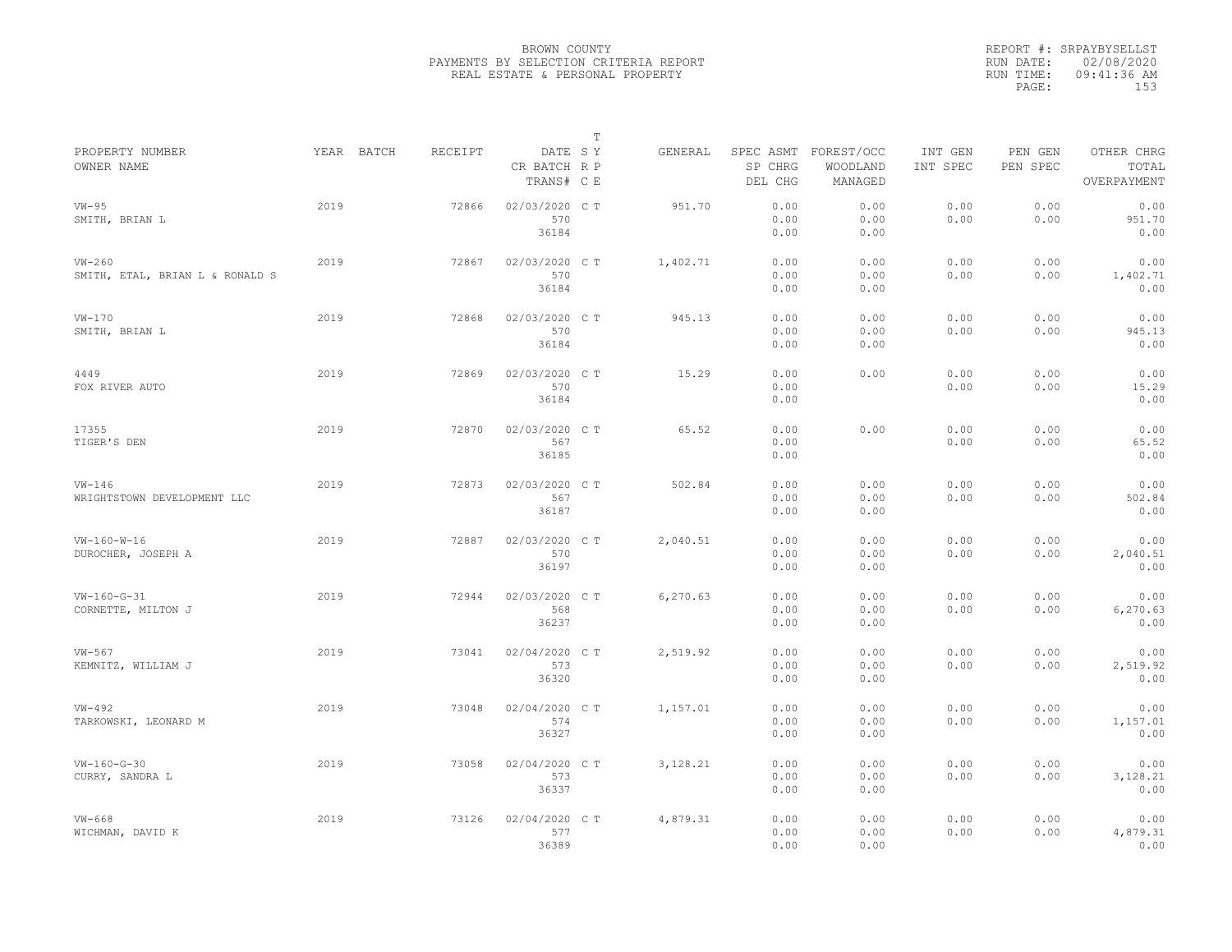|           | REPORT #: SRPAYBYSELLST |  |
|-----------|-------------------------|--|
|           | RUN DATE: 02/08/2020    |  |
| RUN TIME: | 09:41:36 AM             |  |
| PAGE:     | 154                     |  |
|           |                         |  |

|                     |      |        |         |                              | $\mathbb T$ |            |           |            |          |          |             |
|---------------------|------|--------|---------|------------------------------|-------------|------------|-----------|------------|----------|----------|-------------|
| PROPERTY NUMBER     | YEAR | BATCH  | RECEIPT | DATE SY                      |             | GENERAL    | SPEC ASMT | FOREST/OCC | INT GEN  | PEN GEN  | OTHER CHRG  |
| OWNER NAME          |      |        |         | CR BATCH R P                 |             |            | SP CHRG   | WOODLAND   | INT SPEC | PEN SPEC | TOTAL       |
|                     |      |        |         | TRANS# C E                   |             |            | DEL CHG   | MANAGED    |          |          | OVERPAYMENT |
|                     |      |        |         |                              |             |            |           |            |          |          |             |
| $VW-17-2$           | 2019 |        | 73269   | 02/04/2020 C T               |             | 2,848.66   | 0.00      | 0.00       | 0.00     | 0.00     | 0.00        |
| PIKTURNA, MARK A    |      |        |         | 574                          |             |            | 16.00     | 0.00       | 0.00     | 0.00     | 2,864.66    |
|                     |      |        |         | 36491                        |             |            | 0.00      | 0.00       |          |          | 0.00        |
|                     |      |        |         |                              |             |            |           |            |          |          |             |
| $VW - 16 - 7$       | 2019 | 200205 | 4102    | 02/05/2020 C T               |             | 13,781.99  | 0.00      | 0.00       | 0.00     | 0.00     | 0.00        |
| KOSTER, DANIEL G    |      |        |         |                              |             |            | 16.00     | 0.00       | 0.00     | 0.00     | 13,797.99   |
|                     |      |        |         |                              |             |            | 0.00      | 0.00       |          |          | 0.00        |
|                     |      |        |         |                              |             |            |           |            |          |          |             |
| $VW - 390 - E - 40$ | 2019 |        | 73462   | 02/05/2020 C T               |             | 2,478.90   | 0.00      | 0.00       | 0.00     | 0.00     | 0.00        |
| MATZKE, ROGER P     |      |        |         | 579                          |             |            | 0.00      | 0.00       | 0.00     | 0.00     | 2,478.90    |
|                     |      |        |         | 36631                        |             |            | 0.00      | 0.00       |          |          | 0.00        |
|                     |      |        |         |                              |             |            |           |            |          |          |             |
| $VW-418$            | 2019 |        | 73544   | 02/07/2020 CT                |             | 1,819.91   | 0.00      | 0.00       | 0.00     | 0.00     | 0.00        |
| FALCK, JOHN E       |      |        |         | 583                          |             |            | 0.00      | 0.00       | 0.00     | 0.00     | 1,819.91    |
|                     |      |        |         | 36690                        |             |            | 0.00      | 0.00       |          |          | 0.00        |
|                     |      |        |         |                              |             |            |           |            |          |          |             |
| $VW-418$            | 2019 |        | 73545   | 02/07/2020 C T               |             | 1,980.14   | 0.00      | 0.00       | 0.00     | 0.00     | 0.00        |
| FALCK, JOHN E       |      |        |         | 583                          |             |            | 0.00      | 0.00       | 0.00     | 0.00     | 1,980.14    |
|                     |      |        |         | 36691                        |             |            | 0.00      | 0.00       |          |          | 0.00        |
|                     |      |        |         |                              |             |            |           |            |          |          |             |
|                     |      |        |         | VILLAGE OF WRIGHTSTOWN TOTAL |             | 102,076.53 | 0.00      | 0.00       | 0.00     | 0.00     | 0.00        |
|                     |      |        |         |                              |             |            | 32.00     | 0.00       | 0.00     | 0.00     | 102,108.53  |
|                     |      |        |         |                              |             |            | 0.00      | 0.00       |          |          | 0.00        |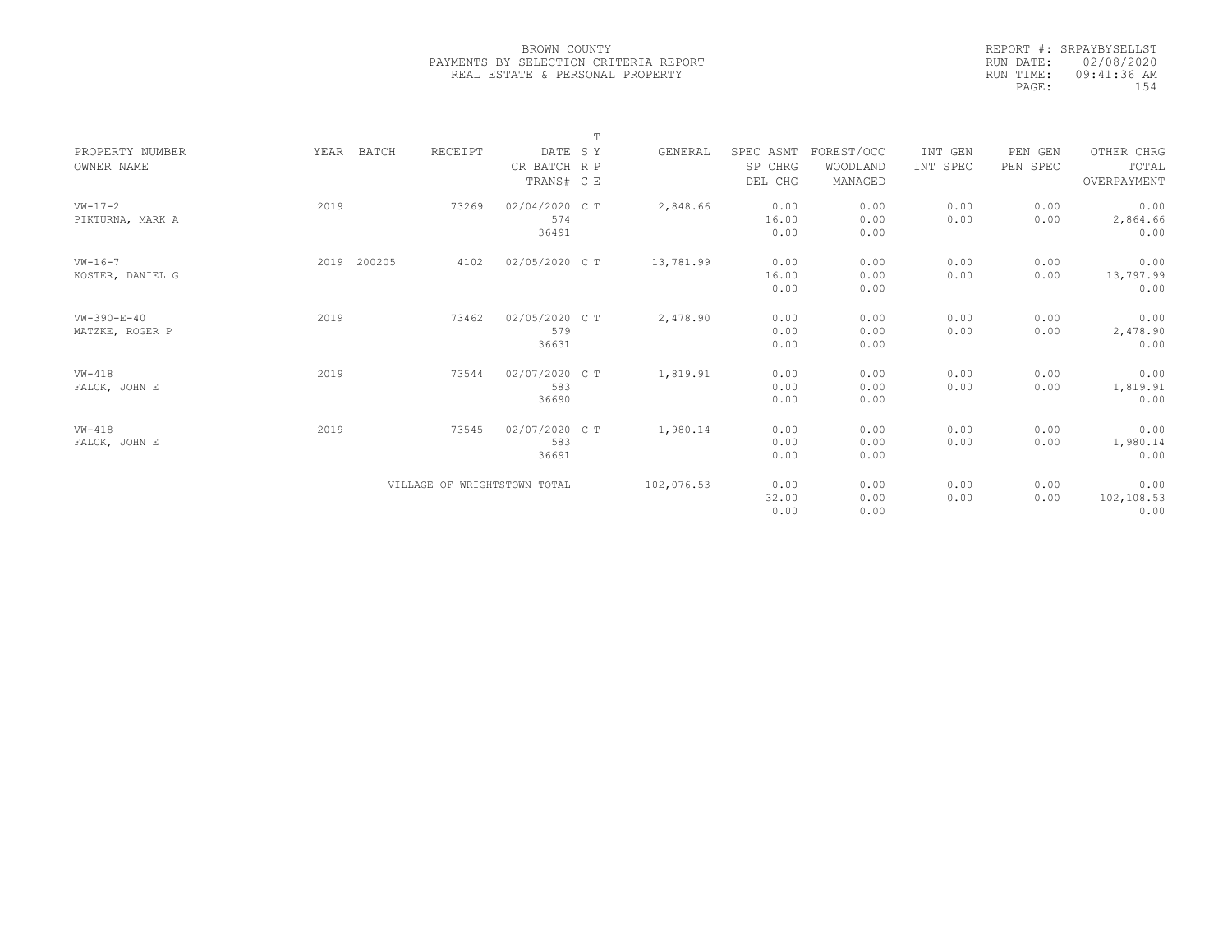|                                                          |      |             |                |                                       | $\mathbb T$ |           |                               |                                             |                     |                     |                                    |  |
|----------------------------------------------------------|------|-------------|----------------|---------------------------------------|-------------|-----------|-------------------------------|---------------------------------------------|---------------------|---------------------|------------------------------------|--|
| PROPERTY NUMBER<br>OWNER NAME                            |      | YEAR BATCH  | <b>RECEIPT</b> | DATE SY<br>CR BATCH R P<br>TRANS# C E |             | GENERAL   | SP CHRG<br>DEL CHG            | SPEC ASMT FOREST/OCC<br>WOODLAND<br>MANAGED | INT GEN<br>INT SPEC | PEN GEN<br>PEN SPEC | OTHER CHRG<br>TOTAL<br>OVERPAYMENT |  |
| $WD - 83 - 4$<br>WILLEMS, HANNAH M                       |      | 2019 200201 | 4051           | 02/01/2020 C T                        |             | 1,128.54  | 0.00<br>97.00<br>0.00         | 0.00<br>0.00<br>0.00                        | 0.00<br>0.00        | 0.00<br>0.00        | 0.00<br>1,225.54<br>0.00           |  |
| $ED-2686$<br>CARTER, CHARLOTTE F                         |      | 2019 200201 | 4052           | 02/01/2020 C T                        |             | 2,059.40  | 0.00<br>97.00<br>0.00         | 0.00<br>0.00<br>0.00                        | 0.00<br>0.00        | 0.00<br>0.00        | 0.00<br>2,156.40<br>0.00           |  |
| $WD-1146$<br>JARACZEWSKI, ZACHARY                        |      | 2019 200202 | 4065           | 02/02/2020 C T                        |             | 1,748.93  | 0.00<br>0.00<br>0.00          | 0.00<br>0.00<br>0.00                        | 0.00<br>0.00        | 0.00<br>0.00        | 0.00<br>1,748.93<br>0.00           |  |
| $WD-1711$<br>NOGGLE, TODD A                              |      | 2019 200203 | 4073           | 02/03/2020 C T                        |             | 2,470.40  | 0.00<br>97.00<br>0.00         | 0.00<br>0.00<br>0.00                        | 0.00<br>0.00        | 0.00<br>0.00        | 0.00<br>2,567.40<br>0.00           |  |
| 35053<br>GEORGIA-PACIFIC CONSUMER PRODUCTS, LP           | 2019 |             | 71873          | 02/03/2020 C T<br>567<br>35547        |             | 705.29    | 0.00<br>0.00<br>0.00          | 0.00                                        | 0.00<br>0.00        | 0.00<br>0.00        | 0.00<br>705.29<br>0.00             |  |
| $ED-1165$<br>LERCH, JOHN L                               | 2019 |             | 71878          | 02/03/2020 C T<br>571<br>35550        |             | 1,485.60  | 0.00<br>97.00<br>0.00         | 0.00<br>0.00<br>0.00                        | 0.00<br>0.00        | 0.00<br>0.00        | 0.00<br>1,582.60<br>0.00           |  |
| ED-3006<br>SWR PROPERTIES LLC                            | 2019 |             | 71951          | 02/03/2020 CT<br>570<br>35571         |             | 4,127.33  | 0.00<br>67.90<br>0.00         | 0.00<br>0.00<br>0.00                        | 0.00<br>0.00        | 0.00<br>0.00        | 0.00<br>4,195.23<br>0.00           |  |
| $ED-2840$<br>GORESIMIG, CARRIE R                         | 2019 |             | 71953          | 02/03/2020 C T<br>568<br>35573        |             | 1,153.21  | 0.00<br>67.90<br>0.00         | 0.00<br>0.00<br>0.00                        | 0.00<br>0.00        | 0.00<br>0.00        | 0.00<br>1,221.11<br>0.00           |  |
| $ED-714-T-22$<br>DESHAZER, DAVID L                       | 2019 |             | 71962          | 02/03/2020 CT<br>570<br>35578         |             | 1,903.00  | 0.00<br>97.00<br>0.00         | 0.00<br>0.00<br>0.00                        | 0.00<br>0.00        | 0.00<br>0.00        | 0.00<br>2,000.00<br>0.00           |  |
| $ED-714-T-49$<br>BAIN ROBERT L & KAREN K REVOCABLE TRUST | 2019 |             | 71982          | 02/03/2020 C T<br>570<br>35594        |             | 2,334.23  | 0.00<br>97.00<br>0.00         | 0.00<br>0.00<br>0.00                        | 0.00<br>0.00        | 0.00<br>0.00        | 0.00<br>2,431.23<br>0.00           |  |
| $ED-2954$<br>SEYLLER, CHARLES A                          | 2019 |             | 71989          | 02/03/2020 CT<br>570<br>35601         |             | 1,998.32  | 0.00<br>67.90<br>0.00         | 0.00<br>0.00<br>0.00                        | 0.00<br>0.00        | 0.00<br>0.00        | 0.00<br>2,066.22<br>0.00           |  |
| $WD-717$<br>ALHAMBRA VILLAGE DEPERE LTD PARTNERSHIP      | 2019 |             | 71993          | 02/03/2020 CT<br>569<br>35605         |             | 14,348.73 | 0.00<br>2,134.00<br>21,464.45 | 0.00<br>0.00<br>0.00                        | 0.00<br>0.00        | 0.00<br>0.00        | 0.00<br>37,947.18<br>0.00          |  |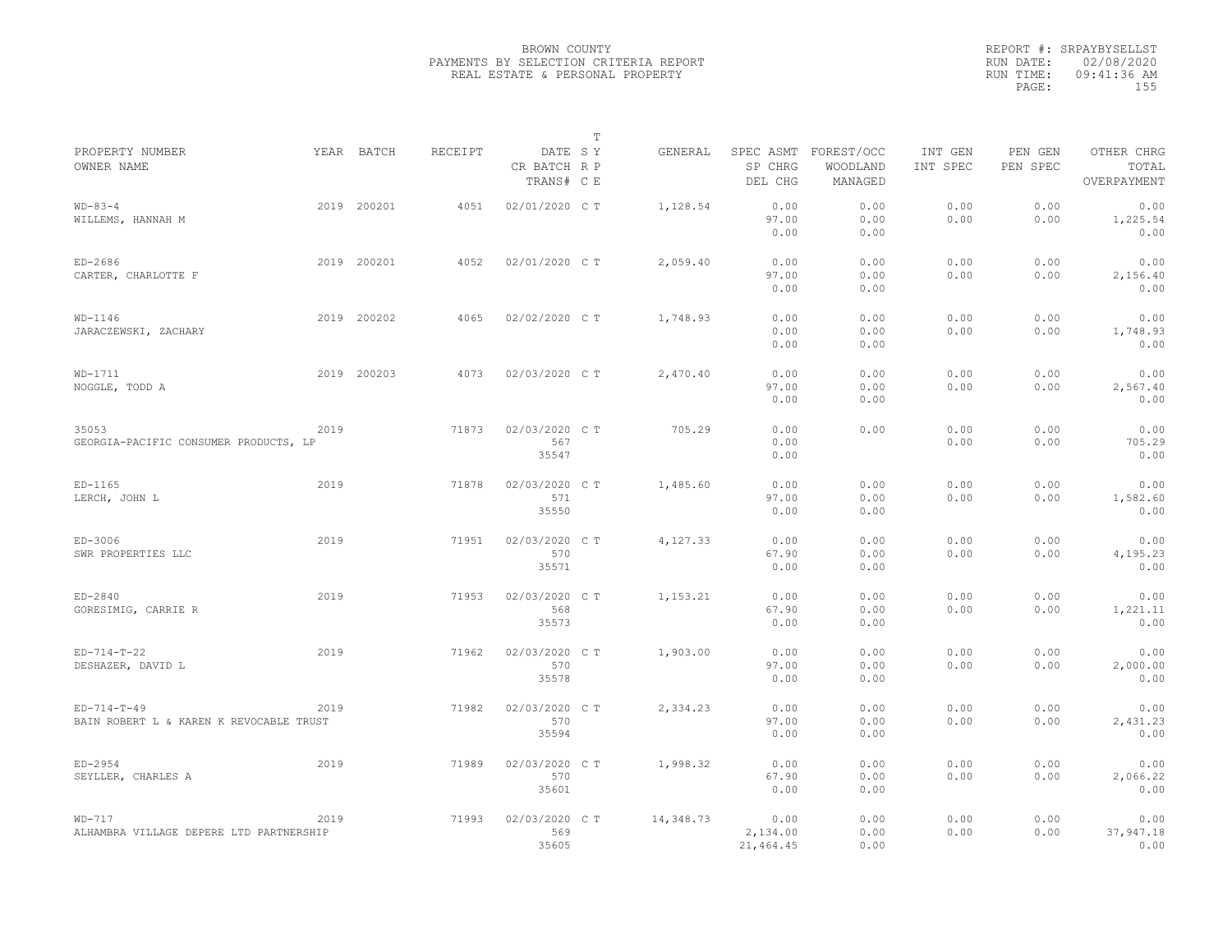|                                                            |            |         |                                       | $\mathbb T$ |           |                                 |                                   |                     |                     |                                    |
|------------------------------------------------------------|------------|---------|---------------------------------------|-------------|-----------|---------------------------------|-----------------------------------|---------------------|---------------------|------------------------------------|
| PROPERTY NUMBER<br>OWNER NAME                              | YEAR BATCH | RECEIPT | DATE SY<br>CR BATCH R P<br>TRANS# C E |             | GENERAL   | SPEC ASMT<br>SP CHRG<br>DEL CHG | FOREST/OCC<br>WOODLAND<br>MANAGED | INT GEN<br>INT SPEC | PEN GEN<br>PEN SPEC | OTHER CHRG<br>TOTAL<br>OVERPAYMENT |
| $WD-715$<br>ALHAMBRA VILLAGE DEPERE LTD PARTNERSHIP        | 2019       | 71994   | 02/03/2020 C T<br>569                 |             | 14,549.96 | 0.00<br>2,134.00                | 0.00<br>0.00                      | 0.00<br>0.00        | 0.00<br>0.00        | 0.00<br>16,683.96                  |
|                                                            |            |         | 35605                                 |             |           | 0.00                            | 0.00                              |                     |                     | 0.00                               |
| ED-2182<br>SCHOEN MICHAEL F & VICTORIA A JOINT REVOC TRUST | 2019       | 71996   | 02/03/2020 C T<br>570<br>35607        |             | 2,648.99  | 0.00<br>97.00<br>0.00           | 0.00<br>0.00<br>0.00              | 0.00<br>0.00        | 0.00<br>0.00        | 0.00<br>2,745.99<br>0.00           |
| $ED-1435-46$<br>DECLEENE, AUSTIN J                         | 2019       | 71997   | 02/03/2020 C T<br>571<br>35608        |             | 999.51    | 0.00<br>97.00<br>0.00           | 0.00<br>0.00<br>0.00              | 0.00<br>0.00        | 0.00<br>0.00        | 0.00<br>1,096.51<br>0.00           |
| $ED-966$<br>DECLEENE ZELLNER INC                           | 2019       | 71999   | 02/03/2020 C T<br>571<br>35610        |             | 3,480.17  | 0.00<br>809.31<br>0.00          | 0.00<br>0.00<br>0.00              | 0.00<br>0.00        | 0.00<br>0.00        | 0.00<br>4,289.48<br>0.00           |
| ED-3063<br>VANS REALTY & CONSTRUCTION OF APPLETON INC      | 2019       | 72027   | 02/03/2020 C T<br>569<br>35631        |             | 55.71     | 0.00<br>48.50<br>0.00           | 0.00<br>0.00<br>0.00              | 0.00<br>0.00        | 0.00<br>0.00        | 0.00<br>104.21<br>0.00             |
| ED-3066<br>VANS REALTY & CONSTRUCTION OF APPLETON INC      | 2019       | 72028   | 02/03/2020 C T<br>569<br>35631        |             | 53.85     | 0.00<br>48.50<br>0.00           | 0.00<br>0.00<br>0.00              | 0.00<br>0.00        | 0.00<br>0.00        | 0.00<br>102.35<br>0.00             |
| ED-3067<br>VANS REALTY & CONSTRUCTION OF APPLETON INC      | 2019       | 72029   | 02/03/2020 C T<br>569<br>35631        |             | 53.85     | 0.00<br>48.50<br>0.00           | 0.00<br>0.00<br>0.00              | 0.00<br>0.00        | 0.00<br>0.00        | 0.00<br>102.35<br>0.00             |
| ED-3068<br>VANS REALTY & CONSTRUCTION OF APPLETON INC      | 2019       | 72030   | 02/03/2020 C T<br>569<br>35631        |             | 53.85     | 0.00<br>48.50<br>0.00           | 0.00<br>0.00<br>0.00              | 0.00<br>0.00        | 0.00<br>0.00        | 0.00<br>102.35<br>0.00             |
| ED-3069<br>VANS REALTY & CONSTRUCTION OF APPLETON INC      | 2019       | 72031   | 02/03/2020 CT<br>569<br>35631         |             | 53.85     | 0.00<br>48.50<br>0.00           | 0.00<br>0.00<br>0.00              | 0.00<br>0.00        | 0.00<br>0.00        | 0.00<br>102.35<br>0.00             |
| 23163<br>KJOME, SANDY                                      | 2019       | 72038   | 02/03/2020 C T<br>570<br>35637        |             | 23,011.96 | 0.00<br>0.00<br>0.00            | 0.00                              | 0.00<br>0.00        | 0.00<br>0.00        | 0.00<br>23,011.96<br>0.00          |
| 15448<br>CALIENTE INC                                      | 2019       | 72039   | 02/03/2020 C T<br>571<br>35638        |             | 79.84     | 0.00<br>0.00<br>0.00            | 0.00                              | 0.00<br>0.00        | 0.00<br>0.00        | 0.00<br>79.84<br>0.00              |
| 08863<br>GET REEL ENTERTAINMENT LLC/GET REEL INC           | 2019       | 72040   | 02/03/2020 CT<br>569<br>35639         |             | 122.56    | 0.00<br>0.00<br>0.00            | 0.00                              | 0.00<br>0.00        | 0.00<br>0.00        | 0.00<br>122.56<br>0.00             |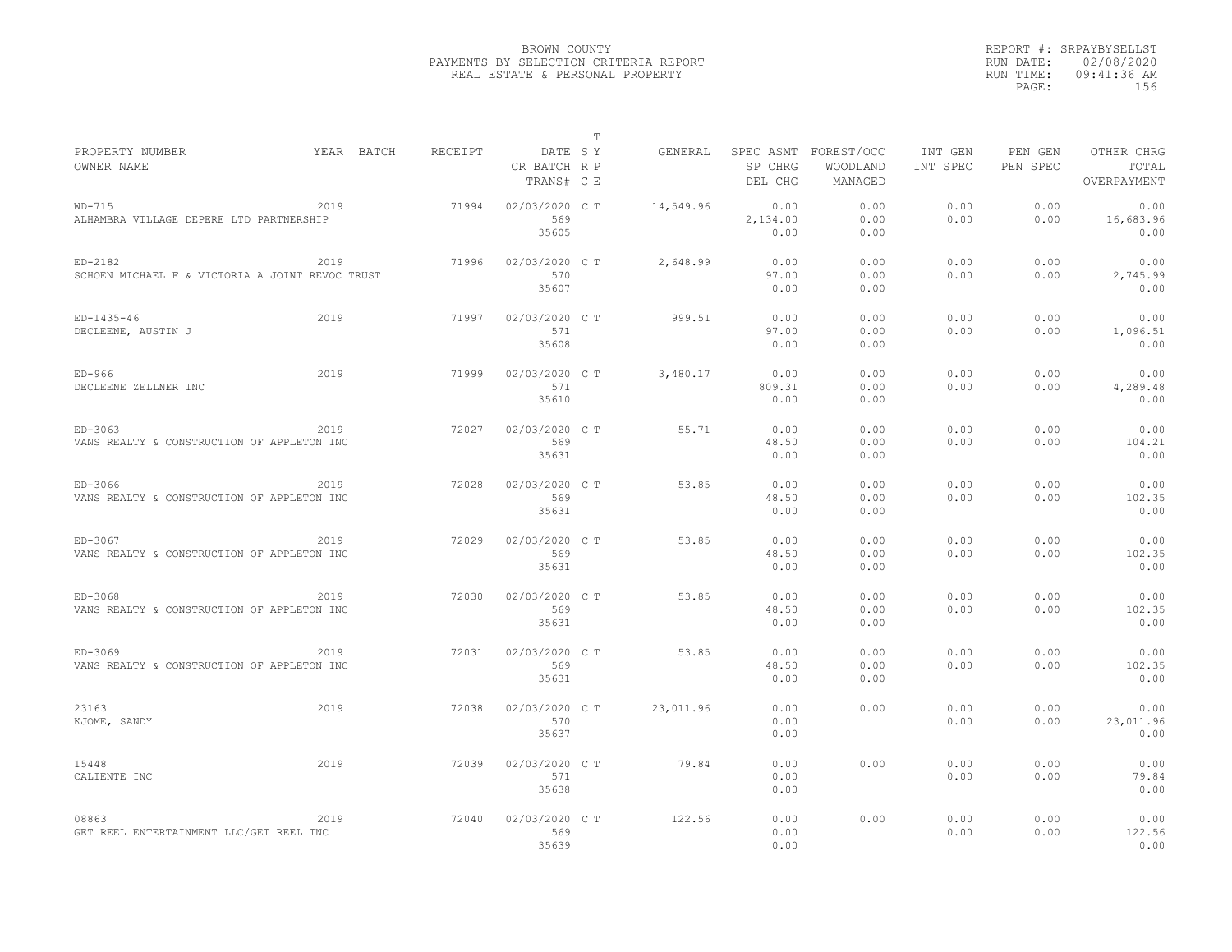|                                              |            |         |                                       | T |           |                            |                                             |                     |                     |                                    |
|----------------------------------------------|------------|---------|---------------------------------------|---|-----------|----------------------------|---------------------------------------------|---------------------|---------------------|------------------------------------|
| PROPERTY NUMBER<br>OWNER NAME                | YEAR BATCH | RECEIPT | DATE SY<br>CR BATCH R P<br>TRANS# C E |   | GENERAL   | SP CHRG<br>DEL CHG         | SPEC ASMT FOREST/OCC<br>WOODLAND<br>MANAGED | INT GEN<br>INT SPEC | PEN GEN<br>PEN SPEC | OTHER CHRG<br>TOTAL<br>OVERPAYMENT |
| $ED-841$<br>GET REEL ENTERTAINMENT LLC       | 2019       | 72041   | 02/03/2020 C T<br>569<br>35640        |   | 2,079.10  | 1,289.18<br>543.21<br>0.00 | 0.00<br>0.00<br>0.00                        | 0.00<br>0.00        | 0.00<br>0.00        | 0.00<br>3,911.49<br>0.00           |
| $WD-945$<br>MEDICAL COLLEGE OF WISCONSIN INC | 2019       | 72042   | 02/03/2020 C T<br>567<br>35641        |   | 0.00      | 0.00<br>1,938.43<br>0.00   | 0.00<br>0.00<br>0.00                        | 0.00<br>0.00        | 0.00<br>0.00        | 0.00<br>1,938.43<br>0.00           |
| 11583<br>LEGENDS OF DE PERE                  | 2019       | 72043   | 02/03/2020 C T<br>571<br>35642        |   | 1,318.44  | 0.00<br>0.00<br>0.00       | 0.00                                        | 0.00<br>0.00        | 0.00<br>0.00        | 0.00<br>1,318.44<br>0.00           |
| $ED-F0103-1$<br>JPG ENTERPRISES LLC          | 2019       | 72045   | 02/03/2020 C T<br>571<br>35644        |   | 18,461.16 | 261.82<br>3,075.18<br>0.00 | 0.00<br>0.00<br>0.00                        | 0.00<br>0.00        | 0.00<br>0.00        | 0.00<br>21,798.16<br>0.00          |
| ED-F0103-5<br>DECLEENE, GREG J               | 2019       | 72056   | 02/03/2020 C T<br>571<br>35648        |   | 1,695.40  | 0.00<br>1,152.67<br>0.00   | 0.00<br>0.00<br>0.00                        | 0.00<br>0.00        | 0.00<br>0.00        | 0.00<br>2,848.07<br>0.00           |
| $WD-404$<br>DECLEENE ZELLNER LLC             | 2019       | 72059   | 02/03/2020 C T<br>571<br>35652        |   | 2,951.34  | 0.00<br>595.47<br>0.00     | 0.00<br>0.00<br>0.00                        | 0.00<br>0.00        | 0.00<br>0.00        | 0.00<br>3,546.81<br>0.00           |
| 35030<br>AGILITI HEALTH, INC                 | 2019       | 72063   | 02/03/2020 C T<br>567<br>35655        |   | 3,076.23  | 0.00<br>0.00<br>0.00       | 0.00                                        | 0.00<br>0.00        | 0.00<br>0.00        | 0.00<br>3,076.23<br>0.00           |
| 26572<br>BLACK & TAN GRILLE, INC             | 2019       | 72066   | 02/03/2020 C T<br>571<br>35658        |   | 139.47    | 0.00<br>0.00<br>0.00       | 0.00                                        | 0.00<br>0.00        | 0.00<br>0.00        | 0.00<br>139.47<br>0.00             |
| $ED-837$<br>FIT FAMILY LLC                   | 2019       | 72077   | 02/03/2020 C T<br>571<br>35666        |   | 3,870.13  | 0.00<br>1,105.08<br>0.00   | 0.00<br>0.00<br>0.00                        | 0.00<br>0.00        | 0.00<br>0.00        | 0.00<br>4,975.21<br>0.00           |
| $ED-836$<br>FIT FAMILY LLC                   | 2019       | 72078   | 02/03/2020 C T<br>571<br>35666        |   | 0.00      | 0.00<br>367.10<br>0.00     | 0.00<br>0.00<br>0.00                        | 0.00<br>0.00        | 0.00<br>0.00        | 0.00<br>367.10<br>0.00             |
| $WD-883-T-14$<br>HALBROOK, WILLIAM K         | 2019       | 72082   | 02/03/2020 C T<br>568<br>35670        |   | 2,103.00  | 0.00<br>97.00<br>0.00      | 0.00<br>0.00<br>0.00                        | 0.00<br>0.00        | 0.00<br>0.00        | 0.00<br>2,200.00<br>0.00           |
| $WD-592-2$<br>DAY, PHYLLIS J                 | 2019       | 72086   | 02/03/2020 C T<br>571<br>35674        |   | 1,227.16  | 0.00<br>97.00<br>0.00      | 0.00<br>0.00<br>0.00                        | 0.00<br>0.00        | 0.00<br>0.00        | 0.00<br>1,324.16<br>0.00           |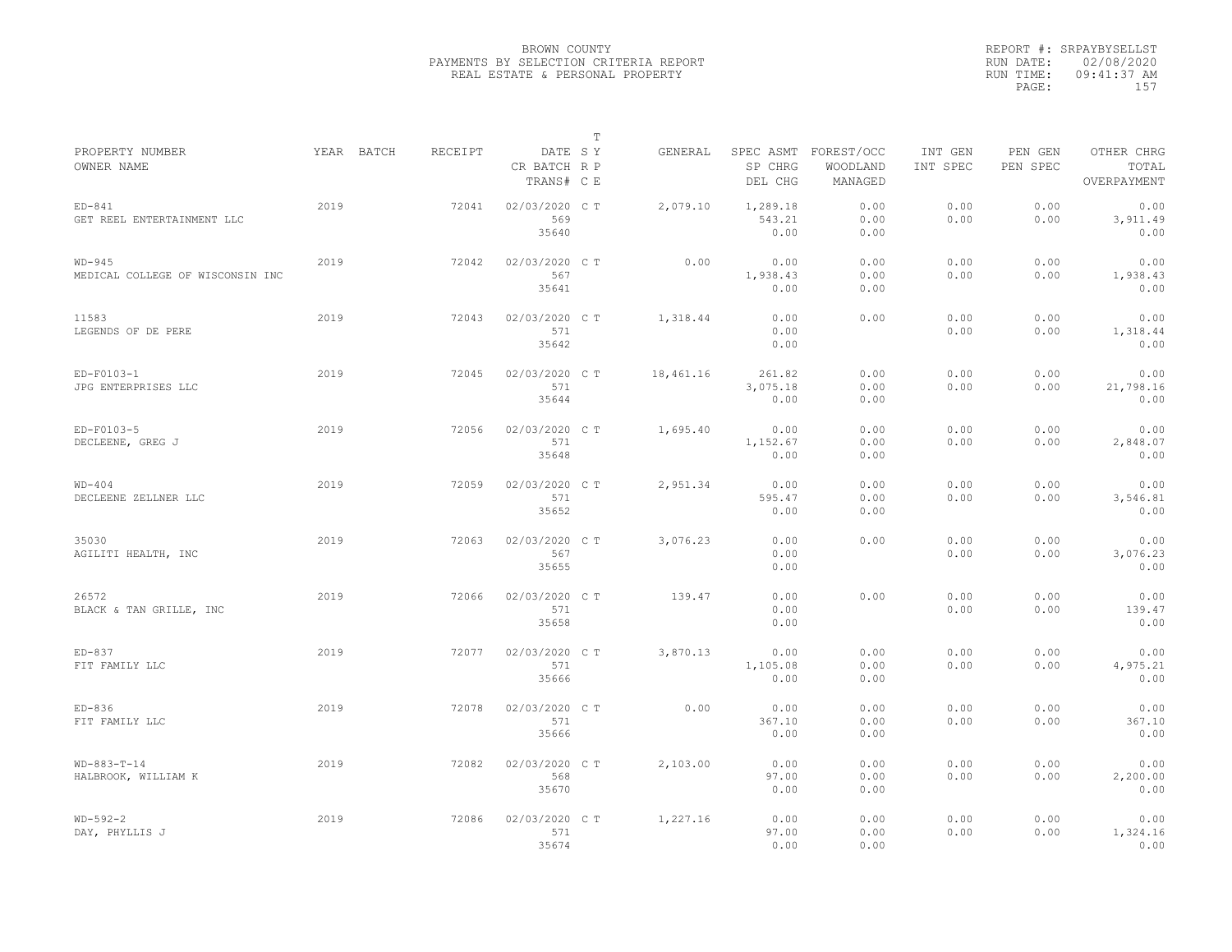|                                                    |            |         |                                       | $\mathbb T$ |           |                                 |                                   |                     |                     |                                    |
|----------------------------------------------------|------------|---------|---------------------------------------|-------------|-----------|---------------------------------|-----------------------------------|---------------------|---------------------|------------------------------------|
| PROPERTY NUMBER<br>OWNER NAME                      | YEAR BATCH | RECEIPT | DATE SY<br>CR BATCH R P<br>TRANS# C E |             | GENERAL   | SPEC ASMT<br>SP CHRG<br>DEL CHG | FOREST/OCC<br>WOODLAND<br>MANAGED | INT GEN<br>INT SPEC | PEN GEN<br>PEN SPEC | OTHER CHRG<br>TOTAL<br>OVERPAYMENT |
| 15389<br>KJOME, SANDY                              | 2019       | 72100   | 02/03/2020 C T<br>570<br>35686        |             | 4,733.88  | 0.00<br>0.00<br>0.00            | 0.00                              | 0.00<br>0.00        | 0.00<br>0.00        | 0.00<br>4,733.88<br>0.00           |
| 23926<br>AMERICAN GREETINGS CORPORATION            | 2019       | 72114   | 02/03/2020 C T<br>569<br>35699        |             | 45.82     | 0.00<br>0.00<br>0.00            | 0.00                              | 0.00<br>0.00        | 0.00<br>0.00        | 0.00<br>45.82<br>0.00              |
| 35009<br>MOBILE MINI, INC                          | 2019       | 72118   | 02/03/2020 C T<br>569<br>35702        |             | 50.13     | 0.00<br>0.00<br>0.00            | 0.00                              | 0.00<br>0.00        | 0.00<br>0.00        | 0.00<br>50.13<br>0.00              |
| $WD-1851$<br>LD PROPERTIES II LLC                  | 2019       | 72123   | 02/03/2020 CT<br>567<br>35707         |             | 17,939.99 | 0.00<br>1,843.16<br>0.00        | 0.00<br>0.00<br>0.00              | 0.00<br>0.00        | 0.00<br>0.00        | 0.00<br>19,783.15<br>0.00          |
| $WD-364-D-501-2$<br>CHIFEST PROPERTIES DE PERE LLC | 2019       | 72128   | 02/03/2020 C T<br>570<br>35711        |             | 52,062.46 | 822.11<br>2,175.81<br>0.00      | 0.00<br>0.00<br>0.00              | 0.00<br>0.00        | 0.00<br>0.00        | 0.00<br>55,060.38<br>0.00          |
| 26557<br>GRAYHAWK LEASING, LLC                     | 2019       | 72130   | 02/03/2020 C T<br>569<br>35710        |             | 494.11    | 0.00<br>0.00<br>0.00            | 0.00                              | 0.00<br>0.00        | 0.00<br>0.00        | 0.00<br>494.11<br>0.00             |
| 26540<br>GRAYHAWK LEASING, LLC                     | 2019       | 72131   | 02/03/2020 CT<br>569<br>35710         |             | 285.97    | 0.00<br>0.00<br>0.00            | 0.00                              | 0.00<br>0.00        | 0.00<br>0.00        | 0.00<br>285.97<br>0.00             |
| $WD-906$<br>PHE WI LLC                             | 2019       | 72138   | 02/03/2020 CT<br>567<br>35714         |             | 8,201.87  | 0.00<br>1,005.50<br>0.00        | 0.00<br>0.00<br>0.00              | 0.00<br>0.00        | 0.00<br>0.00        | 0.00<br>9,207.37<br>0.00           |
| 23894<br>CREDO                                     | 2019       | 72139   | 02/03/2020 C T<br>567<br>35714        |             | 360.62    | 0.00<br>0.00<br>0.00            | 0.00                              | 0.00<br>0.00        | 0.00<br>0.00        | 0.00<br>360.62<br>0.00             |
| $ED-2846$<br>DEQUAINE, LEE A                       | 2019       | 72187   | 02/03/2020 C T<br>569<br>35744        |             | 1,316.82  | 0.00<br>67.90<br>0.00           | 0.00<br>0.00<br>0.00              | 0.00<br>0.00        | 0.00<br>0.00        | 0.00<br>1,384.72<br>0.00           |
| 11337<br>DE PERE SHELL INC                         | 2019       | 72204   | 02/03/2020 CT<br>571<br>35754         |             | 227.14    | 0.00<br>0.00<br>0.00            | 0.00                              | 0.00<br>0.00        | 0.00<br>0.00        | 0.00<br>227.14<br>0.00             |
| 23134<br>VOYAGEUR SHELL                            | 2019       | 72205   | 02/03/2020 CT<br>571<br>35754         |             | 87.29     | 0.00<br>0.00<br>0.00            | 0.00                              | 0.00<br>0.00        | 0.00<br>0.00        | 0.00<br>87.29<br>0.00              |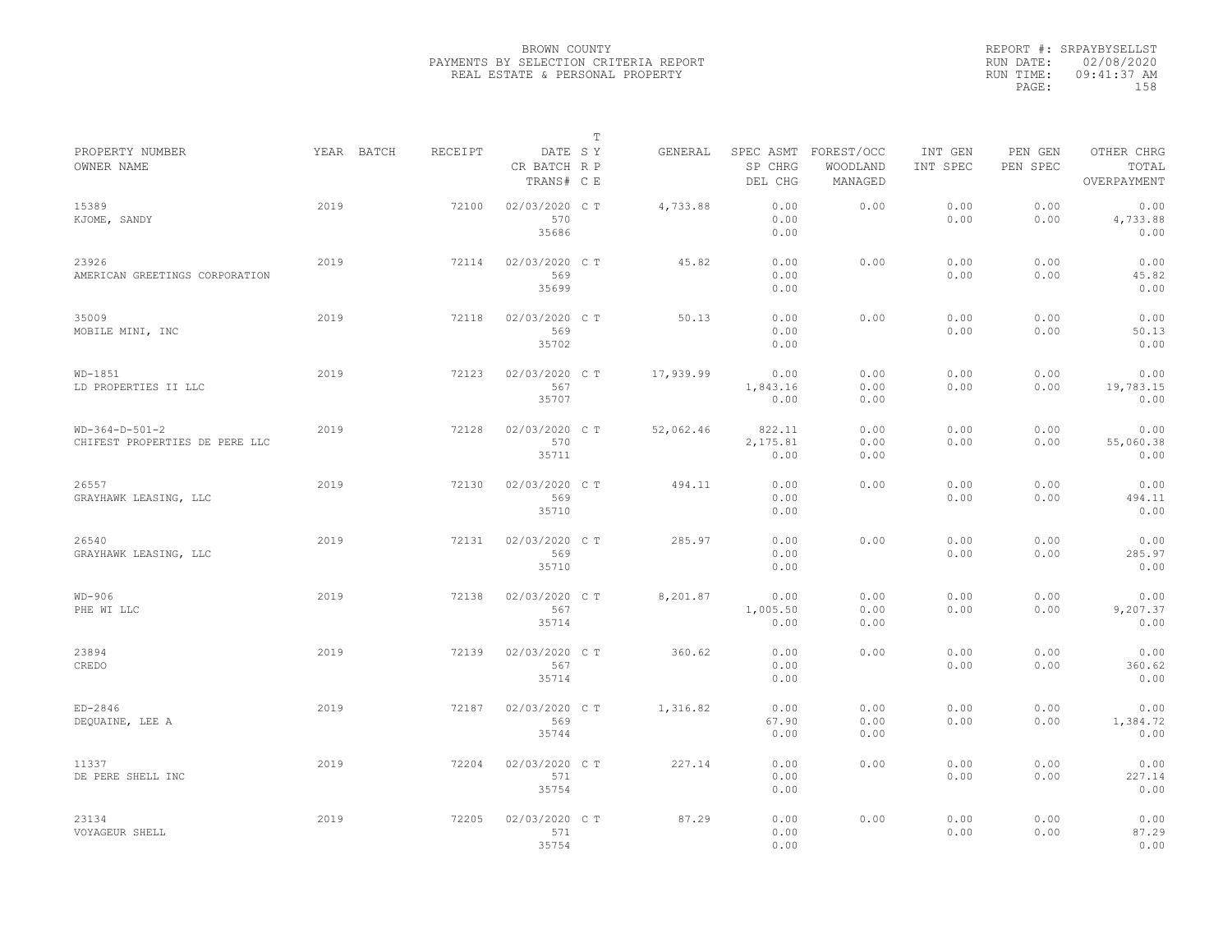|                                             |            |                  |                                       | T |              |                          |                                             |                     |                     |                                    |
|---------------------------------------------|------------|------------------|---------------------------------------|---|--------------|--------------------------|---------------------------------------------|---------------------|---------------------|------------------------------------|
| PROPERTY NUMBER<br>OWNER NAME               | YEAR BATCH | RECEIPT          | DATE SY<br>CR BATCH R P<br>TRANS# C E |   | GENERAL      | SP CHRG<br>DEL CHG       | SPEC ASMT FOREST/OCC<br>WOODLAND<br>MANAGED | INT GEN<br>INT SPEC | PEN GEN<br>PEN SPEC | OTHER CHRG<br>TOTAL<br>OVERPAYMENT |
| 14708<br>RIVERSIDE OF DEPERE                | 2019       | 72207            | 02/03/2020 C T<br>571<br>35754        |   | 319.40       | 0.00<br>0.00<br>0.00     | 0.00                                        | 0.00<br>0.00        | 0.00<br>0.00        | 0.00<br>319.40<br>0.00             |
| 23915<br>GCS HOLDINGS OF DEPERE             | 2019       | 72208            | 02/03/2020 C T<br>571<br>35754        |   | 123.52       | 0.00<br>0.00<br>0.00     | 0.00                                        | 0.00<br>0.00        | 0.00<br>0.00        | 0.00<br>123.52<br>0.00             |
| $ED-1128-E-1-2$<br>NEXTGEN ENTERPRISES LLC  | 2019       | 72211            | 02/03/2020 C T<br>571<br>35754        |   | 6.469.87     | 0.00<br>906.55<br>0.00   | 0.00<br>0.00<br>0.00                        | 0.00<br>0.00        | 0.00<br>0.00        | 0.00<br>7,376.42<br>0.00           |
| $ED-371-G-31$<br>PJ S OF DE PERE LLP        | 2019       | 72212            | 02/03/2020 C T<br>571<br>35754        |   | 13,959.90    | 0.00<br>1,213.28<br>0.00 | 0.00<br>0.00<br>0.00                        | 0.00<br>0.00        | 0.00<br>0.00        | 0.00<br>15, 173. 18<br>0.00        |
| $WD-DOO2O-5$<br>GCS HOLDINGS OF DE PERE LLC | 2019       | 72213            | 02/03/2020 C T<br>571<br>35754        |   | 17,691.95    | 0.00<br>2,000.15<br>0.00 | 0.00<br>0.00<br>0.00                        | 0.00<br>0.00        | 0.00<br>0.00        | 0.00<br>19,692.10<br>0.00          |
| $WD-85-3$<br>PJ S OF DE PERE LLP            | 2019       | 72214            | 02/03/2020 C T<br>571<br>35754        |   | 16,846.18    | 0.00<br>1,123.56<br>0.00 | 0.00<br>0.00<br>0.00                        | 0.00<br>0.00        | 0.00<br>0.00        | 0.00<br>17,969.74<br>0.00          |
| $ED-1350$<br>POPKEY, DANIEL M               | 2019       | 72216            | 02/03/2020 C T<br>569<br>35755        |   | 2,624.85     | 0.00<br>97.00<br>0.00    | 0.00<br>0.00<br>0.00                        | 0.00<br>0.00        | 0.00<br>0.00        | 0.00<br>2,721.85<br>0.00           |
| 15422<br>DRM INC- ARBY'S #7164              | 2019       | 72222            | 02/03/2020 C T<br>567<br>35752        |   | 1,354.82     | 0.00<br>0.00<br>0.00     | 0.00                                        | 0.00<br>0.00        | 0.00<br>0.00        | 0.00<br>1,354.82<br>0.00           |
| $ED-169$<br>JENNINGS, RYAN W                | 2019       | 72234            | 02/03/2020 C T<br>571<br>35762        |   | 1,220.98     | 0.00<br>135.80<br>0.00   | 0.00<br>0.00<br>0.00                        | 0.00<br>0.00        | 0.00<br>0.00        | 0.00<br>1,356.78<br>0.00           |
| $ED-26-4-2$<br>PIASKOWSKI, ROBERT J         | 2019       | 72236            | 02/03/2020 C T<br>569<br>35764        |   | 2,091.90     | 0.00<br>97.00<br>0.00    | 0.00<br>0.00<br>0.00                        | 0.00<br>0.00        | 0.00<br>0.00        | 0.00<br>2,188.90<br>0.00           |
| 15422<br>DRM INC- ARBY'S #7164              | 2019       | Voids #<br>72222 | 02/03/2020 CV<br>567<br>35765         |   | $-1, 354.82$ | 0.00<br>0.00<br>0.00     | 0.00                                        | 0.00<br>0.00        | 0.00<br>0.00        | 0.00<br>$-1, 354.82$<br>0.00       |
| $WD-154$<br>BERTRAND, JOSEPH J              | 2019       | 72244            | 02/03/2020 C T<br>569<br>35773        |   | 2,267.80     | 0.00<br>97.00<br>0.00    | 0.00<br>0.00<br>0.00                        | 0.00<br>0.00        | 0.00<br>0.00        | 0.00<br>2,364.80<br>0.00           |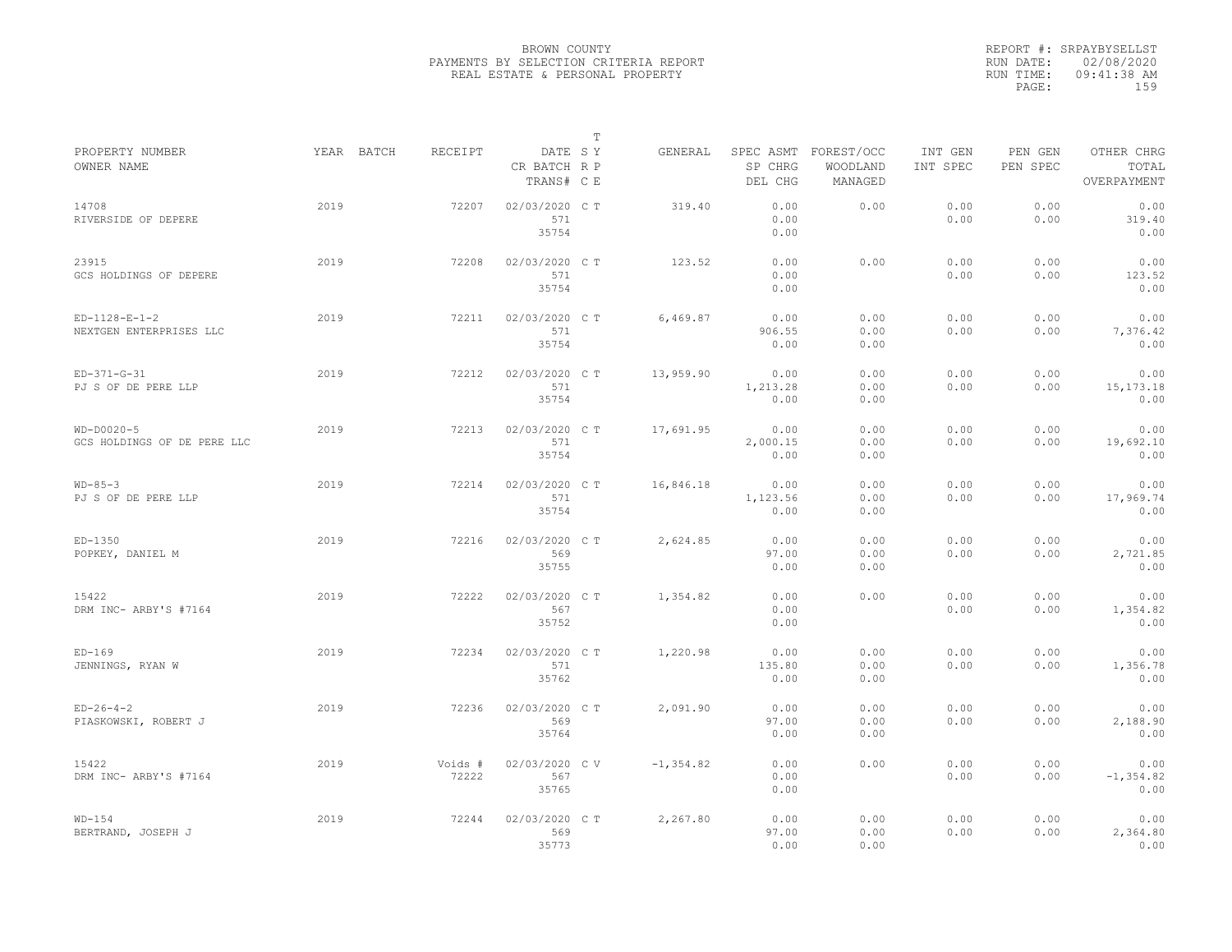|                                                             |      |             |         |                                       | $\mathbb T$ |           |                         |                                             |                     |                     |                                    |
|-------------------------------------------------------------|------|-------------|---------|---------------------------------------|-------------|-----------|-------------------------|---------------------------------------------|---------------------|---------------------|------------------------------------|
| PROPERTY NUMBER<br>OWNER NAME                               |      | YEAR BATCH  | RECEIPT | DATE SY<br>CR BATCH R P<br>TRANS# C E |             | GENERAL   | SP CHRG<br>DEL CHG      | SPEC ASMT FOREST/OCC<br>WOODLAND<br>MANAGED | INT GEN<br>INT SPEC | PEN GEN<br>PEN SPEC | OTHER CHRG<br>TOTAL<br>OVERPAYMENT |
| 15422<br>DRM INC- ARBY'S #7164                              | 2019 |             | 72254   | 02/03/2020 CT<br>567<br>35777         |             | 1,354.82  | 0.00<br>0.00<br>0.00    | 0.00                                        | 0.00<br>0.00        | 0.00<br>0.00        | 0.00<br>1,354.82<br>0.00           |
| ED-1164-R-194<br>GUSSERT VERNON C & LORRAINE J LIVING TRUST | 2019 |             | 72256   | 02/03/2020 C T<br>569<br>35779        |             | 3,779.17  | 0.00<br>97.00<br>0.00   | 0.00<br>0.00<br>0.00                        | 0.00<br>0.00        | 0.00<br>0.00        | 0.00<br>3,876.17<br>0.00           |
| 23864<br>HEADWAY, LLC                                       |      | 2019 200203 | 4076    | 02/03/2020 CT                         |             | 90.99     | 0.00<br>0.00<br>0.00    | 0.00                                        | 0.00<br>0.00        | 0.00<br>0.00        | 0.00<br>90.99<br>0.00              |
| $WD-708-H-40$<br>MATT, STEPHANIE                            | 2019 |             | 72280   | 02/03/2020 C T<br>567<br>35800        |             | 2,895.41  | 0.00<br>97.00<br>526.85 | 0.00<br>0.00<br>0.00                        | 0.00<br>0.00        | 0.00<br>0.00        | 0.00<br>3,519.26<br>0.00           |
| $WD-214-1$<br>LEONARD, FRANCIS M                            | 2019 |             | 72284   | 02/03/2020 C T<br>571<br>35803        |             | 10,648.89 | 0.00<br>97.00<br>0.00   | 0.00<br>0.00<br>0.00                        | 0.00<br>0.00        | 0.00<br>0.00        | 0.00<br>10,745.89<br>0.00          |
| $WD-459$<br>BLAVAT, PETER J                                 | 2019 |             | 72319   | 02/03/2020 C T<br>571<br>35813        |             | 346.67    | 0.00<br>48.50<br>0.00   | 0.00<br>0.00<br>0.00                        | 0.00<br>0.00        | 0.00<br>0.00        | 0.00<br>395.17<br>0.00             |
| $WD-457$<br>BLAVAT, PETER J                                 | 2019 |             | 72321   | 02/03/2020 CT<br>571<br>35815         |             | 3,562.86  | 0.00<br>135.80<br>0.00  | 0.00<br>0.00<br>0.00                        | 0.00<br>0.00        | 0.00<br>0.00        | 0.00<br>3,698.66<br>0.00           |
| $ED-1309$<br>AUSTIN, RICHARD P                              | 2019 |             | 72324   | 02/03/2020 CT<br>569<br>35818         |             | 2,708.41  | 0.00<br>97.00<br>0.00   | 0.00<br>0.00<br>0.00                        | 0.00<br>0.00        | 0.00<br>0.00        | 0.00<br>2,805.41<br>0.00           |
| $WD-DOO11-3$<br>HAI LAWRENCE LLC                            | 2019 |             | 72340   | 02/03/2020 C T<br>570<br>35825        |             | 8,365.62  | 0.00<br>616.33<br>0.00  | 0.00<br>0.00<br>0.00                        | 0.00<br>0.00        | 0.00<br>0.00        | 0.00<br>8,981.95<br>0.00           |
| 17221<br>CHEP USA                                           | 2019 |             | 72354   | 02/03/2020 C T<br>570<br>35836        |             | 322.76    | 0.00<br>0.00<br>0.00    | 0.00                                        | 0.00<br>0.00        | 0.00<br>0.00        | 0.00<br>322.76<br>0.00             |
| 21355<br>CHEP USA                                           | 2019 |             | 72355   | 02/03/2020 CT<br>570<br>35836         |             | 426.37    | 0.00<br>0.00<br>0.00    | 0.00                                        | 0.00<br>0.00        | 0.00<br>0.00        | 0.00<br>426.37<br>0.00             |
| 21945<br>CHEP USA                                           | 2019 |             | 72356   | 02/03/2020 C T<br>570<br>35836        |             | 319.40    | 0.00<br>0.00<br>0.00    | 0.00                                        | 0.00<br>0.00        | 0.00<br>0.00        | 0.00<br>319.40<br>0.00             |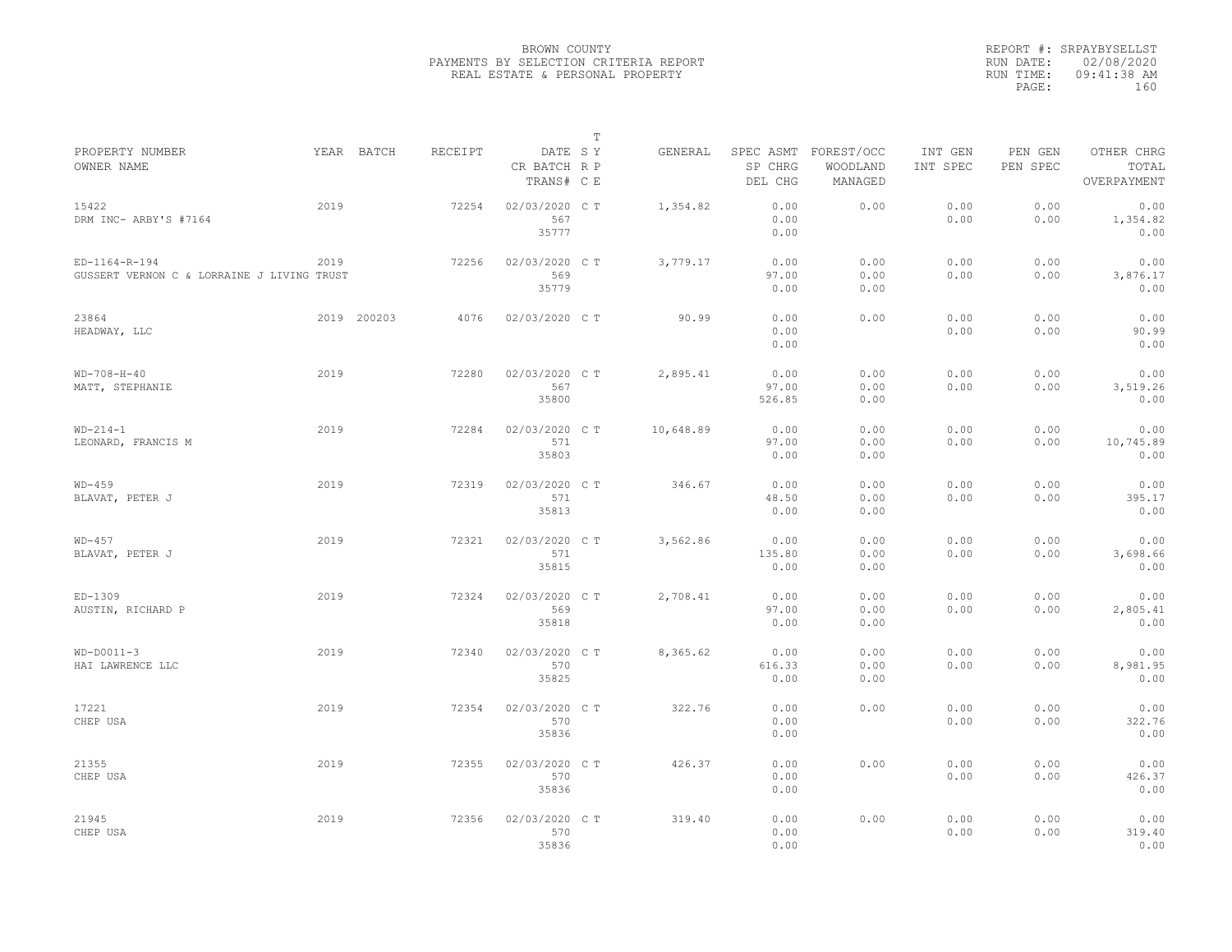|           | REPORT #: SRPAYBYSELLST |
|-----------|-------------------------|
|           | RUN DATE: 02/08/2020    |
| RUN TIME: | 09:41:38 AM             |
| PAGE:     | 161                     |
|           |                         |

|                                   |            |         |                                       | $\mathbb T$ |           |                          |                                             |                     |                     |                                    |  |
|-----------------------------------|------------|---------|---------------------------------------|-------------|-----------|--------------------------|---------------------------------------------|---------------------|---------------------|------------------------------------|--|
| PROPERTY NUMBER<br>OWNER NAME     | YEAR BATCH | RECEIPT | DATE SY<br>CR BATCH R P<br>TRANS# C E |             | GENERAL   | SP CHRG<br>DEL CHG       | SPEC ASMT FOREST/OCC<br>WOODLAND<br>MANAGED | INT GEN<br>INT SPEC | PEN GEN<br>PEN SPEC | OTHER CHRG<br>TOTAL<br>OVERPAYMENT |  |
| 35065<br>CHEP USA                 | 2019       | 72357   | 02/03/2020 CT<br>570<br>35836         |             | 13,026.17 | 0.00<br>0.00<br>0.00     | 0.00                                        | 0.00<br>0.00        | 0.00<br>0.00        | 0.00<br>13,026.17<br>0.00          |  |
| $WD-454$<br>KWIK TRIP INC         | 2019       | 72369   | 02/03/2020 C T<br>570<br>35845        |             | 1,381.34  | 0.00<br>97.00<br>0.00    | 0.00<br>0.00<br>0.00                        | 0.00<br>0.00        | 0.00<br>0.00        | 0.00<br>1,478.34<br>0.00           |  |
| $WD-452$<br>KWIK TRIP INC         | 2019       | 72371   | 02/03/2020 C T<br>570<br>35847        |             | 109.58    | 0.00<br>97.00<br>0.00    | 0.00<br>0.00<br>0.00                        | 0.00<br>0.00        | 0.00<br>0.00        | 0.00<br>206.58<br>0.00             |  |
| $WD-DOO15-2$<br>KWIK TRIP INC     | 2019       | 72372   | 02/03/2020 C T<br>570<br>35848        |             | 24,526.80 | 0.00<br>2,271.04<br>0.00 | 0.00<br>0.00<br>0.00                        | 0.00<br>0.00        | 0.00<br>0.00        | 0.00<br>26,797.84<br>0.00          |  |
| $WD-451$<br>KWIK TRIP INC         | 2019       | 72374   | 02/03/2020 C T<br>570<br>35850        |             | 7,750.98  | 0.00<br>650.23<br>0.00   | 0.00<br>0.00<br>0.00                        | 0.00<br>0.00        | 0.00<br>0.00        | 0.00<br>8,401.21<br>0.00           |  |
| 14718<br>KWIK TRIP, INC           | 2019       | 72386   | 02/03/2020 C T<br>570<br>35861        |             | 91.66     | 0.00<br>0.00<br>0.00     | 0.00                                        | 0.00<br>0.00        | 0.00<br>0.00        | 0.00<br>91.66<br>0.00              |  |
| $ED-453$<br>MELOTTE, ADOLPH E     | 2019       | 72389   | 02/03/2020 CT<br>569<br>35864         |             | 1,599.11  | 0.00<br>97.00<br>0.00    | 0.00<br>0.00<br>0.00                        | 0.00<br>0.00        | 0.00<br>0.00        | 0.00<br>1,696.11<br>69.89          |  |
| 19678<br>LIGHTHOUSE LUBES, LLC    | 2019       | 72397   | 02/03/2020 C T<br>570<br>35867        |             | 11.13     | 0.00<br>0.00<br>0.00     | 0.00                                        | 0.00<br>0.00        | 0.00<br>0.00        | 0.00<br>11.13<br>0.00              |  |
| 12487<br>LIGHTHOUSE LUBE, LLC     | 2019       | 72398   | 02/03/2020 CT<br>570<br>35867         |             | 25.90     | 0.00<br>0.00<br>0.00     | 0.00                                        | 0.00<br>0.00        | 0.00<br>0.00        | 0.00<br>25.90<br>0.00              |  |
| 15395<br>NORTHEN BAY PIZZA, #1655 | 2019       | 72400   | 02/03/2020 CT<br>570<br>35869         |             | 717.26    | 0.00<br>0.00<br>0.00     | 0.00                                        | 0.00<br>0.00        | 0.00<br>0.00        | 0.00<br>717.26<br>0.00             |  |
| ED-3023<br>BASGIG INVESTORS LLC   | 2019       | 72420   | 02/03/2020 C T<br>570<br>35878        |             | 52.92     | 0.00<br>0.00<br>0.00     | 0.00<br>0.00<br>0.00                        | 0.00<br>0.00        | 0.00<br>0.00        | 0.00<br>52.92<br>0.00              |  |
| 15575<br>AMERIGAS PROPANE LP      | 2019       | 72426   | 02/03/2020 CT<br>570<br>35883         |             | 9.96      | 0.00<br>0.00<br>0.00     | 0.00                                        | 0.00<br>0.00        | 0.00<br>0.00        | 0.00<br>9.96<br>0.00               |  |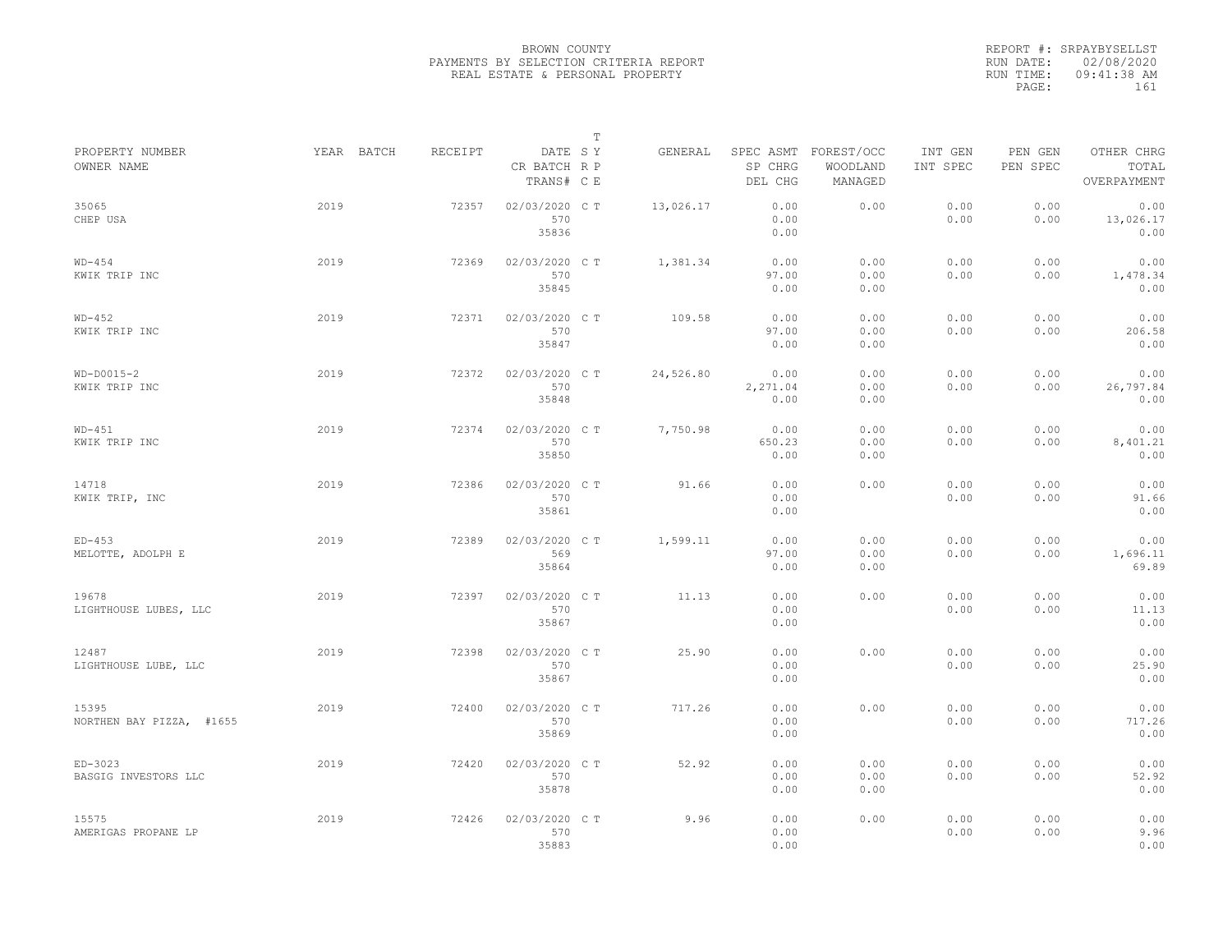|                                                 |            |                  |                                       | $\mathbb T$ |              |                           |                                             |                     |                     |                                    |
|-------------------------------------------------|------------|------------------|---------------------------------------|-------------|--------------|---------------------------|---------------------------------------------|---------------------|---------------------|------------------------------------|
| PROPERTY NUMBER<br>OWNER NAME                   | YEAR BATCH | RECEIPT          | DATE SY<br>CR BATCH R P<br>TRANS# C E |             | GENERAL      | SP CHRG<br>DEL CHG        | SPEC ASMT FOREST/OCC<br>WOODLAND<br>MANAGED | INT GEN<br>INT SPEC | PEN GEN<br>PEN SPEC | OTHER CHRG<br>TOTAL<br>OVERPAYMENT |
| 18113<br>AMERIGAS PROPANE LP                    | 2019       | 72427            | 02/03/2020 CT<br>570<br>35883         |             | 3.71         | 0.00<br>0.00<br>0.00      | 0.00                                        | 0.00<br>0.00        | 0.00<br>0.00        | 0.00<br>3.71<br>0.00               |
| $ED-2582$<br>STREBEL, CHRISTOPHER J             | 2019       | 72498            | 02/03/2020 C T<br>570<br>35914        |             | 4,820.92     | 0.00<br>97.00<br>0.00     | 0.00<br>0.00<br>0.00                        | 0.00<br>0.00        | 0.00<br>0.00        | 0.00<br>4,917.92<br>0.00           |
| $WD-65-6$<br>NJL INVESTMENTS LLC                | 2019       | 72503            | 02/03/2020 C T<br>567<br>35916        |             | 3,393.65     | 0.00<br>559.94<br>0.00    | 0.00<br>0.00<br>0.00                        | 0.00<br>0.00        | 0.00<br>0.00        | 0.00<br>3,953.59<br>0.00           |
| $WD-210-1$<br>ZIRBEL, SCOTT                     | 2019       | 72505            | 02/03/2020 C T<br>571<br>35901        |             | 1,922.27     | 0.00<br>97.00<br>0.00     | 0.00<br>0.00<br>0.00                        | 0.00<br>0.00        | 0.00<br>0.00        | 0.00<br>2,019.27<br>0.00           |
| $ED-2100$<br>THOMPSON, TINA                     | 2019       | 72508            | 02/03/2020 C T<br>567<br>35920        |             | 3,929.77     | 0.00<br>97.00<br>0.00     | 0.00<br>0.00<br>0.00                        | 0.00<br>0.00        | 0.00<br>0.00        | 0.00<br>4,026.77<br>0.00           |
| $ED-2164$<br>SALMON, CHERYL A                   | 2019       | 72514            | 02/03/2020 C T<br>568<br>35926        |             | 2,903.58     | 0.00<br>97.00<br>0.00     | 0.00<br>0.00<br>0.00                        | 0.00<br>0.00        | 0.00<br>0.00        | 0.00<br>3,000.58<br>0.00           |
| $WD-1850$<br>LD PROPERTIES III LLC              | 2019       | 72527            | 02/03/2020 C T<br>567<br>35933        |             | 5,367.47     | 0.00<br>289.44<br>0.00    | 0.00<br>0.00<br>0.00                        | 0.00<br>0.00        | 0.00<br>0.00        | 0.00<br>5,656.91<br>0.00           |
| $WD-1850$<br>LD PROPERTIES III LLC              | 2019       | Voids #<br>72527 | 02/03/2020 C V<br>567<br>35936        |             | $-5, 367.47$ | 0.00<br>$-289.44$<br>0.00 | 0.00<br>0.00<br>0.00                        | 0.00<br>0.00        | 0.00<br>0.00        | 0.00<br>$-5,656.91$<br>0.00        |
| $WD-1850$<br>LD PROPERTIES III LLC              | 2019       | 72531            | 02/03/2020 C T<br>567<br>35939        |             | 5.367.47     | 0.00<br>289.44<br>0.00    | 0.00<br>0.00<br>0.00                        | 0.00<br>0.00        | 0.00<br>0.00        | 0.00<br>5,656.91<br>0.00           |
| $WD-364-D-504$<br>LAWRENCE DRIVE PROPERTIES LLC | 2019       | 72532            | 02/03/2020 CT<br>567<br>35939         |             | 1,488.30     | 0.00<br>48.50<br>0.00     | 0.00<br>0.00<br>0.00                        | 0.00<br>0.00        | 0.00<br>0.00        | 0.00<br>1,536.80<br>0.00           |
| $ED-19-3$<br>MIRHASHEMI INC                     | 2019       | 72533            | 02/03/2020 C T<br>570<br>35940        |             | 994.64       | 0.00<br>67.90<br>0.00     | 0.00<br>0.00<br>0.00                        | 0.00<br>0.00        | 0.00<br>0.00        | 0.00<br>1,062.54<br>12,293.40      |
| $WD-210-1$<br>ZIRBEL, SCOTT                     | 2019       | Voids #<br>72505 | 02/03/2020 CV<br>571<br>35950         |             | $-1,922.27$  | 0.00<br>$-97.00$<br>0.00  | 0.00<br>0.00<br>0.00                        | 0.00<br>0.00        | 0.00<br>0.00        | 0.00<br>$-2,019.27$<br>0.00        |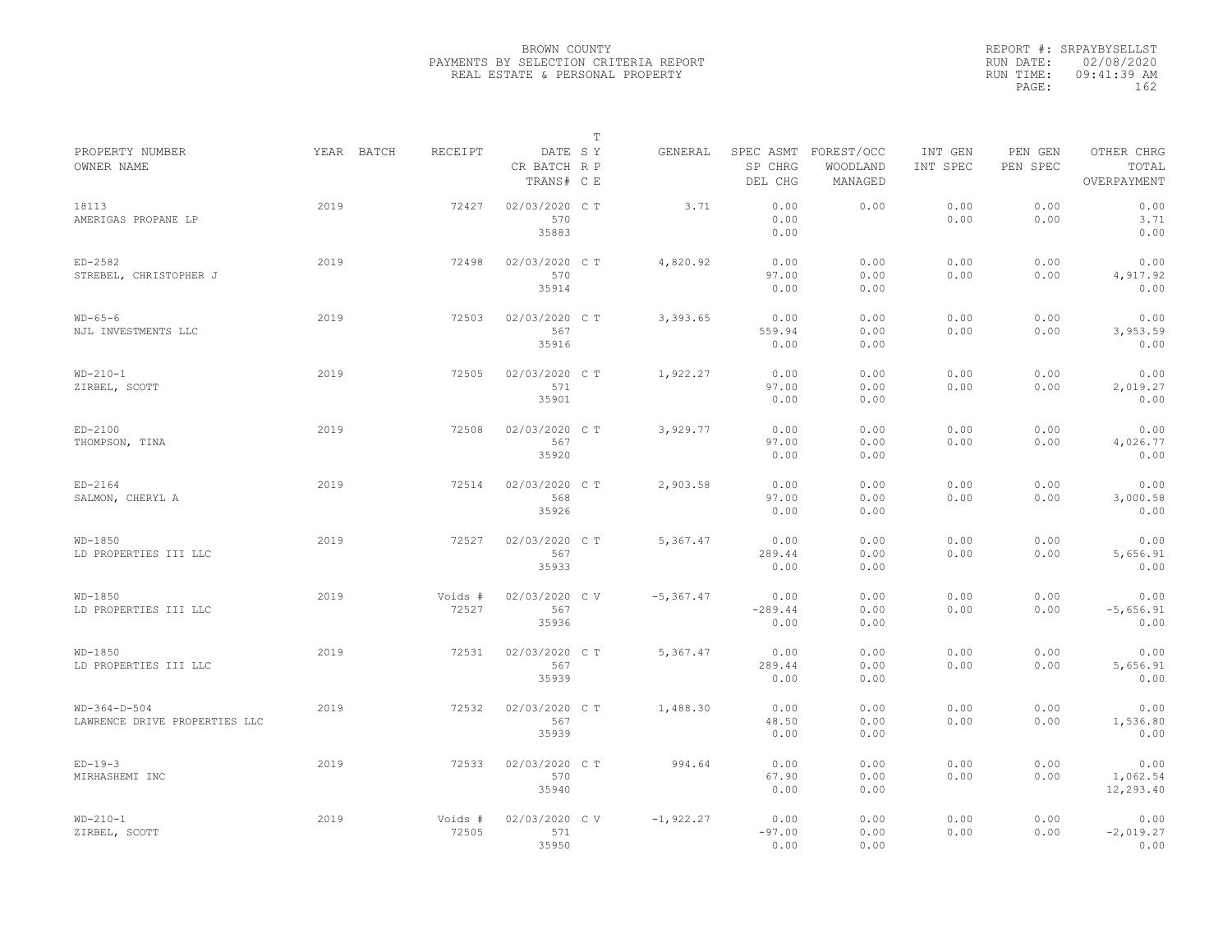|                                                  |      |             |         |                                       | $\mathbb T$ |          |                                 |                                   |                     |                     |                                    |
|--------------------------------------------------|------|-------------|---------|---------------------------------------|-------------|----------|---------------------------------|-----------------------------------|---------------------|---------------------|------------------------------------|
| PROPERTY NUMBER<br>OWNER NAME                    |      | YEAR BATCH  | RECEIPT | DATE SY<br>CR BATCH R P<br>TRANS# C E |             | GENERAL  | SPEC ASMT<br>SP CHRG<br>DEL CHG | FOREST/OCC<br>WOODLAND<br>MANAGED | INT GEN<br>INT SPEC | PEN GEN<br>PEN SPEC | OTHER CHRG<br>TOTAL<br>OVERPAYMENT |
| $WD-708-H-19$<br>MCDONOUGH, PAUL R               | 2019 |             | 72546   | 02/03/2020 C T<br>568<br>35952        |             | 1,044.86 | 0.00<br>97.00<br>0.00           | 0.00<br>0.00<br>0.00              | 0.00<br>0.00        | 0.00<br>0.00        | 0.00<br>1,141.86<br>0.00           |
| 09064<br>DE PERE GREENHOUSE & FLORAL LLC         | 2019 |             | 72548   | 02/03/2020 C T<br>568<br>35954        |             | 306.83   | 0.00<br>0.00<br>0.00            | 0.00                              | 0.00<br>0.00        | 0.00<br>0.00        | 0.00<br>306.83<br>0.00             |
| WD-1313<br>EBBEN ROBERT N LIVING REVOCABLE TRUST | 2019 |             | 72552   | 02/03/2020 C T<br>569<br>35958        |             | 1,788.10 | 0.00<br>67.90<br>0.00           | 0.00<br>0.00<br>0.00              | 0.00<br>0.00        | 0.00<br>0.00        | 0.00<br>1,856.00<br>0.00           |
| WD-1313<br>EBBEN ROBERT N LIVING REVOCABLE TRUST | 2019 |             | 72555   | 02/03/2020 C T<br>569<br>35960        |             | 1,857.81 | 0.00<br>0.00<br>0.00            | 0.00<br>0.00<br>0.00              | 0.00<br>0.00        | 0.00<br>0.00        | 0.00<br>1,857.81<br>0.00           |
| $ED-714-G-2$<br>GREUNKE, ETAL, JILL N            | 2019 |             | 72557   | 02/03/2020 C T<br>569<br>35962        |             | 5,086.48 | 0.00<br>97.00<br>0.00           | 0.00<br>0.00<br>0.00              | 0.00<br>0.00        | 0.00<br>0.00        | 0.00<br>5,183.48<br>0.00           |
| 9118<br>THERMO-FAB PLASTICS INC                  | 2019 |             | 72566   | 02/03/2020 C T<br>570<br>35971        |             | 22.28    | 0.00<br>0.00<br>0.00            | 0.00                              | 0.00<br>0.00        | 0.00<br>0.00        | 0.00<br>22.28<br>0.00              |
| $ED-344-104-4$<br>MASON PROPERTIES LLC           | 2019 |             | 72567   | 02/03/2020 C T<br>570<br>35971        |             | 2,667.75 | 0.00<br>513.18<br>0.00          | 0.00<br>0.00<br>0.00              | 0.00<br>0.00        | 0.00<br>0.00        | 0.00<br>3,180.93<br>0.00           |
| $WD-210-1$<br>ZIRBEL, SCOTT                      | 2019 |             | 72568   | 02/03/2020 C T<br>571<br>35972        |             | 1,922.27 | 0.00<br>97.00<br>0.00           | 0.00<br>0.00<br>0.00              | 0.00<br>0.00        | 0.00<br>0.00        | 0.00<br>2,019.27<br>0.00           |
| $ED-1164-V-14$<br>LUBINSKI, JULIA A              | 2019 |             | 72569   | 02/03/2020 C T<br>570<br>35973        |             | 2,020.63 | 0.00<br>67.90<br>0.00           | 0.00<br>0.00<br>0.00              | 0.00<br>0.00        | 0.00<br>0.00        | 0.00<br>2,088.53<br>0.00           |
| $WD-DOO06$<br>BARRETT, THOMAS L                  | 2019 |             | 72571   | 02/03/2020 CT<br>570<br>35975         |             | 6,342.36 | 0.00<br>740.59<br>0.00          | 0.00<br>0.00<br>0.00              | 0.00<br>0.00        | 0.00<br>0.00        | 0.00<br>7,082.95<br>0.00           |
| $WD-823$<br>GLATFELTER, ETAL, GARY L             |      | 2019 200203 | 4078    | 02/03/2020 C T                        |             | 2,773.86 | 0.00<br>97.00<br>0.00           | 0.00<br>0.00<br>0.00              | 0.00<br>0.00        | 0.00<br>0.00        | 0.00<br>2,870.86<br>0.00           |
| $WD-243$<br>DELSART, THOMAS F                    | 2019 |             | 72618   | 02/03/2020 CT<br>570<br>36007         |             | 1,124.33 | 0.00<br>97.00<br>0.00           | 0.00<br>0.00<br>0.00              | 0.00<br>0.00        | 0.00<br>0.00        | 0.00<br>1,221.33<br>0.00           |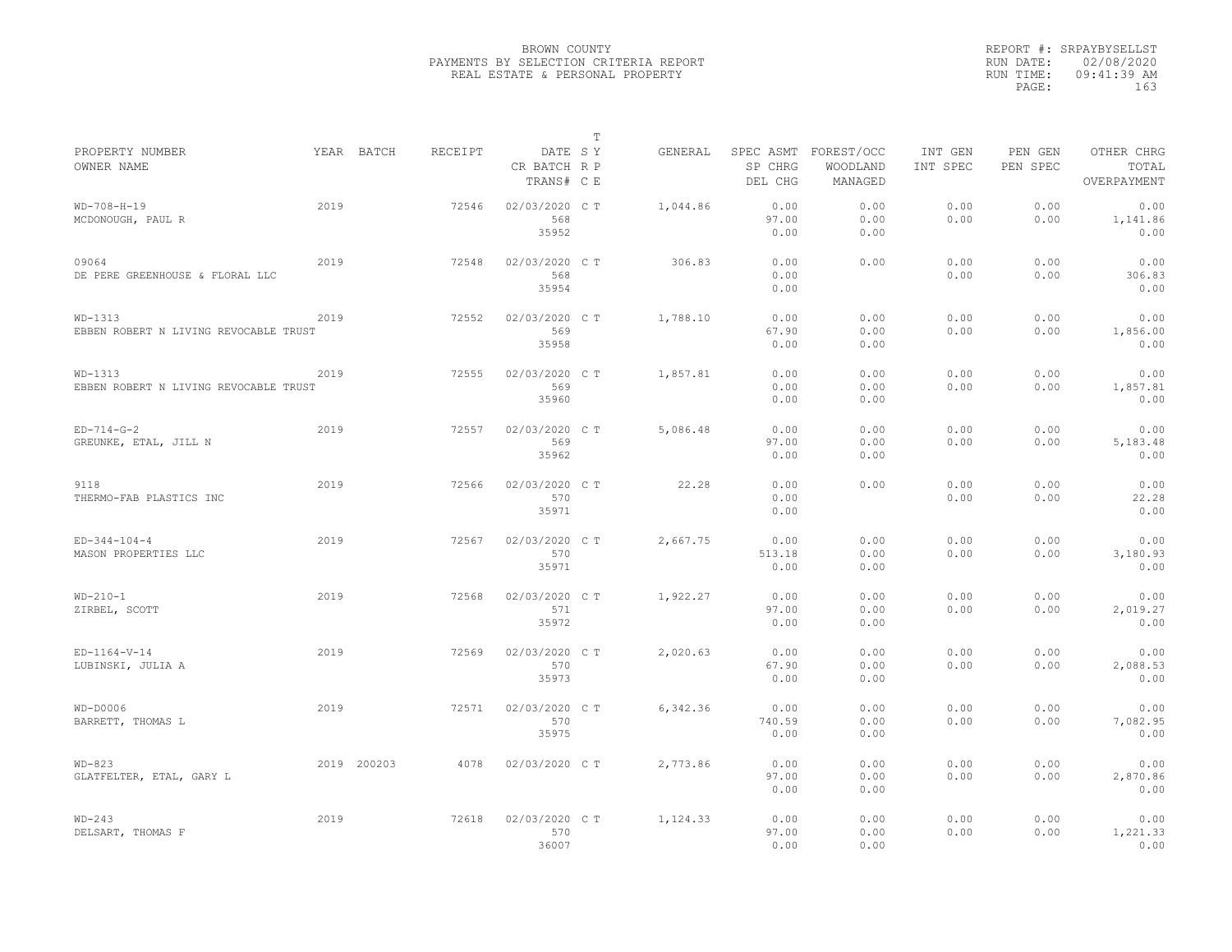|                                         |            |                |                                       | $\mathbb T$ |           |                                 |                                   |                     |                     |                                    |
|-----------------------------------------|------------|----------------|---------------------------------------|-------------|-----------|---------------------------------|-----------------------------------|---------------------|---------------------|------------------------------------|
| PROPERTY NUMBER<br>OWNER NAME           | YEAR BATCH | <b>RECEIPT</b> | DATE SY<br>CR BATCH R P<br>TRANS# C E |             | GENERAL   | SPEC ASMT<br>SP CHRG<br>DEL CHG | FOREST/OCC<br>WOODLAND<br>MANAGED | INT GEN<br>INT SPEC | PEN GEN<br>PEN SPEC | OTHER CHRG<br>TOTAL<br>OVERPAYMENT |
| $WD-708-J-103$<br>DELSART, THOMAS F     | 2019       | 72619          | 02/03/2020 CT<br>570<br>36007         |             | 1,185.09  | 0.00<br>97.00<br>0.00           | 0.00<br>0.00<br>0.00              | 0.00<br>0.00        | 0.00<br>0.00        | 0.00<br>1,282.09<br>0.00           |
| $ED-F0100-1$<br>DARLING INVESTMENTS LLC | 2019       | 72621          | 02/03/2020 C T<br>567<br>36009        |             | 27,747.11 | 0.00<br>2,399.95<br>0.00        | 0.00<br>0.00<br>0.00              | 0.00<br>0.00        | 0.00<br>0.00        | 0.00<br>30,147.06<br>0.00          |
| $ED-1025$<br>SCHMOLL, ERIC R            | 2019       | 72622          | 02/03/2020 C T<br>569<br>36010        |             | 1,266.67  | 0.00<br>194.00<br>0.00          | 0.00<br>0.00<br>0.00              | 0.00<br>0.00        | 0.00<br>0.00        | 0.00<br>1,460.67<br>0.00           |
| $ED-1155$<br>SCHMOLL, ERIC R            | 2019       | 72623          | 02/03/2020 C T<br>569<br>36010        |             | 1,128.34  | 0.00<br>97.00<br>325.45         | 0.00<br>0.00<br>0.00              | 0.00<br>0.00        | 0.00<br>0.00        | 0.00<br>1,550.79<br>0.00           |
| $ED-2647$<br>PAULICK, RICHARD J         | 2019       | 72627          | 02/03/2020 C T<br>568<br>36014        |             | 2,927.52  | 0.00<br>97.00<br>0.00           | 0.00<br>0.00<br>0.00              | 0.00<br>0.00        | 0.00<br>0.00        | 0.00<br>3,024.52<br>0.00           |
| 9110<br>ROMO INC                        | 2019       | 72628          | 02/03/2020 C T<br>567<br>36015        |             | 12,220.63 | 0.00<br>0.00<br>0.00            | 0.00                              | 0.00<br>0.00        | 0.00<br>0.00        | 0.00<br>12,220.63<br>0.00          |
| $WD-108-1$<br>PURPLE LION INVESTMENTS   | 2019       | 72631          | 02/03/2020 CT<br>569<br>36017         |             | 1,118.35  | 0.00<br>97.00<br>0.00           | 0.00<br>0.00<br>0.00              | 0.00<br>0.00        | 0.00<br>0.00        | 0.00<br>1,215.35<br>0.00           |
| $WD-753-1$<br>DELSART, THOMAS F         | 2019       | 72634          | 02/03/2020 C T<br>570<br>36019        |             | 2,029.49  | 0.00<br>97.00<br>0.00           | 0.00<br>0.00<br>0.00              | 0.00<br>0.00        | 0.00<br>0.00        | 0.00<br>2,126.49<br>0.00           |
| $WD-751$<br>DELSART, THOMAS F           | 2019       | 72635          | 02/03/2020 C T<br>570<br>36019        |             | 2,404.05  | 0.00<br>97.00<br>0.00           | 0.00<br>0.00<br>0.00              | 0.00<br>0.00        | 0.00<br>0.00        | 0.00<br>2,501.05<br>0.00           |
| $WD-848$<br>DELSART, THOMAS F           | 2019       | 72636          | 02/03/2020 CT<br>570<br>36019         |             | 3,989.99  | 0.00<br>135.80<br>0.00          | 0.00<br>0.00<br>0.00              | 0.00<br>0.00        | 0.00<br>0.00        | 0.00<br>4,125.79<br>0.00           |
| $WD-756$<br>DELSART, THOMAS F           | 2019       | 72637          | 02/03/2020 C T<br>570<br>36019        |             | 2,033.47  | 0.00<br>97.00<br>0.00           | 0.00<br>0.00<br>0.00              | 0.00<br>0.00        | 0.00<br>0.00        | 0.00<br>2,130.47<br>0.00           |
| $WD-708-J-101$<br>DELSART, THOMAS F     | 2019       | 72638          | 02/03/2020 C T<br>570<br>36019        |             | 3,671.21  | 0.00<br>97.00<br>0.00           | 0.00<br>0.00<br>0.00              | 0.00<br>0.00        | 0.00<br>0.00        | 0.00<br>3,768.21<br>0.00           |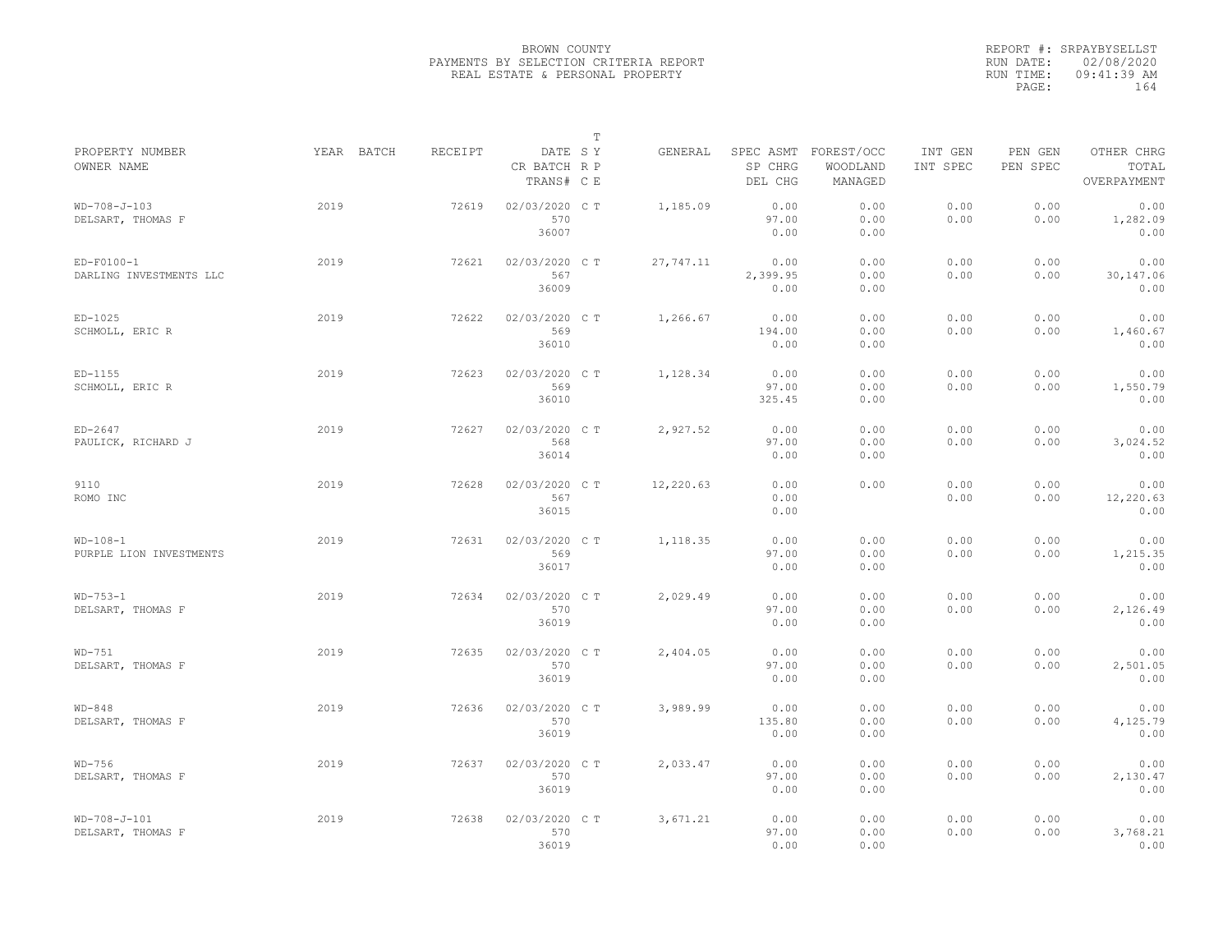|                                                   |            |         |                                       | $\mathbb T$ |          |                          |                                             |                     |                     |                                    |
|---------------------------------------------------|------------|---------|---------------------------------------|-------------|----------|--------------------------|---------------------------------------------|---------------------|---------------------|------------------------------------|
| PROPERTY NUMBER<br>OWNER NAME                     | YEAR BATCH | RECEIPT | DATE SY<br>CR BATCH R P<br>TRANS# C E |             | GENERAL  | SP CHRG<br>DEL CHG       | SPEC ASMT FOREST/OCC<br>WOODLAND<br>MANAGED | INT GEN<br>INT SPEC | PEN GEN<br>PEN SPEC | OTHER CHRG<br>TOTAL<br>OVERPAYMENT |
| WD-708-J-102<br>DELSART, THOMAS F                 | 2019       | 72641   | 02/03/2020 CT<br>570<br>36019         |             | 2,011.55 | 0.00<br>97.00<br>0.00    | 0.00<br>0.00<br>0.00                        | 0.00<br>0.00        | 0.00<br>0.00        | 0.00<br>2,108.55<br>0.00           |
| $ED-714-T-22$<br>DESHAZER, DAVID L                | 2019       | 72648   | 02/03/2020 C T<br>568<br>36025        |             | 200.00   | 0.00<br>0.00<br>0.00     | 0.00<br>0.00<br>0.00                        | 0.00<br>0.00        | 0.00<br>0.00        | 0.00<br>200.00<br>0.00             |
| $WD-DOO21-4$<br>NICOLET COMMERCIAL DEPERE LLC     | 2019       | 72691   | 02/03/2020 C T<br>567<br>36058        |             | 1,607.85 | 0.00<br>0.00<br>0.00     | 0.00<br>0.00<br>0.00                        | 0.00<br>0.00        | 0.00<br>0.00        | 0.00<br>1,607.85<br>0.00           |
| $WD-DOO21-3$<br>NICOLET COMMERCIAL DEPERE LLC     | 2019       | 72692   | 02/03/2020 C T<br>567<br>36058        |             | 2,428.71 | 0.00<br>48.50<br>0.00    | 0.00<br>0.00<br>0.00                        | 0.00<br>0.00        | 0.00<br>0.00        | 0.00<br>2,477.21<br>0.00           |
| $WD-904$<br>LAUSCHER, JEFFREY S                   | 2019       | 72718   | 02/03/2020 C T<br>570<br>36080        |             | 2,459.85 | 0.00<br>135.80<br>0.00   | 0.00<br>0.00<br>0.00                        | 0.00<br>0.00        | 0.00<br>0.00        | 0.00<br>2,595.65<br>0.00           |
| $ED-273$<br>BOERSMA, PATRICK T                    | 2019       | 72722   | 02/03/2020 CT<br>569<br>36084         |             | 1,455.16 | 0.00<br>97.00<br>0.00    | 0.00<br>0.00<br>0.00                        | 0.00<br>0.00        | 0.00<br>0.00        | 0.00<br>1,552.16<br>0.00           |
| $ED-714-Q-24$<br>VANDERWEGEN, EILEEN A            | 2019       | 72724   | 02/03/2020 C T<br>569<br>36087        |             | 1,370.47 | 0.00<br>67.90<br>0.00    | 0.00<br>0.00<br>0.00                        | 0.00<br>0.00        | 0.00<br>0.00        | 0.00<br>1,438.37<br>0.00           |
| $ED-371-G-19$<br>STERN, BARBARA A                 | 2019       | 72735   | 02/03/2020 C T<br>570<br>36094        |             | 0.00     | 0.00<br>15.00<br>0.00    | 0.00<br>0.00<br>0.00                        | 0.00<br>0.00        | 0.00<br>0.00        | 0.00<br>15.00<br>0.00              |
| $WD-54-2$<br>HOFFMAN PROPERTIES LLC               | 2019       | 72745   | 02/03/2020 CT<br>567<br>36096         |             | 3,477.32 | 0.00<br>730.24<br>0.00   | 0.00<br>0.00<br>0.00                        | 0.00<br>0.00        | 0.00<br>0.00        | 0.00<br>4,207.56<br>0.00           |
| $WD-758-87$<br>NELSON, ETAL, KENNETH R & SHARON A | 2019       | 72747   | 02/03/2020 C T<br>569<br>36098        |             | 1,832.61 | 0.00<br>135.80<br>291.85 | 0.00<br>0.00<br>0.00                        | 0.00<br>0.00        | 0.00<br>0.00        | 0.00<br>2,260.26<br>0.00           |
| $WD-836-S-1$<br>WEBER, MICHAEL R                  | 2019       | 72749   | 02/03/2020 C T<br>569<br>36100        |             | 1,707.32 | 0.00<br>97.00<br>0.00    | 0.00<br>0.00<br>0.00                        | 0.00<br>0.00        | 0.00<br>0.00        | 0.00<br>1,804.32<br>0.00           |
| 25171<br>HOME INTERIORS, INC                      | 2019       | 72755   | 02/03/2020 CT<br>567<br>36106         |             | 23.90    | 0.00<br>0.00<br>0.00     | 0.00                                        | 0.00<br>0.00        | 0.00<br>0.00        | 0.00<br>23.90<br>0.00              |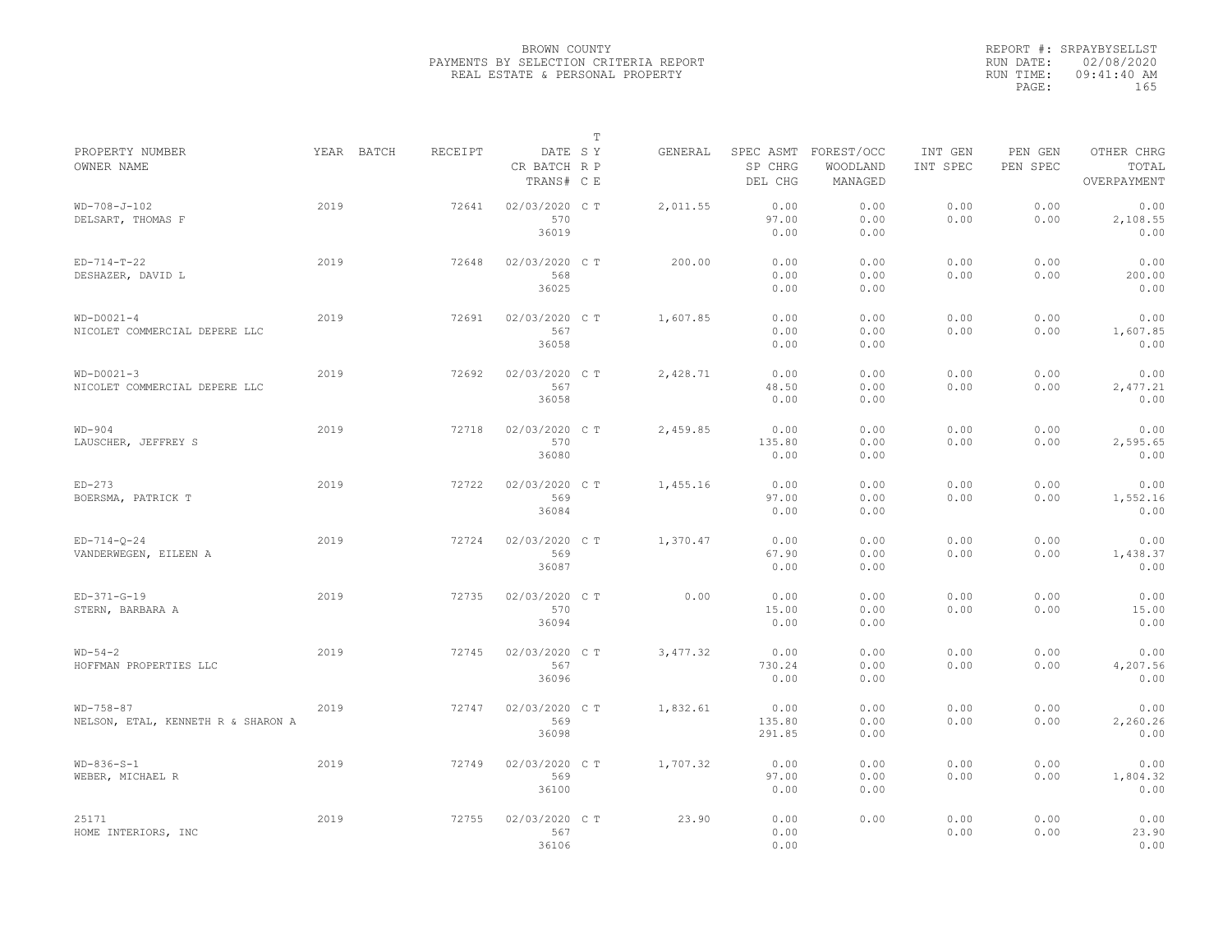|                                       |            |                  |                                       | $\mathbb T$ |             |                           |                                             |                     |                     |                                    |
|---------------------------------------|------------|------------------|---------------------------------------|-------------|-------------|---------------------------|---------------------------------------------|---------------------|---------------------|------------------------------------|
| PROPERTY NUMBER<br>OWNER NAME         | YEAR BATCH | RECEIPT          | DATE SY<br>CR BATCH R P<br>TRANS# C E |             | GENERAL     | SP CHRG<br>DEL CHG        | SPEC ASMT FOREST/OCC<br>WOODLAND<br>MANAGED | INT GEN<br>INT SPEC | PEN GEN<br>PEN SPEC | OTHER CHRG<br>TOTAL<br>OVERPAYMENT |
| $WD-1862$<br>JAEGER RANDY LLC         | 2019       | 72769            | 02/03/2020 CT<br>568<br>36112         |             | 560.85      | 0.00<br>48.50<br>0.00     | 0.00<br>0.00<br>0.00                        | 0.00<br>0.00        | 0.00<br>0.00        | 0.00<br>609.35<br>0.00             |
| $WD-1863$<br>JAEGER RANDY LLC         | 2019       | 72770            | 02/03/2020 C T<br>568<br>36112        |             | 462.24      | 0.00<br>48.50<br>0.00     | 0.00<br>0.00<br>0.00                        | 0.00<br>0.00        | 0.00<br>0.00        | 0.00<br>510.74<br>0.00             |
| 21963<br>TOTAL ENERGY SYSTEMS, LLC    | 2019       | 72771            | 02/03/2020 C T<br>569<br>36113        |             | 1,287.07    | 0.00<br>0.00<br>0.00      | 0.00                                        | 0.00<br>0.00        | 0.00<br>0.00        | 0.00<br>1,287.07<br>0.00           |
| 35000<br>AL'S UPHOLSTERY COMPANY, LLC | 2019       | 72788            | 02/03/2020 C T<br>570<br>36127        |             | 16.71       | 0.00<br>0.00<br>0.00      | 0.00                                        | 0.00<br>0.00        | 0.00<br>0.00        | 0.00<br>16.71<br>0.00              |
| $WD-1104$<br>ROMANEK, LORI            | 2019       | 72790            | 02/03/2020 C T<br>570<br>36129        |             | 1,910.55    | 0.00<br>97.00<br>0.00     | 0.00<br>0.00<br>0.00                        | 0.00<br>0.00        | 0.00<br>0.00        | 0.00<br>2,007.55<br>0.00           |
| ED-371-M-129<br>PAUL, CINDY           | 2019       | 72793            | 02/03/2020 C T<br>569<br>36132        |             | 2,494.16    | 0.00<br>97.00<br>0.00     | 0.00<br>0.00<br>0.00                        | 0.00<br>0.00        | 0.00<br>0.00        | 0.00<br>2,591.16<br>0.00           |
| $ED-206$<br>CHRISTENSEN, THOMAS W     | 2019       | 72794            | 02/03/2020 C T<br>570<br>36134        |             | 1,036.22    | 0.00<br>97.00<br>0.00     | 0.00<br>0.00<br>0.00                        | 0.00<br>0.00        | 0.00<br>0.00        | 0.00<br>1,133.22<br>0.00           |
| $WD-432$<br>AMBROSIUS, JOHN H         | 2019       | 72812            | 02/03/2020 C T<br>568<br>36151        |             | 4,726.54    | 0.00<br>582.00<br>0.00    | 0.00<br>0.00<br>0.00                        | 0.00<br>0.00        | 0.00<br>0.00        | 0.00<br>5,308.54<br>0.00           |
| 21319<br>DE PERE SUPERSTORE, LLC      | 2019       | 72821            | 02/03/2020 C T<br>569<br>36158        |             | 1,637.73    | 0.00<br>0.00<br>0.00      | 0.00                                        | 0.00<br>0.00        | 0.00<br>0.00        | 0.00<br>1,637.73<br>0.00           |
| $WD-432$<br>AMBROSIUS, JOHN H         | 2019       | Voids #<br>72812 | 02/03/2020 CV<br>568<br>36160         |             | $-4,726.54$ | 0.00<br>$-582.00$<br>0.00 | 0.00<br>0.00<br>0.00                        | 0.00<br>0.00        | 0.00<br>0.00        | 0.00<br>$-5,308.54$<br>0.00        |
| $WD-432$<br>AMBROSIUS, JOHN H         | 2019       | 72836            | 02/03/2020 C T<br>568<br>36167        |             | 4,726.54    | 0.00<br>582.00<br>0.00    | 0.00<br>0.00<br>0.00                        | 0.00<br>0.00        | 0.00<br>0.00        | 0.00<br>5,308.54<br>0.00           |
| 35024<br>IA REAL ESTATE, LLC          | 2019       | 72859            | 02/03/2020 CT<br>569<br>36181         |             | 930.45      | 0.00<br>0.00<br>0.00      | 0.00                                        | 0.00<br>0.00        | 0.00<br>0.00        | 0.00<br>930.45<br>0.00             |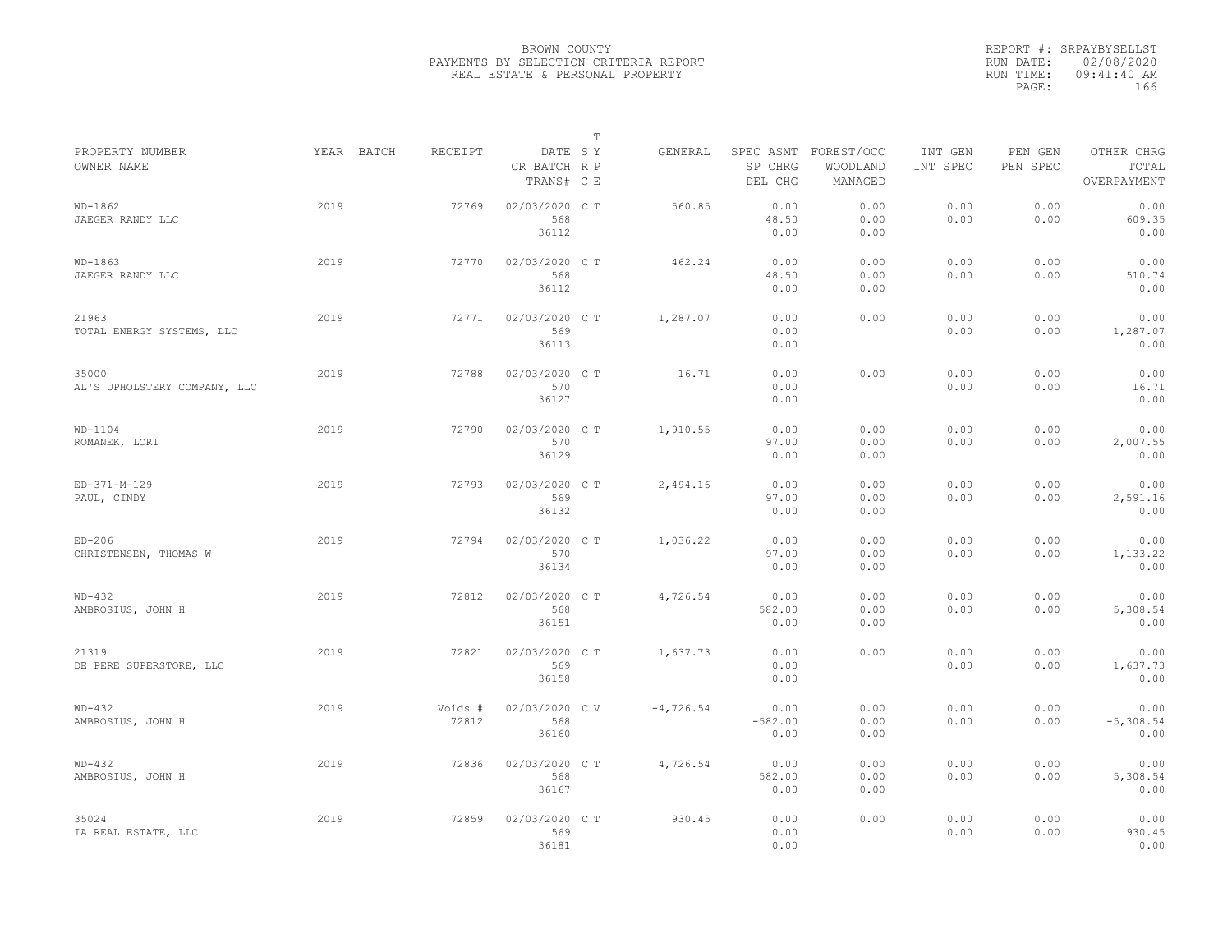|                                                         |      |             |                |                                       | $\mathbb T$ |           |                                 |                                   |                     |                     |                                    |
|---------------------------------------------------------|------|-------------|----------------|---------------------------------------|-------------|-----------|---------------------------------|-----------------------------------|---------------------|---------------------|------------------------------------|
| PROPERTY NUMBER<br>OWNER NAME                           |      | YEAR BATCH  | <b>RECEIPT</b> | DATE SY<br>CR BATCH R P<br>TRANS# C E |             | GENERAL   | SPEC ASMT<br>SP CHRG<br>DEL CHG | FOREST/OCC<br>WOODLAND<br>MANAGED | INT GEN<br>INT SPEC | PEN GEN<br>PEN SPEC | OTHER CHRG<br>TOTAL<br>OVERPAYMENT |
| $ED-714-G-227$<br>AMUNDSON, DAYTON L                    | 2019 |             | 72861          | 02/03/2020 C T<br>569<br>36183        |             | 2,493.20  | 0.00<br>135.80<br>0.00          | 0.00<br>0.00<br>0.00              | 0.00<br>0.00        | 0.00<br>0.00        | 0.00<br>2,629.00<br>0.00           |
| $ED-714-G-228$<br>AMUNDSON, DAYTON L                    | 2019 |             | 72862          | 02/03/2020 C T<br>569<br>36183        |             | 2,490.41  | 0.00<br>135.80<br>0.00          | 0.00<br>0.00<br>0.00              | 0.00<br>0.00        | 0.00<br>0.00        | 0.00<br>2,626.21<br>0.00           |
| $ED-775$<br>BRUMMEL, MARC P                             | 2019 |             | 72874          | 02/03/2020 C T<br>569<br>36188        |             | 2,071.67  | 0.00<br>488.63<br>0.00          | 0.00<br>0.00<br>0.00              | 0.00<br>0.00        | 0.00<br>0.00        | 0.00<br>2,560.30<br>0.00           |
| 35044<br>ALDI                                           | 2019 |             | 72896          | 02/03/2020 C T<br>569<br>36202        |             | 9,682.95  | 0.00<br>0.00<br>0.00            | 0.00                              | 0.00<br>0.00        | 0.00<br>0.00        | 0.00<br>9,682.95<br>0.00           |
| 11309<br>PITNEY BOWES GLOBAL FINANCIAL SVCS LLC         | 2019 |             | 72907          | 02/03/2020 C T<br>567<br>36210        |             | 181.99    | 0.00<br>0.00<br>0.00            | 0.00                              | 0.00<br>0.00        | 0.00<br>0.00        | 0.00<br>181.99<br>0.00             |
| 20514<br>PITNEY BOWES GLOBAL FINANCIAL SVCS LLC         | 2019 |             | 72910          | 02/03/2020 C T<br>567<br>36210        |             | 83.68     | 0.00<br>0.00<br>0.00            | 0.00                              | 0.00<br>0.00        | 0.00<br>0.00        | 0.00<br>83.68<br>0.00              |
| $ED-1466-1$<br>ZELLNER, BENJAMIN S                      | 2019 |             | 72953          | 02/03/2020 C T<br>569<br>36246        |             | 13,985.00 | 0.00<br>97.00<br>0.00           | 0.00<br>0.00<br>0.00              | 0.00<br>0.00        | 0.00<br>0.00        | 0.00<br>14,082.00<br>0.00          |
| $ED-2451$<br>GROESCHL RICK D & WENDIE S REVOCABLE TRUST | 2019 |             | 72972          | 02/03/2020 CT<br>568<br>36261         |             | 4,472.52  | 0.00<br>97.00<br>0.00           | 0.00<br>0.00<br>0.00              | 0.00<br>0.00        | 0.00<br>0.00        | 0.00<br>4,569.52<br>0.00           |
| $WD-350$<br>CHERRY, JANICE K                            | 2019 |             | 72994          | 02/03/2020 C T<br>569<br>36277        |             | 2,212.78  | 0.00<br>97.00<br>0.00           | 0.00<br>0.00<br>0.00              | 0.00<br>0.00        | 0.00<br>0.00        | 0.00<br>2,309.78<br>0.00           |
| $WD-387$<br>F & J PROPERTIES LLC                        | 2019 |             | 72995          | 02/03/2020 C T<br>568<br>36278        |             | 3,210.34  | 0.00<br>890.72<br>0.00          | 0.00<br>0.00<br>0.00              | 0.00<br>0.00        | 0.00<br>0.00        | 0.00<br>4,101.06<br>0.00           |
| $WD-1905$<br>BARTOSZEK, ANDIE R                         | 2019 |             | 73006          | 02/03/2020 C T<br>569<br>36291        |             | 2,853.00  | 0.00<br>97.00<br>0.00           | 0.00<br>0.00<br>0.00              | 0.00<br>0.00        | 0.00<br>0.00        | 0.00<br>2,950.00<br>0.00           |
| $ED-582-F-12$<br>CUNNINGHAM, ERIC S                     |      | 2019 200203 | 4086           | 02/03/2020 C T                        |             | 2,291.75  | 0.00<br>97.00<br>0.00           | 0.00<br>0.00<br>0.00              | 0.00<br>0.00        | 0.00<br>0.00        | 0.00<br>2,388.75<br>0.00           |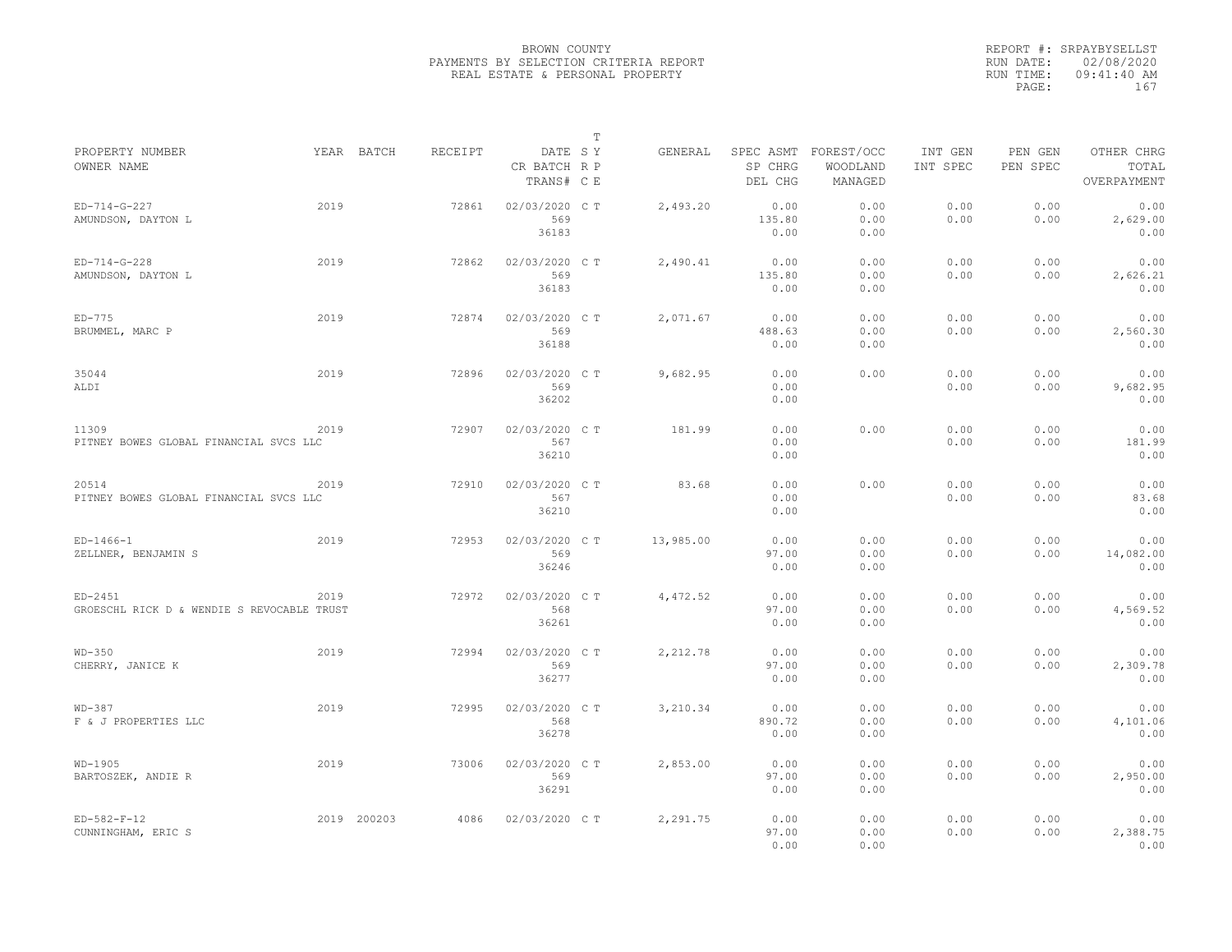|                                         |      |            |                |                                       | $\mathbb T$ |           |                           |                                             |                     |                     |                                    |
|-----------------------------------------|------|------------|----------------|---------------------------------------|-------------|-----------|---------------------------|---------------------------------------------|---------------------|---------------------|------------------------------------|
| PROPERTY NUMBER<br>OWNER NAME           |      | YEAR BATCH | <b>RECEIPT</b> | DATE SY<br>CR BATCH R P<br>TRANS# C E |             | GENERAL   | SP CHRG<br>DEL CHG        | SPEC ASMT FOREST/OCC<br>WOODLAND<br>MANAGED | INT GEN<br>INT SPEC | PEN GEN<br>PEN SPEC | OTHER CHRG<br>TOTAL<br>OVERPAYMENT |
| 23860<br>XO FITNESS                     | 2019 |            | 73024          | 02/04/2020 CT<br>573<br>36305         |             | 16.71     | 0.00<br>0.00<br>0.00      | 0.00                                        | 0.00<br>0.00        | 0.00<br>0.00        | 0.00<br>16.71<br>0.00              |
| 35069<br>MIDLAND PLASTICS INC           | 2019 |            | 73028          | 02/04/2020 C T<br>574<br>36309        |             | 6,130.55  | 0.00<br>0.00<br>0.00      | 0.00                                        | 0.00<br>0.00        | 0.00<br>0.00        | 0.00<br>6,130.55<br>0.00           |
| $WD-L179$<br>MNH PROPERTIES LLC         | 2019 |            | 73029          | 02/04/2020 C T<br>574<br>36309        |             | 23,095.28 | 0.00<br>2,226.50<br>0.00  | 0.00<br>0.00<br>0.00                        | 0.00<br>0.00        | 0.00<br>0.00        | 0.00<br>25, 321.78<br>0.00         |
| 09060<br>DE PERE Y-MART, LLC            | 2019 |            | 73039          | 02/04/2020 C T<br>573<br>36318        |             | 19.93     | 0.00<br>0.00<br>0.00      | 0.00                                        | 0.00<br>0.00        | 0.00<br>0.00        | 0.00<br>19.93<br>0.00              |
| ED-1164-R-153<br>KUBICK, JONATHAN J     | 2019 |            | 73040          | 02/04/2020 C T<br>574<br>36319        |             | 1,887.63  | 0.00<br>97.00<br>0.00     | 0.00<br>0.00<br>0.00                        | 0.00<br>0.00        | 0.00<br>0.00        | 0.00<br>1,984.63<br>0.00           |
| $ED-124-Q-24$<br>GEVERS, PAUL J         | 2019 |            | 73046          | 02/04/2020 C T<br>573<br>36325        |             | 1,703.00  | 0.00<br>97.00<br>0.00     | 0.00<br>0.00<br>0.00                        | 0.00<br>0.00        | 0.00<br>0.00        | 0.00<br>1,800.00<br>0.00           |
| $ED-124-0-24$<br>GEVERS, PAUL J         | 2019 |            | 73047          | 02/04/2020 C T<br>573<br>36326        |             | 204.13    | 0.00<br>0.00<br>0.00      | 0.00<br>0.00<br>0.00                        | 0.00<br>0.00        | 0.00<br>0.00        | 0.00<br>204.13<br>0.00             |
| $ED-949$<br>ROYLE PROPERTIES LLC        | 2019 |            | 73071          | 02/04/2020 C T<br>574<br>36350        |             | 4,065.11  | 0.00<br>1,019.16<br>0.00  | 0.00<br>0.00<br>0.00                        | 0.00<br>0.00        | 0.00<br>0.00        | 0.00<br>5,084.27<br>0.00           |
| $ED-714-G-7$<br>CRESTVIEW LANE LLC      | 2019 |            | 73079          | 02/04/2020 C T<br>574<br>36358        |             | 2,273.14  | 0.00<br>97.00<br>1,482.67 | 0.00<br>0.00<br>0.00                        | 0.00<br>0.00        | 0.00<br>0.00        | 0.00<br>3,852.81<br>0.00           |
| $WD-364-D-531$<br>EDS ASSOC LLC         | 2019 |            | 73132          | 02/04/2020 C T<br>573<br>36395        |             | 11,575.34 | 0.00<br>1,714.11<br>0.00  | 0.00<br>0.00<br>0.00                        | 0.00<br>0.00        | 0.00<br>0.00        | 0.00<br>13,289.45<br>0.00          |
| 35032<br>LAMAR ADVERTISING OF GREEN BAY | 2019 |            | 73150          | 02/04/2020 C T<br>577<br>36412        |             | 8,963.71  | 0.00<br>0.00<br>0.00      | 0.00                                        | 0.00<br>0.00        | 0.00<br>0.00        | 0.00<br>8,963.71<br>0.00           |
| $ED-268$<br>DANEN PROPERTIES LLC        | 2019 |            | 73152          | 02/04/2020 C T<br>574<br>36414        |             | 1,252.75  | 0.00<br>135.80<br>0.00    | 0.00<br>0.00<br>0.00                        | 0.00<br>0.00        | 0.00<br>0.00        | 0.00<br>1,388.55<br>0.00           |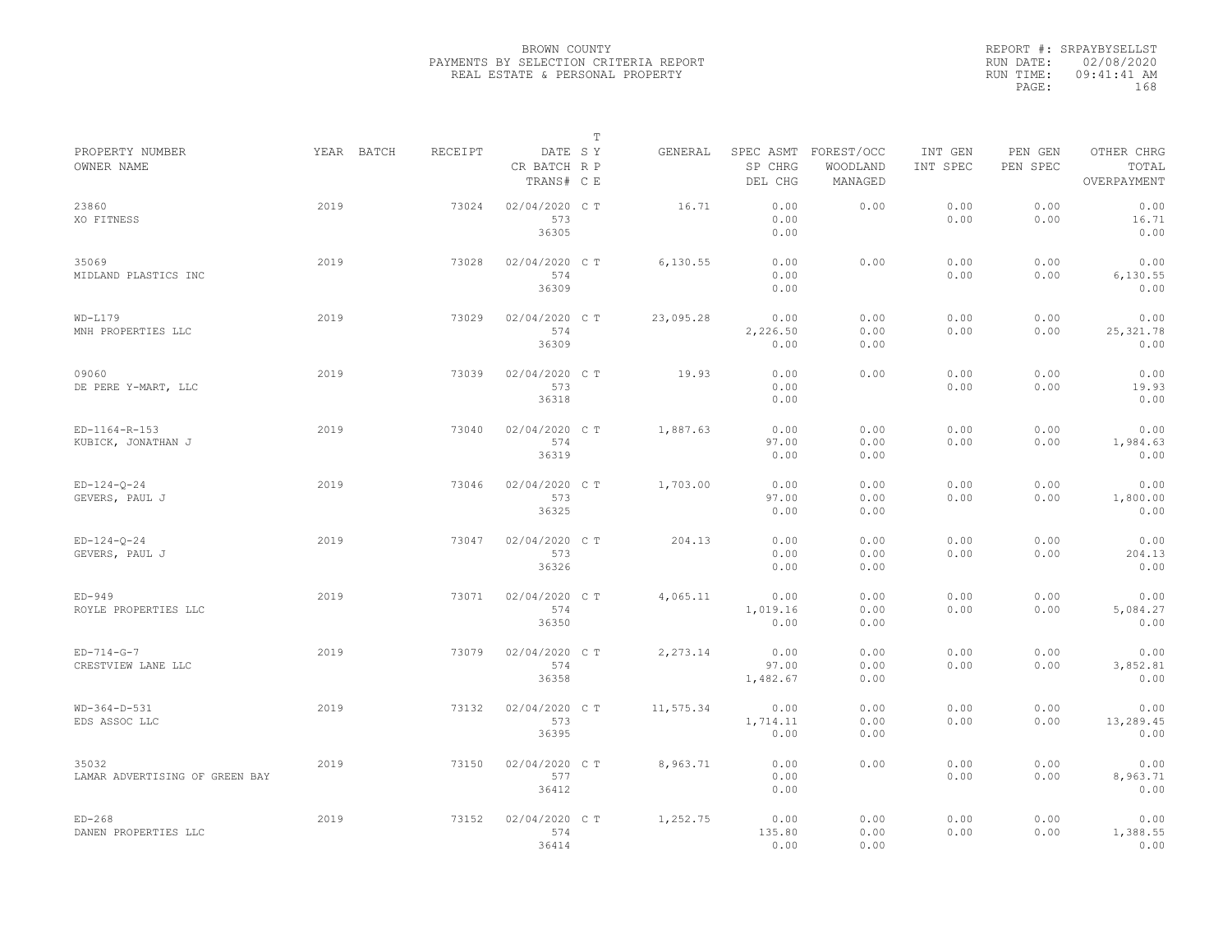|                                          |            |         |                                       | $\mathbb T$ |            |                                 |                                   |                     |                     |                                    |
|------------------------------------------|------------|---------|---------------------------------------|-------------|------------|---------------------------------|-----------------------------------|---------------------|---------------------|------------------------------------|
| PROPERTY NUMBER<br>OWNER NAME            | YEAR BATCH | RECEIPT | DATE SY<br>CR BATCH R P<br>TRANS# C E |             | GENERAL    | SPEC ASMT<br>SP CHRG<br>DEL CHG | FOREST/OCC<br>WOODLAND<br>MANAGED | INT GEN<br>INT SPEC | PEN GEN<br>PEN SPEC | OTHER CHRG<br>TOTAL<br>OVERPAYMENT |
| $ED-272$<br>DANEN PROPERTIES LLC         | 2019       | 73153   | 02/04/2020 C T<br>574<br>36414        |             | 1,236.97   | 0.00<br>245.12<br>0.00          | 0.00<br>0.00<br>0.00              | 0.00<br>0.00        | 0.00<br>0.00        | 0.00<br>1,482.09<br>0.00           |
| $ED-967$<br>DANEN PROPERTIES LLC         | 2019       | 73154   | 02/04/2020 C T<br>574<br>36414        |             | 1,457.02   | 0.00<br>426.91<br>0.00          | 0.00<br>0.00<br>0.00              | 0.00<br>0.00        | 0.00<br>0.00        | 0.00<br>1,883.93<br>0.00           |
| $ED-968-1$<br>DANEN PROPERTIES LLC       | 2019       | 73155   | 02/04/2020 C T<br>574<br>36414        |             | 952.85     | 0.00<br>233.65<br>0.00          | 0.00<br>0.00<br>0.00              | 0.00<br>0.00        | 0.00<br>0.00        | 0.00<br>1,186.50<br>0.00           |
| $ED-968-3$<br>DANEN PROPERTIES LLC       | 2019       | 73156   | 02/04/2020 C T<br>574<br>36414        |             | 2,259.23   | 0.00<br>571.27<br>0.00          | 0.00<br>0.00<br>0.00              | 0.00<br>0.00        | 0.00<br>0.00        | 0.00<br>2,830.50<br>0.00           |
| $WD-580$<br>FIALA, GENE R                | 2019       | 73161   | 02/04/2020 C T<br>577<br>36416        |             | 1,058.58   | 0.00<br>135.80<br>0.00          | 0.00<br>0.00<br>0.00              | 0.00<br>0.00        | 0.00<br>0.00        | 0.00<br>1,194.38<br>0.00           |
| $WD-798$<br>AERTS, THOMAS L              | 2019       | 73162   | 02/04/2020 CT<br>573<br>36417         |             | 762.93     | 0.00<br>97.00<br>0.00           | 0.00<br>0.00<br>0.00              | 0.00<br>0.00        | 0.00<br>0.00        | 0.00<br>859.93<br>0.00             |
| ED-2433<br>VANDENHOUTEN, BARBARA J       | 2019       | 73171   | 02/04/2020 CT<br>573<br>36425         |             | 1,932.10   | 0.00<br>67.90<br>0.00           | 0.00<br>0.00<br>0.00              | 0.00<br>0.00        | 0.00<br>0.00        | 0.00<br>2,000.00<br>0.00           |
| 23875<br>AZURE BOUTIOUE                  | 2019       | 73172   | 02/04/2020 C T<br>574<br>36426        |             | 85.43      | 0.00<br>0.00<br>0.00            | 0.00                              | 0.00<br>0.00        | 0.00<br>0.00        | 0.00<br>85.43<br>0.00              |
| ED-1164-R-282<br>OLSON, JEANNE L         | 2019       | 73176   | 02/04/2020 C T<br>577<br>36430        |             | 1,760.43   | 0.00<br>97.00<br>0.00           | 0.00<br>0.00<br>0.00              | 0.00<br>0.00        | 0.00<br>0.00        | 0.00<br>1,857.43<br>0.00           |
| $WD-883-T-26$<br>STRATTON, JOEL B        | 2019       | 73177   | 02/04/2020 C T<br>573<br>36431        |             | 4,910.46   | 0.00<br>97.00<br>0.00           | 0.00<br>0.00<br>0.00              | 0.00<br>0.00        | 0.00<br>0.00        | 0.00<br>5,007.46<br>0.00           |
| $WD-364-D-505$<br>GLORY ROAD #1 LLC ETAL | 2019       | 73181   | 02/04/2020 C T<br>575<br>36435        |             | 66, 973.41 | 0.00<br>9,306.19<br>0.00        | 0.00<br>0.00<br>0.00              | 0.00<br>0.00        | 0.00<br>0.00        | 0.00<br>76,279.60<br>0.00          |
| $ED-2101$<br>GURTU, AMULYA               | 2019       | 73183   | 02/04/2020 C T<br>574<br>36437        |             | 6,833.88   | 0.00<br>97.00<br>0.00           | 0.00<br>0.00<br>0.00              | 0.00<br>0.00        | 0.00<br>0.00        | 0.00<br>6,930.88<br>0.00           |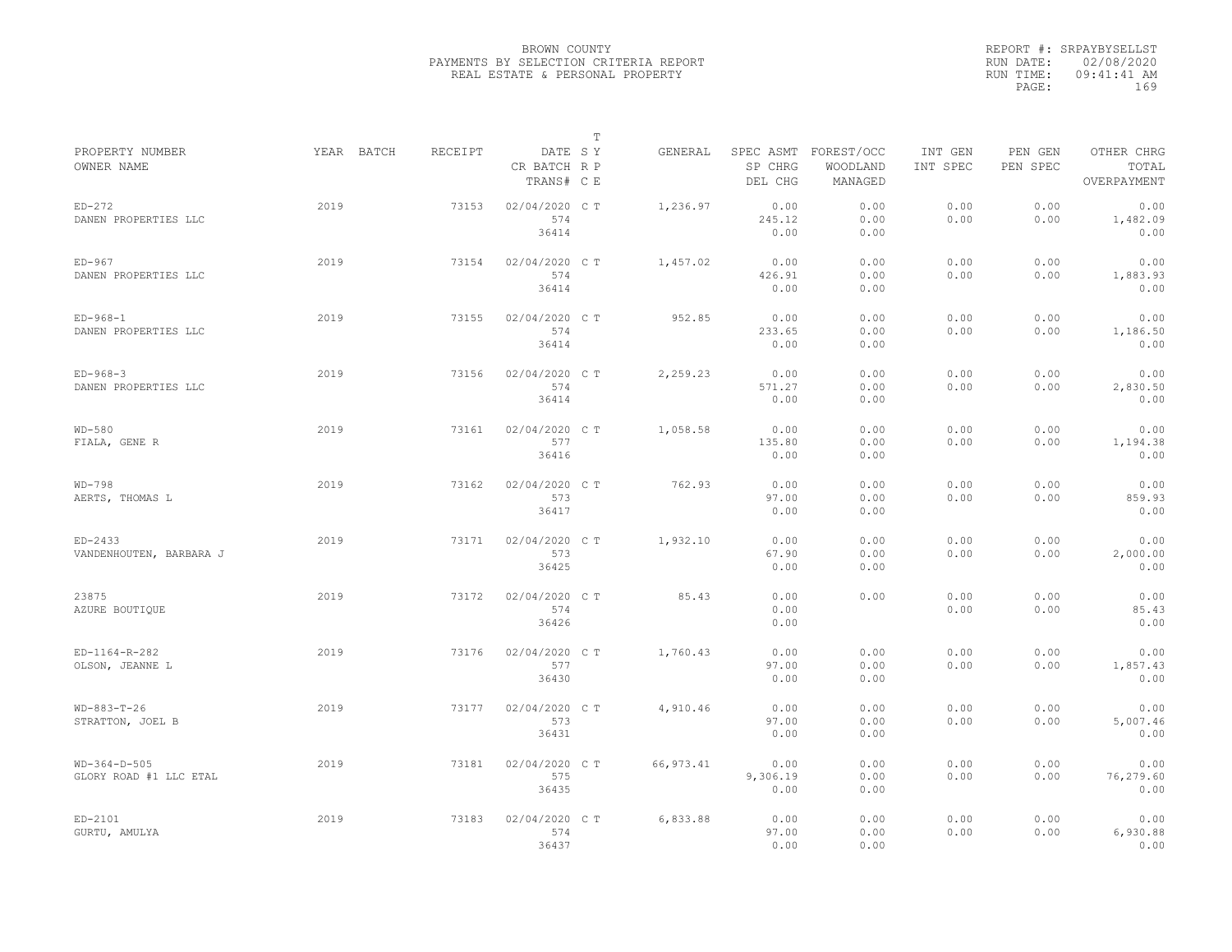|                                                         |      |            |                |                                       | $\mathbb T$ |           |                                 |                                   |                     |                     |                                    |
|---------------------------------------------------------|------|------------|----------------|---------------------------------------|-------------|-----------|---------------------------------|-----------------------------------|---------------------|---------------------|------------------------------------|
| PROPERTY NUMBER<br>OWNER NAME                           |      | YEAR BATCH | <b>RECEIPT</b> | DATE SY<br>CR BATCH R P<br>TRANS# C E |             | GENERAL   | SPEC ASMT<br>SP CHRG<br>DEL CHG | FOREST/OCC<br>WOODLAND<br>MANAGED | INT GEN<br>INT SPEC | PEN GEN<br>PEN SPEC | OTHER CHRG<br>TOTAL<br>OVERPAYMENT |
| $ED-18-65$<br>CHATEAU DEPERE LLC                        | 2019 |            | 73210          | 02/04/2020 C T<br>577<br>36453        |             | 15,754.65 | 0.00<br>2,593.08<br>0.00        | 0.00<br>0.00<br>0.00              | 0.00<br>0.00        | 0.00<br>0.00        | 0.00<br>18,347.73<br>0.00          |
| 23861<br>CHATEAU DE PERE                                | 2019 |            | 73211          | 02/04/2020 C T<br>577<br>36453        |             | 2,005.52  | 0.00<br>0.00<br>0.00            | 0.00                              | 0.00<br>0.00        | 0.00<br>0.00        | 0.00<br>2,005.52<br>0.00           |
| 26522<br>CAFE CHANSON                                   | 2019 |            | 73212          | 02/04/2020 CT<br>577<br>36453         |             | 185.70    | 0.00<br>0.00<br>0.00            | 0.00                              | 0.00<br>0.00        | 0.00<br>0.00        | 0.00<br>185.70<br>0.00             |
| $ED-362$<br>LABINE, RHONDA B                            | 2019 |            | 73214          | 02/04/2020 C T<br>573<br>36455        |             | 727.03    | 0.00<br>97.00<br>0.00           | 0.00<br>0.00<br>0.00              | 0.00<br>0.00        | 0.00<br>0.00        | 0.00<br>824.03<br>0.00             |
| 24562<br>DOLLAR TREE STORES, INC                        | 2019 |            | 73229          | 02/04/2020 C T<br>577<br>36461        |             | 892.59    | 0.00<br>0.00<br>0.00            | 0.00                              | 0.00<br>0.00        | 0.00<br>0.00        | 0.00<br>892.59<br>0.00             |
| $WD-288$<br>PEOPLES MARINE BANK OF GREEN BAY            | 2019 |            | 73242          | 02/04/2020 C T<br>575<br>36471        |             | 10,131.87 | 0.00<br>2,384.99<br>0.00        | 0.00<br>0.00<br>0.00              | 0.00<br>0.00        | 0.00<br>0.00        | 0.00<br>12,516.86<br>0.00          |
| $WD-1025-7$<br>MUELLER, JAMES L                         | 2019 |            | 73249          | 02/04/2020 C T<br>577<br>36475        |             | 2,620.83  | 0.00<br>97.00<br>0.00           | 0.00<br>0.00<br>0.00              | 0.00<br>0.00        | 0.00<br>0.00        | 0.00<br>2,717.83<br>0.00           |
| 19700<br>CONSTELLATION ENERGY SERVICES, INC             | 2019 |            | 73252          | 02/04/2020 C T<br>575<br>36479        |             | 5,801.81  | 0.00<br>0.00<br>0.00            | 0.00                              | 0.00<br>0.00        | 0.00<br>0.00        | 0.00<br>5,801.81<br>0.00           |
| 35019<br>SBA TOWER VI, LLC                              | 2019 |            | 73254          | 02/04/2020 C T<br>574<br>36481        |             | 535.96    | 0.00<br>0.00<br>0.00            | 0.00                              | 0.00<br>0.00        | 0.00<br>0.00        | 0.00<br>535.96<br>0.00             |
| $ED-371-C-46$<br>US BANK TRUST NA                       | 2019 |            | 73255          | 02/04/2020 C T<br>575<br>36482        |             | 1,342.61  | 0.00<br>97.00<br>0.00           | 0.00<br>0.00<br>0.00              | 0.00<br>0.00        | 0.00<br>0.00        | 0.00<br>1,439.61<br>0.00           |
| $WD-1310$<br>FEMAL, ERIK R                              | 2019 |            | 73261          | 02/04/2020 C T<br>575<br>36485        |             | 3,582.77  | 0.00<br>97.00<br>1,109.11       | 0.00<br>0.00<br>0.00              | 0.00<br>0.00        | 0.00<br>0.00        | 0.00<br>4,788.88<br>0.00           |
| 24534<br>STATE FARM MUTUAL AUTOMOBILE INSURANCE COMPANY | 2019 |            | 73262          | 02/04/2020 CT<br>574<br>36486         |             | 14.86     | 0.00<br>0.00<br>0.00            | 0.00                              | 0.00<br>0.00        | 0.00<br>0.00        | 0.00<br>14.86<br>0.00              |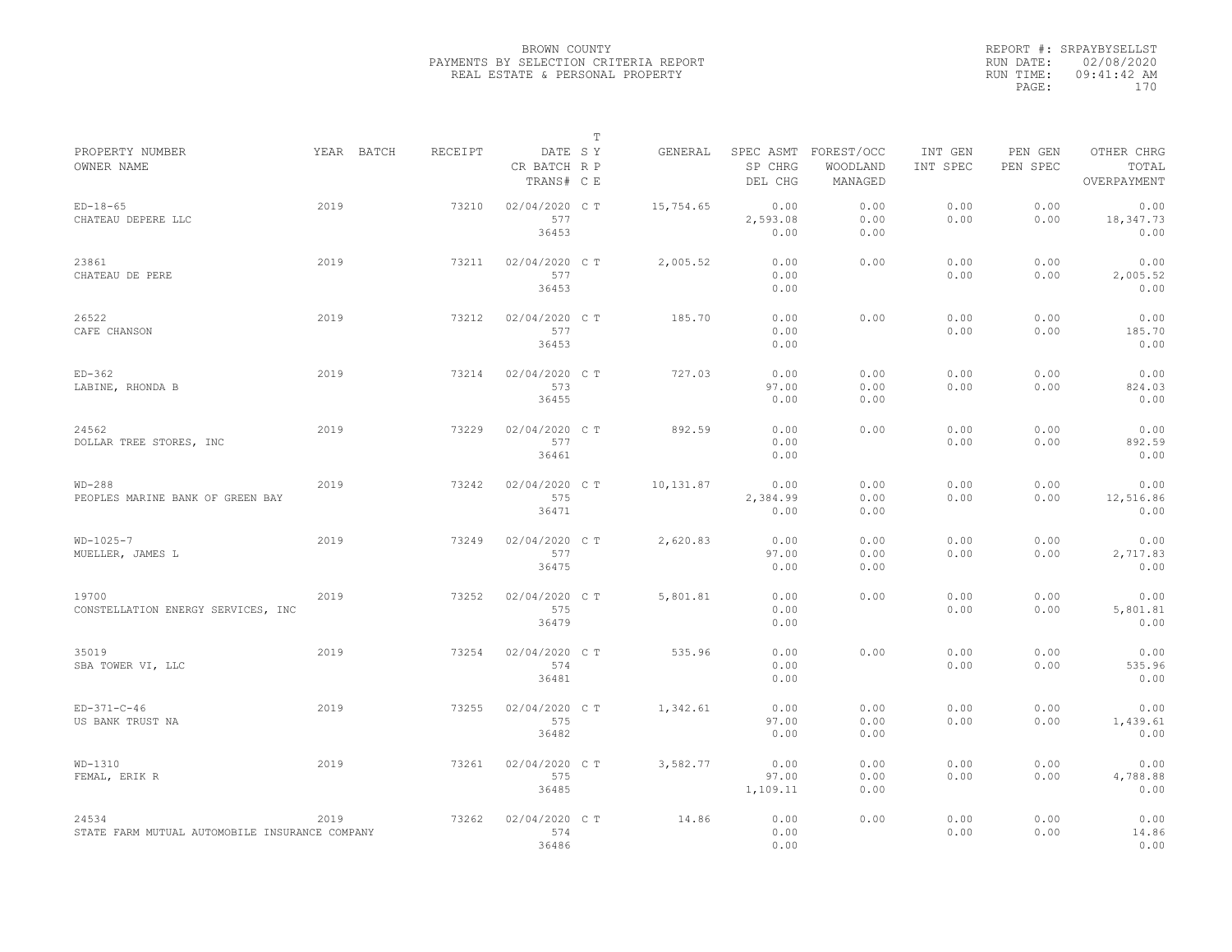|                                                                  |      |            |         |                                       | $\mathbb T$ |           |                                 |                                   |                     |                     |                                    |
|------------------------------------------------------------------|------|------------|---------|---------------------------------------|-------------|-----------|---------------------------------|-----------------------------------|---------------------|---------------------|------------------------------------|
| PROPERTY NUMBER<br>OWNER NAME                                    |      | YEAR BATCH | RECEIPT | DATE SY<br>CR BATCH R P<br>TRANS# C E |             | GENERAL   | SPEC ASMT<br>SP CHRG<br>DEL CHG | FOREST/OCC<br>WOODLAND<br>MANAGED | INT GEN<br>INT SPEC | PEN GEN<br>PEN SPEC | OTHER CHRG<br>TOTAL<br>OVERPAYMENT |
| 11340<br>STATE FARM MUTUAL AUTO INS CO                           | 2019 |            | 73263   | 02/04/2020 C T<br>574<br>36486        |             | 3.98      | 0.00<br>0.00<br>0.00            | 0.00                              | 0.00<br>0.00        | 0.00<br>0.00        | 0.00<br>3.98<br>0.00               |
| 18121<br>STATE FARM MUTUAL AUTO INS CO                           | 2019 |            | 73264   | 02/04/2020 C T<br>574<br>36486        |             | 16.71     | 0.00<br>0.00<br>0.00            | 0.00                              | 0.00<br>0.00        | 0.00<br>0.00        | 0.00<br>16.71<br>0.00              |
| WD-708-J-221<br>MCIVER, VICKI                                    | 2019 |            | 73271   | 02/04/2020 C T<br>573<br>36493        |             | 2,103.81  | 0.00<br>135.80<br>0.00          | 0.00<br>0.00<br>0.00              | 0.00<br>0.00        | 0.00<br>0.00        | 0.00<br>2,239.61<br>0.00           |
| $WD-1027-10$<br>GROSS HERMAN WILLIAM & SHIRLEY ELLEN REVOC TRUST | 2019 |            | 73276   | 02/04/2020 C T<br>573<br>36498        |             | 2,956.31  | 0.00<br>0.00<br>0.00            | 0.00<br>0.00<br>0.00              | 0.00<br>0.00        | 0.00<br>0.00        | 0.00<br>2,956.31<br>0.00           |
| $WD-890-1$<br>PEOPLES MARINE BANK OF GREEN BAY                   | 2019 |            | 73283   | 02/04/2020 C T<br>573<br>36502        |             | 2.05      | 0.00<br>81.05<br>0.00           | 0.00<br>0.00<br>0.00              | 0.00<br>0.00        | 0.00<br>0.00        | 0.00<br>83.10<br>0.00              |
| $ED-714-0-22$<br>ARNETH, JOHN J                                  | 2019 |            | 73306   | 02/04/2020 C T<br>574<br>36511        |             | 3, 125.52 | 0.00<br>67.90<br>0.00           | 0.00<br>0.00<br>0.00              | 0.00<br>0.00        | 0.00<br>0.00        | 0.00<br>3, 193. 42<br>0.00         |
| 08969<br>THE ABBEY BAR                                           | 2019 |            | 73319   | 02/04/2020 CT<br>574<br>36523         |             | 97.63     | 0.00<br>0.00<br>0.00            | 0.00                              | 0.00<br>0.00        | 0.00<br>0.00        | 0.00<br>97.63<br>0.00              |
| WD-1886<br>MOON, THOMAS A                                        | 2019 |            | 73320   | 02/04/2020 C T<br>573<br>36524        |             | 4,665.00  | 0.00<br>97.00<br>0.00           | 0.00<br>0.00<br>0.00              | 0.00<br>0.00        | 0.00<br>0.00        | 0.00<br>4,762.00<br>0.00           |
| WD-1886<br>MOON, THOMAS A                                        | 2019 |            | 73321   | 02/04/2020 C T<br>573<br>36525        |             | 231.52    | 0.00<br>0.00<br>0.00            | 0.00<br>0.00<br>0.00              | 0.00<br>0.00        | 0.00<br>0.00        | 0.00<br>231.52<br>0.00             |
| $ED-18$<br>BETCHER, ROBERT B                                     | 2019 |            | 73322   | 02/04/2020 C T<br>573<br>36526        |             | 1,138.35  | 0.00<br>97.00<br>0.00           | 0.00<br>0.00<br>0.00              | 0.00<br>0.00        | 0.00<br>0.00        | 0.00<br>1,235.35<br>0.00           |
| ED-2239<br>WESTPHAL, BRIAN                                       | 2019 |            | 73325   | 02/04/2020 C T<br>574<br>36530        |             | 2,459.57  | 0.00<br>97.00<br>0.00           | 0.00<br>0.00<br>0.00              | 0.00<br>0.00        | 0.00<br>0.00        | 0.00<br>2,556.57<br>0.00           |
| $WD-708-H-31$<br>LAU, VALERIE                                    | 2019 |            | 73326   | 02/04/2020 C T<br>573<br>36531        |             | 1,184.33  | 0.00<br>97.00<br>0.00           | 0.00<br>0.00<br>0.00              | 0.00<br>0.00        | 0.00<br>0.00        | 0.00<br>1,281.33<br>0.00           |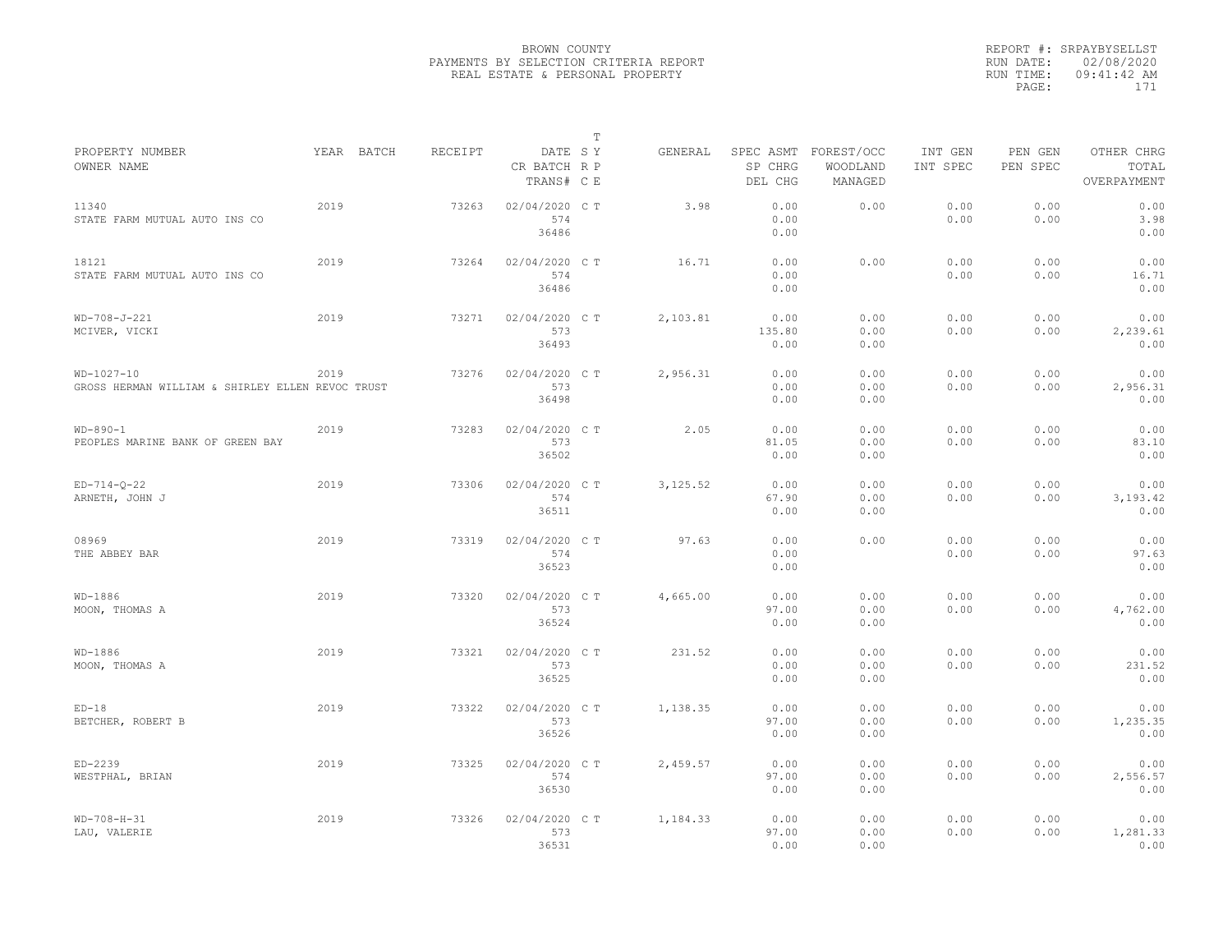|                                                |      |             |         |                                       | $\mathbb T$ |           |                                 |                                   |                     |                     |                                    |
|------------------------------------------------|------|-------------|---------|---------------------------------------|-------------|-----------|---------------------------------|-----------------------------------|---------------------|---------------------|------------------------------------|
| PROPERTY NUMBER<br>OWNER NAME                  |      | YEAR BATCH  | RECEIPT | DATE SY<br>CR BATCH R P<br>TRANS# C E |             | GENERAL   | SPEC ASMT<br>SP CHRG<br>DEL CHG | FOREST/OCC<br>WOODLAND<br>MANAGED | INT GEN<br>INT SPEC | PEN GEN<br>PEN SPEC | OTHER CHRG<br>TOTAL<br>OVERPAYMENT |
|                                                |      |             |         |                                       |             |           |                                 |                                   |                     |                     |                                    |
| $ED-2223$                                      | 2019 |             | 73328   | 02/04/2020 C T                        |             | 3,055.65  | 0.00                            | 0.00                              | 0.00                | 0.00                | 0.00                               |
| CANNEY, STEPHEN                                |      |             |         | 573<br>36533                          |             |           | 97.00<br>0.00                   | 0.00<br>0.00                      | 0.00                | 0.00                | 3, 152.65<br>0.00                  |
|                                                |      |             |         |                                       |             |           |                                 |                                   |                     |                     |                                    |
| $ED-1261$                                      | 2019 |             | 73329   | 02/04/2020 C T                        |             | 1,502.32  | 0.00                            | 0.00                              | 0.00                | 0.00                | 0.00                               |
| NYSTROM KRISTINE K REVOCABLE TRUST             |      |             |         | 577                                   |             |           | 97.00                           | 0.00                              | 0.00                | 0.00                | 1,599.32                           |
|                                                |      |             |         | 36534                                 |             |           | 0.00                            | 0.00                              |                     |                     | 0.00                               |
|                                                |      |             |         |                                       |             |           |                                 |                                   |                     |                     |                                    |
| $ED-975$                                       |      | 2019 200204 | 4089    | 02/04/2020 C T                        |             | 628.62    | 0.00                            | 0.00                              | 0.00                | 0.00                | 0.00                               |
| AUSTIN JR, PATRICK J                           |      |             |         |                                       |             |           | 97.00                           | 0.00                              | 0.00                | 0.00                | 725.62                             |
|                                                |      |             |         |                                       |             |           | 0.00                            | 0.00                              |                     |                     | 0.00                               |
| $WD-D0221-2$                                   | 2019 |             | 73346   | 02/04/2020 C T                        |             | 3,687.52  | 0.00                            | 0.00                              | 0.00                | 0.00                | 0.00                               |
| MOORE, RITA J                                  |      |             |         | 575                                   |             |           | 135.80                          | 0.00                              | 0.00                | 0.00                | 3,823.32                           |
|                                                |      |             |         | 36546                                 |             |           | 0.00                            | 0.00                              |                     |                     | 0.00                               |
|                                                |      |             |         |                                       |             |           |                                 |                                   |                     |                     |                                    |
| $WD-1379$                                      |      | 2019 200204 | 4094    | 02/04/2020 C T                        |             | 12,895.91 | 0.00                            | 0.00                              | 0.00                | 0.00                | 0.00                               |
| 8 LINE HOLDINGS LLC                            |      |             |         |                                       |             |           | 741.24                          | 0.00                              | 0.00                | 0.00                | 13,637.15                          |
|                                                |      |             |         |                                       |             |           | 0.00                            | 0.00                              |                     |                     | 0.00                               |
|                                                |      |             |         |                                       |             |           |                                 |                                   |                     |                     |                                    |
| $ED-124-48-2$                                  |      | 2019 200204 | 4097    | 02/04/2020 C T                        |             | 490.23    | 0.00                            | 0.00                              | 0.00                | 0.00                | 0.00                               |
| DAVIES, ETAL, ERICA J                          |      |             |         |                                       |             |           | 48.50                           | 0.00                              | 0.00                | 0.00                | 538.73                             |
|                                                |      |             |         |                                       |             |           | 0.00                            | 0.00                              |                     |                     | 0.00                               |
| $ED-663-9$                                     |      | 2019 200204 | 4098    | 02/04/2020 C T                        |             | 3,584.19  | 0.00                            | 0.00                              | 0.00                | 0.00                | 0.00                               |
| DAVIES, ETAL, ERICA J                          |      |             |         |                                       |             |           | 97.00                           | 0.00                              | 0.00                | 0.00                | 3,681.19                           |
|                                                |      |             |         |                                       |             |           | 0.00                            | 0.00                              |                     |                     | 0.00                               |
|                                                |      |             |         |                                       |             |           |                                 |                                   |                     |                     |                                    |
| $WD-253-H-72$                                  | 2019 |             | 73398   | 02/05/2020 C T                        |             | 1,921.28  | 0.00                            | 0.00                              | 0.00                | 0.00                | 0.00                               |
| CHRISTOFF DENNIS W RENTAL PROPERTY REVOC TRUST |      |             |         | 578                                   |             |           | 135.80                          | 0.00                              | 0.00                | 0.00                | 2,057.08                           |
|                                                |      |             |         | 36568                                 |             |           | 0.00                            | 0.00                              |                     |                     | 0.00                               |
|                                                |      |             |         |                                       |             |           |                                 |                                   |                     |                     |                                    |
| $ED-679$                                       | 2019 |             | 73422   | 02/05/2020 C T                        |             | 2,168.27  | 0.00                            | 0.00                              | 0.00                | 0.00                | 0.00                               |
| KIMBALL, TODD M                                |      |             |         | 579                                   |             |           | 97.00                           | 0.00                              | 0.00                | 0.00                | 2,265.27                           |
|                                                |      |             |         | 36589                                 |             |           | 0.00                            | 0.00                              |                     |                     | 0.00                               |
| $ED-477$                                       |      | 2019 200205 |         |                                       |             |           | 0.00                            | 0.00                              | 0.00                | 0.00                | 0.00                               |
| IRWIN SCHOOL DEVELOPMENT LLC                   |      |             | 4101    | 02/05/2020 C T                        |             | 5,301.85  | 892.09                          | 0.00                              | 0.00                | 0.00                | 6,193.94                           |
|                                                |      |             |         |                                       |             |           | 0.00                            | 0.00                              |                     |                     | 0.00                               |
|                                                |      |             |         |                                       |             |           |                                 |                                   |                     |                     |                                    |
| $WD-445$                                       | 2019 |             | 73431   | 02/05/2020 C T                        |             | 596.72    | 0.00                            | 0.00                              | 0.00                | 0.00                | 0.00                               |
| KWIK TRIP INC                                  |      |             |         | 579                                   |             |           | 48.50                           | 0.00                              | 0.00                | 0.00                | 645.22                             |
|                                                |      |             |         | 36598                                 |             |           | 0.00                            | 0.00                              |                     |                     | 0.00                               |
|                                                |      |             |         |                                       |             |           |                                 |                                   |                     |                     |                                    |
| 08960                                          | 2019 |             | 73433   | 02/05/2020 CT                         |             | 1,261.18  | 0.00                            | 0.00                              | 0.00                | 0.00                | 0.00                               |
| KWIK TRIP, INC                                 |      |             |         | 579                                   |             |           | 0.00                            |                                   | 0.00                | 0.00                | 1,261.18                           |
|                                                |      |             |         | 36600                                 |             |           | 0.00                            |                                   |                     |                     | 0.00                               |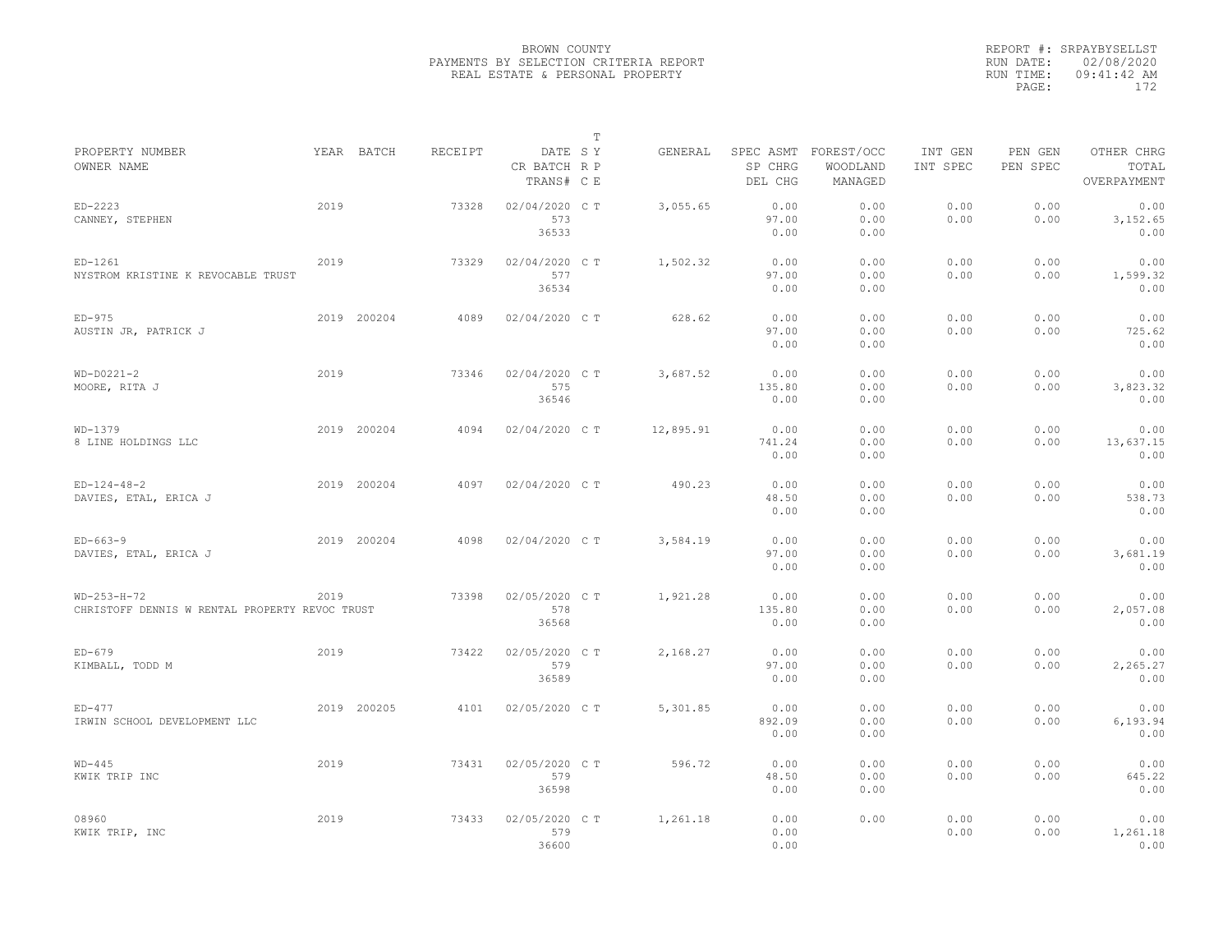|                                                              |      |             |         |                                       | $\mathbb T$ |           |                                 |                                   |                     |                     |                                    |
|--------------------------------------------------------------|------|-------------|---------|---------------------------------------|-------------|-----------|---------------------------------|-----------------------------------|---------------------|---------------------|------------------------------------|
| PROPERTY NUMBER<br>OWNER NAME                                |      | YEAR BATCH  | RECEIPT | DATE SY<br>CR BATCH R P<br>TRANS# C E |             | GENERAL   | SPEC ASMT<br>SP CHRG<br>DEL CHG | FOREST/OCC<br>WOODLAND<br>MANAGED | INT GEN<br>INT SPEC | PEN GEN<br>PEN SPEC | OTHER CHRG<br>TOTAL<br>OVERPAYMENT |
| 35062<br>MILESTONES BEHAVIORAL PEDIATRICS, INC               | 2019 |             | 73447   | 02/05/2020 C T<br>578<br>36614        |             | 35.86     | 0.00<br>0.00<br>0.00            | 0.00                              | 0.00<br>0.00        | 0.00<br>0.00        | 0.00<br>35.86<br>0.00              |
| $WD-1188$<br>BRITTON, WILLIAM R                              | 2019 |             | 73452   | 02/05/2020 C T<br>578<br>36620        |             | 2,421.89  | 0.00<br>97.00<br>0.00           | 0.00<br>0.00<br>0.00              | 0.00<br>0.00        | 0.00<br>0.00        | 0.00<br>2,518.89<br>0.00           |
| $WD-1929$<br>BEST BUILT INC                                  | 2019 |             | 73459   | 02/05/2020 C T<br>579<br>36628        |             | 338.70    | 0.00<br>0.00<br>0.00            | 0.00<br>0.00<br>0.00              | 0.00<br>0.00        | 0.00<br>0.00        | 0.00<br>338.70<br>0.00             |
| ED-1027<br>DOWNARD, ROBERT W                                 |      | 2019 200205 | 4111    | 02/05/2020 C T                        |             | 801.31    | 143.69<br>97.00<br>0.00         | 0.00<br>0.00<br>0.00              | 0.00<br>0.00        | 0.00<br>0.00        | 0.00<br>1,042.00<br>0.00           |
| $WD-758-S-50$<br>KIMBLE, ROBERT L                            | 2019 |             | 73469   | 02/06/2020 C T<br>580<br>36638        |             | 5,646.26  | 0.00<br>97.00<br>0.00           | 0.00<br>0.00<br>0.00              | 0.00<br>0.00        | 0.00<br>0.00        | 0.00<br>5,743.26<br>0.00           |
| $WD-805-1$<br>HOFFMAN, THOMAS                                | 2019 |             | 73478   | 02/06/2020 C T<br>580<br>36643        |             | 3,391.51  | 0.00<br>97.00<br>0.00           | 0.00<br>0.00<br>0.00              | 0.00<br>0.00        | 0.00<br>0.00        | 0.00<br>3,488.51<br>0.00           |
| $WD-263$<br>LINDOW, JESSE D                                  | 2019 |             | 73481   | 02/06/2020 C T<br>581<br>36646        |             | 761.94    | 0.00<br>97.00<br>0.00           | 0.00<br>0.00<br>0.00              | 0.00<br>0.00        | 0.00<br>0.00        | 0.00<br>858.94<br>0.00             |
| $WD-478-1$<br>NEIGHBORHOOD HOUSING SERVICES OF GREEN BAY INC | 2019 |             | 73509   | 02/06/2020 C T<br>581<br>36665        |             | 0.00      | 0.00<br>135.80<br>0.00          | 0.00<br>0.00<br>0.00              | 0.00<br>0.00        | 0.00<br>0.00        | 0.00<br>135.80<br>0.00             |
| $WD-D0216-7$<br>MIDSTATES TIRE & TOOL INC                    | 2019 |             | 73511   | 02/06/2020 C T<br>581<br>36665        |             | 10,174.32 | 0.00<br>1,004.99<br>0.00        | 0.00<br>0.00<br>0.00              | 0.00<br>0.00        | 0.00<br>0.00        | 0.00<br>11, 179.31<br>0.00         |
| 09919<br>POMP'S TIRE SERVICE INC                             | 2019 |             | 73513   | 02/06/2020 CT<br>581<br>36665         |             | 95.64     | 0.00<br>0.00<br>0.00            | 0.00                              | 0.00<br>0.00        | 0.00<br>0.00        | 0.00<br>95.64<br>0.00              |
| $ED-6$<br>NEIGHBORHOOD HOUSING SERVICES OF GREEN BAY INC     | 2019 |             | 73517   | 02/06/2020 C T<br>581<br>36665        |             | 0.00      | 0.00<br>100.53<br>0.00          | 0.00<br>0.00<br>0.00              | 0.00<br>0.00        | 0.00<br>0.00        | 0.00<br>100.53<br>0.00             |
| $ED-384$<br>ANNEN, RICHARD J                                 | 2019 |             | 73538   | 02/07/2020 CT<br>583<br>36684         |             | 2,228.39  | 0.00<br>97.00<br>0.00           | 0.00<br>0.00<br>0.00              | 0.00<br>0.00        | 0.00<br>0.00        | 0.00<br>2,325.39<br>0.00           |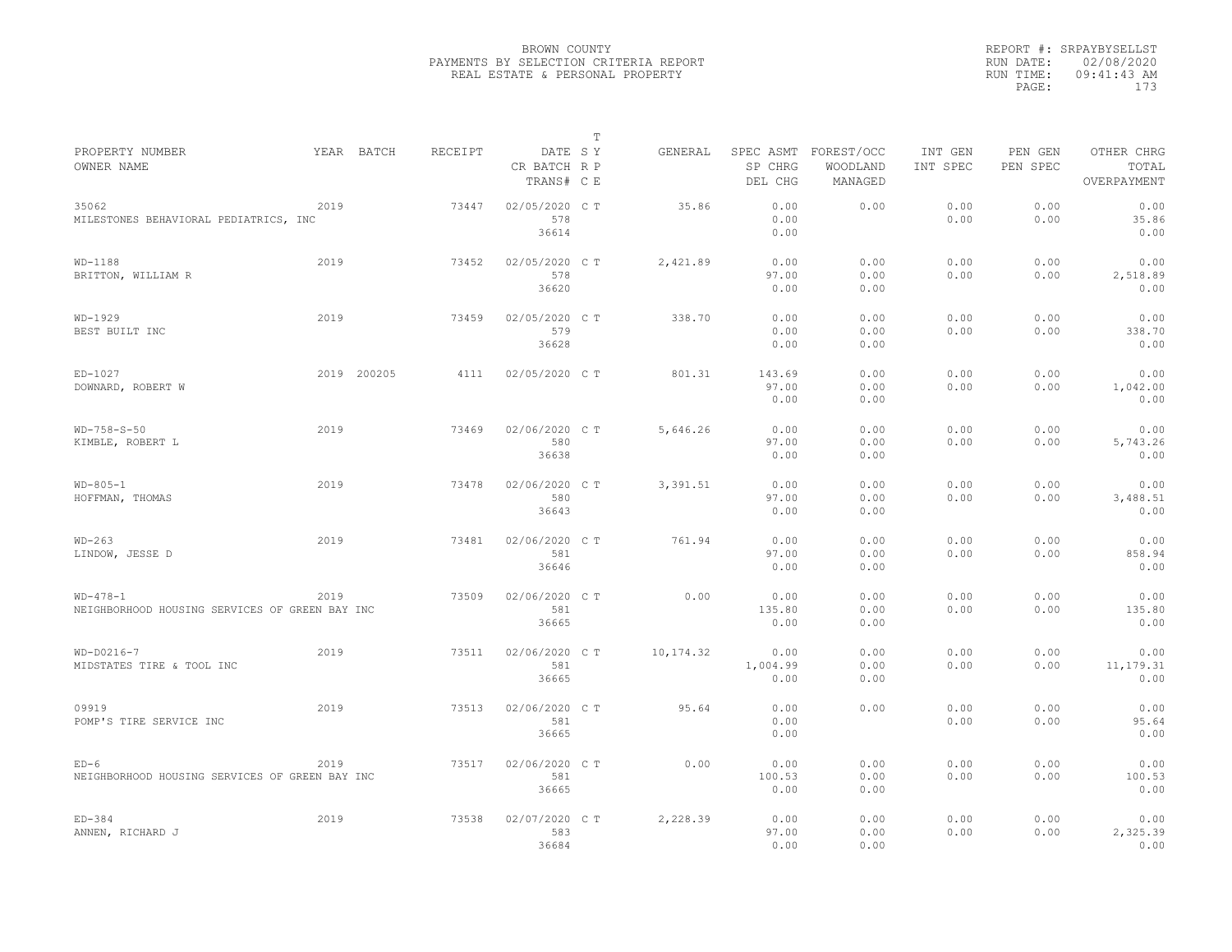|                                        |             |                 |                                       | $\mathbb T$ |             |                                    |                                   |                     |                     |                                    |
|----------------------------------------|-------------|-----------------|---------------------------------------|-------------|-------------|------------------------------------|-----------------------------------|---------------------|---------------------|------------------------------------|
| PROPERTY NUMBER<br>OWNER NAME          | YEAR BATCH  | RECEIPT         | DATE SY<br>CR BATCH R P<br>TRANS# C E |             | GENERAL     | SPEC ASMT<br>SP CHRG<br>DEL CHG    | FOREST/OCC<br>WOODLAND<br>MANAGED | INT GEN<br>INT SPEC | PEN GEN<br>PEN SPEC | OTHER CHRG<br>TOTAL<br>OVERPAYMENT |
| $ED-7$<br>BOURGUIGNON, JOHN            | 2019        | 73548           | 02/07/2020 C T<br>583<br>36694        |             | 3,743.89    | 0.00<br>97.00<br>0.00              | 0.00<br>0.00<br>0.00              | 0.00<br>0.00        | 0.00<br>0.00        | 0.00<br>3,840.89<br>0.00           |
| $ED-F0099$<br>R H R PROPERTIES LLC     | 2019        | 73556           | 02/07/2020 C T<br>583<br>36702        |             | 2,411.49    | 0.00<br>290.37<br>0.00             | 0.00<br>0.00<br>0.00              | 0.00<br>0.00        | 0.00<br>0.00        | 0.00<br>2,701.86<br>0.00           |
| 25163<br>HERB COUSSONS                 | 2019        | 73565           | 02/07/2020 C T<br>583<br>36708        |             | 209.20      | 0.00<br>0.00<br>0.00               | 0.00                              | 0.00<br>0.00        | 0.00<br>0.00        | 0.00<br>209.20<br>0.00             |
| $ED-371-A-10$<br>SCHROEDER, KARA L     | 2019        | 73567           | 02/07/2020 C T<br>583<br>36710        |             | 1,779.93    | 0.00<br>97.00<br>0.00              | 0.00<br>0.00<br>0.00              | 0.00<br>0.00        | 0.00<br>0.00        | 0.00<br>1,876.93<br>0.00           |
| $WD-758-S-22$<br>MOGI-HEIN, YOKO       | 2019        | 73570           | 02/07/2020 C T<br>583<br>36713        |             | 80.00       | 0.00<br>0.00<br>0.00               | 0.00<br>0.00<br>0.00              | 0.00<br>0.00        | 0.00<br>0.00        | 0.00<br>80.00<br>0.00              |
| $ED-371-M-85$<br>VANSTRATEN, SHARI ANE | 2019        |                 | 02/07/2020 CA<br>583<br>36717         |             | $-163.61$   | 0.00<br>0.00<br>0.00               | 0.00<br>0.00<br>0.00              | 0.00<br>0.00        | 0.00<br>0.00        | 0.00<br>$-163.61$<br>0.00          |
| $WD-792-10$<br>MADDIX, DANIEL J        | 2019 200207 | 4118            | 02/07/2020 C T                        |             | 2,584.60    | 0.00<br>97.00<br>0.00              | 0.00<br>0.00<br>0.00              | 0.00<br>0.00        | 0.00<br>0.00        | 0.00<br>2,681.60<br>0.00           |
| $ED-663-9$<br>DAVIES, ETAL, ERICA J    | 2019        | Voids #<br>4098 | 02/04/2020 CV                         |             | $-3,584.19$ | 0.00<br>$-97.00$<br>0.00           | 0.00<br>0.00<br>0.00              | 0.00<br>0.00        | 0.00<br>0.00        | 0.00<br>$-3,681.19$<br>0.00        |
|                                        |             |                 | CITY OF DE PERE TOTAL                 |             | 825, 385.63 | 2,516.80<br>69,196.40<br>25,200.38 | 0.00<br>0.00<br>0.00              | 0.00<br>0.00        | 0.00<br>0.00        | 0.00<br>922, 299.21<br>12,363.29   |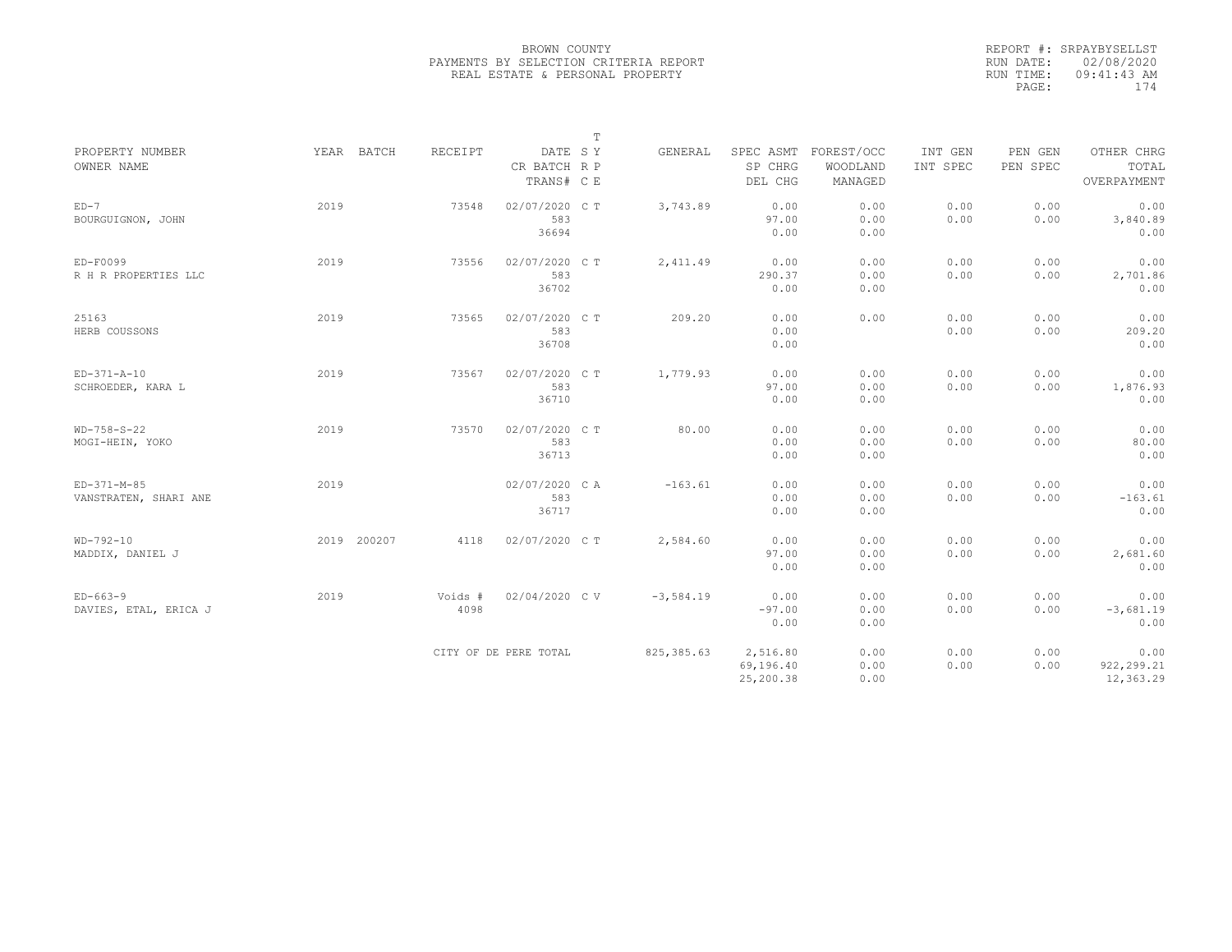|           | REPORT #: SRPAYBYSELLST |
|-----------|-------------------------|
| RUN DATE: | 02/08/2020              |
| RUN TIME: | $09:41:43$ AM           |
| PAGE:     | 175                     |
|           |                         |

| PROPERTY NUMBER | YEAR | BATCH | RECEIPT | DATE SY      | GENERAL      | SPEC ASMT  | FOREST/OCC | INT GEN  | PEN GEN  | OTHER CHRG   |  |
|-----------------|------|-------|---------|--------------|--------------|------------|------------|----------|----------|--------------|--|
| OWNER NAME      |      |       |         | CR BATCH R P |              | SP CHRG    | WOODLAND   | INT SPEC | PEN SPEC | TOTAL        |  |
|                 |      |       |         | TRANS# C E   |              | DEL CHG    | MANAGED    |          |          | OVERPAYMENT  |  |
|                 |      |       |         | GRAND TOTAL  | 4,539,112.36 | 29, 118.48 | 0.00       | 0.00     | 0.00     | 0.00         |  |
|                 |      |       |         |              |              | 204,080.12 | 0.00       | 0.00     | 0.00     | 4,808,660.97 |  |
|                 |      |       |         |              |              | 35,857.13  | 492.88     |          |          | 156, 117. 11 |  |